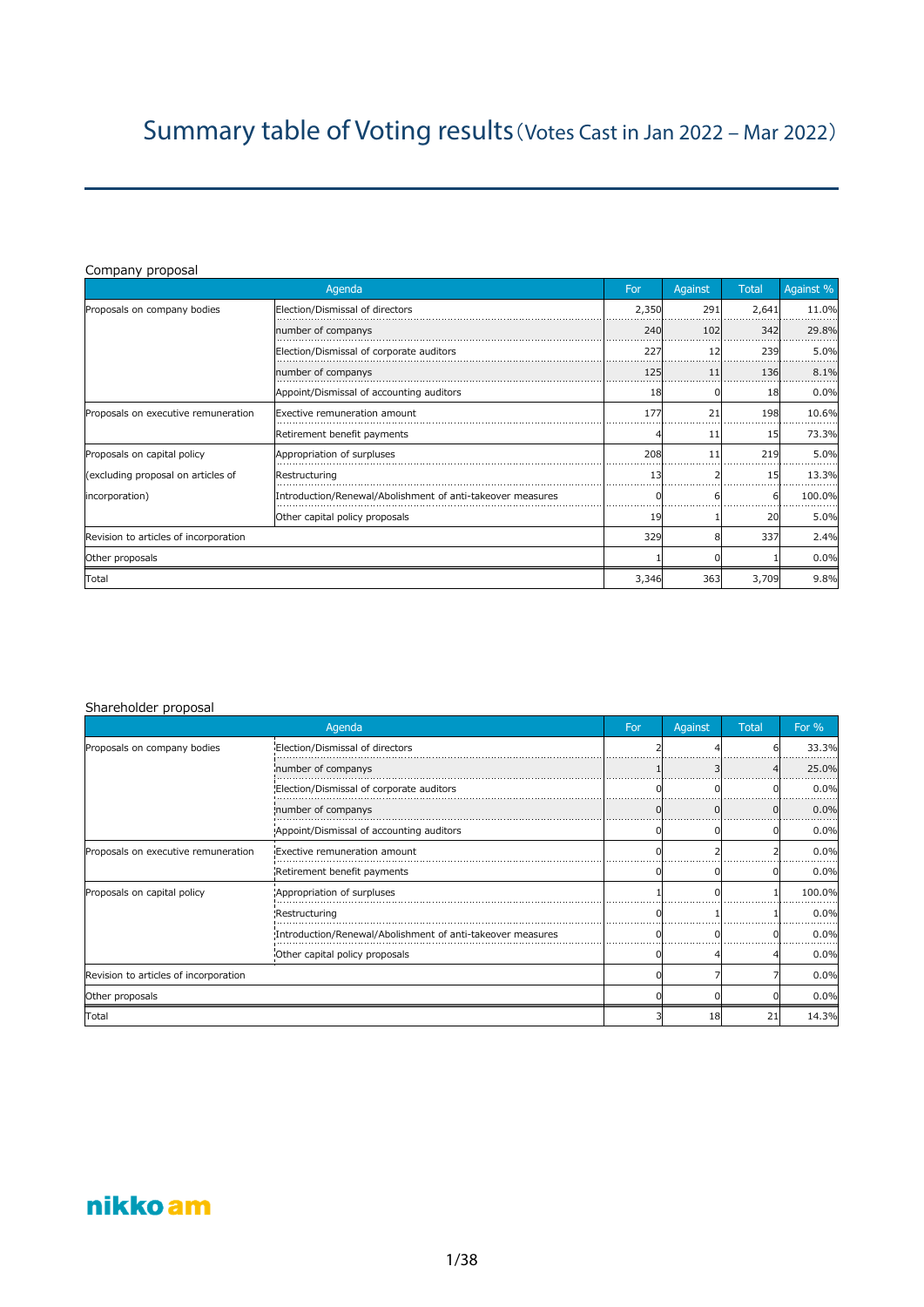| Issuer<br>Code | <b>Issuer Name</b>                                               | Meeting<br>Type  | Meeting<br>Date          | Item<br>No. | Sub-Item<br>No | Category                                                                   | Proposed By         | Nikko AM<br><b>Voting Decision</b> | Reasons for<br>For or Against                                                                                    | Comments |
|----------------|------------------------------------------------------------------|------------------|--------------------------|-------------|----------------|----------------------------------------------------------------------------|---------------------|------------------------------------|------------------------------------------------------------------------------------------------------------------|----------|
| 1413           | HINOKIYA GROUP CO.,LTD.                                          | Annual           | 2022-03-29               |             |                | Appropriation of surpluses                                                 | Company             | FOR                                |                                                                                                                  |          |
| 1413           | HINOKIYA GROUP CO.,LTD.                                          | Annual           | 2022-03-29               |             |                | Revision to articles of incorporation                                      | Company             | FOR                                |                                                                                                                  |          |
| 1413           | HINOKIYA GROUP CO.,LTD.                                          | Annual           | 2022-03-29               |             |                | Election/Dismissal of directors                                            | Company             | AGAINST                            | Number of outside directors failed to meet Nikko AM's<br>:riteria                                                |          |
| 1413           | HINOKIYA GROUP CO.,LTD.                                          | Annual           | 2022-03-29               |             |                | 2 Election/Dismissal of directors                                          | .cmpany             | FOR                                |                                                                                                                  |          |
| 1413           | HINOKIYA GROUP CO.,LTD.                                          | Annual           | 2022-03-29               |             |                | 3 Election/Dismissal of directors                                          | ompany.             | FOR                                |                                                                                                                  |          |
| 1413<br>1413   | HINOKIYA GROUP CO.,LTD.<br>HINOKIYA GROUP CO.,LTD.               | Annual<br>Annual | 2022-03-29<br>2022-03-29 |             |                | 4 Election/Dismissal of directors<br>5 Election/Dismissal of directors     | Company<br>Company  | FOR<br>FOR                         |                                                                                                                  |          |
| 1413           | HINOKIYA GROUP CO.,LTD.                                          | Annua            | 2022-03-29               |             |                | 6 Election/Dismissal of directors                                          | Company             | FOR                                |                                                                                                                  |          |
| 1413           | HINOKIYA GROUP CO.,LTD.                                          | Annual           | 2022-03-29               |             |                | 7 Election/Dismissal of directors                                          | ompany.             | FOR                                |                                                                                                                  |          |
| 1413           | HINOKIYA GROUP CO.,LTD.                                          | Annual           | 2022-03-29               |             |                | 8 Election/Dismissal of directors                                          | ompany.             | FOR                                |                                                                                                                  |          |
| 1413<br>1413   | HINOKIYA GROUP CO., LTD.<br>HINOKIYA GROUP CO., LTD.             | Annual<br>Annual | 2022-03-29<br>2022-03-29 |             |                | Election/Dismissal of corporate auditors<br>Restructuring                  | ompany.<br>ompany.  | FOR<br>FOR                         |                                                                                                                  |          |
| 1429           | <b>NIPPON AOUA CO.,LTD.</b>                                      | Annual           | 2022-03-25               |             |                | Appropriation of surpluses                                                 | ompany              | FOR                                |                                                                                                                  |          |
| 1429           | <b>NIPPON AQUA CO.,LTD.</b>                                      | Annual           | 2022-03-25               |             |                | Revision to articles of incorporation                                      | ompany.             | FOR                                |                                                                                                                  |          |
| 1429           | NIPPON AQUA CO., LTD.                                            | Annual           | 2022-03-25               |             |                | I Election/Dismissal of directors                                          | Company             | FOR                                |                                                                                                                  |          |
| 1429<br>1429   | NIPPON AQUA CO.,LTD.<br>NIPPON AQUA CO.,LTD.                     | Annua<br>Annual  | 2022-03-25<br>2022-03-25 |             |                | 2 Election/Dismissal of directors<br>3 Election/Dismissal of directors     | Company<br>ompany.  | FOR<br>FOR                         |                                                                                                                  |          |
| 1429           | NIPPON AQUA CO.,LTD.                                             | Annual           | 2022-03-25               |             |                | 4 Election/Dismissal of directors                                          | ompany.             | FOR                                |                                                                                                                  |          |
| 1429           | NIPPON AQUA CO., LTD.                                            | Annual           | 2022-03-25               |             |                | 5 Election/Dismissal of directors                                          | .cmpany             | FOR                                |                                                                                                                  |          |
| 1429<br>1435   | NIPPON AQUA CO., LTD.<br>ROBOT HOME, INC.                        | Annual<br>Annual | 2022-03-25<br>2022-03-29 |             |                | 6 Election/Dismissal of directors                                          | .cmpany             | FOR<br>FOR                         |                                                                                                                  |          |
| 1435           | ROBOT HOME, INC.                                                 | Annual           | 2022-03-29               |             |                | Appropriation of surpluses<br>Revision to articles of incorporation        | ompany.<br>ompany   | FOR                                |                                                                                                                  |          |
| 1435           | ROBOT HOME, INC                                                  | Annua            | 2022-03-29               |             |                | 1 Election/Dismissal of directors                                          | Company             | FOR                                |                                                                                                                  |          |
| 1435           | ROBOT HOME, INC.                                                 | Annual           | 2022-03-29               |             |                | 2 Election/Dismissal of directors                                          | Company             | FOR                                |                                                                                                                  |          |
| 1435<br>1435   | ROBOT HOME, INC.<br>ROBOT HOME, INC.                             | Annual           | 2022-03-29<br>2022-03-29 |             |                | 3 Election/Dismissal of directors<br>1 Election/Dismissal of directors     | .cmpany             | FOR<br>FOR                         |                                                                                                                  |          |
| 1435           | ROBOT HOME, INC.                                                 | Annual<br>Annual | 2022-03-29               |             |                | 2 Election/Dismissal of directors                                          | ompany.<br>ompany   | <b>AGAINST</b>                     | Failed to meet Nikko AM's independence criteria                                                                  |          |
| 1435           | ROBOT HOME, INC.                                                 | Annua            | 2022-03-29               |             |                | 3 Election/Dismissal of directors                                          | .cmpany             | FOR                                |                                                                                                                  |          |
| 1448           | SPACE VALUE HOLDINGS CO., LTD.                                   | Special          | 2022-03-04               |             |                | Restructuring                                                              | ompany              | FOR                                |                                                                                                                  |          |
| 1448           | SPACE VALUE HOLDINGS CO.,LTD.                                    | Special          | 2022-03-04               |             |                | Revision to articles of incorporation                                      | ompany.             | FOR                                |                                                                                                                  |          |
| 1605<br>1605   | <b>NPEX CORPORATION</b><br><b>INPEX CORPORATION</b>              | Annual<br>Annual | 2022-03-25<br>2022-03-25 |             |                | Appropriation of surpluses<br>Revision to articles of incorporation        | ompany.<br>ompany   | FOR<br>FOR                         |                                                                                                                  |          |
| 1605           | <b>NPEX CORPORATION</b>                                          | Annual           | 2022-03-25               |             |                | Election/Dismissal of directors                                            | Company             | FOR                                |                                                                                                                  |          |
| 1605           | <b>INPEX CORPORATION</b>                                         | Annual           | 2022-03-25               |             |                | 2 Election/Dismissal of directors                                          | .cmpany             | FOR                                |                                                                                                                  |          |
| 1605           | <b>NPEX CORPORATION</b>                                          | Annual           | 2022-03-25               |             |                | 3 Election/Dismissal of directors                                          | ompany.             | FOR                                |                                                                                                                  |          |
| 1605<br>1605   | <b>INPEX CORPORATION</b><br><b>INPEX CORPORATION</b>             | Annual<br>Annual | 2022-03-25<br>2022-03-25 |             |                | 4 Election/Dismissal of directors<br>5 Election/Dismissal of directors     | ompany.             | FOR<br>FOR                         |                                                                                                                  |          |
| 1605           | <b>NPEX CORPORATION</b>                                          | Annual           | 2022-03-25               |             |                | 6 Election/Dismissal of directors                                          | .cmpany<br>ompany.  | FOR                                |                                                                                                                  |          |
| 1605           | <b>NPEX CORPORATION</b>                                          | Annual           | 2022-03-25               |             |                | 7 Election/Dismissal of directors                                          | Company             | FOR                                |                                                                                                                  |          |
| 1605           | <b>INPEX CORPORATION</b>                                         | Annual           | 2022-03-25               |             |                | 8 Election/Dismissal of directors                                          | Company             | FOR                                |                                                                                                                  |          |
| 1605<br>1605   | <b>INPEX CORPORATION</b><br><b>INPEX CORPORATION</b>             | Annual<br>Annual | 2022-03-25<br>2022-03-25 |             |                | 9 Election/Dismissal of directors<br>10 Election/Dismissal of directors    | ompany<br>Company   | FOR<br>FOR                         |                                                                                                                  |          |
| 1605           | <b>NPEX CORPORATION</b>                                          | Annual           | 2022-03-25               |             |                | 11 Election/Dismissal of directors                                         | .cmpany             | FOR                                |                                                                                                                  |          |
| 1605           | <b>INPEX CORPORATION</b>                                         | Annua            | 2022-03-25               |             |                | 12 Election/Dismissal of directors                                         | ompany.             | FOR                                |                                                                                                                  |          |
| 1605           | <b>INPEX CORPORATION</b>                                         | Annual           | 2022-03-25               |             |                | Exective remuneration amount                                               | ompany.             | FOR                                |                                                                                                                  |          |
| 1605<br>1605   | <b>INPEX CORPORATION</b><br><b>INPEX CORPORATION</b>             | Annual<br>Annual | 2022-03-25<br>2022-03-25 |             |                | <b>Exective remuneration amount</b><br><b>Exective remuneration amount</b> | .cmpany             | FOR<br>FOR                         |                                                                                                                  |          |
| 1605           | <b>INPEX CORPORATION</b>                                         | Annual           | 2022-03-25               |             |                | <b>Exective remuneration amount</b>                                        | ompany<br>Company   | FOR                                |                                                                                                                  |          |
| 1663           | <b>K&amp;O ENERGY GROUP INC</b>                                  | Annual           | 2022-03-30               |             |                | Appropriation of surpluses                                                 | Company             | FOR                                |                                                                                                                  |          |
| 1663           | <b>K&amp;O ENERGY GROUP INC.</b>                                 | Annual           | 2022-03-30               |             |                | Revision to articles of incorporation                                      | ompany              | FOR                                |                                                                                                                  |          |
| 1663           | K&O ENERGY GROUP INC.                                            | Annual           | 2022-03-30               |             |                | 1 Election/Dismissal of directors                                          | ompany.             | FOR                                |                                                                                                                  |          |
| 1663<br>1663   | K&O ENERGY GROUP INC.<br>K&O ENERGY GROUP INC.                   | Annual<br>Annua  | 2022-03-30<br>2022-03-30 |             |                | 2 Election/Dismissal of directors<br>3 Election/Dismissal of directors     | .cmpany<br>ompany.  | FOR<br>FOR                         |                                                                                                                  |          |
| 1663           | K&O ENERGY GROUP INC.                                            | Annual           | 2022-03-30               |             |                | 4 Election/Dismissal of directors                                          | ompany.             | FOR                                |                                                                                                                  |          |
| 1663           | K&O ENERGY GROUP INC.                                            | Annual           | 2022-03-30               |             |                | 5 Election/Dismissal of directors                                          | ompany.             | FOR                                |                                                                                                                  |          |
| 1663           | K&O ENERGY GROUP INC.                                            | Annual           | 2022-03-30               |             |                | 6 Election/Dismissal of directors                                          | Company             | FOR                                |                                                                                                                  |          |
| 1663<br>1663   | <b>K&amp;O ENERGY GROUP INC</b><br>K&O ENERGY GROUP INC.         | Annua<br>Annua   | 2022-03-30<br>2022-03-30 |             |                | 7 Election/Dismissal of directors<br>8 Election/Dismissal of directors     | ompany<br>ompany    | <b>AGAINST</b><br>AGAINST          | Failed to meet Nikko AM's independence criteria<br>Failed to meet Nikko AM's independence criteria               |          |
| 1663           | K&O ENERGY GROUP INC.                                            | Annual           | 2022-03-30               |             |                | 1 Election/Dismissal of corporate auditors                                 | Company             | FOR                                |                                                                                                                  |          |
| 1663           | K&O ENERGY GROUP INC.                                            | Annual           | 2022-03-30               |             |                | 2 Election/Dismissal of corporate auditors                                 | Company             | <b>AGAINST</b>                     | Failed to meet Nikko AM's independence criteria                                                                  |          |
| 1663           | K&O ENERGY GROUP INC.                                            | Annual           | 2022-03-30               |             |                | 3 Election/Dismissal of corporate auditors                                 | .cmpany             | AGAINST                            | Failed to meet Nikko AM's independence criteria                                                                  |          |
| 1663<br>1873   | K&O ENERGY GROUP INC.<br>NIHON HOUSE HOLDINGS CO., LTD.          | Annual<br>Annual | 2022-03-30<br>2022-01-27 |             |                | Exective remuneration amount<br>Appropriation of surpluses                 | .cmpany<br>Company  | <b>FOR</b><br>FOR                  |                                                                                                                  |          |
| 1873           | NIHON HOUSE HOLDINGS CO., LTD.                                   | Annual           | 2022-01-27               | 2           |                | 1 Election/Dismissal of directors                                          | ompany.             | FOR                                |                                                                                                                  |          |
| 1873           | NIHON HOUSE HOLDINGS CO., LTD.                                   | Annual           | 2022-01-27               |             |                | 2 Election/Dismissal of directors                                          | Company             | FOR                                |                                                                                                                  |          |
| 1873           | NIHON HOUSE HOLDINGS CO., LTD.                                   | Annual           | 2022-01-27               |             |                | 3 Election/Dismissal of directors                                          | Company             | FOR                                |                                                                                                                  |          |
| 1873<br>1873   | NIHON HOUSE HOLDINGS CO., LTD.<br>NIHON HOUSE HOLDINGS CO., LTD. | Annual<br>Annual | 2022-01-27<br>2022-01-27 |             |                | 4 Election/Dismissal of directors<br>5 Election/Dismissal of directors     | Company<br>ompany.  | FOR<br>FOR                         |                                                                                                                  |          |
| 1873           | NIHON HOUSE HOLDINGS CO., LTD.                                   | Annual           | 2022-01-27               |             |                | Election/Dismissal of corporate auditors                                   | .cmpany             | FOR                                |                                                                                                                  |          |
| 1873           | NIHON HOUSE HOLDINGS CO., LTD.                                   | Annual           | 2022-01-27               |             |                | Retirement benefit payments                                                | .cmpany             | AGAINST                            | Unable to recognize it as initiative to help enhance                                                             |          |
| 1881           | NIPPO CORPORATION                                                | Special          | 2022-02-25               |             |                | Restructuring                                                              | Company             | FOR                                | hareholder value                                                                                                 |          |
| 1881           | NIPPO CORPORATION                                                | Special          | 2022-02-25               |             |                | Revision to articles of incorporation                                      | Company             | FOR                                |                                                                                                                  |          |
| 1899           | UKUDA CORPORATION                                                | Annual           | 2022-03-29               |             |                | Revision to articles of incorporation                                      | ompany              | FOR                                |                                                                                                                  |          |
| 1899<br>1899   | <b>FUKUDA CORPORATION</b><br><b>FUKUDA CORPORATION</b>           | Annual<br>Annual | 2022-03-29<br>2022-03-29 |             |                | Election/Dismissal of directors<br>2 Election/Dismissal of directors       | ompany.<br>Company  | <b>AGAINST</b><br>AGAINST          | Shareholder returns failed to meet Nikko AM's criteria<br>Shareholder returns failed to meet Nikko AM's criteria |          |
| 1899           | <b>FUKUDA CORPORATION</b>                                        | Annual           | 2022-03-29               |             |                | 3 Election/Dismissal of directors                                          | company.            | AGAINST                            | Shareholder returns failed to meet Nikko AM's criteria                                                           |          |
| 1899           | <b>FUKUDA CORPORATION</b>                                        | Annual           | 2022-03-29               |             |                | 4 Election/Dismissal of directors                                          | .cmpany             | AGAINST                            | Shareholder returns failed to meet Nikko AM's criteria                                                           |          |
| 1899           | UKUDA CORPORATION                                                | Annual           | 2022-03-29               |             |                | 5 Election/Dismissal of directors                                          | Company             | AGAINST                            | Shareholder returns failed to meet Nikko AM's criteria                                                           |          |
| 1899<br>1899   | <b>FUKUDA CORPORATION</b><br><b>FUKUDA CORPORATION</b>           | Annual<br>Annual | 2022-03-29<br>2022-03-29 |             |                | 6 Election/Dismissal of directors<br>7 Election/Dismissal of directors     | Company<br>Company  | <b>AGAINST</b><br><b>AGAINST</b>   | Shareholder returns failed to meet Nikko AM's criteria<br>Shareholder returns failed to meet Nikko AM's criteria |          |
| 1899           | <b>FUKUDA CORPORATION</b>                                        | Annual           | 2022-03-29               |             |                | 8 Election/Dismissal of directors                                          | Company             | <b>AGAINST</b>                     | Shareholder returns failed to meet Nikko AM's criteria                                                           |          |
| 1899           | <b>FUKUDA CORPORATION</b>                                        | Annual           | 2022-03-29               |             |                | Election/Dismissal of corporate auditors                                   | :ompany             | FOR                                |                                                                                                                  |          |
| 1911           | SUMITOMO FORESTRY CO., LTD.                                      | Annual           | 2022-03-29               |             |                | Appropriation of surpluses                                                 | company.            | FOR                                |                                                                                                                  |          |
| 1911<br>1911   | SUMITOMO FORESTRY CO.,LTD.<br>SUMITOMO FORESTRY CO.,LTD.         | Annual<br>Annual | 2022-03-29<br>2022-03-29 |             |                | Revision to articles of incorporation<br>1 Election/Dismissal of directors | .cmpany<br>Company  | FOR<br>FOR                         |                                                                                                                  |          |
| 1911           | SUMITOMO FORESTRY CO.,LTD.                                       | Annual           | 2022-03-29               |             |                | 2 Election/Dismissal of directors                                          | ompany.             | FOR                                |                                                                                                                  |          |
| 1911           | SUMITOMO FORESTRY CO.,LTD.                                       | Annual           | 2022-03-29               |             |                | 3 Election/Dismissal of directors                                          | Company             | FOR                                |                                                                                                                  |          |
| 1911           | SUMITOMO FORESTRY CO.,LTD.                                       | Annual           | 2022-03-29               |             |                | 4 Election/Dismissal of directors                                          | Company             | FOR                                |                                                                                                                  |          |
| 1911<br>1911   | <b>SUMITOMO FORESTRY CO.,LTD.</b><br>SUMITOMO FORESTRY CO.,LTD.  | Annual           | 2022-03-29<br>2022-03-29 |             |                | 5 Election/Dismissal of directors                                          | Company             | FOR<br>FOR                         |                                                                                                                  |          |
| 1911           | SUMITOMO FORESTRY CO.,LTD.                                       | Annual<br>Annual | 2022-03-29               |             |                | 6 Election/Dismissal of directors<br>7 Election/Dismissal of directors     | Company<br>company. | FOR                                |                                                                                                                  |          |
| 1911           | SUMITOMO FORESTRY CO.,LTD.                                       | Annual           | 2022-03-29               |             |                | 8 Election/Dismissal of directors                                          | company.            | FOR                                |                                                                                                                  |          |
| 1911           | SUMITOMO FORESTRY CO.,LTD.                                       | Annual           | 2022-03-29               |             |                | 9 Election/Dismissal of directors                                          | .cmpany             | FOR                                |                                                                                                                  |          |
| 1911           | SUMITOMO FORESTRY CO., LTD.                                      | Annual           | 2022-03-29               |             |                | 1 Election/Dismissal of corporate auditors                                 | Company             | FOR                                |                                                                                                                  |          |
| 1911<br>1911   | SUMITOMO FORESTRY CO.,LTD.<br>SUMITOMO FORESTRY CO.,LTD.         | Annual<br>Annual | 2022-03-29<br>2022-03-29 |             |                | 2 Election/Dismissal of corporate auditors<br>Exective remuneration amount | ompany<br>Company   | FOR<br>FOR                         |                                                                                                                  |          |
| 1911           | SUMITOMO FORESTRY CO.,LTD.                                       | Annual           | 2022-03-29               | 6           |                | Exective remuneration amount                                               | Company             | FOR                                |                                                                                                                  |          |
| 1911           | SUMITOMO FORESTRY CO.,LTD.                                       | Annual           | 2022-03-29               |             |                | Exective remuneration amount                                               | Company             | FOR                                |                                                                                                                  |          |
| 2009           | THE TORIGOE CO., LTD.                                            | Annual           | 2022-03-30               |             |                | Appropriation of surpluses                                                 | Company             | FOR                                |                                                                                                                  |          |
| 2009<br>2009   | THE TORIGOE CO., LTD.<br>THE TORIGOE CO., LTD.                   | Annual<br>Annual | 2022-03-30<br>2022-03-30 |             |                | Revision to articles of incorporation<br>Election/Dismissal of deet 50     | .cmpany<br>Company  | <b>FOR</b><br>AGAINST              | Performance failed to meet Nikko AM's criteria                                                                   |          |
| 2009           | THE TORIGOE CO., LTD.                                            | Annual           | 2022-03-30               |             |                | 2 Election/Dismissal of directors                                          | Company             | AGAINST                            | Performance failed to meet Nikko AM's criteria                                                                   |          |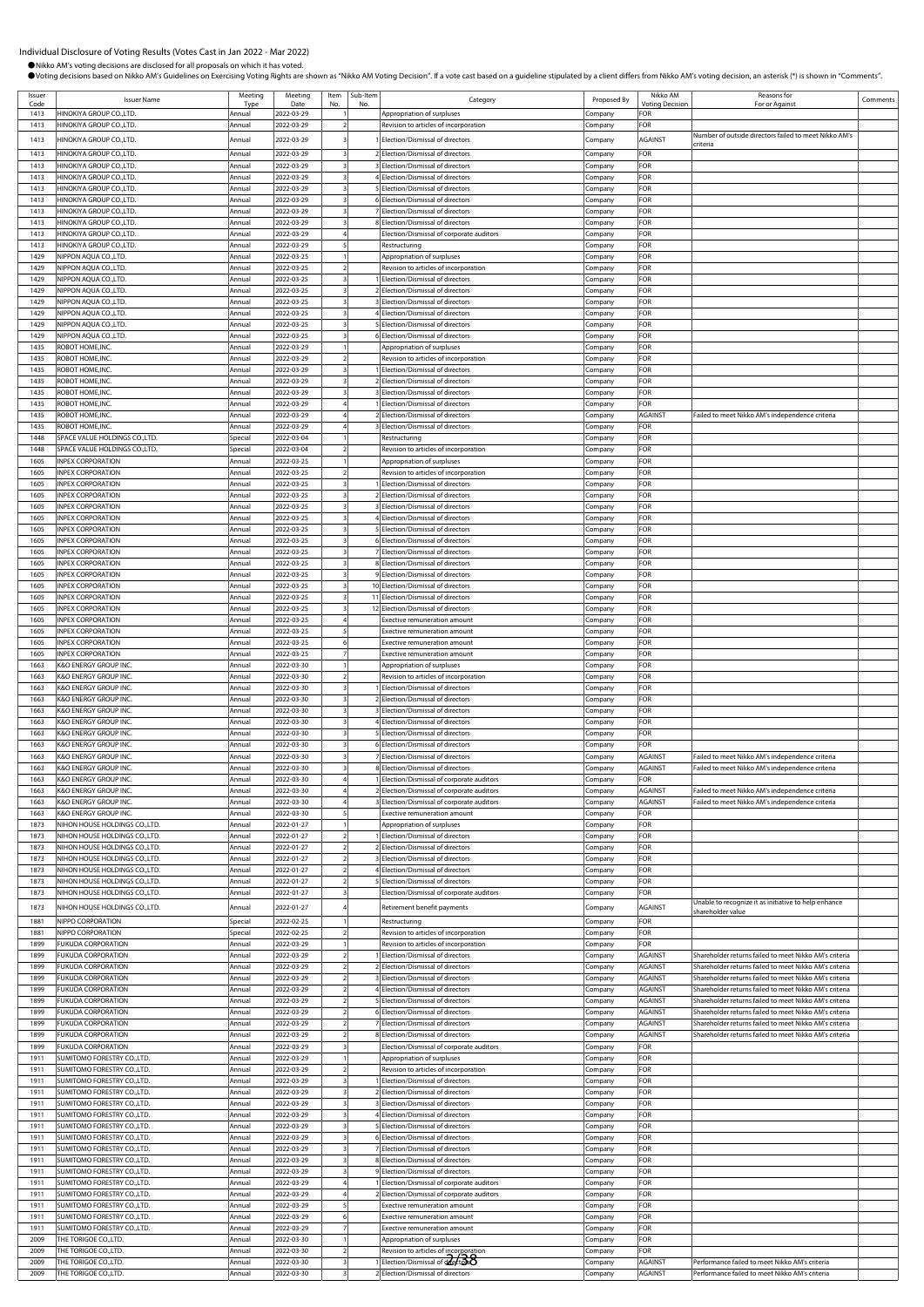| Issuer       | <b>Issuer Name</b>                                     | Meeting          | Meeting                  | Item | Sub-Item | Category                                                                   | Proposed By         | Nikko AM                                 | Reasons for                                                                                              | Comments |
|--------------|--------------------------------------------------------|------------------|--------------------------|------|----------|----------------------------------------------------------------------------|---------------------|------------------------------------------|----------------------------------------------------------------------------------------------------------|----------|
| Code<br>2009 | THE TORIGOE CO.,LTD.                                   | Typ<br>Annual    | Date<br>2022-03-30       |      |          | 3 Election/Dismissal of directors                                          | Company             | <b>/oting Decision</b><br><b>AGAINST</b> | For or Against<br>Performance failed to meet Nikko AM's criteria                                         |          |
| 2009         | THE TORIGOE CO., LTD.                                  | Annual           | 2022-03-30               |      |          | 4 Election/Dismissal of directors                                          | .ompany             | FOR                                      |                                                                                                          |          |
| 2009         | THE TORIGOE CO., LTD.                                  | Annual           | 2022-03-30               |      |          | 5 Election/Dismissal of directors                                          | Company             | FOR                                      |                                                                                                          |          |
| 2009         | THE TORIGOE CO., LTD.                                  | Annua            | 2022-03-30               |      |          | Election/Dismissal of corporate auditors                                   | ompany:             | FOR                                      |                                                                                                          |          |
| 2009         | THE TORIGOE CO., LTD.                                  | Annual           | 2022-03-30               |      |          | <b>Exective remuneration amount</b>                                        | .<br>ompany         | FOR                                      |                                                                                                          |          |
| 2124         | JAC RECRUITMENT CO., LTD.                              | Annual           | 2022-03-24               |      |          | Appropriation of surpluses                                                 | ompany.             | FOR                                      |                                                                                                          |          |
| 2124<br>2124 | JAC RECRUITMENT CO.,LTD.<br>JAC RECRUITMENT CO., LTD.  | Annua<br>Annual  | 2022-03-24<br>2022-03-24 |      |          | Revision to articles of incorporation<br>Election/Dismissal of directors   | .ompany<br>Company  | FOR<br>FOR                               |                                                                                                          |          |
| 2124         | JAC RECRUITMENT CO., LTD                               | Annua            | 2022-03-24               |      |          | 2 Election/Dismissal of directors                                          | .ompany             | FOR                                      |                                                                                                          |          |
| 2124         | JAC RECRUITMENT CO.,LTD.                               | Annual           | 2022-03-24               |      |          | <b>BElection/Dismissal of directors</b>                                    | :ompany             | FOR                                      |                                                                                                          |          |
| 2124         | JAC RECRUITMENT CO., LTD                               | Annua            | 2022-03-24               |      |          | 4 Election/Dismissal of directors                                          | .ompany             | FOR                                      |                                                                                                          |          |
| 2124         | JAC RECRUITMENT CO., LTD.                              | Annual           | 2022-03-24               |      |          | 5 Election/Dismissal of directors                                          | Company             | FOR                                      |                                                                                                          |          |
| 2124         | JAC RECRUITMENT CO., LTD                               | Annua            | 2022-03-24               |      |          | 6 Election/Dismissal of directors                                          | Company             | FOR                                      |                                                                                                          |          |
| 2124<br>2124 | JAC RECRUITMENT CO.,LTD<br>JAC RECRUITMENT CO.,LTD     | Annua<br>Annual  | 2022-03-24<br>2022-03-24 |      |          | 7 Election/Dismissal of directors<br>8 Election/Dismissal of directors     | ompany              | FOR<br>FOR                               |                                                                                                          |          |
| 2124         | JAC RECRUITMENT CO., LTD                               | Annua            | 2022-03-24               |      |          | 9 Flection/Dismissal of directors                                          | .ompany<br>Company  | FOR                                      |                                                                                                          |          |
| 2124         | JAC RECRUITMENT CO., LTD.                              | Annua            | 2022-03-24               |      |          | Election/Dismissal of directors                                            | Company             | FOR                                      |                                                                                                          |          |
| 2124         | JAC RECRUITMENT CO., LTD.                              | Annua            | 2022-03-24               |      |          | 2 Election/Dismissal of directors                                          | :ompany             | FOR                                      |                                                                                                          |          |
| 2124         | JAC RECRUITMENT CO.,LTD.                               | Annual           | 2022-03-24               |      |          | 3 Election/Dismissal of directors                                          | Company             | FOR                                      |                                                                                                          |          |
| 2124         | JAC RECRUITMENT CO., LTD                               | Annua            | 2022-03-24               |      |          | <b>Exective remuneration amount</b>                                        | Company             | FOR                                      |                                                                                                          |          |
| 2124<br>2124 | JAC RECRUITMENT CO., LTD.                              | Annua            | 2022-03-24<br>2022-03-24 |      |          | Exective remuneration amount                                               | Company             | FOR<br>FOR                               |                                                                                                          |          |
| 2124         | JAC RECRUITMENT CO., LTD.<br>JAC RECRUITMENT CO., LTD. | Annual<br>Annua  | 2022-03-24               |      |          | Exective remuneration amount<br>Election/Dismissal of directors            | .ompany<br>.ompany  | FOR                                      |                                                                                                          |          |
| 2169         | CDS CO.,LTD.                                           | Annua            | 2022-03-25               |      |          | Appropriation of surpluses                                                 | .ompany             | FOR                                      |                                                                                                          |          |
| 2169         | CDS CO.,LTD.                                           | Annua            | 2022-03-25               |      |          | Revision to articles of incorporation                                      | .ompany             | FOR                                      |                                                                                                          |          |
| 2170         | LINK AND MOTIVATION INC.                               | Annual           | 2022-03-30               |      |          | Revision to articles of incorporation                                      | Company             | FOR                                      |                                                                                                          |          |
| 2170         | LINK AND MOTIVATION INC.                               | Annua            | 2022-03-30               |      |          | 1 Election/Dismissal of directors                                          | :ompany             | FOR                                      |                                                                                                          |          |
| 2170         | LINK AND MOTIVATION INC.                               | Annual           | 2022-03-30               |      |          | 2 Election/Dismissal of directors                                          | company.            | FOR                                      |                                                                                                          |          |
| 2170<br>2170 | LINK AND MOTIVATION INC.<br>INK AND MOTIVATION INC.    | Annual<br>Annual | 2022-03-30<br>2022-03-30 |      |          | 3 Election/Dismissal of directors<br>4 Election/Dismissal of directors     | .ompany<br>Company  | FOR<br>FOR                               |                                                                                                          |          |
| 2170         | INK AND MOTIVATION INC                                 | Annual           | 2022-03-30               |      |          | <b>SElection/Dismissal of directors</b>                                    | ompany              | FOR                                      |                                                                                                          |          |
| 2170         | INK AND MOTIVATION INC.                                | Annua            | 2022-03-30               |      |          | Election/Dismissal of corporate auditors                                   | .ompany             | FOR                                      |                                                                                                          |          |
| 2193         | COOKPAD INC.                                           | Annual           | 2022-03-25               |      |          | Revision to articles of incorporation                                      | .ompany             | FOR                                      |                                                                                                          |          |
| 2193         | COOKPAD INC.                                           | Annua            | 2022-03-25               |      |          | 1 Election/Dismissal of directors                                          | Company             | AGAINST                                  | Performance failed to meet Nikko AM's criteria                                                           |          |
| 2193         | COOKPAD INC.                                           | Annual           | 2022-03-25               |      |          | 2 Election/Dismissal of directors                                          | Company             | <b>AGAINST</b>                           | Performance failed to meet Nikko AM's criteria                                                           |          |
| 2193         | COOKPAD INC.                                           | Annua            | 2022-03-25               |      |          | 3 Election/Dismissal of directors                                          | Company             | <b>AGAINST</b>                           | Performance failed to meet Nikko AM's criteria                                                           |          |
| 2193         | COOKPAD INC.<br>COOKPAD INC.                           | Annual           | 2022-03-25               |      |          | 4 Election/Dismissal of directors                                          | Company             | AGAINST                                  | Performance failed to meet Nikko AM's criteria                                                           |          |
| 2193<br>2193 | COOKPAD INC.                                           | Annual<br>Annua  | 2022-03-25<br>2022-03-25 |      |          | 5 Election/Dismissal of directors<br>6 Election/Dismissal of directors     | company.<br>:ompany | FOR<br>FOR                               |                                                                                                          |          |
| 2193         | COOKPAD INC.                                           | Annual           | 2022-03-25               |      |          | Exective remuneration amount                                               | Company             | FOR                                      |                                                                                                          |          |
| 2193         | COOKPAD INC.                                           | Annual           | 2022-03-25               |      |          | Introduction/Renewal/Abolishment of anti-takeover measures                 | Company             | AGAINST                                  | Unable to recognize it as initiative to help enhance                                                     |          |
| 2198         | IKK HOLDINGS INC.                                      | Annual           |                          |      |          |                                                                            |                     | FOR                                      | shareholder value                                                                                        |          |
| 2198         | IKK HOLDINGS INC.                                      | Annual           | 2022-01-25<br>2022-01-25 |      |          | Revision to articles of incorporation<br>1 Election/Dismissal of directors | Company<br>Company  | FOR                                      |                                                                                                          |          |
| 2198         | IKK HOLDINGS INC.                                      | Annual           | 2022-01-25               |      |          | 2 Election/Dismissal of directors                                          | .ompany             | FOR                                      |                                                                                                          |          |
| 2198         | IKK HOLDINGS INC.                                      | Annua            | 2022-01-25               |      |          | <b>BElection/Dismissal of directors</b>                                    | ompany              | FOR                                      |                                                                                                          |          |
| 2198         | IKK HOLDINGS INC.                                      | Annual           | 2022-01-25               |      |          | 4 Election/Dismissal of directors                                          | .ompany             | FOR                                      |                                                                                                          |          |
| 2198         | IKK HOLDINGS INC.                                      | Annua            | 2022-01-25               |      |          | 5 Election/Dismissal of directors                                          | .ompany             | FOR                                      |                                                                                                          |          |
| 2198         | <b>IKK HOLDINGS INC.</b>                               | Annua            | 2022-01-25               |      |          | 6 Election/Dismissal of directors                                          | .ompany             | FOR                                      |                                                                                                          |          |
| 2198         | IKK HOLDINGS INC.                                      | Annual           | 2022-01-25               |      |          | 7 Election/Dismissal of directors                                          | .ompany             | FOR                                      |                                                                                                          |          |
| 2198<br>2198 | IKK HOLDINGS INC.<br>IKK HOLDINGS INC.                 | Annual<br>Annual | 2022-01-25<br>2022-01-25 |      |          | 1 Election/Dismissal of directors<br>2 Election/Dismissal of directors     | Company<br>Company  | FOR<br>FOR                               |                                                                                                          |          |
| 2198         | IKK HOLDINGS INC.                                      | Annual           | 2022-01-25               |      |          | 3 Election/Dismissal of directors                                          | ompany:             | <b>OR</b>                                |                                                                                                          |          |
| 2198         | IKK HOLDINGS INC.                                      | Annual           | 2022-01-25               |      |          | 4 Election/Dismissal of directors                                          | ompany.             | FOR                                      |                                                                                                          |          |
| 2198         | ikk holdings inc.                                      | Annua            | 2022-01-25               |      |          | 5 Election/Dismissal of directors                                          | .ompany             | FOR                                      |                                                                                                          |          |
| 2206         | EZAKI GLICO CO.,LTD                                    | Annual           | 2022-03-24               |      |          | Revision to articles of incorporation                                      | Company             | FOR                                      |                                                                                                          |          |
| 2206         | EZAKI GLICO CO.,LTD                                    | Annua            | 2022-03-24               |      |          | 1 Election/Dismissal of directors                                          | .ompany             | FOR                                      |                                                                                                          |          |
| 2206<br>2206 | EZAKI GLICO CO.,LTD<br>EZAKI GLICO CO.,LTD             | Annual<br>Annual | 2022-03-24<br>2022-03-24 |      |          | 2 Election/Dismissal of directors<br>3 Election/Dismissal of directors     | ompany              | FOR<br>FOR                               |                                                                                                          |          |
| 2206         | EZAKI GLICO CO.,LTD.                                   | Annual           | 2022-03-24               |      |          | 4 Election/Dismissal of directors                                          | Company<br>Company  | FOR                                      |                                                                                                          |          |
| 2206         | EZAKI GLICO CO.,LTD                                    | Annual           | 2022-03-24               |      |          | 5 Election/Dismissal of directors                                          | Company             | FOR                                      |                                                                                                          |          |
| 2206         | EZAKI GLICO CO.,LTD.                                   | Annual           | 2022-03-24               |      |          | 6 Election/Dismissal of directors                                          | :ompany             | FOR                                      |                                                                                                          |          |
| 2206         | EZAKI GLICO CO.,LTD.                                   | Annual           | 2022-03-24               |      |          | 7 Election/Dismissal of directors                                          | ompany.             | FOR                                      |                                                                                                          |          |
| 2206         | EZAKI GLICO CO.,LTD                                    | Annual           | 2022-03-24               |      |          | 8 Election/Dismissal of directors                                          | Company             | <b>AGAINST</b>                           | Failed to meet Nikko AM's independence criteria                                                          |          |
| 2206         | EZAKI GLICO CO., LTD.<br>FUJIYA CO.,LTD.               | Annual           | 2022-03-24               |      |          | Election/Dismissal of corporate auditors                                   | Company             | FOR                                      |                                                                                                          |          |
| 2211<br>2211 | FUJIYA CO.,LTD.                                        | Annual<br>Annual | 2022-03-24<br>2022-03-24 |      |          | Appropriation of surpluses<br>Revision to articles of incorporation        | Company<br>Company  | <b>AGAINST</b><br>FOR                    | Shareholder returns failed to meet Nikko AM's criteria                                                   |          |
| 2211         | FUJIYA CO.,LTD.                                        | Annual           | 2022-03-24               |      |          | 1 Election/Dismissal of directors                                          | :ompany             | FOR                                      |                                                                                                          |          |
| 2211         | FUJIYA CO.,LTD.                                        | Annual           | 2022-03-24               |      |          | 2 Election/Dismissal of directors                                          | Company             | FOR                                      |                                                                                                          |          |
| 2212         | YAMAZAKI BAKING CO.,LTD.                               | Annual           | 2022-03-30               |      |          | Appropriation of surpluses                                                 | :ompany             | FOR                                      |                                                                                                          |          |
| 2212         | YAMAZAKI BAKING CO.,LTD.                               | Annua            | 2022-03-30               |      |          | Revision to articles of incorporation                                      | company.            | FOR                                      |                                                                                                          |          |
| 2212<br>2212 | YAMAZAKI BAKING CO.,LTD.                               | Annual<br>Annual | 2022-03-30               |      |          | Election/Dismissal of directors                                            | ompany.             | <b>AGAINST</b><br>AGAINST                | Performance failed to meet Nikko AM's criteria<br>Performance failed to meet Nikko AM's criteria         |          |
| 2212         | YAMAZAKI BAKING CO.,LTD.<br>YAMAZAKI BAKING CO.,LTD.   | Annual           | 2022-03-30<br>2022-03-30 |      |          | 2 Election/Dismissal of directors<br>3 Election/Dismissal of directors     | Company<br>Company  | <b>AGAINST</b>                           | Performance failed to meet Nikko AM's criteria                                                           |          |
| 2212         | YAMAZAKI BAKING CO.,LTD.                               | Annual           | 2022-03-30               |      |          | 4 Election/Dismissal of directors                                          | Company             | <b>AGAINST</b>                           | Performance failed to meet Nikko AM's criteria                                                           |          |
| 2212         | AMAZAKI BAKING CO.,LTD.                                | Annual           | 2022-03-30               |      |          | 5 Election/Dismissal of directors                                          | Company             | AGAINST                                  | Performance failed to meet Nikko AM's criteria                                                           |          |
| 2212         | YAMAZAKI BAKING CO.,LTD.                               | Annual           | 2022-03-30               |      |          | 6 Election/Dismissal of directors                                          | Company             | <b>AGAINST</b>                           | Performance failed to meet Nikko AM's criteria                                                           |          |
| 2212         | AMAZAKI BAKING CO.,LTD.                                | Annual           | 2022-03-30               |      |          | 7 Election/Dismissal of directors                                          | Company             | AGAINST                                  | Performance failed to meet Nikko AM's criteria                                                           |          |
| 2212         | YAMAZAKI BAKING CO.,LTD.                               | Annual           | 2022-03-30               |      |          | 8 Election/Dismissal of directors                                          | Company             | <b>AGAINST</b>                           | Performance failed to meet Nikko AM's criteria                                                           |          |
| 2212         | AMAZAKI BAKING CO.,LTD.                                | Annual           | 2022-03-30               |      |          | 9 Election/Dismissal of directors                                          | :ompany             | AGAINST                                  | Performance failed to meet Nikko AM's criteria<br>Performance failed to meet Nikko AM's criteria; Failed |          |
| 2212         | AMAZAKI BAKING CO.,LTD.                                | Annual           | 2022-03-30               |      |          | 10 Election/Dismissal of directors                                         | Company             | AGAINST                                  | o meet Nikko AM's independence criteria                                                                  |          |
| 2212         | YAMAZAKI BAKING CO.,LTD.                               | Annual           | 2022-03-30               |      |          | 11 Election/Dismissal of directors                                         | Company             | AGAINST                                  | Performance failed to meet Nikko AM's criteria                                                           |          |
| 2212<br>2212 | YAMAZAKI BAKING CO.,LTD                                | Annua<br>Annual  | 2022-03-30               |      |          | 1 Election/Dismissal of directors<br>2 Election/Dismissal of directors     | Company             | FOR<br>FOR                               |                                                                                                          |          |
| 2212         | AMAZAKI BAKING CO.,LTD.<br>YAMAZAKI BAKING CO.,LTD.    | Annual           | 2022-03-30<br>2022-03-30 |      |          | <b>BElection/Dismissal of directors</b>                                    | Company<br>`ompany  | FOR                                      |                                                                                                          |          |
| 2212         | /AMAZAKI BAKING CO.,LTD.                               | Annua            | 2022-03-30               |      |          | 4 Election/Dismissal of directors                                          | ompany.             | FOR                                      |                                                                                                          |          |
| 2212         | YAMAZAKI BAKING CO.,LTD.                               | Annual           | 2022-03-30               |      |          | Exective remuneration amount                                               | Company             | FOR                                      |                                                                                                          |          |
| 2212         | YAMAZAKI BAKING CO.,LTD                                | Annua            | 2022-03-30               |      |          | Exective remuneration amount                                               | Company             | FOR                                      |                                                                                                          |          |
| 2212         | YAMAZAKI BAKING CO.,LTD.                               | Annual           | 2022-03-30               |      |          | Retirement benefit payments                                                | ompany.             | AGAINST                                  | Unable to recognize it as initiative to help enhance<br>shareholder value                                |          |
| 2215         | FIRST BAKING CO.,LTD.                                  | Annual           | 2022-03-30               |      |          | Revision to articles of incorporation                                      | :ompany             | FOR                                      |                                                                                                          |          |
| 2215         | FIRST BAKING CO.,LTD.                                  | Annual           | 2022-03-30               |      |          | Election/Dismissal of directors                                            | .ompany             | <b>AGAINST</b>                           | Failed to meet Nikko AM's independence criteria                                                          |          |
| 2215         | FIRST BAKING CO., LTD.                                 | Annua            | 2022-03-30               |      |          | I Election/Dismissal of corporate auditors                                 | .ompany             | <b>AGAINST</b>                           | Failed to meet Nikko AM's independence criteria                                                          |          |
| 2215         | FIRST BAKING CO.,LTD.                                  | Annual           | 2022-03-30               |      |          | 2 Election/Dismissal of corporate auditors                                 | .ompany             | FOR                                      |                                                                                                          |          |
| 2215<br>2266 | FIRST BAKING CO.,LTD.<br>ROKKO BUTTER CO., LTD.        | Annua<br>Annual  | 2022-03-30<br>2022-03-29 |      |          | Appointment/Dismissal of accounting auditors                               | Company             | FOR<br>FOR                               |                                                                                                          |          |
| 2266         | ROKKO BUTTER CO.,LTD.                                  | Annual           | 2022-03-29               |      |          | Appropriation of surpluses<br>Exective remuneration amount                 | Company<br>Company  | FOR                                      |                                                                                                          |          |
| 2301         | GAKUJO CO.,LTD.                                        | Annual           | 2022-01-28               |      |          | Appropriation of surpluses                                                 | Company             | FOR                                      |                                                                                                          |          |
| 2301         | GAKUJO CO.,LTD.                                        | Annual           | 2022-01-28               |      |          | Revision to articles of incorporation                                      | .ompany             | FOR                                      |                                                                                                          |          |
| 2301         | GAKUJO CO.,LTD.                                        | Annual           | 2022-01-28               |      |          | Election/Dismissal of directors                                            | :ompany             | FOR                                      |                                                                                                          |          |
| 2301         | GAKUJO CO.,LTD.                                        | Annual           | 2022-01-28               |      |          | Election/Dismissal of corporate auditors                                   | .ompany             | FOR                                      |                                                                                                          |          |
| 2311         | EPCO CO.,LTD.                                          | Annua            | 2022-03-25               |      |          | Appropriation of surpley 38                                                | .ompany             | FOR                                      |                                                                                                          |          |
| 2311         | EPCO CO.,LTD.                                          | Annual           | 2022-03-25               |      |          | Revision to articles of incorporation                                      | Company             | FOR                                      |                                                                                                          |          |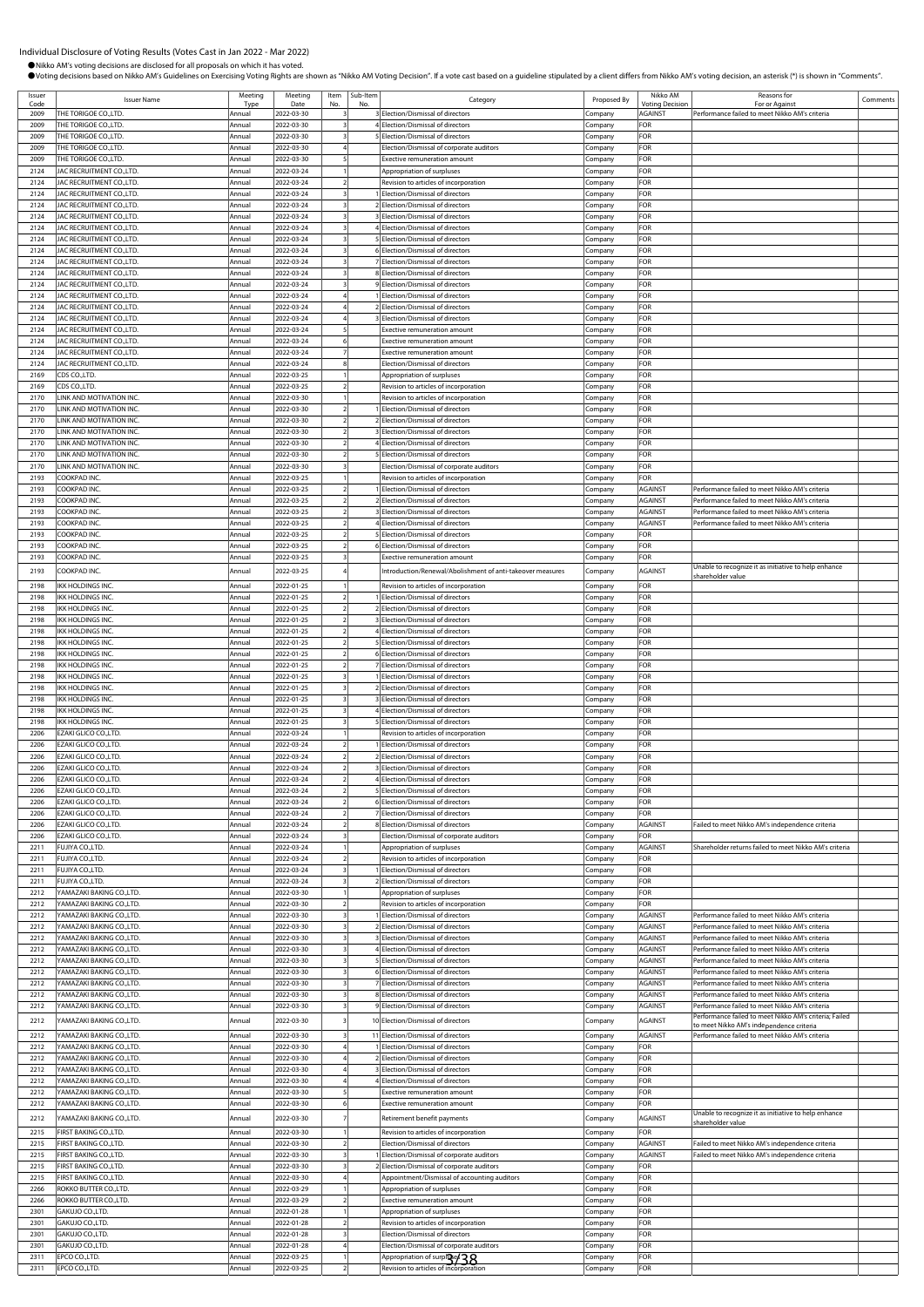| Code         | <b>Issuer Name</b>                                   | Meeting<br>Tyne    | Meeting<br>Date          | Item<br>No              | Sub-Item | Category                                                                   | Proposed By         | Nikko AM<br><b><i>Intina Decision</i></b> | Reasons for<br>For or Against                                             | Comments |
|--------------|------------------------------------------------------|--------------------|--------------------------|-------------------------|----------|----------------------------------------------------------------------------|---------------------|-------------------------------------------|---------------------------------------------------------------------------|----------|
| 2311         | EPCO CO.,LTD.                                        | Annual             | 2022-03-25               |                         |          | 1 Election/Dismissal of directors                                          | Company             | FOR                                       |                                                                           |          |
| 2311         | EPCO CO.,LTD.                                        | Annual             | 2022-03-25               |                         |          | 2 Election/Dismissal of directors                                          | Company             | FOR                                       |                                                                           |          |
| 2311         | EPCO CO.,LTD.                                        | Annual             | 2022-03-25               |                         |          | 3 Election/Dismissal of directors                                          | Company             | FOR                                       |                                                                           |          |
| 2311         | EPCO CO.,LTD.                                        | Annual             | 2022-03-25               |                         |          | 4 Election/Dismissal of directors                                          | ompany.             | FOR                                       |                                                                           |          |
| 2311         | EPCO CO.,LTD.                                        | Annual             | 2022-03-25               |                         |          | 1 Election/Dismissal of directors                                          | Company             | FOR                                       |                                                                           |          |
| 2311         | EPCO CO.,LTD.                                        | Annual             | 2022-03-25               |                         |          | 2 Election/Dismissal of directors                                          | Company             | FOR                                       |                                                                           |          |
| 2311<br>2311 | EPCO CO.,LTD.<br>EPCO CO.,LTD.                       | Annual<br>Annual   | 2022-03-25<br>2022-03-25 |                         |          | 3 Election/Dismissal of directors<br>Exective remuneration amount          | Company<br>ompany.  | FOR<br>FOR                                |                                                                           |          |
| 2325         | NJS CO.,LTD.                                         | Annual             | 2022-03-25               |                         |          | Appropriation of surpluses                                                 | ompany.             | FOR                                       |                                                                           |          |
| 2325         | NJS CO.,LTD.                                         | Annual             | 2022-03-25               |                         |          | 1 Election/Dismissal of directors                                          | Company             | FOR                                       |                                                                           |          |
| 2325         | NJS CO.,LTD.                                         | Annual             | 2022-03-25               |                         |          | 2 Election/Dismissal of directors                                          | Company             | FOR                                       |                                                                           |          |
| 2325         | NJS CO.,LTD.                                         | Annual             | 2022-03-25               |                         |          | 3 Election/Dismissal of directors                                          | .<br>ompany         | FOR                                       |                                                                           |          |
| 2325         | NJS CO.,LTD.                                         | Annual             | 2022-03-25               |                         |          | 4 Election/Dismissal of directors                                          | company.            | FOR                                       |                                                                           |          |
| 2325         | NJS CO.,LTD.                                         | Annual             | 2022-03-25               | $\overline{2}$          |          | 5 Election/Dismissal of directors                                          | ompany:             | AGAINST                                   | Failed to meet Nikko AM's independence criteria                           |          |
| 2325<br>2325 | NJS CO.,LTD.<br>NJS CO.,LTD.                         | Annual             | 2022-03-25<br>2022-03-25 |                         |          | 6 Election/Dismissal of directors<br>7 Election/Dismissal of directors     | Company             | FOR<br>FOR                                |                                                                           |          |
| 2325         | NJS CO.,LTD.                                         | Annual<br>Annual   | 2022-03-25               |                         |          | 8 Election/Dismissal of directors                                          | :ompany<br>ompany.  | FOR                                       |                                                                           |          |
| 2325         | NJS CO.,LTD.                                         | Annual             | 2022-03-25               |                         |          | 9 Election/Dismissal of directors                                          | .ompany             | FOR                                       |                                                                           |          |
| 2384         | SBS HOLDINGS, INC.                                   | Annual             | 2022-03-25               |                         |          | Revision to articles of incorporation                                      | Company             | FOR                                       |                                                                           |          |
| 2384         | <b>SBS HOLDINGS, INC</b>                             | Annual             | 2022-03-25               |                         |          | 1 Election/Dismissal of directors                                          | Company             | FOR                                       |                                                                           |          |
| 2384         | SBS HOLDINGS, INC.                                   | Annual             | 2022-03-25               |                         |          | 2 Election/Dismissal of directors                                          | .ompany             | FOR                                       |                                                                           |          |
| 2384         | SBS HOLDINGS, INC.                                   | Annual             | 2022-03-25               |                         |          | 3 Election/Dismissal of directors                                          | company.            | FOR                                       |                                                                           |          |
| 2384         | <b>SBS HOLDINGS, INC</b>                             | Annual             | 2022-03-25               |                         |          | 4 Election/Dismissal of directors                                          | company.            | FOR                                       |                                                                           |          |
| 2384         | SBS HOLDINGS, INC.                                   | Annual             | 2022-03-25               |                         |          | 5 Election/Dismissal of directors                                          | :ompany             | FOR                                       |                                                                           |          |
| 2384<br>2384 | SBS HOLDINGS, INC.<br>SBS HOLDINGS, INC.             | Annual<br>Annual   | 2022-03-25<br>2022-03-25 |                         |          | 6 Election/Dismissal of directors<br>7 Election/Dismissal of directors     | .ompany             | FOR<br>FOR                                |                                                                           |          |
| 2384         | SBS HOLDINGS, INC.                                   | Annual             | 2022-03-25               |                         |          | 8 Election/Dismissal of directors                                          | .ompany<br>.ompany  | FOR                                       |                                                                           |          |
| 2384         | SBS HOLDINGS, INC.                                   | Annual             | 2022-03-25               |                         |          | 9 Election/Dismissal of directors                                          | .<br>ompany         | FOR                                       |                                                                           |          |
| 2384         | SBS HOLDINGS, INC.                                   | Annual             | 2022-03-25               |                         |          | 10 Election/Dismissal of directors                                         | company.            | FOR                                       |                                                                           |          |
| 2384         | SBS HOLDINGS, INC.                                   | Annual             | 2022-03-25               |                         |          | Election/Dismissal of directors                                            | .ompany             | FOR                                       |                                                                           |          |
| 2384         | SBS HOLDINGS, INC.                                   | Annual             | 2022-03-25               |                         |          | Election/Dismissal of directors                                            | company.            | FOR                                       |                                                                           |          |
| 2389         | DIGITAL HOLDINGS, INC.                               | Annual             | 2022-03-25               |                         |          | Revision to articles of incorporation                                      | company.            | FOR                                       |                                                                           |          |
| 2389         | DIGITAL HOLDINGS, INC.                               | Annual             | 2022-03-25               |                         |          | 1 Election/Dismissal of directors                                          | ompany              | FOR                                       |                                                                           |          |
| 2389<br>2389 | DIGITAL HOLDINGS, INC.                               | Annual             | 2022-03-25               |                         |          | 2 Election/Dismissal of directors                                          | Company             | FOR<br>FOR                                |                                                                           |          |
| 2389         | DIGITAL HOLDINGS, INC<br>DIGITAL HOLDINGS, INC.      | Annual<br>Annual   | 2022-03-25<br>2022-03-25 |                         |          | 3 Election/Dismissal of directors<br>4 Election/Dismissal of directors     | .ompany<br>ompany.  | FOR                                       |                                                                           |          |
| 2389         | DIGITAL HOLDINGS, INC.                               | Annual             | 2022-03-25               |                         |          | 5 Election/Dismissal of directors                                          | .<br>ompany         | FOR                                       |                                                                           |          |
| 2389         | DIGITAL HOLDINGS, INC.                               | Annual             | 2022-03-25               |                         |          | 6 Election/Dismissal of directors                                          | Company             | FOR                                       |                                                                           |          |
| 2389         | DIGITAL HOLDINGS, INC.                               | Annual             | 2022-03-25               | $\overline{2}$          |          | 7 Election/Dismissal of directors                                          | Company             | FOR                                       |                                                                           |          |
| 2389         | DIGITAL HOLDINGS, INC.                               | Annual             | 2022-03-25               |                         |          | 1 Election/Dismissal of directors                                          | ompany.             | FOR                                       |                                                                           |          |
| 2389         | DIGITAL HOLDINGS, INC                                | Annual             | 2022-03-25               |                         |          | 2 Election/Dismissal of directors                                          | .ompany             | FOR                                       |                                                                           |          |
| 2389         | DIGITAL HOLDINGS, INC                                | Annual             | 2022-03-25               |                         |          | 3 Election/Dismissal of directors                                          | ompany              | FOR                                       |                                                                           |          |
| 2389         | DIGITAL HOLDINGS, INC.                               | Annual             | 2022-03-25               |                         |          | 4 Election/Dismissal of directors                                          | Company             | FOR                                       |                                                                           |          |
| 2412<br>2412 | <b>BENEFIT ONE INC</b><br>BENEFIT ONE INC.           | Special<br>Special | 2022-03-29<br>2022-03-29 |                         |          | Restructuring<br>Revision to articles of incorporation                     | .ompany<br>company. | FOR<br>FOR                                |                                                                           |          |
| 2418         | <b>TSUKADA GLOBAL HOLDINGS INC.</b>                  | Annual             | 2022-03-30               |                         |          | Revision to articles of incorporation                                      | ompany.             | FOR                                       |                                                                           |          |
| 2418         | <b>TSUKADA GLOBAL HOLDINGS INC.</b>                  | Annual             | 2022-03-30               |                         |          | 1 Election/Dismissal of directors                                          | Company             | FOR                                       |                                                                           |          |
| 2418         | <b>TSUKADA GLOBAL HOLDINGS INC.</b>                  | Annual             | 2022-03-30               |                         |          | 2 Election/Dismissal of directors                                          | Company             | FOR                                       |                                                                           |          |
| 2418         | <b>TSUKADA GLOBAL HOLDINGS INC.</b>                  | Annual             | 2022-03-30               |                         |          | 3 Election/Dismissal of directors                                          | .ompany             | FOR                                       |                                                                           |          |
| 2418         | <b>TSUKADA GLOBAL HOLDINGS INC.</b>                  | Annual             | 2022-03-30               |                         |          | 4 Election/Dismissal of directors                                          | ompany.             | FOR                                       |                                                                           |          |
| 2418         | <b>TSUKADA GLOBAL HOLDINGS INC</b>                   | Annual             | 2022-03-30               |                         |          | 5 Election/Dismissal of directors                                          | :ompany             | FOR                                       |                                                                           |          |
|              |                                                      |                    |                          |                         |          |                                                                            |                     |                                           |                                                                           |          |
| 2418         | <b>TSUKADA GLOBAL HOLDINGS INC.</b>                  | Annual             | 2022-03-30               |                         |          | 6 Election/Dismissal of directors                                          | Company             | FOR                                       |                                                                           |          |
| 2418         | <b>FSUKADA GLOBAL HOLDINGS INC.</b>                  | Annua              | 2022-03-30               |                         |          | Retirement benefit payments                                                | Company             | AGAINST                                   | Unable to recognize it as initiative to help enhance<br>shareholder value |          |
| 2427         | OUTSOURCING INC.                                     | Annual             | 2022-03-29               |                         |          | Appropriation of surpluses                                                 | Company             | FOR                                       |                                                                           |          |
| 2427         | OUTSOURCING INC.                                     | Annual             | 2022-03-29               |                         |          | Revision to articles of incorporation                                      | company.            | OR-                                       |                                                                           |          |
| 2427         | OUTSOURCING INC.                                     | Annual             | 2022-03-29               |                         |          | I Election/Dismissal of directors                                          | Company             | AGAINST                                   | Insufficient reasonable explanation about sharp                           |          |
| 2427         | OUTSOURCING INC.                                     | Annual             | 2022-03-29               |                         |          | 2 Election/Dismissal of directors                                          | ompany              | FOR                                       | luctuation in number of directors                                         |          |
| 2427         | OUTSOURCING INC.                                     | Annual             | 2022-03-29               | 3                       |          | 3 Election/Dismissal of directors                                          | Company             | FOR                                       |                                                                           |          |
| 2427         | OUTSOURCING INC.                                     | Annual             | 2022-03-29               | $\overline{\mathbf{3}}$ |          | 4 Election/Dismissal of directors                                          | Company             | FOR                                       |                                                                           |          |
| 2427         | OUTSOURCING INC.                                     | Annual             | 2022-03-29               |                         |          | 5 Election/Dismissal of directors                                          | Company             | FOR                                       |                                                                           |          |
| 2427         | OUTSOURCING INC.                                     | Annual             | 2022-03-29               |                         |          | 6 Election/Dismissal of directors                                          | company.            | FOR                                       |                                                                           |          |
| 2427         | OUTSOURCING INC.                                     | Annual             | 2022-03-29               |                         |          | 7 Election/Dismissal of directors                                          | .ompany             | FOR                                       |                                                                           |          |
| 2427<br>2427 | OUTSOURCING INC.<br>OUTSOURCING INC.                 | Annual<br>Annual   | 2022-03-29<br>2022-03-29 |                         |          | 8 Election/Dismissal of directors<br>9 Election/Dismissal of directors     | Company<br>Company  | FOR<br>OR-                                |                                                                           |          |
| 2427         | OUTSOURCING INC.                                     | Annual             | 2022-03-29               |                         |          | 10 Election/Dismissal of directors                                         | .cmpany             | OR-                                       |                                                                           |          |
| 2427         | OUTSOURCING INC.                                     | Annual             | 2022-03-29               |                         |          | 11 Election/Dismissal of directors                                         | Company             | AGAINST                                   | Failed to meet Nikko AM's independence criteria                           |          |
| 2427         | OUTSOURCING INC.                                     | Annual             | 2022-03-29               | $\overline{a}$          |          | 1 Election/Dismissal of directors                                          | Company             | FOR                                       |                                                                           |          |
| 2427         | OUTSOURCING INC.                                     | Annual             | 2022-03-29               |                         |          | 2 Election/Dismissal of directors                                          | Company             | FOR                                       |                                                                           |          |
| 2427         | OUTSOURCING INC.                                     | Annual             | 2022-03-29               |                         |          | 3 Election/Dismissal of directors                                          | Company             | FOR                                       |                                                                           |          |
| 2427         | OUTSOURCING INC.                                     | Annual<br>Annual   | 2022-03-29               |                         |          | 4 Election/Dismissal of directors                                          | .ompany             | FOR<br>FOR                                |                                                                           |          |
| 2429<br>2429 | WORLD HOLDINGS CO., LTD.<br>WORLD HOLDINGS CO., LTD. | Annual             | 2022-03-18<br>2022-03-18 |                         |          | Revision to articles of incorporation<br>1 Election/Dismissal of directors | .ompany<br>Company  | FOR                                       |                                                                           |          |
| 2429         | WORLD HOLDINGS CO.,LTD.                              | Annual             | 2022-03-18               |                         |          | 2 Election/Dismissal of directors                                          | company.            | FOR                                       |                                                                           |          |
| 2429         | WORLD HOLDINGS CO., LTD.                             | Annual             | 2022-03-18               |                         |          | 3 Election/Dismissal of directors                                          | .cmpany             | FOR                                       |                                                                           |          |
| 2429         | WORLD HOLDINGS CO.,LTD.                              | Annual             | 2022-03-18               |                         |          | 4 Election/Dismissal of directors                                          | Company             | FOR                                       |                                                                           |          |
| 2429         | WORLD HOLDINGS CO., LTD.                             | Annual             | 2022-03-18               |                         |          | 5 Election/Dismissal of directors                                          | .ompany             | FOR                                       |                                                                           |          |
| 2429         | WORLD HOLDINGS CO., LTD.                             | Annual             | 2022-03-18               |                         |          | 6 Election/Dismissal of directors                                          | company.            | FOR                                       |                                                                           |          |
| 2429         | WORLD HOLDINGS CO., LTD.                             | Annual             | 2022-03-18               |                         |          | 7 Election/Dismissal of directors                                          | .ompany             | FOR                                       |                                                                           |          |
| 2429<br>2429 | WORLD HOLDINGS CO., LTD.<br>WORLD HOLDINGS CO., LTD. | Annua<br>Annual    | 2022-03-18<br>2022-03-18 |                         |          | 8 Election/Dismissal of directors<br>9 Election/Dismissal of directors     | .ompany             | FOR<br>FOR                                |                                                                           |          |
| 2429         | WORLD HOLDINGS CO., LTD.                             | Annual             | 2022-03-18               |                         |          | 10 Election/Dismissal of directors                                         | .ompany<br>Company  | AGAINST                                   | Failed to meet Nikko AM's independence criteria                           |          |
| 2429         | WORLD HOLDINGS CO.,LTD.                              | Annual             | 2022-03-18               |                         |          | 11 Election/Dismissal of directors                                         | Company             | FOR                                       |                                                                           |          |
| 2429         | WORLD HOLDINGS CO., LTD.                             | Annual             | 2022-03-18               |                         |          | 12 Election/Dismissal of directors                                         | Company             | FOR                                       |                                                                           |          |
| 2429         | WORLD HOLDINGS CO., LTD.                             | Annual             | 2022-03-18               |                         |          | 13 Election/Dismissal of directors                                         | Company             | FOR                                       |                                                                           |          |
| 2429         | WORLD HOLDINGS CO., LTD.                             | Annual             | 2022-03-18               |                         |          | 14 Election/Dismissal of directors                                         | .ompany             | FOR                                       |                                                                           |          |
| 2429         | WORLD HOLDINGS CO., LTD.                             | Annual             | 2022-03-18               |                         |          | 15 Election/Dismissal of directors                                         | ompany.             | FOR                                       |                                                                           |          |
| 2429         | WORLD HOLDINGS CO., LTD.                             | Annual             | 2022-03-18               |                         |          | Election/Dismissal of corporate auditors                                   | Company             | FOR                                       |                                                                           |          |
| 2429         | WORLD HOLDINGS CO., LTD.                             | Annua              | 2022-03-18               |                         |          | Election/Dismissal of corporate auditors<br>Exective remuneration amount   | Company             | OR-<br>OR-                                |                                                                           |          |
| 2429         | WORLD HOLDINGS CO., LTD.                             | Annual             | 2022-03-18               |                         |          |                                                                            | Company             |                                           | Dilution and transfer restriction period, etc. failed to                  |          |
| 2429         | WORLD HOLDINGS CO., LTD.                             | Annual             | 2022-03-18               |                         |          | Exective remuneration amount                                               | Company             | AGAINST                                   | meet Nikko AM's criteria                                                  |          |
| 2461         | FAN COMMUNICATIONS, INC.                             | Annual             | 2022-03-29               |                         |          | Appropriation of surpluses                                                 | .ompany             | FOR                                       |                                                                           |          |
| 2461<br>2461 | FAN COMMUNICATIONS, INC.                             | Annual             | 2022-03-29               |                         |          | Revision to articles of incorporation                                      | ompany.             | FOR                                       |                                                                           |          |
| 2461         | FAN COMMUNICATIONS, INC.<br>FAN COMMUNICATIONS, INC. | Annual<br>Annual   | 2022-03-29<br>2022-03-29 |                         |          | 1 Election/Dismissal of directors<br>2 Election/Dismissal of directors     | Company             | FOR<br>FOR                                |                                                                           |          |
| 2461         | FAN COMMUNICATIONS, INC.                             | Annual             | 2022-03-29               |                         |          | 3 Election/Dismissal of directors                                          | Company<br>ompany.  | FOR                                       |                                                                           |          |
| 2461         | FAN COMMUNICATIONS, INC.                             | Annual             | 2022-03-29               |                         |          | 4 Election/Dismissal of directors                                          | .cmpany             | FOR                                       |                                                                           |          |
| 2461         | FAN COMMUNICATIONS, INC.                             | Annual             | 2022-03-29               |                         |          | 5 Election/Dismissal of directors                                          | Company             | FOR                                       |                                                                           |          |
| 2461         | FAN COMMUNICATIONS, INC.                             | Annual             | 2022-03-29               |                         |          | 6 Election/Dismissal of directors                                          | Company             | FOR                                       |                                                                           |          |
| 2461         | FAN COMMUNICATIONS, INC.                             | Annual             | 2022-03-29               |                         |          | Election/Dismissal of corporate auditors                                   | company.            | FOR                                       |                                                                           |          |
| 2461<br>2471 | FAN COMMUNICATIONS, INC.<br>S-POOL, INC              | Annual<br>Annual   | 2022-03-29<br>2022-02-24 |                         |          | Exective remuneration4m/938<br>Appropriation of surpluses                  | .ompany<br>Company  | FOR<br>FOR                                |                                                                           |          |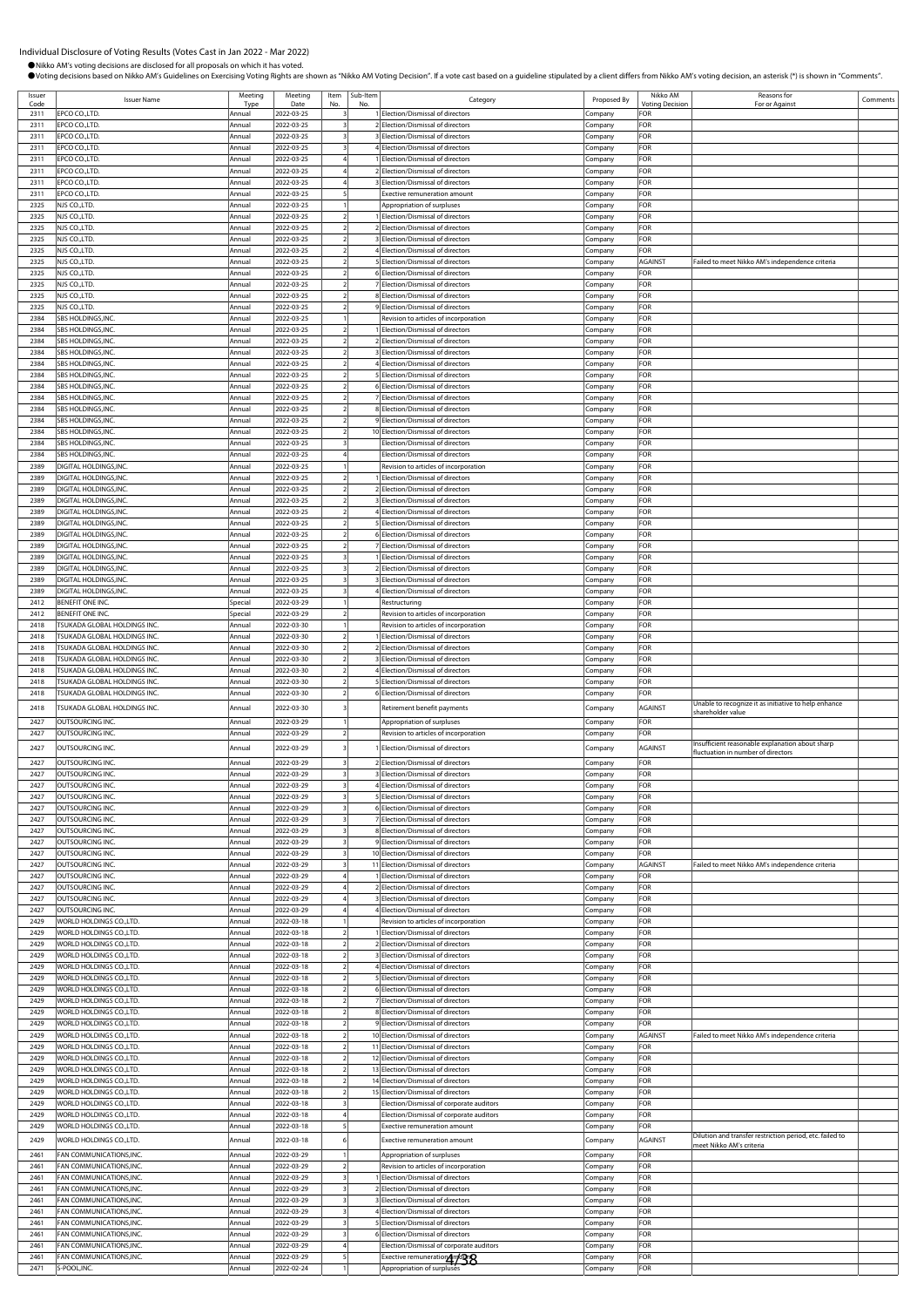| Issuer       | <b>Issuer Name</b>                                                               | Meeting          | Meeting                  | Item                         | Sub-Item | Category                                                                               | Proposed By            | Nikko AM                      | Reasons for                                           | Comments |
|--------------|----------------------------------------------------------------------------------|------------------|--------------------------|------------------------------|----------|----------------------------------------------------------------------------------------|------------------------|-------------------------------|-------------------------------------------------------|----------|
| Cod<br>2471  | S-POOL, INC.                                                                     | Typ<br>Annual    | Date<br>2022-02-24       |                              | No       | Exective remuneration amount                                                           | Company                | <b>Voting Decision</b><br>FOR | For or Against                                        |          |
| 2489         | <b>ADWAYS INC</b>                                                                | Annual           | 2022-03-24               |                              |          | Appropriation of surpluses                                                             | Company                | FOR                           |                                                       |          |
| 2489         | ADWAYS INC.                                                                      | Annual           | 2022-03-24               |                              |          | Revision to articles of incorporation                                                  | Company                | FOR                           |                                                       |          |
| 2489<br>2489 | <b>ADWAYS INC</b><br>ADWAYS INC.                                                 | Annua<br>Annual  | 2022-03-24<br>2022-03-24 |                              |          | Election/Dismissal of directors<br>2 Election/Dismissal of directors                   | Company<br>Company     | FOR<br>FOR                    |                                                       |          |
| 2489         | <b>ADWAYS INC</b>                                                                | Annual           | 2022-03-24               |                              |          | 3 Election/Dismissal of directors                                                      | Company                | FOR                           |                                                       |          |
| 2489         | <b>ADWAYS INC</b>                                                                | Annual           | 2022-03-24               |                              |          | 4 Election/Dismissal of directors                                                      | Company                | FOR                           |                                                       |          |
| 2489         | <b>ADWAYS INC</b>                                                                | Annual           | 2022-03-24               | 3                            |          | 5 Election/Dismissal of directors                                                      | Company                | AGAINST                       | Failed to meet Nikko AM's independence criteria       |          |
| 2489<br>2489 | <b>ADWAYS INC</b><br><b>ADWAYS INC</b>                                           | Annual<br>Annual | 2022-03-24<br>2022-03-24 |                              |          | Election/Dismissal of directors<br>Election/Dismissal of corporate auditors            | Company<br>.cmpany     | AGAINST<br>FOR                | Failed to meet Nikko AM's independence criteria       |          |
| 2489         | <b>ADWAYS INC</b>                                                                | Annual           | 2022-03-24               |                              |          | 2 Election/Dismissal of corporate auditors                                             | :ompany                | FOR                           |                                                       |          |
| 2489         | ADWAYS INC.                                                                      | Annual           | 2022-03-24               |                              |          | 3 Election/Dismissal of corporate auditors                                             | Company                | FOR                           |                                                       |          |
| 2489         | ADWAYS INC.                                                                      | Annua            | 2022-03-24               |                              |          | Election/Dismissal of corporate auditors                                               | Company                | FOR                           |                                                       |          |
| 2489<br>2491 | ADWAYS INC.<br>VALUECOMMERCE CO.,LTD                                             | Annual<br>Annual | 2022-03-24<br>2022-03-23 |                              |          | <b>Exective remuneration amount</b><br>Revision to articles of incorporation           | Company<br>Company     | FOR<br>FOR                    |                                                       |          |
| 2491         | VALUECOMMERCE CO., LTD.                                                          | Annual           | 2022-03-23               |                              |          | 1 Election/Dismissal of directors                                                      | Company                | FOR                           |                                                       |          |
| 2491         | VALUECOMMERCE CO.,LTD                                                            | Annual           | 2022-03-23               |                              |          | 2 Election/Dismissal of directors                                                      | Company                | FOR                           |                                                       |          |
| 2491         | VALUECOMMERCE CO.,LTD                                                            | Annual           | 2022-03-23               |                              |          | 3 Election/Dismissal of directors                                                      | .ompany                | FOR                           |                                                       |          |
| 2491<br>2491 | VALUECOMMERCE CO.,LTD<br>VALUECOMMERCE CO.,LTD                                   | Annual<br>Annua  | 2022-03-23<br>2022-03-23 |                              |          | 4 Election/Dismissal of directors<br>5 Election/Dismissal of directors                 | .cmpany<br>Company     | FOR<br>FOR                    |                                                       |          |
| 2491         | VALUECOMMERCE CO.,LTD.                                                           | Annual           | 2022-03-23               |                              |          | 6 Election/Dismissal of directors                                                      | Company                | FOR                           |                                                       |          |
| 2491         | VALUECOMMERCE CO.,LTD                                                            | Annual           | 2022-03-23               |                              |          | 1 Election/Dismissal of directors                                                      | Company                | FOR                           |                                                       |          |
| 2491         | VALUECOMMERCE CO.,LTD.                                                           | Annual           | 2022-03-23               |                              |          | 2 Election/Dismissal of directors                                                      | Company                | FOR                           |                                                       |          |
| 2491<br>2491 | VALUECOMMERCE CO.,LTD<br>VALUECOMMERCE CO., LTD.                                 | Annual<br>Annual | 2022-03-23<br>2022-03-23 | 3                            |          | 3 Election/Dismissal of directors<br>Exective remuneration amount                      | Company<br>Company     | FOR<br>FOR                    |                                                       |          |
| 2491         | VALUECOMMERCE CO.,LTD.                                                           | Annual           | 2022-03-23               |                              |          | Exective remuneration amount                                                           | .cmpany                | FOR                           |                                                       |          |
| 2492         | <b>INFOMART CORPORATION</b>                                                      | Annual           | 2022-03-30               |                              |          | Appropriation of surpluses                                                             | :ompany                | FOR                           |                                                       |          |
| 2492         | <b>INFOMART CORPORATION</b>                                                      | Annual           | 2022-03-30               |                              |          | Revision to articles of incorporation                                                  | Company                | FOR                           |                                                       |          |
| 2492<br>2492 | <b>INFOMART CORPORATION</b><br><b>INFOMART CORPORATION</b>                       | Annual<br>Annual | 2022-03-30<br>2022-03-30 |                              |          | Election/Dismissal of directors<br>2 Election/Dismissal of directors                   | Company<br>Company     | FOR<br>FOR                    |                                                       |          |
| 2501         | SAPPORO HOLDINGS LIMITED                                                         | Annual           | 2022-03-30               |                              |          | Appropriation of surpluses                                                             | Company                | FOR                           |                                                       |          |
| 2501         | SAPPORO HOLDINGS LIMITED                                                         | Annual           | 2022-03-30               | $\overline{\phantom{a}}$     |          | Revision to articles of incorporation                                                  | Company                | FOR                           |                                                       |          |
| 2501         | SAPPORO HOLDINGS LIMITED                                                         | Annual           | 2022-03-30               |                              |          | 1 Election/Dismissal of directors                                                      | Company                | FOR                           |                                                       |          |
| 2501<br>2501 | SAPPORO HOLDINGS LIMITED<br>SAPPORO HOLDINGS LIMITED                             | Annual<br>Annual | 2022-03-30<br>2022-03-30 |                              |          | 2 Election/Dismissal of directors<br>3 Election/Dismissal of directors                 | Company                | FOR<br>FOR                    |                                                       |          |
| 2501         | SAPPORO HOLDINGS LIMITED                                                         | Annual           | 2022-03-30               |                              |          | 4 Election/Dismissal of directors                                                      | .cmpany<br>.ompany     | FOR                           |                                                       |          |
| 2501         | SAPPORO HOLDINGS LIMITED                                                         | Annual           | 2022-03-30               |                              |          | 5 Election/Dismissal of directors                                                      | Company                | FOR                           |                                                       |          |
| 2501         | SAPPORO HOLDINGS LIMITED                                                         | Annua            | 2022-03-30               |                              |          | 6 Election/Dismissal of directors                                                      | Company                | FOR                           |                                                       |          |
| 2501<br>2501 | SAPPORO HOLDINGS LIMITED<br>SAPPORO HOLDINGS LIMITED                             | Annual<br>Annua  | 2022-03-30<br>2022-03-30 | 4                            |          | 7 Election/Dismissal of directors<br>1 Election/Dismissal of directors                 | Company                | FOR<br>FOR                    |                                                       |          |
| 2501         | SAPPORO HOLDINGS LIMITED                                                         | Annual           | 2022-03-30               |                              |          | 2 Election/Dismissal of directors                                                      | Company<br>Company     | FOR                           |                                                       |          |
| 2501         | SAPPORO HOLDINGS LIMITED                                                         | Annual           | 2022-03-30               |                              |          | 3 Election/Dismissal of directors                                                      | Company                | FOR                           |                                                       |          |
| 2501         | SAPPORO HOLDINGS LIMITED                                                         | Annual           | 2022-03-30               |                              |          | Election/Dismissal of directors                                                        | .cmpany                | FOR                           |                                                       |          |
| 2502         | ASAHI GROUP HOLDINGS,LTD                                                         | Annual           | 2022-03-25               |                              |          | Appropriation of surpluses                                                             | Company                | FOR<br>FOR                    |                                                       |          |
| 2502<br>2502 | ASAHI GROUP HOLDINGS,LTD<br>ASAHI GROUP HOLDINGS, LTD.                           | Annua<br>Annual  | 2022-03-25<br>2022-03-25 |                              |          | Revision to articles of incorporation<br>Election/Dismissal of directors               | Company<br>Company     | FOR                           |                                                       |          |
| 2502         | ASAHI GROUP HOLDINGS, LTD.                                                       | Annua            | 2022-03-25               |                              |          | 2 Election/Dismissal of directors                                                      | Company                | FOR                           |                                                       |          |
| 2502         | ASAHI GROUP HOLDINGS, LTD.                                                       | Annual           | 2022-03-25               |                              |          | 3 Election/Dismissal of directors                                                      | Company                | FOR                           |                                                       |          |
| 2502         | ASAHI GROUP HOLDINGS,LTD                                                         | Annual           | 2022-03-25               | 3                            |          | 4 Election/Dismissal of directors                                                      | Company                | FOR                           |                                                       |          |
| 2502<br>2502 | ASAHI GROUP HOLDINGS,LTD.<br>ASAHI GROUP HOLDINGS, LTD.                          | Annua<br>Annual  | 2022-03-25<br>2022-03-25 |                              |          | 5 Election/Dismissal of directors<br>6 Election/Dismissal of directors                 | Company<br>Company     | FOR<br>FOR                    |                                                       |          |
| 2502         | ASAHI GROUP HOLDINGS, LTD                                                        | Annual           | 2022-03-25               |                              |          | 7 Election/Dismissal of directors                                                      | .cmpany                | FOR                           |                                                       |          |
| 2502         | ASAHI GROUP HOLDINGS,LTD                                                         | Annual           | 2022-03-25               |                              |          | 8 Election/Dismissal of directors                                                      | .cmpany                | FOR                           |                                                       |          |
| 2502         | ASAHI GROUP HOLDINGS, LTD.                                                       | Annual           | 2022-03-25               |                              |          | Election/Dismissal of corporate auditors                                               | .cmpany                | FOR<br>FOR                    |                                                       |          |
| 2502<br>2503 | ASAHI GROUP HOLDINGS, LTD.<br>KIRIN HOLDINGS COMPANY.LIMITED                     | Annual<br>Annua  | 2022-03-25<br>2022-03-30 |                              |          | Exective remuneration amount<br>Appropriation of surpluses                             | Company<br>.cmpany     | FOR                           |                                                       |          |
| 2503         | KIRIN HOLDINGS COMPANY.LIMITED                                                   | Annual           | 2022-03-30               |                              |          | Revision to articles of incorporation                                                  | Company                | FOR                           |                                                       |          |
| 2503         | KIRIN HOLDINGS COMPANY, LIMITED                                                  | Annual           | 2022-03-30               |                              |          | 1 Election/Dismissal of directors                                                      | Company                | FOR                           |                                                       |          |
| 2503         | KIRIN HOLDINGS COMPANY, LIMITED                                                  | Annual           | 2022-03-30               |                              |          | 2 Election/Dismissal of directors                                                      | Company                | FOR                           |                                                       |          |
| 2503<br>2503 | KIRIN HOLDINGS COMPANY, LIMITED<br>KIRIN HOLDINGS COMPANY, LIMITED               | Annua<br>Annual  | 2022-03-30<br>2022-03-30 |                              |          | 3 Election/Dismissal of directors<br>4 Election/Dismissal of directors                 | Company<br>Company     | FOR<br>FOR                    |                                                       |          |
| 2503         | KIRIN HOLDINGS COMPANY, LIMITED                                                  | Annual           | 2022-03-30               | 3                            |          | 5 Election/Dismissal of directors                                                      | Company                | FOR                           |                                                       |          |
| 2503         | KIRIN HOLDINGS COMPANY, LIMITED                                                  | Annual           | 2022-03-30               |                              |          | 6 Election/Dismissal of directors                                                      | Company                | FOR                           |                                                       |          |
| 2503         | KIRIN HOLDINGS COMPANY.LIMITED                                                   | Annual           | 2022-03-30               |                              |          | 7 Election/Dismissal of directors                                                      | Company                | FOR                           |                                                       |          |
| 2503<br>2503 | KIRIN HOLDINGS COMPANY, LIMITED<br>KIRIN HOLDINGS COMPANY, LIMITED               | Annual<br>Annual | 2022-03-30<br>2022-03-30 | $\overline{\mathbf{3}}$      |          | 8 Election/Dismissal of directors<br>9 Election/Dismissal of directors                 | Company<br>Company     | FOR<br>FOR                    |                                                       |          |
| 2503         | KIRIN HOLDINGS COMPANY, LIMITED                                                  | Annual           | 2022-03-30               | 3                            |          | 10 Election/Dismissal of directors                                                     | Company                | AGAINST                       | Failed to meet Nikko AM's independence criteria       |          |
| 2503         | KIRIN HOLDINGS COMPANY, LIMITED                                                  | Annual           | 2022-03-30               |                              |          | 11 Election/Dismissal of directors                                                     | company.               | FOR                           |                                                       |          |
| 2503         | KIRIN HOLDINGS COMPANY, LIMITED                                                  | Annual           | 2022-03-30               |                              |          | 12 Election/Dismissal of directors                                                     | .cmpany                | FOR                           |                                                       |          |
| 2503<br>2503 | KIRIN HOLDINGS COMPANY, LIMITED<br>KIRIN HOLDINGS COMPANY, LIMITED               | Annual<br>Annual | 2022-03-30<br>2022-03-30 |                              |          | Election/Dismissal of corporate auditors<br>2 Election/Dismissal of corporate auditors | Company<br>Company     | FOR<br>FOR                    |                                                       |          |
| 2503         | KIRIN HOLDINGS COMPANY, LIMITED                                                  | Annua            | 2022-03-30               |                              |          | <b>Exective remuneration amount</b>                                                    | Company                | FOR                           |                                                       |          |
| 2503         | KIRIN HOLDINGS COMPANY, LIMITED                                                  | Annual           | 2022-03-30               |                              |          | Exective remuneration amount                                                           | Company                | FOR                           |                                                       |          |
| 2503         | KIRIN HOLDINGS COMPANY.LIMITED                                                   | Annual           | 2022-03-30               |                              |          | Exective remuneration amount                                                           | Company                | FOR                           |                                                       |          |
| 2533<br>2533 | OENON HOLDINGS, INC.<br>OENON HOLDINGS, INC.                                     | Annual<br>Annual | 2022-03-23<br>2022-03-23 |                              |          | Appropriation of surpluses<br>Revision to articles of incorporation                    | Company<br>Company     | FOR<br>FOR                    |                                                       |          |
| 2533         | OENON HOLDINGS, INC.                                                             | Annual           | 2022-03-23               |                              |          | Election/Dismissal of directors                                                        | .cmpany                | FOR                           |                                                       |          |
| 2533         | OENON HOLDINGS, INC.                                                             | Annual           | 2022-03-23               |                              |          | Election/Dismissal of corporate auditors                                               | .cmpany                | FOR                           |                                                       |          |
| 2579         | COCA-COLA BOTTLERS JAPAN HOLDINGS INC.                                           | Annual           | 2022-03-24               |                              |          | Appropriation of surpluses                                                             | Company                | FOR                           |                                                       |          |
| 2579<br>2579 | COCA-COLA BOTTLERS JAPAN HOLDINGS INC.<br>COCA-COLA BOTTLERS JAPAN HOLDINGS INC. | Annual<br>Annual | 2022-03-24<br>2022-03-24 |                              |          | Revision to articles of incorporation<br>1 Election/Dismissal of directors             | Company<br>Company     | FOR<br>AGAINST                | Performance failed to meet Nikko AM's criteria        |          |
| 2579         | COCA-COLA BOTTLERS JAPAN HOLDINGS INC.                                           | Annual           | 2022-03-24               |                              |          | 2 Election/Dismissal of directors                                                      | Company                | AGAINST                       | Performance failed to meet Nikko AM's criteria        |          |
| 2579         | COCA-COLA BOTTLERS JAPAN HOLDINGS INC.                                           | Annual           | 2022-03-24               | 3                            |          | 3 Election/Dismissal of directors                                                      | Company                | AGAINST                       | Performance failed to meet Nikko AM's criteria        |          |
| 2579         | COCA-COLA BOTTLERS JAPAN HOLDINGS INC.                                           | Annual           | 2022-03-24               | $\overline{\mathbf{3}}$      |          | 4 Election/Dismissal of directors                                                      | Company                | AGAINST                       | Performance failed to meet Nikko AM's criteria        |          |
| 2579<br>2587 | COCA-COLA BOTTLERS JAPAN HOLDINGS INC.                                           | Annual           | 2022-03-24               |                              |          | 5 Election/Dismissal of directors                                                      | Company                | FOR<br><b>OR</b>              |                                                       |          |
| 2587         | SUNTORY BEVERAGE & FOOD LIMITED<br>SUNTORY BEVERAGE & FOOD LIMITED               | Annual<br>Annual | 2022-03-25<br>2022-03-25 |                              |          | Appropriation of surpluses<br>Revision to articles of incorporation                    | .<br>ompany<br>Company | FOR                           |                                                       |          |
| 2587         | SUNTORY BEVERAGE & FOOD LIMITED                                                  | Annual           | 2022-03-25               |                              |          | Election/Dismissal of directors                                                        | Company                | FOR                           |                                                       |          |
| 2587         | SUNTORY BEVERAGE & FOOD LIMITED                                                  | Annual           | 2022-03-25               |                              |          | 2 Election/Dismissal of directors                                                      | Company                | FOR                           |                                                       |          |
| 2587         | SUNTORY BEVERAGE & FOOD LIMITED                                                  | Annua            | 2022-03-25               |                              |          | 3 Election/Dismissal of directors                                                      | .cmpany                | FOR                           |                                                       |          |
| 2587<br>2587 | SUNTORY BEVERAGE & FOOD LIMITED<br>SUNTORY BEVERAGE & FOOD LIMITED               | Annual<br>Annual | 2022-03-25<br>2022-03-25 | $\overline{\mathbf{3}}$<br>3 |          | 4 Election/Dismissal of directors<br>5 Election/Dismissal of directors                 | Company<br>Company     | FOR<br>FOR                    |                                                       |          |
| 2587         | SUNTORY BEVERAGE & FOOD LIMITED                                                  | Annual           | 2022-03-25               |                              |          | 6 Election/Dismissal of directors                                                      | Company                | FOR                           |                                                       |          |
| 2587         | SUNTORY BEVERAGE & FOOD LIMITED                                                  | Annual           | 2022-03-25               |                              |          | Election/Dismissal of directors                                                        | Company                | FOR                           |                                                       |          |
| 2597         | UNICAFE INC.                                                                     | Annual           | 2022-03-24               |                              |          | Appropriation of surpluses                                                             | .cmpany                | FOR                           | Number of outside directors failed to meet Nikko AM's |          |
| 2597         | UNICAFE INC.                                                                     | Annual           | 2022-03-24               |                              |          | Election/Dismissal of directors                                                        | Company                | AGAINST                       | criteria                                              |          |
| 2597         | UNICAFE INC.                                                                     | Annual           | 2022-03-24               |                              |          | 2 Election/Dismissal of directors                                                      | Company                | FOR                           |                                                       |          |
| 2597<br>2597 | UNICAFE INC.<br>UNICAFE INC.                                                     | Annual<br>Annual | 2022-03-24<br>2022-03-24 | $\overline{2}$               |          | 3 Election/Dismissal of directors<br>4 Election/Dismissal of directors                 | Company<br>Company     | FOR<br>FOR                    |                                                       |          |
| 2597         | UNICAFE INC.                                                                     | Annual           | 2022-03-24               |                              |          | 5 Election/Dismissal of directors                                                      | .cmpany                | FOR                           |                                                       |          |
| 2597         | UNICAFE INC.                                                                     | Annua            | 2022-03-24               |                              |          | 6 Election/Dismissal of drectors                                                       | Company                | FOR                           |                                                       |          |
| 2597         | UNICAFE INC.                                                                     | Annual           | 2022-03-24               |                              |          |                                                                                        | Company                | FOR                           |                                                       |          |
| 2597         | UNICAFE INC.                                                                     | Annual           | 2022-03-24               | $\overline{2}$               |          | 8 Election/Dismissal of directors                                                      | Company                | FOR                           |                                                       |          |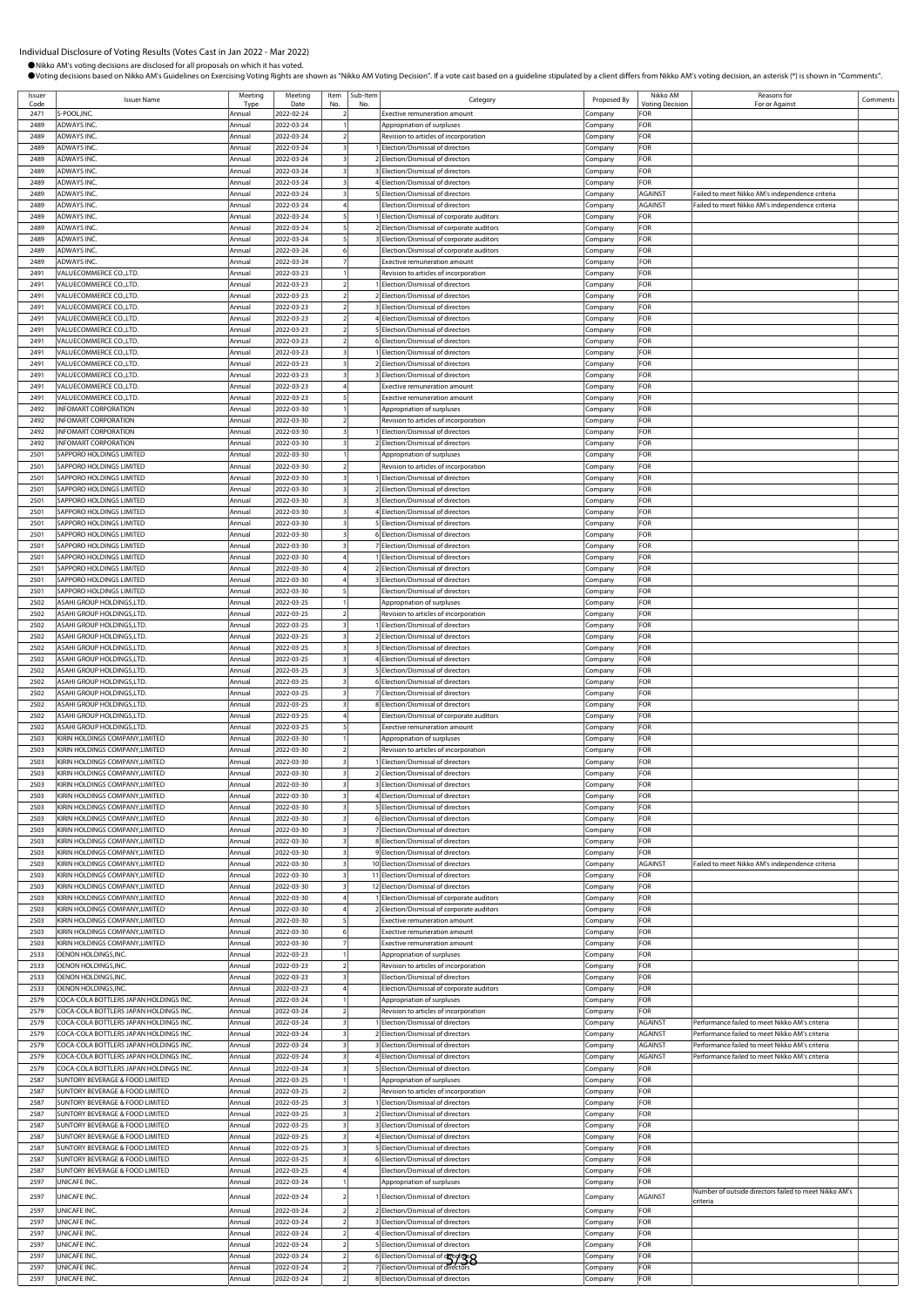Comments

| OVoting decisions based on Nikko AM's Guidelines on Exercising Voting Rights are shown as "Nikko AM Voting Decision". If a vote cast based on a guideline stipulated by a client differs from Nikko AM's voting decision, an a |                                                                                                                                                                                                                                                                                                                                                                                                                                                                                                                                                                                                                                                                                                                                                             |                                                                                                                                                                                                                                                                                   |                                                                                                                                                                                                                                                                                                                                                                                                                                             |           |                                          |                                                                                                                                                                                                                                                                                                                                                                                                                                                                                                                                                                                                                                                                                                                                                                                                                                                                                                                                                                                                                                                                                                                                                                                                                                                                                                                                                                                                                                                                                                                                                                                                      |                                                                                                                                                                                                                                                                                                                   |                                                                                                                                                                                                      |
|--------------------------------------------------------------------------------------------------------------------------------------------------------------------------------------------------------------------------------|-------------------------------------------------------------------------------------------------------------------------------------------------------------------------------------------------------------------------------------------------------------------------------------------------------------------------------------------------------------------------------------------------------------------------------------------------------------------------------------------------------------------------------------------------------------------------------------------------------------------------------------------------------------------------------------------------------------------------------------------------------------|-----------------------------------------------------------------------------------------------------------------------------------------------------------------------------------------------------------------------------------------------------------------------------------|---------------------------------------------------------------------------------------------------------------------------------------------------------------------------------------------------------------------------------------------------------------------------------------------------------------------------------------------------------------------------------------------------------------------------------------------|-----------|------------------------------------------|------------------------------------------------------------------------------------------------------------------------------------------------------------------------------------------------------------------------------------------------------------------------------------------------------------------------------------------------------------------------------------------------------------------------------------------------------------------------------------------------------------------------------------------------------------------------------------------------------------------------------------------------------------------------------------------------------------------------------------------------------------------------------------------------------------------------------------------------------------------------------------------------------------------------------------------------------------------------------------------------------------------------------------------------------------------------------------------------------------------------------------------------------------------------------------------------------------------------------------------------------------------------------------------------------------------------------------------------------------------------------------------------------------------------------------------------------------------------------------------------------------------------------------------------------------------------------------------------------|-------------------------------------------------------------------------------------------------------------------------------------------------------------------------------------------------------------------------------------------------------------------------------------------------------------------|------------------------------------------------------------------------------------------------------------------------------------------------------------------------------------------------------|
|                                                                                                                                                                                                                                |                                                                                                                                                                                                                                                                                                                                                                                                                                                                                                                                                                                                                                                                                                                                                             |                                                                                                                                                                                                                                                                                   |                                                                                                                                                                                                                                                                                                                                                                                                                                             |           |                                          |                                                                                                                                                                                                                                                                                                                                                                                                                                                                                                                                                                                                                                                                                                                                                                                                                                                                                                                                                                                                                                                                                                                                                                                                                                                                                                                                                                                                                                                                                                                                                                                                      | Nikko AM                                                                                                                                                                                                                                                                                                          | Reasons for                                                                                                                                                                                          |
| <b>Issuer Name</b>                                                                                                                                                                                                             | Tyn                                                                                                                                                                                                                                                                                                                                                                                                                                                                                                                                                                                                                                                                                                                                                         | Date                                                                                                                                                                                                                                                                              | No                                                                                                                                                                                                                                                                                                                                                                                                                                          | No        | Category                                 | Proposed By                                                                                                                                                                                                                                                                                                                                                                                                                                                                                                                                                                                                                                                                                                                                                                                                                                                                                                                                                                                                                                                                                                                                                                                                                                                                                                                                                                                                                                                                                                                                                                                          | <b><i><u>Intina</u></i></b> Decision                                                                                                                                                                                                                                                                              | For or Against                                                                                                                                                                                       |
| UNICAFE INC.                                                                                                                                                                                                                   | Annual                                                                                                                                                                                                                                                                                                                                                                                                                                                                                                                                                                                                                                                                                                                                                      | 2022-03-24                                                                                                                                                                                                                                                                        |                                                                                                                                                                                                                                                                                                                                                                                                                                             |           | Election/Dismissal of directors          | Company                                                                                                                                                                                                                                                                                                                                                                                                                                                                                                                                                                                                                                                                                                                                                                                                                                                                                                                                                                                                                                                                                                                                                                                                                                                                                                                                                                                                                                                                                                                                                                                              | FOR                                                                                                                                                                                                                                                                                                               |                                                                                                                                                                                                      |
| UNICAFE INC.                                                                                                                                                                                                                   | Annua                                                                                                                                                                                                                                                                                                                                                                                                                                                                                                                                                                                                                                                                                                                                                       | 2022-03-24                                                                                                                                                                                                                                                                        |                                                                                                                                                                                                                                                                                                                                                                                                                                             |           | Election/Dismissal of corporate auditors | Company                                                                                                                                                                                                                                                                                                                                                                                                                                                                                                                                                                                                                                                                                                                                                                                                                                                                                                                                                                                                                                                                                                                                                                                                                                                                                                                                                                                                                                                                                                                                                                                              | FOR                                                                                                                                                                                                                                                                                                               |                                                                                                                                                                                                      |
| UNICAFE INC                                                                                                                                                                                                                    | Annual                                                                                                                                                                                                                                                                                                                                                                                                                                                                                                                                                                                                                                                                                                                                                      | 2022-03-24                                                                                                                                                                                                                                                                        |                                                                                                                                                                                                                                                                                                                                                                                                                                             |           | Election/Dismissal of corporate auditors | Company                                                                                                                                                                                                                                                                                                                                                                                                                                                                                                                                                                                                                                                                                                                                                                                                                                                                                                                                                                                                                                                                                                                                                                                                                                                                                                                                                                                                                                                                                                                                                                                              |                                                                                                                                                                                                                                                                                                                   |                                                                                                                                                                                                      |
|                                                                                                                                                                                                                                |                                                                                                                                                                                                                                                                                                                                                                                                                                                                                                                                                                                                                                                                                                                                                             |                                                                                                                                                                                                                                                                                   |                                                                                                                                                                                                                                                                                                                                                                                                                                             |           |                                          |                                                                                                                                                                                                                                                                                                                                                                                                                                                                                                                                                                                                                                                                                                                                                                                                                                                                                                                                                                                                                                                                                                                                                                                                                                                                                                                                                                                                                                                                                                                                                                                                      |                                                                                                                                                                                                                                                                                                                   |                                                                                                                                                                                                      |
|                                                                                                                                                                                                                                |                                                                                                                                                                                                                                                                                                                                                                                                                                                                                                                                                                                                                                                                                                                                                             |                                                                                                                                                                                                                                                                                   |                                                                                                                                                                                                                                                                                                                                                                                                                                             |           |                                          |                                                                                                                                                                                                                                                                                                                                                                                                                                                                                                                                                                                                                                                                                                                                                                                                                                                                                                                                                                                                                                                                                                                                                                                                                                                                                                                                                                                                                                                                                                                                                                                                      |                                                                                                                                                                                                                                                                                                                   |                                                                                                                                                                                                      |
|                                                                                                                                                                                                                                |                                                                                                                                                                                                                                                                                                                                                                                                                                                                                                                                                                                                                                                                                                                                                             |                                                                                                                                                                                                                                                                                   |                                                                                                                                                                                                                                                                                                                                                                                                                                             |           |                                          |                                                                                                                                                                                                                                                                                                                                                                                                                                                                                                                                                                                                                                                                                                                                                                                                                                                                                                                                                                                                                                                                                                                                                                                                                                                                                                                                                                                                                                                                                                                                                                                                      |                                                                                                                                                                                                                                                                                                                   |                                                                                                                                                                                                      |
|                                                                                                                                                                                                                                |                                                                                                                                                                                                                                                                                                                                                                                                                                                                                                                                                                                                                                                                                                                                                             |                                                                                                                                                                                                                                                                                   |                                                                                                                                                                                                                                                                                                                                                                                                                                             |           |                                          |                                                                                                                                                                                                                                                                                                                                                                                                                                                                                                                                                                                                                                                                                                                                                                                                                                                                                                                                                                                                                                                                                                                                                                                                                                                                                                                                                                                                                                                                                                                                                                                                      |                                                                                                                                                                                                                                                                                                                   |                                                                                                                                                                                                      |
|                                                                                                                                                                                                                                | Annual                                                                                                                                                                                                                                                                                                                                                                                                                                                                                                                                                                                                                                                                                                                                                      |                                                                                                                                                                                                                                                                                   |                                                                                                                                                                                                                                                                                                                                                                                                                                             |           |                                          |                                                                                                                                                                                                                                                                                                                                                                                                                                                                                                                                                                                                                                                                                                                                                                                                                                                                                                                                                                                                                                                                                                                                                                                                                                                                                                                                                                                                                                                                                                                                                                                                      | FOR                                                                                                                                                                                                                                                                                                               |                                                                                                                                                                                                      |
| KURA SUSHI, INC                                                                                                                                                                                                                | Annua                                                                                                                                                                                                                                                                                                                                                                                                                                                                                                                                                                                                                                                                                                                                                       | 2022-01-25                                                                                                                                                                                                                                                                        |                                                                                                                                                                                                                                                                                                                                                                                                                                             |           |                                          | Company                                                                                                                                                                                                                                                                                                                                                                                                                                                                                                                                                                                                                                                                                                                                                                                                                                                                                                                                                                                                                                                                                                                                                                                                                                                                                                                                                                                                                                                                                                                                                                                              | FOR                                                                                                                                                                                                                                                                                                               |                                                                                                                                                                                                      |
| KURA SUSHI, INC.                                                                                                                                                                                                               | Annua                                                                                                                                                                                                                                                                                                                                                                                                                                                                                                                                                                                                                                                                                                                                                       | 2022-01-25                                                                                                                                                                                                                                                                        |                                                                                                                                                                                                                                                                                                                                                                                                                                             |           |                                          | Company                                                                                                                                                                                                                                                                                                                                                                                                                                                                                                                                                                                                                                                                                                                                                                                                                                                                                                                                                                                                                                                                                                                                                                                                                                                                                                                                                                                                                                                                                                                                                                                              | FOR                                                                                                                                                                                                                                                                                                               |                                                                                                                                                                                                      |
| KURA SUSHI,INC                                                                                                                                                                                                                 | Annua                                                                                                                                                                                                                                                                                                                                                                                                                                                                                                                                                                                                                                                                                                                                                       | 2022-01-25                                                                                                                                                                                                                                                                        |                                                                                                                                                                                                                                                                                                                                                                                                                                             |           |                                          | :ompany                                                                                                                                                                                                                                                                                                                                                                                                                                                                                                                                                                                                                                                                                                                                                                                                                                                                                                                                                                                                                                                                                                                                                                                                                                                                                                                                                                                                                                                                                                                                                                                              | FOR                                                                                                                                                                                                                                                                                                               |                                                                                                                                                                                                      |
| (URA SUSHI, INC.                                                                                                                                                                                                               | Annual                                                                                                                                                                                                                                                                                                                                                                                                                                                                                                                                                                                                                                                                                                                                                      | 2022-01-25                                                                                                                                                                                                                                                                        |                                                                                                                                                                                                                                                                                                                                                                                                                                             |           | xective remuneration amount              | Company                                                                                                                                                                                                                                                                                                                                                                                                                                                                                                                                                                                                                                                                                                                                                                                                                                                                                                                                                                                                                                                                                                                                                                                                                                                                                                                                                                                                                                                                                                                                                                                              | FOR                                                                                                                                                                                                                                                                                                               |                                                                                                                                                                                                      |
| <b>KURA SUSHIJNC</b>                                                                                                                                                                                                           | Annual                                                                                                                                                                                                                                                                                                                                                                                                                                                                                                                                                                                                                                                                                                                                                      | 2022-01-25                                                                                                                                                                                                                                                                        |                                                                                                                                                                                                                                                                                                                                                                                                                                             |           | <b>Exective remuneration amount</b>      | Company                                                                                                                                                                                                                                                                                                                                                                                                                                                                                                                                                                                                                                                                                                                                                                                                                                                                                                                                                                                                                                                                                                                                                                                                                                                                                                                                                                                                                                                                                                                                                                                              | FOR                                                                                                                                                                                                                                                                                                               |                                                                                                                                                                                                      |
| CAN DO CO.,LTD.                                                                                                                                                                                                                | Annua                                                                                                                                                                                                                                                                                                                                                                                                                                                                                                                                                                                                                                                                                                                                                       | 2022-02-25                                                                                                                                                                                                                                                                        |                                                                                                                                                                                                                                                                                                                                                                                                                                             |           | Appropriation of surpluses               | Company                                                                                                                                                                                                                                                                                                                                                                                                                                                                                                                                                                                                                                                                                                                                                                                                                                                                                                                                                                                                                                                                                                                                                                                                                                                                                                                                                                                                                                                                                                                                                                                              | FOR                                                                                                                                                                                                                                                                                                               |                                                                                                                                                                                                      |
|                                                                                                                                                                                                                                |                                                                                                                                                                                                                                                                                                                                                                                                                                                                                                                                                                                                                                                                                                                                                             |                                                                                                                                                                                                                                                                                   |                                                                                                                                                                                                                                                                                                                                                                                                                                             |           |                                          |                                                                                                                                                                                                                                                                                                                                                                                                                                                                                                                                                                                                                                                                                                                                                                                                                                                                                                                                                                                                                                                                                                                                                                                                                                                                                                                                                                                                                                                                                                                                                                                                      |                                                                                                                                                                                                                                                                                                                   | Number of outside directors failed to meet Nikko AM'                                                                                                                                                 |
| CAN DO CO.,LTD.                                                                                                                                                                                                                | Annua                                                                                                                                                                                                                                                                                                                                                                                                                                                                                                                                                                                                                                                                                                                                                       | 2022-02-25                                                                                                                                                                                                                                                                        |                                                                                                                                                                                                                                                                                                                                                                                                                                             |           |                                          | Company                                                                                                                                                                                                                                                                                                                                                                                                                                                                                                                                                                                                                                                                                                                                                                                                                                                                                                                                                                                                                                                                                                                                                                                                                                                                                                                                                                                                                                                                                                                                                                                              | AGAINST                                                                                                                                                                                                                                                                                                           | criteria                                                                                                                                                                                             |
| CAN DO CO.,LTD.                                                                                                                                                                                                                | Annual                                                                                                                                                                                                                                                                                                                                                                                                                                                                                                                                                                                                                                                                                                                                                      | 2022-02-25                                                                                                                                                                                                                                                                        |                                                                                                                                                                                                                                                                                                                                                                                                                                             |           |                                          | Company                                                                                                                                                                                                                                                                                                                                                                                                                                                                                                                                                                                                                                                                                                                                                                                                                                                                                                                                                                                                                                                                                                                                                                                                                                                                                                                                                                                                                                                                                                                                                                                              | FOR                                                                                                                                                                                                                                                                                                               |                                                                                                                                                                                                      |
| CAN DO CO.,LTD.                                                                                                                                                                                                                | Annual                                                                                                                                                                                                                                                                                                                                                                                                                                                                                                                                                                                                                                                                                                                                                      | 2022-02-25                                                                                                                                                                                                                                                                        |                                                                                                                                                                                                                                                                                                                                                                                                                                             |           |                                          | Company                                                                                                                                                                                                                                                                                                                                                                                                                                                                                                                                                                                                                                                                                                                                                                                                                                                                                                                                                                                                                                                                                                                                                                                                                                                                                                                                                                                                                                                                                                                                                                                              | FOR                                                                                                                                                                                                                                                                                                               |                                                                                                                                                                                                      |
| CAN DO CO.,LTD.                                                                                                                                                                                                                | Annual                                                                                                                                                                                                                                                                                                                                                                                                                                                                                                                                                                                                                                                                                                                                                      | 2022-02-25                                                                                                                                                                                                                                                                        |                                                                                                                                                                                                                                                                                                                                                                                                                                             |           | Election/Dismissal of directors          | ompany                                                                                                                                                                                                                                                                                                                                                                                                                                                                                                                                                                                                                                                                                                                                                                                                                                                                                                                                                                                                                                                                                                                                                                                                                                                                                                                                                                                                                                                                                                                                                                                               | FOR                                                                                                                                                                                                                                                                                                               |                                                                                                                                                                                                      |
|                                                                                                                                                                                                                                |                                                                                                                                                                                                                                                                                                                                                                                                                                                                                                                                                                                                                                                                                                                                                             |                                                                                                                                                                                                                                                                                   |                                                                                                                                                                                                                                                                                                                                                                                                                                             |           |                                          | .<br>ompany                                                                                                                                                                                                                                                                                                                                                                                                                                                                                                                                                                                                                                                                                                                                                                                                                                                                                                                                                                                                                                                                                                                                                                                                                                                                                                                                                                                                                                                                                                                                                                                          |                                                                                                                                                                                                                                                                                                                   |                                                                                                                                                                                                      |
|                                                                                                                                                                                                                                |                                                                                                                                                                                                                                                                                                                                                                                                                                                                                                                                                                                                                                                                                                                                                             |                                                                                                                                                                                                                                                                                   |                                                                                                                                                                                                                                                                                                                                                                                                                                             |           |                                          |                                                                                                                                                                                                                                                                                                                                                                                                                                                                                                                                                                                                                                                                                                                                                                                                                                                                                                                                                                                                                                                                                                                                                                                                                                                                                                                                                                                                                                                                                                                                                                                                      |                                                                                                                                                                                                                                                                                                                   |                                                                                                                                                                                                      |
|                                                                                                                                                                                                                                |                                                                                                                                                                                                                                                                                                                                                                                                                                                                                                                                                                                                                                                                                                                                                             |                                                                                                                                                                                                                                                                                   |                                                                                                                                                                                                                                                                                                                                                                                                                                             |           |                                          |                                                                                                                                                                                                                                                                                                                                                                                                                                                                                                                                                                                                                                                                                                                                                                                                                                                                                                                                                                                                                                                                                                                                                                                                                                                                                                                                                                                                                                                                                                                                                                                                      |                                                                                                                                                                                                                                                                                                                   |                                                                                                                                                                                                      |
|                                                                                                                                                                                                                                |                                                                                                                                                                                                                                                                                                                                                                                                                                                                                                                                                                                                                                                                                                                                                             |                                                                                                                                                                                                                                                                                   |                                                                                                                                                                                                                                                                                                                                                                                                                                             |           |                                          |                                                                                                                                                                                                                                                                                                                                                                                                                                                                                                                                                                                                                                                                                                                                                                                                                                                                                                                                                                                                                                                                                                                                                                                                                                                                                                                                                                                                                                                                                                                                                                                                      |                                                                                                                                                                                                                                                                                                                   |                                                                                                                                                                                                      |
|                                                                                                                                                                                                                                |                                                                                                                                                                                                                                                                                                                                                                                                                                                                                                                                                                                                                                                                                                                                                             |                                                                                                                                                                                                                                                                                   |                                                                                                                                                                                                                                                                                                                                                                                                                                             |           |                                          |                                                                                                                                                                                                                                                                                                                                                                                                                                                                                                                                                                                                                                                                                                                                                                                                                                                                                                                                                                                                                                                                                                                                                                                                                                                                                                                                                                                                                                                                                                                                                                                                      |                                                                                                                                                                                                                                                                                                                   |                                                                                                                                                                                                      |
|                                                                                                                                                                                                                                |                                                                                                                                                                                                                                                                                                                                                                                                                                                                                                                                                                                                                                                                                                                                                             |                                                                                                                                                                                                                                                                                   |                                                                                                                                                                                                                                                                                                                                                                                                                                             |           |                                          |                                                                                                                                                                                                                                                                                                                                                                                                                                                                                                                                                                                                                                                                                                                                                                                                                                                                                                                                                                                                                                                                                                                                                                                                                                                                                                                                                                                                                                                                                                                                                                                                      |                                                                                                                                                                                                                                                                                                                   |                                                                                                                                                                                                      |
|                                                                                                                                                                                                                                | Annual                                                                                                                                                                                                                                                                                                                                                                                                                                                                                                                                                                                                                                                                                                                                                      |                                                                                                                                                                                                                                                                                   |                                                                                                                                                                                                                                                                                                                                                                                                                                             |           |                                          |                                                                                                                                                                                                                                                                                                                                                                                                                                                                                                                                                                                                                                                                                                                                                                                                                                                                                                                                                                                                                                                                                                                                                                                                                                                                                                                                                                                                                                                                                                                                                                                                      | FOR                                                                                                                                                                                                                                                                                                               |                                                                                                                                                                                                      |
| MCDONALD'S HOLDINGS COMPANY(JAPAN),LTD.                                                                                                                                                                                        | Annual                                                                                                                                                                                                                                                                                                                                                                                                                                                                                                                                                                                                                                                                                                                                                      | 2022-03-29                                                                                                                                                                                                                                                                        |                                                                                                                                                                                                                                                                                                                                                                                                                                             |           | Election/Dismissal of directors          | Company                                                                                                                                                                                                                                                                                                                                                                                                                                                                                                                                                                                                                                                                                                                                                                                                                                                                                                                                                                                                                                                                                                                                                                                                                                                                                                                                                                                                                                                                                                                                                                                              | AGAINST                                                                                                                                                                                                                                                                                                           | ailed to meet Nikko AM's independence criteria                                                                                                                                                       |
| MCDONALD'S HOLDINGS COMPANY(JAPAN),LTD.                                                                                                                                                                                        | Annual                                                                                                                                                                                                                                                                                                                                                                                                                                                                                                                                                                                                                                                                                                                                                      | 2022-03-29                                                                                                                                                                                                                                                                        |                                                                                                                                                                                                                                                                                                                                                                                                                                             |           | Election/Dismissal of directors          | Company                                                                                                                                                                                                                                                                                                                                                                                                                                                                                                                                                                                                                                                                                                                                                                                                                                                                                                                                                                                                                                                                                                                                                                                                                                                                                                                                                                                                                                                                                                                                                                                              | <b>OR</b>                                                                                                                                                                                                                                                                                                         |                                                                                                                                                                                                      |
| MCDONALD'S HOLDINGS COMPANY(JAPAN),LTD.                                                                                                                                                                                        | Annual                                                                                                                                                                                                                                                                                                                                                                                                                                                                                                                                                                                                                                                                                                                                                      | 2022-03-29                                                                                                                                                                                                                                                                        |                                                                                                                                                                                                                                                                                                                                                                                                                                             |           | Election/Dismissal of directors          | Company                                                                                                                                                                                                                                                                                                                                                                                                                                                                                                                                                                                                                                                                                                                                                                                                                                                                                                                                                                                                                                                                                                                                                                                                                                                                                                                                                                                                                                                                                                                                                                                              | FOR                                                                                                                                                                                                                                                                                                               |                                                                                                                                                                                                      |
| MCDONALD'S HOLDINGS COMPANY(JAPAN),LTD.                                                                                                                                                                                        | Annual                                                                                                                                                                                                                                                                                                                                                                                                                                                                                                                                                                                                                                                                                                                                                      | 2022-03-29                                                                                                                                                                                                                                                                        |                                                                                                                                                                                                                                                                                                                                                                                                                                             |           | Retirement benefit payments              | Company                                                                                                                                                                                                                                                                                                                                                                                                                                                                                                                                                                                                                                                                                                                                                                                                                                                                                                                                                                                                                                                                                                                                                                                                                                                                                                                                                                                                                                                                                                                                                                                              | <b>AGAINST</b>                                                                                                                                                                                                                                                                                                    | Unable to recognize it as initiative to help enhance<br>shareholder value                                                                                                                            |
|                                                                                                                                                                                                                                |                                                                                                                                                                                                                                                                                                                                                                                                                                                                                                                                                                                                                                                                                                                                                             |                                                                                                                                                                                                                                                                                   |                                                                                                                                                                                                                                                                                                                                                                                                                                             |           |                                          |                                                                                                                                                                                                                                                                                                                                                                                                                                                                                                                                                                                                                                                                                                                                                                                                                                                                                                                                                                                                                                                                                                                                                                                                                                                                                                                                                                                                                                                                                                                                                                                                      |                                                                                                                                                                                                                                                                                                                   |                                                                                                                                                                                                      |
|                                                                                                                                                                                                                                |                                                                                                                                                                                                                                                                                                                                                                                                                                                                                                                                                                                                                                                                                                                                                             |                                                                                                                                                                                                                                                                                   |                                                                                                                                                                                                                                                                                                                                                                                                                                             |           |                                          |                                                                                                                                                                                                                                                                                                                                                                                                                                                                                                                                                                                                                                                                                                                                                                                                                                                                                                                                                                                                                                                                                                                                                                                                                                                                                                                                                                                                                                                                                                                                                                                                      |                                                                                                                                                                                                                                                                                                                   |                                                                                                                                                                                                      |
|                                                                                                                                                                                                                                |                                                                                                                                                                                                                                                                                                                                                                                                                                                                                                                                                                                                                                                                                                                                                             |                                                                                                                                                                                                                                                                                   |                                                                                                                                                                                                                                                                                                                                                                                                                                             |           |                                          |                                                                                                                                                                                                                                                                                                                                                                                                                                                                                                                                                                                                                                                                                                                                                                                                                                                                                                                                                                                                                                                                                                                                                                                                                                                                                                                                                                                                                                                                                                                                                                                                      |                                                                                                                                                                                                                                                                                                                   |                                                                                                                                                                                                      |
|                                                                                                                                                                                                                                |                                                                                                                                                                                                                                                                                                                                                                                                                                                                                                                                                                                                                                                                                                                                                             |                                                                                                                                                                                                                                                                                   |                                                                                                                                                                                                                                                                                                                                                                                                                                             |           |                                          |                                                                                                                                                                                                                                                                                                                                                                                                                                                                                                                                                                                                                                                                                                                                                                                                                                                                                                                                                                                                                                                                                                                                                                                                                                                                                                                                                                                                                                                                                                                                                                                                      |                                                                                                                                                                                                                                                                                                                   |                                                                                                                                                                                                      |
|                                                                                                                                                                                                                                |                                                                                                                                                                                                                                                                                                                                                                                                                                                                                                                                                                                                                                                                                                                                                             |                                                                                                                                                                                                                                                                                   |                                                                                                                                                                                                                                                                                                                                                                                                                                             |           |                                          |                                                                                                                                                                                                                                                                                                                                                                                                                                                                                                                                                                                                                                                                                                                                                                                                                                                                                                                                                                                                                                                                                                                                                                                                                                                                                                                                                                                                                                                                                                                                                                                                      |                                                                                                                                                                                                                                                                                                                   |                                                                                                                                                                                                      |
| SALA CORPORATION                                                                                                                                                                                                               | Annual                                                                                                                                                                                                                                                                                                                                                                                                                                                                                                                                                                                                                                                                                                                                                      | 2022-02-18                                                                                                                                                                                                                                                                        |                                                                                                                                                                                                                                                                                                                                                                                                                                             |           |                                          | Company                                                                                                                                                                                                                                                                                                                                                                                                                                                                                                                                                                                                                                                                                                                                                                                                                                                                                                                                                                                                                                                                                                                                                                                                                                                                                                                                                                                                                                                                                                                                                                                              | OR-                                                                                                                                                                                                                                                                                                               |                                                                                                                                                                                                      |
| <b>SALA CORPORATION</b>                                                                                                                                                                                                        | Annua                                                                                                                                                                                                                                                                                                                                                                                                                                                                                                                                                                                                                                                                                                                                                       | 2022-02-18                                                                                                                                                                                                                                                                        |                                                                                                                                                                                                                                                                                                                                                                                                                                             |           |                                          | Company                                                                                                                                                                                                                                                                                                                                                                                                                                                                                                                                                                                                                                                                                                                                                                                                                                                                                                                                                                                                                                                                                                                                                                                                                                                                                                                                                                                                                                                                                                                                                                                              | OR-                                                                                                                                                                                                                                                                                                               |                                                                                                                                                                                                      |
| SALA CORPORATION                                                                                                                                                                                                               | Annual                                                                                                                                                                                                                                                                                                                                                                                                                                                                                                                                                                                                                                                                                                                                                      | 2022-02-18                                                                                                                                                                                                                                                                        |                                                                                                                                                                                                                                                                                                                                                                                                                                             |           | Election/Dismissal of directors          | Company                                                                                                                                                                                                                                                                                                                                                                                                                                                                                                                                                                                                                                                                                                                                                                                                                                                                                                                                                                                                                                                                                                                                                                                                                                                                                                                                                                                                                                                                                                                                                                                              | FOR                                                                                                                                                                                                                                                                                                               |                                                                                                                                                                                                      |
| <b>SALA CORPORATION</b>                                                                                                                                                                                                        | Annual                                                                                                                                                                                                                                                                                                                                                                                                                                                                                                                                                                                                                                                                                                                                                      | 2022-02-18                                                                                                                                                                                                                                                                        |                                                                                                                                                                                                                                                                                                                                                                                                                                             |           | Election/Dismissal of directors          | Company                                                                                                                                                                                                                                                                                                                                                                                                                                                                                                                                                                                                                                                                                                                                                                                                                                                                                                                                                                                                                                                                                                                                                                                                                                                                                                                                                                                                                                                                                                                                                                                              | FOR                                                                                                                                                                                                                                                                                                               |                                                                                                                                                                                                      |
|                                                                                                                                                                                                                                | Annual                                                                                                                                                                                                                                                                                                                                                                                                                                                                                                                                                                                                                                                                                                                                                      |                                                                                                                                                                                                                                                                                   |                                                                                                                                                                                                                                                                                                                                                                                                                                             |           | Election/Dismissal of directors          | Company                                                                                                                                                                                                                                                                                                                                                                                                                                                                                                                                                                                                                                                                                                                                                                                                                                                                                                                                                                                                                                                                                                                                                                                                                                                                                                                                                                                                                                                                                                                                                                                              |                                                                                                                                                                                                                                                                                                                   |                                                                                                                                                                                                      |
|                                                                                                                                                                                                                                |                                                                                                                                                                                                                                                                                                                                                                                                                                                                                                                                                                                                                                                                                                                                                             |                                                                                                                                                                                                                                                                                   |                                                                                                                                                                                                                                                                                                                                                                                                                                             |           |                                          |                                                                                                                                                                                                                                                                                                                                                                                                                                                                                                                                                                                                                                                                                                                                                                                                                                                                                                                                                                                                                                                                                                                                                                                                                                                                                                                                                                                                                                                                                                                                                                                                      |                                                                                                                                                                                                                                                                                                                   |                                                                                                                                                                                                      |
|                                                                                                                                                                                                                                |                                                                                                                                                                                                                                                                                                                                                                                                                                                                                                                                                                                                                                                                                                                                                             |                                                                                                                                                                                                                                                                                   |                                                                                                                                                                                                                                                                                                                                                                                                                                             |           |                                          |                                                                                                                                                                                                                                                                                                                                                                                                                                                                                                                                                                                                                                                                                                                                                                                                                                                                                                                                                                                                                                                                                                                                                                                                                                                                                                                                                                                                                                                                                                                                                                                                      |                                                                                                                                                                                                                                                                                                                   |                                                                                                                                                                                                      |
|                                                                                                                                                                                                                                |                                                                                                                                                                                                                                                                                                                                                                                                                                                                                                                                                                                                                                                                                                                                                             |                                                                                                                                                                                                                                                                                   |                                                                                                                                                                                                                                                                                                                                                                                                                                             |           |                                          |                                                                                                                                                                                                                                                                                                                                                                                                                                                                                                                                                                                                                                                                                                                                                                                                                                                                                                                                                                                                                                                                                                                                                                                                                                                                                                                                                                                                                                                                                                                                                                                                      |                                                                                                                                                                                                                                                                                                                   |                                                                                                                                                                                                      |
|                                                                                                                                                                                                                                |                                                                                                                                                                                                                                                                                                                                                                                                                                                                                                                                                                                                                                                                                                                                                             |                                                                                                                                                                                                                                                                                   |                                                                                                                                                                                                                                                                                                                                                                                                                                             |           |                                          |                                                                                                                                                                                                                                                                                                                                                                                                                                                                                                                                                                                                                                                                                                                                                                                                                                                                                                                                                                                                                                                                                                                                                                                                                                                                                                                                                                                                                                                                                                                                                                                                      |                                                                                                                                                                                                                                                                                                                   |                                                                                                                                                                                                      |
|                                                                                                                                                                                                                                |                                                                                                                                                                                                                                                                                                                                                                                                                                                                                                                                                                                                                                                                                                                                                             |                                                                                                                                                                                                                                                                                   |                                                                                                                                                                                                                                                                                                                                                                                                                                             |           |                                          |                                                                                                                                                                                                                                                                                                                                                                                                                                                                                                                                                                                                                                                                                                                                                                                                                                                                                                                                                                                                                                                                                                                                                                                                                                                                                                                                                                                                                                                                                                                                                                                                      |                                                                                                                                                                                                                                                                                                                   |                                                                                                                                                                                                      |
|                                                                                                                                                                                                                                |                                                                                                                                                                                                                                                                                                                                                                                                                                                                                                                                                                                                                                                                                                                                                             |                                                                                                                                                                                                                                                                                   |                                                                                                                                                                                                                                                                                                                                                                                                                                             |           |                                          |                                                                                                                                                                                                                                                                                                                                                                                                                                                                                                                                                                                                                                                                                                                                                                                                                                                                                                                                                                                                                                                                                                                                                                                                                                                                                                                                                                                                                                                                                                                                                                                                      |                                                                                                                                                                                                                                                                                                                   | Failed to meet Nikko AM's independence criteria                                                                                                                                                      |
|                                                                                                                                                                                                                                |                                                                                                                                                                                                                                                                                                                                                                                                                                                                                                                                                                                                                                                                                                                                                             |                                                                                                                                                                                                                                                                                   |                                                                                                                                                                                                                                                                                                                                                                                                                                             |           |                                          | Company                                                                                                                                                                                                                                                                                                                                                                                                                                                                                                                                                                                                                                                                                                                                                                                                                                                                                                                                                                                                                                                                                                                                                                                                                                                                                                                                                                                                                                                                                                                                                                                              | OR                                                                                                                                                                                                                                                                                                                |                                                                                                                                                                                                      |
| FUJIO FOOD GROUP INC.                                                                                                                                                                                                          | Annual                                                                                                                                                                                                                                                                                                                                                                                                                                                                                                                                                                                                                                                                                                                                                      | 2022-03-30                                                                                                                                                                                                                                                                        |                                                                                                                                                                                                                                                                                                                                                                                                                                             |           |                                          | Company                                                                                                                                                                                                                                                                                                                                                                                                                                                                                                                                                                                                                                                                                                                                                                                                                                                                                                                                                                                                                                                                                                                                                                                                                                                                                                                                                                                                                                                                                                                                                                                              | <b>AGAINST</b>                                                                                                                                                                                                                                                                                                    | Failed to meet Nikko AM's independence criteria                                                                                                                                                      |
| FUJIO FOOD GROUP INC.                                                                                                                                                                                                          | Annual                                                                                                                                                                                                                                                                                                                                                                                                                                                                                                                                                                                                                                                                                                                                                      | 2022-03-30                                                                                                                                                                                                                                                                        |                                                                                                                                                                                                                                                                                                                                                                                                                                             |           | Election/Dismissal of corporate auditors | Company                                                                                                                                                                                                                                                                                                                                                                                                                                                                                                                                                                                                                                                                                                                                                                                                                                                                                                                                                                                                                                                                                                                                                                                                                                                                                                                                                                                                                                                                                                                                                                                              | FOR                                                                                                                                                                                                                                                                                                               |                                                                                                                                                                                                      |
| <b>KEWPIE CORPORATION</b>                                                                                                                                                                                                      | Annual                                                                                                                                                                                                                                                                                                                                                                                                                                                                                                                                                                                                                                                                                                                                                      | 2022-02-25                                                                                                                                                                                                                                                                        |                                                                                                                                                                                                                                                                                                                                                                                                                                             |           |                                          | Company                                                                                                                                                                                                                                                                                                                                                                                                                                                                                                                                                                                                                                                                                                                                                                                                                                                                                                                                                                                                                                                                                                                                                                                                                                                                                                                                                                                                                                                                                                                                                                                              | FOR                                                                                                                                                                                                                                                                                                               |                                                                                                                                                                                                      |
| <b>KEWPIE CORPORATION</b>                                                                                                                                                                                                      | Annua                                                                                                                                                                                                                                                                                                                                                                                                                                                                                                                                                                                                                                                                                                                                                       | 2022-02-25                                                                                                                                                                                                                                                                        |                                                                                                                                                                                                                                                                                                                                                                                                                                             |           |                                          | ompany                                                                                                                                                                                                                                                                                                                                                                                                                                                                                                                                                                                                                                                                                                                                                                                                                                                                                                                                                                                                                                                                                                                                                                                                                                                                                                                                                                                                                                                                                                                                                                                               | OR-                                                                                                                                                                                                                                                                                                               |                                                                                                                                                                                                      |
| <b>(EWPIE CORPORATION</b>                                                                                                                                                                                                      | Annual                                                                                                                                                                                                                                                                                                                                                                                                                                                                                                                                                                                                                                                                                                                                                      | 2022-02-25                                                                                                                                                                                                                                                                        |                                                                                                                                                                                                                                                                                                                                                                                                                                             |           | Election/Dismissal of directors          | Company                                                                                                                                                                                                                                                                                                                                                                                                                                                                                                                                                                                                                                                                                                                                                                                                                                                                                                                                                                                                                                                                                                                                                                                                                                                                                                                                                                                                                                                                                                                                                                                              | OR                                                                                                                                                                                                                                                                                                                |                                                                                                                                                                                                      |
| <b>KEWPIE CORPORATION</b>                                                                                                                                                                                                      | Annual                                                                                                                                                                                                                                                                                                                                                                                                                                                                                                                                                                                                                                                                                                                                                      | 2022-02-25                                                                                                                                                                                                                                                                        |                                                                                                                                                                                                                                                                                                                                                                                                                                             |           | 4 Election/Dismissal of directors        |                                                                                                                                                                                                                                                                                                                                                                                                                                                                                                                                                                                                                                                                                                                                                                                                                                                                                                                                                                                                                                                                                                                                                                                                                                                                                                                                                                                                                                                                                                                                                                                                      | FOR                                                                                                                                                                                                                                                                                                               |                                                                                                                                                                                                      |
|                                                                                                                                                                                                                                | GFOOT CO.,LTD.<br>GEOOT CO.J TD<br>KURA SUSHI,INC.<br><b>KURA SUSHI,INC.</b><br>KURA SUSHI,INC.<br>KURA SUSHI,INC.<br>CAN DO CO., LTD.<br>AN DO CO.,LTD.<br>CAN DO CO.,LTD.<br>CAN DO CO.,LTD.<br>CAN DO CO.,LTD.<br>MCDONALD'S HOLDINGS COMPANY(JAPAN),LTD.<br>MCDONALD'S HOLDINGS COMPANY(JAPAN),LTD.<br>MCDONALD'S HOLDINGS COMPANY(JAPAN),LTD<br>MCDONALD'S HOLDINGS COMPANY(JAPAN),LTD.<br>SALA CORPORATION<br><b>SALA CORPORATION</b><br>SALA CORPORATION<br>SALA CORPORATION<br>SALA CORPORATION<br>SALA CORPORATION<br><b>SALA CORPORATION</b><br>FUJIO FOOD GROUP INC.<br>FUJIO FOOD GROUP INC.<br>FUJIO FOOD GROUP INC.<br>UJIO FOOD GROUP INC.<br>FUJIO FOOD GROUP INC<br>FUJIO FOOD GROUP INC.<br>FUJIO FOOD GROUP INC.<br>UJIO FOOD GROUP INC. | Meeting<br>Special<br>Special<br>Annual<br>Annua<br>Annua<br>Annual<br>Annual<br>Annual<br>Annual<br>Annual<br>Annual<br>Annual<br>Annual<br>Annual<br>Annual<br>Annual<br>Annual<br>Annual<br>Annual<br>Annua<br>Annua<br>Annua<br>Annual<br>Annual<br>Annual<br>Annua<br>Annual | Meeting<br>2022-02-08<br>2022-02-08<br>2022-01-25<br>2022-01-25<br>2022-01-25<br>2022-01-25<br>2022-02-25<br>2022-02-25<br>2022-02-25<br>2022-02-25<br>2022-02-25<br>2022-03-29<br>2022-03-29<br>2022-03-29<br>2022-03-29<br>2022-02-18<br>2022-02-18<br>2022-02-18<br>2022-02-18<br>2022-02-18<br>2022-02-18<br>2022-02-18<br>2022-03-30<br>2022-03-30<br>2022-03-30<br>2022-03-30<br>2022-03-30<br>2022-03-30<br>2022-03-30<br>2022-03-30 | Item<br>۹ | Sub-Item                                 | Revision to articles of incorporation<br>Other capital policy proposals<br>Election/Dismissal of directors<br>Election/Dismissal of directors<br>Election/Dismissal of directors<br>Election/Dismissal of directors<br>5 Election/Dismissal of directors<br>6 Election/Dismissal of directors<br>7 Election/Dismissal of directors<br>Revision to articles of incorporation<br>1 Election/Dismissal of directors<br>2 Election/Dismissal of directors<br>3 Election/Dismissal of directors<br>$\overline{A}$<br>Election/Dismissal of directors<br>Election/Dismissal of directors<br>2 Election/Dismissal of directors<br>Election/Dismissal of directors<br>Appropriation of surpluses<br>Revision to articles of incorporation<br>Election/Dismissal of directors<br>2 Election/Dismissal of directors<br>$\overline{\mathbf{3}}$<br>1 Election/Dismissal of directors<br>2 Election/Dismissal of directors<br>3 Election/Dismissal of directors<br>4 Election/Dismissal of directors<br>5 Election/Dismissal of directors<br>6 Election/Dismissal of directors<br>7 Election/Dismissal of directors<br>8 Election/Dismissal of directors<br>Appropriation of surpluses<br>Revision to articles of incorporation<br>Election/Dismissal of directors<br>Election/Dismissal of directors<br>Election/Dismissal of directors<br>3<br>Election/Dismissal of directors<br>5 Election/Dismissal of directors<br>Election/Dismissal of corporate auditors<br>Election/Dismissal of corporate auditors<br>Election/Dismissal of directors<br>2 Election/Dismissal of directors<br>$\overline{\mathbf{3}}$ | Company<br>Company<br>Company<br>.<br>ompany<br>Company<br>Company<br>Company<br>Company<br>Company<br>Company<br>Company<br>Company<br>Company<br>Company<br>Company<br>Company<br>Company<br>Company<br>.<br>ompany<br>Company<br>Company<br>Company<br>.<br>ompany<br>Company<br>Company<br>Company<br>Company | FOR<br>FOR<br>FOR<br>FOR<br>FOR<br>FOR<br>FOR<br>FOR<br>FOR<br>FOR<br>FOR<br>FOR<br>OR-<br>FOR<br>FOR<br>FOR<br>FOR<br>FOR<br>FOR<br>OR-<br>OR-<br>FOR<br>FOR<br>FOR<br>OR-<br>FOR<br>OR-<br>AGAINST |

| 2809         | <b>KEWPIE CORPORATION</b>              | Annual           | 2022-02-25                   |    | 2 Election/Dismissal of directors                                      | Company | FOR                       |                                                                                                  |  |
|--------------|----------------------------------------|------------------|------------------------------|----|------------------------------------------------------------------------|---------|---------------------------|--------------------------------------------------------------------------------------------------|--|
| 2809         | <b>KEWPIE CORPORATION</b>              | Annual           | 2022-02-25                   |    | 3 Election/Dismissal of directors                                      | Company | FOR                       |                                                                                                  |  |
| 2809         | <b>KEWPIE CORPORATION</b>              | Annual           | 2022-02-25                   |    | 4 Election/Dismissal of directors                                      | Company | FOR                       |                                                                                                  |  |
| 2809         | <b>KEWPIE CORPORATION</b>              | Annual           | 2022-02-25                   |    | 5 Election/Dismissal of directors                                      | Company | FOR                       |                                                                                                  |  |
| 2809         | <b>KEWPIE CORPORATION</b>              | Annual           | 2022-02-25                   |    | 6 Election/Dismissal of directors                                      | Company | FOR                       |                                                                                                  |  |
| 2809         | <b>KEWPIE CORPORATION</b>              | Annual           | 2022-02-25                   |    | 7 Election/Dismissal of directors                                      | Company | FOR                       |                                                                                                  |  |
| 2809         | <b>KEWPIE CORPORATION</b>              | Annual           | 2022-02-25                   |    | 8 Election/Dismissal of directors                                      | Company | FOR                       |                                                                                                  |  |
| 2809         | <b>KEWPIE CORPORATION</b>              | Annual           | 2022-02-25                   |    | 9 Election/Dismissal of directors                                      | Company | FOR                       |                                                                                                  |  |
| 2809         | <b>KEWPIE CORPORATION</b>              | Annual           | 2022-02-25                   |    | 1 Election/Dismissal of corporate auditors                             | Company | FOR                       |                                                                                                  |  |
| 2809         | <b>KEWPIE CORPORATION</b>              | Annual           | 2022-02-25                   |    | 2 Election/Dismissal of corporate auditors                             | Company | FOR                       |                                                                                                  |  |
| 2811         | KAGOME CO.,LTD                         | Annual           | 2022-03-30                   |    | Revision to articles of incorporation                                  | Company | FOR                       |                                                                                                  |  |
| 2811         | KAGOME CO.,LTD.                        | Annual           | 2022-03-30                   |    | 1 Election/Dismissal of directors                                      | Company | FOR                       |                                                                                                  |  |
| 2811         | KAGOME CO.,LTD.                        | Annual           | 2022-03-30                   |    | 2 Election/Dismissal of directors                                      | Company | FOR                       |                                                                                                  |  |
| 2811         | KAGOME CO.,LTD.                        | Annual           | 2022-03-30                   |    | 3 Election/Dismissal of directors                                      | Company | <b>FOR</b>                |                                                                                                  |  |
| 2811         | KAGOME CO.,LTD.                        | Annual           | 2022-03-30<br>$\overline{2}$ |    | 4 Election/Dismissal of directors                                      | Company | FOR                       |                                                                                                  |  |
| 2811         | KAGOME CO.,LTD.                        | Annual           | 2022-03-30                   |    | 5 Election/Dismissal of directors                                      | Company | FOR                       |                                                                                                  |  |
| 2811         | KAGOME CO.,LTD.                        | Annual           | 2022-03-30                   |    | 6 Election/Dismissal of directors                                      | Company | <b>FOR</b>                |                                                                                                  |  |
| 2811         | KAGOME CO.,LTD.                        | Annual           | 2022-03-30                   |    | 7 Election/Dismissal of directors                                      | Company | <b>FOR</b>                |                                                                                                  |  |
| 2811         | KAGOME CO.,LTD.                        | Annual           | 2022-03-30                   |    | 1 Election/Dismissal of directors                                      | Company | FOR                       |                                                                                                  |  |
| 2811         | KAGOME CO.,LTD.                        | Annual           | 2022-03-30                   |    | 2 Election/Dismissal of directors                                      | Company | FOR                       |                                                                                                  |  |
| 2811         | KAGOME CO.,LTD.                        | Annual           | 2022-03-30                   |    | 3 Election/Dismissal of directors                                      | Company | FOR                       |                                                                                                  |  |
| 2811         | KAGOME CO.,LTD.                        | Annual           | 2022-03-30                   |    | Election/Dismissal of directors                                        | Company | <b>FOR</b>                |                                                                                                  |  |
| 2914         | JAPAN TOBACCO INC.                     | Annual           | 2022-03-23                   |    | Appropriation of surpluses                                             | Company | FOR                       |                                                                                                  |  |
| 2914         | JAPAN TOBACCO INC.                     | Annual           | 2022-03-23                   |    | Revision to articles of incorporation                                  | Company | FOR                       |                                                                                                  |  |
| 2914         | JAPAN TOBACCO INC.                     | Annual           | 2022-03-23                   |    | Revision to articles of incorporation                                  | Company | FOR                       |                                                                                                  |  |
| 2914         | JAPAN TOBACCO INC.                     | Annual           | 2022-03-23                   |    | Revision to articles of incorporation                                  | Company | FOR                       |                                                                                                  |  |
| 2914         | JAPAN TOBACCO INC.                     | Annual           | 2022-03-23                   |    | 1 Election/Dismissal of directors                                      | Company | FOR                       |                                                                                                  |  |
| 2914         | JAPAN TOBACCO INC.                     | Annual           | 2022-03-23                   |    | 2 Election/Dismissal of directors                                      | Company | FOR                       |                                                                                                  |  |
| 2914         | JAPAN TOBACCO INC.                     | Annual           | 2022-03-23                   |    | 3 Election/Dismissal of directors                                      | Company | FOR                       |                                                                                                  |  |
| 2914         | JAPAN TOBACCO INC.                     | Annual           | 2022-03-23                   |    | 4 Election/Dismissal of directors                                      | Company | <b>FOR</b>                |                                                                                                  |  |
| 2914         | JAPAN TOBACCO INC.                     | Annual           | 2022-03-23<br>5              |    | 5 Election/Dismissal of directors                                      | Company | FOR                       |                                                                                                  |  |
| 2914         | JAPAN TOBACCO INC.                     | Annual           | 2022-03-23                   |    | 6 Election/Dismissal of directors                                      | Company | FOR                       |                                                                                                  |  |
| 2914         | JAPAN TOBACCO INC.                     | Annual           | 2022-03-23                   |    | 7 Election/Dismissal of directors                                      | Company | FOR                       |                                                                                                  |  |
| 2914         | JAPAN TOBACCO INC.                     | Annual           | 2022-03-23                   |    | 8 Election/Dismissal of directors                                      | Company | <b>FOR</b>                |                                                                                                  |  |
| 2914         | JAPAN TOBACCO INC.                     | Annual           | 2022-03-23                   |    | 9 Election/Dismissal of directors                                      | Company | FOR                       |                                                                                                  |  |
| 2914         | JAPAN TOBACCO INC.                     | Annual           | 2022-03-23                   |    | 10 Election/Dismissal of directors                                     | Company | FOR                       |                                                                                                  |  |
| 2914         | JAPAN TOBACCO INC.                     | Annual           | 2022-03-23                   |    | <b>Exective remuneration amount</b>                                    | Company | FOR                       |                                                                                                  |  |
| 2931         | EUGLENA CO., LTD.                      | Annual           | 2022-03-26                   |    | Revision to articles of incorporation                                  | Company | FOR                       |                                                                                                  |  |
| 2931         | EUGLENA CO., LTD.                      | Annual           | 2022-03-26                   |    | 1 Election/Dismissal of directors                                      | Company | AGAINST                   | Performance failed to meet Nikko AM's criteria                                                   |  |
| 2931         | EUGLENA CO., LTD.                      | Annual           | 2022-03-26                   |    | 2 Election/Dismissal of directors                                      | Company | AGAINST                   | Performance failed to meet Nikko AM's criteria                                                   |  |
| 2931         | EUGLENA CO., LTD.<br>EUGLENA CO., LTD. | Annual<br>Annual | 2022-03-26<br>2022-03-26     |    | 3 Election/Dismissal of directors<br>4 Election/Dismissal of directors | Company | AGAINST<br><b>AGAINST</b> | Performance failed to meet Nikko AM's criteria<br>Performance failed to meet Nikko AM's criteria |  |
| 2931         |                                        |                  |                              |    |                                                                        | Company |                           | Performance failed to meet Nikko AM's criteria; Failed                                           |  |
| 2931         | EUGLENA CO., LTD.                      | Annual           | 2022-03-26                   |    | 1 Election/Dismissal of directors                                      | Company | AGAINST                   | to meet Nikko AM's independence criteria                                                         |  |
| 2931         | EUGLENA CO.,LTD.                       | Annual           | 2022-03-26                   |    | 2 Election/Dismissal of directors                                      | Company | FOR                       |                                                                                                  |  |
| 2931         | EUGLENA CO.,LTD.                       | Annual           | 2022-03-26                   |    | 3 Election/Dismissal of directors                                      | Company | FOR                       |                                                                                                  |  |
|              | EUGLENA CO., LTD.                      | Annual           | 2022-03-26                   |    | Exective remuneratior 6/38                                             | Company | AGAINST                   | Dilution and transfer restriction period, etc. failed to<br>meet Nikko AM's criteria             |  |
|              | EUGLENA CO., LTD.                      | Annual           | 2022-03-26                   | 51 | <b>Exective remuneration amount</b>                                    | Company | FOR                       |                                                                                                  |  |
| 2931<br>2931 |                                        |                  |                              |    |                                                                        |         |                           |                                                                                                  |  |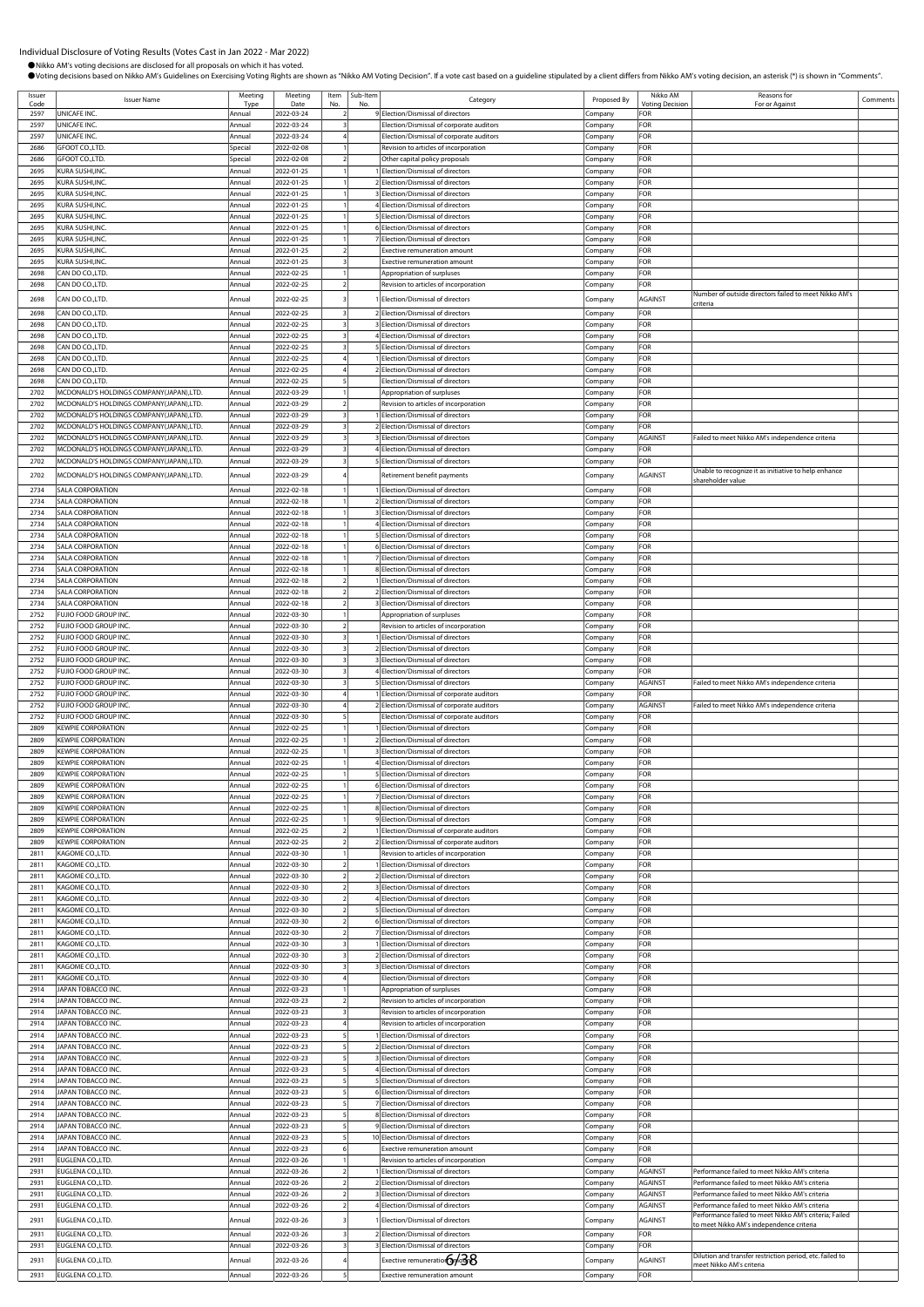| Issuer<br>Code | <b>Issuer Name</b>                                                       | Meeting<br>Type  | Meeting<br>Date          | Item<br>No               | Sub-Item<br>No | Category                                                                  | Proposed By        | Nikko AM<br><b>Voting Decision</b> | Reasons for<br>For or Against                        | Comments |
|----------------|--------------------------------------------------------------------------|------------------|--------------------------|--------------------------|----------------|---------------------------------------------------------------------------|--------------------|------------------------------------|------------------------------------------------------|----------|
| 2931           | EUGLENA CO., LTD.                                                        | Annual           | 2022-03-26               |                          |                | <b>Exective remuneration amount</b>                                       | Company            | FOR                                |                                                      |          |
| 2975<br>2982   | STAR MICA HOLDINGS CO., LTD.<br>4.D.WORKS GROUP CO., LTD.                | Annual<br>Annual | 2022-02-24<br>2022-03-25 |                          |                | Election/Dismissal of directors                                           | ompany.            | FOR<br>FOR                         |                                                      |          |
| 2982           | 4.D.WORKS GROUP CO.,LTD.                                                 | Annua            | 2022-03-25               |                          |                | Revision to articles of incorporation<br>Election/Dismissal of directors  | Company<br>Company | FOR                                |                                                      |          |
| 2982           | A.D.WORKS GROUP CO.,LTD.                                                 | Annual           | 2022-03-25               |                          |                | Election/Dismissal of directors                                           | Company            | FOR                                |                                                      |          |
| 2982           | A.D.WORKS GROUP CO.,LTD.                                                 | Annual           | 2022-03-25               |                          |                | 3 Election/Dismissal of directors                                         | Company            | FOR                                |                                                      |          |
| 2982           | <b>A.D.WORKS GROUP CO.,LTD.</b>                                          | Annual           | 2022-03-25               |                          |                | 4 Election/Dismissal of directors                                         | Company            | FOR                                |                                                      |          |
| 2982<br>2982   | 4.D.WORKS GROUP CO.,LTD.<br><b>A.D.WORKS GROUP CO.,LTD.</b>              | Annual<br>Annual | 2022-03-25<br>2022-03-25 |                          |                | 5 Election/Dismissal of directors<br>6 Election/Dismissal of directors    | Company<br>Company | FOR<br>FOR                         |                                                      |          |
| 2982           | 4.D.WORKS GROUP CO.,LTD.                                                 | Annual           | 2022-03-25               |                          |                | Election/Dismissal of directors                                           | .ompany            | FOR                                |                                                      |          |
| 2982           | .D.WORKS GROUP CO.,LTD.                                                  | Annual           | 2022-03-25               |                          |                | 2 Election/Dismissal of directors                                         | ompany.            | FOR                                |                                                      |          |
| 2982           | A.D.WORKS GROUP CO.,LTD.                                                 | Annual           | 2022-03-25               |                          |                | Election/Dismissal of directors                                           | Company            | FOR                                |                                                      |          |
| 2982<br>2982   | 4.D.WORKS GROUP CO.,LTD.<br><b>A.D.WORKS GROUP CO.,LTD.</b>              | Annual<br>Annual | 2022-03-25<br>2022-03-25 |                          |                | Election/Dismissal of directors<br>Exective remuneration amount           | Company<br>Company | FOR<br>FOR                         |                                                      |          |
| 3001           | <b>KATAKURA INDUSTRIES CO.,LTD.</b>                                      | Annua            | 2022-03-30               |                          |                | Appropriation of surpluses                                                | Company            | FOR                                |                                                      |          |
| 3001           | <b>(ATAKURA INDUSTRIES CO.,LTD.</b>                                      | Annual           | 2022-03-30               |                          |                | Revision to articles of incorporation                                     | Company            | FOR                                |                                                      |          |
| 3001           | <b>KATAKURA INDUSTRIES CO.,LTD.</b>                                      | Annual           | 2022-03-30               |                          |                | Election/Dismissal of directors<br>2 Election/Dismissal of directors      | Company            | FOR<br>FOR                         |                                                      |          |
| 3001<br>3001   | <b>KATAKURA INDUSTRIES CO.,LTD.</b><br>KATAKURA INDUSTRIES CO.,LTD.      | Annual<br>Annual | 2022-03-30<br>2022-03-30 |                          |                | 3 Election/Dismissal of directors                                         | :ompany<br>.cmpany | FOR                                |                                                      |          |
| 3001           | KATAKURA INDUSTRIES CO.,LTD.                                             | Annua            | 2022-03-30               |                          |                | 4 Election/Dismissal of directors                                         | Company            | FOR                                |                                                      |          |
| 3001           | KATAKURA INDUSTRIES CO.,LTD.                                             | Annual           | 2022-03-30               |                          |                | Election/Dismissal of directors                                           | Company            | FOR                                |                                                      |          |
| 3001           | KATAKURA INDUSTRIES CO., LTD.                                            | Annual           | 2022-03-30               |                          |                | 6 Election/Dismissal of directors                                         | Company            | FOR                                |                                                      |          |
| 3001<br>3001   | KATAKURA INDUSTRIES CO.,LTD.<br>KATAKURA INDUSTRIES CO.,LTD              | Annual<br>Annual | 2022-03-30<br>2022-03-30 |                          |                | Election/Dismissal of directors<br>8 Election/Dismissal of directors      | Company<br>Company | FOR<br>FOR                         |                                                      |          |
| 3001           | KATAKURA INDUSTRIES CO.,LTD.                                             | Annual           | 2022-03-30               |                          |                | Election/Dismissal of corporate auditors                                  | Company            | FOR                                |                                                      |          |
| 3003           | HULIC CO.,LTD.                                                           | Annual           | 2022-03-23               |                          |                | Appropriation of surpluses                                                | .cmpany            | FOR                                |                                                      |          |
| 3003           | HULIC CO.,LTD.<br>HULIC CO.,LTD.                                         | Annual           | 2022-03-23               |                          |                | Revision to articles of incorporation                                     | .ompany            | FOR                                |                                                      |          |
| 3003<br>3003   | HULIC CO.,LTD.                                                           | Annual<br>Annua  | 2022-03-23<br>2022-03-23 |                          |                | Election/Dismissal of directors<br>2 Election/Dismissal of directors      | Company<br>.cmpany | FOR<br>FOR                         |                                                      |          |
| 3003           | HULIC CO.,LTD.                                                           | Annual           | 2022-03-23               |                          |                | <b>Election/Dismissal of directors</b>                                    | Company            | FOR                                |                                                      |          |
| 3003           | HULIC CO.,LTD.                                                           | Annual           | 2022-03-23               |                          |                | 4 Election/Dismissal of directors                                         | .cmpany            | FOR                                |                                                      |          |
| 3003           | HULIC CO.,LTD.                                                           | Annual           | 2022-03-23               |                          |                | 5 Election/Dismissal of directors                                         | Company            | FOR                                |                                                      |          |
| 3003<br>3003   | HULIC CO.,LTD.<br>HULIC CO.,LTD.                                         | Annual<br>Annua  | 2022-03-23<br>2022-03-23 |                          |                | 6 Election/Dismissal of directors<br>7 Election/Dismissal of directors    | Company<br>Company | FOR<br>FOR                         |                                                      |          |
| 3003           | HULIC CO.,LTD.                                                           | Annual           | 2022-03-23               |                          |                | 8 Election/Dismissal of directors                                         | .ompany            | FOR                                |                                                      |          |
| 3003           | HULIC CO.,LTD.                                                           | Annual           | 2022-03-23               |                          |                | 9 Election/Dismissal of directors                                         | .ompany            | FOR                                |                                                      |          |
| 3003           | HULIC CO., LTD.                                                          | Annual           | 2022-03-23               |                          |                | 10 Election/Dismissal of directors                                        | Company            | AGAINST                            | Failed to meet Nikko AM's independence criteria      |          |
| 3003<br>3003   | HULIC CO.,LTD.<br>HULIC CO., LTD.                                        | Annua<br>Annual  | 2022-03-23<br>2022-03-23 |                          |                | <b>Exective remuneration amount</b><br>Exective remuneration amount       | Company<br>.cmpany | FOR<br>FOR                         |                                                      |          |
| 3038           | KOBE BUSSAN CO.,LTD.                                                     | Annual           | 2022-01-27               |                          |                | Appropriation of surpluses                                                | Company            | FOR                                |                                                      |          |
| 3038           | <b>COBE BUSSAN CO., LTD.</b>                                             | Annual           | 2022-01-27               |                          |                | Revision to articles of incorporation                                     | Company            | AGAINST                            | Unable to recognize it as initiative to help enhance |          |
| 3038           | KOBE BUSSAN CO.,LTD.                                                     | Annual           | 2022-01-27               |                          |                | Election/Dismissal of directors                                           | Company            | FOR                                | shareholder value                                    |          |
| 3038           | KOBE BUSSAN CO.,LTD.                                                     | Annual           | 2022-01-27               |                          |                | Election/Dismissal of directors                                           | Company            | FOR                                |                                                      |          |
| 3038           | KOBE BUSSAN CO.,LTD.                                                     | Annual           | 2022-01-27               |                          |                | 3 Election/Dismissal of directors                                         | Company            | FOR                                |                                                      |          |
| 3038           | <b>COBE BUSSAN CO., LTD.</b>                                             | Annual           | 2022-01-27               |                          |                | Election/Dismissal of directors                                           | Company            | FOR                                |                                                      |          |
| 3038<br>3038   | <b>COBE BUSSAN CO., LTD.</b><br>KOBE BUSSAN CO.,LTD.                     | Annual<br>Annual | 2022-01-27<br>2022-01-27 |                          |                | 5 Election/Dismissal of directors<br>6 Election/Dismissal of directors    | Company<br>Company | FOR<br>FOR                         |                                                      |          |
| 3038           | <b>COBE BUSSAN CO., LTD.</b>                                             | Annual           | 2022-01-27               |                          |                | 1 Election/Dismissal of directors                                         | Company            | FOR                                |                                                      |          |
| 3038           | <b>COBE BUSSAN CO., LTD.</b>                                             | Annual           | 2022-01-27               |                          |                | 2 Election/Dismissal of directors                                         | .ompany            | FOR                                |                                                      |          |
| 3038           | KOBE BUSSAN CO.,LTD.                                                     | Annual           | 2022-01-27               |                          |                | 3 Election/Dismissal of directors                                         | .ompany            | FOR                                |                                                      |          |
| 3038<br>3038   | KOBE BUSSAN CO.,LTD.<br>KOBE BUSSAN CO.,LTD.                             | Annual<br>Annual | 2022-01-27<br>2022-01-27 |                          |                | Election/Dismissal of directors<br><b>Election/Dismissal of directors</b> | Company<br>Company | FOR<br><b>FOR</b>                  |                                                      |          |
| 3038           | <b>COBE BUSSAN CO.,LTD.</b>                                              | Annual           | 2022-01-27               |                          |                | <b>Exective remuneration amount</b>                                       | :ompany            | FOR                                |                                                      |          |
| 3038           | OBE BUSSAN CO.,LTD.                                                      | Annual           | 2022-01-27               |                          |                | Exective remuneration amount                                              | Company            | FOR                                |                                                      |          |
| 3038           | KOBE BUSSAN CO.,LTD.                                                     | Annual           | 2022-01-27               |                          |                | <b>Exective remuneration amount</b>                                       | Company            | FOR                                |                                                      |          |
| 3040<br>3040   | SOLITON SYSTEMS K.K.<br>SOLITON SYSTEMS K.K                              | Annual<br>Annual | 2022-03-24<br>2022-03-24 |                          |                | Revision to articles of incorporation<br>Election/Dismissal of directors  | Company            | FOR<br>FOR                         |                                                      |          |
| 3040           | SOLITON SYSTEMS K.K.                                                     | Annual           | 2022-03-24               |                          |                | 2 Election/Dismissal of directors                                         | .ompany<br>:ompany | FOR                                |                                                      |          |
| 3040           | SOLITON SYSTEMS K.K.                                                     | Annual           | 2022-03-24               |                          |                | Election/Dismissal of directors                                           | Company            | FOR                                |                                                      |          |
| 3040           | SOLITON SYSTEMS K.K.                                                     | Annua            | 2022-03-24               |                          |                | 2 Election/Dismissal of directors                                         | Company            | <b>FOR</b>                         |                                                      |          |
| 3040<br>3040   | SOLITON SYSTEMS K.K.<br>SOLITON SYSTEMS K.K.                             | Annual<br>Annual | 2022-03-24<br>2022-03-24 |                          |                | Election/Dismissal of directors<br>Election/Dismissal of directors        | Company            | FOR<br>FOR                         |                                                      |          |
| 3053           | PEPPER FOOD SERVICE CO.,LTD.                                             | Annual           | 2022-03-29               |                          |                | Revision to articles of incorporation                                     | Company<br>Company | FOR                                |                                                      |          |
| 3053           | PEPPER FOOD SERVICE CO.,LTD.                                             | Annual           | 2022-03-29               |                          |                | 1 Election/Dismissal of directors                                         | Company            | FOR                                |                                                      |          |
| 3053           | PEPPER FOOD SERVICE CO.,LTD.                                             | Annual           | 2022-03-29               |                          |                | 2 Election/Dismissal of directors                                         | Company            | FOR                                |                                                      |          |
| 3053<br>3053   | PEPPER FOOD SERVICE CO.,LTD.<br>PEPPER FOOD SERVICE CO.,LTD.             | Annual<br>Annua  | 2022-03-29<br>2022-03-29 |                          |                | 3 Election/Dismissal of directors<br>4 Election/Dismissal of directors    | Company            | FOR<br>FOR                         |                                                      |          |
| 3053           | PEPPER FOOD SERVICE CO., LTD.                                            | Annual           | 2022-03-29               |                          |                | 5 Election/Dismissal of directors                                         | Company<br>Company | FOR                                |                                                      |          |
| 3053           | PEPPER FOOD SERVICE CO., LTD.                                            | Annual           | 2022-03-29               |                          |                | 6 Election/Dismissal of directors                                         | Company            | FOR                                |                                                      |          |
| 3053           | PEPPER FOOD SERVICE CO., LTD.                                            | Annual           | 2022-03-29               |                          |                | 7 Election/Dismissal of directors                                         | Company            | FOR                                |                                                      |          |
| 3053<br>3053   | PEPPER FOOD SERVICE CO.,LTD.<br>PEPPER FOOD SERVICE CO.,LTD.             | Annual<br>Annual | 2022-03-29<br>2022-03-29 | $\overline{\phantom{a}}$ |                | 8 Election/Dismissal of directors<br>9 Election/Dismissal of directors    | Company<br>Company | FOR<br>FOR                         |                                                      |          |
| 3053           | PEPPER FOOD SERVICE CO.,LTD.                                             | Annual           | 2022-03-29               |                          |                | Election/Dismissal of corporate auditors                                  | Company            | FOR                                |                                                      |          |
| 3053           | PEPPER FOOD SERVICE CO., LTD.                                            | Annual           | 2022-03-29               |                          |                | 2 Election/Dismissal of corporate auditors                                | Company            | FOR                                |                                                      |          |
| 3064           | MONOTARO CO., LTD.                                                       | Annual           | 2022-03-29               |                          |                | Appropriation of surpluses                                                | Company            | FOR                                |                                                      |          |
| 3064<br>3064   | MONOTARO CO., LTD.<br>MONOTARO CO., LTD.                                 | Annua<br>Annual  | 2022-03-29<br>2022-03-29 |                          |                | Revision to articles of incorporation                                     | Company            | FOR<br><b>FOR</b>                  |                                                      |          |
| 3064           | MONOTARO CO., LTD.                                                       | Annual           | 2022-03-29               |                          |                | Election/Dismissal of directors<br>2 Election/Dismissal of directors      | Company<br>Company | FOR                                |                                                      |          |
| 3064           | MONOTARO CO., LTD.                                                       | Annual           | 2022-03-29               |                          |                | Election/Dismissal of directors                                           | Company            | FOR                                |                                                      |          |
| 3064           | MONOTARO CO.,LTD.                                                        | Annual           | 2022-03-29               |                          |                | 4 Election/Dismissal of directors                                         | Company            | FOR                                |                                                      |          |
| 3064           | MONOTARO CO.,LTD.                                                        | Annual           | 2022-03-29               |                          |                | 5 Election/Dismissal of directors                                         | Company            | FOR                                |                                                      |          |
| 3064<br>3064   | MONOTARO CO., LTD.<br>MONOTARO CO.,LTD.                                  | Annual<br>Annual | 2022-03-29<br>2022-03-29 |                          |                | 6 Election/Dismissal of directors<br>7 Election/Dismissal of directors    | Company<br>Company | FOR<br>FOR                         |                                                      |          |
| 3073           | DD HOLDINGS CO., LTD.                                                    | Special          | 2022-02-25               |                          |                | Revision to articles of incorporation                                     | Company            | FOR                                |                                                      |          |
| 3073           | DD HOLDINGS CO., LTD.                                                    | Special          | 2022-02-25               |                          |                | Other capital policy proposals                                            | Company            | FOR                                |                                                      |          |
| 3073           | DD HOLDINGS CO., LTD.                                                    | Special          | 2022-02-25               |                          |                | Other capital policy proposals                                            | Company            | FOR                                |                                                      |          |
| 3085<br>3085   | ARCLAND SERVICE HOLDINGS CO., LTD.<br>ARCLAND SERVICE HOLDINGS CO.,LTD.  | Annual<br>Annual | 2022-03-25<br>2022-03-25 |                          |                | Appropriation of surpluses<br>Revision to articles of incorporation       | Iompany<br>Company | FOR<br>FOR                         |                                                      |          |
| 3085           | ARCLAND SERVICE HOLDINGS CO.,LTD.                                        | Annual           | 2022-03-25               |                          |                | 1 Election/Dismissal of directors                                         | Company            | FOR                                |                                                      |          |
| 3085           | ARCLAND SERVICE HOLDINGS CO.,LTD.                                        | Annual           | 2022-03-25               |                          |                | 2 Election/Dismissal of directors                                         | company.           | FOR                                |                                                      |          |
| 3085           | ARCLAND SERVICE HOLDINGS CO.,LTD.                                        | Annual           | 2022-03-25               |                          |                | Election/Dismissal of directors                                           | .cmpany            | FOR                                |                                                      |          |
| 3085<br>3085   | ARCLAND SERVICE HOLDINGS CO.,LTD<br>ARCLAND SERVICE HOLDINGS CO., LTD.   | Annual<br>Annual | 2022-03-25<br>2022-03-25 |                          |                | Election/Dismissal of directors<br>5 Election/Dismissal of directors      | .ompany            | FOR<br>AGAINST                     | Failed to meet Nikko AM's independence criteria      |          |
| 3085           | ARCLAND SERVICE HOLDINGS CO., LTD.                                       | Annual           | 2022-03-25               |                          |                | 6 Election/Dismissal of directors                                         | Company<br>Company | FOR                                |                                                      |          |
| 3085           | ARCLAND SERVICE HOLDINGS CO.,LTD.                                        | Annual           | 2022-03-25               |                          |                | 7 Election/Dismissal of directors                                         | Company            | FOR                                |                                                      |          |
| 3085           | ARCLAND SERVICE HOLDINGS CO.,LTD                                         | Annual           | 2022-03-25               |                          |                | 1 Election/Dismissal of directors                                         | Company            | FOR                                |                                                      |          |
| 3085           | ARCLAND SERVICE HOLDINGS CO.,LTD.                                        | Annual           | 2022-03-25               |                          |                | 2 Election/Dismissal of directors                                         | Company            | FOR                                |                                                      |          |
| 3085<br>3085   | ARCLAND SERVICE HOLDINGS CO., LTD.<br>ARCLAND SERVICE HOLDINGS CO., LTD. | Annual<br>Annual | 2022-03-25<br>2022-03-25 |                          |                | 3 Election/Dismissal of directors<br>Election/Dismissal of directors      | Company<br>.cmpany | FOR<br>FOR                         |                                                      |          |
| 3091           | BRONCO BILLY CO., LTD.                                                   | Annual           | 2022-03-17               |                          |                | Revision to articles of incorporation                                     | company.           | FOR                                |                                                      |          |
| 3091           | <b>BRONCO BILLY CO.,LTD</b>                                              | Annual           | 2022-03-17               |                          |                | 1 Election/Dismissal of directors                                         | Company            | FOR                                |                                                      |          |
| 3091           | <b>BRONCO BILLY CO.,LTD.</b>                                             | Annual           | 2022-03-17               |                          |                |                                                                           | Company            | FOR                                |                                                      |          |
| 3091           | BRONCO BILLY CO., LTD.                                                   | Annual           | 2022-03-17               |                          |                | 3 Election/Dismissal of directors                                         | Company            | FOR                                |                                                      |          |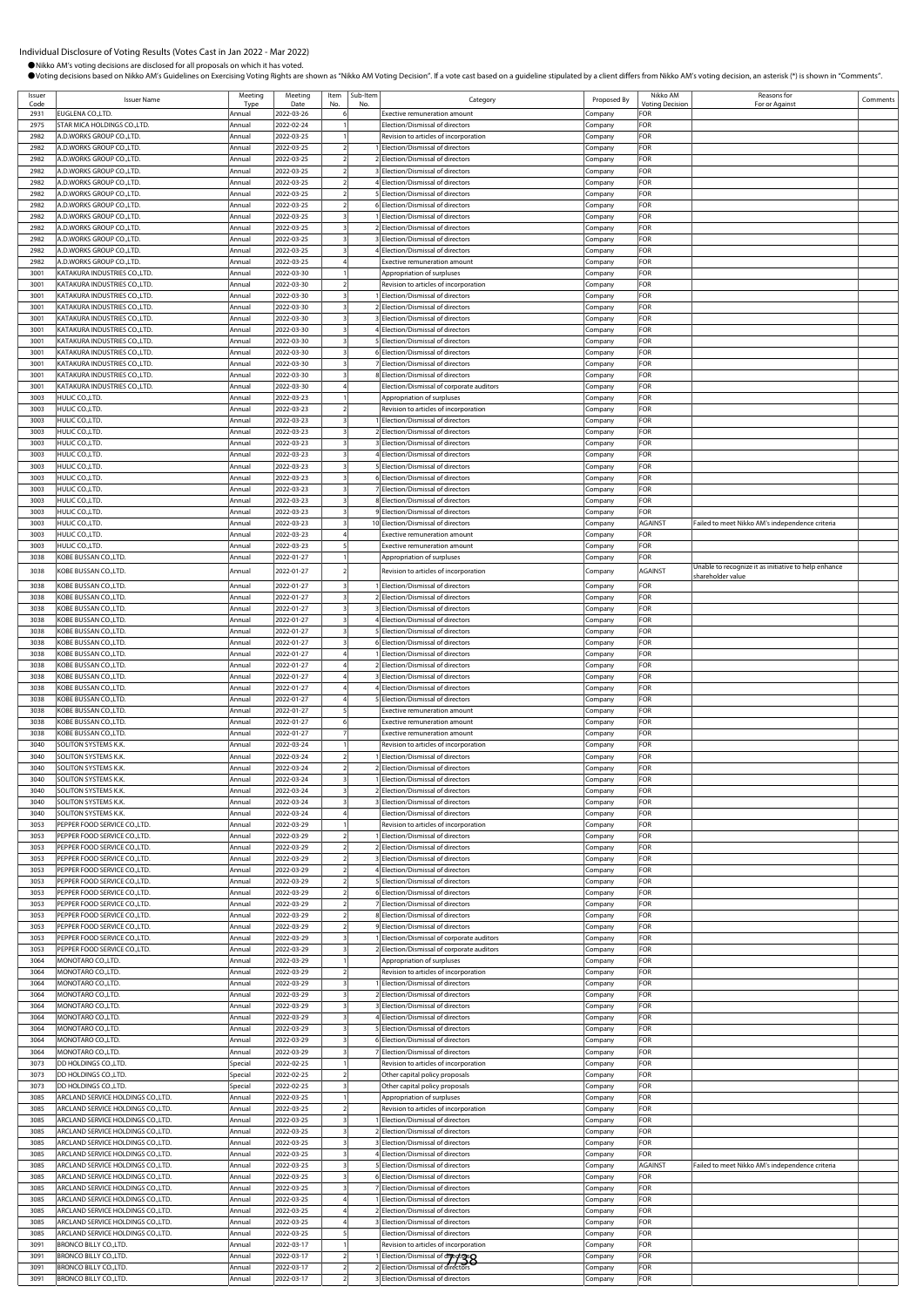$\Gamma$  Comments

|                | Nikko AM's voting decisions are disclosed for all proposals on which it has voted. |                  |                          |                          |          | OVoting decisions based on Nikko AM's Guidelines on Exercising Voting Rights are shown as "Nikko AM Voting Decision". If a vote cast based on a guideline stipulated by a client differs from Nikko AM's voting decision, an a |                    |                                    |                                                 |
|----------------|------------------------------------------------------------------------------------|------------------|--------------------------|--------------------------|----------|--------------------------------------------------------------------------------------------------------------------------------------------------------------------------------------------------------------------------------|--------------------|------------------------------------|-------------------------------------------------|
| Issuer<br>Code | <b>Issuer Name</b>                                                                 | Meeting<br>Type  | Meeting<br>Date          | Item                     | Sub-Item | Category                                                                                                                                                                                                                       | Proposed By        | Nikko AM<br><b>Voting Decision</b> | Reasons for<br>For or Against                   |
| 3091           | <b>BRONCO BILLY CO.,LTD.</b>                                                       | Annual           | 2022-03-17               | $\overline{\phantom{a}}$ |          | 4 Election/Dismissal of directors                                                                                                                                                                                              | Company            | FOR                                |                                                 |
| 3091           | <b>BRONCO BILLY CO.,LTD.</b>                                                       | Annual           | 2022-03-17               |                          |          | Election/Dismissal of directors                                                                                                                                                                                                | Company            | FOR                                |                                                 |
| 3091           | <b>BRONCO BILLY CO.,LTD</b>                                                        | Annual           | 2022-03-17               | $\overline{a}$           |          | 6 Election/Dismissal of directors                                                                                                                                                                                              | Company            | FOR                                |                                                 |
| 3091<br>3091   | <b>BRONCO BILLY CO.,LTD.</b><br><b>BRONCO BILLY CO.,LTD.</b>                       | Annual<br>Annual | 2022-03-17<br>2022-03-17 |                          |          | Election/Dismissal of corporate auditors<br>Election/Dismissal of corporate auditors                                                                                                                                           | Company<br>Company | FOR<br>FOR                         |                                                 |
| 3091           | <b>BRONCO BILLY CO., LTD.</b>                                                      | Annual           | 2022-03-17               |                          |          | <b>Exective remuneration amount</b>                                                                                                                                                                                            | Company            | FOR                                |                                                 |
| 3105           | NISSHINBO HOLDINGS INC                                                             | Annual           | 2022-03-30               |                          |          | Revision to articles of incorporation                                                                                                                                                                                          | Company            | FOR                                |                                                 |
| 3105           | NISSHINBO HOLDINGS INC.                                                            | Annual           | 2022-03-30               |                          |          | Election/Dismissal of directors                                                                                                                                                                                                | Company            | FOR                                |                                                 |
| 3105<br>3105   | NISSHINBO HOLDINGS INC<br>NISSHINBO HOLDINGS INC                                   | Annual<br>Annual | 2022-03-30<br>2022-03-30 |                          |          | Election/Dismissal of directors<br>Election/Dismissal of directors                                                                                                                                                             | Company<br>Company | FOR<br>FOR                         |                                                 |
| 3105           | <b>NISSHINBO HOLDINGS INC</b>                                                      | Annual           | 2022-03-30               |                          |          | Election/Dismissal of directors                                                                                                                                                                                                | Company            | FOR                                |                                                 |
| 3105           | NISSHINBO HOLDINGS INC                                                             | Annual           | 2022-03-30               |                          |          | Election/Dismissal of directors                                                                                                                                                                                                | Company            | FOR                                |                                                 |
| 3105           | <b>NISSHINBO HOLDINGS INC</b>                                                      | Annual           | 2022-03-30               |                          |          | Election/Dismissal of directors                                                                                                                                                                                                | Company            | FOR                                |                                                 |
| 3105<br>3105   | NISSHINBO HOLDINGS INC<br>NISSHINBO HOLDINGS INC                                   | Annual<br>Annual | 2022-03-30<br>2022-03-30 |                          |          | Election/Dismissal of directors<br>Election/Dismissal of directors                                                                                                                                                             | Company            | FOR<br>FOR                         |                                                 |
| 3105           | NISSHINBO HOLDINGS INC                                                             | Annual           | 2022-03-30               |                          |          | Election/Dismissal of directors                                                                                                                                                                                                | Company<br>Company | FOR                                |                                                 |
| 3105           | NISSHINBO HOLDINGS INC                                                             | Annual           | 2022-03-30               |                          |          | 10 Election/Dismissal of directors                                                                                                                                                                                             | Company            | FOR                                |                                                 |
| 3105           | <b>NISSHINBO HOLDINGS INC</b>                                                      | Annual           | 2022-03-30               |                          |          | 11 Election/Dismissal of directors                                                                                                                                                                                             | Company            | FOR                                |                                                 |
| 3105<br>3105   | <b>NISSHINBO HOLDINGS INC</b><br>NISSHINBO HOLDINGS INC                            | Annual<br>Annual | 2022-03-30<br>2022-03-30 | $\overline{\phantom{a}}$ |          | 12 Election/Dismissal of directors<br>Election/Dismissal of corporate auditors                                                                                                                                                 | Company<br>Company | FOR<br>FOR                         |                                                 |
| 3139           | LACTO JAPAN CO.,LTD.                                                               | Annual           | 2022-02-25               |                          |          | Appropriation of surpluses                                                                                                                                                                                                     | Company            | FOR                                |                                                 |
| 3139           | LACTO JAPAN CO.,LTD.                                                               | Annual           | 2022-02-25               |                          |          | Election/Dismissal of directors                                                                                                                                                                                                | Company            | FOR                                |                                                 |
| 3139           | LACTO JAPAN CO.,LTD.                                                               | Annual           | 2022-02-25               |                          |          | Election/Dismissal of directors                                                                                                                                                                                                | Company            | FOR                                |                                                 |
| 3139           | LACTO JAPAN CO.,LTD.                                                               | Annual           | 2022-02-25               |                          |          | Election/Dismissal of directors                                                                                                                                                                                                | Company            | FOR                                |                                                 |
| 3139<br>3139   | LACTO JAPAN CO.,LTD.<br>LACTO JAPAN CO.,LTD.                                       | Annual<br>Annual | 2022-02-25<br>2022-02-25 |                          |          | Flection/Dismissal of directors<br>Election/Dismissal of directors                                                                                                                                                             | Company<br>Company | FOR<br>FOR                         |                                                 |
| 3139           | LACTO JAPAN CO.,LTD.                                                               | Annual           | 2022-02-25               |                          |          | Election/Dismissal of directors                                                                                                                                                                                                | Company            | FOR                                |                                                 |
| 3186           | NEXTAGE CO., LTD.                                                                  | Annual           | 2022-02-22               |                          |          | Appropriation of surpluses                                                                                                                                                                                                     | Company            | FOR                                |                                                 |
| 3186           | NEXTAGE CO., LTD.                                                                  | Annual           | 2022-02-22               |                          |          | Revision to articles of incorporation                                                                                                                                                                                          | Company            | FOR                                |                                                 |
| 3186           | NEXTAGE CO., LTD.                                                                  | Annual           | 2022-02-22               |                          |          | Election/Dismissal of directors                                                                                                                                                                                                | Company            | FOR                                |                                                 |
| 3186<br>3186   | NEXTAGE CO., LTD.<br>NEXTAGE CO.,LTD.                                              | Annual<br>Annual | 2022-02-22<br>2022-02-22 |                          |          | Election/Dismissal of directors<br>Election/Dismissal of directors                                                                                                                                                             | Company<br>Company | FOR<br>FOR                         |                                                 |
| 3186           | NEXTAGE CO., LTD.                                                                  | Annual           | 2022-02-22               |                          |          | 4 Election/Dismissal of directors                                                                                                                                                                                              | Company            | FOR                                |                                                 |
| 3186           | NEXTAGE CO., LTD.                                                                  | Annual           | 2022-02-22               |                          |          | Election/Dismissal of directors                                                                                                                                                                                                | Company            | FOR                                |                                                 |
| 3186           | NEXTAGE CO., LTD.                                                                  | Annual           | 2022-02-22               |                          |          | 6 Election/Dismissal of directors                                                                                                                                                                                              | Company            | AGAINST                            | Failed to meet Nikko AM's independence criteria |
| 3186<br>3196   | NEXTAGE CO.,LTD.<br>HOTLAND CO.,LTD.                                               | Annual<br>Annual | 2022-02-22<br>2022-03-30 |                          |          | <b>Exective remuneration amount</b><br>Revision to articles of incorporation                                                                                                                                                   | Company<br>Company | FOR<br>FOR                         |                                                 |
| 3196           | HOTLAND CO.,LTD.                                                                   | Annual           | 2022-03-30               |                          |          | Election/Dismissal of directors                                                                                                                                                                                                | Company            | FOR                                |                                                 |
| 3196           | HOTLAND CO.,LTD.                                                                   | Annual           | 2022-03-30               |                          |          | Election/Dismissal of directors                                                                                                                                                                                                | Company            | FOR                                |                                                 |
| 3196           | HOTLAND CO.,LTD.                                                                   | Annual           | 2022-03-30               |                          |          | Election/Dismissal of directors                                                                                                                                                                                                | Company            | FOR                                |                                                 |
| 3197           | SKYLARK HOLDINGS CO.,LTD.                                                          | Annual           | 2022-03-30               |                          |          | Revision to articles of incorporation                                                                                                                                                                                          | Company            | FOR                                |                                                 |
| 3197<br>3197   | SKYLARK HOLDINGS CO., LTD.<br>SKYLARK HOLDINGS CO.,LTD.                            | Annual<br>Annual | 2022-03-30<br>2022-03-30 |                          |          | Election/Dismissal of directors<br>Election/Dismissal of directors                                                                                                                                                             | Company<br>Company | FOR<br>FOR                         |                                                 |
| 3197           | SKYLARK HOLDINGS CO., LTD.                                                         | Annual           | 2022-03-30               |                          |          | Election/Dismissal of directors                                                                                                                                                                                                | Company            | FOR                                |                                                 |
| 3197           | SKYLARK HOLDINGS CO., LTD.                                                         | Annual           | 2022-03-30               |                          |          | Election/Dismissal of directors                                                                                                                                                                                                | Company            | FOR                                |                                                 |
| 3197           | SKYLARK HOLDINGS CO.,LTD                                                           | Annual           | 2022-03-30               |                          |          | Election/Dismissal of directors                                                                                                                                                                                                | Company            | FOR                                |                                                 |
| 3197<br>3197   | SKYLARK HOLDINGS CO., LTD.<br>SKYLARK HOLDINGS CO.,LTD.                            | Annual<br>Annual | 2022-03-30<br>2022-03-30 |                          |          | Election/Dismissal of directors<br>Election/Dismissal of corporate auditors                                                                                                                                                    | Company<br>Company | FOR<br>FOR                         |                                                 |
| 3197           | SKYLARK HOLDINGS CO., LTD.                                                         | Annual           | 2022-03-30               |                          |          | Election/Dismissal of corporate auditors                                                                                                                                                                                       | Company            | FOR                                |                                                 |
| 3201           | THE JAPAN WOOL TEXTILE CO.,LTD.                                                    | Annual           | 2022-02-25               |                          |          | Appropriation of surpluses                                                                                                                                                                                                     | Company            | FOR                                |                                                 |
| 3201           | THE JAPAN WOOL TEXTILE CO.,LTD.                                                    | Annual           | 2022-02-25               | 2                        |          | Revision to articles of incorporation                                                                                                                                                                                          | Company            | FOR                                |                                                 |
| 3201           | THE JAPAN WOOL TEXTILE CO.,LTD.                                                    | Annual           | 2022-02-25               | 3                        |          | Election/Dismissal of directors                                                                                                                                                                                                | Company            | FOR                                |                                                 |
| 3201<br>3201   | THE JAPAN WOOL TEXTILE CO.,LTD.<br>THE JAPAN WOOL TEXTILE CO.,LTD.                 | Annual<br>Annual | 2022-02-25<br>2022-02-25 | $\overline{3}$           |          | 2 Election/Dismissal of directors<br>Election/Dismissal of directors                                                                                                                                                           | Company<br>Company | FOR<br>FOR                         |                                                 |
| 3201           | THE JAPAN WOOL TEXTILE CO.,LTD.                                                    | Annual           | 2022-02-25               |                          |          | Election/Dismissal of directors                                                                                                                                                                                                | Company            | FOR                                |                                                 |
| 3201           | THE JAPAN WOOL TEXTILE CO.,LTD.                                                    | Annual           | 2022-02-25               |                          |          | Election/Dismissal of directors                                                                                                                                                                                                | Company            | FOR                                |                                                 |
| 3201           | THE JAPAN WOOL TEXTILE CO.,LTD.                                                    | Annual           | 2022-02-25               |                          |          | 6 Election/Dismissal of directors                                                                                                                                                                                              | Company            | FOR                                |                                                 |
| 3201<br>3201   | THE JAPAN WOOL TEXTILE CO.,LTD.                                                    | Annual<br>Annual | 2022-02-25<br>2022-02-25 |                          |          | 7 Election/Dismissal of directors<br>Election/Dismissal of directors                                                                                                                                                           | Company            | AGAINST<br>FOR                     | Failed to meet Nikko AM's independence criteria |
| 3201           | THE JAPAN WOOL TEXTILE CO.,LTD.<br>THE JAPAN WOOL TEXTILE CO.,LTD.                 | Annual           | 2022-02-25               |                          |          | Election/Dismissal of corporate auditors                                                                                                                                                                                       | Company<br>Company | FOR                                |                                                 |
| 3201           | THE JAPAN WOOL TEXTILE CO.,LTD.                                                    | Annual           | 2022-02-25               |                          |          | <b>Exective remuneration amount</b>                                                                                                                                                                                            | Company            | FOR                                |                                                 |
| 3204           | TOABO CORPORATION                                                                  | Annual           | 2022-03-30               |                          |          | Appropriation of surpluses                                                                                                                                                                                                     | Company            | FOR                                |                                                 |
| 3204           | TOABO CORPORATION                                                                  | Annual           | 2022-03-30               |                          |          | Revision to articles of incorporation                                                                                                                                                                                          | Company            | FOR                                |                                                 |
| 3204<br>3204   | TOABO CORPORATION<br><b>TOABO CORPORATION</b>                                      | Annual<br>Annual | 2022-03-30<br>2022-03-30 |                          |          | Election/Dismissal of directors<br>Election/Dismissal of directors                                                                                                                                                             | Company            | AGAINST<br>FOR                     | Performance failed to meet Nikko AM's criteria  |
| 3204           | TOABO CORPORATION                                                                  | Annual           | 2022-03-30               |                          |          | Election/Dismissal of directors                                                                                                                                                                                                | Company<br>Company | FOR                                |                                                 |
| 3204           | TOABO CORPORATION                                                                  | Annual           | 2022-03-30               |                          |          | 4 Election/Dismissal of directors                                                                                                                                                                                              | Company            | AGAINST                            | Performance failed to meet Nikko AM's criteria  |
| 3204           | <b>TOABO CORPORATION</b>                                                           | Annual           | 2022-03-30               |                          |          | Election/Dismissal of directors                                                                                                                                                                                                | Company            | FOR                                |                                                 |
| 3204           | <b>TOABO CORPORATION</b>                                                           | Annual           | 2022-03-30               |                          |          | 6 Election/Dismissal of directors                                                                                                                                                                                              | Company            | AGAINST                            | Performance failed to meet Nikko AM's criteria  |
| 3204<br>3204   | <b>TOABO CORPORATION</b><br>TOABO CORPORATION                                      | Annual<br>Annual | 2022-03-30<br>2022-03-30 | 4                        |          | Election/Dismissal of directors<br>Election/Dismissal of directors                                                                                                                                                             | Company<br>Company | FOR<br>FOR                         |                                                 |
| 3244           | SAMTY CO.,LTD.                                                                     | Annual           | 2022-02-24               |                          |          | Appropriation of surpluses                                                                                                                                                                                                     | Company            | FOR                                |                                                 |
|                | SAMTY CO.,LTD.                                                                     | Annual           | 2022-02-24               |                          |          | Revision to articles of incorporation                                                                                                                                                                                          | Company            | FOR                                |                                                 |
| 3244           |                                                                                    |                  |                          |                          |          |                                                                                                                                                                                                                                |                    |                                    |                                                 |

3244 SAMTY CO.,LTD. Annual 2022-02-24 3 2 Election/Dismissal of directors Company FOR 3244 SAMTY CO.,LTD. Annual 2022-02-24 4 Election/Dismissal of corporate auditors Company FOR 3244 SAMTY CO.,LTD. Annual 2022-02-24 5 Exective remuneration amount Company FOR 3252 JINUSHI CO.,LTD. Annual 2022-03-24 1 Appropriation of surpluses Company FOR 322 JUNUSHI CO.,LTD.<br>3222-03-24 2 Revision to articles of incorporation Company FOR<br>3 DELECTOR DISTRICT COMPANY COMPANY FOR COMPANY FOR COMPANY FOR COMPANY FOR COMPANY FOR COMPANY FOR COMPANY

3252 JINUSHI CO.,LTD. **Annual 2022-03-24 3** 2 Election/Dismissal of directors Company FOR 3252 JINUSHI CO.,LTD. Annual 2022-03-24 3 3 Election/Dismissal of directors Company FOR 3252 JINUSHI CO.,LTD. Annual 2022-03-24 3 4 Election/Dismissal of directors Company FOR 3252 JINUSHI CO.,LTD. **Annual 2022-03-24** 4 1 Election/Dismissal of directors Company FOR 3252 JINUSHI CO.,LTD. Annual 2022-03-24 4 2 Election/Dismissal of directors Company FOR 3252 JINUSHI CO.,LTD. Annual 2022-03-24 4 3 Election/Dismissal of directors Company FOR 3252 JINUSHI CO.,LTD. Annual 2022-03-24 4 4 Election/Dismissal of directors Company FOR<br>3267 PHIL COMPANY,INC. Annual 2022-02-22 1 Appropriation of surpluses Company FOR 3267 PHIL COMPANY,INC. Annual 2022-02-22 1 Appropriation of surpluses Company FOR

3267 PHIL COMPANY, INC. **Annual 2022-02-22** 3 1 Election/Dismissal of directors Company FOR 3267 PHIL COMPANY, INC. COMPANY, COMPANY, COMPANY, COMPANY, COMPANY COMPANY Annual 2022-02-22 3 2 Election/Dismissal of directors Company FOR 3267 PHIL COMPANY,INC. Annual 2022-02-22 3 3 Election/Dismissal of directors Company FOR 3267 PHIL COMPANY,INC. Annual 2022-02-22 3 4 Election/Dismissal of directors Company FOR 3267 PHIL COMPANY,INC. Annual 2022-02-22 3 5 Election/Dismissal of directors Company FOR 3267 PHIL COMPANY,INC. Annual 2022-02-22 3 6 Election/Dismissal of directors Company FOR 3267 PHIL COMPANY,INC. Annual 2022-02-22 3 7 Election/Dismissal of directors Company FOR 3267 PHIL COMPANY,INC. Annual 2022-02-22 3 8 Election/Dismissal of directors Company FOR 3267 PHIL COMPANY,INC. Annual 2022-02-22 3 9 Election/Dismissal of directors Company FOR 3267 PHIL COMPANY, INC.<br>3267 PHIL COMPANY, INC. COMPANY, INC. Annual 2022-02-22 4 2 Election/Dismissal of directors Company FOR<br>FOR COMPANY, INC. COMPANY, INC. Annual 2022-02-22 4 2 Election/Dismissal of directors Company

3267 PHIL COMPANY,INC. Annual 2022-02-22 4 3 Election/Dismissal of directors Company FOR 3267 PHIL COMPANY,INC. Annual 2022-02-22 5 Exective remuneration amount Company FOR 8/383267 PHIL COMPANY, INC. Annual 2022-02-22 6 Exective remuneration amount Company FOR

and the state of the company of the company of the company of the company FORD. Company FORD. Company FORD. Company FORD.  $\frac{1}{2}$ 

shareholder value

3267 PHIL COMPANY,INC. Annual 2022-02-22 2 Revision to articles of incorporation Company AGAINST Unable to recognize it as initiative to help enhance

4 **PHIL COMPANY** PHIL COMPANY PHIL COMPANY FOR A 2 Election/Dismissal of directors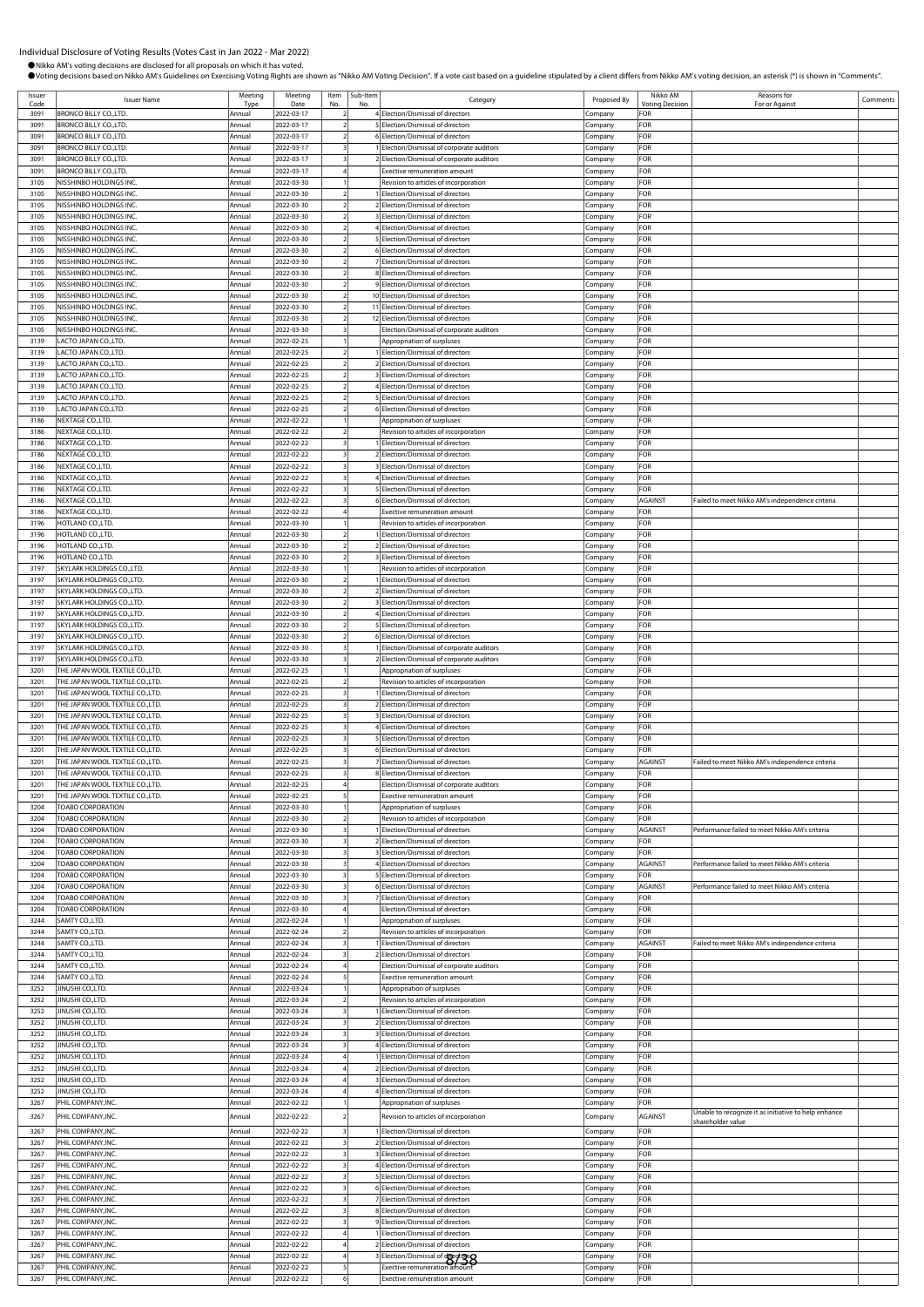| Issuer<br>Code | <b>Issuer Name</b>                                                                    | Meeting<br>Type    | Meeting<br>Date          | Item<br>No. | Sub-Item<br>No | Category                                                                       | Proposed By        | Nikko AM<br><b>Voting Decision</b> | Reasons for<br>For or Against                                                        | Comments |
|----------------|---------------------------------------------------------------------------------------|--------------------|--------------------------|-------------|----------------|--------------------------------------------------------------------------------|--------------------|------------------------------------|--------------------------------------------------------------------------------------|----------|
| 3267           | PHIL COMPANY, INC.                                                                    | Annual             | 2022-02-22               |             |                | Exective remuneration amount                                                   | Company            | AGAINST                            | Dilution and transfer restriction period, etc. failed to                             |          |
| 3276           | <b>JAPAN PROPERTY MANAGEMENT CENTER CO.,LTD.</b>                                      | Annual             | 2022-03-25               |             |                | Revision to articles of incorporation                                          | Company            | FOR                                | meet Nikko AM's criteria                                                             |          |
| 3276           | JAPAN PROPERTY MANAGEMENT CENTER CO.,LTD.                                             | Annual             | 2022-03-25               |             |                | 1 Election/Dismissal of directors                                              | Company            | FOR                                |                                                                                      |          |
| 3276           | JAPAN PROPERTY MANAGEMENT CENTER CO.,LTD.                                             | Annual             | 2022-03-25               |             |                | 2 Election/Dismissal of directors                                              | Company            | FOR                                |                                                                                      |          |
| 3276           | JAPAN PROPERTY MANAGEMENT CENTER CO.,LTD.                                             | Annual             | 2022-03-25               |             |                | 3 Election/Dismissal of directors                                              | Company            | FOR                                |                                                                                      |          |
| 3276           | JAPAN PROPERTY MANAGEMENT CENTER CO.,LTD.                                             | Annual             | 2022-03-25               |             |                | 4 Election/Dismissal of directors                                              | Company            | FOR                                |                                                                                      |          |
| 3276<br>3276   | JAPAN PROPERTY MANAGEMENT CENTER CO.,LTD.<br>JAPAN PROPERTY MANAGEMENT CENTER CO.,LTD | Annual<br>Annual   | 2022-03-25<br>2022-03-25 |             |                | 1 Election/Dismissal of directors<br>2 Election/Dismissal of directors         | Company            | <b>FOR</b><br>FOR                  |                                                                                      |          |
| 3276           | <b>JAPAN PROPERTY MANAGEMENT CENTER CO.,LTD.</b>                                      | Annual             | 2022-03-25               |             |                | 3 Election/Dismissal of directors                                              | Company<br>Company | FOR                                |                                                                                      |          |
| 3276           | JAPAN PROPERTY MANAGEMENT CENTER CO.,LTD.                                             | Annual             | 2022-03-25               |             |                | Appointment/Dismissal of accounting auditors                                   | Company            | FOR                                |                                                                                      |          |
| 3277           | SANSEI LANDIC CO.,LTD                                                                 | Annual             | 2022-03-29               |             |                | Appropriation of surpluses                                                     | Company            | FOR                                |                                                                                      |          |
| 3277           | <b>SANSEI LANDIC CO.,LTD</b>                                                          | Annual             | 2022-03-29               |             |                | Revision to articles of incorporation                                          | Company            | FOR                                |                                                                                      |          |
| 3277           | SANSEI LANDIC CO.,LTD                                                                 | Annual             | 2022-03-29               |             |                | Election/Dismissal of corporate auditors                                       | Company            | FOR                                | Dilution and transfer restriction period, etc. failed to                             |          |
| 3277           | SANSEI LANDIC CO.,LTD                                                                 | Annual             | 2022-03-29               |             |                | Exective remuneration amount                                                   | Company            | AGAINST                            | meet Nikko AM's criteria                                                             |          |
| 3299           | MUGEN ESTATE CO.,LTD.                                                                 | Annual             | 2022-03-25               |             |                | Appropriation of surpluses                                                     | Company            | FOR                                |                                                                                      |          |
| 3299           | MUGEN ESTATE CO.,LTD.                                                                 | Annual             | 2022-03-25               |             |                | Revision to articles of incorporation<br>1 Election/Dismissal of directors     | Company            | FOR                                |                                                                                      |          |
| 3299<br>3299   | MUGEN ESTATE CO.,LTD.<br>MUGEN ESTATE CO.,LTD.                                        | Annual<br>Annual   | 2022-03-25<br>2022-03-25 |             |                | 2 Election/Dismissal of directors                                              | Company<br>Company | FOR<br>FOR                         |                                                                                      |          |
| 3299           | MUGEN ESTATE CO.,LTD.                                                                 | Annual             | 2022-03-25               |             |                | 3 Election/Dismissal of directors                                              | Company            | FOR                                |                                                                                      |          |
| 3299           | MUGEN ESTATE CO.,LTD.                                                                 | Annual             | 2022-03-25               |             |                | 4 Election/Dismissal of directors                                              | Company            | FOR                                |                                                                                      |          |
| 3299           | MUGEN ESTATE CO., LTD.                                                                | Annual             | 2022-03-25               |             |                | 1 Election/Dismissal of corporate auditors                                     | Company            | FOR                                |                                                                                      |          |
| 3299           | MUGEN ESTATE CO., LTD.                                                                | Annual             | 2022-03-25               |             |                | 2 Election/Dismissal of corporate auditors                                     | Company            | FOR                                |                                                                                      |          |
| 3299<br>3299   | MUGEN ESTATE CO.,LTD.<br>MUGEN ESTATE CO.,LTD.                                        | Annual<br>Annual   | 2022-03-25<br>2022-03-25 |             |                | 3 Election/Dismissal of corporate auditors<br>Exective remuneration amount     | Company<br>Company | FOR<br>FOR                         |                                                                                      |          |
| 3299           | MUGEN ESTATE CO., LTD.                                                                | Annual             | 2022-03-25               |             |                | Exective remuneration amount                                                   | Company            | FOR                                |                                                                                      |          |
| 3302           | TEIKOKU SEN-I CO.,LTD.                                                                | Annual             | 2022-03-30               |             |                | Appropriation of surpluses                                                     | Company            | FOR                                |                                                                                      |          |
| 3302           | TEIKOKU SEN-I CO.,LTD.                                                                | Annual             | 2022-03-30               |             |                | Revision to articles of incorporation                                          | Company            | FOR                                |                                                                                      |          |
| 3302           | TEIKOKU SEN-I CO.,LTD.                                                                | Annual             | 2022-03-30               |             |                | 1 Election/Dismissal of directors                                              | ompany.            | FOR                                |                                                                                      |          |
| 3302           | TEIKOKU SEN-I CO.,LTD.                                                                | Annual             | 2022-03-30               |             |                | 2 Election/Dismissal of directors                                              | Company            | FOR                                |                                                                                      |          |
| 3302<br>3302   | TEIKOKU SEN-I CO.,LTD.<br>TEIKOKU SEN-I CO.,LTD.                                      | Annual<br>Annual   | 2022-03-30<br>2022-03-30 |             |                | 3 Election/Dismissal of directors<br>4 Election/Dismissal of directors         | Company<br>Company | FOR<br>FOR                         |                                                                                      |          |
| 3302           | TEIKOKU SEN-I CO.,LTD.                                                                | Annual             | 2022-03-30               |             |                | 5 Election/Dismissal of directors                                              | Company            | FOR                                |                                                                                      |          |
| 3302           | TEIKOKU SEN-I CO.,LTD.                                                                | Annual             | 2022-03-30               |             |                | 6 Election/Dismissal of directors                                              | Company            | AGAINST                            | Failed to meet Nikko AM's independence criteria                                      |          |
| 3302           | TEIKOKU SEN-I CO.,LTD.                                                                | Annual             | 2022-03-30               |             |                | Election/Dismissal of corporate auditors                                       | Company            | FOR                                |                                                                                      |          |
| 3302           | TEIKOKU SEN-I CO.,LTD.                                                                | Annual             | 2022-03-30               |             |                | Exective remuneration amount                                                   | Company            | FOR                                |                                                                                      |          |
| 3302           | TEIKOKU SEN-I CO.,LTD.                                                                | Annual             | 2022-03-30               |             |                | Exective remuneration amount                                                   | Company            | AGAINST                            | Dilution and transfer restriction period, etc. failed to<br>meet Nikko AM's criteria |          |
| 3309           | SEKISUI HOUSE REIT, INC.                                                              | Special            | 2022-01-26               |             |                | Revision to articles of incorporation                                          | Company            | FOR                                |                                                                                      |          |
| 3309           | SEKISUI HOUSE REIT, INC.                                                              | Special            | 2022-01-26               |             |                | Election/Dismissal of directors                                                | Company            | FOR                                |                                                                                      |          |
| 3309<br>3309   | SEKISUI HOUSE REIT, INC.<br>SEKISUI HOUSE REIT, INC.                                  | Special            | 2022-01-26<br>2022-01-26 |             |                | Election/Dismissal of directors                                                | Company            | FOR<br>FOR                         |                                                                                      |          |
| 3309           | SEKISUI HOUSE REIT, INC.                                                              | Special<br>Special | 2022-01-26               |             |                | Election/Dismissal of directors<br>2 Election/Dismissal of directors           | Company<br>Company | FOR                                |                                                                                      |          |
| 3309           | SEKISUI HOUSE REIT, INC.                                                              | Special            | 2022-01-26               |             |                | Election/Dismissal of directors                                                | Company            | FOR                                |                                                                                      |          |
| 3319           | <b>GOLF DIGEST ONLINE INC</b>                                                         | Annual             | 2022-03-28               |             |                | Appropriation of surpluses                                                     | Company            | FOR                                |                                                                                      |          |
| 3319           | GOLF DIGEST ONLINE INC                                                                | Annual             | 2022-03-28               |             |                | Revision to articles of incorporation                                          | Company            | <b>FOR</b>                         |                                                                                      |          |
| 3319           | <b>GOLF DIGEST ONLINE INC</b>                                                         | Annual             | 2022-03-28               |             |                | 1 Election/Dismissal of directors                                              | Company            | FOR                                |                                                                                      |          |
| 3319<br>3319   | <b>GOLF DIGEST ONLINE INC</b><br><b>GOLF DIGEST ONLINE INC</b>                        | Annual<br>Annual   | 2022-03-28<br>2022-03-28 |             |                | 2 Election/Dismissal of directors<br>3 Election/Dismissal of directors         | Company<br>Company | FOR<br>AGAINST                     | Failed to meet Nikko AM's independence criteria                                      |          |
| 3319           | <b>GOLF DIGEST ONLINE INC</b>                                                         | Annual             | 2022-03-28               |             |                | 4 Election/Dismissal of directors                                              | Company            | FOR                                |                                                                                      |          |
| 3319           | <b>GOLF DIGEST ONLINE INC</b>                                                         | Annual             | 2022-03-28               |             |                | 5 Election/Dismissal of directors                                              | Company            | FOR                                |                                                                                      |          |
| 3319           | <b>GOLF DIGEST ONLINE INC</b>                                                         | Annual             | 2022-03-28               |             |                | 6 Election/Dismissal of directors                                              | Company            | FOR                                |                                                                                      |          |
| 3319           | GOLF DIGEST ONLINE INC.                                                               | Annual             | 2022-03-28               |             |                | Election/Dismissal of corporate auditors                                       | Company            | FOR                                |                                                                                      |          |
| 3319           | GOLF DIGEST ONLINE INC.                                                               | Annual             | 2022-03-28               |             |                | Retirement benefit payments                                                    | Company            | AGAINST                            | Unable to recognize it as initiative to help enhance<br>shareholder value            |          |
| 3319           | <b>GOLF DIGEST ONLINE INC</b>                                                         | Annual             | 2022-03-28               |             |                | Exective remuneration amount                                                   | Company            | FOR                                |                                                                                      |          |
| 3319           | <b>GOLF DIGEST ONLINE INC</b>                                                         | Annual             | 2022-03-28               |             |                | Exective remuneration amount                                                   | Company            | FOR                                |                                                                                      |          |
| 3319<br>3405   | <b>GOLF DIGEST ONLINE INC</b><br>KURARAY CO.,LTD.                                     | Annual<br>Annual   | 2022-03-28<br>2022-03-24 |             |                | Exective remuneration amount<br>Appropriation of surpluses                     | Company            | FOR<br>FOR                         |                                                                                      |          |
| 3405           | KURARAY CO.,LTD.                                                                      | Annual             | 2022-03-24               |             |                | Revision to articles of incorporation                                          | Company<br>Company | FOR                                |                                                                                      |          |
| 3405           | KURARAY CO.,LTD.                                                                      | hnua               | 2022-03-24               |             |                | <b>Flection/Dismissal of director</b>                                          | ompany             | FOR                                |                                                                                      |          |
| 3405           | KURARAY CO.,LTD.                                                                      | Annual             | 2022-03-24               |             |                | 2 Election/Dismissal of directors                                              | Company            | FOR                                |                                                                                      |          |
| 3405           | KURARAY CO.,LTD.                                                                      | Annual             | 2022-03-24               |             |                | 3 Election/Dismissal of directors                                              | Company            | FOR                                |                                                                                      |          |
| 3405           | KURARAY CO.,LTD.                                                                      | Annual             | 2022-03-24               |             |                | 4 Election/Dismissal of directors                                              | Company            | FOR                                |                                                                                      |          |
| 3405<br>3405   | KURARAY CO.,LTD.<br>KURARAY CO.,LTD.                                                  | Annual<br>Annual   | 2022-03-24<br>2022-03-24 |             |                | 5 Election/Dismissal of directors<br>6 Election/Dismissal of directors         | Company<br>Company | FOR<br>FOR                         |                                                                                      |          |
| 3405           | KURARAY CO.,LTD.                                                                      | Annual             | 2022-03-24               |             |                | 7 Election/Dismissal of directors                                              | Company            | FOR                                |                                                                                      |          |
| 3405           | KURARAY CO.,LTD.                                                                      | Annual             | 2022-03-24               |             |                | 8 Election/Dismissal of directors                                              | Company            | FOR                                |                                                                                      |          |
| 3405           | KURARAY CO.,LTD.                                                                      | Annual             | 2022-03-24               |             |                | 9 Election/Dismissal of directors                                              | Company            | FOR                                |                                                                                      |          |
| 3405           | KURARAY CO.,LTD.                                                                      | Annual             | 2022-03-24               |             |                | 10 Election/Dismissal of directors                                             | Company            | FOR                                |                                                                                      |          |
| 3405<br>3405   | KURARAY CO.,LTD.<br>KURARAY CO.,LTD.                                                  | Annual<br>Annual   | 2022-03-24<br>2022-03-24 |             |                | 11 Election/Dismissal of directors<br>Election/Dismissal of corporate auditors | Company<br>Company | FOR<br>FOR                         |                                                                                      |          |
| 3436           | <b>SUMCO CORPORATION</b>                                                              | Annual             | 2022-03-29               |             |                | Revision to articles of incorporation                                          | Company            | FOR                                |                                                                                      |          |
| 3436           | SUMCO CORPORATION                                                                     | Annual             | 2022-03-29               |             |                | 1 Election/Dismissal of directors                                              | Company            | FOR                                |                                                                                      |          |
| 3436           | <b>SUMCO CORPORATION</b>                                                              | Annual             | 2022-03-29               |             |                | 2 Election/Dismissal of directors                                              | Company            | FOR                                |                                                                                      |          |
| 3436           | <b>SUMCO CORPORATION</b>                                                              | Annual             | 2022-03-29               |             |                | 3 Election/Dismissal of directors                                              | Company            | FOR<br>FOR                         |                                                                                      |          |
| 3436<br>3436   | <b>SUMCO CORPORATION</b><br><b>SUMCO CORPORATION</b>                                  | Annual<br>Annual   | 2022-03-29<br>2022-03-29 |             |                | 4 Election/Dismissal of directors<br>5 Election/Dismissal of directors         | Company<br>Company | FOR                                |                                                                                      |          |
| 3436           | <b>SUMCO CORPORATION</b>                                                              | Annual             | 2022-03-29               |             |                | 1 Election/Dismissal of directors                                              | Company            | FOR                                |                                                                                      |          |
| 3436           | <b>SUMCO CORPORATION</b>                                                              | Annual             | 2022-03-29               |             |                | 2 Election/Dismissal of directors                                              | Company            | FOR                                |                                                                                      |          |
| 3436           | <b>SUMCO CORPORATION</b>                                                              | Annual             | 2022-03-29               |             |                | 3 Election/Dismissal of directors                                              | Company            | FOR                                |                                                                                      |          |
| 3436           | SUMCO CORPORATION                                                                     | Annual             | 2022-03-29               |             |                | 4 Election/Dismissal of directors                                              | Company            | FOR                                |                                                                                      |          |
| 3436<br>3445   | <b>SUMCO CORPORATION</b><br>RS TECHNOLOGIES CO., LTD.                                 | Annual<br>Annual   | 2022-03-29<br>2022-03-30 |             |                | 5 Election/Dismissal of directors<br>Revision to articles of incorporation     | Company<br>Company | FOR<br>FOR                         |                                                                                      |          |
| 3445           | RS TECHNOLOGIES CO., LTD.                                                             | Annual             | 2022-03-30               |             |                | 1 Election/Dismissal of directors                                              | Company            | FOR                                |                                                                                      |          |
| 3445           | RS TECHNOLOGIES CO., LTD.                                                             | Annual             | 2022-03-30               |             |                | 2 Election/Dismissal of directors                                              | Company            | FOR                                |                                                                                      |          |
| 3445           | RS TECHNOLOGIES CO.,LTD.                                                              | Annual             | 2022-03-30               |             |                | 1 Election/Dismissal of directors                                              | Company            | FOR                                |                                                                                      |          |
| 3445           | RS TECHNOLOGIES CO., LTD.                                                             | Annual             | 2022-03-30               |             |                | 2 Election/Dismissal of directors                                              | Company            | FOR                                |                                                                                      |          |
| 3445<br>3445   | RS TECHNOLOGIES CO.,LTD.<br>RS TECHNOLOGIES CO., LTD.                                 | Annual             | 2022-03-30<br>2022-03-30 |             |                | 3 Election/Dismissal of directors                                              | Company            | FOR<br>FOR                         |                                                                                      |          |
| 3445           | RS TECHNOLOGIES CO.,LTD.                                                              | Annual<br>Annual   | 2022-03-30               |             |                | Election/Dismissal of directors<br>Exective remuneration amount                | Company<br>Company | FOR                                |                                                                                      |          |
| 3445           | RS TECHNOLOGIES CO.,LTD.                                                              | Annual             | 2022-03-30               |             |                | Exective remuneration amount                                                   | Company            | FOR                                |                                                                                      |          |
| 3445           | RS TECHNOLOGIES CO.,LTD.                                                              | Annual             | 2022-03-30               |             |                | Retirement benefit payments                                                    | Company            | AGAINST                            | Unable to recognize it as initiative to help enhance                                 |          |
| 3445           | RS TECHNOLOGIES CO., LTD.                                                             | Annual             | 2022-03-30               |             |                | Appointment/Dismissal of accounting auditors                                   | Company            | FOR                                | shareholder value                                                                    |          |
| 3452           | <b>B-LOT COMPANY LIMITED</b>                                                          | Annual             | 2022-03-25               |             |                | Appropriation of surpluses                                                     | Company            | FOR                                |                                                                                      |          |
| 3452           | <b>B-LOT COMPANY LIMITED</b>                                                          | Annual             | 2022-03-25               |             |                | Revision to articles of incorporation                                          | Company            | AGAINST                            | Unable to recognize it as initiative to help enhance                                 |          |
| 3452           | <b>B-LOT COMPANY LIMITED</b>                                                          | Annual             | 2022-03-25               |             |                | Election/Dismissal of directors                                                | Company            | FOR                                | shareholder value                                                                    |          |
| 3452           | <b>B-LOT COMPANY LIMITED</b>                                                          | Annual             | 2022-03-25               |             |                | 2 Election/Dismissal of directors                                              | Company            | FOR                                |                                                                                      |          |
| 3452           | <b>B-LOT COMPANY LIMITED</b>                                                          | Annual             | 2022-03-25               |             |                | 3 Election/Dismissal of directors                                              | Company            | FOR                                |                                                                                      |          |
| 3452           | <b>B-LOT COMPANY LIMITED</b>                                                          | Annual             | 2022-03-25               |             |                | 4 Election/Dismissal of directors                                              | Company            | FOR                                |                                                                                      |          |
| 3452<br>3452   | <b>B-LOT COMPANY LIMITED</b><br><b>B-LOT COMPANY LIMITED</b>                          | Annual<br>Annual   | 2022-03-25<br>2022-03-25 |             |                | 5 Election/Dismissal of directors                                              | Company<br>Company | FOR<br>FOR                         |                                                                                      |          |
| 3452           | <b>B-LOT COMPANY LIMITED</b>                                                          | Annual             | 2022-03-25               |             |                | 1 Election/Dismissal of directors                                              | Company            | AGAINST                            | Failed to meet Nikko AM's independence criteria                                      |          |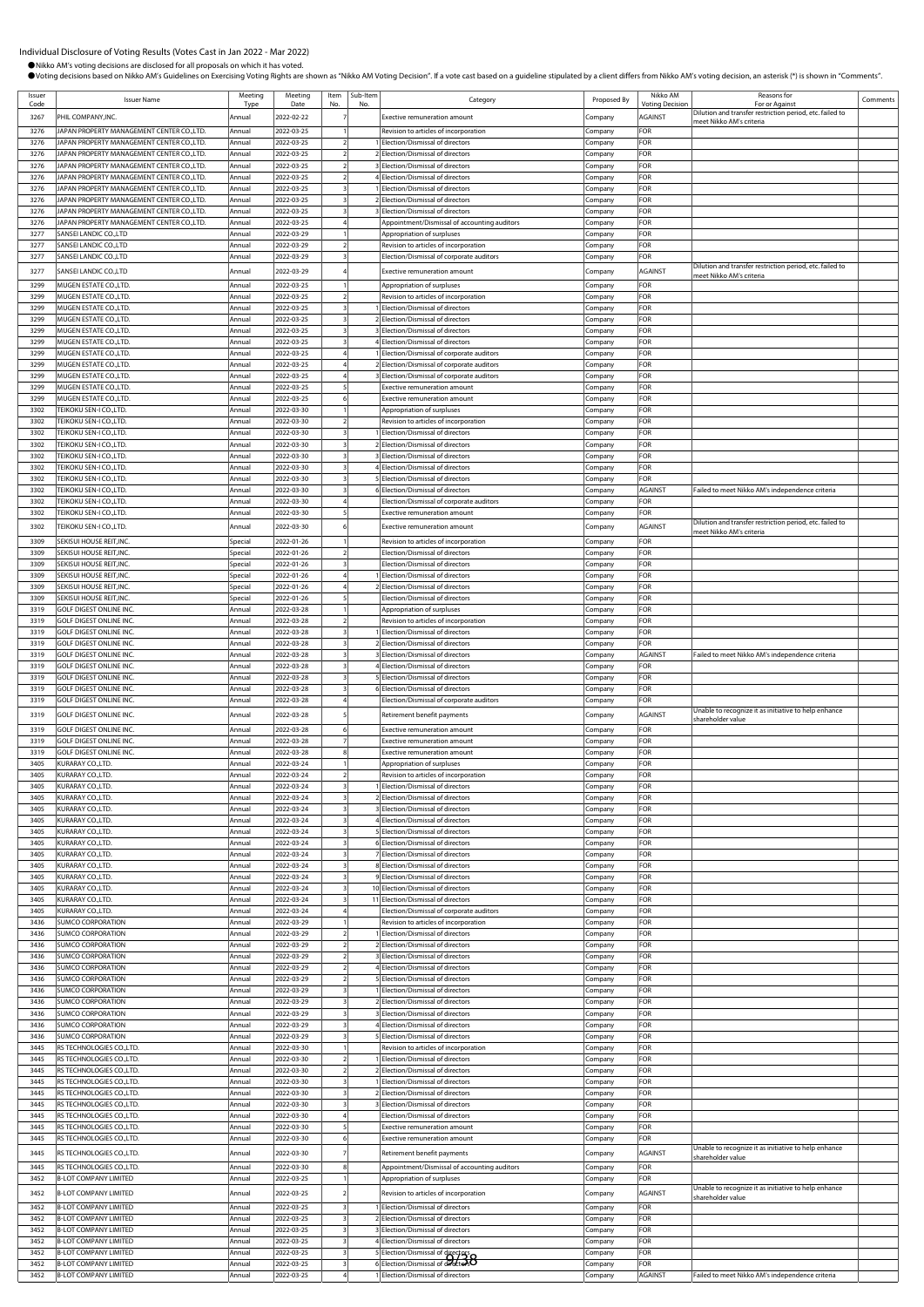| Code         | <b>Issuer Name</b>                                                                 | Meeting<br>Tyne    | Meeting<br>Date          | Item<br>No | Sub-Item | Category                                                                                 | Proposed By        | Nikko AM<br><b>/otina</b> Decision | Reasons for<br>For or Against                                     | Comments |
|--------------|------------------------------------------------------------------------------------|--------------------|--------------------------|------------|----------|------------------------------------------------------------------------------------------|--------------------|------------------------------------|-------------------------------------------------------------------|----------|
| 3452         | <b>B-LOT COMPANY LIMITED</b>                                                       | Annual             | 2022-03-25               |            |          | 2 Election/Dismissal of directors                                                        | Company            | FOR                                |                                                                   |          |
| 3452         | <b>B-LOT COMPANY LIMITED</b>                                                       | Annual             | 2022-03-25               |            |          | 3 Election/Dismissal of directors                                                        | Company            | FOR                                |                                                                   |          |
| 3452<br>3454 | <b>B-LOT COMPANY LIMITED</b><br>FIRST BROTHERS CO.,LTD.                            | Annual<br>Annual   | 2022-03-25<br>2022-02-25 |            |          | Election/Dismissal of directors<br>Election/Dismissal of directors                       | Company            | FOR<br>FOR                         |                                                                   |          |
| 3454         | FIRST BROTHERS CO.,LTD.                                                            | Annual             | 2022-02-25               |            |          | 2 Election/Dismissal of directors                                                        | Company<br>Company | FOR                                |                                                                   |          |
| 3454         | FIRST BROTHERS CO.,LTD.                                                            | Annual             | 2022-02-25               |            |          | 3 Election/Dismissal of directors                                                        | Company            | FOR                                |                                                                   |          |
| 3454         | FIRST BROTHERS CO., LTD.                                                           | Annual             | 2022-02-25               |            |          | 4 Election/Dismissal of directors                                                        | Company            | FOR                                |                                                                   |          |
| 3454         | FIRST BROTHERS CO.,LTD.                                                            | Annual             | 2022-02-25               |            |          | 5 Election/Dismissal of directors                                                        | Company            | FOR                                |                                                                   |          |
| 3454<br>3454 | FIRST BROTHERS CO.,LTD.                                                            | Annual             | 2022-02-25               |            |          | 6 Election/Dismissal of directors                                                        | .cmpany            | FOR                                |                                                                   |          |
| 3454         | FIRST BROTHERS CO., LTD.<br>FIRST BROTHERS CO., LTD.                               | Annual<br>Annual   | 2022-02-25<br>2022-02-25 |            |          | 1 Election/Dismissal of corporate auditors<br>2 Election/Dismissal of corporate auditors | Company            | FOR<br>FOR                         |                                                                   |          |
| 3454         | FIRST BROTHERS CO., LTD.                                                           | Annual             | 2022-02-25               |            |          | 3 Election/Dismissal of corporate auditors                                               | Company<br>Company | FOR                                |                                                                   |          |
| 3454         | FIRST BROTHERS CO.,LTD.                                                            | Annual             | 2022-02-25               |            |          | Election/Dismissal of corporate auditors                                                 | Company            | FOR                                |                                                                   |          |
| 3454         | FIRST BROTHERS CO.,LTD.                                                            | Annual             | 2022-02-25               |            |          | Other capital policy proposals                                                           | Company            | FOR                                |                                                                   |          |
| 3472         | OOEDO ONSEN REIT INVESTMENT CORPORATION                                            | Special            | 2022-02-25               |            |          | Revision to articles of incorporation                                                    | Company            | FOR                                |                                                                   |          |
| 3472         | OOEDO ONSEN REIT INVESTMENT CORPORATION                                            | Special            | 2022-02-25               |            |          | Election/Dismissal of directors<br>Election/Dismissal of directors                       | .cmpany            | FOR                                |                                                                   |          |
| 3472<br>3472 | OOEDO ONSEN REIT INVESTMENT CORPORATION<br>OOEDO ONSEN REIT INVESTMENT CORPORATION | Special<br>Special | 2022-02-25<br>2022-02-25 |            |          | 2 Election/Dismissal of directors                                                        | .cmpany<br>Company | FOR<br>FOR                         |                                                                   |          |
| 3472         | OOEDO ONSEN REIT INVESTMENT CORPORATION                                            | Special            | 2022-02-25               |            |          | Election/Dismissal of directors                                                          | Company            | FOR                                |                                                                   |          |
| 3475         | GOOD COM ASSET CO.,LTD.                                                            | Annual             | 2022-01-27               |            |          | Appropriation of surpluses                                                               | Company            | FOR                                |                                                                   |          |
| 3475         | GOOD COM ASSET CO.,LTD.                                                            | Annual             | 2022-01-27               |            |          | Revision to articles of incorporation                                                    | Company            | FOR                                |                                                                   |          |
| 3475<br>3475 | GOOD COM ASSET CO.,LTD.<br>GOOD COM ASSET CO., LTD.                                | Annual             | 2022-01-27               |            |          | Election/Dismissal of directors<br>2 Election/Dismissal of directors                     | Company            | FOR<br>FOR                         |                                                                   |          |
| 3475         | GOOD COM ASSET CO.,LTD.                                                            | Annual<br>Annual   | 2022-01-27<br>2022-01-27 |            |          | 3 Election/Dismissal of directors                                                        | Company<br>Company | FOR                                |                                                                   |          |
| 3475         | GOOD COM ASSET CO.,LTD.                                                            | Annual             | 2022-01-27               |            |          | 4 Election/Dismissal of directors                                                        | Company            | FOR                                |                                                                   |          |
| 3475         | GOOD COM ASSET CO., LTD.                                                           | Annual             | 2022-01-27               |            |          | 5 Election/Dismissal of directors                                                        | Company            | FOR                                |                                                                   |          |
| 3475         | GOOD COM ASSET CO., LTD.                                                           | Annual             | 2022-01-27               |            |          | 6 Election/Dismissal of directors                                                        | Company            | FOR                                |                                                                   |          |
| 3475         | GOOD COM ASSET CO., LTD.                                                           | Annual             | 2022-01-27               |            |          | Election/Dismissal of corporate auditors                                                 | Company            | FOR                                |                                                                   |          |
| 3475<br>3475 | GOOD COM ASSET CO.,LTD.<br>GOOD COM ASSET CO.,LTD.                                 | Annual<br>Annual   | 2022-01-27<br>2022-01-27 |            |          | Election/Dismissal of corporate auditors<br>Exective remuneration amount                 | Company<br>Company | AGAINST<br>FOR                     | Failed to meet Nikko AM's independence criteria                   |          |
| 3480         | J.S.B.CO.,LTD.                                                                     | Annual             | 2022-01-26               |            |          | Election/Dismissal of directors                                                          | Company            | FOR                                |                                                                   |          |
| 3480         | J.S.B.CO.,LTD.                                                                     | Annual             | 2022-01-26               |            |          | 2 Election/Dismissal of directors                                                        | Company            | FOR                                |                                                                   |          |
| 3480         | J.S.B.CO.,LTD.                                                                     | Annual             | 2022-01-26               |            |          | 3 Election/Dismissal of directors                                                        | Company            | FOR                                |                                                                   |          |
| 3480         | J.S.B.CO.,LTD.                                                                     | Annual             | 2022-01-26               |            |          | 4 Election/Dismissal of directors                                                        | Company            | FOR                                |                                                                   |          |
| 3480<br>3480 | J.S.B.CO.,LTD.<br>J.S.B.CO.,LTD.                                                   | Annual<br>Annual   | 2022-01-26<br>2022-01-26 |            |          | 5 Election/Dismissal of directors<br>6 Election/Dismissal of directors                   | Company            | FOR<br>FOR                         |                                                                   |          |
| 3480         | J.S.B.CO.,LTD.                                                                     | Annual             | 2022-01-26               |            |          | 7 Election/Dismissal of directors                                                        | Company<br>Company | FOR                                |                                                                   |          |
| 3480         | J.S.B.CO.,LTD.                                                                     | Annual             | 2022-01-26               |            |          | 8 Election/Dismissal of directors                                                        | Company            | FOR                                |                                                                   |          |
| 3480         | J.S.B.CO.,LTD.                                                                     | Annual             | 2022-01-26               |            |          | 9 Election/Dismissal of directors                                                        | Company            | FOR                                |                                                                   |          |
| 3480         | J.S.B.CO.,LTD.                                                                     | Annual             | 2022-01-26               |            |          | 10 Election/Dismissal of directors                                                       | Company            | FOR                                |                                                                   |          |
| 3480         | J.S.B.CO.,LTD.                                                                     | Annual             | 2022-01-26               |            |          | Election/Dismissal of corporate auditors                                                 | Company            | FOR                                |                                                                   |          |
| 3480<br>3480 | J.S.B.CO.,LTD.<br>J.S.B.CO.,LTD.                                                   | Annual<br>Annual   | 2022-01-26<br>2022-01-26 |            |          | 2 Election/Dismissal of corporate auditors<br>Election/Dismissal of corporate auditors   | Company<br>Company | FOR<br>FOR                         |                                                                   |          |
| 3486         | GLOBAL LINK MANAGEMENT INC.                                                        | Annual             | 2022-03-29               |            |          | Revision to articles of incorporation                                                    | .cmpany            | FOR                                |                                                                   |          |
| 3486         | GLOBAL LINK MANAGEMENT INC.                                                        | Annual             | 2022-03-29               |            |          | Election/Dismissal of directors                                                          | Company            | FOR                                |                                                                   |          |
| 3486         | GLOBAL LINK MANAGEMENT INC.                                                        | Annual             | 2022-03-29               |            |          | 2 Election/Dismissal of directors                                                        | Company            | FOR                                |                                                                   |          |
| 3486         | <b>GLOBAL LINK MANAGEMENT INC.</b>                                                 | Annual             | 2022-03-29               |            |          | 3 Election/Dismissal of directors                                                        | Company            | FOR                                |                                                                   |          |
| 3486<br>3486 | <b>GLOBAL LINK MANAGEMENT INC.</b><br>GLOBAL LINK MANAGEMENT INC.                  | Annual<br>Annual   | 2022-03-29<br>2022-03-29 |            |          | 4 Election/Dismissal of directors<br>Election/Dismissal of directors                     | Company<br>.cmpany | FOR<br>FOR                         |                                                                   |          |
| 3486         | GLOBAL LINK MANAGEMENT INC.                                                        | Annual             | 2022-03-29               |            |          | 2 Election/Dismissal of directors                                                        | .cmpany            | FOR                                |                                                                   |          |
| 3486         | <b>GLOBAL LINK MANAGEMENT INC</b>                                                  | Annual             | 2022-03-29               |            |          | 3 Election/Dismissal of directors                                                        | Company            | FOR                                |                                                                   |          |
|              |                                                                                    |                    |                          |            |          |                                                                                          |                    |                                    |                                                                   |          |
| 3486         | <b>GLOBAL LINK MANAGEMENT INC.</b>                                                 | Annual             | 2022-03-29               |            |          | Election/Dismissal of directors                                                          | Company            | FOR                                |                                                                   |          |
| 3486         | <b>GLOBAL LINK MANAGEMENT INC.</b>                                                 | Annual             | 2022-03-29               |            |          | Exective remuneration amount                                                             | Company            | FOR                                |                                                                   |          |
| 3486         | GLOBAL LINK MANAGEMENT INC.                                                        | Annual             | 2022-03-29               |            |          | Retirement benefit payments                                                              | Company            | FOR                                |                                                                   |          |
| 3491<br>3491 | GATECHNOLOGIES CO.,LTD                                                             | Annual             | 2022-01-27               |            |          | Election/Dismissal of directors                                                          | Company            | FOR<br>FOR                         |                                                                   |          |
| 3491         | GATECHNOLOGIES CO., LTD.<br>GATECHNOLOGIES CO., LTD                                | Annual<br>Annual   | 2022-01-27<br>2022-01-27 |            |          | 2 Election/Dismissal of directors<br>3 Election/Dismissal of directors                   | Company<br>Company | FOR                                |                                                                   |          |
| 3491         | GATECHNOLOGIES CO.,LTD                                                             | Annual             | 2022-01-27               |            |          | 4 Election/Dismissal of directors                                                        | Company            | AGAINST                            | Failed to meet Nikko AM's independence criteria                   |          |
| 3491         | GATECHNOLOGIES CO.,LTD                                                             | Annual             | 2022-01-27               |            |          | 5 Election/Dismissal of directors                                                        | Company            | AGAINST                            | Failed to meet Nikko AM's independence criteria                   |          |
| 3491         | GATECHNOLOGIES CO., LTD                                                            | Annual             | 2022-01-27               |            |          | Election/Dismissal of directors                                                          | Company            | FOR                                |                                                                   |          |
| 3491<br>3491 | GATECHNOLOGIES CO.,LTD.<br>GATECHNOLOGIES CO., LTD.                                | Annual<br>Annual   | 2022-01-27<br>2022-01-27 |            |          | 2 Election/Dismissal of directors<br><b>Election/Dismissal of directors</b>              | Company            | FOR<br>FOR                         |                                                                   |          |
| 3491         | GATECHNOLOGIES CO., LTD.                                                           | Annual             | 2022-01-27               |            |          | Election/Dismissal of directors                                                          | Company<br>Company | FOR                                |                                                                   |          |
| 3491         | GATECHNOLOGIES CO., LTD.                                                           | Annual             | 2022-01-27               |            |          | Exective remuneration amount                                                             | Company            | AGAINST                            | Dilution and transfer restriction period, etc. failed to          |          |
| 3547         | KUSHIKATSU TANAKA HOLDINGS CO.                                                     | Annual             | 2022-02-25               |            |          | Appropriation of surpluses                                                               | Company            | FOR                                | meet Nikko AM's criteria                                          |          |
| 3547         | KUSHIKATSU TANAKA HOLDINGS CO.                                                     | Annual             | 2022-02-25               |            |          | Revision to articles of incorporation                                                    | Company            | FOR                                |                                                                   |          |
| 3547         | KUSHIKATSU TANAKA HOLDINGS CO.                                                     | Annual             | 2022-02-25               |            |          | Election/Dismissal of directors                                                          | Company            | FOR                                |                                                                   |          |
| 3547         | KUSHIKATSU TANAKA HOLDINGS CO.                                                     | Annual             | 2022-02-25               |            |          | 2 Election/Dismissal of directors                                                        | Company            | FOR                                |                                                                   |          |
| 3547<br>3547 | KUSHIKATSU TANAKA HOLDINGS CO.<br>KUSHIKATSU TANAKA HOLDINGS CO.                   | Annual<br>Annual   | 2022-02-25<br>2022-02-25 |            |          | 3 Election/Dismissal of directors<br>4 Election/Dismissal of directors                   | Company<br>Company | FOR<br>FOR                         |                                                                   |          |
| 3547         | KUSHIKATSU TANAKA HOLDINGS CO.                                                     | Annual             | 2022-02-25               |            |          | 5 Election/Dismissal of directors                                                        | Company            | FOR                                |                                                                   |          |
| 3547         | KUSHIKATSU TANAKA HOLDINGS CO.                                                     | Annual             | 2022-02-25               |            |          | 6 Election/Dismissal of directors                                                        | Company            | FOR                                |                                                                   |          |
| 3547         | KUSHIKATSU TANAKA HOLDINGS CO.                                                     | Annual             | 2022-02-25               |            |          | Appointment/Dismissal of accounting auditors                                             | Company            | FOR                                |                                                                   |          |
| 3633         | GMO PEPABO, INC.                                                                   | Annual             | 2022-03-19               |            |          | Revision to articles of incorporation                                                    | Company            | FOR                                | Number of outside directors failed to meet Nikko AM's             |          |
| 3633         | GMO PEPABO,INC.                                                                    | Annual             | 2022-03-19               |            |          | Election/Dismissal of directors                                                          | Company            | AGAINST                            | criteria                                                          |          |
| 3633         | GMO PEPABO, INC.                                                                   | Annual             | 2022-03-19               |            |          | 2 Election/Dismissal of directors                                                        | Company            | AGAINST                            | Number of outside directors failed to meet Nikko AM's<br>criteria |          |
| 3633         | GMO PEPABO, INC.                                                                   | Annual             | 2022-03-19               |            |          | 3 Election/Dismissal of directors                                                        | Company            | FOR                                |                                                                   |          |
| 3633         | GMO PEPABO, INC.                                                                   | Annual             | 2022-03-19               |            |          | 4 Election/Dismissal of directors                                                        | Company            | FOR                                |                                                                   |          |
| 3633         | GMO PEPABO, INC.                                                                   | Annual             | 2022-03-19               |            |          | 5 Election/Dismissal of directors                                                        | Company            | FOR                                |                                                                   |          |
| 3633<br>3633 | GMO PEPABO, INC.<br>GMO PEPABO, INC.                                               | Annual<br>Annual   | 2022-03-19<br>2022-03-19 |            |          | 6 Election/Dismissal of directors<br>7 Election/Dismissal of directors                   | Company<br>Company | FOR<br>FOR                         |                                                                   |          |
| 3633         | GMO PEPABO, INC.                                                                   | Annual             | 2022-03-19               |            |          | Election/Dismissal of directors                                                          | .cmpany            | FOR                                |                                                                   |          |
| 3633         | GMO PEPABO, INC.                                                                   | Annual             | 2022-03-19               |            |          | 2 Election/Dismissal of directors                                                        | Company            | FOR                                |                                                                   |          |
| 3633         | GMO PEPABO, INC.                                                                   | Annual             | 2022-03-19               |            |          | 3 Election/Dismissal of directors                                                        | Company            | FOR                                |                                                                   |          |
| 3633         | GMO PEPABO, INC.                                                                   | Annual<br>Annual   | 2022-03-19               |            |          | Appointment/Dismissal of accounting auditors                                             | Company            | FOR                                |                                                                   |          |
| 3649<br>3649 | FINDEX INC.<br>FINDEX INC.                                                         | Annual             | 2022-03-29<br>2022-03-29 |            |          | Appropriation of surpluses<br>Revision to articles of incorporation                      | Company            | FOR<br>FOR                         |                                                                   |          |
| 3649         | FINDEX INC.                                                                        | Annual             | 2022-03-29               |            |          | 1 Election/Dismissal of directors                                                        | Company<br>Company | FOR                                |                                                                   |          |
| 3649         | FINDEX INC.                                                                        | Annual             | 2022-03-29               |            |          | 2 Election/Dismissal of directors                                                        | Company            | FOR                                |                                                                   |          |
| 3649         | FINDEX INC.                                                                        | Annual             | 2022-03-29               |            |          | 3 Election/Dismissal of directors                                                        | Company            | FOR                                |                                                                   |          |
| 3649         | FINDEX INC.                                                                        | Annual             | 2022-03-29               |            |          | 4 Election/Dismissal of directors                                                        | .cmpany            | FOR                                |                                                                   |          |
| 3649<br>3649 | FINDEX INC.<br>FINDEX INC.                                                         | Annual<br>Annual   | 2022-03-29<br>2022-03-29 |            |          | 5 Election/Dismissal of directors<br>6 Election/Dismissal of directors                   | Company<br>Company | FOR<br>FOR                         |                                                                   |          |
| 3649         | FINDEX INC.                                                                        | Annual             | 2022-03-29               |            |          | 1 Election/Dismissal of directors                                                        | Company            | FOR                                |                                                                   |          |
| 3649         | FINDEX INC.                                                                        | Annual             | 2022-03-29               |            |          | 2 Election/Dismissal of directors                                                        | Company            | FOR                                |                                                                   |          |
| 3649         | FINDEX INC.                                                                        | Annual             | 2022-03-29               |            |          | 3 Election/Dismissal of directors                                                        | Company            | FOR                                |                                                                   |          |
| 3649         | FINDEX INC.                                                                        | Annual             | 2022-03-29               |            |          | Election/Dismissal of directors                                                          | Company            | AGAINST                            | Failed to meet Nikko AM's independence criteria                   |          |
| 3656<br>3656 | <b>KLAB INC</b><br>KLAB INC.                                                       | Annual<br>Annual   | 2022-03-25<br>2022-03-25 |            |          | Revision to articles of incorporation<br>Election/Dismissal of directors                 | Company<br>Company | FOR<br>FOR                         |                                                                   |          |
| 3656<br>3656 | <b>KLAB INC</b><br><b>KLAB INC</b>                                                 | Annual             | 2022-03-25<br>2022-03-25 |            |          | 2 Election/Dismissal of 10/38<br>Election/Dismissal of directors                         | Company            | FOR<br>FOR                         |                                                                   |          |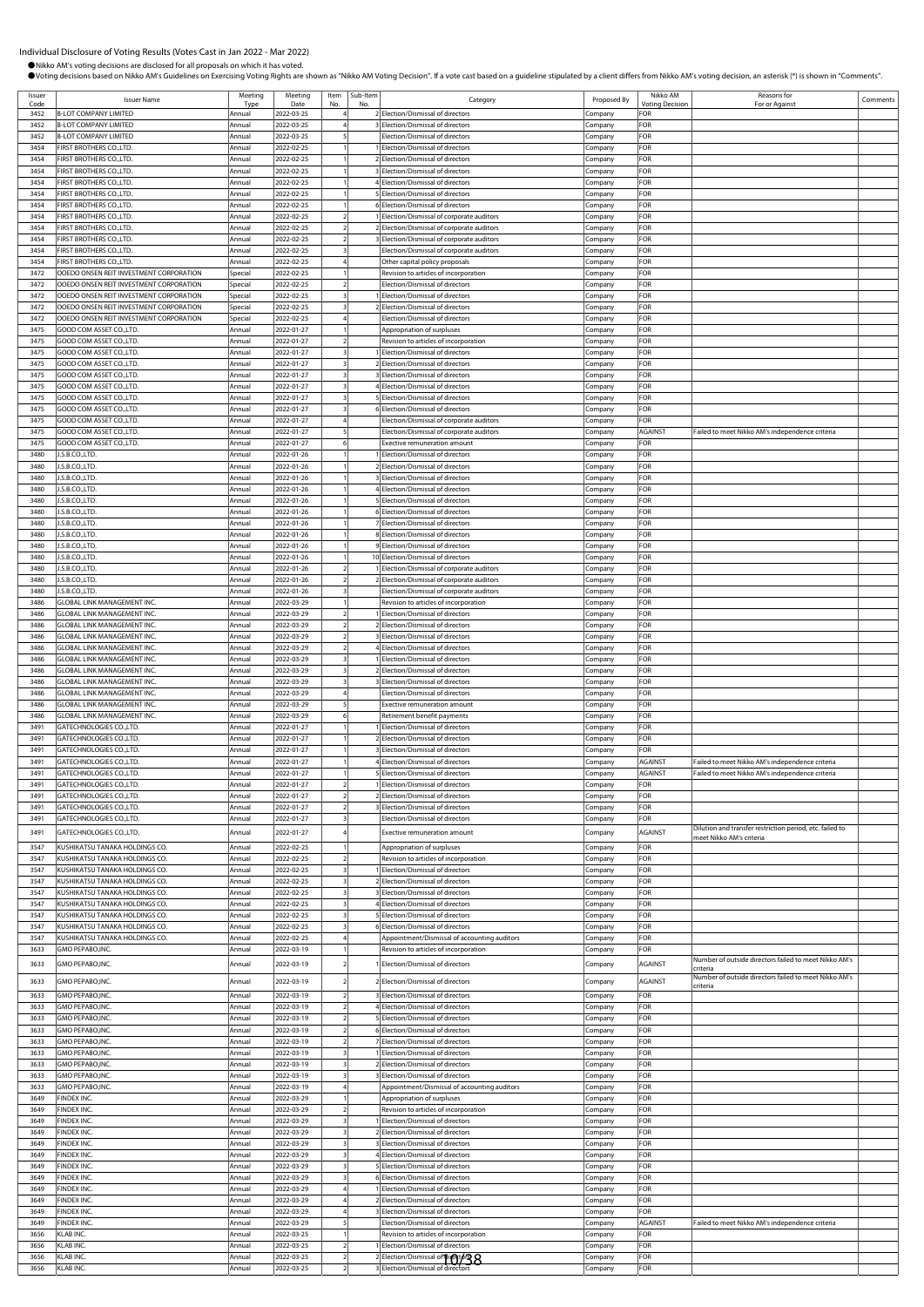●Nikko AM's voting decisions are disclosed for all proposals on which it has voted.

OVoting decisions based on Nikko AM's Guidelines on Exercising Voting Rights are shown as "Nikko AM Voting Decision". If a vote cast based on a guideline stipulated by a client differs from Nikko AM's voting decision, an a

Issuer Issuer<br>Code Issuer Name<br>3656 KLAB INC. Type ing Date Item No. Sub-Ite<br>No. b-Item<br>No. No. Regory Category Proposed By Nikko AM Voting Deci Reasons for Reasons for<br>For or Against Comments 3656 KLAB INC. Annual 2022-03-25 2 4 Election/Dismissal of directors Company FOR 3<br>5 Election/Dismissal of directors Company 3656 KLAB INC. **Annual 2022-03-25** 3 1 Election/Dismissal of directors Company FOR 3656 KLAB INC. Annual 2022-03-25 3 2 Election/Dismissal of directors Company FOR 3656 KLAB INC. Annual 2022-03-25 3 3 Election/Dismissal of directors Company FOR 3656 KLAB INC. Company FOR Annual 2022-03-25 4 Election/Dismissal of directors Company FOR<br>3658 EBOOK INITIATIVE JAPAN CO.,LTD. Special 2022-01-13 1 Restructuring Restructuring Company FOR 3658 EBOOK INITIATIVE JAPAN CO.,LTD. Special 2022-01-13 1 Restructuring Company FOR 3658 EBOOK INITIATIVE JAPAN CO.,LTD. Special 2022-01-13 2 Revision to articles of incorporation Company FOR 3659 Nevision to articles of incorporation **Annual 2023-03-25 1 Revision Company** 3659 NEXON CO.,LTD. **Annual 2022-03-25** 2 1 Election/Dismissal of directors Company AGAINST Shareholder returns failed to meet Nikko AM's cri 3659 NEXON CO.,LTD. Annual 2022-03-25 2 2 Election/Dismissal of directors Company AGAINST Shareholder returns failed to meet Nikko AM's criteria 3659 NEXON CO.,LTD. Annual 2022-03-25 2 3 Election/Dismissal of directors Company AGAINST Shareholder returns failed to meet Nikko AM's criteria Shareholder returns failed to meet Nikko AM's criteria; 3659 NEXON CO.,LTD. Annual 2022-03-25 2 4 Election/Dismissal of directors Company AGAINST Attendance ratio failed to meet Nikko AM's criteria or information disclosure was insufficient 3659 NEXON CO.,LTD. Annual 2022-03-25 3 1 Election/Dismissal of directors Company AGAINST Failed to meet Nikko AM's independence criteria 3659 NEXON CO.,LTD. Annual 2022-03-25 3 2 Election/Dismissal of directors Company AGAINST Shareholder returns failed to meet Nikko AM's criteria 3<br>3 Selection/Dismissal of directors Company AGAINST Shareholder returns failed to meet Nikko AM's criteria<br>2 Company AGAINST Shareholder returns failed to meet Nikko AM's criteria 3659 NEXON CO.,LTD. **Annual 2022-03-25** 4 Exective remuneration amount Company AGAINST meet Nikko AM's criteria 3667 ENISH,INC. Annual 2022-03-23 1 Revision to articles of incorporation Company FOR 3667 ENISH,INC. Annual 2022-03-23 2 1 Election/Dismissal of directors Company AGAINST Performance failed to meet Nikko AM's criteria 3667 ENISH,INC. Annual 2022-03-23 2 2 Election/Dismissal of directors Company AGAINST Performance failed to meet Nikko AM's criteria 3667 ENISH,INC. **Annual 2022-03-23** 2 3 Election/Dismissal of directors Company AGAINST Performance failed to meet Nikko AM's criteria 3667 ENISH,INC. Annual 2022-03-23 2 4 Election/Dismissal of directors Company AGAINST Performance failed to meet Nikko AM's riteria; Failed to meet Nikko AM's independence criteria 3667 ENISH,INC. Annual 2022-03-23 2 5 Election/Dismissal of directors Company AGAINST 3667 ENISH,INC. COMPANY COMPANY COMPANY COMPANY COMPANY COMPANY COMPANY COMPANY COMPANY FOR Annual 2022-03-23 3 Election/Dismissal of directors Company FOR Company FOR NISH,INC. **Company FOR**<br>Annual 2022-03-23 3 Election/Dismissal of corporate auditors Company FOR 3673 BROADLEAF CO.,LTD. Annual 2022-03-25 1 Revision to articles of incorporation Company FOR 3673 BROADLEAF CO.,LTD. Annual 2022-03-25 2 Appropriation of surpluses Company FOR 3673 BROADLEAF CO.,LTD. Annual 2022-03-25 3 1 Election/Dismissal of directors Company FOR 3673 BROADLEAF CO.,LTD. **Annual 2022-03-25** 3 2 Election/Dismissal of directors Company FOR 3673 BROADLEAF CO.,LTD. Annual 2022-03-25 3 3 Election/Dismissal of directors Company FOR 3673 BROADLEAF CO. LTD. Annual 2022-03-25 3 4 Election/Dismissal of directors Company FOR 3673 BROADLEAF CO.,LTD. Annual 2022-03-25 3 5 Election/Dismissal of directors Company FOR ection/Dismissal of directors **Company FOR** 3673 BROADLEAF CO.,LTD. **Annual 2022-03-25 4** 1 Election/Dismissal of corporate auditors Company FOR 2673 BROADLEAF CO.,LTD. Annual 2022-03-25 4 2 Election/Dismissal of corporate auditors Company 3681 V-CUBE,INC. Annual 2022-03-29 1 Appropriation of surpluses Company FOR 3681 V-CUBE,INC. Annual 2022-03-29 2 Revision to articles of incorporation Company FOR 3681 V-CUBE,INC. **Annual 2022-03-29** 3 1 Election/Dismissal of directors **Company** FOR 3681 V-CUBE,INC. Annual 2022-03-29 3 2 Election/Dismissal of directors Company FOR 3681 V-CUBE,INC. Annual 2022-03-29 3 3 Election/Dismissal of directors Company FOR 3681 V-CUBE,INC. **Annual 2022-03-29** 3 4 Election/Dismissal of directors Company FOR 3681 V-CUBE,INC. Annual 2022-03-29 3 5 Election/Dismissal of directors Company FOR 3681 V-CUBE,INC. Annual 2022-03-29 3 6 Election/Dismissal of directors Company FOR 3681 V-CUBE,INC. Annual 2022-03-29 3 7 Election/Dismissal of directors Company FOR 3681 V-CUBE, NC. COMPANY COMPANY COMPANY COMPANY COMPANY COMPANY COMPANY COMPANY COMPANY COMPANY COMPANY COMPANY<br>3681 V-CUBE, NC. Company FOR Annual 2022-03-29 4 Election/Dismissal of corporate auditors Company FOR Election/Dismissal of corporate auditors **Company FOR** 3681 V-CUBE,INC. Annual 2022-03-29 5 Appointment/Dismissal of accounting auditors Company FOR 3681 V-CUBE,INC. Annual 2022-03-29 6 Exective remuneration amount Company FOR 3683 CYBERLINKS CO.,LTD. Annual 2022-03-29 1 Appropriation of surpluses Company FOR 3683 CYBERLINKS CO.,LTD. Annual 2022-03-29 2 Revision to articles of incorporation Company FOR<br>3683 CYBERLINKS CO.,LTD. Annual 2022-03-29 3 1 Election/Dismissal of directors Company FOR 3683 CYBERLINKS CO.,LTD. Annual 2022-03-29 3 1 Election/Dismissal of directors Company FOR 3683 CYBERLINKS CO.,LTD. Annual 2022-03-29 3 2 Election/Dismissal of directors Company FOR 3683 CYBERLINKS CO.,LTD. Company Company Company Company Company 2022-03-29 3 3 3 3 Election/Dismissal of directors Company 3683 CYBERLINKS CO.,LTD. Annual 2022-03-29 3 4 Election/Dismissal of directors Company FOR 3683 CYBERLINKS CO.,LTD. Annual 2022-03-29 3 5 Election/Dismissal of directors Company FOR 2022-03-29 3 6 Election/Dismissal of directors Company FOR 3683 CYBERLINKS CO.,LTD. Annual 2022-03-29 3 7 Election/Dismissal of directors Company FOR 3683 CYBERLINKS CO.,LTD. **Annual 2022-03-29** 3 8 Election/Dismissal of directors Company FOR 3683 CYBERLINKS CO.,LTD. Annual 2022-03-29 4 Election/Dismissal of directors Company FOR 3683 CYBERLINKS CO.,LTD. Annual 2022-03-29 5 Exective remuneration amount Company FOR<br>3688 CARTA HOLDINGS,INC. Annual 2022-03-26 1 Revision to articles of incorporation Company FOR 3688 CARTA HOLDINGS,INC. Annual 2022-03-26 1 Revision to articles of incorporation Company FOR 3688 CARTA HOLDINGS,INC. Annual 2022-03-26 2 1 Election/Dismissal of directors Company FOR 3688 CARTA HOLDINGS,INC. Annual 2022-03-26 2 2 Election/Dismissal of directors Company FOR 3 Election/Dismissal of directors Company FOR 3688 CARTA HOLDINGS,INC. Annual 2022-03-26 2 4 Election/Dismissal of directors Company FOR ARTA HOLDINGS,INC. **Annual 2022-03-26** 2 5 Election/Dismissal of directors Company FOR 3688 CARTA HOLDINGS,INC. Annual 2022-03-26 2 6 Election/Dismissal of directors Company FOR 3688 CARTA HOLDINGS,INC. **Annual 2022-03-26** 2 7 Election/Dismissal of directors Company FOR 3688 CARTA HOLDINGS,INC. Annual 2022-03-26 2 8 Election/Dismissal of directors Company FOR 3688 CARTA HOLDINGS,INC. **Annual 2022-03-26** 3 Election/Dismissal of corporate auditors Company FOR 3696 CERES INC. **Annual 2022-03-23** 1 Appropriation of surpluses Company FOR 3696 CERES INC. Annual 2022-03-23 2 Revision to articles of incorporation Company FOR 3696 CERES INC. Annual 2022-03-23 3 1 Election/Dismissal of directors Company FOR 3696 CERES INC. COMPANY COMPANY CONTROL 2022-03-23 3 2 Election/Dismissal of directors Company FOR 3696 CERES INC. COMPANY COMPANY COMPANY Annual 2022-03-23 3 3 3 Election/Dismissal of directors Company FOR<br>3696 CERES INC. Annual 2022-03-23 3 4 Election/Dismissal of directors Company FOR 3696 CERES INC. Annual 2022-03-23 3 4 Election/Dismissal of directors Company FOR 3696 CERES INC. Annual 2022-03-23 3 5 Election/Dismissal of directors Company FOR 3696 CERES INC. COMPANY CONTROL CHERES INC. Annual 2022-03-23 3 6 Election/Dismissal of directors Company FOR<br>3696 CERES INC. Annual 2022-03-23 4 Election/Dismissal of directors Company FOR **Execution**/Dismissal of directors **Company FOR** 3696 CERES INC. Annual 2022-03-23 5 Election/Dismissal of directors Company AGAINST Failed to meet Nikko AM's independence criteria 3765 GUNGHO ONLINE ENTERTAINMENT,INC. Annual 2022-03-30 1 Revision to articles of incorporation Company FOR 3765 GUNGHO ONLINE ENTERTAINMENT INC. Annual 2022-03-30 2 1 Election/Dismissal of directors Company FOR 3765 GUNGHO ONLINE ENTERTAINMENT,INC. Annual 2022-03-30 2 2 Election/Dismissal of directors Company FOR 3765 GUNGHO ONLINE ENTERTAINMENT,INC. Annual 2022-03-30 2 3 Election/Dismissal of directors Company FOR 3765 GUNGHO ONLINE ENTERTAINMENT.INC. Annual 2022-03-30 2 4 Election/Dismissal of direction 3765 GUNGHO ONLINE ENTERTAINMENT.INC. Annual 2022-03-30 2 5 Election/Dismissal of directors Company 3765 GUNGHO ONLINE ENTERTAINMENT,INC. Annual 2022-03-30 2 6 Election/Dismissal of directors Company FOR 3765 GUNGHO ONLINE ENTERTAINMENT,INC. Annual 2022-03-30 2 7 Election/Dismissal of directors Company FOR 3765 GUNGHO ONLINE ENTERTAINMENT,INC. Annual 2022-03-30 2 8 Election/Dismissal of directors Company 3765 GUNGHO ONLINE ENTERTAINMENT,INC. Annual 2022-03-30 2 9 Election/Dismissal of directors Company FOR 3784 VINX CORP. Annual 2022-03-10 1 Revision to articles of incorporation Company FOR 3784 VINX CORP. Annual 2022-03-10 2 1 Election/Dismissal of directors Company AGAINST Number of outside directors failed to meet Nikko AM's criteria 3784 VINX CORP. Annual 2022-03-10 2 2 Election/Dismissal of directors Company FOR 3784 VINX CORP. Annual 2022-03-10 2 3 Election/Dismissal of directors Company AGAINST Shareholder returns failed to meet Nikko AM's criteria 3784 VINX CORP. Annual 2022-03-10 2 4 Election/Dismissal of directors Company AGAINST Shareholder returns failed to meet Nikko AM's criteria 3784 VINX CORP. **Annual 2022-03-10** 2 5 Election/Dismissal of directors Company AGAINST Shareholder returns failed to meet Nikko AM's criteria 3784 VINX CORP. CORP. Annual 2022-03-10 2 6 Election/Dismissal of directors Company AGAINST Shareholder returns failed to meet Nikko AM's criterial company and the company and the company and the company and the company an 3784 VINX CORP. Annual 2022-03-10 2 7 Election/Dismissal of directors Company AGAINST Shareholder returns failed to meet Nikko AM's criteria 2022-03-10 3 1 Election/Dismissal of company Company FOR 3784 VINX CORP. Annual 2022-03-10 3 2 Election/Dismissal of corporate auditors Company FOR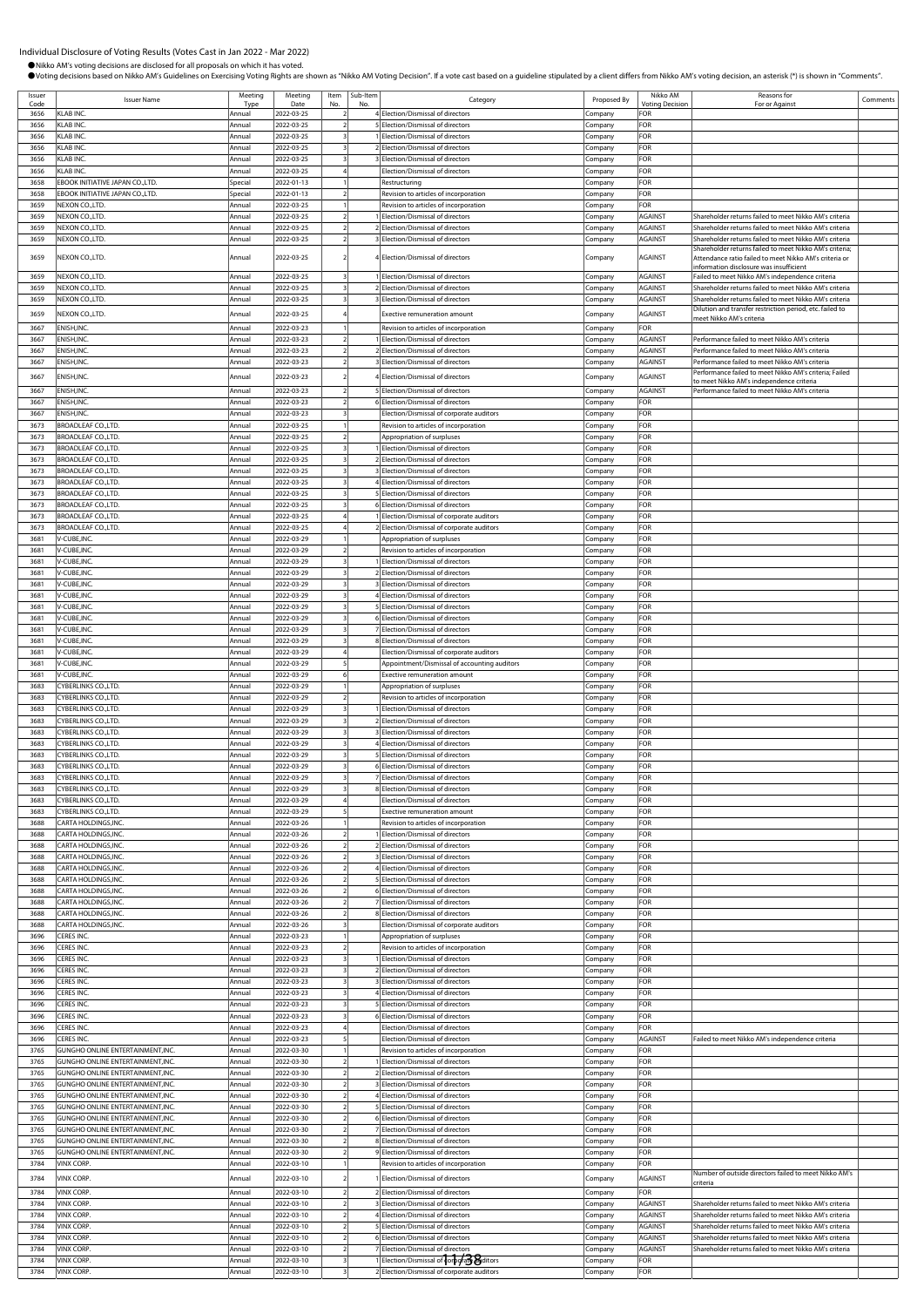| Issuer<br>Code | <b>Issuer Name</b>                                                     | Meeting<br>Tyn   | Meeting<br>Date          | Item<br>No | Sub-Item | Category                                                                          | Proposed By            | Nikko AM<br><b>Voting Decision</b> | Reasons for<br>For or Against                                                                     | Comments |
|----------------|------------------------------------------------------------------------|------------------|--------------------------|------------|----------|-----------------------------------------------------------------------------------|------------------------|------------------------------------|---------------------------------------------------------------------------------------------------|----------|
| 3784           | VINX CORP.                                                             | Annual           | 2022-03-10               |            |          | Retirement benefit payments                                                       | Company                | <b>AGAINST</b>                     | Jnable to recognize it as initiative to help enhance                                              |          |
| 3788           | GMO GLOBALSIGN HOLDINGS K.K.                                           | Annual           | 2022-03-19               |            |          | Appropriation of surpluses                                                        | Company                | FOR                                | shareholder value                                                                                 |          |
| 3788           | GMO GLOBALSIGN HOLDINGS K.K.                                           | Annual           | 2022-03-19               |            |          | Revision to articles of incorporation                                             | Company                | FOR                                |                                                                                                   |          |
| 3788           | GMO GLOBALSIGN HOLDINGS K.K.                                           | Annual           | 2022-03-19               |            |          | 1 Election/Dismissal of directors                                                 |                        | AGAINST                            | Number of outside directors failed to meet Nikko AM's                                             |          |
|                |                                                                        |                  |                          |            |          |                                                                                   | Company                |                                    | :riteria<br>Number of outside directors failed to meet Nikko AM's                                 |          |
| 3788           | GMO GLOBALSIGN HOLDINGS K.K.                                           | Annual           | 2022-03-19               |            |          | 2 Election/Dismissal of directors                                                 | .ompany                | <b>AGAINST</b>                     | criteria                                                                                          |          |
| 3788           | GMO GLOBALSIGN HOLDINGS K.K.                                           | Annua            | 2022-03-19               |            |          | 3 Election/Dismissal of directors                                                 | Company                | FOR                                |                                                                                                   |          |
| 3788           | GMO GLOBALSIGN HOLDINGS K.K.                                           | Annual           | 2022-03-19               |            |          | 4 Election/Dismissal of directors                                                 | :ompany                | FOR                                |                                                                                                   |          |
| 3788<br>3788   | GMO GLOBALSIGN HOLDINGS K.K.                                           | Annual           | 2022-03-19               |            |          | 5 Election/Dismissal of directors                                                 | :ompany                | FOR<br>FOR                         |                                                                                                   |          |
| 3788           | GMO GLOBALSIGN HOLDINGS K.K.<br>GMO GLOBALSIGN HOLDINGS K.K.           | Annual<br>Annua  | 2022-03-19<br>2022-03-19 |            |          | 1 Election/Dismissal of directors<br>2 Election/Dismissal of directors            | Company<br>:ompany     | FOR                                |                                                                                                   |          |
| 3788           | <b>GMO GLOBALSIGN HOLDINGS K.K.</b>                                    | Annual           | 2022-03-19               |            |          | 3 Election/Dismissal of directors                                                 | Company                | FOR                                |                                                                                                   |          |
| 3788           | GMO GLOBALSIGN HOLDINGS K.K.                                           | Annua            | 2022-03-19               |            |          | Appointment/Dismissal of accounting auditors                                      | .ompany                | FOR                                |                                                                                                   |          |
| 3852           | CYBER COM CO.,LTD.                                                     | Annual           | 2022-03-18               |            |          | Revision to articles of incorporation                                             | Company                | FOR                                |                                                                                                   |          |
| 3852           | CYBER COM CO., LTD.                                                    | Annual           | 2022-03-18               |            |          | 1 Election/Dismissal of directors                                                 | Company                | FOR                                |                                                                                                   |          |
| 3852           | CYBER COM CO., LTD.                                                    | Annua            | 2022-03-18               |            |          | 2 Election/Dismissal of directors                                                 | ompany                 | FOR                                |                                                                                                   |          |
| 3852<br>3852   | CYBER COM CO.,LTD.<br>CYBER COM CO., LTD.                              | Annual<br>Annual | 2022-03-18<br>2022-03-18 |            |          | <b>BElection/Dismissal of directors</b><br>4 Election/Dismissal of directors      | .ompany                | FOR<br>FOR                         |                                                                                                   |          |
| 3852           | CYBER COM CO.,LTD.                                                     | Annual           | 2022-03-18               |            |          | 5 Election/Dismissal of directors                                                 | .ompany<br>Company     | FOR                                |                                                                                                   |          |
| 3852           | CYBER COM CO.,LTD.                                                     | Annual           | 2022-03-18               |            |          | 6 Election/Dismissal of directors                                                 | Company                | FOR                                |                                                                                                   |          |
| 3852           | CYBER COM CO.,LTD.                                                     | Annual           | 2022-03-18               |            |          | 7 Election/Dismissal of directors                                                 | company.               | FOR                                |                                                                                                   |          |
| 3852           | CYBER COM CO., LTD.                                                    | Annual           | 2022-03-18               |            |          | 8 Election/Dismissal of directors                                                 | .ompany                | FOR                                |                                                                                                   |          |
| 3901           | MARKLINES CO., LTD.                                                    | Annual           | 2022-03-28               |            |          | Appropriation of surpluses                                                        | Company                | FOR                                |                                                                                                   |          |
| 3901           | MARKLINES CO., LTD.                                                    | Annual           | 2022-03-28               |            |          | Revision to articles of incorporation                                             | Company                | FOR                                |                                                                                                   |          |
| 3901<br>3901   | MARKLINES CO., LTD.<br>MARKLINES CO., LTD.                             | Annua<br>Annual  | 2022-03-28<br>2022-03-28 |            |          | Election/Dismissal of directors<br>2 Election/Dismissal of directors              | ompany                 | FOR<br>FOR                         |                                                                                                   |          |
| 3901           | MARKLINES CO., LTD.                                                    | Annual           | 2022-03-28               |            |          | 3 Election/Dismissal of directors                                                 | ompany.<br>Company     | FOR                                |                                                                                                   |          |
| 3901           | MARKLINES CO., LTD.                                                    | Annual           | 2022-03-28               |            |          | 4 Election/Dismissal of directors                                                 | Company                | FOR                                |                                                                                                   |          |
| 3901           | MARKLINES CO., LTD.                                                    | Annual           | 2022-03-28               |            |          | 5 Election/Dismissal of directors                                                 | :ompany                | FOR                                |                                                                                                   |          |
| 3901           | MARKLINES CO., LTD.                                                    | Annual           | 2022-03-28               |            |          | 1 Election/Dismissal of corporate auditors                                        | Company                | FOR                                |                                                                                                   |          |
| 3901           | MARKLINES CO., LTD                                                     | Annual           | 2022-03-28               |            |          | 2 Election/Dismissal of corporate auditors                                        | ompany:                | FOR                                |                                                                                                   |          |
| 3901           | MARKLINES CO., LTD.                                                    | Annual           | 2022-03-28               |            |          | Appointment/Dismissal of accounting auditors                                      | Company                | FOR                                |                                                                                                   |          |
| 3901<br>3902   | MARKLINES CO., LTD.<br>MEDICAL DATA VISION CO., LTD.                   | Annual<br>Annua  | 2022-03-28<br>2022-03-29 |            |          | Exective remuneration amount<br>Appropriation of surpluses                        | .<br>ompany<br>.ompany | FOR<br>FOR                         |                                                                                                   |          |
| 3902           | MEDICAL DATA VISION CO., LTD.                                          | Annual           | 2022-03-29               |            |          | Revision to articles of incorporation                                             | .ompany                | FOR                                |                                                                                                   |          |
| 3902           | MEDICAL DATA VISION CO.,LTD.                                           | Annual           | 2022-03-29               |            |          | 1 Election/Dismissal of directors                                                 | .ompany                | FOR                                |                                                                                                   |          |
| 3902           | MEDICAL DATA VISION CO.,LTD.                                           | Annual           | 2022-03-29               |            |          | 2 Election/Dismissal of directors                                                 | Company                | FOR                                |                                                                                                   |          |
| 3902           | MEDICAL DATA VISION CO., LTD.                                          | Annua            | 2022-03-29               |            |          | 3 Election/Dismissal of directors                                                 | :ompany                | FOR                                |                                                                                                   |          |
| 3902           | MEDICAL DATA VISION CO., LTD.                                          | Annual           | 2022-03-29               |            |          | 4 Election/Dismissal of directors                                                 | Company                | FOR                                |                                                                                                   |          |
| 3902           | MEDICAL DATA VISION CO., LTD.                                          | Annual           | 2022-03-29               |            |          | 5 Election/Dismissal of directors                                                 | ompany:                | FOR                                |                                                                                                   |          |
| 3902<br>3902   | MEDICAL DATA VISION CO., LTD.<br>MEDICAL DATA VISION CO., LTD.         | Annua<br>Annual  | 2022-03-29<br>2022-03-29 |            |          | 6 Election/Dismissal of directors<br>Election/Dismissal of corporate auditors     | :ompany<br>ompany      | FOR<br>FOR                         |                                                                                                   |          |
| 3902           | MEDICAL DATA VISION CO., LTD.                                          | Annua            | 2022-03-29               |            |          | 2 Election/Dismissal of corporate auditors                                        | :ompany                | FOR                                |                                                                                                   |          |
| 3902           | MEDICAL DATA VISION CO., LTD.                                          | Annual           | 2022-03-29               |            |          | 3 Election/Dismissal of corporate auditors                                        | Company                | FOR                                |                                                                                                   |          |
| 3902           | MEDICAL DATA VISION CO.,LTD.                                           | Annual           | 2022-03-29               |            |          | 4 Election/Dismissal of corporate auditors                                        | Company                | FOR                                |                                                                                                   |          |
| 3906           | ALBERT INC.                                                            | Annual           | 2022-03-25               |            |          | Revision to articles of incorporation                                             | Company                | FOR                                |                                                                                                   |          |
| 3906           | ALBERT INC.                                                            | Annual           | 2022-03-25               |            |          | 1 Election/Dismissal of directors                                                 | Company                | <b>AGAINST</b>                     | Shareholder returns failed to meet Nikko AM's criteria                                            |          |
| 3906           | ALBERT INC.                                                            | Annual           | 2022-03-25               |            |          | 2 Election/Dismissal of directors                                                 | Company                | FOR                                |                                                                                                   |          |
| 3906           | ALBERT INC.                                                            | Annual           | 2022-03-25               |            |          | <b>BElection/Dismissal of directors</b>                                           | Company                | FOR                                | Shareholder returns failed to meet Nikko AM's criteria;                                           |          |
| 3906           | ALBERT INC.                                                            | Annual           | 2022-03-25               |            |          | 4 Election/Dismissal of directors                                                 | Company                | AGAINST                            | Failed to meet Nikko AM's independence criteria;                                                  |          |
|                |                                                                        |                  |                          |            |          |                                                                                   |                        |                                    | Attendance ratio failed to meet Nikko AM's criteria or<br>information disclosure was insufficient |          |
| 3906           | ALBERT INC.                                                            | Annual           | 2022-03-25               |            |          | 5 Election/Dismissal of directors                                                 | Company                | <b>AGAINST</b>                     | Shareholder returns failed to meet Nikko AM's criteria                                            |          |
| 3906           | ALBERT INC.                                                            | Annual           | 2022-03-25               |            |          | 1 Election/Dismissal of corporate auditors                                        | :ompany                | FOR                                |                                                                                                   |          |
| 3906           | ALBERT INC.                                                            | Annual           | 2022-03-25               |            |          | 2 Election/Dismissal of corporate auditors                                        | Company                | <b>AGAINST</b>                     | ailed to meet Nikko AM's independence criteria                                                    |          |
| 3906           | ALBERT INC.                                                            | Annua            | 2022-03-25               |            |          | 3 Election/Dismissal of corporate auditors                                        | .ompany                | FOR                                |                                                                                                   |          |
| 3909           | SHOWCASE INC.                                                          | Annual           | 2022-03-23               |            |          | Revision to articles of incorporation                                             | company.               | FOR                                | Performance failed to meet Nikko AM's criteria                                                    |          |
| 3909<br>3909   | SHOWCASE INC<br>SHOWCASE INC.                                          | Annual<br>Annual | 2022-03-23<br>2022-03-23 |            |          | 1 Election/Dismissal of directors<br>2 Election/Dismissal of directors            | Company<br>Company     | <b>AGAINST</b><br><b>AGAINST</b>   | Performance failed to meet Nikko AM's criteria                                                    |          |
| 3909           | SHOWCASE INC.                                                          | Annual           | 2022-03-23               |            |          | 3 Election/Dismissal of directors                                                 | Company                | FOR                                |                                                                                                   |          |
| 3909           | SHOWCASE INC.                                                          | Annual           | 2022-03-23               |            |          | Election/Dismissal of directors                                                   | Company                | <b>AGAINST</b>                     | Performance failed to meet Nikko AM's criteria                                                    |          |
| 3909           | SHOWCASE INC.                                                          | Annual           | 2022-03-23               |            |          | 5 Election/Dismissal of directors                                                 | ompany                 | AGAINST                            | Performance failed to meet Nikko AM's criteria                                                    |          |
| 3909           | SHOWCASE INC.                                                          | Annua            | 2022-03-23               |            |          | 6 Election/Dismissal of directors                                                 | :ompany                | <b>AGAINST</b>                     | Failed to meet Nikko AM's independence criteria                                                   |          |
| 3909           | SHOWCASE INC.                                                          | Annual           | 2022-03-23               |            |          | 7 Election/Dismissal of directors                                                 | Company                | FOR                                |                                                                                                   |          |
| 3909<br>3912   | SHOWCASE INC.<br>MOBILE FACTORY.INC.                                   | Annua<br>Annual  | 2022-03-23<br>2022-03-24 |            |          | Election/Dismissal of corporate auditors<br>Revision to articles of incorporation | Company                | FOR<br>FOR                         |                                                                                                   |          |
| 3912           | MOBILE FACTORY.INC.                                                    | Annual           | 2022-03-24               |            |          | 1 Election/Dismissal of directors                                                 | Company<br>Company     | FOR                                |                                                                                                   |          |
| 3912           | MOBILE FACTORY, INC.                                                   | Annual           | 2022-03-24               |            |          | 2 Election/Dismissal of directors                                                 | Company                | FOR                                |                                                                                                   |          |
| 3912           | MOBILE FACTORY, INC.                                                   | Annual           | 2022-03-24               |            |          | 3 Election/Dismissal of directors                                                 | Company                | FOR                                |                                                                                                   |          |
| 3912           | MOBILE FACTORY, INC.                                                   | Annua            | 2022-03-24               |            |          | Election/Dismissal of directors                                                   | .ompany                | FOR                                |                                                                                                   |          |
| 3912           | MOBILE FACTORY, INC.                                                   | Annual           | 2022-03-24               |            |          | 2 Election/Dismissal of directors                                                 | .ompany                | FOR                                |                                                                                                   |          |
| 3912<br>3912   | MOBILE FACTORY, INC.<br>MOBILE FACTORY, INC.                           | Annual<br>Annual | 2022-03-24               |            |          | 3 Election/Dismissal of directors                                                 | .ompany                | FOR<br>FOR                         |                                                                                                   |          |
| 3912           | MOBILE FACTORY.INC.                                                    | Annual           | 2022-03-24<br>2022-03-24 |            |          | Exective remuneration amount<br><b>Exective remuneration amount</b>               | Company<br>Company     | FOR                                |                                                                                                   |          |
| 3928           | MYNET INC.                                                             | Annual           | 2022-03-29               |            |          | Appropriation of surpluses                                                        | Company                | FOR                                |                                                                                                   |          |
| 3928           | MYNET INC.                                                             | Annual           | 2022-03-29               |            |          | Other capital policy proposals                                                    | .cmpany                | FOR                                |                                                                                                   |          |
| 3928           | MYNET INC.                                                             | Annual           | 2022-03-29               |            |          | Revision to articles of incorporation                                             | Company                | FOR                                |                                                                                                   |          |
| 3928           | MYNET INC.                                                             | Annual           | 2022-03-29               |            |          | Election/Dismissal of directors                                                   | Company                | FOR                                |                                                                                                   |          |
| 3928           | MYNET INC.                                                             | Annua            | 2022-03-29               |            |          | 2 Election/Dismissal of directors                                                 | :ompany                | FOR                                |                                                                                                   |          |
| 3928<br>3928   | MYNET INC.<br>MYNET INC.                                               | Annual<br>Annua  | 2022-03-29<br>2022-03-29 |            |          | 3 Election/Dismissal of directors<br>4 Election/Dismissal of directors            | .ompany<br>Company     | FOR<br>FOR                         |                                                                                                   |          |
| 3928           | MYNET INC.                                                             | Annual           | 2022-03-29               |            |          | Election/Dismissal of directors                                                   | Company                | FOR                                |                                                                                                   |          |
| 3928           | MYNET INC.                                                             | Annual           | 2022-03-29               |            |          | 2 Election/Dismissal of directors                                                 | Company                | FOR                                |                                                                                                   |          |
| 3940           | NOMURA SYSTEM CORPORATION CO,LTD.                                      | Annual           | 2022-03-23               |            |          | Appropriation of surpluses                                                        | Company                | FOR                                |                                                                                                   |          |
| 3940           | NOMURA SYSTEM CORPORATION CO,LTD.                                      | Annual           | 2022-03-23               |            |          | Revision to articles of incorporation                                             | Company                | FOR                                |                                                                                                   |          |
| 3940           | NOMURA SYSTEM CORPORATION CO,LTD.                                      | Annual           | 2022-03-23               |            |          | 1 Election/Dismissal of directors                                                 | Company                | FOR                                |                                                                                                   |          |
| 3940           | NOMURA SYSTEM CORPORATION CO,LTD.                                      | Annual           | 2022-03-23               |            |          | 2 Election/Dismissal of directors                                                 | Company                | FOR                                |                                                                                                   |          |
| 3940<br>3940   | NOMURA SYSTEM CORPORATION CO,LTD.<br>NOMURA SYSTEM CORPORATION CO,LTD. | Annua<br>Annual  | 2022-03-23<br>2022-03-23 |            |          | <b>BElection/Dismissal of directors</b><br>4 Election/Dismissal of directors      | .ompany<br>.ompany     | FOR<br>FOR                         |                                                                                                   |          |
| 3940           | NOMURA SYSTEM CORPORATION CO,LTD.                                      | Annual           | 2022-03-23               |            |          | 5 Election/Dismissal of directors                                                 | Company                | FOR                                |                                                                                                   |          |
| 3940           | NOMURA SYSTEM CORPORATION CO,LTD.                                      | Annual           | 2022-03-23               |            |          | 6 Election/Dismissal of directors                                                 | Company                | FOR                                |                                                                                                   |          |
| 3940           | NOMURA SYSTEM CORPORATION CO,LTD.                                      | Annua            | 2022-03-23               |            |          | Election/Dismissal of directors                                                   | Company                | FOR                                |                                                                                                   |          |
| 3950           | THE PACK CORPORATION                                                   | Annual           | 2022-03-30               |            |          | Appropriation of surpluses                                                        | Company                | FOR                                |                                                                                                   |          |
| 3950           | THE PACK CORPORATION                                                   | Annua            | 2022-03-30               |            |          | Revision to articles of incorporation                                             | Company                | FOR                                |                                                                                                   |          |
| 3950           | THE PACK CORPORATION                                                   | Annual           | 2022-03-30               |            |          | I Election/Dismissal of directors                                                 | :ompany                | FOR<br>FOR                         |                                                                                                   |          |
| 3950<br>3950   | THE PACK CORPORATION<br>THE PACK CORPORATION                           | Annual<br>Annual | 2022-03-30<br>2022-03-30 |            |          | 2 Election/Dismissal of directors<br>3 Election/Dismissal of directors            | .ompany<br>.ompany     | FOR                                |                                                                                                   |          |
| 3950           | THE PACK CORPORATION                                                   | Annual           | 2022-03-30               |            |          | 4 Election/Dismissal of directors                                                 | Company                | FOR                                |                                                                                                   |          |
| 3950           | THE PACK CORPORATION                                                   | Annual           | 2022-03-30               |            |          | 5 Election/Dismissal of directors                                                 | Company                | FOR                                |                                                                                                   |          |
| 3950           | THE PACK CORPORATION                                                   | Annual           | 2022-03-30               |            |          | 6 Election/Dismissal of directors                                                 | Company                | FOR                                |                                                                                                   |          |
| 3950           | THE PACK CORPORATION                                                   | Annual           | 2022-03-30               |            |          | 7 Election/Dismissal of lirety <sub>12</sub>                                      | Company                | FOR                                |                                                                                                   |          |
| 3950           | THE PACK CORPORATION                                                   | Annual           | 2022-03-30               |            |          | 8 Election/Dismissal of directors                                                 | Company                | FOR                                |                                                                                                   |          |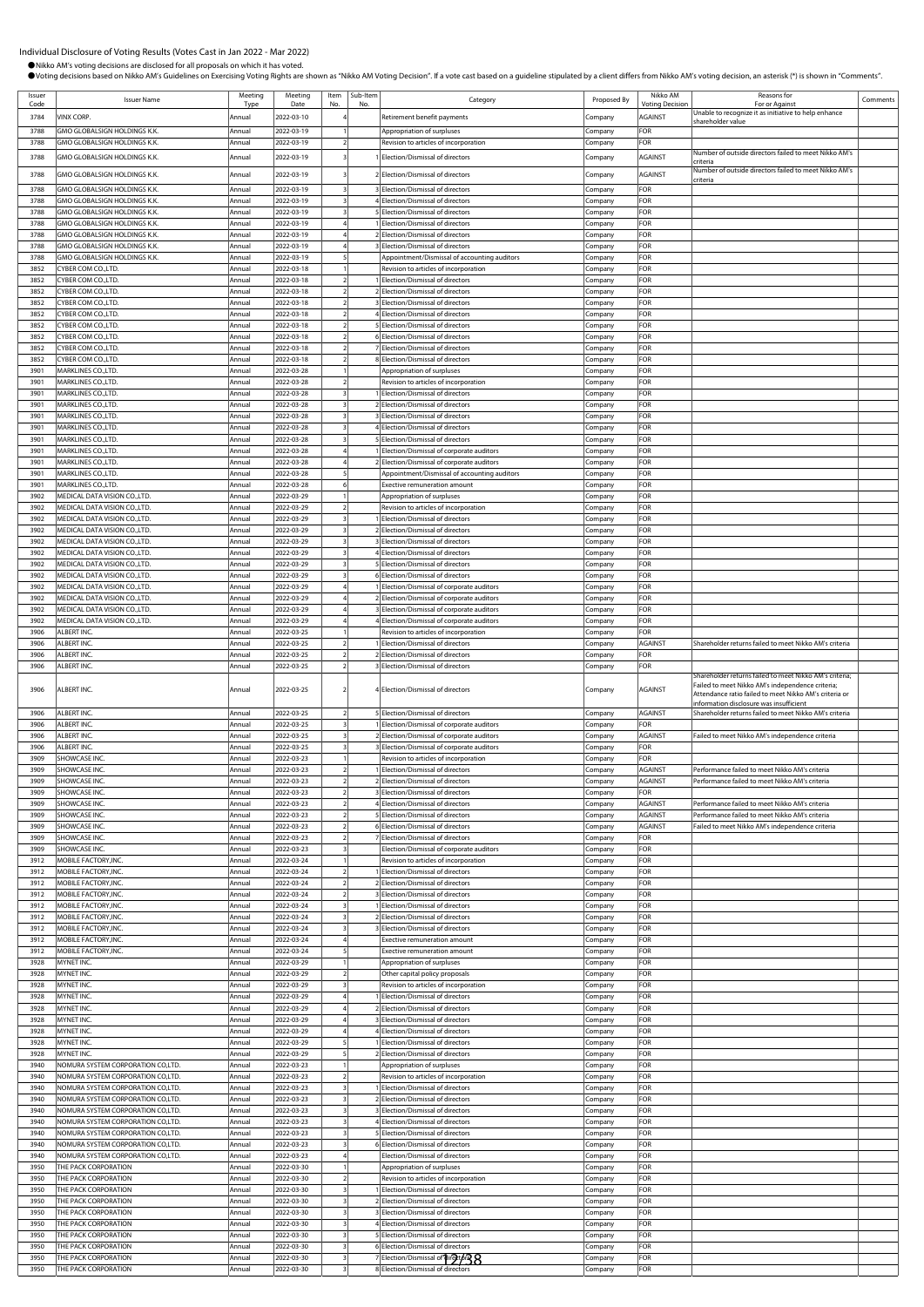●Nikko AM's voting decisions are disclosed for all proposals on which it has voted.

OVoting decisions based on Nikko AM's Guidelines on Exercising Voting Rights are shown as "Nikko AM Voting Decision". If a vote cast based on a guideline stipulated by a client differs from Nikko AM's voting decision, an a

Issuer Ssuer **ISSUER ISSUER ISSUER ISSUER ISSUER ISSUER ISSUER ISSUER ISSUER ISSUER ISSUER ISSUER ISSUER ISSUER ISSUER**<br>Code **ISSUER ISSUER ISSUER ISSUER ISSUER ISSUER ISSUER ISSUER ISSUER ISSUER ISSUER ISSUER ISSUER ISSUER ISSUE** Type ing Date Item No. Sub-Ite<br>No. The Category **Category** Proposed By Nikko AM oting Deci Reasons for Reasons for<br>For or Against Comments 3950 THE PACK CORPORATION <br>3950 THE PACK CORPORATION Annual 2022-03-30 3 9 Election/Dismissal of directors Company FOR<br>3950 THE PACK CORPORATION Annual 2022-03-30 4 1 Election/Dismissal of corporate auditors Company FOR 3950 THE PACK CORPORATION AND REPORT AND RELEASED AT Election/Dismissal of corporate auditors 3950 THE PACK CORPORATION Annual 2022-03-30 4 2 Election/Dismissal of corporate auditors Company FOR 3950 THE PACK CORPORATION **Annual 2022-03-30** 4 3 Election/Dismissal of corporate auditors **Company** FOR 3964 AUCNET INC. Annual 2022-03-29 1 Revision to articles of incorporation Company FOR 3964 AUCNET INC. Annual 2022-03-29 2 1 Election/Dismissal of directors Company FOR Annual 2022-03-29 2 2 Election/Dismissal of directors Company FOR 3964 AUCNET INC. Company FOR Company Company Annual 2022-03-29 2 3 Election/Dismissal of directors Company FOR lection/Dismissal of directors **Company** FORE 3964 AUCNET INC. Annual 2022-03-29 2 5 Election/Dismissal of directors Company FOR 3964 AUCNET INC. COMPANY COMPANY COMPANY Annual 2022-03-29 2 6 Election/Dismissal of directors Company FOR 3964 AUCNET INC. **Annual 2022-03-29** 2 7 Election/Dismissal of directors Company FOR 3964 AUCNET INC. Annual 2022-03-29 3 1 Election/Dismissal of directors Company FOR 3964 AUCNET INC. Annual 2022-03-29 3 2 Election/Dismissal of directors Company FOR 3966 UZABASE,INC. Annual 2022-03-25 1 Revision to articles of incorporation Company FOR 3966 UZABASE,INC. Annual 2022-03-25 2 1 Election/Dismissal of directors Company FOR 3966 UZABASE,INC. Annual 2022-03-25 2 2 Election/Dismissal of directors Company FOR 3966 UZABASE,INC. **Annual 2022-03-25** 2 3 Election/Dismissal of directors Company FOR 3966 UZABASE,INC. Annual 2022-03-25 2 4 Election/Dismissal of directors Company FOR **3966 UZABASE, 2022-03-25**<br>Annual 2022-03-25 2 5 Election/Dismissal of directors Company FOR 3966 UZABASE,INC. Annual 2022-03-25 2 6 Election/Dismissal of directors Company FOR 3966 UZABASE,INC. Annual 2022-03-25 3 Election/Dismissal of directors Company FOR 3966 UZABASE,INC. Annual 2022-03-25 4 Exective remuneration amount Company FOR 3966 UZABASE,INC. Annual 2022-03-25 5 Exective remuneration amount Company FOR 3966 UZABASE,INC. Note that the multiplier of the method of the method of the method of the method of the method of the company and the method of the method of the method of the method of the method of the method of the me meet Nikko AM's criteria<br>Dilution and transfer restriction period, etc. failed to 3966 UZABASE,INC. Annual 2022-03-25 8 Exective remuneration amount Company AGAINST Dilution and transfer restriction period, etc. failed to ment in the matter continuing parties, and there is<br>heet Nikko AM's criteria<br>ilution and transfer restriction period, etc. failed to 3966 UZABASE,INC. Annual 2022-03-25 9 Exective remuneration amount Company AGAINST Dilution and transfer restriction period, etc. failed to meet Nikko AM's criteria 3968 SEGUE GROUP CO.,LTD. Annual 2022-03-24 1 Appropriation of surpluses Company FOR 3968 SEGUE GROUP CO.,LTD. Annual 2022-03-24 2 Revision to articles of incorporation Company FOR 3968 SEGUE GROUP CO.,LTD. **Annual 2022-03-24** 3 1 Election/Dismissal of directors Company 3968 SEGUE GROUP CO.,LTD. Annual 2022-03-24 3 2 Election/Dismissal of directors Company FOR 3968 SEGUE GROUP CO.,LTD. **Annual 2022-03-24** 3 3 **Election/Dismissal of directors** Company FOR 3968 SEGUE GROUP CO.,LTD. Annual 2022-03-24 4 1 Election/Dismissal of directors Company FOR 3968 SEGUE GROUP CO.,LTD. Annual 2022-03-24 4 2 Election/Dismissal of directors Company FOR 3968 SEGUE GROUP CO.,LTD. Annual 2022-03-24 4 3 Election/Dismissal of directors Company FOR 3981 BEAGLEE INC. **Annual 2022-03-29 1** Appropriation of surpluses Company FOR 3981 BEAGLEE INC. Annual 2022-03-29 2 Revision to articles of incorporation Company FOR 3981 BEAGLEE INC. Annual 2022-03-29 3 1 Election/Dismissal of directors Company FOR 3981 BEAGLEE INC. **Annual 2022-03-29** 3 2 Election/Dismissal of directors Company FOR 3981 BEAGLEE INC. Annual 2022-03-29 3 3 Election/Dismissal of directors Company FOR 4 Election/Dismissal of directors Company FOR 3981 BEAGLEE INC. **Annual 2022-03-29 3** 5 Election/Dismissal of directors Company AGAINST Failed to meet Nikko AM's independence crite 3981 BEAGLEE INC. **Annual 2022-03-29 4** 1 Election/Dismissal of directors Company 3981 BEAGLEE INC. Annual 2022-03-29 4 2 Election/Dismissal of directors Company FOR 3981 BEAGLEE INC. **Annual 2022-03-29** 4 3 Election/Dismissal of directors Company FOR 3983 ORO CO.,LTD. Annual 2022-03-25 1 Appropriation of surpluses Company FOR 3983 ORO CO.,LTD. Annual 2022-03-25 2 Revision to articles of incorporation Company FOR 3983 ORO CO.,LTD. Annual 2022-03-25 3 1 Election/Dismissal of directors Company FOR 3983 ORO CO.,LTD. Annual 2022-03-25 3 2 Election/Dismissal of directors Company FOR 3983 ORO CO.,LTD. Annual 2022-03-25 3 3 Election/Dismissal of directors Company FOR 3983 ORO CO.,LTD. Annual 2022-03-25 3 4 Election/Dismissal of directors Company FOR 3983 ORO CO.,LTD. **Annual 2022-03-25** 3 5 Election/Dismissal of directors Company FOR 3983 ORO CO.,LTD. Annual 2022-03-25 4 1 Election/Dismissal of directors Company FOR 3983 ORO CO.,LTD. Annual 2022-03-25 4 2 Election/Dismissal of directors Company FOR 3983 ORO CO.,LTD. Annual 2022-03-25 4 3 Election/Dismissal of directors Company FOR 3983 ORO CO.,LTD. Annual 2022-03-25 4 4 Election/Dismissal of directors Company FOR 3983 ORO CO.,LTD. Annual 2022-03-25 5 Exective remuneration amount Company FOR 3983 ORO CO.,LTD. Annual 2022-03-25 6 Exective remuneration amount Company FOR 3983 ORO CO.,LTD. Annual 2022-03-25 7 Exective remuneration amount Company FOR 3983 ORO CO.,LTD. Annual 2022-03-25 8 Exective remuneration amount Company FOR 3994 MONEY FORWARD,INC. Annual 2022-02-21 1 Other capital policy proposals Company FOR 3994 |MONEY FORWARD,INC. |Annual |2022-02-21 | 2| Revision to articles of incorporation |Company |FOR 3994 MONEY FORWARD,INC. Annual 2022-02-21 3 1 Election/Dismissal of directors Company FOR 3994 MONEY FORWARD,INC. Annual 2022-02-21 3 2 Election/Dismissal of directors Company FOR 3994 MONEY FORWARD,INC. Annual 2022-02-21 3 3 Election/Dismissal of directors Company FOR nnual 2022-02-21 3 4 Election/Dismissal of directors Company Company 3994 MONEY FORWARD,INC. Annual 2022-02-21 3 5 Election/Dismissal of directors Company FOR 3994 MONEY FORWARD,INC. Annual 2022-02-21 3 6 Election/Dismissal of directors Company FOR 3994 MONEY FORWARD,INC. Annual 2022-02-21 3 7 Election/Dismissal of directors Company FOR 3994 MONEY FORWARD,INC. Annual 2022-02-21 3 8 Election/Dismissal of directors Company FOR 3994 MONEY FORWARD,INC. Annual 2022-02-21 3 9 Election/Dismissal of directors Company FOR 3994 MONEY FORWARD,INC. Annual 2022-02-21 3 10 Election/Dismissal of directors Company FOR 3994 MONEY FORWARD,INC. Annual 2022-02-21 4 1 Election/Dismissal of corporate auditors Company FOR 3994 MONEY FORWARD,INC. Annual 2022-02-21 4 2 Election/Dismissal of corporate auditors Company FOR 3994 MONEY FORWARD,INC. COMPANY Annual 2022-02-21 5 Election/Dismissal of corporate auditors Company 3994 MONEY FORWARD,INC. Annual 2022-02-21 6 Exective remuneration amount Company FOR 3994 |MONEY FORWARD,INC. |Annual |2022-02-21 | 7| Exective remuneration amount |Company |FOR 4004 SHOWA DENKO K.K. Annual 2022-03-30 1 Appropriation of surpluses Company FOR 4004 SHOWA DENKO K.K. Annual 2022-03-30 2 Revision to articles of incorporation Company FOR 4004 SHOWA DENKO K.K. **Annual 2022-03-30** 3 1 Election/Dismissal of directors Company FOR 4004 SHOWA DENKO K.K. Annual 2022-03-30 3 2 Election/Dismissal of directors Company 4004 SHOWA DENKO K.K. Annual 2022-03-30 3 3 Election/Dismissal of directors Company FOR 4004 SHOWA DENKO K.K. Annual 2022-03-30 3 4 Election/Dismissal of directors Company FOR HOWA DENKO K.K. **Annual 2022-03-30** 3 5 Election/Dismissal of directors Company FOR 4004 SHOWA DENKO K.K. Annual 2022-03-30 3 6 Election/Dismissal of directors Company FOR 4004 SHOWA DENKO K.K. Annual 2022-03-30 3 7 Election/Dismissal of directors Company FOR 4004 SHOWA DENKO K.K. Annual 2022-03-30 3 8 Election/Dismissal of directors Company FOR 4004 SHOWA DENKO K.K. COMPANY LAND Annual 2022-03-30 3 9 Election/Dismissal of directors Company Company Company<br>4004 SHOWA DENKO K.K. COMPANY Annual 2022-03-30 3 10 Election/Dismissal of directors Company 4004 Section/Dismissal of directors **Company FOR** 4004 SHOWA DENKO K.K. **Annual 2022-03-30** 4 Election/Dismissal of corporate auditors Company FOR 4004 SHOWA DENKO K.K. **Annual 2022-03-30 | 5** Exective remuneration amount Company FOR 4004 SHOWA DENKO K.K. Charles Company (Annual 2022-03-30 6 Exective remuneration amount Company FOR TOR 4004 SHOWA DENKO K.K. **Annual 2022-03-30** 7 Exective remuneration amount Company FOR 4017 CREEMA LTD. CONDEXITY CREEMA LTD. Special 2022-02-10 1 Revision to articles of incorporation Company 4025 TAKI CHEMICAL CO.,LTD. Annual 2022-03-29 1 Appropriation of surpluses Company AGAINST Shareholder returns failed to meet Nikko AM's criteria<br>4025 TAKI CHEMICAL CO.,LTD. Annual 2022-03-29 2 Revision to articles of inco 1991 TAKI CHEMICAL CO.,LTD. **Annual 2022-03-29 2** Revision to articles of incorporation Company Company Company<br>1992-1992 11: Annual 2022-03-29 3 1 Election/Dismissal of directors Company 4025 TAKI CHEMICAL CO.,LTD. **Annual 2022-03-29** 3 1 Election/Dismissal of directors Company AGAINST Shareholder returns failed to meet Nikko AM's criteria 4025 TAKI CHEMICAL CO.,LTD. Annual 2022-03-29 3 2 Election/Dismissal of directors Company AGAINST Shareholder returns failed to meet Nikko AM's criteria<br>4025 TAKI CHEMICAL CO.,LTD. Annual 2022-03-29 3 Blection/Dismissal of and Tackin Co., LTD. Annual Co., LTD. Annual 2023-03-2023. Annual 2023-03-29 Shareholder returns failed to meet Nikko AM's criteria 4025 TAKI CHEMICAL CO.,LTD. **Annual 2022-03-29 3** 4 Election/Dismissal of directors Company AGAINST Shareholder returns failed to meet Nikko AM's criteria 2 Election/Dismissal of directors<br>3 Election/Dismissal of directors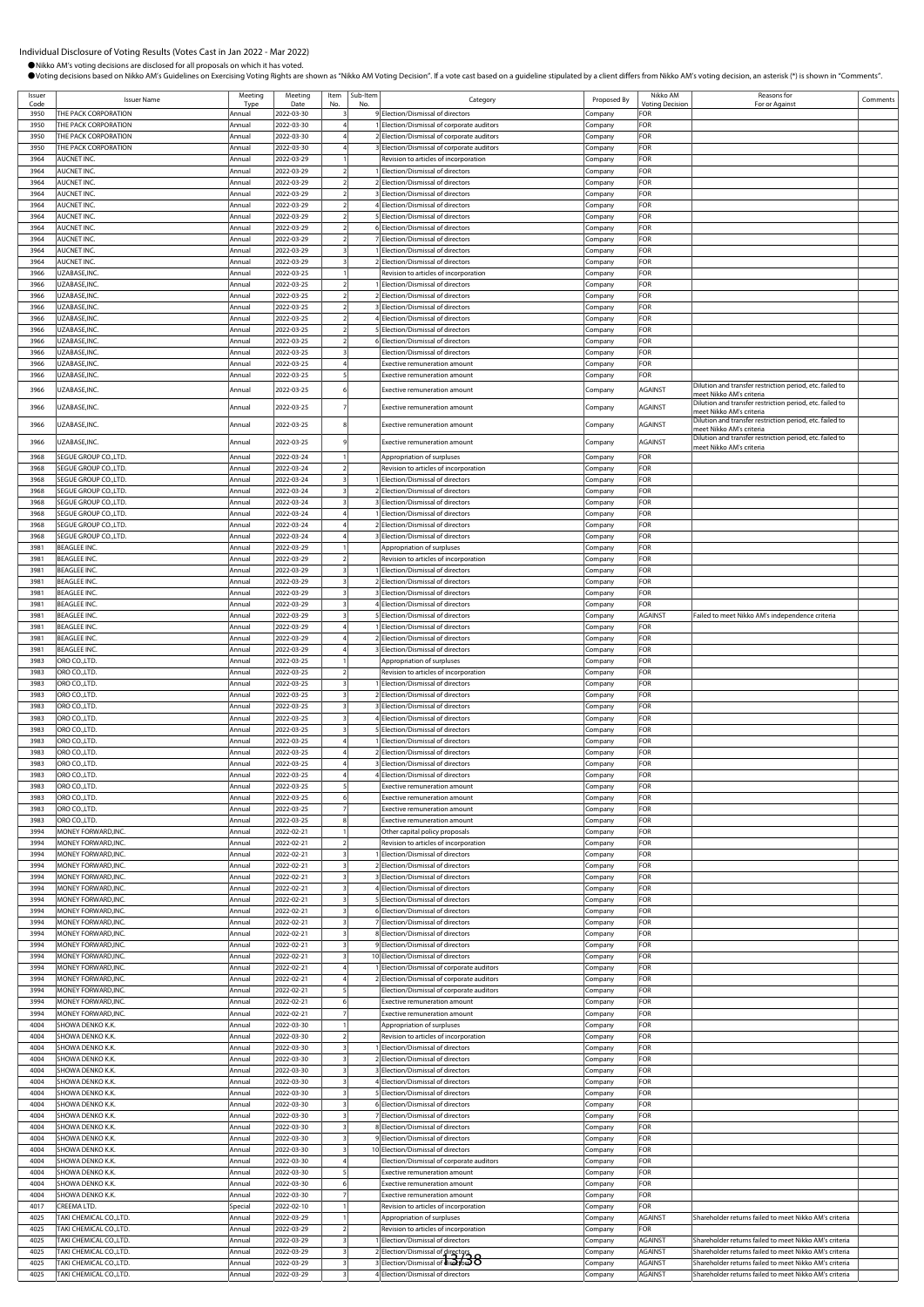|                | ●Nikko AM's voting decisions are disclosed for all proposals on which it has voted. |                        |                          |                         |          | OVoting decisions based on Nikko AM's Guidelines on Exercising Voting Rights are shown as "Nikko AM Voting Decision". If a vote cast based on a guideline stipulated by a client differs from Nikko AM's voting decision, an a |                     |                            |                                                        |         |
|----------------|-------------------------------------------------------------------------------------|------------------------|--------------------------|-------------------------|----------|--------------------------------------------------------------------------------------------------------------------------------------------------------------------------------------------------------------------------------|---------------------|----------------------------|--------------------------------------------------------|---------|
| Issuer<br>Code | <b>Issuer Name</b>                                                                  | Meeting<br><b>Type</b> | Meeting<br>Date          | Item<br>No              | Sub-Item | Category                                                                                                                                                                                                                       | Proposed By         | Nikko AM<br>/otina Decisio | Reasons for<br>For or Agains                           | Comment |
| 4025           | TAKI CHEMICAL CO.,LTD.                                                              | Annual                 | 2022-03-29               |                         |          | 5 Election/Dismissal of directors                                                                                                                                                                                              | Company             | <b>AGAINST</b>             | Shareholder returns failed to meet Nikko AM's criteria |         |
| 4025           | TAKI CHEMICAL CO., LTD.                                                             | Annual                 | 2022-03-29               |                         |          | 6 Election/Dismissal of directors                                                                                                                                                                                              | Company             | <b>AGAINST</b>             | Shareholder returns failed to meet Nikko AM's criteria |         |
| 4025           | TAKI CHEMICAL CO.,LTD.                                                              | Annua                  | 2022-03-29               |                         |          | 7 Election/Dismissal of directors                                                                                                                                                                                              | Company             | FOR                        |                                                        |         |
| 4045           | TOAGOSEI CO.,LTD.                                                                   | Annual                 | 2022-03-30               |                         |          | Appropriation of surpluses                                                                                                                                                                                                     | Company             | FOR                        |                                                        |         |
| 4045           | TOAGOSEI CO.,LTD.                                                                   | Annual                 | 2022-03-30               |                         |          | Revision to articles of incorporation                                                                                                                                                                                          | Company             | FOR                        |                                                        |         |
| 4045           | <b>TOAGOSEI CO.,LTD.</b>                                                            | Annual                 | 2022-03-30               |                         |          | Election/Dismissal of directors                                                                                                                                                                                                | Company             | FOR                        |                                                        |         |
| 4045           | TOAGOSEI CO.,LTD.                                                                   | Annual                 | 2022-03-30               | $\overline{\mathbf{3}}$ |          | 2 Election/Dismissal of directors                                                                                                                                                                                              | Company             | FOR                        |                                                        |         |
| 4045           | <b>TOAGOSEI CO.,LTD.</b>                                                            | Annual                 | 2022-03-30               |                         |          | 3 Election/Dismissal of directors                                                                                                                                                                                              | Company             | FOR                        |                                                        |         |
| 4045<br>4045   | <b>TOAGOSEI CO.,LTD.</b><br>TOAGOSEI CO.,LTD.                                       | Annual<br>Annual       | 2022-03-30<br>2022-03-30 |                         |          | 4 Election/Dismissal of directors<br>5 Election/Dismissal of directors                                                                                                                                                         | Company<br>company. | FOR<br>FOR                 |                                                        |         |
| 4045           | TOAGOSEI CO.,LTD.                                                                   | Annual                 | 2022-03-30               |                         |          | 6 Election/Dismissal of directors                                                                                                                                                                                              | Company             | FOR                        |                                                        |         |
| 4045           | TOAGOSEI CO.,LTD.                                                                   | Annua                  | 2022-03-30               |                         |          | 7 Election/Dismissal of directors                                                                                                                                                                                              | Company             | FOR                        |                                                        |         |
| 4045           | TOAGOSEI CO.,LTD.                                                                   | Annual                 | 2022-03-30               |                         |          | 8 Election/Dismissal of directors                                                                                                                                                                                              | Company             | FOR                        |                                                        |         |
| 4045           | TOAGOSEI CO.,LTD.                                                                   | Annual                 | 2022-03-30               |                         |          | Election/Dismissal of directors                                                                                                                                                                                                | Company             | FOR                        |                                                        |         |
| 4045           | TOAGOSEI CO.,LTD.                                                                   | Annual                 | 2022-03-30               | $\overline{4}$          |          | 2 Election/Dismissal of directors                                                                                                                                                                                              | Company             | FOR                        |                                                        |         |
| 4045           | TOAGOSEI CO.,LTD.                                                                   | Annual                 | 2022-03-30               |                         |          | 3 Election/Dismissal of directors                                                                                                                                                                                              | Company             | FOR                        |                                                        |         |
| 4053           | SUN* INC.                                                                           | Annual                 | 2022-03-30               |                         |          | Revision to articles of incorporation                                                                                                                                                                                          | Company             | FOR                        |                                                        |         |
| 4053           | SUN* INC.                                                                           | Annual                 | 2022-03-30               |                         |          | Election/Dismissal of directors                                                                                                                                                                                                | Company             | FOR                        |                                                        |         |
| 4053           | SUN* INC.                                                                           | Annual                 | 2022-03-30               |                         |          | 2 Election/Dismissal of directors                                                                                                                                                                                              | company.            | FOR                        |                                                        |         |
| 4053<br>4053   | SUN* INC.<br>SUN* INC.                                                              | Annual<br>Annua        | 2022-03-30<br>2022-03-30 |                         |          | 3 Election/Dismissal of directors<br>4 Election/Dismissal of directors                                                                                                                                                         | Company             | FOR<br>FOR                 |                                                        |         |
| 4053           | SUN* INC.                                                                           | Annual                 | 2022-03-30               |                         |          | Election/Dismissal of directors                                                                                                                                                                                                | Company<br>Company  | FOR                        |                                                        |         |
| 4072           | DENSAN SYSTEM HOLDINGS CO., LTD.                                                    | Annual                 | 2022-03-25               |                         |          | Appropriation of surpluses                                                                                                                                                                                                     | Company             | FOR                        |                                                        |         |
| 4072           | DENSAN SYSTEM HOLDINGS CO.,LTD.                                                     | Annual                 | 2022-03-25               | $\overline{2}$          |          | Revision to articles of incorporation                                                                                                                                                                                          | Company             | FOR                        |                                                        |         |
| 4072           | DENSAN SYSTEM HOLDINGS CO., LTD.                                                    | Annua                  | 2022-03-25               | $\overline{\mathbf{3}}$ |          | 1 Election/Dismissal of directors                                                                                                                                                                                              | Company             | FOR                        |                                                        |         |
| 4072           | DENSAN SYSTEM HOLDINGS CO., LTD.                                                    | Annual                 | 2022-03-25               |                         |          | 2 Election/Dismissal of directors                                                                                                                                                                                              | .cmpany             | FOR                        |                                                        |         |
| 4072           | DENSAN SYSTEM HOLDINGS CO., LTD.                                                    | Annual                 | 2022-03-25               |                         |          | 3 Election/Dismissal of directors                                                                                                                                                                                              | Company             | FOR                        |                                                        |         |
| 4072           | DENSAN SYSTEM HOLDINGS CO.,LTD                                                      | Annua                  | 2022-03-25               |                         |          | 4 Election/Dismissal of directors                                                                                                                                                                                              | Company             | FOR                        |                                                        |         |
| 4072           | DENSAN SYSTEM HOLDINGS CO., LTD.                                                    | Annual                 | 2022-03-25               |                         |          | <b>SElection/Dismissal of directors</b>                                                                                                                                                                                        | Company             | FOR                        |                                                        |         |
| 4072           | DENSAN SYSTEM HOLDINGS CO.,LTD                                                      | Annua                  | 2022-03-25               |                         |          | 6 Election/Dismissal of directors                                                                                                                                                                                              | Company             | FOR<br>FOR                 |                                                        |         |
| 4072<br>4072   | DENSAN SYSTEM HOLDINGS CO.,LTD.<br>DENSAN SYSTEM HOLDINGS CO.,LTD.                  | Annual<br>Annua        | 2022-03-25<br>2022-03-25 |                         |          | <b>Exective remuneration amount</b><br><b>Exective remuneration amount</b>                                                                                                                                                     | Company<br>Company  | FOR                        |                                                        |         |
| 4072           | DENSAN SYSTEM HOLDINGS CO.,LTD.                                                     | Annual                 | 2022-03-25               | 6                       |          | Exective remuneration amount                                                                                                                                                                                                   | Company             | FOR                        |                                                        |         |
| 4151           | KYOWA KIRIN CO.,LTD.                                                                | Annual                 | 2022-03-25               |                         |          | Appropriation of surpluses                                                                                                                                                                                                     | Company             | FOR                        |                                                        |         |
| 4151           | KYOWA KIRIN CO.,LTD.                                                                | Annual                 | 2022-03-25               |                         |          | Revision to articles of incorporation                                                                                                                                                                                          | .ompany             | FOR                        |                                                        |         |
| 4151           | KYOWA KIRIN CO.,LTD                                                                 | Annual                 | 2022-03-25               |                         |          | Election/Dismissal of directors                                                                                                                                                                                                | Company             | FOR                        |                                                        |         |
| 4151           | KYOWA KIRIN CO.,LTD                                                                 | Annua                  | 2022-03-25               |                         |          | 2 Election/Dismissal of directors                                                                                                                                                                                              | Company             | FOR                        |                                                        |         |
| 4151           | KYOWA KIRIN CO.,LTD.                                                                | Annual                 | 2022-03-25               |                         |          | 3 Election/Dismissal of directors                                                                                                                                                                                              | Company             | FOR                        |                                                        |         |
| 4151           | KYOWA KIRIN CO.,LTD.                                                                | Annua                  | 2022-03-25               |                         |          | 4 Election/Dismissal of directors                                                                                                                                                                                              | Company             | FOR                        |                                                        |         |
| 4151           | KYOWA KIRIN CO.,LTD.                                                                | Annual                 | 2022-03-25               | 3                       |          | 5 Election/Dismissal of directors                                                                                                                                                                                              | Company             | FOR                        |                                                        |         |
| 4151           | KYOWA KIRIN CO.,LTD                                                                 | Annual                 | 2022-03-25               |                         |          | 6 Election/Dismissal of directors                                                                                                                                                                                              | Company             | FOR                        |                                                        |         |
| 4151<br>4151   | KYOWA KIRIN CO.,LTD.<br>KYOWA KIRIN CO.,LTD.                                        | Annual<br>Annual       | 2022-03-25<br>2022-03-25 |                         |          | 7 Election/Dismissal of directors<br>8 Election/Dismissal of directors                                                                                                                                                         | Company<br>Company  | FOR<br>FOR                 |                                                        |         |
| 4151           | KYOWA KIRIN CO.,LTD.                                                                | Annual                 | 2022-03-25               |                         |          | 9 Election/Dismissal of directors                                                                                                                                                                                              | ompany:             | FOR                        |                                                        |         |
| 4151           | KYOWA KIRIN CO.,LTD.                                                                | Annual                 | 2022-03-25               |                         |          | Election/Dismissal of corporate auditors                                                                                                                                                                                       | Company             | FOR                        |                                                        |         |
| 4151           | KYOWA KIRIN CO.,LTD                                                                 | Annua                  | 2022-03-25               |                         |          | 2 Election/Dismissal of corporate auditors                                                                                                                                                                                     | Company             | FOR                        |                                                        |         |
| 4168           | YAPPLI, INC.                                                                        | Annual                 | 2022-03-29               |                         |          | Revision to articles of incorporation                                                                                                                                                                                          | Company             | FOR                        |                                                        |         |
| 4168           | APPLI, INC.                                                                         | Annual                 | 2022-03-29               |                         |          | Election/Dismissal of directors                                                                                                                                                                                                | Company             | AGAINST                    | Number of outside directors failed to meet Nikko AM's  |         |
| 4168           | YAPPLI, INC.                                                                        | Annual                 | 2022-03-29               |                         |          | 2 Election/Dismissal of directors                                                                                                                                                                                              | Company             | FOR                        | criteria                                               |         |
| 1168           | APPLI, INC.                                                                         |                        | )22-03-2                 |                         |          | Election/Dismissal of director                                                                                                                                                                                                 | ompan               | OR                         |                                                        |         |
| 4168           | YAPPLI, INC.                                                                        | Annual                 | 2022-03-29               |                         |          | 4 Election/Dismissal of directors                                                                                                                                                                                              | Company             | FOR                        |                                                        |         |
| 4168           | YAPPLI, INC.                                                                        | Annual                 | 2022-03-29               |                         |          | Election/Dismissal of corporate auditors                                                                                                                                                                                       | Company             | FOR                        |                                                        |         |
| 4168           | YAPPLI.INC.                                                                         | Annual                 | 2022-03-29               |                         |          | 2 Election/Dismissal of corporate auditors                                                                                                                                                                                     | Company             | FOR                        |                                                        |         |
| 4186           | TOKYO OHKA KOGYO CO.,LTD.                                                           | Annual                 | 2022-03-30               |                         |          | Appropriation of surpluses                                                                                                                                                                                                     | Company             | FOR                        |                                                        |         |
| 4186           | TOKYO OHKA KOGYO CO.,LTD.                                                           | Annual                 | 2022-03-30               | $\overline{2}$          |          | Revision to articles of incorporation                                                                                                                                                                                          | Company             | FOR                        |                                                        |         |
| 4186           | TOKYO OHKA KOGYO CO.,LTD.                                                           | Annual                 | 2022-03-30               |                         |          | Election/Dismissal of directors                                                                                                                                                                                                | Company             | FOR                        |                                                        |         |
| 4186           | TOKYO OHKA KOGYO CO.,LTD.                                                           | Annual                 | 2022-03-30               |                         |          | 2 Election/Dismissal of directors                                                                                                                                                                                              | Company             | FOR                        |                                                        |         |
| 4186<br>4186   | TOKYO OHKA KOGYO CO.,LTD.<br>TOKYO OHKA KOGYO CO.,LTD.                              | Annual<br>Annual       | 2022-03-30               |                         |          | 3 Election/Dismissal of directors                                                                                                                                                                                              | Company             | FOR<br>FOR                 |                                                        |         |
| 4186           | TOKYO OHKA KOGYO COLTD.                                                             | Annual                 | 2022-03-30<br>2022-03-30 |                         |          | 4 Election/Dismissal of directors<br>5 Election/Dismissal of directors                                                                                                                                                         | Company<br>Company  | FOR                        |                                                        |         |
| 4186           | TOKYO OHKA KOGYO CO.,LTD.                                                           | Annual                 | 2022-03-30               |                         |          | 6 Election/Dismissal of directors                                                                                                                                                                                              | Company             | FOR                        |                                                        |         |
| 4186           | TOKYO OHKA KOGYO CO.,LTD.                                                           | Annual                 | 2022-03-30               |                         |          | 7 Election/Dismissal of directors                                                                                                                                                                                              | Company             | FOR                        |                                                        |         |
| 4186           | TOKYO OHKA KOGYO CO.,LTD.                                                           | Annual                 | 2022-03-30               | $\overline{\mathbf{3}}$ |          | 8 Election/Dismissal of directors                                                                                                                                                                                              | Company             | FOR                        |                                                        |         |
| 4186           | TOKYO OHKA KOGYO CO.,LTD.                                                           | Annual                 | 2022-03-30               |                         |          | 9 Election/Dismissal of directors                                                                                                                                                                                              | Company             | FOR                        |                                                        |         |
| 4186           | TOKYO OHKA KOGYO CO.,LTD.                                                           | Annual                 | 2022-03-30               |                         |          | 10 Election/Dismissal of directors                                                                                                                                                                                             | Company             | FOR                        |                                                        |         |
| 4186           | TOKYO OHKA KOGYO CO.,LTD.                                                           | Annual                 | 2022-03-30               |                         |          | Exective remuneration amount                                                                                                                                                                                                   | .ompany             | FOR                        |                                                        |         |
| 4187           | OSAKA ORGANIC CHEMICAL INDUSTRY LTD.                                                | Annual                 | 2022-02-25               |                         |          | Appropriation of surpluses                                                                                                                                                                                                     | Company             | FOR                        |                                                        |         |
| 4187           | OSAKA ORGANIC CHEMICAL INDUSTRY LTD.                                                | Annual                 | 2022-02-25               |                         |          | Revision to articles of incorporation                                                                                                                                                                                          | Company             | FOR                        |                                                        |         |
| 4187           | OSAKA ORGANIC CHEMICAL INDUSTRY LTD.                                                | Annual                 | 2022-02-25               |                         |          | Election/Dismissal of directors                                                                                                                                                                                                | Company             | FOR                        |                                                        |         |
| 4187           | OSAKA ORGANIC CHEMICAL INDUSTRY LTD.                                                | Annual                 | 2022-02-25               | $\overline{\mathbf{3}}$ |          | 2 Election/Dismissal of directors                                                                                                                                                                                              | Company             | FOR<br>FOR                 |                                                        |         |
| 4187<br>4187   | OSAKA ORGANIC CHEMICAL INDUSTRY LTD.<br>OSAKA ORGANIC CHEMICAL INDUSTRY LTD.        | Annual<br>Annual       | 2022-02-25<br>2022-02-25 | $\overline{\mathbf{3}}$ |          | 3 Election/Dismissal of directors<br>4 Election/Dismissal of directors                                                                                                                                                         | Company<br>Company  | FOR                        |                                                        |         |
| 4187           | OSAKA ORGANIC CHEMICAL INDUSTRY LTD.                                                | Annual                 | 2022-02-25               |                         |          | 5 Election/Dismissal of directors                                                                                                                                                                                              | Company             | FOR                        |                                                        |         |
| 4187           | OSAKA ORGANIC CHEMICAL INDUSTRY LTD.                                                | Annual                 | 2022-02-25               |                         |          | 6 Election/Dismissal of directors                                                                                                                                                                                              | Company             | FOR                        |                                                        |         |
| 4187           | OSAKA ORGANIC CHEMICAL INDUSTRY LTD.                                                | Annual                 | 2022-02-25               |                         |          | Election/Dismissal of corporate auditors                                                                                                                                                                                       | Company             | FOR                        |                                                        |         |
| 4187           | OSAKA ORGANIC CHEMICAL INDUSTRY LTD.                                                | Annual                 | 2022-02-25               |                         |          | Election/Dismissal of corporate auditors                                                                                                                                                                                       | Company             | FOR                        |                                                        |         |
| 4187           | OSAKA ORGANIC CHEMICAL INDUSTRY LTD.                                                | Annual                 | 2022-02-25               |                         |          | <b>Exective remuneration amount</b>                                                                                                                                                                                            | Company             | FOR                        |                                                        |         |
| 4189           | KH NEOCHEM CO.,LTD.                                                                 | Annual                 | 2022-03-24               |                         |          | Appropriation of surpluses                                                                                                                                                                                                     | Company             | FOR                        |                                                        |         |
| 4189           | KH NEOCHEM CO.,LTD.                                                                 | Annual                 | 2022-03-24               | $\overline{2}$          |          | Revision to articles of incorporation                                                                                                                                                                                          | Company             | FOR                        |                                                        |         |
|                | KH NEOCHEM CO.,LTD.                                                                 | Annual                 | 2022-03-24               | $\overline{\mathbf{3}}$ |          | Election/Dismissal of directors                                                                                                                                                                                                | Company             | FOR                        |                                                        |         |
| 4189<br>4189   | KH NEOCHEM CO., LTD.                                                                |                        | 2022-03-24               |                         |          | 2 Election/Dismissal of directors                                                                                                                                                                                              |                     | FOR                        |                                                        |         |

4189 KH NEOCHEM CO.,LTD. Annual 2022-03-24 3 3 Election/Dismissal of directors Company FOR 4189 KH NEOCHEM CO.,LTD. Annual 2022-03-24 3 4 Election/Dismissal of directors Company FOR 4189 KH NEOCHEM CO.,LTD. Annual 2022-03-24 3 5 Election/Dismissal of directors Company FOR 4189 KH NEOCHEM CO.,LTD. Annual 2022-03-24 3 6 Election/Dismissal of directors Company FOR 4189 KH NEOCHEM CO.,LTD. Annual 2022-03-24 3 7 Election/Dismissal of directors Company FOR

4192 SPIDERPLUS & CO. Annual 2022-03-29 2 2 Election/Dismissal of directors Company FOR<br>4192 SPIDERPLUS & CO. Annual 2022-03-29 2 3 Election/Dismissal of directors Company FOR<br>4192 SPIDERPLUS & CO. Annual 2022-03-29 2 4 El 4192 SPIDERPLUS & CO. Annual 2022-03-29 2 3 Election/Dismissal of directors Company FOR 4192 - Annual 2022-03-29 2 4 Election/Dismissal of directors Company Company FOR 4192 SPIDERPLUS & CO. Annual 2022-03-29 2 5 Election/Dismissal of directors Company FOR 4192 SPIDERPLUS & CO. Annual 2022-03-29 3 Election/Dismissal of corporate auditors Company FOR<br>4221 OKURA INDUSTRIAL CO.,LTD. Annual 2022-03-24 1 Appropriation of surpluses Company AGAINS

4221 OKURA INDUSTRIAL CO.,LTD. Annual 2022-03-24 2 Revision to articles of incorporation Company FOR

4189 KH NEOCHEM CO.,LTD. Annual 2022-03-24 4 Election/Dismissal of corporate auditors Company Company 4189 KH NEOCHEM CO.,LTD. Annual 2022-03-24 5 Exective remuneration amount Company 4189 KH NEOCHEM CO.,LTD.<br>4189 KH NEOCHEM CO.,LTD. Annual 2022-03-24 5 Exective remuneration amount Company FOR<br>4189 KH NEOCHEM CO.,LTD. Annual 2022-03-24 6 Exective remuneration amount Company FOR 4189 KH NEOCHEM CO.,LTD. Annual 2022-03-24 6 Exective remuneration amount Company FOR 4192 SPIDERPLUS & CO. **Annual 2022-03-29** 1 Revision to articles of incorporation Company FOR

2022-03-24 3 8 Election/Dismissal of directors Company FOR<br>2022-03-24 4 Election/Dismissal of corporate auditors Company FOR<br>2022-03-24 5 Exective remuneration amount Company FOR

criteria

22 Election/Dismissal of **1/4/38** Company AGAINST Shareholder returns failed to meet Nikko AM's criteria

4192 SPIDERPLUS & CO. Annual 2022-03-29 2 1 Election/Dismissal of directors Company AGAINST Number of outside directors failed to meet Nikko AM's

4221 OKURA INDUSTRIAL CO.,LTD. Annual 2022-03-24 1 Appropriation of surpluses Company AGAINST Shareholder returns failed to meet Nikko AM's criteria

4221 OKURA INDUSTRIAL CO.,LTD. Annual 2022-03-24 3 1 Election/Dismissal of directors Company AGAINST Shareholder returns failed to meet Nikko AM's criteria annual 2022-03-24 3 2 Election/Dismissal of the box Company AGAINS

4221 OKURA INDUSTRIAL CO.,LTD. Annual 2022-03-24 3 3 Election/Dismissal of directors Company AGAINST Shareholder returns failed to meet Nikko AM's criteria 1 Election/Dismissal of directors<br>2 Election/Dismissal of directors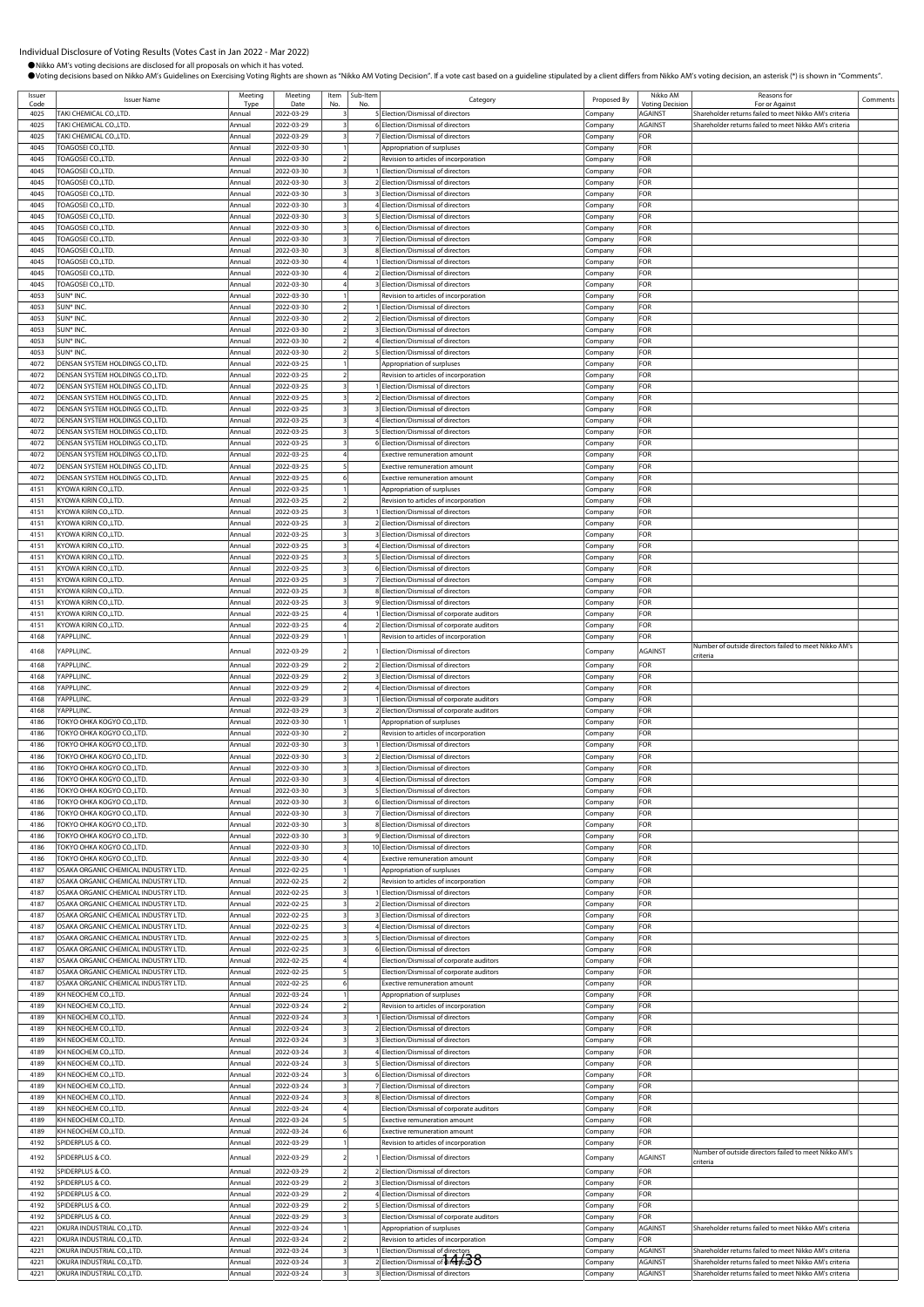Ssuer **ISSUER ISSUER ISSUER ISSUER ISSUER ISSUER ISSUER ISSUER ISSUER ISSUER ISSUER ISSUER ISSUER ISSUER ISSUER**<br>Code **ISSUER ISSUER ISSUER ISSUER ISSUER ISSUER ISSUER ISSUER ISSUER ISSUER ISSUER ISSUER ISSUER ISSUER ISSUE** 

Issuer

OVoting decisions based on Nikko AM's Guidelines on Exercising Voting Rights are shown as "Nikko AM Voting Decision". If a vote cast based on a guideline stipulated by a client differs from Nikko AM's voting decision, an a

b-Item<br>No. No. Regory Category Proposed By Nikko AM

**Voting Decisi** 

Reasons for

Reasons for<br>For or Against Comment

●Nikko AM's voting decisions are disclosed for all proposals on which it has voted.

ing Date

Item No. Sub-Ite<br>No.

Type

ACURA INDUSTRIAL CO.,LTD. Annual 2022-03-24 3 4 Election/Dismissal of directors Company AGAINST Shareholder returns failed to meet Nikko AM's criterial and the company AGAINST Shareholder returns failed to meet Nikko AM's **Company 1222-12 Co., LTD. ANNUST**<br>Company AGAINST Shareholder returns failed to meet Nikko AM's criteria Annual 2022-03-24 3 6 Election/Dismissal of directors Company AGAINST Shareholder returns failed to meet Nikko AM's criteria<br>4221 OKURA INDUSTRIAL CO.,LTD. Annual 2022-03-24 4 1 Election/Dismissal of directors Company FOR 4221 OKURA INDUSTRIAL CO.,LTD. Annual 2022-03-24 4 1 Election/Dismissal of directors Company FOR 4221 OKURA INDUSTRIAL CO.,LTD. Annual 2022-03-24 4 2 Election/Dismissal of directors Company AGAINST Shareholder returns failed to meet Nikko AM's criteria 4221 OKURA INDUSTRIAL CO.,LTD. Annual 2022-03-24 4 3 Election/Dismissal of directors Company AGAINST Shareholder returns failed to meet Nikko AM's criteria<br>4221 OKURA INDUSTRIAL CO.,LTD. Annual 2022-03-24 4 4 Election/Dism Annual 2022-03-24 4 4 Election/Dismissal of directors Company FOR 4221 OKURA INDUSTRIAL CO.,LTD. Annual 2022-03-24 4 5 Election/Dismissal of directors Company FOR 4221 OKURA INDUSTRIAL CO.,LTD. **Annual 2022-03-24** 4 6 Election/Dismissal of directors Company AGAINST Failed to meet Nikko AM's independence criteria 4221 OKURA INDUSTRIAL CO.,LTD. Annual 2022-03-24 5 Exective remuneration amount Company FOR 4245 DAIKI AXIS CO.,LTD. Annual 2022-03-25 1 Appropriation of surpluses Company FOR 4245 DAIKI AXIS CO.,LTD. **Annual 2022-03-25** 2 Revision to articles of incorporation Company FOR 4245 DAIKI AXIS CO.,LTD. Annual 2022-03-25 3 1 Election/Dismissal of directors Company FOR 4245 DAIKI AXIS CO.,LTD. Annual 2022-03-25 3 2 Election/Dismissal of directors Company FOR 4245 DAIKI AXIS CO.,LTD. Annual 2022-03-25 3 3 3 3 3 3 3 3 Election/Dismissal of directors Company FOR 4245 DAIKI AXIS CO.,LTD. Annual 2022-03-25 3 4 Election/Dismissal of directors Company FOR example and the control of the second term of the second of the second of the second of the second of the second of the second of the second of the second of the second of the second of the second of the second of the seco 4245 DAIKI AXIS CO.,LTD. Annual 2022-03-25 3 6 Election/Dismissal of directors Company FOR 4245 DAIKI AXIS CO.,LTD. Annual 2022-03-25 3 7 Election/Dismissal of directors Company FOR<br>4245 DAIKI AXIS CO.,LTD. Annual 2022-03-25 3 8 Election/Dismissal of directors Company FOR 425 DAIKI Annual 2022-03-25 3 8 Election/Dismissal of directors Company FOR 4245 DAIKI AXIS CO.,LTD. Annual 2022-03-25 3 9 Election/Dismissal of directors Company FOR 4245 DAIKI AXIS CO.,LTD. Annual 2022-03-25 3 10 Election/Dismissal of directors Company FOR 4245 DAIKI AXIS CO.,LTD. Annual 2022-03-25 3 11 Election/Dismissal of directors Company FOR 4245 DAIKI AXIS CO.,LTD. Annual 2022-03-25 4 Exective remuneration amount Company FOR<br>4248 TAKEMOTO YOHKI CO.,LTD. Annual 2002-03-29 1 Annual 2002-03-29 1 Annual Annual Annual Company FOR 4248 TAKEMOTO YOHKI CO.,LTD. Annual 2022-03-29 1 1 Appropriation of surpluses Company FOR A248 TAKEMOTO YOHKI CO.,LTD. Annual 2022-03-29 2 Revision to articles of incorporation Company Company Company FOR Company FOR Company FOR Company FOR Company FOR Company FOR Company FOR Company FOR Company FOR Company FOR 4248 TAKEMOTO YOHKI CO.,LTD. Annual 2022-03-29 3 1 Election/Dismissal of directors Company FOR 4248 TAKEMOTO YOHKI CO.,LTD. Annual 2022-03-29 3 2 Election/Dismissal of directors Company FOR 4248 TAKEMOTO YOHKI CO.,LTD. **Annual 2022-03-29** 3 3 Election/Dismissal of directors **Company** Company FOR 4248 TAKEMOTO YOHKI CO.,LTD. Annual 2022-03-29 4 1 Election/Dismissal of directors Company FOR 4248 TAKEMOTO YOHKI CO.,LTD. Annual 2022-03-29 4 2 Election/Dismissal of directors Company FOR<br>4248 TAKEMOTO YOHKI CO.,LTD. Annual 2022-03-29 4 3 Election/Dismissal of directors Company FOR TAKEMOTO YOHKI CO.,LTD. **Annual** 2022-03-29 4 3 Election/Dismissal of directors Company FOR 4248 TAKEMOTO YOHKI CO.,LTD. **Annual 2022-03-29** 4 4 Election/Dismissal of directors Company FOR 4251 KEIWA INCORPORATED **Annual 2022-03-29 | 1** Appropriation of surpluses Company FOR 4251 KEIWA INCORPORATED Annual 2022-03-29 2 Revision to articles of incorporation Company FOR 4251 KEIWA INCORPORATED **Annual** 2022-03-29 3 1 Election/Dismissal of directors Company FOR 4251 KEIWA INCORPORATED **Annual 2022-03-29** 3 2 Election/Dismissal of directors Company 4251 KEIWA INCORPORATED Annual 2022-03-29 3 3 Election/Dismissal of directors Company FOR 4251 KEIWA INCORPORATED **Annual 2022-03-29 3** 4 Election/Dismissal of directors **Annual** Company FOR 4251 KEIWA INCORPORATED **Annual 2022-03-29** 3 5 Election/Dismissal of directors Company FOR 4251 KEIWA INCORPORATED Annual 2022-03-29 3 6 Election/Dismissal of directors Company FOR 4251 KEIWA INCORPORATED Annual 2022-03-29 3 7 Election/Dismissal of directors Company 4251 KEIWA INCORPORATED Annual 2022-03-29 3 8 Election/Dismissal of directors Company FOR 4251 KEIWA INCORPORATED **Annual 2022-03-29** 3 9 Election/Dismissal of directors Company FOR 4251 KEIWA INCORPORATED Annual 2022-03-29 4 Election/Dismissal of corporate auditors Company FOR 4284 SOLXYZ CO.,LTD. Annual 2022-03-29 1 1 Appropriation of surpluses Company FOR 4284 SOLXYZ CO.,LTD. Annual 2022-03-29 2 Revision to articles of incorporation Company FOR 4284 SOLXYZ CO.,LTD. **Annual 2022-03-29** 3 1 Election/Dismissal of directors Company FOR 4284 SOLXYZ CO.,LTD. Annual 2022-03-29 3 2 Election/Dismissal of directors Company FOR 4284 SOLXYZ CO.,LTD. Annual 2022-03-29 3 3 Election/Dismissal of directors Company FOR 4284 SOLXYZ CO.,LTD. Annual 2022-03-29 3 4 Election/Dismissal of directors Company FOR 4284 SOLXYZ CO.,LTD. Annual 2022-03-29 3 5 Election/Dismissal of directors Company FOR Annual 2022-03-29 3 6 Election/Dismissal of directors Company FOR 4284 SOLXYZ CO.,LTD. Annual 2022-03-29 3 7 Election/Dismissal of directors Company FOR 4284 SOLXYZ CO.,LTD. Annual 2022-03-29 3 8 Election/Dismissal of directors Company FOR 4284 SOLXYZ CO.,LTD. Annual 2022-03-29 3 9 Election/Dismissal of directors Company FOR 4284 SOLXYZ CO.,LTD. **Annual 2022-03-29** 3 10 Election/Dismissal of directors Company FOR 4284 SOLXYZ CO.,LTD. Annual 2022-03-29 3 11 Election/Dismissal of directors Company 4284 SOLXYZ CO.,LTD. Annual 2022-03-29 4 1 Election/Dismissal of directors Company FOR 4284 SOLXYZ CO.,LTD. **Annual 2022-03-29** 4 2 Election/Dismissal of directors Company 4284 SOLXYZ CO.,LTD. Annual 2022-03-29 4 3 Election/Dismissal of directors Company FOR 4284 SOLXYZ CO.,LTD. **Annual 2022-03-29** 4 4 Election/Dismissal of directors Company FOR 4284 SOLXYZ CO.,LTD. Annual 2022-03-29 4 5 Election/Dismissal of directors Company FOR 4284 SOLXYZ CO.,LTD. Annual 2022-03-29 5 Election/Dismissal of directors Investor AGAINST 4284 SOLXYZ CO.,LTD. Annual 2022-03-29 6 Other capital policy proposals Investor 4286 CL HOLDINGS INC. **Annual 2022-03-23** 1 Revision to articles of incorporation Company FOR 4286 CL HOLDINGS INC. Annual 2022-03-23 2 1 Election/Dismissal of directors Company FOR 4286 CL HOLDINGS INC. Annual 2<br>2 Election/Dismissal of director 4286 CL HOLDINGS INC. **Annual 2022-03-23** 2 3 Election/Dismissal of directors Company FOR 4286 CL HOLDINGS INC. Annual 2022-03-23 2 4 Election/Dismissal of directors Company FOR 5 Election/Dismissal of directors 4286 CL HOLDINGS INC. **Annual 2022-03-23** 2 6 Election/Dismissal of directors Company FOR 4286 CL HOLDINGS INC. Annual 2022-03-23 2 7 Election/Dismissal of directors Company 4286 CL HOLDINGS INC. Annual 2022-03-23 2 8 Election/Dismissal of directors Company FOR 1286 CL HOLDINGS INC.<br>1294 CL HOLDINGS INC. Company COMPany Company 12022-03-23 3 2 Election/Dismissal of corporate auditors Company<br>1294 Cr Holdings Company FOR Company FOR 4286 CL HOLDINGS INC. Annual 2022-03-23 3 2 Election/Dismissal of corporate auditors Company FOR 4286 CL HOLDINGS INC. **Annual 2022-03-23** 4 Election/Dismissal of corporate auditors Company FOR 4286 CL HOLDINGS INC. **Annual 2022-03-23** 5 Exective remuneration amount Company AGAINST Failed to meet Nikko AM's eligibility criteria 4286 CL HOLDINGS INC. No. 2012-03-23 6 Exective remuneration amount Company AGAINST Failed to meet Nikko AM's eligibility criteria.<br>Annual Special 2022-02-18 1 Revision to atticles of incorporation linvestor AGAINST AGAINS EXTH, INC. INC. Special 2022-02-18 1 Revision to articles of incorporation Investor AGAINST<br>CYBERNET SYSTEMS CO.LTD. Annual 2022-03-18 1 Revision to articles of incorporation Company FOR 4312 CYBERNET SYSTEMS CO.,LTD. Annual 2022-03-18 1 Revision to articles of incorporation Company FOR 4312 CYBERNET SYSTEMS CO.,LTD. Annual 2022-03-18 2 1 Election/Dismissal of directors Company FOR 4312 THE STREMS CO.,LTD. Annual 2022-03-18 2 2 Election/Dismissal of directors Company FORES 4312 CYBERNET SYSTEMS CO.,LTD. Annual 2022-03-18 2 3 Election/Dismissal of directors Company FOR 4312 CYBERNET SYSTEMS CO.,LTD. Annual 2022-03-18 2 4 Election/Dismissal of directors Company FOR 4312 CO., LTD. 2022-03-18 2 5 Election/Dismissal of directors Company Company FOR 4312 CYBERNET SYSTEMS CO.,LTD. **Annual** 2022-03-18 2 6 Election/Dismissal of directors Company FOR 4312 CYBERNET SYSTEMS CO.,LTD. Annual 2022-03-18 2 7 Election/Dismissal of directors Company FOR 4312 CYBERNET SYSTEMS CO.,LTD. Annual 2022-03-18 2 8 Election/Dismissal of directors Company FOR 4312 CYBERNET SYSTEMS CO.,LTD. Annual 2022-03-18 3 Election/Dismissal of corporate auditors Company FOR ENTSU GROUP INC. **Annual 2022-03-30** 1 Revision to articles of incorporation Company FOR 4324 DENTSU GROUP INC. Notice that the company control and the company control and the company company company FOR Annual 2022-03-30 2 Revision to articles of incorporation control (Company FOR 4324 DENTSU GROUP INC. Annual 2022-03-30 3 1 Election/Dismissal of directors Company 4324 DENTSU GROUP INC. Annual 2022-03-30 3 2 Election/Dismissal of directors Company FOR 4324 DENTSU GROUP INC. Annual 2022-03-30 3 3 Election/Dismissal of directors Company FOR<br>4324 DENTSU GROUP INC. Annual 2022-03-30 3 4 Election/Dismissal of directors Company FOR ENTSU GROUP INC. **Annual 2022-03-30** 3 4 Election/Dismissal of directors Company 4324 DENTSU GROUP INC. Annual 2022-03-30 3 5 Election/Dismissal of directors Company FOR 4324 DENTSU GROUP INC. **Annual 2022-03-30** 3 6 Election/Dismissal of directors Company FOR 4324 DENTSU GROUP INC. **Annual 2022-03-30** 3 7 Election/Dismissal of directors Company FOR 4324 DENTSU GROUP INC.<br>4324 DENTSU GROUP INC. Annual 2022-03-30 4 2 Election/Dismissal of directors Company FOR<br>4324 DENTSU GROUP INC. Annual 2022-03-30 4 2 Election/Dismissal of directors Company FOR 4324 DENTSU GROUP INC. Annual 2022-03-30 4 2 Election/Dismissal of directors Company FOR 4324 DENTSU GROUP INC. Annual 2022-03-30 4 3 Election/Dismissal of directors Company FOR

4324 DENTSU GROUP INC. Annual 2022-03-30 44 4 Election/Dismissal of directors Company FOR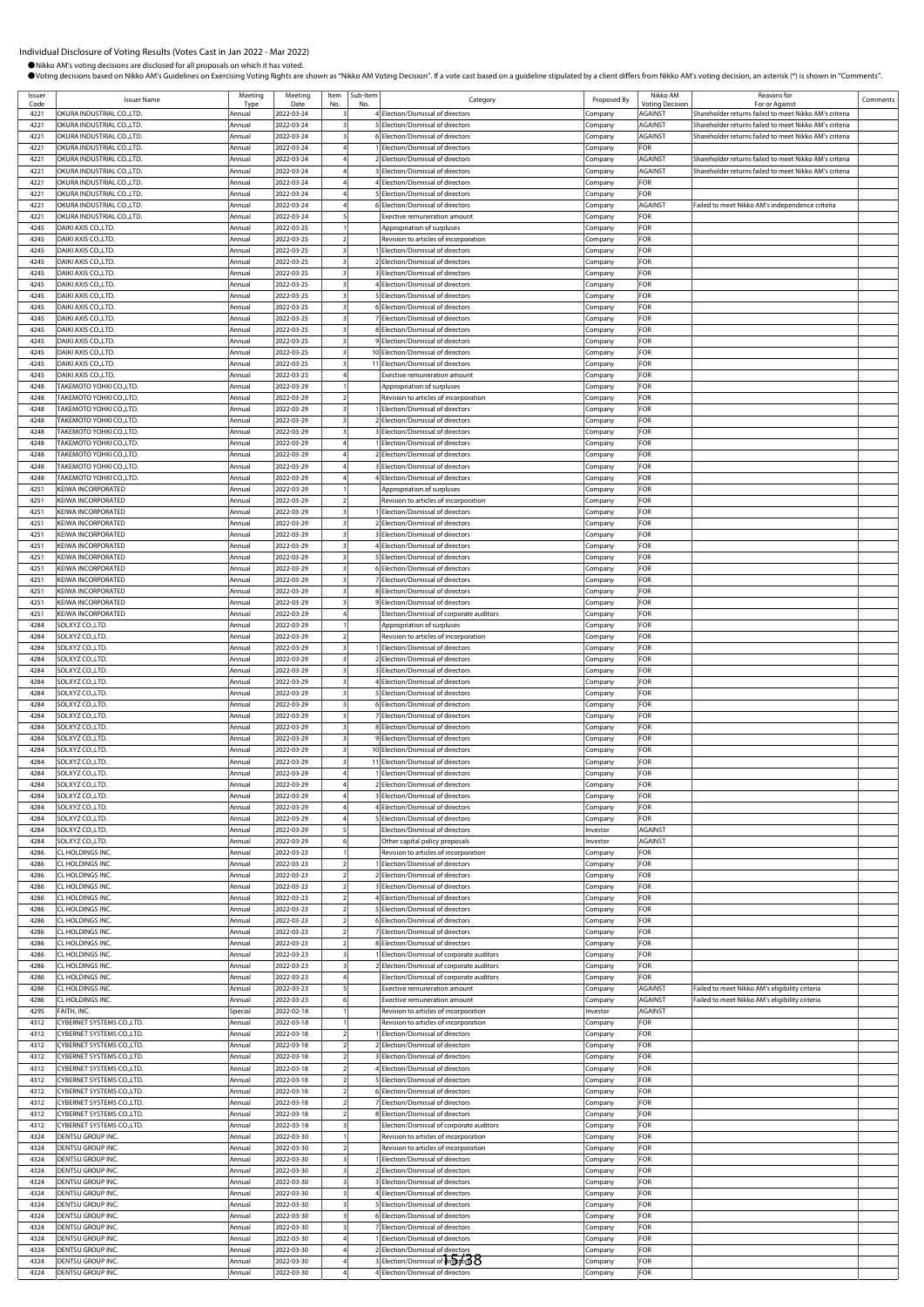| Issuer<br>Code | <b>Issuer Name</b>                                               | Meeting<br>Tvp <sub>t</sub> | Meeting<br>Date          | Item<br>No. | Sub-Iten<br>No | Category                                                                 | Proposed By        | Nikko AM<br><b>Voting Decision</b> | Reasons for<br>For or Against                                      | Comments |
|----------------|------------------------------------------------------------------|-----------------------------|--------------------------|-------------|----------------|--------------------------------------------------------------------------|--------------------|------------------------------------|--------------------------------------------------------------------|----------|
| 4324           | DENTSU GROUP INC.                                                | Annual                      | 2022-03-30               |             |                | 5 Election/Dismissal of directors                                        | Company            | FOR                                |                                                                    |          |
| 4324           | DENTSU GROUP INC.                                                | Annual                      | 2022-03-30               |             |                | 6 Election/Dismissal of directors                                        | Company            | FOR                                |                                                                    |          |
| 4371           | CORE CONCEPT TECHNOLOGIES INC.                                   | Annual                      | 2022-03-30               |             |                | Revision to articles of incorporation                                    | Company            | FOR<br>FOR                         |                                                                    |          |
| 4371<br>4371   | CORE CONCEPT TECHNOLOGIES INC.<br>CORE CONCEPT TECHNOLOGIES INC. | Annual<br>Annual            | 2022-03-30<br>2022-03-30 |             |                | Election/Dismissal of directors<br>2 Election/Dismissal of directors     | Company<br>Company | FOR                                |                                                                    |          |
| 4371           | CORE CONCEPT TECHNOLOGIES INC.                                   | Annual                      | 2022-03-30               |             |                | <b>Election/Dismissal of directors</b>                                   | Company            | <b>FOR</b>                         |                                                                    |          |
| 4371           | CORE CONCEPT TECHNOLOGIES INC.                                   | Annual                      | 2022-03-30               |             |                | Election/Dismissal of directors                                          | Company            | <b>FOR</b>                         |                                                                    |          |
| 4371           | CORE CONCEPT TECHNOLOGIES INC.                                   | Annual                      | 2022-03-30               |             |                | 5 Election/Dismissal of directors                                        | Company            | FOR                                |                                                                    |          |
| 4375           | SAFIE INC.                                                       | Annual                      | 2022-03-30               |             |                | Revision to articles of incorporation                                    | Company            | FOR                                | Number of outside directors failed to meet Nikko AM's              |          |
| 4375           | SAFIE INC.                                                       | Annual                      | 2022-03-30               |             |                | Election/Dismissal of directors                                          | Company            | AGAINST                            | criteria                                                           |          |
| 4375           | SAFIE INC.                                                       | Annual                      | 2022-03-30               |             |                | 2 Election/Dismissal of directors                                        | Company            | <b>FOR</b>                         |                                                                    |          |
| 4375<br>4375   | SAFIE INC<br><b>AFIE INC</b>                                     | Annual<br>Annual            | 2022-03-30<br>2022-03-30 |             |                | 3 Election/Dismissal of directors<br>4 Election/Dismissal of directors   | Company            | <b>FOR</b><br>FOR                  |                                                                    |          |
| 4375           | SAFIE INC.                                                       | Annual                      | 2022-03-30               |             |                | 5 Election/Dismissal of directors                                        | Company<br>Company | FOR                                |                                                                    |          |
| 4375           | SAFIE INC.                                                       | Annual                      | 2022-03-30               |             |                | Exective remuneration amount                                             | Company            | FOR                                |                                                                    |          |
| 4377           | ONE CAREER INC.                                                  | Annual                      | 2022-03-29               |             |                | Revision to articles of incorporation                                    | Company            | FOR                                |                                                                    |          |
| 4377           | ONE CAREER INC                                                   | Annual                      | 2022-03-29               |             |                | Election/Dismissal of directors                                          | Company            | FOR                                |                                                                    |          |
| 4377           | ONE CAREER INC                                                   | Annual                      | 2022-03-29               |             |                | 2 Election/Dismissal of directors                                        | Company            | FOR                                |                                                                    |          |
| 4377<br>4377   | ONE CAREER INC.<br>ONE CAREER INC                                | Annual<br>Annual            | 2022-03-29<br>2022-03-29 |             |                | 3 Election/Dismissal of directors<br>4 Election/Dismissal of directors   | Company<br>Company | FOR<br><b>FOR</b>                  |                                                                    |          |
| 4377           | ONE CAREER INC                                                   | Annual                      | 2022-03-29               |             |                | Election/Dismissal of directors                                          | Company            | FOR                                |                                                                    |          |
| 4377           | ONE CAREER INC                                                   | Annual                      | 2022-03-29               |             |                | 2 Election/Dismissal of directors                                        | Company            | FOR                                |                                                                    |          |
| 4377           | ONE CAREER INC.                                                  | Annual                      | 2022-03-29               |             |                | 3 Election/Dismissal of directors                                        | Company            | FOR                                |                                                                    |          |
| 4377           | ONE CAREER INC.                                                  | Annual                      | 2022-03-29               |             |                | Exective remuneration amount                                             | Company            | FOR                                |                                                                    |          |
| 4377<br>4377   | ONE CAREER INC.<br>ONE CAREER INC.                               | Annual<br>Annual            | 2022-03-29<br>2022-03-29 |             |                | Exective remuneration amount<br>Other capital policy proposals           | Company<br>Company | FOR<br>FOR                         |                                                                    |          |
| 4379           | PHOTOSYNTH INC                                                   | Annual                      | 2022-03-30               |             |                | Revision to articles of incorporation                                    | Company            | FOR                                |                                                                    |          |
| 4379           | PHOTOSYNTH INC.                                                  | Annual                      | 2022-03-30               |             |                | Revision to articles of incorporation                                    | Company            | FOR                                |                                                                    |          |
| 4379           | PHOTOSYNTH INC.                                                  | Annual                      | 2022-03-30               |             |                | Other capital policy proposals                                           | Company            | FOR                                |                                                                    |          |
| 4379           | PHOTOSYNTH INC.                                                  | Annual                      | 2022-03-30               |             |                | Other capital policy proposals                                           | Company            | FOR                                |                                                                    |          |
| 4382           | HEROZ, INC.                                                      | Special                     | 2022-03-31               |             |                | Revision to articles of incorporation                                    | Company            | FOR                                |                                                                    |          |
| 4382<br>4392   | HEROZ, INC.<br>FUTURE INNOVATION GROUP, INC.                     | Special<br>Annual           | 2022-03-31<br>2022-03-29 |             |                | Other capital policy proposals<br>Appropriation of surpluses             | Company<br>Company | FOR<br>FOR                         |                                                                    |          |
| 4392           | FUTURE INNOVATION GROUP, INC.                                    | Annual                      | 2022-03-29               |             |                | Revision to articles of incorporation                                    | Company            | FOR                                |                                                                    |          |
| 4392           | FUTURE INNOVATION GROUP,INC                                      | Annual                      | 2022-03-29               |             |                | Election/Dismissal of directors                                          | Company            | FOR                                |                                                                    |          |
| 4392           | FUTURE INNOVATION GROUP, INC.                                    | Annual                      | 2022-03-29               |             |                | 2 Election/Dismissal of directors                                        | Company            | <b>FOR</b>                         |                                                                    |          |
| 4392           | FUTURE INNOVATION GROUP, INC.                                    | Annual                      | 2022-03-29               |             |                | 3 Election/Dismissal of directors                                        | Company            | FOR                                |                                                                    |          |
| 4392<br>4392   | FUTURE INNOVATION GROUP, INC.<br>FUTURE INNOVATION GROUP, INC.   | Annual<br>Annual            | 2022-03-29<br>2022-03-29 |             |                | Election/Dismissal of directors<br>2 Election/Dismissal of directors     | Company            | FOR<br>FOR                         |                                                                    |          |
| 4392           | FUTURE INNOVATION GROUP, INC.                                    | Annual                      | 2022-03-29               |             |                | 3 Election/Dismissal of directors                                        | Company<br>Company | FOR                                |                                                                    |          |
| 4392           | FUTURE INNOVATION GROUP, INC.                                    | Annual                      | 2022-03-29               |             |                | 4 Election/Dismissal of directors                                        | Company            | FOR                                |                                                                    |          |
| 4404           | MIYOSHI OIL & FAT CO., LTD.                                      | Annual                      | 2022-03-29               |             |                | Appropriation of surpluses                                               | Company            | FOR                                |                                                                    |          |
| 4404           | MIYOSHI OIL & FAT CO., LTD.                                      | Annual                      | 2022-03-29               |             |                | Revision to articles of incorporation                                    | Company            | FOR                                |                                                                    |          |
| 4404<br>4404   | MIYOSHI OIL & FAT CO., LTD.                                      | Annual                      | 2022-03-29               |             |                | Election/Dismissal of corporate auditors                                 | Company            | FOR<br>FOR                         |                                                                    |          |
|                | MIYOSHI OIL & FAT CO., LTD.                                      | Annual                      | 2022-03-29               |             |                | Election/Dismissal of corporate auditors                                 | Company            |                                    | Unable to recognize it as initiative to help enhance               |          |
| 4415           | BROAD ENTERPRISE CO., LTD.                                       | Annual                      | 2022-03-30               |             |                | Revision to articles of incorporation                                    | Company            | AGAINST                            | shareholder value                                                  |          |
| 4415<br>4415   | BROAD ENTERPRISE CO., LTD.                                       | Annual                      | 2022-03-30               |             |                | Election/Dismissal of directors<br>2 Election/Dismissal of directors     | Company            | FOR<br>FOR                         |                                                                    |          |
| 4415           | BROAD ENTERPRISE CO., LTD.<br>BROAD ENTERPRISE CO., LTD.         | Annual<br>Annual            | 2022-03-30<br>2022-03-30 |             |                | Exective remuneration amount                                             | Company<br>Company | FOR                                |                                                                    |          |
| 4420           | ESOL CO.,LTD.                                                    | Annual                      | 2022-03-30               |             |                | Appropriation of surpluses                                               | Company            | FOR                                |                                                                    |          |
| 4420           | ESOL CO.,LTD.                                                    | Annual                      | 2022-03-30               |             |                | Revision to articles of incorporation                                    | Company            | FOR                                |                                                                    |          |
| 4420           | ESOL CO., LTD                                                    | Annual                      | 2022-03-30               |             |                | Election/Dismissal of directors                                          | Company            | FOR                                |                                                                    |          |
| 4420           | ESOL CO., LTD.<br>ESOL CO., LTD                                  | Annual                      | 2022-03-30               |             |                | 2 Election/Dismissal of directors                                        | Company            | FOR                                |                                                                    |          |
| 4420<br>4420   | ESOL CO., LTD.                                                   | Annual<br>Annual            | 2022-03-30<br>2022-03-30 |             |                | 3 Election/Dismissal of directors<br>Election/Dismissal of directors     | Company<br>Company | FOR<br>FOR                         |                                                                    |          |
| 4420           | ESOL CO., LTD.                                                   | Annual                      | 2022-03-30               |             |                | Election/Dismissal of directors                                          | Company            | FOR                                |                                                                    |          |
| 4420           | ESOL CO., LTD                                                    | Annual                      | 2022-03-30               |             |                | Election/Dismissal of directors                                          | Company            | FOR                                |                                                                    |          |
| 4420           | ESOL CO., LTD.                                                   | Annual                      | 2022-03-30               |             |                | Election/Dismissal of directors                                          | Company            | AGAINST                            | Failed to meet Nikko AM's independence criteria                    |          |
| 4420           | SOL CO., LTD                                                     |                             | 022-03-30<br>2022-03-30  |             |                | <b>Flection/Dismissal of</b>                                             |                    |                                    |                                                                    |          |
| 4420<br>4420   | ESOL CO., LTD.<br>ESOL CO., LTD                                  | Annual<br>Annual            | 2022-03-30               |             |                | 2 Election/Dismissal of directors<br>3 Election/Dismissal of directors   | Company<br>Company | FOR<br>FOR                         |                                                                    |          |
| 4427           | EDULAB, INC.                                                     | Special                     | 2022-03-29               |             |                | 1 Election/Dismissal of directors                                        | Company            | FOR                                |                                                                    |          |
| 4427           | EDULAB, INC.                                                     | Special                     | 2022-03-29               |             |                | 2 Election/Dismissal of directors                                        | Company            | FOR                                |                                                                    |          |
| 4427           | EDULAB, INC.                                                     | Special                     | 2022-03-29               |             |                | Election/Dismissal of directors                                          | Company            | AGAINST                            | Judged that conduct that damages shareholder value<br>had occurred |          |
| 4427           | EDULAB, INC.                                                     | Special                     | 2022-03-29               |             |                | Election/Dismissal of directors                                          |                    | AGAINST                            | Judged that conduct that damages shareholder value                 |          |
| 4427           | EDULAB, INC.                                                     | Special                     | 2022-03-29               |             |                | 5 Election/Dismissal of directors                                        | Company            | FOR                                | had occurred                                                       |          |
| 4427           | EDULAB, INC.                                                     | Special                     | 2022-03-29               |             |                | 6 Election/Dismissal of directors                                        | Company<br>Company | FOR                                |                                                                    |          |
| 4427           | EDULAB, INC.                                                     | Special                     | 2022-03-29               |             |                | 7 Election/Dismissal of directors                                        | Company            | FOR                                |                                                                    |          |
| 4427           | EDULAB, INC.                                                     | Special                     | 2022-03-29               |             |                | 8 Election/Dismissal of directors                                        | Company            | FOR                                |                                                                    |          |
| 4427           | EDULAB, INC.                                                     | Special                     | 2022-03-29               |             |                | Exective remuneration amount                                             | Company            | FOR                                |                                                                    |          |
| 4441<br>4441   | TOBILA SYSTEMS INC.<br>TOBILA SYSTEMS INC.                       | Annual<br>Annual            | 2022-01-20<br>2022-01-20 |             |                | Revision to articles of incorporation<br>Election/Dismissal of directors | Company<br>Company | FOR<br>FOR                         |                                                                    |          |
| 4441           | TOBILA SYSTEMS INC.                                              | Annual                      | 2022-01-20               |             |                | 2 Election/Dismissal of directors                                        | Company            | FOR                                |                                                                    |          |
| 4441           | TOBILA SYSTEMS INC.                                              | Annual                      | 2022-01-20               |             |                | 3 Election/Dismissal of directors                                        | Company            | FOR                                |                                                                    |          |
| 4441           | TOBILA SYSTEMS INC.                                              | Annual                      | 2022-01-20               |             |                | 4 Election/Dismissal of directors                                        | Company            | FOR                                |                                                                    |          |
| 4441           | TOBILA SYSTEMS INC.                                              | Annual                      | 2022-01-20               |             |                | Election/Dismissal of directors                                          | Company            | FOR                                |                                                                    |          |
| 4441<br>4441   | TOBILA SYSTEMS INC.<br>TOBILA SYSTEMS INC.                       | Annual<br>Annual            | 2022-01-20<br>2022-01-20 |             |                | Election/Dismissal of directors<br>Election/Dismissal of directors       | Company<br>Company | FOR<br>FOR                         |                                                                    |          |
| 4441           | TOBILA SYSTEMS INC.                                              | Annual                      | 2022-01-20               |             |                | Election/Dismissal of directors                                          | Company            | FOR                                |                                                                    |          |
| 4448           | CHATWORK CO., LTD.                                               | Annual                      | 2022-03-25               |             |                | Revision to articles of incorporation                                    | Company            | FOR                                |                                                                    |          |
| 4448           | CHATWORK CO.,LTD.                                                | Annual                      | 2022-03-25               |             |                | Election/Dismissal of directors                                          | Company            | FOR                                |                                                                    |          |
| 4448           | CHATWORK CO., LTD.                                               | Annual                      | 2022-03-25               |             |                | Exective remuneration amount                                             | Company            | FOR                                |                                                                    |          |
| 4449<br>4449   | GIFTEE INC.<br>GIFTEE INC.                                       | Annual<br>Annual            | 2022-03-23<br>2022-03-23 |             |                | Revision to articles of incorporation<br>Election/Dismissal of directors | Company<br>Company | FOR<br>FOR                         |                                                                    |          |
| 4452           | KAO CORPORATION                                                  | Annual                      | 2022-03-25               |             |                | Appropriation of surpluses                                               | Company            | FOR                                |                                                                    |          |
| 4452           | <b>KAO CORPORATION</b>                                           | Annual                      | 2022-03-25               |             |                | Revision to articles of incorporation                                    | Company            | FOR                                |                                                                    |          |
| 4452           | KAO CORPORATION                                                  | Annual                      | 2022-03-25               |             |                | 1 Election/Dismissal of directors                                        | Company            | FOR                                |                                                                    |          |
| 4452           | KAO CORPORATION                                                  | Annual                      | 2022-03-25               |             |                | 2 Election/Dismissal of directors                                        | Company            | FOR                                |                                                                    |          |
| 4452           | KAO CORPORATION                                                  | Annual                      | 2022-03-25               |             |                | 3 Election/Dismissal of directors                                        | Company            | FOR                                |                                                                    |          |
| 4452<br>4452   | KAO CORPORATION<br>KAO CORPORATION                               | Annual<br>Annual            | 2022-03-25<br>2022-03-25 |             |                | 4 Election/Dismissal of directors<br>5 Election/Dismissal of directors   | Company<br>Company | FOR<br>FOR                         |                                                                    |          |
| 4452           | KAO CORPORATION                                                  | Annual                      | 2022-03-25               |             |                | 6 Election/Dismissal of directors                                        | Company            | FOR                                |                                                                    |          |
| 4452           | KAO CORPORATION                                                  | Annual                      | 2022-03-25               |             |                | 7 Election/Dismissal of directors                                        | Company            | FOR                                |                                                                    |          |
| 4452           | KAO CORPORATION                                                  | Annual                      | 2022-03-25               |             |                | 8 Election/Dismissal of directors                                        | Company            | FOR                                |                                                                    |          |
| 4452           | <b>KAO CORPORATION</b>                                           | Annual                      | 2022-03-25               |             |                | 9 Election/Dismissal of directors                                        | Company            | FOR<br>FOR                         |                                                                    |          |
| 4452<br>4463   | <b>KAO CORPORATION</b><br>NICCA CHEMICAL CO., LTD.               | Annual<br>Annual            | 2022-03-25<br>2022-03-25 |             |                | Election/Dismissal of corporate auditors<br>Appropriation of surpluses   | Company<br>Company | FOR                                |                                                                    |          |
| 4463           | NICCA CHEMICAL CO., LTD.                                         | Annual                      | 2022-03-25               |             |                | Revision to articles of incorporation                                    | Company            | FOR                                |                                                                    |          |
| 4463           | NICCA CHEMICAL CO., LTD.                                         | Annual                      | 2022-03-25               |             |                | 1 Election/Dismissal of director                                         | Company            | FOR                                |                                                                    |          |
| 4463           | NICCA CHEMICAL CO., LTD.                                         | Annual                      | 2022-03-25               |             |                | 2 Election/Dismissal of 16/38                                            | Company            | FOR                                |                                                                    |          |
| 4463           | NICCA CHEMICAL CO., LTD.                                         | Annual                      | 2022-03-25               |             |                | 3 Election/Dismissal of directors                                        | Company            | FOR                                |                                                                    |          |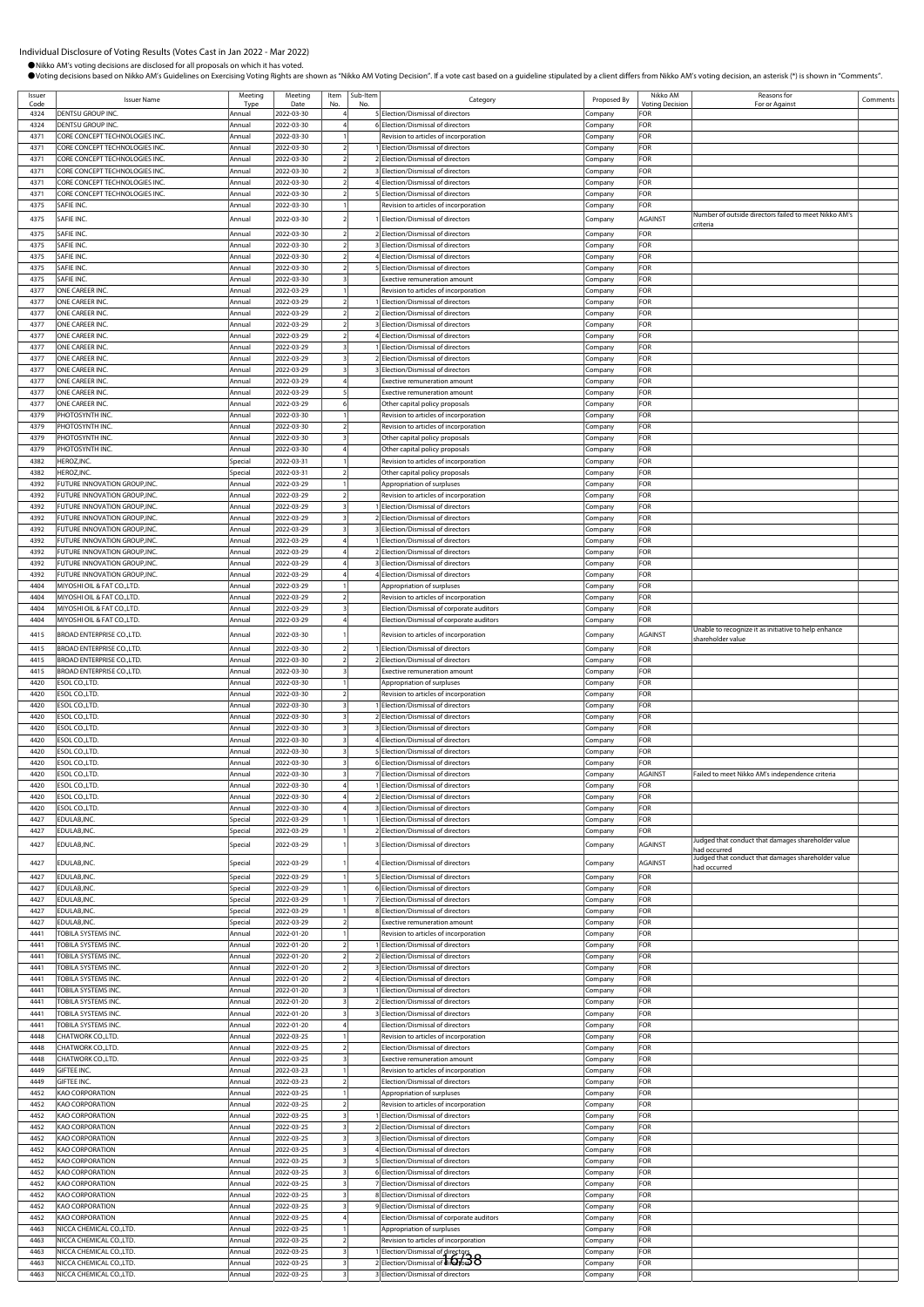|              | Individual Disclosure of Voting Results (Votes Cast in Jan 2022 - Mar 2022)<br>Nikko AM's voting decisions are disclosed for all proposals on which it has voted. |                       |                          |                                  |                 | Ovoting decisions based on Nikko AM's Guidelines on Exercising Voting Rights are shown as "Nikko AM Voting Decision". If a vote cast based on a guideline stipulated by a client differs from Nikko AM's voting decision, an a |                      |                               |                                                                                      |          |
|--------------|-------------------------------------------------------------------------------------------------------------------------------------------------------------------|-----------------------|--------------------------|----------------------------------|-----------------|--------------------------------------------------------------------------------------------------------------------------------------------------------------------------------------------------------------------------------|----------------------|-------------------------------|--------------------------------------------------------------------------------------|----------|
| Issuer       | <b>Issuer Name</b>                                                                                                                                                | Meeting               | Meeting                  |                                  | Item   Sub-Item | Category                                                                                                                                                                                                                       | Proposed By          | Nikko AM                      | Reasons for                                                                          | Comments |
| Code<br>4463 | NICCA CHEMICAL CO., LTD.                                                                                                                                          | <b>Type</b><br>Annual | Date<br>2022-03-25       |                                  |                 | 4 Election/Dismissal of directors                                                                                                                                                                                              | Company              | <b>Voting Decision</b><br>FOR | For or Against                                                                       |          |
| 4463         | NICCA CHEMICAL CO., LTD.                                                                                                                                          | Annual                | 2022-03-25               | $\overline{\mathbf{3}}$          |                 | 5 Election/Dismissal of directors                                                                                                                                                                                              | Company              | FOR                           |                                                                                      |          |
| 4463         | NICCA CHEMICAL CO., LTD.                                                                                                                                          | Annual                | 2022-03-25               |                                  |                 | 6 Election/Dismissal of directors                                                                                                                                                                                              | Company              | FOR                           |                                                                                      |          |
| 4463<br>4463 | NICCA CHEMICAL CO.,LTD.<br>NICCA CHEMICAL CO., LTD.                                                                                                               | Annual<br>Annual      | 2022-03-25<br>2022-03-25 | $\overline{\mathbf{3}}$          |                 | 7 Election/Dismissal of directors<br>8 Election/Dismissal of directors                                                                                                                                                         | Company<br>Company   | FOR<br>FOR                    |                                                                                      |          |
| 4463         | NICCA CHEMICAL CO., LTD.                                                                                                                                          | Annual                | 2022-03-25               |                                  |                 | 9 Election/Dismissal of directors                                                                                                                                                                                              | Company              | FOR                           |                                                                                      |          |
| 4463         | NICCA CHEMICAL CO., LTD.                                                                                                                                          | Annual                | 2022-03-25               |                                  |                 | 10 Election/Dismissal of directors                                                                                                                                                                                             | Company              | FOR                           |                                                                                      |          |
| 4463         | NICCA CHEMICAL CO., LTD.                                                                                                                                          | Annual                | 2022-03-25               |                                  |                 | 11 Election/Dismissal of directors                                                                                                                                                                                             | Company              | FOR                           |                                                                                      |          |
| 4463<br>4463 | NICCA CHEMICAL CO., LTD.<br>NICCA CHEMICAL CO., LTD.                                                                                                              | Annual<br>Annual      | 2022-03-25<br>2022-03-25 |                                  |                 | Election/Dismissal of corporate auditors<br><b>Exective remuneration amount</b>                                                                                                                                                | Company<br>Company   | <b>FOR</b><br>FOR             |                                                                                      |          |
| 4463         | NICCA CHEMICAL CO., LTD.                                                                                                                                          | Annual                | 2022-03-25               | 6                                |                 | <b>Exective remuneration amount</b>                                                                                                                                                                                            | Company              | FOR                           |                                                                                      |          |
| 4477         | BASE, INC.                                                                                                                                                        | Annual                | 2022-03-23               |                                  |                 | Other capital policy proposals                                                                                                                                                                                                 | Company              | FOR                           |                                                                                      |          |
| 4477         | BASE, INC.                                                                                                                                                        | Annual                | 2022-03-23               | $\overline{2}$                   |                 | Revision to articles of incorporation                                                                                                                                                                                          | Company              | FOR                           |                                                                                      |          |
| 4477<br>4477 | BASE, INC.<br>BASE, INC.                                                                                                                                          | Annual<br>Annual      | 2022-03-23<br>2022-03-23 | 3                                |                 | Election/Dismissal of directors<br>2 Election/Dismissal of directors                                                                                                                                                           | .cmpany<br>Company   | FOR<br>FOR                    |                                                                                      |          |
| 4477         | BASE, INC.                                                                                                                                                        | Annual                | 2022-03-23               |                                  |                 | 3 Election/Dismissal of directors                                                                                                                                                                                              | Company              | FOR                           |                                                                                      |          |
| 4477         | BASE, INC.                                                                                                                                                        | Annual                | 2022-03-23               |                                  |                 | 4 Election/Dismissal of directors                                                                                                                                                                                              | Company              | AGAINST                       | Failed to meet Nikko AM's independence criteria                                      |          |
| 4477         | BASE, INC.                                                                                                                                                        | Annual                | 2022-03-23               |                                  |                 | 5 Election/Dismissal of directors                                                                                                                                                                                              | Company              | FOR                           |                                                                                      |          |
| 4477<br>4477 | BASE, INC.<br>BASE, INC.                                                                                                                                          | Annual<br>Annual      | 2022-03-23<br>2022-03-23 | 5                                |                 | Election/Dismissal of corporate auditors<br>Exective remuneration amount                                                                                                                                                       | Company<br>Company   | FOR<br>FOR                    |                                                                                      |          |
| 4481         | BASE CO.,LTD.                                                                                                                                                     | Annual                | 2022-03-30               |                                  |                 | Revision to articles of incorporation                                                                                                                                                                                          | Company              | FOR                           |                                                                                      |          |
| 4481         | BASE CO., LTD.                                                                                                                                                    | Annual                | 2022-03-30               | $\overline{2}$                   |                 | Election/Dismissal of directors                                                                                                                                                                                                | Company              | FOR                           |                                                                                      |          |
| 4481         | BASE CO., LTD.                                                                                                                                                    | Annual                | 2022-03-30               | $\overline{z}$                   |                 | 2 Election/Dismissal of directors                                                                                                                                                                                              | Company              | <b>FOR</b>                    |                                                                                      |          |
| 4481<br>4481 | BASE CO.,LTD.<br><b>BASE CO.,LTD</b>                                                                                                                              | Annual<br>Annual      | 2022-03-30<br>2022-03-30 | $\overline{2}$                   |                 | 3 Election/Dismissal of directors<br>4 Election/Dismissal of directors                                                                                                                                                         | Company              | AGAINST<br>FOR                | Failed to meet Nikko AM's independence criteria                                      |          |
| 4481         | BASE CO.,LTD.                                                                                                                                                     | Annual                | 2022-03-30               |                                  |                 | Election/Dismissal of directors                                                                                                                                                                                                | Company<br>Company   | FOR                           |                                                                                      |          |
| 4481         | <b>BASE CO.,LTD</b>                                                                                                                                               | Annual                | 2022-03-30               |                                  |                 | 2 Election/Dismissal of directors                                                                                                                                                                                              | Company              | FOR                           |                                                                                      |          |
| 4482         | WILLS INC.                                                                                                                                                        | Annual                | 2022-03-30               |                                  |                 | Appropriation of surpluses                                                                                                                                                                                                     | Company              | FOR                           |                                                                                      |          |
| 4482<br>4487 | WILLS INC.<br>SPACEMARKET, INC.                                                                                                                                   | Annual<br>Annual      | 2022-03-30<br>2022-03-29 | $\overline{2}$                   |                 | Revision to articles of incorporation<br>Revision to articles of incorporation                                                                                                                                                 | Company              | FOR<br>FOR                    |                                                                                      |          |
| 4487         | SPACEMARKET, INC.                                                                                                                                                 | Annual                | 2022-03-29               |                                  |                 | Election/Dismissal of directors                                                                                                                                                                                                | Company<br>Company   | FOR                           |                                                                                      |          |
| 4487         | SPACEMARKET, INC.                                                                                                                                                 | Annual                | 2022-03-29               | $\overline{2}$                   |                 | 2 Election/Dismissal of directors                                                                                                                                                                                              | Company              | FOR                           |                                                                                      |          |
| 4487         | SPACEMARKET, INC.                                                                                                                                                 | Annual                | 2022-03-29               |                                  |                 | 3 Election/Dismissal of directors                                                                                                                                                                                              | Company              | <b>FOR</b>                    |                                                                                      |          |
| 4487<br>4487 | SPACEMARKET, INC.<br>SPACEMARKET, INC.                                                                                                                            | Annual<br>Annual      | 2022-03-29<br>2022-03-29 |                                  |                 | 4 Election/Dismissal of directors<br>Exective remuneration amount                                                                                                                                                              | Company<br>Company   | FOR<br>AGAINST                | Dilution and transfer restriction period, etc. failed to                             |          |
| 4487         | SPACEMARKET, INC.                                                                                                                                                 | Annual                | 2022-03-29               |                                  |                 | <b>Exective remuneration amount</b>                                                                                                                                                                                            |                      | AGAINST                       | meet Nikko AM's criteria<br>Dilution and transfer restriction period, etc. failed to |          |
| 4519         | CHUGAI PHARMACEUTICAL CO.,LTD.                                                                                                                                    | Annual                | 2022-03-29               |                                  |                 |                                                                                                                                                                                                                                | Company              | FOR                           | neet Nikko AM's criteria                                                             |          |
| 4519         | CHUGAI PHARMACEUTICAL CO.,LTD.                                                                                                                                    | Annual                | 2022-03-29               |                                  |                 | Appropriation of surpluses<br>Revision to articles of incorporation                                                                                                                                                            | Company<br>Company   | FOR                           |                                                                                      |          |
| 4519         | CHUGAI PHARMACEUTICAL CO.,LTD.                                                                                                                                    | Annual                | 2022-03-29               | $\overline{\mathbf{3}}$          |                 | 1 Election/Dismissal of directors                                                                                                                                                                                              | Company              | FOR                           |                                                                                      |          |
| 4519         | CHUGAI PHARMACEUTICAL CO.,LTD.                                                                                                                                    | Annual                | 2022-03-29               |                                  |                 | 2 Election/Dismissal of directors                                                                                                                                                                                              | Company              | FOR                           |                                                                                      |          |
| 4519         | CHUGAI PHARMACEUTICAL CO.,LTD.<br>CHUGAI PHARMACEUTICAL CO.,LTD.                                                                                                  | Annual                | 2022-03-29               |                                  |                 | 3 Election/Dismissal of directors                                                                                                                                                                                              | Company              | FOR<br>FOR                    |                                                                                      |          |
| 4519         |                                                                                                                                                                   | Annual                | 2022-03-29               |                                  |                 | 4 Election/Dismissal of directors                                                                                                                                                                                              | Company              |                               | ludged that insufficient action for allocation of funds                              |          |
| 4551         | <b>TORII PHARMACEUTICAL CO.,LTD.</b>                                                                                                                              | Annual                | 2022-03-29               |                                  |                 | Appropriation of surpluses                                                                                                                                                                                                     | Company              | AGAINST                       | aad been taken                                                                       |          |
| 4551<br>4551 | TORII PHARMACEUTICAL CO.,LTD.<br>TORII PHARMACEUTICAL CO.,LTD.                                                                                                    | Annual<br>Annual      | 2022-03-29<br>2022-03-29 | $\overline{\mathbf{3}}$          |                 | Revision to articles of incorporation<br>Election/Dismissal of directors                                                                                                                                                       | Company<br>Company   | FOR<br>FOR                    |                                                                                      |          |
| 4551         | TORII PHARMACEUTICAL CO.,LTD.                                                                                                                                     | Annual                | 2022-03-29               |                                  |                 | Election/Dismissal of corporate auditors                                                                                                                                                                                       | Company              | FOR                           |                                                                                      |          |
| 4551         | TORII PHARMACEUTICAL CO.,LTD.                                                                                                                                     | Annual                | 2022-03-29               |                                  |                 | Election/Dismissal of directors                                                                                                                                                                                                | Company              | FOR                           |                                                                                      |          |
| 4551         | TORII PHARMACEUTICAL CO.,LTD.<br>TORII PHARMACEUTICAL CO.,LTD.                                                                                                    | Annual                | 2022-03-29               |                                  |                 | Election/Dismissal of corporate auditors                                                                                                                                                                                       | Company              | FOR                           |                                                                                      |          |
| 4551<br>4551 | TORII PHARMACEUTICAL CO.,LTD.                                                                                                                                     | Annual<br>Annual      | 2022-03-29<br>2022-03-29 | 8                                |                 | Revision to articles of incorporation<br>Revision to articles of incorporation                                                                                                                                                 | Investor<br>Investor | AGAINST<br>AGAINST            |                                                                                      |          |
| 4551         | TORII PHARMACEUTICAL CO.,LTD.                                                                                                                                     | Annual                | 2022-03-29               |                                  |                 | Revision to articles of incorporation                                                                                                                                                                                          | Investor             | AGAINST                       |                                                                                      |          |
| 4551         | TORII PHARMACEUTICAL CO.,LTD.                                                                                                                                     | Annual                | 2022-03-29               | 10                               |                 | Revision to articles of incorporation                                                                                                                                                                                          | Investor             | AGAINST                       |                                                                                      |          |
| 4551         | TORII PHARMACEUTICAL CO.,LTD.                                                                                                                                     | Annual                | 2022-03-29               | 11                               |                 | Appropriation of surpluses                                                                                                                                                                                                     | Investor             | FOR                           | Recognized it as proposal to help enhance shareholder<br>value                       |          |
| 4551         | TORII PHARMACEUTICAL CO.,LTD.                                                                                                                                     | Annual                | 2022-03-29               | 12                               |                 | Other capital policy proposals                                                                                                                                                                                                 | Investor             | AGAINST                       |                                                                                      |          |
| 4574         | TAIKO PHARMACEUTICAL CO.,LTD.                                                                                                                                     | Annual                | 2022-03-30               |                                  |                 | Revision to articles of incorporation                                                                                                                                                                                          | Company              | FOR                           |                                                                                      |          |
| 4574<br>4574 | TAIKO PHARMACEUTICAL CO.,LTD.<br>TAIKO PHARMACEUTICAL CO.,LTD.                                                                                                    | Annual<br>Annual      | 2022-03-30<br>2022-03-30 |                                  |                 | 1 Election/Dismissal of directors<br>2 Election/Dismissal of directors                                                                                                                                                         | Company              | FOR<br>FOR                    |                                                                                      |          |
| 4574         | TAIKO PHARMACEUTICAL CO.,LTD.                                                                                                                                     | Annual                | 2022-03-30               | $\overline{\mathbf{3}}$          |                 | 1 Election/Dismissal of directors                                                                                                                                                                                              | Company<br>Company   | FOR                           |                                                                                      |          |
| 4574         | TAIKO PHARMACEUTICAL CO.,LTD.                                                                                                                                     | Annual                | 2022-03-30               | $\overline{\mathbf{3}}$          |                 | 2 Election/Dismissal of directors                                                                                                                                                                                              | Company              | FOR                           |                                                                                      |          |
| 4574         | TAIKO PHARMACEUTICAL CO.,LTD.                                                                                                                                     | Annual                | 2022-03-30               | 3                                |                 | 3 Election/Dismissal of directors                                                                                                                                                                                              | Company              | FOR                           |                                                                                      |          |
| 4574         | TAIKO PHARMACEUTICAL CO.,LTD.                                                                                                                                     | Annual                | 2022-03-30               |                                  |                 | Election/Dismissal of directors                                                                                                                                                                                                | Company              | FOR                           |                                                                                      |          |
| 4578<br>4578 | OTSUKA HOLDINGS CO.,LTD.<br>OTSUKA HOLDINGS CO., LTD.                                                                                                             | Annual<br>Annual      | 2022-03-30<br>2022-03-30 |                                  |                 | Revision to articles of incorporation<br>1 Election/Dismissal of directors                                                                                                                                                     | Company<br>Company   | FOR<br><b>FOR</b>             |                                                                                      |          |
| 4578         | OTSUKA HOLDINGS CO.,LTD.                                                                                                                                          | Annual                | 2022-03-30               | $\overline{2}$                   |                 | 2 Election/Dismissal of directors                                                                                                                                                                                              | Company              | FOR                           |                                                                                      |          |
| 4578         | OTSUKA HOLDINGS CO.,LTD.                                                                                                                                          | Annual                | 2022-03-30               | $\overline{z}$                   |                 | 3 Election/Dismissal of directors                                                                                                                                                                                              | Company              | FOR                           |                                                                                      |          |
| 4578         | OTSUKA HOLDINGS CO.,LTD.                                                                                                                                          | Annual                | 2022-03-30               | $\overline{2}$                   |                 | 4 Election/Dismissal of directors                                                                                                                                                                                              | Company              | FOR                           |                                                                                      |          |
| 4578<br>4578 | OTSUKA HOLDINGS CO.,LTD.<br>OTSUKA HOLDINGS CO.,LTD.                                                                                                              | Annual<br>Annual      | 2022-03-30<br>2022-03-30 | $\overline{2}$<br>$\overline{2}$ |                 | 5 Election/Dismissal of directors<br>7 Election/Dismissal of directors                                                                                                                                                         | Company              | FOR<br>FOR                    |                                                                                      |          |
| 4578         | OTSUKA HOLDINGS CO.,LTD.                                                                                                                                          | Annual                | 2022-03-30               | 2                                |                 | 8 Election/Dismissal of directors                                                                                                                                                                                              | Company<br>Company   | FOR                           |                                                                                      |          |
| 4578         | OTSUKA HOLDINGS CO.,LTD.                                                                                                                                          | Annual                | 2022-03-30               | $\overline{2}$                   |                 | 9 Election/Dismissal of directors                                                                                                                                                                                              | Company              | FOR                           |                                                                                      |          |
| 4578         | OTSUKA HOLDINGS CO.,LTD.                                                                                                                                          | Annual                | 2022-03-30               | $\overline{2}$                   |                 | 10 Election/Dismissal of directors                                                                                                                                                                                             | Company              | FOR                           |                                                                                      |          |
| 4578         | OTSUKA HOLDINGS CO., LTD.                                                                                                                                         | Annual                | 2022-03-30               | $\overline{2}$                   |                 | 11 Election/Dismissal of directors                                                                                                                                                                                             | Company              | FOR                           |                                                                                      |          |

4578 OTSUKA HOLDINGS CO.,LTD. Annual 2022-03-30 2 12 Election/Dismissal of directors Company FOR 4578 OTSUKA HOLDINGS CO.,LTD. Annual 2022-03-30 2 13 Election/Dismissal of directors Company FOR

4578 OTSUKA HOLDINGS CO.,LTD. Annual 2022-03-30 3 1 Election/Dismissal of corporate auditors Company FOR<br>4578 OTSUKA HOLDINGS CO.,LTD. Annual 2022-03-30 3 2 Election/Dismissal of corporate auditors Company FOR

4578 OTSUKA HOLDINGS CO.,LTD.<br>4578 OTSUKA HOLDINGS CO.,LTD. Annual 2022-03-30 3 4 Election/Dismissal of corporate auditors Company FOR<br>4578 OTSUKA HOLDINGS CO.,LTD. Annual 2022-03-30 3 4 Election/Dismissal of corporate aud 4578 OTSUKA HOLDINGS CO.,LTD. Annual 2022-03-30 3 4 Election/Dismissal of corporate auditors Company FOR

4612 NIPPON PAINT HOLDINGS CO.,LTD. Annual 2022-03-29 1 Appropriation of surpluses Company FOR

4612 NIPPON PAINT HOLDINGS CO.,LTD. Annual 2022-03-29 3 1 Election/Dismissal of directors Company FOR 4612 NIPPON PAINT HOLDINGS CO.,LTD. Annual 2022-03-29 3 2 Election/Dismissal of directors Company FOR 4612 NIPPON PAINT HOLDINGS CO.,LTD. Annual 2022-03-29 3 3 Election/Dismissal of directors Company FOR 4612 NIPPON PAINT HOLDINGS CO.,LTD. Annual 2022-03-29 3 4 Election/Dismissal of directors Company FOR

4612 NIPPON PAINT HOLDINGS CO.,LTD. Annual 2022-03-29 3 6 Election/Dismissal of directors Company FOR 4612 NIPPON PAINT HOLDINGS CO.,LTD. Annual 2022-03-29 3 7 Election/Dismissal of directors Company FOR 4612 NIPPON PAINT HOLDINGS CO.,LTD. Annual 2022-03-29 3 8 Election/Dismissal of directors Company FOR 4612 NIPPON PAINT HOLDINGS CO.,LTD. Annual 2022-03-29 3 9 Election/Dismissal of directors Company FOR IIPPON PAINT HOLDINGS CO.,LTD. Annual 2022-03-29 3 10 Election/Dismissal of directors Company FOR 4612 NIPPON PAINT HOLDINGS CO.,LTD. Annual 2022-03-29 3 11 Election/Dismissal of directors Company FOR

4631 DIC CORPORATION **Annual** 2022-03-29 2 Revision to articles of incorporation Company FOR 4631 DIC CORPORATION Annual 2022-03-29 3 1 Election/Dismissal of directors Company FOR 4631 DIC CORPORATION Annual 2022-03-29 3 2 Election/Dismissal of directors Company FOR 17/384631 DIC CORPORATION **Annual 2022-03-29** 3 3 Election/Dismissal of directors Company FOR

Annual 2022-03-30 3 2 Election/Dismissal of corporate auditors Company FOR

4587 PEPTIDREAM INC. Annual 2022-03-24 2 1 Election/Dismissal of directors Company AGAINST Shareholder returns failed to meet Nikko AM's criterial annual 2022-03-24 2 Election/Dismissal of directors Company AGAINST Shareho

Annual 2022-03-29 1 Appropriation of surpluses Company

4587 PEPTIDREAM INC. Annual 2022-03-24 2 3 Election/Dismissal of directors Company AGAINST Shareholder returns failed to meet Nikko AM's criteria

Annual 2022-03-24 2 2 Election/Dismissal of directors Company AGAINST Shareholder returns failed to meet Nikko AM's crit

4578 OTSUKA HOLDINGS CO.,LTD.<br>4578 OTSUKA HOLDINGS CO.,LTD. Annual 2022-03-30 3 1 Election/Dismissal of corporation

4<br>1912 NIPPON PAINT HOLDINGS CO.,LTD. Annual 2022-03-29 2

**IPPON PAINT HOLDINGS CO.,LTD.** 

4587 PEPTIDREAM INC.<br>1997 PEPTIDREAM INC. Annual 2022-03-24 2 IElection/Dismissal of directors of incorporation Company FORE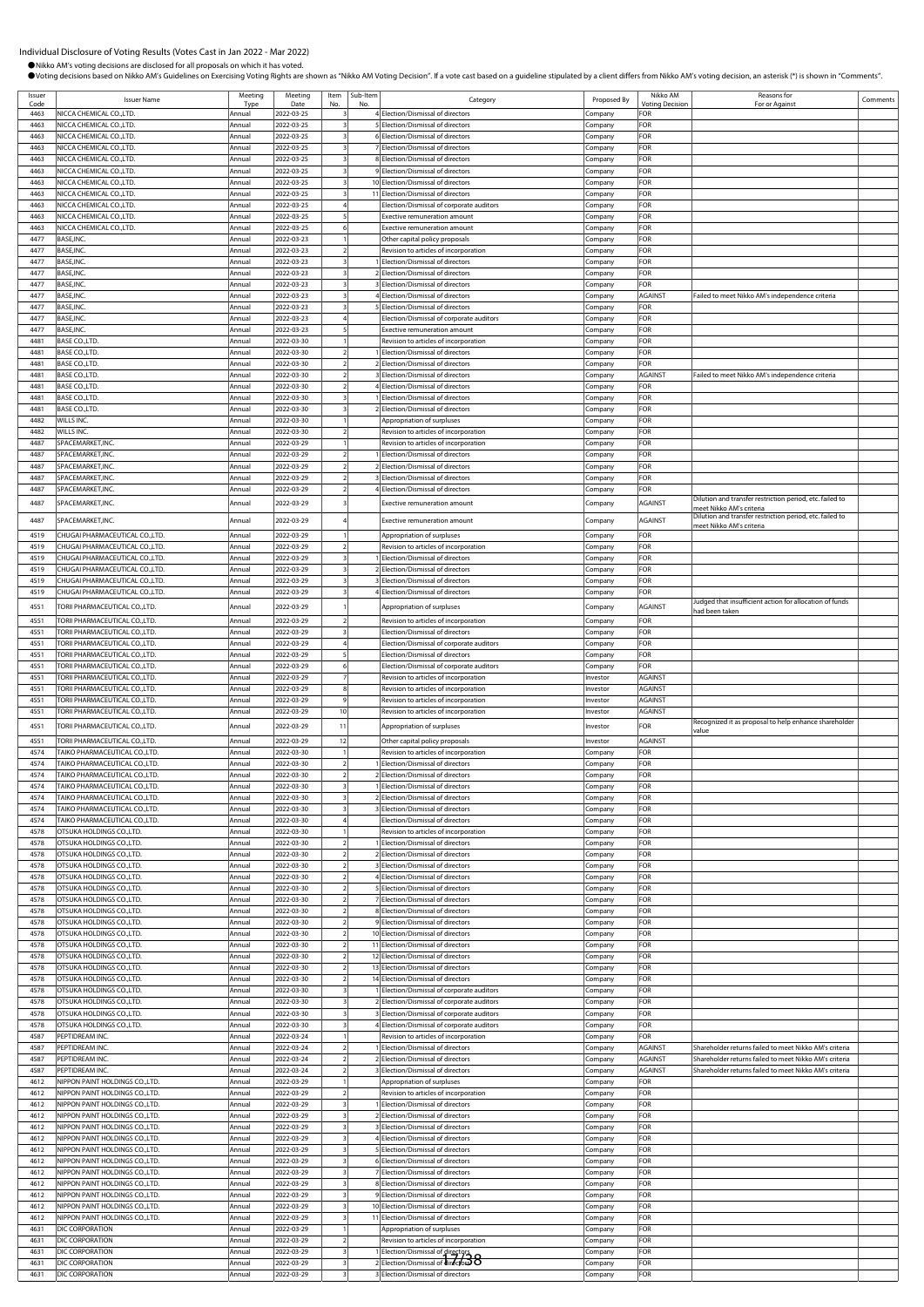| Issuer       | <b>Issuer Name</b>                                                 | Meeting          | Meeting                  | Item                     | Sub-Item | Category                                                                                 | Proposed By        | Nikko AM              | Reasons for                                                                                      | Comments |
|--------------|--------------------------------------------------------------------|------------------|--------------------------|--------------------------|----------|------------------------------------------------------------------------------------------|--------------------|-----------------------|--------------------------------------------------------------------------------------------------|----------|
| Code<br>4631 | DIC CORPORATION                                                    | Typ<br>Annual    | Date<br>2022-03-29       | No                       |          | 4 Election/Dismissal of directors                                                        | Company            | Votina Decisio<br>FOR | For or Against                                                                                   |          |
| 4631         | DIC CORPORATION                                                    | Annual           | 2022-03-29               |                          |          | 5 Election/Dismissal of directors                                                        | .cmpany            | FOR                   |                                                                                                  |          |
| 4631         | DIC CORPORATION                                                    | Annual           | 2022-03-29               |                          |          | 6 Election/Dismissal of directors                                                        | Company            | FOR                   |                                                                                                  |          |
| 4631         | DIC CORPORATION                                                    | Annual           | 2022-03-29               |                          |          | 7 Election/Dismissal of directors                                                        | Company            | FOR                   |                                                                                                  |          |
| 4631         | DIC CORPORATION                                                    | Annual           | 2022-03-29               |                          |          | 8 Election/Dismissal of directors                                                        | .cmpany            | FOR                   |                                                                                                  |          |
| 4631         | DIC CORPORATION                                                    | Annual           | 2022-03-29               |                          |          | 9 Election/Dismissal of directors                                                        | Company            | FOR                   |                                                                                                  |          |
| 4631<br>4633 | DIC CORPORATION                                                    | Annual           | 2022-03-29               |                          |          | Election/Dismissal of corporate auditors<br>Appropriation of surpluses                   | Company            | FOR<br>FOR            |                                                                                                  |          |
| 4633         | <b>SAKATA INX CORPORATION</b><br><b>SAKATA INX CORPORATION</b>     | Annual<br>Annual | 2022-03-29<br>2022-03-29 |                          |          | Revision to articles of incorporation                                                    | Company<br>Company | FOR                   |                                                                                                  |          |
| 4633         | SAKATA INX CORPORATION                                             | Annual           | 2022-03-29               |                          |          | Election/Dismissal of directors                                                          | ompany.            | FOR                   |                                                                                                  |          |
| 4633         | SAKATA INX CORPORATION                                             | Annual           | 2022-03-29               |                          |          | 2 Election/Dismissal of directors                                                        | .cmpany            | FOR                   |                                                                                                  |          |
| 4633         | SAKATA INX CORPORATION                                             | Annual           | 2022-03-29               |                          |          | 3 Election/Dismissal of directors                                                        | Company            | FOR                   |                                                                                                  |          |
| 4633         | SAKATA INX CORPORATION                                             | Annual           | 2022-03-29               |                          |          | 4 Election/Dismissal of directors                                                        | Company            | FOR                   |                                                                                                  |          |
| 4633         | SAKATA INX CORPORATION                                             | Annual           | 2022-03-29               |                          |          | 5 Election/Dismissal of directors                                                        | Company            | FOR                   |                                                                                                  |          |
| 4633         | SAKATA INX CORPORATION                                             | Annual           | 2022-03-29               |                          |          | 6 Election/Dismissal of directors                                                        | Company            | FOR                   |                                                                                                  |          |
| 4633         | SAKATA INX CORPORATION                                             | Annual           | 2022-03-29               |                          |          | 7 Election/Dismissal of directors                                                        | Company            | FOR                   |                                                                                                  |          |
| 4633<br>4633 | <b>SAKATA INX CORPORATION</b>                                      | Annual           | 2022-03-29<br>2022-03-29 |                          |          | 8 Election/Dismissal of directors                                                        | Company            | FOR<br>FOR            |                                                                                                  |          |
| 4633         | SAKATA INX CORPORATION<br>SAKATA INX CORPORATION                   | Annual<br>Annual | 2022-03-29               |                          |          | I Election/Dismissal of corporate auditors<br>2 Election/Dismissal of corporate auditors | Company<br>:ompany | FOR                   |                                                                                                  |          |
| 4633         | SAKATA INX CORPORATION                                             | Annual           | 2022-03-29               |                          |          | Election/Dismissal of corporate auditors                                                 | Company            | FOR                   |                                                                                                  |          |
| 4634         | TOYO INK SC HOLDINGS CO.,LTD.                                      | Annual           | 2022-03-23               |                          |          | Appropriation of surpluses                                                               | Company            | FOR                   |                                                                                                  |          |
| 4634         | TOYO INK SC HOLDINGS CO.,LTD.                                      | Annual           | 2022-03-23               |                          |          | Revision to articles of incorporation                                                    | Company            | FOR                   |                                                                                                  |          |
| 4634         | TOYO INK SC HOLDINGS CO.,LTD.                                      | Annual           | 2022-03-23               |                          |          | 1 Election/Dismissal of directors                                                        | .cmpany            | FOR                   |                                                                                                  |          |
| 4634         | FOYO INK SC HOLDINGS CO., LTD.                                     | Annual           | 2022-03-23               |                          |          | 2 Election/Dismissal of directors                                                        | Company            | FOR                   |                                                                                                  |          |
| 4634         | TOYO INK SC HOLDINGS CO.,LTD.                                      | Annual           | 2022-03-23               |                          |          | 3 Election/Dismissal of directors                                                        | Company            | FOR                   |                                                                                                  |          |
| 4634         | TOYO INK SC HOLDINGS CO.,LTD.                                      | Annual           | 2022-03-23               |                          |          | 4 Election/Dismissal of directors                                                        | Company            | FOR                   |                                                                                                  |          |
| 4634<br>4634 | TOYO INK SC HOLDINGS CO.,LTD.<br>TOYO INK SC HOLDINGS CO.,LTD.     | Annual<br>Annual | 2022-03-23<br>2022-03-23 |                          |          | 5 Election/Dismissal of directors<br>6 Election/Dismissal of directors                   | .cmpany            | AGAINST<br>FOR        | Failed to meet Nikko AM's independence criteria                                                  |          |
| 4634         | TOYO INK SC HOLDINGS CO.,LTD.                                      | Annual           | 2022-03-23               |                          |          | 7 Election/Dismissal of directors                                                        | Company<br>Company | FOR                   |                                                                                                  |          |
| 4634         | TOYO INK SC HOLDINGS CO.,LTD.                                      | Annual           | 2022-03-23               |                          |          | Election/Dismissal of directors                                                          | Company            | <b>FOR</b>            |                                                                                                  |          |
| 4634         | TOYO INK SC HOLDINGS CO.,LTD.                                      | Annual           | 2022-03-23               |                          |          | 2 Election/Dismissal of directors                                                        | Company            | FOR                   |                                                                                                  |          |
| 4634         | <b>TOYO INK SC HOLDINGS CO.,LTD.</b>                               | Annual           | 2022-03-23               |                          |          | 3 Election/Dismissal of directors                                                        | Company            | FOR                   |                                                                                                  |          |
| 4634         | TOYO INK SC HOLDINGS CO.,LTD.                                      | Annual           | 2022-03-23               |                          |          | 4 Election/Dismissal of directors                                                        | Company            | FOR                   |                                                                                                  |          |
| 4634         | TOYO INK SC HOLDINGS CO.,LTD.                                      | Annual           | 2022-03-23               |                          |          | <b>Exective remuneration amount</b>                                                      | Company            | FOR                   |                                                                                                  |          |
| 4634         | TOYO INK SC HOLDINGS CO.,LTD.                                      | Annual           | 2022-03-23               |                          |          | <b>Exective remuneration amount</b>                                                      | .ompany            | FOR                   |                                                                                                  |          |
| 4634         | TOYO INK SC HOLDINGS CO.,LTD.                                      | Annual           | 2022-03-23               |                          |          | Exective remuneration amount                                                             | Company            | FOR                   |                                                                                                  |          |
| 4641<br>4641 | ALTECH CORPORATION<br>ALTECH CORPORATION                           | Annual<br>Annual | 2022-03-24<br>2022-03-24 |                          |          | Appropriation of surpluses                                                               | Company            | FOR<br>FOR            |                                                                                                  |          |
| 4641         | ALTECH CORPORATION                                                 | Annual           | 2022-03-24               |                          |          | Revision to articles of incorporation<br>Election/Dismissal of directors                 | Company<br>.cmpany | FOR                   |                                                                                                  |          |
| 4641         | <b>ALTECH CORPORATION</b>                                          | Annual           | 2022-03-24               |                          |          | 2 Election/Dismissal of directors                                                        | Company            | FOR                   |                                                                                                  |          |
| 4641         | ALTECH CORPORATION                                                 | Annual           | 2022-03-24               |                          |          | 3 Election/Dismissal of directors                                                        | Company            | FOR                   |                                                                                                  |          |
| 4641         | <b>ALTECH CORPORATION</b>                                          | Annual           | 2022-03-24               |                          |          | 4 Election/Dismissal of directors                                                        | Company            | FOR                   |                                                                                                  |          |
| 4641         | ALTECH CORPORATION                                                 | Annual           | 2022-03-24               |                          |          | 5 Election/Dismissal of directors                                                        | .ompany            | FOR                   |                                                                                                  |          |
| 4641         | ALTECH CORPORATION                                                 | Annual           | 2022-03-24               |                          |          | 6 Election/Dismissal of directors                                                        | company.           | FOR                   |                                                                                                  |          |
| 4641         | ALTECH CORPORATION                                                 | Annual           | 2022-03-24               |                          |          | Election/Dismissal of directors                                                          | Company            | FOR                   |                                                                                                  |          |
| 4641         | ALTECH CORPORATION                                                 | Annual           | 2022-03-24               |                          |          | Election/Dismissal of corporate auditors                                                 | Company            | FOR                   |                                                                                                  |          |
| 4641         | ALTECH CORPORATION                                                 | Annual           | 2022-03-24               |                          |          | Introduction/Renewal/Abolishment of anti-takeover measures                               | Company            | AGAINST               | Unable to recognize it as initiative to help enhance<br>shareholder value                        |          |
| 4666         | PARK24 CO.,LTD.                                                    | Annual           | 2022-01-27               |                          |          | 1 Election/Dismissal of directors                                                        | Company            | FOR                   |                                                                                                  |          |
| 4666         | PARK24 CO.,LTD                                                     | Annual           | 2022-01-27               |                          |          | 2 Election/Dismissal of directors                                                        | .cmpany            | FOR                   |                                                                                                  |          |
| 4666         | PARK24 CO.,LTD                                                     | Annual           | 2022-01-27               |                          |          | 3 Election/Dismissal of directors                                                        | .ompany            | FOR                   |                                                                                                  |          |
| 4666         | PARK24 CO.,LTD                                                     | Annual           | 2022-01-27               |                          |          | 4 Election/Dismissal of directors                                                        | Company            | FOR                   |                                                                                                  |          |
| 4666         | PARK24 CO.,LTD.                                                    | Annual           | 2022-01-27               |                          |          | 5 Election/Dismissal of directors<br>6 Election/Dismissal of directors                   | Company            | FOR                   |                                                                                                  |          |
| 4666<br>4666 | ARK24 CO.,LTD<br>PARK24 CO.,LTD.                                   | Annual<br>Annual | 2022-01-27<br>2022-01-27 |                          |          | 7 Election/Dismissal of directors                                                        | Company            | FOR<br>FOR            |                                                                                                  |          |
| 4666         | PARK24 CO.,LTD.                                                    | Annual           | 2022-01-27               |                          |          | 1 Election/Dismissal of directors                                                        | .cmpany<br>Company | FOR                   |                                                                                                  |          |
| 4666         | ARK24 CO.,LTD                                                      | Annual           | 2022-01-27               |                          |          | 2 Election/Dismissal of directors                                                        | Company            | FOR                   |                                                                                                  |          |
| 4666         | PARK24 CO.,LTD.                                                    | Annual           | 2022-01-27               |                          |          | 3 Election/Dismissal of directors                                                        | ompany.            | FOR                   |                                                                                                  |          |
| 4704         | TREND MICRO INCORPORATED                                           | Annual           | 2022-03-29               |                          |          | Appropriation of surpluses                                                               | .cmpany            | FOR                   |                                                                                                  |          |
| 4704         | TREND MICRO INCORPORATED                                           | Annual           | 2022-03-29               | $\overline{\phantom{a}}$ |          | Election/Dismissal of directors                                                          | Company            | FOR                   |                                                                                                  |          |
| 4704         | TREND MICRO INCORPORATED                                           | Annual           | 2022-03-29               |                          |          | 2 Election/Dismissal of directors                                                        | Company            | FOR                   |                                                                                                  |          |
| 4704         | TREND MICRO INCORPORATED                                           | Annual           | 2022-03-29               |                          |          | 3 Election/Dismissal of directors                                                        | Company            | FOR                   |                                                                                                  |          |
| 4704<br>4704 | <b>TREND MICRO INCORPORATED</b><br><b>TREND MICRO INCORPORATED</b> | Annual           | 2022-03-29<br>2022-03-29 |                          |          | Election/Dismissal of directors                                                          | Company            | FOR<br>FOR            |                                                                                                  |          |
| 4704         | <b>TREND MICRO INCORPORATED</b>                                    | Annual<br>Annual | 2022-03-29               |                          |          | 5 Election/Dismissal of directors<br>6 Election/Dismissal of directors                   | Company<br>Company | FOR                   |                                                                                                  |          |
| 4704         | <b>TREND MICRO INCORPORATED</b>                                    | Annual           | 2022-03-29               |                          |          | Revision to articles of incorporation                                                    | .cmpany            | FOR                   |                                                                                                  |          |
| 4704         | <b>TREND MICRO INCORPORATED</b>                                    | Annual           | 2022-03-29               |                          |          | Revision to articles of incorporation                                                    | company.           | FOR                   |                                                                                                  |          |
| 4704         | TREND MICRO INCORPORATED                                           | Annual           | 2022-03-29               |                          |          | <b>Exective remuneration amount</b>                                                      | Company            | FOR                   |                                                                                                  |          |
| 4722         | <b>FUTURE CORPORATION</b>                                          | Annual           | 2022-03-23               |                          |          | Appropriation of surpluses                                                               | Company            | FOR                   |                                                                                                  |          |
| 4722         | <b>FUTURE CORPORATION</b>                                          | Annual           | 2022-03-23               |                          |          | Revision to articles of incorporation                                                    | Company            | FOR                   |                                                                                                  |          |
| 4722         | <b>FUTURE CORPORATION</b><br>UTURE CORPORATION                     | Annual           | 2022-03-23               |                          |          | 1 Election/Dismissal of directors                                                        | .cmpany            | FOR                   |                                                                                                  |          |
| 4722<br>4722 | <b>FUTURE CORPORATION</b>                                          | Annual<br>Annual | 2022-03-23<br>2022-03-23 |                          |          | 2 Election/Dismissal of directors<br>3 Election/Dismissal of directors                   | Company<br>Company | FOR<br>FOR            |                                                                                                  |          |
| 4722         | <b>FUTURE CORPORATION</b>                                          | Annual           | 2022-03-23               |                          |          | 4 Election/Dismissal of directors                                                        | Company            | FOR                   |                                                                                                  |          |
| 4722         | <b>FUTURE CORPORATION</b>                                          | Annual           | 2022-03-23               |                          |          | 5 Election/Dismissal of directors                                                        | Company            | FOR                   |                                                                                                  |          |
| 4722         | <b>FUTURE CORPORATION</b>                                          | Annual           | 2022-03-23               |                          |          | 6 Election/Dismissal of directors                                                        | .ompany            | FOR                   |                                                                                                  |          |
| 4722         | <b>FUTURE CORPORATION</b>                                          | Annual           | 2022-03-23               |                          |          | Election/Dismissal of directors                                                          | Company            | FOR                   |                                                                                                  |          |
| 4722         | <b>FUTURE CORPORATION</b>                                          | Annual           | 2022-03-23               |                          |          | 2 Election/Dismissal of directors                                                        | Company            | FOR                   |                                                                                                  |          |
| 4722         | <b>FUTURE CORPORATION</b>                                          | Annual           | 2022-03-23               |                          |          | Election/Dismissal of directors                                                          | Company            | FOR                   |                                                                                                  |          |
| 4725         | CAC HOLDINGS CORPORATION                                           | Annual           | 2022-03-29               |                          |          | Appropriation of surpluses                                                               | .cmpany            | FOR                   |                                                                                                  |          |
| 4725<br>4725 | CAC HOLDINGS CORPORATION<br>CAC HOLDINGS CORPORATION               | Annual           | 2022-03-29<br>2022-03-29 |                          |          | Revision to articles of incorporation                                                    | Company            | FOR<br>FOR            |                                                                                                  |          |
| 4725         | CAC HOLDINGS CORPORATION                                           | Annual<br>Annual | 2022-03-29               |                          |          | Election/Dismissal of directors<br>2 Election/Dismissal of directors                     | Company<br>Company | FOR                   |                                                                                                  |          |
| 4725         | <b>CAC HOLDINGS CORPORATION</b>                                    | Annual           | 2022-03-29               |                          |          | 3 Election/Dismissal of directors                                                        | .cmpany            | FOR                   |                                                                                                  |          |
| 4725         | CAC HOLDINGS CORPORATION                                           | Annual           | 2022-03-29               |                          |          | 4 Election/Dismissal of directors                                                        | Company            | FOR                   |                                                                                                  |          |
| 4725         | CAC HOLDINGS CORPORATION                                           | Annual           | 2022-03-29               |                          |          | 5 Election/Dismissal of directors                                                        | Company            | FOR                   |                                                                                                  |          |
| 4725         | CAC HOLDINGS CORPORATION                                           | Annual           | 2022-03-29               |                          |          | 6 Election/Dismissal of directors                                                        | Company            | FOR                   |                                                                                                  |          |
| 4725         | CAC HOLDINGS CORPORATION                                           | Annual           | 2022-03-29               |                          |          | Exective remuneration amount                                                             | Company            | FOR                   |                                                                                                  |          |
| 4746         | TOUKEI COMPUTER CO., LTD.                                          | Annual           | 2022-03-24               |                          |          | Appropriation of surpluses                                                               | Company            | FOR                   |                                                                                                  |          |
| 4746         | TOUKEI COMPUTER CO., LTD.                                          | Annual           | 2022-03-24               |                          |          | Revision to articles of incorporation                                                    | Company            | FOR                   |                                                                                                  |          |
| 4746         | TOUKEI COMPUTER CO., LTD.                                          | Annual           | 2022-03-24               |                          |          | Election/Dismissal of directors                                                          | .cmpany            | FOR                   |                                                                                                  |          |
| 4746<br>4746 | TOUKEI COMPUTER CO., LTD.<br>TOUKEI COMPUTER CO.,LTD.              | Annual<br>Annual | 2022-03-24<br>2022-03-24 |                          |          | 2 Election/Dismissal of directors<br>3 Election/Dismissal of directors                   | Company            | FOR<br>FOR            |                                                                                                  |          |
| 4746         | TOUKEI COMPUTER CO., LTD.                                          | Annual           | 2022-03-24               |                          |          | 4 Election/Dismissal of directors                                                        | .cmpany<br>Company | FOR                   |                                                                                                  |          |
| 4746         | TOUKEI COMPUTER CO., LTD.                                          | Annual           | 2022-03-24               |                          |          | 5 Election/Dismissal of directors                                                        | Company            | FOR                   |                                                                                                  |          |
| 4746         | TOUKEI COMPUTER CO., LTD.                                          | Annual           | 2022-03-24               |                          |          | 6 Election/Dismissal of directors                                                        | Company            | AGAINST               | Failed to meet Nikko AM's independence criteria                                                  |          |
| 4746         | TOUKEI COMPUTER CO.,LTD.                                           | Annual           | 2022-03-24               |                          |          | 7 Election/Dismissal of directors                                                        | Company            | AGAINST               | Failed to meet Nikko AM's independence criteria                                                  |          |
| 4746         | <b>FOUKEI COMPUTER CO., LTD.</b>                                   | Annual           | 2022-03-24               |                          |          | Election/Dismissal of directors                                                          | Company            | FOR                   |                                                                                                  |          |
| 4746         | TOUKEI COMPUTER CO., LTD.                                          | Annual           | 2022-03-24               |                          |          | Exective remuneration amount                                                             | Company            | FOR                   |                                                                                                  |          |
| 4755         | RAKUTEN GROUP,INC.                                                 | Annual           | 2022-03-30               |                          |          | Revision to articles of incorporation                                                    | Company            | FOR                   |                                                                                                  |          |
| 4755         | RAKUTEN GROUP, INC.                                                | Annual           | 2022-03-30               |                          |          | Election/Dismissal of directors                                                          | :ompany            | AGAINST               | Performance failed to meet Nikko AM's criteria                                                   |          |
| 4755<br>4755 | RAKUTEN GROUP,INC.<br>RAKUTEN GROUP, INC.                          | Annual<br>Annual | 2022-03-30<br>2022-03-30 |                          |          | 2 Election/Dismissal of digital 3<br>3 Election/Dismissal of directors                   | Company            | AGAINST<br>AGAINST    | Performance failed to meet Nikko AM's criteria<br>Performance failed to meet Nikko AM's criteria |          |
| 4755         | RAKUTEN GROUP, INC.                                                | Annual           | 2022-03-30               |                          |          | 4 Election/Dismissal of directors                                                        | Company<br>Company | FOR                   |                                                                                                  |          |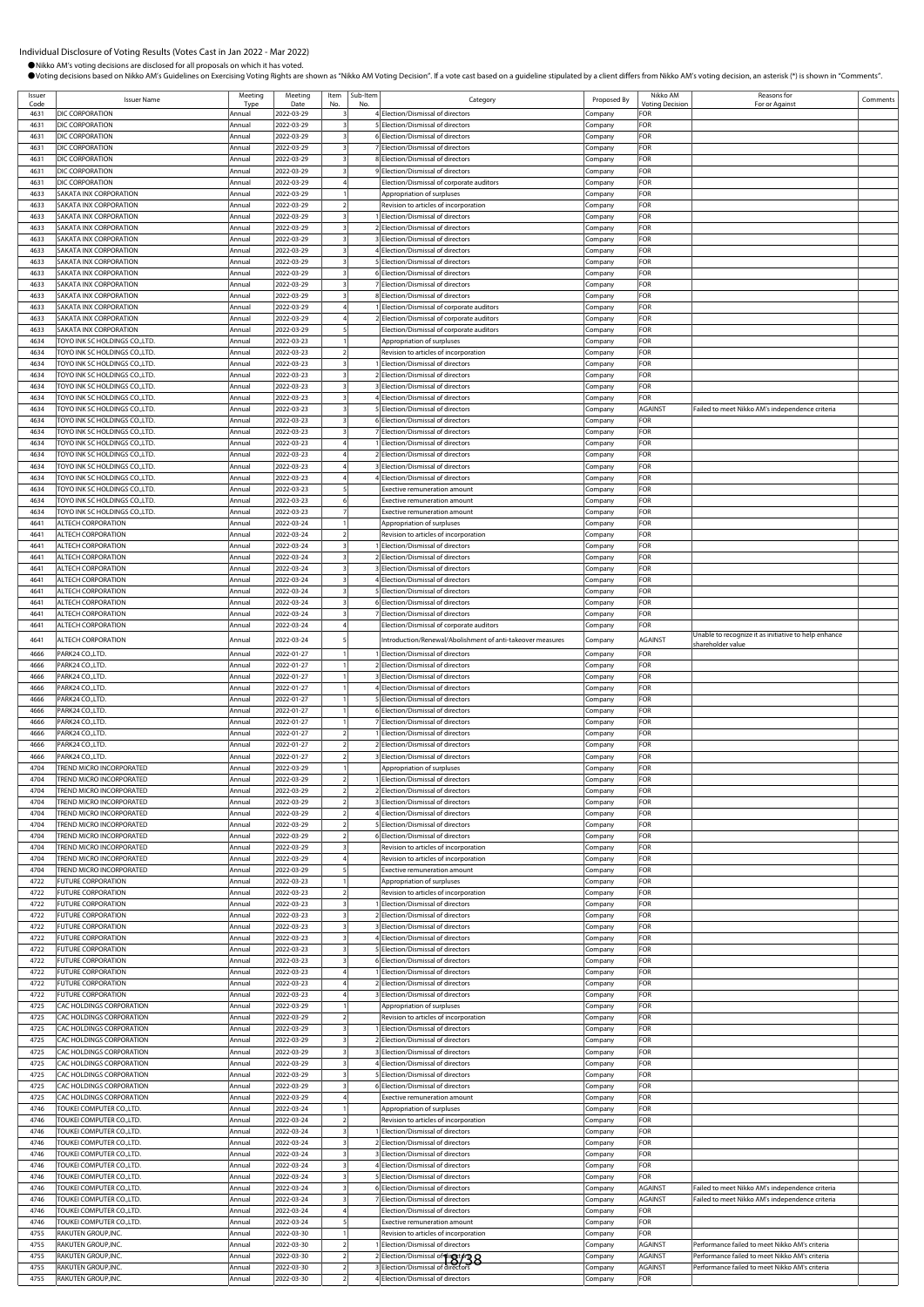| Issuer       | <b>Issuer Name</b>                                                                               | Meeting          | Meeting                  | Item | Sub-Item | Category                                                                   | Proposed By            | Nikko AM                                 | Reasons for                                                                                      | Comments |
|--------------|--------------------------------------------------------------------------------------------------|------------------|--------------------------|------|----------|----------------------------------------------------------------------------|------------------------|------------------------------------------|--------------------------------------------------------------------------------------------------|----------|
| Code<br>4755 | RAKUTEN GROUP, INC.                                                                              | Tvp<br>Annual    | Date<br>2022-03-30       |      |          | 5 Election/Dismissal of directors                                          |                        | <b>/oting Decision</b><br><b>AGAINST</b> | For or Against                                                                                   |          |
| 4755         | RAKUTEN GROUP, INC.                                                                              | Annua            | 2022-03-30               |      |          | 6 Election/Dismissal of directors                                          | ompany:<br>.ompany     | AGAINST                                  | Performance failed to meet Nikko AM's criteria<br>Performance failed to meet Nikko AM's criteria |          |
| 4755         | RAKUTEN GROUP, INC.                                                                              | Annual           | 2022-03-30               |      |          | 7 Election/Dismissal of directors                                          | ompany:                | AGAINST                                  | Performance failed to meet Nikko AM's criteria                                                   |          |
| 4755         | RAKUTEN GROUP, INC.                                                                              | Annua            | 2022-03-30               |      |          | 8 Election/Dismissal of directors                                          | ompany:                | <b>AGAINST</b>                           | Performance failed to meet Nikko AM's criteria                                                   |          |
| 4755         | RAKUTEN GROUP, INC.                                                                              | Annua            | 2022-03-30               |      |          | 9 Election/Dismissal of directors                                          | ompany                 | FOR                                      |                                                                                                  |          |
| 4755         | RAKUTEN GROUP, INC.                                                                              | Annual           | 2022-03-30               |      |          | Election/Dismissal of corporate auditors                                   | ompany.                | FOR                                      |                                                                                                  |          |
| 4755         | RAKUTEN GROUP, INC.                                                                              | Annual           | 2022-03-30               |      |          | <b>Exective remuneration amount</b>                                        | .ompany                | FOR                                      |                                                                                                  |          |
| 4768<br>4768 | OTSUKA CORPORATION<br>OTSUKA CORPORATION                                                         | Annual<br>Annua  | 2022-03-29               |      |          | Appropriation of surpluses                                                 | Company                | FOR<br>FOR                               |                                                                                                  |          |
| 4768         | OTSUKA CORPORATION                                                                               | Annual           | 2022-03-29<br>2022-03-29 |      |          | Revision to articles of incorporation<br>Retirement benefit payments       | .ompany<br>.<br>ompany | FOR                                      |                                                                                                  |          |
| 4776         | CYBOZU, INC.                                                                                     | Annua            | 2022-03-26               |      |          | Revision to articles of incorporation                                      | .ompany                | FOR                                      |                                                                                                  |          |
| 4776         | CYBOZU, INC.                                                                                     | Annual           | 2022-03-26               |      |          | 1 Election/Dismissal of directors                                          | Company                | FOR                                      |                                                                                                  |          |
| 4776         | CYBOZU, INC                                                                                      | Annua            | 2022-03-26               |      |          | 2 Election/Dismissal of directors                                          | ompany:                | AGAINST                                  | Failed to meet Nikko AM's independence criteria                                                  |          |
| 4776         | <b>EYBOZU,INC.</b>                                                                               | Annua            | 2022-03-26               |      |          | <b>BElection/Dismissal of directors</b>                                    | ompany                 | FOR                                      |                                                                                                  |          |
| 4776         | CYBOZU, INC                                                                                      | Annual           | 2022-03-26               |      |          | 4 Election/Dismissal of directors                                          | .ompany                | FOR                                      |                                                                                                  |          |
| 4776         | CYBOZU, INC.                                                                                     | Annua            | 2022-03-26               |      |          | 5 Election/Dismissal of directors                                          | Company                | FOR                                      |                                                                                                  |          |
| 4776<br>4776 | CYBOZU, INC.<br>CYBOZU, INC.                                                                     | Annua<br>Annua   | 2022-03-26<br>2022-03-26 |      |          | 6 Election/Dismissal of directors<br>7 Election/Dismissal of directors     | Company<br>.ompany     | FOR<br>FOR                               |                                                                                                  |          |
| 4776         | CYBOZU, INC.                                                                                     | Annual           | 2022-03-26               |      |          | 8 Election/Dismissal of directors                                          | ompany.                | FOR                                      |                                                                                                  |          |
| 4776         | CYBOZU, INC                                                                                      | Annua            | 2022-03-26               |      |          | 9 Election/Dismissal of directors                                          | `ompany                | FOR                                      |                                                                                                  |          |
| 4776         | CYBOZU, INC.                                                                                     | Annua            | 2022-03-26               |      |          | Election/Dismissal of corporate auditors                                   | ompany:                | FOR                                      |                                                                                                  |          |
| 4776         | CYBOZU, INC.                                                                                     | Annual           | 2022-03-26               |      |          | Appropriation of surpluses                                                 | .ompany                | FOR                                      |                                                                                                  |          |
| 4812         | INFORMATION SERVICES INTERNATIONAL-DENTSU,LTD.                                                   | Annual           | 2022-03-23               |      |          | Appropriation of surpluses                                                 | .ompany                | FOR                                      |                                                                                                  |          |
| 4812         | INFORMATION SERVICES INTERNATIONAL-DENTSU,LTD.                                                   | Annua            | 2022-03-23               |      |          | Revision to articles of incorporation                                      | ompany.                | FOR                                      |                                                                                                  |          |
| 4812<br>4812 | INFORMATION SERVICES INTERNATIONAL-DENTSU,LTD.<br>INFORMATION SERVICES INTERNATIONAL-DENTSU,LTD. | Annua<br>Annual  | 2022-03-23<br>2022-03-23 |      |          | 1 Election/Dismissal of directors<br>2 Election/Dismissal of directors     | .ompany<br>ompany:     | FOR<br>FOR                               |                                                                                                  |          |
| 4812         | INFORMATION SERVICES INTERNATIONAL-DENTSU,LTD.                                                   | Annua            | 2022-03-23               |      |          | 3 Election/Dismissal of directors                                          | .<br>ompany            | FOR                                      |                                                                                                  |          |
| 4812         | INFORMATION SERVICES INTERNATIONAL-DENTSU,LTD.                                                   | Annual           | 2022-03-23               |      |          | 4 Election/Dismissal of directors                                          | ompany:                | FOR                                      |                                                                                                  |          |
| 4812         | INFORMATION SERVICES INTERNATIONAL-DENTSU,LTD.                                                   | Annual           | 2022-03-23               |      |          | 5 Election/Dismissal of directors                                          | .ompany                | FOR                                      |                                                                                                  |          |
| 4812         | INFORMATION SERVICES INTERNATIONAL-DENTSU,LTD.                                                   | Annual           | 2022-03-23               |      |          | 6 Election/Dismissal of directors                                          | Company                | FOR                                      |                                                                                                  |          |
| 4812         | INFORMATION SERVICES INTERNATIONAL-DENTSU,LTD.                                                   | Annual           | 2022-03-23               |      |          | Election/Dismissal of corporate auditors                                   | .ompany                | FOR                                      |                                                                                                  |          |
| 4812         | INFORMATION SERVICES INTERNATIONAL-DENTSU,LTD.                                                   | Annua            | 2022-03-23               |      |          | Exective remuneration amount                                               | .cmpany                | FOR                                      |                                                                                                  |          |
| 4820         | EM SYSTEMS CO., LTD.                                                                             | Annual           | 2022-03-18               |      |          | Appropriation of surpluses                                                 | .ompany                | FOR                                      |                                                                                                  |          |
| 4820<br>4820 | EM SYSTEMS CO., LTD.<br>EM SYSTEMS CO., LTD.                                                     | Annua<br>Annual  | 2022-03-18<br>2022-03-18 |      |          | Revision to articles of incorporation<br>1 Election/Dismissal of directors | .ompany                | FOR<br>FOR                               |                                                                                                  |          |
| 4820         | EM SYSTEMS CO., LTD.                                                                             | Annua            | 2022-03-18               |      |          | 2 Election/Dismissal of directors                                          | Company<br>:ompany     | FOR                                      |                                                                                                  |          |
| 4820         | EM SYSTEMS CO.,LTD.                                                                              | Annual           | 2022-03-18               |      |          | 3 Election/Dismissal of directors                                          | Company                | FOR                                      |                                                                                                  |          |
| 4820         | EM SYSTEMS CO.,LTD.                                                                              | Annual           | 2022-03-18               |      |          | 4 Election/Dismissal of directors                                          | .ompany                | FOR                                      |                                                                                                  |          |
| 4820         | EM SYSTEMS CO.,LTD.                                                                              | Annual           | 2022-03-18               |      |          | 5 Election/Dismissal of directors                                          | .ompany                | FOR                                      |                                                                                                  |          |
| 4820         | EM SYSTEMS CO.,LTD.                                                                              | Annual           | 2022-03-18               |      |          | 6 Election/Dismissal of directors                                          | .ompany                | FOR                                      |                                                                                                  |          |
| 4820         | EM SYSTEMS CO., LTD.                                                                             | Annua            | 2022-03-18               |      |          | 7 Election/Dismissal of directors                                          | .ompany                | FOR                                      |                                                                                                  |          |
| 4820<br>4820 | EM SYSTEMS CO., LTD.<br>EM SYSTEMS CO., LTD.                                                     | Annual<br>Annua  | 2022-03-18<br>2022-03-18 |      |          | I Election/Dismissal of directors<br>2 Election/Dismissal of directors     | .ompany                | FOR<br>FOR                               |                                                                                                  |          |
| 4820         | EM SYSTEMS CO., LTD.                                                                             | Annual           | 2022-03-18               |      |          | <b>BElection/Dismissal of directors</b>                                    | .ompany<br>ompany.     | FOR                                      |                                                                                                  |          |
| 4848         | FULLCAST HOLDINGS CO.,LTD.                                                                       | Annual           | 2022-03-25               |      |          | Revision to articles of incorporation                                      | `ompany                | FOR                                      |                                                                                                  |          |
| 4848         | FULLCAST HOLDINGS CO.,LTD.                                                                       | Annua            | 2022-03-25               |      |          | 1 Election/Dismissal of directors                                          | Company                | FOR                                      |                                                                                                  |          |
| 4848         | FULLCAST HOLDINGS CO.,LTD.                                                                       | Annual           | 2022-03-25               |      |          | 2 Election/Dismissal of directors                                          | .ompany                | FOR                                      |                                                                                                  |          |
| 4848         | FULLCAST HOLDINGS CO.,LTD.                                                                       | Annual           | 2022-03-25               |      |          | <b>B</b> Election/Dismissal of directors                                   | ompany                 | FOR                                      |                                                                                                  |          |
| 4848         | FULLCAST HOLDINGS CO.,LTD.                                                                       | Annua            | 2022-03-25               |      |          | 4 Election/Dismissal of directors                                          | .ompany                | FOR                                      |                                                                                                  |          |
| 4848         | FULLCAST HOLDINGS CO.,LTD.                                                                       | Annua            | 2022-03-25               |      |          | Election/Dismissal of directors                                            | .ompany                | FOR                                      |                                                                                                  |          |
| 4848<br>4848 | FULLCAST HOLDINGS CO., LTD.<br>FULLCAST HOLDINGS CO.,LTD.                                        | Annual<br>Annua  | 2022-03-25<br>2022-03-25 |      |          | 2 Election/Dismissal of directors<br>3 Election/Dismissal of directors     | ompany.                | FOR<br>FOR                               |                                                                                                  |          |
| 4848         | FULLCAST HOLDINGS CO.,LTD.                                                                       | Annual           | 2022-03-25               |      |          | Exective remuneration amount                                               | .ompany<br>Company     | FOR                                      |                                                                                                  |          |
| 4848         | FULLCAST HOLDINGS CO.,LTD.                                                                       | Annua            | 2022-03-25               |      |          | Exective remuneration amount                                               | Company                | FOR                                      |                                                                                                  |          |
| 4880         | CELLSOURCE CO.,LTD.                                                                              | Annual           | 2022-01-27               |      |          | Revision to articles of incorporation                                      | .cmpany                | FOR                                      |                                                                                                  |          |
| 4880         | CELLSOURCE CO.,LTD.                                                                              | Annual           | 2022-01-27               |      |          | Election/Dismissal of directors                                            | .ompany                | FOR                                      |                                                                                                  |          |
| 4880         | CELLSOURCE CO.,LTD.                                                                              | Annua            | 2022-01-27               |      |          | 2 Election/Dismissal of directors                                          | .ompany                | FOR                                      |                                                                                                  |          |
| 4880         | CELLSOURCE CO., LTD.                                                                             | Annual           | 2022-01-27               |      |          | 3 Election/Dismissal of directors                                          | .ompany                | FOR                                      |                                                                                                  |          |
| 4880         | CELLSOURCE CO., LTD.                                                                             | Annua            | 2022-01-27               |      |          | 4 Election/Dismissal of directors                                          | Company                | FOR                                      |                                                                                                  |          |
| 4880<br>4880 | CELLSOURCE CO.,LTD.<br>CELLSOURCE CO., LTD.                                                      | Annual<br>Annua  | 2022-01-27<br>2022-01-27 |      |          | 51Election/Dismissal of directors<br>6 Election/Dismissal of directors     | Lompany<br>Company     | -OK<br>FOR                               |                                                                                                  |          |
| 4883         | MODALIS THERAPEUTICS CORPORATION                                                                 | Annual           | 2022-03-29               |      |          | Other capital policy proposals                                             | Company                | FOR                                      |                                                                                                  |          |
| 4883         | MODALIS THERAPEUTICS CORPORATION                                                                 | Annua            | 2022-03-29               |      |          | Revision to articles of incorporation                                      | Company                | FOR                                      |                                                                                                  |          |
| 4883         | MODALIS THERAPEUTICS CORPORATION                                                                 | Annual           | 2022-03-29               |      |          | Election/Dismissal of directors                                            | :ompany                | FOR                                      |                                                                                                  |          |
| 4883         | MODALIS THERAPEUTICS CORPORATION                                                                 | Annual           | 2022-03-29               |      |          | 2 Election/Dismissal of directors                                          | .ompany                | FOR                                      |                                                                                                  |          |
| 4883         | MODALIS THERAPEUTICS CORPORATION                                                                 | Annual           | 2022-03-29               |      |          | 3 Election/Dismissal of directors                                          | Company                | FOR                                      |                                                                                                  |          |
| 4883         | MODALIS THERAPEUTICS CORPORATION                                                                 | Annual           | 2022-03-29               |      |          | 1 Election/Dismissal of directors                                          | Company                | FOR                                      |                                                                                                  |          |
| 4883<br>4883 | MODALIS THERAPEUTICS CORPORATION<br>MODALIS THERAPEUTICS CORPORATION                             | Annual<br>Annual | 2022-03-29<br>2022-03-29 |      |          | 2 Election/Dismissal of directors<br>3 Election/Dismissal of directors     | Company                | FOR<br>FOR                               |                                                                                                  |          |
|              |                                                                                                  |                  |                          |      |          |                                                                            | Company                |                                          | Dilution and transfer restriction period, etc. failed to                                         |          |
| 4883         | MODALIS THERAPEUTICS CORPORATION                                                                 | Annual           | 2022-03-29               |      |          | <b>Exective remuneration amount</b>                                        | Company                | AGAINST                                  | meet Nikko AM's criteria                                                                         |          |
| 4911         | SHISEIDO COMPANY, LIMITED                                                                        | Annual           | 2022-03-25               |      |          | Appropriation of surpluses                                                 | Company                | FOR                                      |                                                                                                  |          |
| 4911<br>4911 | SHISEIDO COMPANY, LIMITED<br>SHISEIDO COMPANY, LIMITED                                           | Annual<br>Annual | 2022-03-25<br>2022-03-25 |      |          | Revision to articles of incorporation<br>1 Election/Dismissal of directors | Company                | FOR<br>FOR                               |                                                                                                  |          |
| 4911         | SHISEIDO COMPANY, LIMITED                                                                        | Annual           | 2022-03-25               |      |          | 2 Election/Dismissal of directors                                          | Company<br>Company     | FOR                                      |                                                                                                  |          |
| 4911         | SHISEIDO COMPANY, LIMITED                                                                        | Annual           | 2022-03-25               |      |          | 3 Election/Dismissal of directors                                          | Company                | FOR                                      |                                                                                                  |          |
| 4911         | SHISEIDO COMPANY, LIMITED                                                                        | Annual           | 2022-03-25               |      |          | 4 Election/Dismissal of directors                                          | Company                | FOR                                      |                                                                                                  |          |
| 4911         | SHISEIDO COMPANY, LIMITED                                                                        | Annual           | 2022-03-25               |      |          | 5 Election/Dismissal of directors                                          | Company                | FOR                                      |                                                                                                  |          |
| 4911         | SHISEIDO COMPANY, LIMITED                                                                        | Annual           | 2022-03-25               |      |          | 6 Election/Dismissal of directors                                          | Company                | FOR                                      |                                                                                                  |          |
| 4911         | SHISEIDO COMPANY, LIMITED                                                                        | Annual           | 2022-03-25               |      |          | 7 Election/Dismissal of directors                                          | ompany                 | FOR                                      |                                                                                                  |          |
| 4911         | SHISEIDO COMPANY, LIMITED                                                                        | Annual           | 2022-03-25               |      |          | 8 Election/Dismissal of directors                                          | Company                | FOR                                      |                                                                                                  |          |
| 4911<br>4911 | SHISEIDO COMPANY, LIMITED<br>SHISEIDO COMPANY, LIMITED                                           | Annua<br>Annual  | 2022-03-25<br>2022-03-25 |      |          | Election/Dismissal of corporate auditors<br>Exective remuneration amount   | Company<br>Company     | FOR<br>FOR                               |                                                                                                  |          |
| 4912         | LION CORPORATION                                                                                 | Annual           | 2022-03-30               |      |          | Revision to articles of incorporation                                      | .ompany                | FOR                                      |                                                                                                  |          |
| 4912         | <b>LION CORPORATION</b>                                                                          | Annual           | 2022-03-30               |      |          | 1 Election/Dismissal of directors                                          | Company                | FOR                                      |                                                                                                  |          |
| 4912         | <b>LION CORPORATION</b>                                                                          | Annual           | 2022-03-30               |      |          | 2 Election/Dismissal of directors                                          | Company                | FOR                                      |                                                                                                  |          |
| 4912         | <b>LION CORPORATION</b>                                                                          | Annual           | 2022-03-30               |      |          | 3 Election/Dismissal of directors                                          | Company                | FOR                                      |                                                                                                  |          |
| 4912         | LION CORPORATION                                                                                 | Annual           | 2022-03-30               |      |          | 4 Election/Dismissal of directors                                          | Company                | FOR                                      |                                                                                                  |          |
| 4912         | LION CORPORATION                                                                                 | Annua            | 2022-03-30               |      |          | 5 Election/Dismissal of directors                                          | .ompany                | FOR                                      |                                                                                                  |          |
| 4912<br>4912 | <b>LION CORPORATION</b><br><b>LION CORPORATION</b>                                               | Annual<br>Annual | 2022-03-30<br>2022-03-30 |      |          | 6 Election/Dismissal of directors<br>7 Election/Dismissal of directors     | Company                | FOR<br>FOR                               |                                                                                                  |          |
| 4912         | <b>LION CORPORATION</b>                                                                          | Annual           | 2022-03-30               |      |          | 8 Election/Dismissal of directors                                          | Company<br>Company     | FOR                                      |                                                                                                  |          |
| 4912         | <b>LION CORPORATION</b>                                                                          | Annual           | 2022-03-30               |      |          | 9 Election/Dismissal of directors                                          | Company                | FOR                                      |                                                                                                  |          |
| 4912         | <b>LION CORPORATION</b>                                                                          | Annual           | 2022-03-30               |      |          | 10 Election/Dismissal of directors                                         | Company                | FOR                                      |                                                                                                  |          |
| 4912         | <b>LION CORPORATION</b>                                                                          | Annual           | 2022-03-30               |      |          | 11 Election/Dismissal of directors                                         | Company                | FOR                                      |                                                                                                  |          |
| 4919         | MILBON CO., LTD.                                                                                 | Annual           | 2022-03-29               |      |          | Appropriation of surpluses                                                 | :ompany                | FOR                                      |                                                                                                  |          |
| 4919         | MILBON CO., LTD.                                                                                 | Annual           | 2022-03-29               |      |          | Revision to articles of incorporation                                      | .ompany                | FOR                                      |                                                                                                  |          |
| 4919         | MILBON CO., LTD.                                                                                 | Annua            | 2022-03-29               |      |          | 1 Election/Dismissal of directors                                          | Company                | FOR                                      |                                                                                                  |          |
| 4919<br>4919 | MILBON CO., LTD.<br>MILBON CO., LTD.                                                             | Annual<br>Annual | 2022-03-29<br>2022-03-29 |      |          | 2 Election/Dismissal of directors<br>3 Election/Dismissal of directors     | Company<br>Company     | FOR<br>FOR                               |                                                                                                  |          |
| 4919         | MILBON CO., LTD.                                                                                 | Annual           | 2022-03-29               |      |          | 4 Election/Dismissal of directors                                          | Company                | FOR                                      |                                                                                                  |          |
| 4919         | MILBON CO., LTD.                                                                                 | Annual           | 2022-03-29               |      |          |                                                                            | ompany:                | FOR                                      |                                                                                                  |          |
| 4919         | MILBON CO., LTD.                                                                                 | Annual           | 2022-03-29               |      |          | 5 Election/Dismissal of digts 38                                           | Company                | FOR                                      |                                                                                                  |          |
| 4919         | MILBON CO., LTD.                                                                                 | Annual           | 2022-03-29               |      |          | 7 Election/Dismissal of directors                                          | ompany.                | FOR                                      |                                                                                                  |          |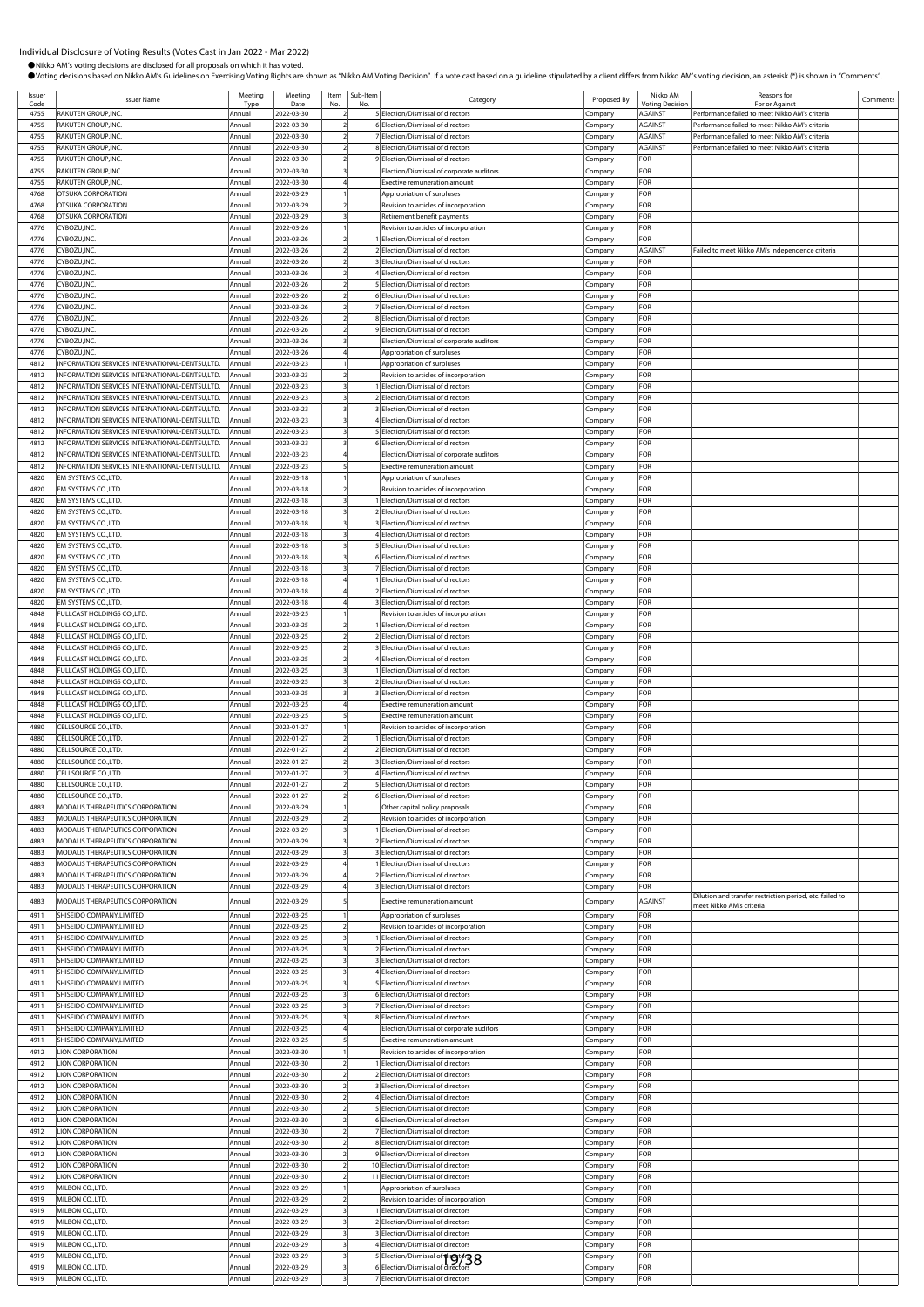| Issuer       | <b>Issuer Name</b>                                   | Meeting          | Meeting                  | Item                     | Sub-Item | Category                                                                        | Proposed By        | Nikko AM                      | Reasons for                                            | Comments |
|--------------|------------------------------------------------------|------------------|--------------------------|--------------------------|----------|---------------------------------------------------------------------------------|--------------------|-------------------------------|--------------------------------------------------------|----------|
| Code<br>4919 | MILBON CO., LTD.                                     | Tyne<br>Annual   | Date<br>2022-03-29       | No                       |          | 8 Election/Dismissal of directors                                               | Company            | <b>Voting Decision</b><br>FOR | For or Against                                         |          |
| 4919         | MILBON CO.,LTD.                                      | Annual           | 2022-03-29               |                          |          | 9 Election/Dismissal of directors                                               | Company            | FOR                           |                                                        |          |
| 4919         | MILBON CO.,LTD.                                      | Annual           | 2022-03-29               |                          |          | 10 Election/Dismissal of directors                                              | Company            | FOR                           |                                                        |          |
| 4919         | MILBON CO., LTD.                                     | Annual           | 2022-03-29               |                          |          | 11 Election/Dismissal of directors                                              | Company            | FOR                           |                                                        |          |
| 4919         | MILBON CO., LTD.                                     | Annual           | 2022-03-29               |                          |          | Exective remuneration amount                                                    | Company            | FOR                           |                                                        |          |
| 4922         | KOSE CORPORATION                                     | Annual           | 2022-03-30               |                          |          | Appropriation of surpluses                                                      | :ompany            | FOR                           |                                                        |          |
| 4922         | KOSE CORPORATION                                     | Annual           | 2022-03-30               |                          |          | Revision to articles of incorporation                                           | .cmpany            | FOR<br>FOR                    |                                                        |          |
| 4922<br>4922 | <b>KOSE CORPORATION</b><br>KOSE CORPORATION          | Annual<br>Annual | 2022-03-30<br>2022-03-30 |                          |          | Election/Dismissal of directors<br>2 Election/Dismissal of directors            | Company<br>Company | FOR                           |                                                        |          |
| 4922         | KOSE CORPORATION                                     | Annual           | 2022-03-30               |                          |          | 3 Election/Dismissal of directors                                               | Company            | FOR                           |                                                        |          |
| 4922         | KOSE CORPORATION                                     | Annual           | 2022-03-30               |                          |          | 4 Election/Dismissal of directors                                               | Company            | FOR                           |                                                        |          |
| 4922         | <b>KOSE CORPORATION</b>                              | Annual           | 2022-03-30               |                          |          | 5 Election/Dismissal of directors                                               | Company            | FOR                           |                                                        |          |
| 4922         | KOSE CORPORATION                                     | Annual           | 2022-03-30               |                          |          | 6 Election/Dismissal of directors                                               | Company            | FOR                           |                                                        |          |
| 4922         | KOSE CORPORATION                                     | Annual           | 2022-03-30               |                          |          | 7 Election/Dismissal of directors                                               | .ompany            | FOR                           |                                                        |          |
| 4922         | KOSE CORPORATION                                     | Annual           | 2022-03-30               |                          |          | 8 Election/Dismissal of directors                                               | .ompany            | FOR                           |                                                        |          |
| 4922         | KOSE CORPORATION                                     | Annual           | 2022-03-30               |                          |          | 9 Election/Dismissal of directors                                               | Company            | FOR                           |                                                        |          |
| 4922         | <b>KOSE CORPORATION</b>                              | Annual           | 2022-03-30               |                          |          | 10 Election/Dismissal of directors                                              | Company            | FOR                           |                                                        |          |
| 4927         | POLA ORBIS HOLDINGS INC.                             | Annual           | 2022-03-25               |                          |          | Appropriation of surpluses                                                      | Company            | FOR                           |                                                        |          |
| 4927<br>4927 | POLA ORBIS HOLDINGS INC.                             | Annua            | 2022-03-25               | $\overline{\phantom{a}}$ |          | Revision to articles of incorporation                                           | Company            | FOR<br>FOR                    |                                                        |          |
| 4927         | POLA ORBIS HOLDINGS INC.<br>POLA ORBIS HOLDINGS INC. | Annual<br>Annual | 2022-03-25<br>2022-03-25 |                          |          | Election/Dismissal of directors<br>2 Election/Dismissal of directors            | Company<br>Company | FOR                           |                                                        |          |
| 4927         | POLA ORBIS HOLDINGS INC.                             | Annual           | 2022-03-25               |                          |          | 3 Election/Dismissal of directors                                               | Company            | FOR                           |                                                        |          |
| 4927         | POLA ORBIS HOLDINGS INC.                             | Annual           | 2022-03-25               |                          |          | 4 Election/Dismissal of directors                                               | .cmpany            | FOR                           |                                                        |          |
| 4927         | POLA ORBIS HOLDINGS INC.                             | Annual           | 2022-03-25               |                          |          | 5 Election/Dismissal of directors                                               | Company            | FOR                           |                                                        |          |
| 4927         | POLA ORBIS HOLDINGS INC.                             | Annual           | 2022-03-25               |                          |          | 6 Election/Dismissal of directors                                               | Company            | FOR                           |                                                        |          |
| 4927         | POLA ORBIS HOLDINGS INC.                             | Annual           | 2022-03-25               |                          |          | 7 Election/Dismissal of directors                                               | Company            | FOR                           |                                                        |          |
| 4927         | POLA ORBIS HOLDINGS INC.                             | Annual           | 2022-03-25               |                          |          | 8 Election/Dismissal of directors                                               | Company            | FOR                           |                                                        |          |
| 4927         | POLA ORBIS HOLDINGS INC.                             | Annual           | 2022-03-25               |                          |          | 1 Election/Dismissal of corporate auditors                                      | Company            | FOR                           |                                                        |          |
| 4927         | POLA ORBIS HOLDINGS INC.                             | Annual           | 2022-03-25               |                          |          | 2 Election/Dismissal of corporate auditors                                      | Company            | FOR                           |                                                        |          |
| 4927         | POLA ORBIS HOLDINGS INC.                             | Annual           | 2022-03-25               |                          |          | 3 Election/Dismissal of corporate auditors                                      | Company            | FOR                           | Unable to recognize it as initiative to help enhance   |          |
| 4933         | -NE CO.,LTD.                                         | Annual           | 2022-03-25               |                          |          | Revision to articles of incorporation                                           | Company            | AGAINST                       | shareholder value                                      |          |
| 4933         | I-NE CO.,LTD.                                        | Annual           | 2022-03-25               |                          |          | 1 Election/Dismissal of directors                                               | Company            | FOR                           |                                                        |          |
| 4933         | I-NE CO., LTD.                                       | Annual           | 2022-03-25               |                          |          | 2 Election/Dismissal of directors                                               | Company            | FOR                           |                                                        |          |
| 4933         | I-NE CO.,LTD.                                        | Annual           | 2022-03-25               |                          |          | 3 Election/Dismissal of directors                                               | Company            | FOR                           |                                                        |          |
| 4933         | -NE CO., LTD.                                        | Annual           | 2022-03-25               |                          |          | 1 Election/Dismissal of directors                                               | Company            | FOR                           |                                                        |          |
| 4933         | I-NE CO.,LTD.                                        | Annual           | 2022-03-25               |                          |          | 2 Election/Dismissal of directors                                               | company.           | FOR                           |                                                        |          |
| 4933         | I-NE CO.,LTD.                                        | Annual           | 2022-03-25               |                          |          | 3 Election/Dismissal of directors                                               | Company            | FOR                           |                                                        |          |
| 4933         | I-NE CO.,LTD.                                        | Annual           | 2022-03-25               |                          |          | Election/Dismissal of directors                                                 | Company            | FOR                           |                                                        |          |
| 4933<br>4933 | I-NE CO., LTD.<br>I-NE CO., LTD.                     | Annua<br>Annual  | 2022-03-25<br>2022-03-25 |                          |          | Exective remuneration amount<br>Exective remuneration amount                    | Company<br>Company | FOR<br>FOR                    |                                                        |          |
| 4955         | AGRO-KANESHO CO.,LTD.                                | Annual           | 2022-03-24               |                          |          | Appropriation of surpluses                                                      | Company            | FOR                           |                                                        |          |
| 4955         | AGRO-KANESHO CO.,LTD.                                | Annual           | 2022-03-24               |                          |          | Revision to articles of incorporation                                           | Company            | FOR                           |                                                        |          |
| 4955         | AGRO-KANESHO CO.,LTD                                 | Annual           | 2022-03-24               | 3                        |          | 1 Election/Dismissal of directors                                               | Company            | FOR                           |                                                        |          |
| 4955         | AGRO-KANESHO CO.,LTD                                 | Annual           | 2022-03-24               |                          |          | 2 Election/Dismissal of directors                                               | :ompany            | FOR                           |                                                        |          |
| 4955         | AGRO-KANESHO CO.,LTD                                 | Annual           | 2022-03-24               |                          |          | 3 Election/Dismissal of directors                                               | .ompany            | FOR                           |                                                        |          |
| 4955         | AGRO-KANESHO CO.,LTD                                 | Annual           | 2022-03-24               |                          |          | 4 Election/Dismissal of directors                                               | Company            | FOR                           |                                                        |          |
| 4963         | SEIKO PMC CORPORATION                                | Annual           | 2022-03-25               |                          |          | Revision to articles of incorporation                                           | Company            | FOR                           |                                                        |          |
| 4963         | SEIKO PMC CORPORATION                                | Annua            | 2022-03-25               |                          |          | 1 Election/Dismissal of directors                                               | Company            | FOR                           |                                                        |          |
| 4963         | SEIKO PMC CORPORATION                                | Annual           | 2022-03-25               |                          |          | 2 Election/Dismissal of directors                                               | Company            | FOR                           |                                                        |          |
| 4963         | SEIKO PMC CORPORATION                                | Annual           | 2022-03-25               | 기                        |          | 3 Election/Dismissal of directors                                               | Company            | FOR                           |                                                        |          |
| 4963         | SEIKO PMC CORPORATION                                | Annual           | 2022-03-25               |                          |          | 4 Election/Dismissal of directors                                               | Company            | FOR                           |                                                        |          |
| 4963         | SEIKO PMC CORPORATION                                | Annual           | 2022-03-25               |                          |          | 5 Election/Dismissal of directors                                               | Company            | FOR                           |                                                        |          |
| 4963         | SEIKO PMC CORPORATION<br>SEIKO PMC CORPORATION       | Annual           | 2022-03-25               |                          |          | 6 Election/Dismissal of directors                                               | .ompany            | FOR<br>FOR                    |                                                        |          |
| 4963<br>4963 | SEIKO PMC CORPORATION                                | Annual<br>Annual | 2022-03-25<br>2022-03-25 |                          |          | Election/Dismissal of corporate auditors<br><b>Exective remuneration amount</b> | .ompany<br>Company | FOR                           |                                                        |          |
| 4967         | KOBAYASHI PHARMACEUTICAL CO.,LTD.                    | Annual           | 2022-03-30               |                          |          | Revision to articles of incorporation                                           | Company            | FOR                           |                                                        |          |
| 4967         | KOBAYASHI PHARMACEUTICAL CO.,LTD.                    | Annual           | 2022-03-30               |                          |          | 1 Election/Dismissal of directors                                               | Company            | FOR                           |                                                        |          |
| 4967         | KOBAYASHI PHARMACEUTICAL CO.,LTD.                    | Annual           | 2022-03-30               |                          |          | 2 Election/Dismissal of directors                                               | Company            | FOR                           |                                                        |          |
| 4967         | KOBAYASHI PHARMACEUTICAL CO.,LTD.                    | Annual           | 2022-03-30               | $\overline{2}$           |          | 3 Election/Dismissal of directors                                               | Company            | FOR                           |                                                        |          |
| 4967         | KOBAYASHI PHARMACEUTICAL CO.,LTD.                    | Annual           | 2022-03-30               |                          |          | 4 Election/Dismissal of directors                                               | Company            | FOR                           |                                                        |          |
| 4967         | KOBAYASHI PHARMACEUTICAL CO.,LTD.                    | Annual           | 2022-03-30               | $\overline{2}$           |          | 5 Election/Dismissal of directors                                               | Company            | FOR                           |                                                        |          |
| 4967         | KOBAYASHI PHARMACEUTICAL CO.,LTD.                    | Annual           | 2022-03-30               |                          |          | 6 Election/Dismissal of directors                                               | :ompany            | FOR                           |                                                        |          |
| 4967         | KOBAYASHI PHARMACEUTICAL CO.,LTD.                    | Annual           | 2022-03-30               |                          |          | 7 Election/Dismissal of directors                                               | Company            | FOR                           |                                                        |          |
| 4967         | KOBAYASHI PHARMACEUTICAL CO.,LTD.                    | Annual           | 2022-03-30               |                          |          | 8 Election/Dismissal of directors                                               | Company            | FOR                           |                                                        |          |
| 4967         | KOBAYASHI PHARMACEUTICAL CO.,LTD.                    | Annual           | 2022-03-30               |                          |          | Election/Dismissal of corporate auditors                                        | Company            | FOR                           |                                                        |          |
| 4971<br>4971 | MEC COMPANY LTD.<br>MEC COMPANY LTD.                 | Annual<br>Annual | 2022-03-23<br>2022-03-23 | $\overline{2}$           |          | Revision to articles of incorporation<br>1 Election/Dismissal of directors      | Company            | FOR<br>FOR                    |                                                        |          |
| 4971         | MEC COMPANY LTD.                                     | Annual           | 2022-03-23               | $\overline{2}$           |          | 2 Election/Dismissal of directors                                               | Company<br>Company | FOR                           |                                                        |          |
| 4971         | MEC COMPANY LTD.                                     | Annual           | 2022-03-23               |                          |          | 3 Election/Dismissal of directors                                               | Company            | FOR                           |                                                        |          |
| 4971         | MEC COMPANY LTD.                                     | Annual           | 2022-03-23               |                          |          | 4 Election/Dismissal of directors                                               | Company            | FOR                           |                                                        |          |
| 4971         | MEC COMPANY LTD.                                     | Annual           | 2022-03-23               |                          |          | 1 Election/Dismissal of directors                                               | .ompany            | FOR                           |                                                        |          |
| 4971         | MEC COMPANY LTD.                                     | Annual           | 2022-03-23               |                          |          | 2 Election/Dismissal of directors                                               | Company            | FOR                           |                                                        |          |
| 4971         | MEC COMPANY LTD.                                     | Annual           | 2022-03-23               |                          |          | 3 Election/Dismissal of directors                                               | Company            | FOR                           |                                                        |          |
| 4971         | MEC COMPANY LTD.                                     | Annual           | 2022-03-23               |                          |          | Election/Dismissal of directors                                                 | Company            | FOR                           |                                                        |          |
| 4971         | MEC COMPANY LTD.                                     | Annual           | 2022-03-23               | 5                        |          | <b>Exective remuneration amount</b>                                             | Company            | FOR                           |                                                        |          |
| 4971         | MEC COMPANY LTD.                                     | Annual           | 2022-03-23               | 6                        |          | Exective remuneration amount                                                    | Company            | FOR                           |                                                        |          |
| 4979         | OAT AGRIO CO.,LTD.                                   | Annual           | 2022-03-30               |                          |          | Revision to articles of incorporation                                           | Company            | FOR<br>FOR                    |                                                        |          |
| 4979<br>4979 | OAT AGRIO CO.,LTD.<br>OAT AGRIO CO.,LTD.             | Annual<br>Annual | 2022-03-30<br>2022-03-30 |                          |          | I Election/Dismissal of directors<br>2 Election/Dismissal of directors          | Company            | FOR                           |                                                        |          |
| 4979         | OAT AGRIO CO.,LTD.                                   | Annual           | 2022-03-30               |                          |          | 3 Election/Dismissal of directors                                               | .cmpany<br>Company | FOR                           |                                                        |          |
| 4979         | OAT AGRIO CO.,LTD.                                   | Annual           | 2022-03-30               |                          |          | 4 Election/Dismissal of directors                                               | Company            | FOR                           |                                                        |          |
| 4979         | OAT AGRIO CO.,LTD.                                   | Annual           | 2022-03-30               |                          |          | 5 Election/Dismissal of directors                                               | Company            | FOR                           |                                                        |          |
| 4979         | OAT AGRIO CO.,LTD.                                   | Annual           | 2022-03-30               |                          |          | 6 Election/Dismissal of directors                                               | Company            | FOR                           |                                                        |          |
| 4979         | OAT AGRIO CO., LTD.                                  | Annual           | 2022-03-30               | $\overline{\mathbf{3}}$  |          | 1 Election/Dismissal of directors                                               | Company            | FOR                           |                                                        |          |
| 4979         | OAT AGRIO CO., LTD.                                  | Annual           | 2022-03-30               | 3                        |          | 2 Election/Dismissal of directors                                               | Company            | FOR                           |                                                        |          |
| 4979         | OAT AGRIO CO., LTD.                                  | Annual           | 2022-03-30               | 3                        |          | 3 Election/Dismissal of directors                                               | .cmpany            | FOR                           |                                                        |          |
| 4979         | OAT AGRIO CO., LTD.                                  | Annual           | 2022-03-30               |                          |          | Election/Dismissal of directors                                                 | Company            | FOR                           |                                                        |          |
| 4985         | <b>EARTH CORPORATION</b>                             | Annual           | 2022-03-25               |                          |          | Revision to articles of incorporation                                           | Company            | FOR                           |                                                        |          |
| 4985         | <b>EARTH CORPORATION</b>                             | Annual           | 2022-03-25               |                          |          | 1 Election/Dismissal of directors                                               | Company            | FOR                           |                                                        |          |
| 4985         | <b>EARTH CORPORATION</b>                             | Annual           | 2022-03-25               |                          |          | 2 Election/Dismissal of directors                                               | Company            | FOR                           |                                                        |          |
| 4985         | <b>EARTH CORPORATION</b>                             | Annual           | 2022-03-25               | $\overline{\phantom{a}}$ |          | 3 Election/Dismissal of directors                                               | Company            | FOR                           |                                                        |          |
| 4985         | <b>EARTH CORPORATION</b>                             | Annual           | 2022-03-25               | $\overline{2}$           |          | 4 Election/Dismissal of directors                                               | Company            | FOR                           |                                                        |          |
| 4985         | <b>EARTH CORPORATION</b>                             | Annual           | 2022-03-25               | 2                        |          | 5 Election/Dismissal of directors                                               | Company            | FOR                           |                                                        |          |
| 4985<br>4985 | <b>EARTH CORPORATION</b><br><b>EARTH CORPORATION</b> | Annual<br>Annual | 2022-03-25<br>2022-03-25 |                          |          | 6 Election/Dismissal of directors<br>7 Election/Dismissal of directors          | Company            | FOR<br>FOR                    |                                                        |          |
| 4985         | <b>EARTH CORPORATION</b>                             | Annual           | 2022-03-25               |                          |          | 8 Election/Dismissal of directors                                               | Company<br>.cmpany | FOR                           |                                                        |          |
| 4985         | <b>EARTH CORPORATION</b>                             | Annual           | 2022-03-25               |                          |          | 9 Election/Dismissal of directors                                               | Company            | FOR                           |                                                        |          |
| 4985         | <b>EARTH CORPORATION</b>                             | Annua            | 2022-03-25               |                          |          | Exective remuneration amount                                                    | Company            | FOR                           |                                                        |          |
| 4992         | HOKKO CHEMICAL INDUSTRY CO.,LTD.                     | Annual           | 2022-02-25               |                          |          | Appropriation of surpluses                                                      | Company            | AGAINST                       | Shareholder returns failed to meet Nikko AM's criteria |          |
| 4992         | HOKKO CHEMICAL INDUSTRY CO.,LTD.                     | Annual           | 2022-02-25               |                          |          | 1 Election/Dismissal of directors                                               | Company            | <b>AGAINST</b>                | Shareholder returns failed to meet Nikko AM's criteria |          |
| 4992         | HOKKO CHEMICAL INDUSTRY CO.,LTD.                     | Annual           | 2022-02-25               |                          |          |                                                                                 | Company            | AGAINST                       | Shareholder returns failed to meet Nikko AM's criteria |          |
| 4992         | HOKKO CHEMICAL INDUSTRY CO.,LTD                      | Annual           | 2022-02-25               | $\overline{2}$           |          | 2 Election/Dismissal of Trated B                                                | Company            | FOR                           |                                                        |          |
| 4992         | HOKKO CHEMICAL INDUSTRY CO., LTD.                    | Annual           | 2022-02-25               |                          |          | 4 Election/Dismissal of directors                                               | Company            | AGAINST                       | Shareholder returns failed to meet Nikko AM's criteria |          |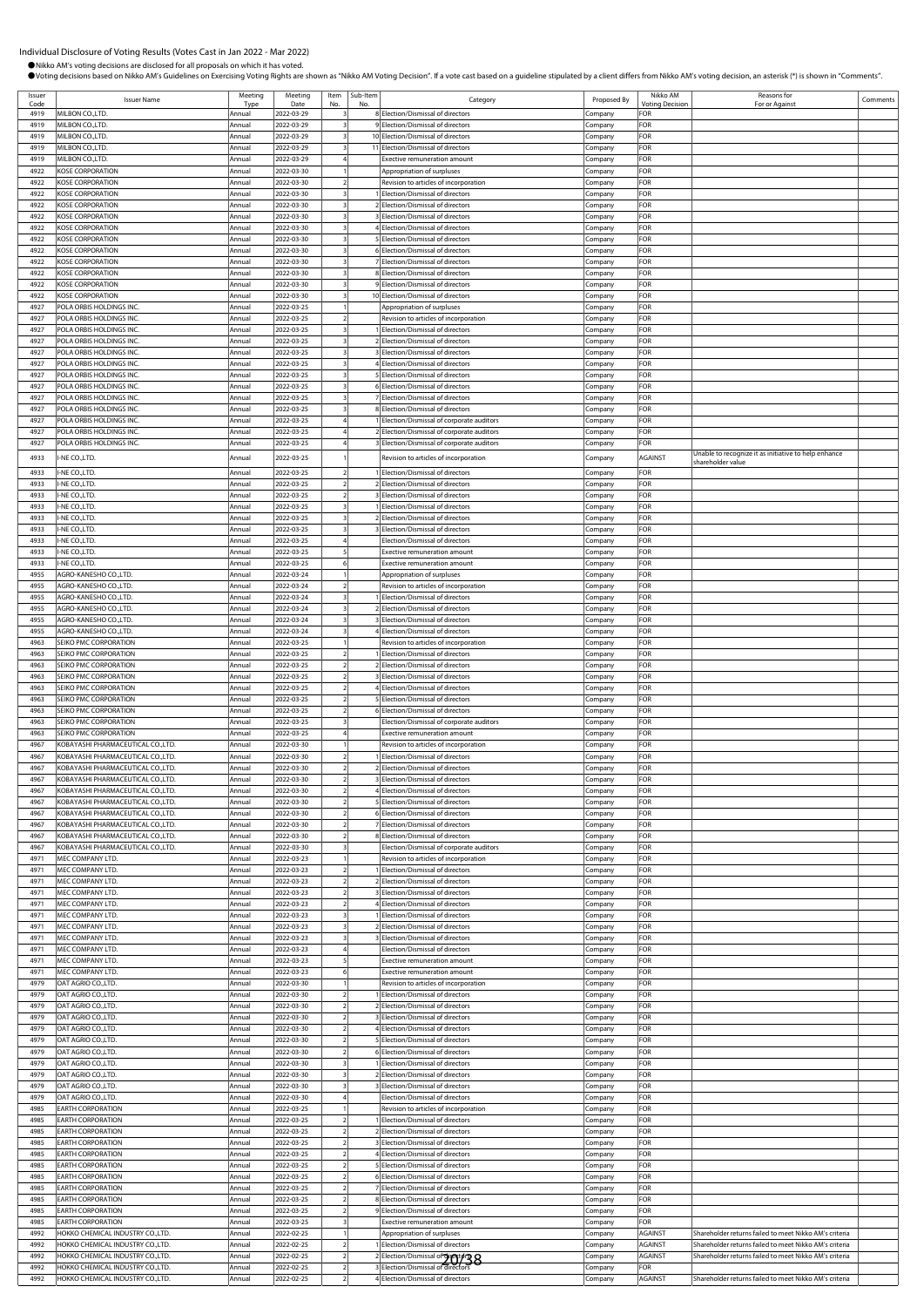| Issuer<br>Code | <b>Issuer Name</b>                                                          | Meeting<br>Type  | Meeting<br>Date          | Item<br>No | Sub-Iten<br>No | Category                                                                                   | Proposed By        | Nikko AM<br><b>Voting Decision</b> | Reasons for<br>For or Against                                                                                                                                         | Comments |
|----------------|-----------------------------------------------------------------------------|------------------|--------------------------|------------|----------------|--------------------------------------------------------------------------------------------|--------------------|------------------------------------|-----------------------------------------------------------------------------------------------------------------------------------------------------------------------|----------|
| 4992<br>4992   | HOKKO CHEMICAL INDUSTRY CO.,LTD.<br>HOKKO CHEMICAL INDUSTRY CO.,LTD.        | Annual<br>Annual | 2022-02-25<br>2022-02-25 |            |                | 5 Election/Dismissal of directors<br>6 Election/Dismissal of directors                     | Company<br>Company | AGAINST<br>AGAINST                 | Shareholder returns failed to meet Nikko AM's criteria<br>Shareholder returns failed to meet Nikko AM's criteria;                                                     |          |
| 4992           | HOKKO CHEMICAL INDUSTRY CO.,LTD.                                            | Annual           | 2022-02-25               |            |                | 7 Election/Dismissal of directors                                                          | Company            | AGAINST                            | Failed to meet Nikko AM's independence criteria<br>Shareholder returns failed to meet Nikko AM's criteria                                                             |          |
| 4992           | HOKKO CHEMICAL INDUSTRY CO.,LTD.                                            | Annual           | 2022-02-25               |            |                | 8 Election/Dismissal of directors                                                          | Company            | AGAINST                            | Shareholder returns failed to meet Nikko AM's criteria;<br>Failed to meet Nikko AM's independence criteria;<br>Attendance ratio failed to meet Nikko AM's criteria or |          |
| 4992           | HOKKO CHEMICAL INDUSTRY CO.,LTD.                                            | Annual           | 2022-02-25               |            |                | 1 Election/Dismissal of corporate auditors                                                 | Company            | FOR                                | information disclosure was insufficient                                                                                                                               |          |
| 4992<br>4992   | HOKKO CHEMICAL INDUSTRY CO.,LTD.<br>HOKKO CHEMICAL INDUSTRY CO.,LTD         | Annual<br>Annual | 2022-02-25<br>2022-02-25 |            |                | 2 Election/Dismissal of corporate auditors<br>Appointment/Dismissal of accounting auditors | Company<br>Company | FOR<br>FOR                         |                                                                                                                                                                       |          |
| 4996           | KUMIAI CHEMICAL INDUSTRY CO.,LTD.                                           | Annual           | 2022-01-28               |            |                | Appropriation of surpluses                                                                 | Company            | FOR                                |                                                                                                                                                                       |          |
| 5015<br>5015   | <b>BP CASTROL K.K.</b><br><b>BP CASTROL K.K.</b>                            | Annual<br>Annual | 2022-03-24<br>2022-03-24 |            |                | Appropriation of surpluses<br>Revision to articles of incorporation                        | Company<br>Company | FOR<br>FOR                         |                                                                                                                                                                       |          |
| 5015           | <b>BP CASTROL K.K.</b>                                                      | Annual           | 2022-03-24               |            |                | <b>Election/Dismissal of directors</b>                                                     | Company            | <b>FOR</b>                         |                                                                                                                                                                       |          |
| 5015<br>5015   | <b>BP CASTROL K.K.</b><br><b>BP CASTROL K.K.</b>                            | Annual<br>Annual | 2022-03-24<br>2022-03-24 |            |                | 2 Election/Dismissal of directors<br>3 Election/Dismissal of directors                     | Company<br>Company | FOR<br>FOR                         |                                                                                                                                                                       |          |
| 5015<br>5015   | <b>BP CASTROL K.K.</b>                                                      | Annual<br>Annual | 2022-03-24               |            |                | 4 Election/Dismissal of directors<br>Election/Dismissal of directors                       | Company            | FOR<br>FOR                         |                                                                                                                                                                       |          |
| 5015           | <b>BP CASTROL K.K.</b><br><b>BP CASTROL K.K.</b>                            | Annual           | 2022-03-24<br>2022-03-24 |            |                | 2 Election/Dismissal of directors                                                          | Company<br>Company | FOR                                |                                                                                                                                                                       |          |
| 5015<br>5015   | <b>BP CASTROL K.K.</b><br><b>BP CASTROL K.K.</b>                            | Annual<br>Annual | 2022-03-24<br>2022-03-24 |            |                | Election/Dismissal of directors<br>Election/Dismissal of directors                         | Company<br>Company | FOR<br>FOR                         |                                                                                                                                                                       |          |
| 5070           | DRAFT INC.                                                                  | Annual           | 2022-03-24               |            |                | Appropriation of surpluses                                                                 | Company            | FOR                                |                                                                                                                                                                       |          |
| 5070<br>5070   | <b>DRAFT INC</b><br>DRAFT INC.                                              | Annual<br>Annual | 2022-03-24<br>2022-03-24 |            |                | Revision to articles of incorporation<br>Exective remuneration amount                      | Company<br>Company | <b>FOR</b><br>FOR                  |                                                                                                                                                                       |          |
| 5101           | THE YOKOHAMA RUBBER COMPANY,LIMITED                                         | Annual           | 2022-03-30               |            |                | Appropriation of surpluses                                                                 | Company            | FOR                                |                                                                                                                                                                       |          |
| 5101<br>5101   | THE YOKOHAMA RUBBER COMPANY.LIMITED<br>THE YOKOHAMA RUBBER COMPANY.LIMITED  | Annual<br>Annual | 2022-03-30<br>2022-03-30 |            |                | Revision to articles of incorporation<br>Election/Dismissal of directors                   | Company<br>Company | FOR<br>FOR                         |                                                                                                                                                                       |          |
| 5101           | THE YOKOHAMA RUBBER COMPANY, LIMITED                                        | Annual           | 2022-03-30               |            |                | 2 Election/Dismissal of directors                                                          | Company            | FOR<br>FOR                         |                                                                                                                                                                       |          |
| 5101<br>5101   | THE YOKOHAMA RUBBER COMPANY, LIMITED<br>THE YOKOHAMA RUBBER COMPANY,LIMITED | Annual<br>Annual | 2022-03-30<br>2022-03-30 |            |                | Election/Dismissal of directors<br>4 Election/Dismissal of directors                       | Company<br>Company | FOR                                |                                                                                                                                                                       |          |
| 5101<br>5101   | THE YOKOHAMA RUBBER COMPANY, LIMITED<br>THE YOKOHAMA RUBBER COMPANY,LIMITED | Annual<br>Annual | 2022-03-30<br>2022-03-30 |            |                | 5 Election/Dismissal of directors<br>6 Election/Dismissal of directors                     | Company            | <b>FOR</b><br>FOR                  |                                                                                                                                                                       |          |
| 5101           | THE YOKOHAMA RUBBER COMPANY,LIMITED                                         | Annual           | 2022-03-30               |            |                | 7 Election/Dismissal of directors                                                          | Company<br>Company | FOR                                |                                                                                                                                                                       |          |
| 5101<br>5101   | THE YOKOHAMA RUBBER COMPANY,LIMITED<br>THE YOKOHAMA RUBBER COMPANY, LIMITED | Annual<br>Annual | 2022-03-30<br>2022-03-30 |            |                | 8 Election/Dismissal of directors<br>9 Election/Dismissal of directors                     | Company<br>Company | FOR<br>FOR                         |                                                                                                                                                                       |          |
| 5101           | THE YOKOHAMA RUBBER COMPANY, LIMITED                                        | Annual           | 2022-03-30               |            |                | 10 Election/Dismissal of directors                                                         | Company            | FOR                                |                                                                                                                                                                       |          |
| 5101<br>5101   | THE YOKOHAMA RUBBER COMPANY, LIMITED<br>THE YOKOHAMA RUBBER COMPANY,LIMITED | Annual<br>Annual | 2022-03-30<br>2022-03-30 |            |                | 11 Election/Dismissal of directors<br>Election/Dismissal of corporate auditors             | Company<br>Company | FOR<br>FOR                         |                                                                                                                                                                       |          |
| 5105           | TOYO TIRE CORPORATION                                                       | Annual           | 2022-03-25               |            |                | Appropriation of surpluses                                                                 | Company            | <b>FOR</b>                         |                                                                                                                                                                       |          |
| 5105<br>5105   | TOYO TIRE CORPORATION<br><b>TOYO TIRE CORPORATION</b>                       | Annual<br>Annual | 2022-03-25<br>2022-03-25 |            |                | Revision to articles of incorporation<br>Election/Dismissal of directors                   | Company<br>Company | FOR<br>FOR                         |                                                                                                                                                                       |          |
| 5105           | TOYO TIRE CORPORATION                                                       | Annual           | 2022-03-25               |            |                | 2 Election/Dismissal of directors                                                          | Company            | FOR                                |                                                                                                                                                                       |          |
| 5105<br>5105   | TOYO TIRE CORPORATION<br>TOYO TIRE CORPORATION                              | Annual<br>Annual | 2022-03-25<br>2022-03-25 |            |                | 3 Election/Dismissal of directors<br>Election/Dismissal of directors                       | Company<br>Company | FOR<br>FOR                         |                                                                                                                                                                       |          |
| 5105           | TOYO TIRE CORPORATION                                                       | Annual           | 2022-03-25               |            |                | Election/Dismissal of directors                                                            | Company            | FOR                                |                                                                                                                                                                       |          |
| 5105<br>5105   | TOYO TIRE CORPORATION<br>TOYO TIRE CORPORATION                              | Annual<br>Annual | 2022-03-25<br>2022-03-25 |            |                | 6 Election/Dismissal of directors<br>7 Election/Dismissal of directors                     | Company<br>Company | FOR<br>FOR                         |                                                                                                                                                                       |          |
| 5105<br>5105   | TOYO TIRE CORPORATION<br>TOYO TIRE CORPORATION                              | Annual<br>Annual | 2022-03-25<br>2022-03-25 |            |                | 8 Election/Dismissal of directors<br>9 Election/Dismissal of directors                     | Company<br>Company | <b>FOR</b><br>FOR                  |                                                                                                                                                                       |          |
| 5108           | <b>BRIDGESTONE CORPORATION</b>                                              | Annual           | 2022-03-23               |            |                | Appropriation of surpluses                                                                 | Company            | FOR                                |                                                                                                                                                                       |          |
| 5108<br>5108   | <b>BRIDGESTONE CORPORATION</b><br><b>BRIDGESTONE CORPORATION</b>            | Annual<br>Annual | 2022-03-23<br>2022-03-23 |            |                | Revision to articles of incorporation<br>Election/Dismissal of directors                   | Company<br>Company | FOR<br>FOR                         |                                                                                                                                                                       |          |
| 5108           | <b>BRIDGESTONE CORPORATION</b>                                              | Annual           | 2022-03-23               |            |                | 2 Election/Dismissal of directors                                                          | Company            | FOR                                |                                                                                                                                                                       |          |
| 5108<br>5108   | <b>BRIDGESTONE CORPORATION</b><br><b>BRIDGESTONE CORPORATION</b>            | Annual<br>Annual | 2022-03-23<br>2022-03-23 |            |                | Election/Dismissal of directors<br>4 Election/Dismissal of directors                       | Company<br>Company | FOR<br>FOR                         |                                                                                                                                                                       |          |
| 5108           | <b>BRIDGESTONE CORPORATION</b>                                              | Annual           | 2022-03-23               |            |                | 5 Election/Dismissal of directors                                                          | Company            | <b>FOR</b>                         |                                                                                                                                                                       |          |
| 5108<br>5108   | <b>BRIDGESTONE CORPORATION</b><br><b>BRIDGESTONE CORPORATION</b>            | Annual<br>Annual | 2022-03-23<br>2022-03-23 |            |                | 6 Election/Dismissal of directors<br>7 Election/Dismissal of directors                     | Company<br>Company | FOR<br>FOR                         |                                                                                                                                                                       |          |
| 5108<br>5108   | <b>BRIDGESTONE CORPORATION</b><br><b>BRIDGESTONE CORPORATION</b>            | Annual<br>Annual | 2022-03-23<br>2022-03-23 |            |                | 8 Election/Dismissal of directors<br>9 Election/Dismissal of directors                     | Company            | FOR<br>FOR                         |                                                                                                                                                                       |          |
| 5108           | <b>BRIDGESTONE CORPORATION</b>                                              | Annua            | 2022-03-23               |            |                | 10 Election/Dismissal of directors                                                         | Company<br>Company | FOR                                |                                                                                                                                                                       |          |
| 5108<br>5108   | <b>BRIDGESTONE CORPORATION</b><br><b>BRIDGESTONE CORPORATION</b>            | Annual<br>Annual | 2022-03-23<br>2022-03-23 |            |                | 11 Election/Dismissal of directors<br>12 Election/Dismissal of directors                   | Company<br>Company | FOR<br>FOR                         |                                                                                                                                                                       |          |
| 5110           | SUMITOMO RUBBER INDUSTRIES.LTD.                                             | Annual           | 2022-03-24               |            |                | Appropriation of surpluses                                                                 | Company            | <b>FOR</b>                         |                                                                                                                                                                       |          |
| 5110<br>5110   | SUMITOMO RUBBER INDUSTRIES,LTD.<br>SUMITOMO RUBBER INDUSTRIES,LTD.          | Annual<br>Annual | 2022-03-24<br>2022-03-24 |            |                | Revision to articles of incorporation<br>Election/Dismissal of directors                   | Company<br>Company | FOR<br>FOR                         |                                                                                                                                                                       |          |
| 5110           | SUMITOMO RUBBER INDUSTRIES.LTD.                                             | Annual           | 2022-03-24               |            |                | 2 Election/Dismissal of directors                                                          | Company            | FOR                                |                                                                                                                                                                       |          |
| 5110<br>5110   | SUMITOMO RUBBER INDUSTRIES, LTD.<br>SUMITOMO RUBBER INDUSTRIES, LTD.        | Annual<br>Annual | 2022-03-24<br>2022-03-24 |            |                | 3 Election/Dismissal of directors<br>Election/Dismissal of directors                       | Company<br>Company | FOR<br>FOR                         |                                                                                                                                                                       |          |
| 5110           | SUMITOMO RUBBER INDUSTRIES,LTD.                                             | Annual           | 2022-03-24               |            |                | Election/Dismissal of directors                                                            | Company            | FOR                                |                                                                                                                                                                       |          |
| 5110<br>5110   | SUMITOMO RUBBER INDUSTRIES, LTD.<br>SUMITOMO RUBBER INDUSTRIES, LTD.        | Annual<br>Annual | 2022-03-24<br>2022-03-24 |            |                | 6 Election/Dismissal of directors<br>7 Election/Dismissal of directors                     | Company<br>Company | FOR<br>FOR                         |                                                                                                                                                                       |          |
| 5110<br>5110   | SUMITOMO RUBBER INDUSTRIES, LTD.<br>SUMITOMO RUBBER INDUSTRIES,LTD.         | Annual<br>Annual | 2022-03-24<br>2022-03-24 |            |                | 8 Election/Dismissal of directors<br>9 Election/Dismissal of directors                     | Company<br>Company | FOR<br>FOR                         |                                                                                                                                                                       |          |
| 5110           | SUMITOMO RUBBER INDUSTRIES.LTD.                                             | Annual           | 2022-03-24               |            |                | 10 Election/Dismissal of directors                                                         | Company            | AGAINST                            | Failed to meet Nikko AM's independence criteria                                                                                                                       |          |
| 5110<br>5110   | SUMITOMO RUBBER INDUSTRIES,LTD.<br>SUMITOMO RUBBER INDUSTRIES,LTD.          | Annual<br>Annual | 2022-03-24<br>2022-03-24 |            |                | 11 Election/Dismissal of directors<br>Election/Dismissal of corporate auditors             | Company<br>Company | FOR<br>FOR                         |                                                                                                                                                                       |          |
| 5110           | SUMITOMO RUBBER INDUSTRIES,LTD.                                             | Annual           | 2022-03-24               |            |                | 2 Election/Dismissal of corporate auditors                                                 | Company            | FOR                                |                                                                                                                                                                       |          |
| 5110<br>5187   | SUMITOMO RUBBER INDUSTRIES,LTD.<br>CREATE MEDIC CO., LTD.                   | Annual<br>Annual | 2022-03-24<br>2022-03-30 |            |                | <b>Exective remuneration amount</b><br>Appropriation of surpluses                          | Company<br>Company | FOR<br>FOR                         |                                                                                                                                                                       |          |
| 5187           | CREATE MEDIC CO., LTD.                                                      | Annual           | 2022-03-30               |            |                | Revision to articles of incorporation                                                      | Company            | FOR                                |                                                                                                                                                                       |          |
| 5187<br>5187   | CREATE MEDIC CO., LTD.<br>CREATE MEDIC CO.,LTD.                             | Annual<br>Annual | 2022-03-30<br>2022-03-30 |            |                | Election/Dismissal of directors<br>2 Election/Dismissal of directors                       | Company<br>Company | FOR<br>FOR                         |                                                                                                                                                                       |          |
| 5187           | CREATE MEDIC CO.,LTD.                                                       | Annual           | 2022-03-30               |            |                | 3 Election/Dismissal of directors                                                          | Company            | FOR<br>FOR                         |                                                                                                                                                                       |          |
| 5187<br>5187   | CREATE MEDIC CO.,LTD.<br>CREATE MEDIC CO., LTD.                             | Annual<br>Annual | 2022-03-30<br>2022-03-30 |            |                | 4 Election/Dismissal of directors<br>5 Election/Dismissal of directors                     | Company<br>Company | FOR                                |                                                                                                                                                                       |          |
| 5187<br>5187   | CREATE MEDIC CO.,LTD.<br>CREATE MEDIC CO.,LTD.                              | Annual<br>Annual | 2022-03-30<br>2022-03-30 |            |                | 6 Election/Dismissal of directors<br>Election/Dismissal of directors                       | Company<br>Company | FOR<br>FOR                         |                                                                                                                                                                       |          |
| 5187           | CREATE MEDIC CO., LTD.                                                      | Annual           | 2022-03-30               |            |                | 2 Election/Dismissal of directors                                                          | Company            | FOR                                |                                                                                                                                                                       |          |
| 5187<br>5187   | CREATE MEDIC CO., LTD.<br>CREATE MEDIC CO.,LTD.                             | Annual<br>Annual | 2022-03-30<br>2022-03-30 |            |                | <b>Election/Dismissal of directors</b><br>4 Election/Dismissal of directors                | Company<br>Company | FOR<br>FOR                         |                                                                                                                                                                       |          |
| 5187           | CREATE MEDIC CO.,LTD.                                                       | Annual           | 2022-03-30               |            |                | <b>Exective remuneration amount</b>                                                        | Company            | AGAINST                            | Dilution and transfer restriction period, etc. failed to<br>meet Nikko AM's criteria                                                                                  |          |
| 5201           | AGC INC.                                                                    | Annual           | 2022-03-30               |            |                | Appropriation of surpluses                                                                 | Company            | FOR                                |                                                                                                                                                                       |          |
| 5201<br>5201   | AGC INC.<br>AGC INC.                                                        | Annual<br>Annual | 2022-03-30<br>2022-03-30 |            |                | Revision to articles of incorporation<br>Election/Dismissal of directors                   | Company<br>Company | FOR<br>FOR                         |                                                                                                                                                                       |          |
| 5201           | AGC INC.                                                                    | Annual           | 2022-03-30               |            |                | 2 Election/Dismissal of directors                                                          | Company            | FOR                                |                                                                                                                                                                       |          |
| 5201<br>5201   | AGC INC.<br>AGC INC.                                                        | Annual<br>Annual | 2022-03-30<br>2022-03-30 |            |                | Election/Dismissal of directors<br>4 Election/Dismissal of directors                       | Company<br>Company | FOR<br>FOR                         |                                                                                                                                                                       |          |
| 5201<br>5201   | AGC INC.<br>AGC INC.                                                        | Annual<br>Annual | 2022-03-30<br>2022-03-30 |            |                | 5 Election/Dismissal of directors<br>6 Election/Dismissal of directors                     | Company            | FOR<br>FOR                         |                                                                                                                                                                       |          |
| 5201           | AGC INC.                                                                    | Annual           | 2022-03-30               |            |                | Election/Dismissal of director                                                             | Company<br>Company | FOR                                |                                                                                                                                                                       |          |
| 5201<br>5201   | AGC INC.<br>AGC INC.                                                        | Annual<br>Annual | 2022-03-30<br>2022-03-30 |            |                | Election/Dismissal of Corporal Oditors<br>Exective remuneration amount                     | Company<br>Company | FOR<br>FOR                         |                                                                                                                                                                       |          |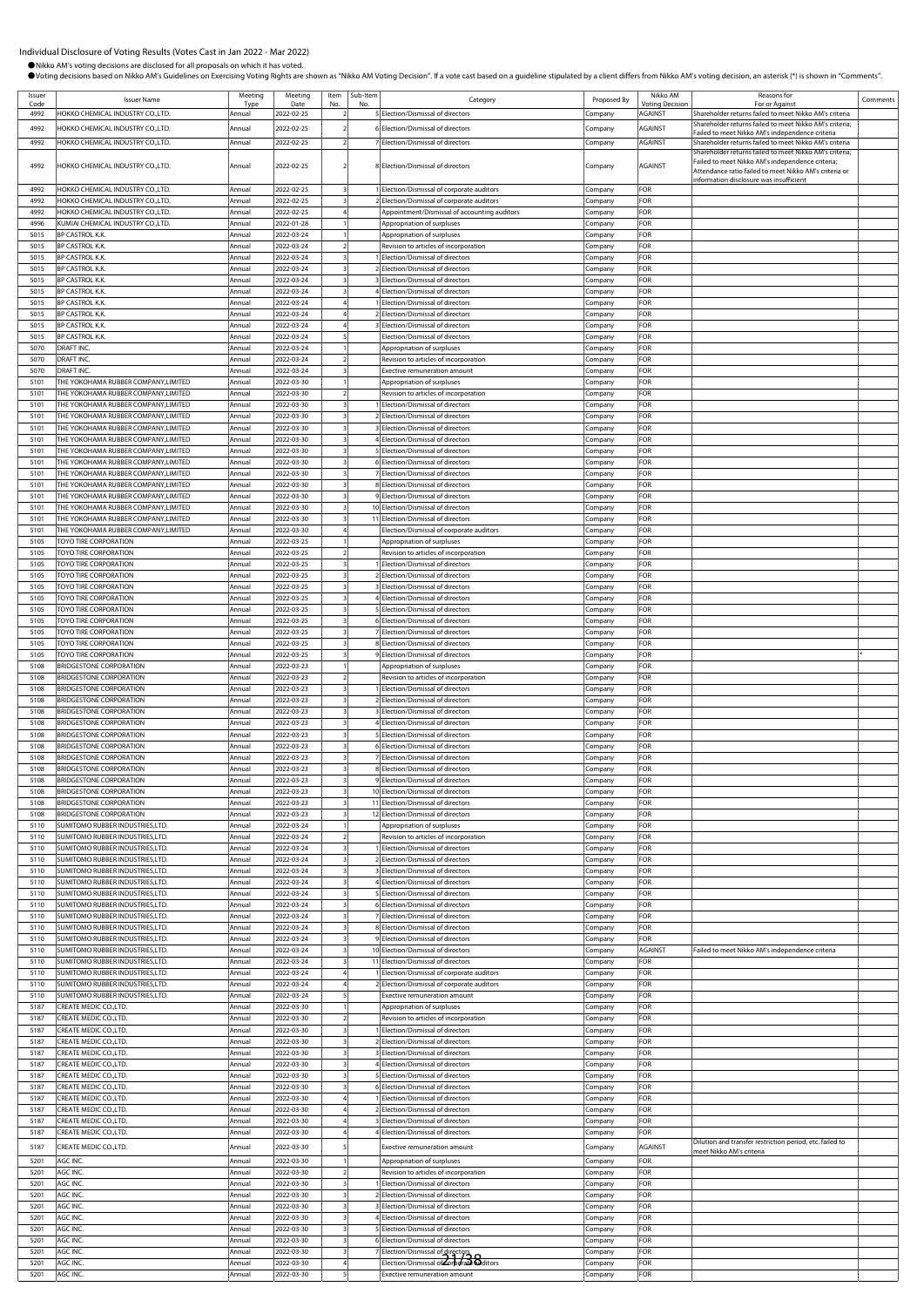●Nikko AM's voting decisions are disclosed for all proposals on which it has voted.<br>●Voting decisions based on Nikko AM's Guidelines on Exercising Voting Rights are shown as "Nikko AM Voting Decision". If a vote cast base

| Issuer |                                 | Meeting          | Meeting    | Item | Sub-Item |                                                            |             | Nikko AM       | Reasons for                                                               |          |
|--------|---------------------------------|------------------|------------|------|----------|------------------------------------------------------------|-------------|----------------|---------------------------------------------------------------------------|----------|
|        | <b>Issuer Name</b>              | Tvp <sub>t</sub> | Date       |      |          | Category                                                   | Proposed By | Votina Decisi  | For or Agains                                                             | Comments |
| 5201   | AGC INC.                        | Annual           | 2022-03-30 |      |          | Exective remuneration amount                               | Company     | ∶OR            |                                                                           |          |
| 5214   | NIPPON ELECTRIC GLASS CO., LTD. | Annual           | 2022-03-30 |      |          | Appropriation of surpluses                                 | Company     | FOR            |                                                                           |          |
| 5214   | NIPPON ELECTRIC GLASS CO., LTD. | Annual           | 2022-03-30 |      |          | Revision to articles of incorporation                      | ompany      | OR:            |                                                                           |          |
| 5214   | NIPPON ELECTRIC GLASS CO., LTD. | Annual           | 2022-03-30 |      |          | Election/Dismissal of directors                            | .cmpany     | OR:            |                                                                           |          |
| 5214   | NIPPON ELECTRIC GLASS CO., LTD. | Annual           | 2022-03-30 |      |          | 2 Election/Dismissal of directors                          |             | FOR            |                                                                           |          |
|        |                                 |                  |            |      |          |                                                            | .ompany     |                |                                                                           |          |
| 5214   | NIPPON ELECTRIC GLASS CO., LTD. | Annual           | 2022-03-30 |      |          | Election/Dismissal of directors                            | .cmpany     | FOR            |                                                                           |          |
| 5214   | NIPPON ELECTRIC GLASS CO., LTD. | Annual           | 2022-03-30 |      |          | Election/Dismissal of directors                            | Company     | FOR            |                                                                           |          |
| 5214   | NIPPON ELECTRIC GLASS CO.,LTD.  | Annual           | 2022-03-30 |      |          | 5 Election/Dismissal of directors                          | Company     | <b>OR</b>      |                                                                           |          |
| 5214   | NIPPON ELECTRIC GLASS CO.,LTD.  | Annual           | 2022-03-30 |      |          | 6 Election/Dismissal of directors                          | .cmpany     | FOR            |                                                                           |          |
| 5214   | NIPPON ELECTRIC GLASS CO., LTD. | Annual           | 2022-03-30 |      |          | 7 Election/Dismissal of directors                          | Company     | <b>OR</b>      |                                                                           |          |
| 5214   | NIPPON ELECTRIC GLASS CO., LTD. | Annual           | 2022-03-30 |      |          | 8 Election/Dismissal of directors                          | Company     | FOR            |                                                                           |          |
| 5214   | NIPPON ELECTRIC GLASS CO., LTD. | Annual           | 2022-03-30 |      |          | 9 Election/Dismissal of directors                          |             | FOR            |                                                                           |          |
|        |                                 |                  |            |      |          |                                                            | ompany      |                |                                                                           |          |
| 5214   | NIPPON ELECTRIC GLASS CO.,LTD.  | Annual           | 2022-03-30 |      |          | 10 Election/Dismissal of directors                         | .ompany     | OR:            |                                                                           |          |
| 5214   | NIPPON ELECTRIC GLASS CO., LTD. | Annual           | 2022-03-30 |      |          | Election/Dismissal of corporate auditors                   | .ompany     | FOR            |                                                                           |          |
| 5214   | NIPPON ELECTRIC GLASS CO.,LTD.  | Annual           | 2022-03-30 |      |          | Election/Dismissal of corporate auditors                   | ompany.     | FOR            |                                                                           |          |
| 5214   | NIPPON ELECTRIC GLASS CO.,LTD.  | Annual           | 2022-03-30 |      |          | <b>Exective remuneration amount</b>                        | Company     | FOR            |                                                                           |          |
| 5214   | NIPPON ELECTRIC GLASS CO.,LTD.  | Annual           | 2022-03-30 |      |          | Exective remuneration amount                               | Company     | <b>OR</b>      |                                                                           |          |
| 5218   | OHARA INC.                      | Annual           | 2022-01-27 |      |          | Appropriation of surpluses                                 | Company     | FOR            |                                                                           |          |
| 5218   | OHARA INC.                      | Annual           | 2022-01-27 |      |          | Election/Dismissal of directors                            | ompany      | <b>AGAINST</b> | erformance failed to meet Nikko AM's criteria                             |          |
|        |                                 |                  |            |      |          |                                                            |             |                |                                                                           |          |
| 5218   | OHARA INC.                      | Annual           | 2022-01-27 |      |          | 2 Election/Dismissal of directors                          | ompany      | AGAINST        | Performance failed to meet Nikko AM's criteria                            |          |
| 5218   | OHARA INC                       | Annual           | 2022-01-27 |      |          | 3 Election/Dismissal of directors                          | .ompany     | AGAINST        | Performance failed to meet Nikko AM's criteria                            |          |
| 5218   | OHARA INC.                      | Annual           | 2022-01-27 |      |          | 4 Election/Dismissal of directors                          | .ompany     | <b>AGAINST</b> | Performance failed to meet Nikko AM's criteria                            |          |
| 5218   | OHARA INC.                      | Annual           | 2022-01-27 |      |          | 5 Election/Dismissal of directors                          | .cmpany     | <b>AGAINST</b> | Failed to meet Nikko AM's independence criteria                           |          |
| 5218   | OHARA INC.                      | Annual           | 2022-01-27 |      |          | 6 Election/Dismissal of directors                          |             | AGAINST        | erformance failed to meet Nikko AM's criteria; Failed                     |          |
|        |                                 |                  |            |      |          |                                                            | .cmpany     |                | to meet Nikko AM's independence criteria                                  |          |
| 5218   | OHARA INC.                      | Annual           | 2022-01-27 |      |          | 7 Election/Dismissal of directors                          | Company     | <b>AGAINST</b> | Performance failed to meet Nikko AM's criteria                            |          |
| 5218   | OHARA INC.                      | Annual           | 2022-01-27 |      |          | 8 Election/Dismissal of directors                          | ompany      | ∶OR            |                                                                           |          |
| 5301   | TOKAI CARBON CO.,LTD.           | Annual           | 2022-03-30 |      |          | Appropriation of surpluses                                 | .ompany     | FOR            |                                                                           |          |
| 5301   | TOKAI CARBON CO.,LTD.           | Annual           | 2022-03-30 |      |          | Revision to articles of incorporation                      | .cmpany     | <b>OR</b>      |                                                                           |          |
| 5301   | TOKAI CARBON CO.,LTD.           | Annual           | 2022-03-30 |      |          | Election/Dismissal of directors                            |             | FOR            |                                                                           |          |
|        |                                 |                  |            |      |          |                                                            | .ompany     |                |                                                                           |          |
| 5301   | TOKAI CARBON CO.,LTD.           | Annual           | 2022-03-30 |      |          | 2 Election/Dismissal of directors                          | ompany      | <b>OR</b>      |                                                                           |          |
| 5301   | TOKAI CARBON CO.,LTD.           | Annual           | 2022-03-30 |      |          | 3 Election/Dismissal of directors                          | .ompany     | <b>OR</b>      |                                                                           |          |
| 5301   | TOKAI CARBON CO.,LTD.           | Annual           | 2022-03-30 |      |          | 4 Election/Dismissal of directors                          | Company     | FOR            |                                                                           |          |
| 5301   | TOKAI CARBON CO.,LTD.           | Annual           | 2022-03-30 |      |          | 5 Election/Dismissal of directors                          | Company     | FOR            |                                                                           |          |
| 5301   | TOKAI CARBON CO.,LTD.           | Annual           | 2022-03-30 |      |          | 6 Election/Dismissal of directors                          | ompany      | FOR            |                                                                           |          |
| 5301   | TOKAI CARBON CO.,LTD.           | Annual           | 2022-03-30 |      |          | 7 Election/Dismissal of directors                          | .ompany     | FOR            |                                                                           |          |
| 5301   | TOKAI CARBON CO.,LTD.           | Annual           | 2022-03-30 |      |          | 8 Election/Dismissal of directors                          |             | FOR            |                                                                           |          |
|        | TOKAI CARBON CO.,LTD.           |                  |            |      |          |                                                            | .ompany     |                |                                                                           |          |
| 5301   |                                 | Annual           | 2022-03-30 |      |          | Election/Dismissal of corporate auditors                   | ompany.     | FOR            |                                                                           |          |
| 5301   | TOKAI CARBON CO.,LTD.           | Annual           | 2022-03-30 |      |          | Election/Dismissal of corporate auditors                   | .<br>ompany | FOR            |                                                                           |          |
| 5302   | NIPPON CARBON CO., LTD          | Annual           | 2022-03-29 |      |          | Appropriation of surpluses                                 | .<br>ompany | <b>OR</b>      |                                                                           |          |
| 5302   | NIPPON CARBON CO., LTD          | Annual           | 2022-03-29 |      |          | Revision to articles of incorporation                      | ompany.     | FOR            |                                                                           |          |
| 5302   | NIPPON CARBON CO., LTD.         | Annual           | 2022-03-29 |      |          | Election/Dismissal of directors                            | ompany      | FOR            |                                                                           |          |
| 5302   | NIPPON CARBON CO., LTD.         | Annual           | 2022-03-29 |      |          | 2 Election/Dismissal of directors                          | .cmpany     | FOR            |                                                                           |          |
| 5302   | NIPPON CARBON CO., LTD          | Annual           | 2022-03-29 |      |          | 3 Election/Dismissal of directors                          | ompany      | FOR            |                                                                           |          |
| 5302   | NIPPON CARBON CO., LTD          | Annual           | 2022-03-29 |      |          | Election/Dismissal of directors                            |             | FOR            |                                                                           |          |
|        |                                 |                  |            |      |          |                                                            | ompany.     |                |                                                                           |          |
| 5302   | NIPPON CARBON CO., LTD          | Annual           | 2022-03-29 |      |          | Election/Dismissal of corporate auditors                   | .ompany     | FOR            |                                                                           |          |
| 5302   | NIPPON CARBON CO., LTD.         | Annual           | 2022-03-29 |      |          | Election/Dismissal of corporate auditors                   | Company     | FOR            |                                                                           |          |
| 5302   | NIPPON CARBON CO.,LTD.          | Annual           | 2022-03-29 |      |          | Introduction/Renewal/Abolishment of anti-takeover measures | .cmpany     | AGAINST        | Unable to recognize it as initiative to help enhance                      |          |
|        |                                 |                  |            |      |          |                                                            |             |                | shareholder value                                                         |          |
| 5310   | TOYO TANSO CO., LTD.            | Annual           | 2022-03-29 |      |          | Appropriation of surpluses                                 | Company     | FOR            |                                                                           |          |
| 5310   | TOYO TANSO CO.,LTD.             | Annual           | 2022-03-29 |      |          | Revision to articles of incorporation                      | ompany      | <b>OR</b>      |                                                                           |          |
| 5310   | TOYO TANSO CO.,LTD.             | Annual           | 2022-03-29 |      |          | Election/Dismissal of directors                            | .cmpany     | FOR            |                                                                           |          |
| 5310   | TOYO TANSO CO.,LTD.             | Annual           | 2022-03-29 |      |          | 2 Election/Dismissal of directors                          | .cmpany     | FOR            |                                                                           |          |
| 5310   | TOYO TANSO CO.,LTD.             | Annual           | 2022-03-29 |      |          | 3 Election/Dismissal of directors                          | .cmpany     | <b>OR</b>      |                                                                           |          |
| 5310   | TOYO TANSO CO.,LTD.             | Annual           | 2022-03-29 |      |          | 4 Election/Dismissal of directors                          | .cmpany     | FOR            |                                                                           |          |
| 5310   | TOYO TANSO CO.,LTD.             | Annual           | 2022-03-29 |      |          | 5 Election/Dismissal of directors                          | Company     | FOR            |                                                                           |          |
|        |                                 |                  |            |      |          |                                                            |             |                |                                                                           |          |
| 5310   | TOYO TANSO CO.,LTD.             | Annual           | 2022-03-29 |      |          | 6 Election/Dismissal of directors                          | .ompany     | FOR            |                                                                           |          |
| 5310   | TOYO TANSO CO.,LTD.             | Annual           | 2022-03-29 |      |          | Election/Dismissal of corporate auditors                   | .ompany     | FOR            |                                                                           |          |
| 5310   | TOYO TANSO CO.,LTD.             | Annual           | 2022-03-29 |      |          | 2 Election/Dismissal of corporate auditors                 | .ompany     | <b>OR</b>      |                                                                           |          |
| 5310   | TOYO TANSO CO.,LTD.             | Annual           | 2022-03-29 |      |          | 3 Election/Dismissal of corporate auditors                 | ompany      | FOR            |                                                                           |          |
| 5310   | TOYO TANSO CO.,LTD.             | Annual           | 2022-03-29 |      |          | Election/Dismissal of corporate auditors                   | Company     | FOR            |                                                                           |          |
| 5337   | DANTO HOLDINGS CORPORATION      | Annual           | 2022-03-29 |      |          | Revision to articles of incorporation                      | Company     | FOR            |                                                                           |          |
|        |                                 |                  |            |      |          |                                                            |             |                | Number of outside directors failed to meet Nikko AM's                     |          |
| 5337   | DANTO HOLDINGS CORPORATION      | Annual           | 2022-03-29 |      |          | Election/Dismissal of directors                            | .cmpany     | <b>GAINST</b>  | criteria; Performance failed to meet Nikko AM's criteria                  |          |
| 5337   | DANTO HOLDINGS CORPORATION      | Annual           | 2022-03-29 |      |          | 2 Election/Dismissal of directors                          | Company     | <b>AGAINST</b> | Performance failed to meet Nikko AM's criteria                            |          |
| 5337   | DANTO HOLDINGS CORPORATION      | Annual           | 2022-03-29 |      |          | 3 Election/Dismissal of directors                          | Company     | FOR            |                                                                           |          |
| 5337   | DANTO HOLDINGS CORPORATION      | Annual           | 2022-03-29 |      |          | 4 Election/Dismissal of directors                          | Company     | FOR            |                                                                           |          |
|        |                                 |                  |            |      |          |                                                            |             |                |                                                                           |          |
| 5337   | DANTO HOLDINGS CORPORATION      | Annual           | 2022-03-29 |      |          | Election/Dismissal of directors                            | Company     | <b>AGAINST</b> | Performance failed to meet Nikko AM's criteria                            |          |
| 5337   | DANTO HOLDINGS CORPORATION      | Annual           | 2022-03-29 |      |          | Election/Dismissal of corporate auditors                   | Company     | FOR            |                                                                           |          |
| 5563   | NIPPON DENKO CO., LTD.          | Annual           | 2022-03-30 |      |          | Appropriation of surpluses                                 | Company     | FOR            |                                                                           |          |
| 5563   | NIPPON DENKO CO., LTD.          | Annual           | 2022-03-30 |      |          | Revision to articles of incorporation                      | Company     | FOR            |                                                                           |          |
| 5563   | NIPPON DENKO CO., LTD.          | Annual           | 2022-03-30 |      |          | Election/Dismissal of directors                            | Company     | OR:            |                                                                           |          |
| 5563   | NIPPON DENKO CO., LTD.          | Annual           | 2022-03-30 |      |          | 2 Election/Dismissal of directors                          | ompany.     | FOR            |                                                                           |          |
| 5563   | NIPPON DENKO CO., LTD.          | Annual           | 2022-03-30 |      |          | 3 Election/Dismissal of directors                          | ompany.     | FOR            |                                                                           |          |
| 5563   | NIPPON DENKO CO., LTD.          | Annual           | 2022-03-30 |      |          | 4 Election/Dismissal of directors                          | .cmpany     | FOR            |                                                                           |          |
| 5563   | NIPPON DENKO CO., LTD.          |                  |            |      |          |                                                            |             | FOR            |                                                                           |          |
|        |                                 | Annual           | 2022-03-30 |      |          | 5 Election/Dismissal of directors                          | Company     |                |                                                                           |          |
| 5563   | NIPPON DENKO CO., LTD.          | Annual           | 2022-03-30 |      |          | 6 Election/Dismissal of directors                          | Company     | FOR            |                                                                           |          |
| 5563   | NIPPON DENKO CO., LTD.          | Annual           | 2022-03-30 |      |          | 7 Election/Dismissal of directors                          | Company     | FOR            |                                                                           |          |
| 5563   | NIPPON DENKO CO., LTD.          | Annual           | 2022-03-30 |      |          | Election/Dismissal of corporate auditors                   | Company     | FOR            |                                                                           |          |
| 5819   | CANARE ELECTRIC CO.,LTD.        | Annual           | 2022-03-18 |      |          | Appropriation of surpluses                                 | Company     | <b>AGAINST</b> | Judged that insufficient action for allocation of funds                   |          |
|        |                                 |                  |            |      |          |                                                            |             |                | had been taken                                                            |          |
| 5819   | CANARE ELECTRIC CO.,LTD.        | Annual           | 2022-03-18 |      |          | Election/Dismissal of directors                            | Company     | AGAINST        | Judged that insufficient action for allocation of funds<br>had been taken |          |
| 5819   | CANARE ELECTRIC CO.,LTD.        | Annual           | 2022-03-18 |      |          | 2 Election/Dismissal of directors                          | Company     | FOR            |                                                                           |          |
|        |                                 |                  |            |      |          |                                                            |             |                |                                                                           |          |
| 5819   | CANARE ELECTRIC CO., LTD.       | Annual           | 2022-03-18 |      |          | 3 Election/Dismissal of directors                          | Company     | FOR            |                                                                           |          |
| 5819   | CANARE ELECTRIC CO.,LTD.        | Annual           | 2022-03-18 |      |          | 4 Election/Dismissal of directors                          | ompany      | FOR            |                                                                           |          |
| 5819   | CANARE ELECTRIC CO., LTD.       | Annual           | 2022-03-18 |      |          | 5 Election/Dismissal of directors                          | ompany      | FOR            |                                                                           |          |
| 5819   | CANARE ELECTRIC CO., LTD.       | Annual           | 2022-03-18 |      |          | 6 Election/Dismissal of directors                          | Company     | FOR            |                                                                           |          |
|        |                                 |                  |            |      |          |                                                            |             |                | Judged that insufficient action for allocation of funds                   |          |
| 5819   | CANARE ELECTRIC CO.,LTD.        | Annual           | 2022-03-18 |      |          | Election/Dismissal of directors                            | Company     | <b>AGAINST</b> | had been taken                                                            |          |
| 5819   | CANARE ELECTRIC CO.,LTD.        | Annual           | 2022-03-18 |      |          | 8 Election/Dismissal of directors                          | Company     | FOR            |                                                                           |          |
| 5819   | CANARE ELECTRIC CO.,LTD.        | Annual           | 2022-03-18 |      |          | Election/Dismissal of corporate auditors                   | Company     | FOR            |                                                                           |          |
| 5819   | CANARE ELECTRIC CO., LTD.       | Annual           | 2022-03-18 |      |          | <b>Exective remuneration amount</b>                        | Company     | FOR            |                                                                           |          |
|        |                                 |                  |            |      |          |                                                            |             |                | Dilution and transfer restriction period, etc. failed to                  |          |
| 5819   | CANARE ELECTRIC CO.,LTD.        | Annual           | 2022-03-18 |      |          | Exective remuneration amount                               | Company     | <b>AGAINST</b> | meet Nikko AM's criteria                                                  |          |
| 5851   | RYOBI LIMITED                   | Annual           | 2022-03-29 |      |          | Appropriation of surpluses                                 | Company     | FOR            |                                                                           |          |
| 5851   | RYOBI LIMITED                   | Annual           | 2022-03-29 |      |          | Revision to articles of incorporation                      | Company     | FOR            |                                                                           |          |
| 5851   | RYOBI LIMITED                   | Annual           | 2022-03-29 |      |          | Election/Dismissal of directors                            |             | FOR            |                                                                           |          |
|        |                                 |                  |            |      |          |                                                            | ompany      |                |                                                                           |          |
| 5851   | RYOBI LIMITED                   | Annual           | 2022-03-29 |      |          | 2 Election/Dismissal of directors                          | ompany      | OR:            |                                                                           |          |
| 5851   | RYOBI LIMITED                   | Annual           | 2022-03-29 |      |          | Election/Dismissal of corporate auditors                   | :ompany     | FOR            |                                                                           |          |
| 5942   | NIPPON FILCON CO., LTD.         | Annual           | 2022-02-24 |      |          | Appropriation of surpluses                                 | .cmpany     | FOR            |                                                                           |          |

2 Election/Dismissal of directors Company

issal of 2<sup>7</sup>2<sup>1</sup>/38

5942 NIPPON FILCON CO.,LTD. Annual 2022-02-24 2 1 Election/Dismissal of directors Company FOR<br>5942 NIPPON FILCON CO.,LTD. Annual 2022-02-24 2 2 Election/Dismissal of directors Company FOR

5944 NIPPON FILCON CO.,LTD.<br>5942 NIPPON FILCON CO.,LTD. Annual 2022-02-24 2 3 Election/Dismissal of directors Company FOR<br>5942 NIPPON FILCON CO.,LTD. Annual 2022-02-24 2 3 Election/Dismissal of directors Company FOR 5942 NIPPON FILCON CO.,LTD. Annual 2022-02-24 2 4 Election/Dismissal of directors Company FOR 5942 NIPPON FILCON CO.,LTD. Annual 2022-02-24 2 5 Election/Dismissal of directors Company FOR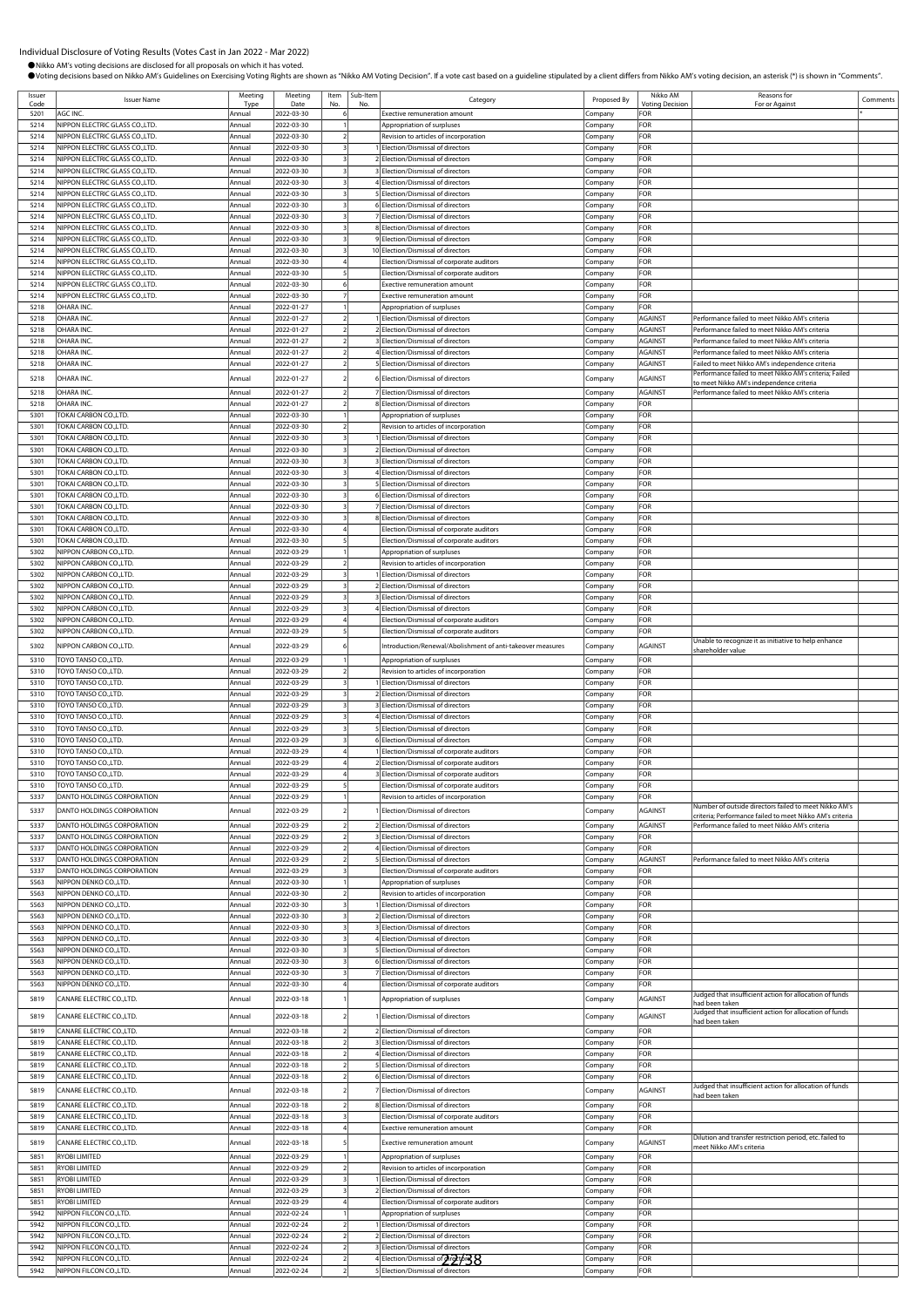| Issuer<br>Cod | <b>Issuer Name</b>                                        | Meeting<br>Type  | Meeting<br>Date          | Item<br>No | Sub-Item | Category                                                                            | Proposed By        | Nikko AM<br>Votina Decisio | Reasons for<br>For or Against                                                         | Comments |
|---------------|-----------------------------------------------------------|------------------|--------------------------|------------|----------|-------------------------------------------------------------------------------------|--------------------|----------------------------|---------------------------------------------------------------------------------------|----------|
| 5942          | NIPPON FILCON CO.,LTD.                                    | Annual           | 2022-02-24               |            |          | <b>6 Election/Dismissal of directors</b>                                            | `ompany            | FOR                        |                                                                                       |          |
| 5942          | NIPPON FILCON CO., LTD.                                   | Annual           | 2022-02-24               |            |          | Election/Dismissal of corporate auditors                                            | .cmpany            | FOR                        |                                                                                       |          |
| 5943          | NORITZ CORPORATION                                        | Annual           | 2022-03-30               |            |          | Appropriation of surpluses                                                          | .ompany            | FOR                        |                                                                                       |          |
| 5943          | NORITZ CORPORATION                                        | Annual           | 2022-03-30               |            |          | Revision to articles of incorporation                                               | .cmpany            | FOR                        |                                                                                       |          |
| 5943          | NORITZ CORPORATION                                        | Annual           | 2022-03-30               |            |          | 1 Election/Dismissal of directors                                                   | Company            | <b>AGAINST</b>             | Performance failed to meet Nikko AM's criteria                                        |          |
| 5943          | NORITZ CORPORATION                                        | Annual           | 2022-03-30               |            |          | 2 Election/Dismissal of directors                                                   | Company            | <b>AGAINST</b>             | Performance failed to meet Nikko AM's criteria                                        |          |
| 5943          | NORITZ CORPORATION                                        | Annua            | 2022-03-30               |            |          | 3 Election/Dismissal of directors                                                   | .cmpany            | <b>AGAINST</b>             | Performance failed to meet Nikko AM's criteria                                        |          |
| 5943          | NORITZ CORPORATION                                        | Annual           | 2022-03-30               |            |          | 4 Election/Dismissal of directors                                                   | Company            | FOR                        |                                                                                       |          |
| 5943          | NORITZ CORPORATION                                        | Annual           | 2022-03-30               |            |          | 5 Election/Dismissal of directors                                                   | Company            | FOR                        |                                                                                       |          |
| 5943          | NORITZ CORPORATION                                        | Annual           | 2022-03-30               |            |          | 6 Election/Dismissal of directors                                                   | :ompany            | FOR                        | Unable to recognize it as initiative to help enhance                                  |          |
| 5943          | <b>NORITZ CORPORATION</b>                                 | Annual           | 2022-03-30               |            |          | Introduction/Renewal/Abolishment of anti-takeover measures                          | Company            | AGAINST                    | shareholder value                                                                     |          |
| 5943          | <b>NORITZ CORPORATION</b>                                 | Annua            | 2022-03-30               |            |          | Other capital policy proposals                                                      | .cmpany            | <b>AGAINST</b>             | Unable to recognize it as initiative to help enhance                                  |          |
| 5946          | CHOFU SEISAKUSHO CO.,LTD.                                 | Annual           | 2022-03-25               |            |          | Appropriation of surpluses                                                          | Company            | FOR                        | shareholder value                                                                     |          |
| 5946          | CHOFU SEISAKUSHO CO.,LTD.                                 | Annual           | 2022-03-25               |            |          | Revision to articles of incorporation                                               | .cmpany            | FOR                        |                                                                                       |          |
| 5946          | CHOFU SEISAKUSHO CO.,LTD                                  | Annua            | 2022-03-25               |            |          | 1 Election/Dismissal of directors                                                   | Company            | <b>AGAINST</b>             | Performance failed to meet Nikko AM's criteria                                        |          |
| 5946          | CHOFU SEISAKUSHO CO.,LTD.                                 | Annua            | 2022-03-25               |            |          | 2 Election/Dismissal of directors                                                   | Company            | <b>AGAINST</b>             | Performance failed to meet Nikko AM's criteria                                        |          |
| 5946          | CHOFU SEISAKUSHO CO.,LTD.                                 | Annua            | 2022-03-25               |            |          | 3 Election/Dismissal of directors                                                   | .cmpany            | <b>AGAINST</b>             | Performance failed to meet Nikko AM's criteria                                        |          |
| 5946          | CHOFU SEISAKUSHO CO.,LTD.                                 | Annual           | 2022-03-25               |            |          | 4 Election/Dismissal of directors                                                   | Company            | <b>AGAINST</b>             | Performance failed to meet Nikko AM's criteria                                        |          |
| 5946          | CHOFU SEISAKUSHO CO.,LTD.                                 | Annua            | 2022-03-25               |            |          | 5 Election/Dismissal of directors                                                   | Company            | <b>AGAINST</b>             | Performance failed to meet Nikko AM's criteria                                        |          |
| 5946          | CHOFU SEISAKUSHO CO.,LTD.                                 | Annua            | 2022-03-25               |            |          | 6 Election/Dismissal of directors                                                   | :ompany            | <b>AGAINST</b>             | Performance failed to meet Nikko AM's criteria                                        |          |
| 5946          | CHOFU SEISAKUSHO CO.,LTD.                                 | Annual           | 2022-03-25               |            |          | 7 Election/Dismissal of directors                                                   | .ompany            | <b>AGAINST</b>             | Performance failed to meet Nikko AM's criteria                                        |          |
| 5946          | CHOFU SEISAKUSHO CO.,LTD.                                 | Annual           | 2022-03-25               |            |          | 8 Election/Dismissal of directors                                                   | .cmpany            | FOR                        |                                                                                       |          |
| 5946          | CHOFU SEISAKUSHO CO.,LTD.                                 | Annual           | 2022-03-25               |            |          | 9 Election/Dismissal of directors                                                   | .cmpany            | FOR                        |                                                                                       |          |
| 5946<br>5946  | CHOFU SEISAKUSHO CO.,LTD.<br>CHOFU SEISAKUSHO CO.,LTD.    | Annua<br>Annual  | 2022-03-25<br>2022-03-25 |            |          | 1 Election/Dismissal of directors<br>2 Election/Dismissal of directors              | .cmpany            | FOR<br><b>AGAINST</b>      | Performance failed to meet Nikko AM's criteria                                        |          |
| 5946          | CHOFU SEISAKUSHO CO.,LTD.                                 | Annual           | 2022-03-25               |            |          | 3 Election/Dismissal of directors                                                   | Company            | <b>AGAINST</b>             | Failed to meet Nikko AM's independence criteria                                       |          |
| 5957          | NITTOSEIKO CO., LTD.                                      | Annual           | 2022-03-30               |            |          | Appropriation of surpluses                                                          | .cmpany<br>Company | FOR                        |                                                                                       |          |
| 5957          | NITTOSEIKO CO., LTD.                                      | Annua            | 2022-03-30               |            |          | Revision to articles of incorporation                                               | Company            | FOR                        |                                                                                       |          |
| 5957          | NITTOSEIKO CO., LTD.                                      | Annua            | 2022-03-30               |            |          | Election/Dismissal of directors                                                     | .ompany            | FOR                        |                                                                                       |          |
| 5957          | NITTOSEIKO CO., LTD.                                      | Annual           | 2022-03-30               |            |          | 2 Election/Dismissal of directors                                                   | .ompany            | FOR                        |                                                                                       |          |
| 5957          | NITTOSEIKO CO., LTD.                                      | Annua            | 2022-03-30               |            |          | 3 Flection/Dismissal of directors                                                   | .cmpany            | FOR                        |                                                                                       |          |
| 5957          | NITTOSEIKO CO., LTD.                                      | Annual           | 2022-03-30               |            |          | 4 Election/Dismissal of directors                                                   | .cmpany            | FOR                        |                                                                                       |          |
| 5957          | NITTOSEIKO CO., LTD.                                      | Annua            | 2022-03-30               |            |          | 5 Election/Dismissal of directors                                                   | Company            | FOR                        |                                                                                       |          |
| 5957          | NITTOSEIKO CO., LTD.                                      | Annual           | 2022-03-30               |            |          | 6 Election/Dismissal of directors                                                   | .cmpany            | FOR                        |                                                                                       |          |
| 5957          | NITTOSEIKO CO., LTD.                                      | Annual           | 2022-03-30               |            |          | 7 Election/Dismissal of directors                                                   | .cmpany            | FOR                        |                                                                                       |          |
| 5957          | NITTOSEIKO CO., LTD.                                      | Annua            | 2022-03-30               |            |          | 8 Election/Dismissal of directors                                                   | Company            | FOR                        |                                                                                       |          |
| 5957          | NITTOSEIKO CO., LTD.                                      | Annual           | 2022-03-30               |            |          | 9 Election/Dismissal of directors                                                   | .ompany            | FOR                        |                                                                                       |          |
| 5957<br>5959  | NITTOSEIKO CO., LTD.<br>OKABE CO.,LTD.                    | Annua<br>Annual  | 2022-03-30<br>2022-03-30 |            |          | Election/Dismissal of corporate auditors<br>Revision to articles of incorporation   | ompany             | FOR<br>FOR                 |                                                                                       |          |
| 5959          | OKABE CO., LTD.                                           | Annual           | 2022-03-30               |            |          | 1 Election/Dismissal of directors                                                   | .ompany<br>.cmpany | FOR                        |                                                                                       |          |
| 5959          | OKABE CO.,LTD.                                            | Annual           | 2022-03-30               |            |          | 2 Election/Dismissal of directors                                                   | Company            | FOR                        |                                                                                       |          |
| 5959          | OKABE CO.,LTD.                                            | Annua            | 2022-03-30               |            |          | 3 Election/Dismissal of directors                                                   | :ompany            | FOR                        |                                                                                       |          |
| 5959          | OKABE CO.,LTD.                                            | Annual           | 2022-03-30               |            |          | 4 Election/Dismissal of directors                                                   | Company            | FOR                        |                                                                                       |          |
| 5959          | OKABE CO.,LTD                                             | Annual           | 2022-03-30               |            |          | 5 Election/Dismissal of directors                                                   | Company            | FOR                        |                                                                                       |          |
| 5959          | OKABE CO.,LTD.                                            | Annual           | 2022-03-30               |            |          | 6 Election/Dismissal of directors                                                   | Company            | FOR                        |                                                                                       |          |
| 5959          | OKABE CO.,LTD.                                            | Annual           | 2022-03-30               |            |          | 7 Election/Dismissal of directors                                                   | .ompany            | FOR                        |                                                                                       |          |
| 6029          | ARTRA GROUP CORPORATION                                   | Annua            | 2022-03-29               |            |          | Revision to articles of incorporation                                               | .ompany            | FOR                        |                                                                                       |          |
| 6029          | ARTRA GROUP CORPORATION                                   | Annua            | 2022-03-29               |            |          | Election/Dismissal of directors                                                     | .cmpany            | <b>AGAINST</b>             | Performance failed to meet Nikko AM's criteria                                        |          |
| 6029          | ARTRA GROUP CORPORATION                                   | Annual           | 2022-03-29               |            |          | 2 Election/Dismissal of directors                                                   | .cmpany            | <b>AGAINST</b>             | Performance failed to meet Nikko AM's criteria                                        |          |
| 6029          | ARTRA GROUP CORPORATION                                   | Annual           | 2022-03-29               |            |          | 3 Election/Dismissal of directors                                                   | :ompany            | FOR                        |                                                                                       |          |
| 6029<br>6029  | <b>ARTRA GROUP CORPORATION</b><br>ARTRA GROUP CORPORATION | Annual<br>Annual | 2022-03-29<br>2022-03-29 |            |          | 4 Election/Dismissal of directors<br>Appointment/Dismissal of accounting auditors   | Company<br>Company | FOR<br>FOR                 |                                                                                       |          |
| 6034          | MRT INC.                                                  | Annua            | 2022-03-29               |            |          | Revision to articles of incorporation                                               | Company            | FOR                        |                                                                                       |          |
| 6034          | MRT INC.                                                  | Annua            | 2022-03-29               |            |          | Election/Dismissal of directors                                                     | :ompany            | FOR                        |                                                                                       |          |
| 6034          | MRT INC.                                                  | Annual           | 2022-03-29               |            |          | 2 Election/Dismissal of directors                                                   | .ompany            | FOR                        |                                                                                       |          |
| 6034          | MRT INC.                                                  | Annua            | 2022-03-29               |            |          | 3 Election/Dismissal of directors                                                   | .ompany            | FOR                        |                                                                                       |          |
| 6034          | MRT INC                                                   | Annual           | 2022-03-29               |            |          | 4 Election/Dismissal of directors                                                   | .ompany            | FOR                        |                                                                                       |          |
| 6034          | MRT INC.                                                  | Annual           | 2022-03-29               |            |          | 5 Election/Dismissal of directors                                                   | Company            | FOR                        |                                                                                       |          |
| 6034          | MRT INC.                                                  | Annual           | 2022-03-29               |            |          | 6 Election/Dismissal of directors                                                   | Company            | FOR                        |                                                                                       |          |
| 6034          | MRT INC.                                                  | Annual           | 2022-03-29               |            |          | 1 Election/Dismissal of corporate auditors                                          | .cmpany            | FOR                        |                                                                                       |          |
| 6034          | MRT INC.                                                  | Annual           | 2022-03-29               |            |          | 2 Election/Dismissal of corporate auditors                                          | Company            | FOR                        |                                                                                       |          |
| 6034<br>6054  | MRT INC.<br>LIVESENSE INC.                                | Annual           | 2022-03-29<br>2022-03-30 |            |          | 3 Election/Dismissal of corporate auditors<br>Revision to articles of incorporation | .ompany            | FOR<br>FOR                 |                                                                                       |          |
| 6054          | LIVESENSE INC.                                            | Annua<br>Annual  | 2022-03-30               |            |          | Election/Dismissal of directors                                                     | :ompany<br>.cmpany | FOR                        |                                                                                       |          |
| 6054          | LIVESENSE INC.                                            | Annua            | 2022-03-30               |            |          | 2 Election/Dismissal of directors                                                   | .cmpany            | FOR                        |                                                                                       |          |
| 6054          | LIVESENSE INC.                                            | Annual           | 2022-03-30               |            |          | 3 Election/Dismissal of directors                                                   | Company            | FOR                        |                                                                                       |          |
| 6054          | LIVESENSE INC.                                            | Annual           | 2022-03-30               |            |          | 4 Election/Dismissal of directors                                                   | .cmpany            | FOR                        |                                                                                       |          |
| 6067          | IMPACT HD INC.                                            | Annual           | 2022-03-29               |            |          | Other capital policy proposals                                                      | Company            | FOR                        |                                                                                       |          |
| 6067          | IMPACT HD INC.                                            | Annual           | 2022-03-29               |            |          | Revision to articles of incorporation                                               | Company            | FOR                        |                                                                                       |          |
| 6067          | <b>IMPACT HD INC.</b>                                     | Annua            | 2022-03-29               |            |          | 1 Election/Dismissal of directors                                                   | Company            | <b>AGAINST</b>             | Insufficient reasonable explanation about sharp<br>fluctuation in number of directors |          |
| 6067          | IMPACT HD INC.                                            | Annual           | 2022-03-29               |            |          | 2 Election/Dismissal of directors                                                   | .cmpany            | FOR                        |                                                                                       |          |
| 6067          | IMPACT HD INC.                                            | Annual           | 2022-03-29               |            |          | 3 Election/Dismissal of directors                                                   | Company            | FOR                        |                                                                                       |          |
| 6067          | IMPACT HD INC.                                            | Annual           | 2022-03-29               |            |          | 4 Election/Dismissal of directors                                                   | Company            | FOR                        |                                                                                       |          |
| 6067          | IMPACT HD INC.                                            | Annual           | 2022-03-29               |            |          | 5 Election/Dismissal of directors                                                   | Company            | FOR                        |                                                                                       |          |
| 6067          | IMPACT HD INC.                                            | Annual           | 2022-03-29               |            |          | 6 Election/Dismissal of directors                                                   | Company            | FOR                        |                                                                                       |          |
| 6067          | IMPACT HD INC.                                            | Annua            | 2022-03-29               |            |          | 7 Election/Dismissal of directors                                                   | .cmpany            | <b>AGAINST</b>             | Failed to meet Nikko AM's independence criteria                                       |          |
| 6067<br>6067  | IMPACT HD INC.<br>IMPACT HD INC.                          | Annual           | 2022-03-29<br>2022-03-29 |            |          | 8 Election/Dismissal of directors                                                   | .ompany            | FOR<br>FOR                 |                                                                                       |          |
| 6071          | IBJ, INC.                                                 | Annual<br>Annual | 2022-03-28               |            |          | 9 Election/Dismissal of directors<br>Appropriation of surpluses                     | .cmpany            | FOR                        |                                                                                       |          |
| 6071          | IBJ, INC.                                                 | Annual           | 2022-03-28               |            |          | Revision to articles of incorporation                                               | .cmpany<br>Company | FOR                        |                                                                                       |          |
| 6071          | IBJ, INC.                                                 | Annual           | 2022-03-28               |            |          | Election/Dismissal of directors                                                     | .cmpany            | FOR                        |                                                                                       |          |
| 6071          | IBJ, INC.                                                 | Annual           | 2022-03-28               |            |          | 2 Election/Dismissal of directors                                                   | .cmpany            | FOR                        |                                                                                       |          |
| 6071          | IBJ, INC.                                                 | Annual           | 2022-03-28               |            |          | 3 Election/Dismissal of directors                                                   | Company            | FOR                        |                                                                                       |          |
| 6071          | IBJ, INC.                                                 | Annual           | 2022-03-28               |            |          | 4 Election/Dismissal of directors                                                   | .cmpany            | FOR                        |                                                                                       |          |
| 6078          | VALUE HR CO.,LTD.                                         | Annua            | 2022-03-29               |            |          | Revision to articles of incorporation                                               | :ompany            | FOR                        |                                                                                       |          |
| 6078          | VALUE HR CO., LTD.                                        | Annual           | 2022-03-29               |            |          | Election/Dismissal of directors                                                     | .ompany            | FOR                        |                                                                                       |          |
| 6078          | VALUE HR CO., LTD.                                        | Annual           | 2022-03-29               |            |          | 2 Election/Dismissal of directors                                                   | .cmpany            | FOR                        |                                                                                       |          |
| 6078          | VALUE HR CO., LTD.                                        | Annual           | 2022-03-29               |            |          | 3 Election/Dismissal of directors                                                   | .cmpany            | FOR                        |                                                                                       |          |
| 6078          | VALUE HR CO., LTD.                                        | Annual           | 2022-03-29               |            |          | 4 Election/Dismissal of directors                                                   | Company            | FOR                        |                                                                                       |          |
| 6078<br>6078  | VALUE HR CO., LTD.<br>VALUE HR CO.,LTD.                   | Annual           | 2022-03-29<br>2022-03-29 |            |          | 5 Election/Dismissal of directors<br>6 Election/Dismissal of directors              | .cmpany            | FOR<br>FOR                 |                                                                                       |          |
| 6081          | ALLIED ARCHITECTS, INC.                                   | Annual<br>Annual | 2022-03-23               |            |          | Revision to articles of incorporation                                               | Company<br>Company | FOR                        |                                                                                       |          |
| 6081          | ALLIED ARCHITECTS, INC.                                   | Annual           | 2022-03-23               |            |          | 1 Election/Dismissal of directors                                                   | .cmpany            | FOR                        |                                                                                       |          |
| 6081          | ALLIED ARCHITECTS, INC.                                   | Annua            | 2022-03-23               |            |          | 2 Election/Dismissal of directors                                                   | :ompany            | FOR                        |                                                                                       |          |
| 608           | ALLIED ARCHITECTS, INC.                                   | Annual           | 2022-03-23               |            |          | <b>BElection/Dismissal of directors</b>                                             | .ompany            | FOR                        |                                                                                       |          |
| 608           | ALLIED ARCHITECTS, INC.                                   | Annual           | 2022-03-23               |            |          | 4 Election/Dismissal of directors                                                   | .cmpany            | FOR                        |                                                                                       |          |
| 6081          | ALLIED ARCHITECTS, INC.                                   | Annual           | 2022-03-23               |            |          | 1 Election/Dismissal of directors                                                   | Company            | FOR                        |                                                                                       |          |
| 6081          | ALLIED ARCHITECTS, INC.                                   | Annua            | 2022-03-23               |            |          | 2 Election/Dismissal of directors                                                   | Company            | FOR                        |                                                                                       |          |
| 6081          | ALLIED ARCHITECTS, INC.                                   | Annual           | 2022-03-23               |            |          | 3 Election/Dismissal of directors                                                   | Company            | FOR                        |                                                                                       |          |
| 6081          | ALLIED ARCHITECTS, INC.                                   | Annua            | 2022-03-23               |            |          | Election/Dismissal of 23/38                                                         | Company            | FOR                        |                                                                                       |          |
| 6099          | <b>ELAN CORPORATION</b>                                   | Annual           | 2022-03-23               |            |          | Appropriation of surpluses                                                          | ompany.            | FOR                        |                                                                                       |          |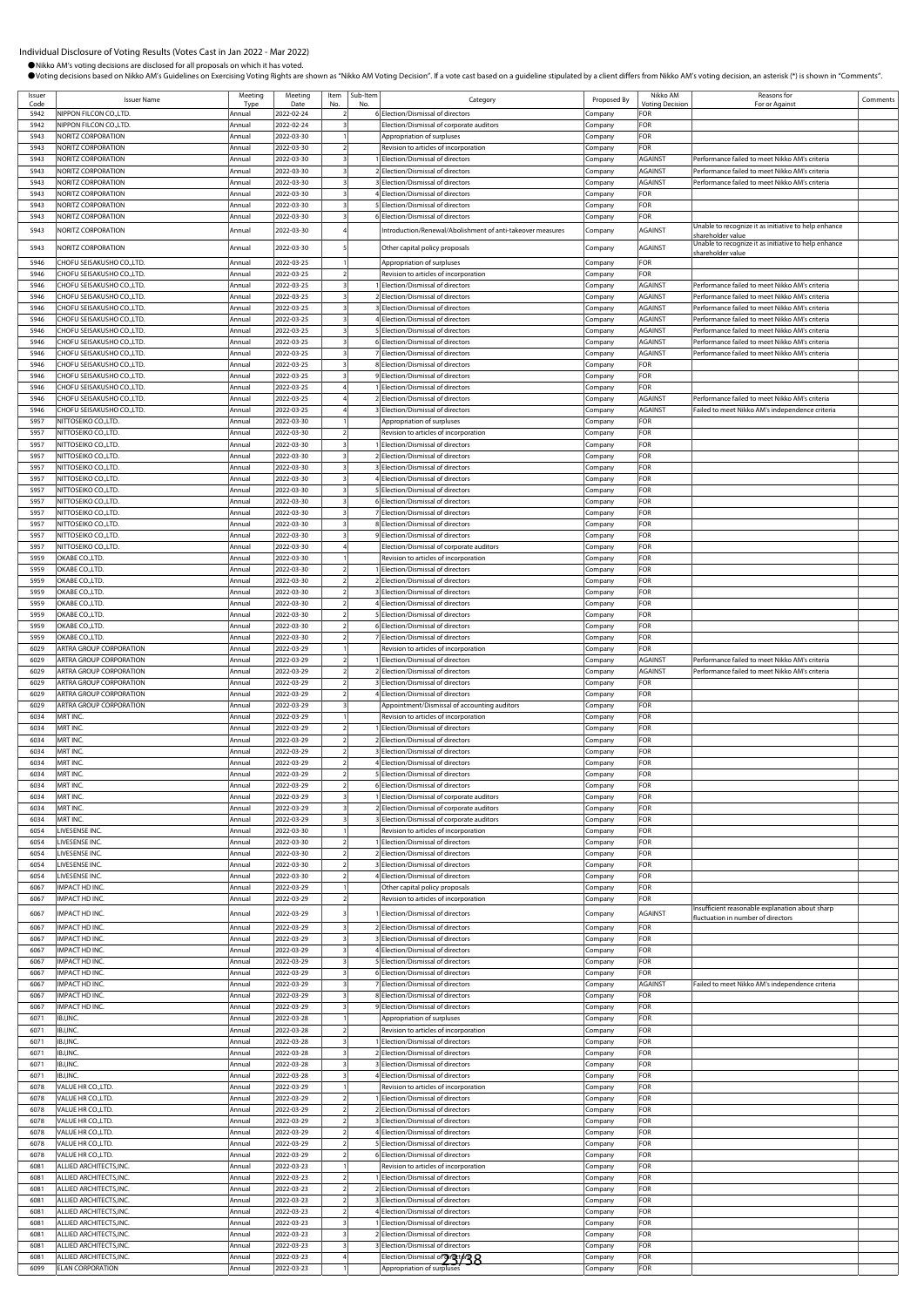|                      |                                                                                            |                        |                          |                                                    |                     | Ovoting decisions based on Nikko AM's Guidelines on Exercising Voting Rights are shown as "Nikko AM Voting Decision". If a vote cast based on a guideline stipulated by a client differs from Nikko AM's voting decision, an a |                    |                                    |                                                                                                  |          |
|----------------------|--------------------------------------------------------------------------------------------|------------------------|--------------------------|----------------------------------------------------|---------------------|--------------------------------------------------------------------------------------------------------------------------------------------------------------------------------------------------------------------------------|--------------------|------------------------------------|--------------------------------------------------------------------------------------------------|----------|
| Issuer<br>Code       | <b>Issuer Name</b>                                                                         | Meeting<br>Type        | Meeting<br>Date          | No                                                 | Item Sub-Item<br>No | Category                                                                                                                                                                                                                       | Proposed By        | Nikko AM<br><b>Voting Decision</b> | Reasons for<br>For or Against                                                                    | Comments |
| 6099                 | <b>ELAN CORPORATION</b>                                                                    | Annual                 | 2022-03-23               | $\overline{z}$                                     |                     | Revision to articles of incorporation                                                                                                                                                                                          | Company            | FOR                                |                                                                                                  |          |
| 6099                 | <b>ELAN CORPORATION</b>                                                                    | Annual                 | 2022-03-23               |                                                    |                     | Election/Dismissal of directors                                                                                                                                                                                                | Company            | FOR                                |                                                                                                  |          |
| 6099<br>6099         | <b>ELAN CORPORATION</b>                                                                    | Annual                 | 2022-03-23               | $\overline{\mathbf{3}}$                            |                     | 2 Election/Dismissal of directors                                                                                                                                                                                              | Company            | FOR<br>FOR                         |                                                                                                  |          |
| 6099                 | <b>ELAN CORPORATION</b><br><b>ELAN CORPORATION</b>                                         | Annual<br>Annual       | 2022-03-23<br>2022-03-23 | 3                                                  |                     | 3 Election/Dismissal of directors<br>4 Election/Dismissal of directors                                                                                                                                                         | .cmpany<br>Company | FOR                                |                                                                                                  |          |
| 6099                 | <b>ELAN CORPORATION</b>                                                                    | <b>Annua</b>           | 2022-03-23               |                                                    |                     | 5 Election/Dismissal of directors                                                                                                                                                                                              | Company            | FOR                                |                                                                                                  |          |
| 6099                 | <b>ELAN CORPORATION</b>                                                                    | Annual                 | 2022-03-23               |                                                    |                     | 6 Election/Dismissal of directors                                                                                                                                                                                              | Company            | FOR                                |                                                                                                  |          |
| 6099                 | <b>ELAN CORPORATION</b>                                                                    | Annual                 | 2022-03-23               | $\overline{4}$<br>$\overline{4}$                   |                     | 1 Election/Dismissal of directors                                                                                                                                                                                              | Company            | FOR                                |                                                                                                  |          |
| 6099<br>6099         | <b>ELAN CORPORATION</b><br><b>ELAN CORPORATION</b>                                         | Annual<br>Annual       | 2022-03-23<br>2022-03-23 | $\overline{4}$                                     |                     | 2 Election/Dismissal of directors<br>3 Election/Dismissal of directors                                                                                                                                                         | Company<br>Company | FOR<br>FOR                         |                                                                                                  |          |
| 6099                 | <b>ELAN CORPORATION</b>                                                                    | Annual                 | 2022-03-23               |                                                    |                     | 4 Election/Dismissal of directors                                                                                                                                                                                              | Company            | FOR                                |                                                                                                  |          |
| 6136                 | OSG CORPORATION                                                                            | Annual                 | 2022-02-18               |                                                    |                     | Appropriation of surpluses                                                                                                                                                                                                     | Company            | FOR                                |                                                                                                  |          |
| 6136                 | <b>OSG CORPORATION</b>                                                                     | Annual                 | 2022-02-18               | $\overline{2}$                                     |                     | 1 Election/Dismissal of directors                                                                                                                                                                                              | Company            | FOR                                |                                                                                                  |          |
| 6136<br>6136         | <b>OSG CORPORATION</b><br><b>OSG CORPORATION</b>                                           | Annual<br>Annual       | 2022-02-18<br>2022-02-18 | $\overline{2}$<br>$\overline{3}$                   |                     | 2 Election/Dismissal of directors<br>1 Election/Dismissal of directors                                                                                                                                                         | Company<br>Company | FOR<br>FOR                         |                                                                                                  |          |
| 6136                 | <b>OSG CORPORATION</b>                                                                     | Annual                 | 2022-02-18               | 3                                                  |                     | 2 Election/Dismissal of directors                                                                                                                                                                                              | Company            | FOR                                |                                                                                                  |          |
| 6136                 | <b>OSG CORPORATION</b>                                                                     | Annual                 | 2022-02-18               | $\overline{\mathbf{3}}$                            |                     | 3 Election/Dismissal of directors                                                                                                                                                                                              | Company            | FOR                                |                                                                                                  |          |
| 6136                 | <b>OSG CORPORATION</b>                                                                     | Annual                 | 2022-02-18               | $\overline{\mathbf{3}}$                            |                     | 4 Election/Dismissal of directors                                                                                                                                                                                              | Company            | FOR                                |                                                                                                  |          |
| 6136                 | <b>OSG CORPORATION</b>                                                                     | Annua                  | 2022-02-18               | $\overline{\mathbf{3}}$<br>$\overline{4}$          |                     | 5 Election/Dismissal of directors                                                                                                                                                                                              | Company            | FOR                                |                                                                                                  |          |
| 6136<br>6141         | OSG CORPORATION<br>DMG MORI CO., LTD.                                                      | Annual<br>Annual       | 2022-02-18<br>2022-03-22 |                                                    |                     | Exective remuneration amount<br>Appropriation of surpluses                                                                                                                                                                     | Company<br>Company | FOR<br>FOR                         |                                                                                                  |          |
| 6141                 | DMG MORI CO., LTD.                                                                         | lAnnua                 | 2022-03-22               | $\overline{2}$                                     |                     | Revision to articles of incorporation                                                                                                                                                                                          | Company            | FOR                                |                                                                                                  |          |
| 6141                 | DMG MORI CO.,LTD.                                                                          | Annual                 | 2022-03-22               |                                                    |                     | Election/Dismissal of directors                                                                                                                                                                                                | Company            | FOR                                |                                                                                                  |          |
| 6141                 | DMG MORI CO., LTD.                                                                         | Annual                 | 2022-03-22               | $\overline{3}$                                     |                     | 2 Election/Dismissal of directors                                                                                                                                                                                              | Company            | FOR                                |                                                                                                  |          |
| 6141<br>6141         | DMG MORI CO., LTD.<br>DMG MORI CO., LTD.                                                   | Annual<br>Annual       | 2022-03-22<br>2022-03-22 | 3<br>$\overline{\mathbf{3}}$                       |                     | 3 Election/Dismissal of directors<br>4 Election/Dismissal of directors                                                                                                                                                         | Company<br>Company | FOR<br>FOR                         |                                                                                                  |          |
| 6141                 | DMG MORI CO., LTD.                                                                         | Annua                  | 2022-03-22               | $\overline{\mathbf{3}}$                            |                     | 5 Election/Dismissal of directors                                                                                                                                                                                              | Company            | FOR                                |                                                                                                  |          |
| 6141                 | DMG MORI CO., LTD.                                                                         | Annual                 | 2022-03-22               | 3                                                  |                     | 6 Election/Dismissal of directors                                                                                                                                                                                              | Company            | FOR                                |                                                                                                  |          |
| 6141                 | DMG MORI CO., LTD.                                                                         | Annual                 | 2022-03-22               | $\overline{\mathbf{z}}$                            |                     | 7 Election/Dismissal of directors                                                                                                                                                                                              | Company            | FOR                                |                                                                                                  |          |
| 6141                 | DMG MORI CO., LTD.                                                                         | Annual                 | 2022-03-22               | 3                                                  |                     | 8 Election/Dismissal of directors                                                                                                                                                                                              | Company            | FOR                                |                                                                                                  |          |
| 6141<br>6141         | DMG MORI CO., LTD.<br>IDMG MORI CO.,LTD.                                                   | Annua<br><b>Annual</b> | 2022-03-22<br>2022-03-22 | 3<br>3                                             |                     | 9 Election/Dismissal of directors<br>10 Election/Dismissal of directors                                                                                                                                                        | Company<br>Company | FOR<br>FOR                         |                                                                                                  |          |
| 6143                 | SODICK CO., LTD.                                                                           | Annual                 | 2022-03-30               |                                                    |                     | Appropriation of surpluses                                                                                                                                                                                                     | Company            | FOR                                |                                                                                                  |          |
| 6143                 | SODICK CO., LTD.                                                                           | Annual                 | 2022-03-30               | $\overline{2}$                                     |                     | Revision to articles of incorporation                                                                                                                                                                                          | Company            | FOR                                |                                                                                                  |          |
| 6143                 | SODICK CO., LTD.                                                                           | Annual                 | 2022-03-30               | $\overline{\mathbf{3}}$                            |                     | 1 Election/Dismissal of directors                                                                                                                                                                                              | Company            | FOR                                |                                                                                                  |          |
| 6143<br>6143         | SODICK CO., LTD.<br>SODICK CO., LTD.                                                       | Annual<br>Annual       | 2022-03-30<br>2022-03-30 | $\overline{\mathbf{3}}$<br>3                       |                     | 2 Election/Dismissal of directors<br>3 Election/Dismissal of directors                                                                                                                                                         | Company<br>Company | FOR<br>FOR                         |                                                                                                  |          |
| 6143                 | SODICK CO., LTD                                                                            | Annual                 | 2022-03-30               | 3                                                  |                     | 4 Election/Dismissal of directors                                                                                                                                                                                              | Company            | FOR                                |                                                                                                  |          |
| 6143                 | SODICK CO., LTD.                                                                           | <b>Annual</b>          | 2022-03-30               | 3                                                  |                     | 5 Election/Dismissal of directors                                                                                                                                                                                              | Company            | FOR                                |                                                                                                  |          |
| 6143                 | SODICK CO., LTD.                                                                           | Annual                 | 2022-03-30               | $\overline{3}$                                     |                     | 6 Election/Dismissal of directors                                                                                                                                                                                              | Company            | FOR                                |                                                                                                  |          |
| 6143                 | SODICK CO., LTD.                                                                           | Annual                 | 2022-03-30               | $\overline{3}$                                     |                     | 7 Election/Dismissal of directors                                                                                                                                                                                              | Company            | FOR<br>FOR                         |                                                                                                  |          |
| 6143<br>6143         | SODICK CO., LTD.<br>SODICK CO., LTD.                                                       | Annual<br>Annual       | 2022-03-30<br>2022-03-30 | $\overline{\mathbf{3}}$                            |                     | 8 Election/Dismissal of directors<br>9 Election/Dismissal of directors                                                                                                                                                         | Company<br>Company | FOR                                |                                                                                                  |          |
| 6143                 | SODICK CO., LTD                                                                            | Annual                 | 2022-03-30               | 3                                                  |                     | 10 Election/Dismissal of directors                                                                                                                                                                                             | Company            | FOR                                |                                                                                                  |          |
| 6143                 | SODICK CO.,LTD.                                                                            | Annual                 | 2022-03-30               | $\Delta$                                           |                     | Election/Dismissal of corporate auditors                                                                                                                                                                                       | Company            | FOR                                |                                                                                                  |          |
| 6149                 | ODAWARA ENGINEERING CO., LTD.                                                              | Annual                 | 2022-03-30               |                                                    |                     | Appropriation of surpluses                                                                                                                                                                                                     | Company            | FOR                                |                                                                                                  |          |
| 6149<br>6149         | ODAWARA ENGINEERING CO., LTD.<br>ODAWARA ENGINEERING CO.,LTD.                              | Annua<br>Annual        | 2022-03-30<br>2022-03-30 | $\overline{2}$<br>$\overline{\mathbf{3}}$          |                     | Revision to articles of incorporation<br>Election/Dismissal of directors                                                                                                                                                       | Company<br>Company | FOR<br>FOR                         |                                                                                                  |          |
| 6149                 | ODAWARA ENGINEERING CO.,LTD                                                                | Annua                  | 2022-03-30               |                                                    |                     | Flection/Dismissal of director                                                                                                                                                                                                 |                    | FOR                                |                                                                                                  |          |
| 6149                 | ODAWARA ENGINEERING CO., LTD.                                                              | Annual                 | 2022-03-30               | $\overline{\mathbf{3}}$                            |                     | 3 Election/Dismissal of directors                                                                                                                                                                                              | Company            | FOR                                |                                                                                                  |          |
| 6149                 | ODAWARA ENGINEERING CO., LTD.                                                              | Annual                 | 2022-03-30               | $\overline{\mathbf{3}}$                            |                     | 4 Election/Dismissal of directors                                                                                                                                                                                              | Company            | FOR                                |                                                                                                  |          |
| 6149                 | ODAWARA ENGINEERING CO., LTD.                                                              | Annual                 | 2022-03-30               | 3                                                  |                     | 5 Election/Dismissal of directors                                                                                                                                                                                              | Company            | FOR                                |                                                                                                  |          |
| 6149<br>6149         | ODAWARA ENGINEERING CO., LTD.<br>ODAWARA ENGINEERING CO., LTD.                             | Annual<br>Annual       | 2022-03-30<br>2022-03-30 | 3<br>$\overline{\mathbf{3}}$                       |                     | 6 Election/Dismissal of directors<br>7 Election/Dismissal of directors                                                                                                                                                         | Company<br>Company | FOR<br>FOR                         |                                                                                                  |          |
| 6149                 | ODAWARA ENGINEERING CO.,LTD.                                                               | Annual                 | 2022-03-30               | $\overline{4}$                                     |                     | Election/Dismissal of corporate auditors                                                                                                                                                                                       | Company            | FOR                                |                                                                                                  |          |
| 6171                 | C.E.MANAGEMENT INTEGRATED LABORATORY CO.LTD                                                | Annual                 | 2022-03-23               |                                                    |                     | Appropriation of surpluses                                                                                                                                                                                                     | Company            | FOR                                |                                                                                                  |          |
| 6171                 | C.E.MANAGEMENT INTEGRATED LABORATORY CO.LTD                                                | Annual                 | 2022-03-23               | $\overline{2}$                                     |                     | Revision to articles of incorporation                                                                                                                                                                                          | Company            | FOR                                |                                                                                                  |          |
| 6171                 | C.E.MANAGEMENT INTEGRATED LABORATORY CO.LTD                                                | Annual                 | 2022-03-23               | $\overline{\mathbf{3}}$<br>$\overline{\mathbf{3}}$ |                     | 1 Election/Dismissal of directors<br>2 Election/Dismissal of directors                                                                                                                                                         | Company            | FOR                                |                                                                                                  |          |
| 6171<br>6171         | C.E.MANAGEMENT INTEGRATED LABORATORY CO.LTD<br>C.E.MANAGEMENT INTEGRATED LABORATORY CO.LTD | Annual<br>Annual       | 2022-03-23<br>2022-03-23 | $\overline{\mathbf{3}}$                            |                     | 3 Election/Dismissal of directors                                                                                                                                                                                              | Company<br>Company | FOR<br>FOR                         |                                                                                                  |          |
| 6171                 | C.E.MANAGEMENT INTEGRATED LABORATORY CO.LTD                                                | Annual                 | 2022-03-23               | $\overline{\mathbf{3}}$                            |                     | 4 Election/Dismissal of directors                                                                                                                                                                                              | Company            | FOR                                |                                                                                                  |          |
| 6171                 | C.E.MANAGEMENT INTEGRATED LABORATORY CO.LTD                                                | Annual                 | 2022-03-23               | 3                                                  |                     | 5 Election/Dismissal of directors                                                                                                                                                                                              | Company            | FOR                                |                                                                                                  |          |
| 6217                 | TSUDAKOMA CORP.                                                                            | Annual                 | 2022-02-25               |                                                    |                     | 1 Election/Dismissal of directors                                                                                                                                                                                              | Company            | <b>AGAINST</b>                     | Performance failed to meet Nikko AM's criteria                                                   |          |
| 6217<br>6217         | TSUDAKOMA CORP.<br>TSUDAKOMA CORP.                                                         | Annual<br>Annual       | 2022-02-25<br>2022-02-25 |                                                    |                     | 2 Election/Dismissal of directors<br>3 Election/Dismissal of directors                                                                                                                                                         | Company            | <b>AGAINST</b><br><b>AGAINST</b>   | Performance failed to meet Nikko AM's criteria<br>Performance failed to meet Nikko AM's criteria |          |
| 6217                 | TSUDAKOMA CORP.                                                                            | Annual                 | 2022-02-25               |                                                    |                     | 4 Election/Dismissal of directors                                                                                                                                                                                              | Company<br>Company | <b>AGAINST</b>                     | Performance failed to meet Nikko AM's criteria                                                   |          |
| 6217                 | TSUDAKOMA CORP.                                                                            | Annual                 | 2022-02-25               | $\overline{1}$                                     |                     | 5 Election/Dismissal of directors                                                                                                                                                                                              | Company            | <b>AGAINST</b>                     | Performance failed to meet Nikko AM's criteria                                                   |          |
| 6217                 | TSUDAKOMA CORP.                                                                            | Annual                 | 2022-02-25               |                                                    |                     | 6 Election/Dismissal of directors                                                                                                                                                                                              | Company            | AGAINST                            | Performance failed to meet Nikko AM's criteria                                                   |          |
| 6217                 | TSUDAKOMA CORP.                                                                            | Annual                 | 2022-02-25               | $\overline{1}$                                     |                     | 7 Election/Dismissal of directors                                                                                                                                                                                              | Company            | <b>AGAINST</b>                     | Performance failed to meet Nikko AM's criteria                                                   |          |
| 6217<br>6217         | TSUDAKOMA CORP.<br>TSUDAKOMA CORP.                                                         | Annual<br>Annual       | 2022-02-25<br>2022-02-25 |                                                    |                     | 8 Election/Dismissal of directors<br>9 Election/Dismissal of directors                                                                                                                                                         | Company<br>Company | <b>AGAINST</b><br><b>AGAINST</b>   | Performance failed to meet Nikko AM's criteria<br>Performance failed to meet Nikko AM's criteria |          |
| 6235                 | OPTORUN CO.,LTD.                                                                           | Annual                 | 2022-03-29               |                                                    |                     | Appropriation of surpluses                                                                                                                                                                                                     | Company            | FOR                                |                                                                                                  |          |
|                      | OPTORUN CO., LTD.                                                                          | Annual                 | 2022-03-29               | $\overline{2}$                                     |                     | Revision to articles of incorporation                                                                                                                                                                                          | Company            | FOR                                |                                                                                                  |          |
|                      |                                                                                            |                        |                          |                                                    |                     |                                                                                                                                                                                                                                |                    |                                    |                                                                                                  |          |
| 6235<br>6235<br>6235 | OPTORUN CO., LTD.<br>OPTORUN CO.,LTD.                                                      | Annual<br>Annual       | 2022-03-29<br>2022-03-29 | $\overline{3}$<br>$\overline{3}$                   |                     | 1 Election/Dismissal of directors<br>2 Election/Dismissal of directors                                                                                                                                                         | Company<br>Company | FOR<br>FOR                         |                                                                                                  |          |

6235 OPTORUN CO.,LTD. Annual 2022-03-29 3 3 Election/Dismissal of directors Company FOR

6235 OPTORUN CO.,LTD. Annual 2022-03-29 3 5 Election/Dismissal of directors Company FOR 6235 OPTORUN CO.,LTD. Annual 2022-03-29 3 6 Election/Dismissal of directors Company FOR

6250 YAMABIKO CORPORATION **Annual** 2022-03-30 1 Revision to articles of incorporation Company FOR 6250 YAMABIKO CORPORATION Annual 2022-03-30 2 1 Election/Dismissal of directors Company FOR TAMABIKO CORPORATION Annual 2022-03-30 2 Election/Dismissal of directors Company<br>
TAMABIKO CORPORATION Annual 2022-03-30 2 Election/Dismissal of directors Company 6250 YAMABIKO CORPORATION **Annual** 2022-03-30 2 3 Election/Dismissal of directors Company FOR 6250 YAMABIKO CORPORATION Annual 2022-03-30 2 4 Election/Dismissal of directors Company FOR

6250 YAMABIKO CORPORATION Annual 2022-03-30 2 6 Election/Dismissal of directors Company FOR MAABIKO CORPORATION COMPORATION Annual 2022-03-30 2 6 Election/Dismissal of directors Company<br>
1920-03-2020-2020 2020-30 2022-03-30 2 7 Election/Dismissal of directors Company<br>
2022-03-30 2 8 Election/Dismissal of director 6250 YAMABIKO CORPORATION Annual 2022-03-30 2 8 Election/Dismissal of directors Company FOR 6250 YAMABIKO CORPORATION COMPORATION Annual 2022-03-30 3 1 Election/Dismissal of corporate auditors Company FOR<br>6250 YAMABIKO CORPORATION Annual 2022-03-30 3 2 Election/Dismissal of corporate auditors Company FOR<br>6250 YAM 6250 YAMABIKO CORPORATION Annual 2022-03-30 3 2 Election/Dismissal of corporate auditors Company FOR 6250 YAMABIKO CORPORATION Annual 2022-03-30 4 Election/Dismissal of corporate auditors Company FOR 6266 TAZMO CO.,LTD. Annual 2022-03-25 1 Appropriation of surpluses Company FOR 6266 TAZMO CO.,LTD. Annual 2022-03-25 2 Revision to articles of incorporation Company FOR 6266 TAZMO CO.,LTD. Annual 2022-03-25 3 1 Election/Dismissal of directors Company FOR

6266 TAZMO CO.,LTD. Annual 2022-03-25 3 3 Election/Dismissal of directors Company FOR

6266 TAZMO CO.,LTD. Annual 2022-03-25 3 5 Election/Dismissal of directors Company FOR 6266 TAZMO CO.,LTD. Company FOR Annual 2022-03-25 3 6 Election/Dismissal of directors Company FOR<br>6266 TAZMO CO.,LTD. Annual 2022-03-25 4 1 Election/Dismissal of directors Company FOR<br>6266 TAZMO CO.,LTD. Annual 2022-03-25 6266 TAZMO CO.,LTD. Annual 2022-03-25 4 3 Election/Dismissal of directors Company FOR

6235 OPTORUN CO.,LTD. Annual 2022-03-29 3 4 Election/Dismissal of directors Company AGAINST Failed to meet Nikko AM's independence criteria

Experience continued and annual 2022-03-30 Election/Dismissal of directors

optor Company Company Company Company Company Company AGAINST Failed to meet Nikko AM's independence criteria

8<br>1266 Tachman Company Company For discussion of directors Company FOR Company

Annual 2022-03-25 3 4 Election/Dismissal of directors Company FOR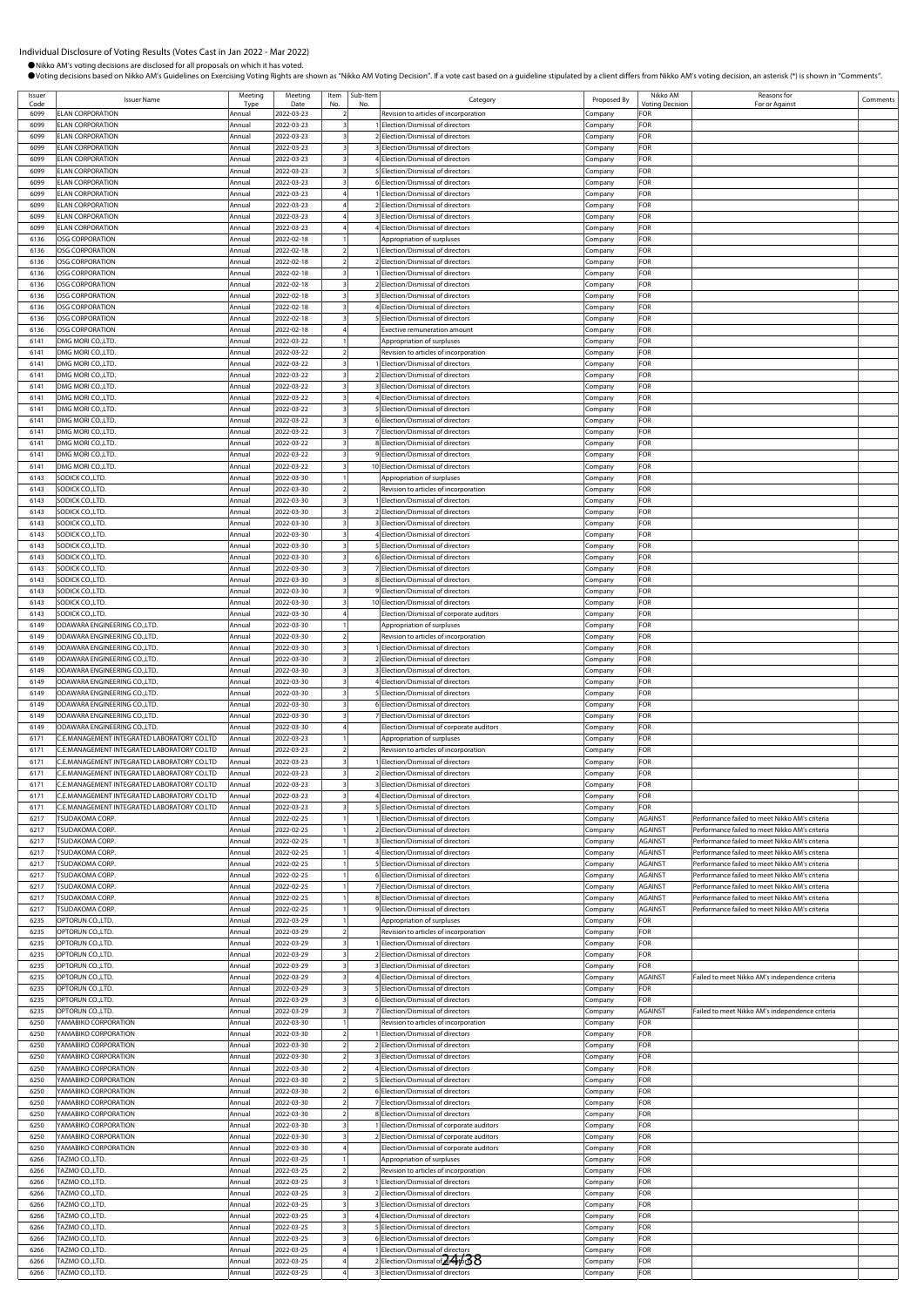| Issuer       | <b>Issuer Name</b>                                                                                            | Meeting<br>Tyn   | Meeting                  | Item | Sub-Item | Category                                                                         | Proposed By        | Nikko AM                      | Reasons for                                                                                       | Comments |
|--------------|---------------------------------------------------------------------------------------------------------------|------------------|--------------------------|------|----------|----------------------------------------------------------------------------------|--------------------|-------------------------------|---------------------------------------------------------------------------------------------------|----------|
| Code<br>6268 | NABTESCO CORPORATION                                                                                          | Annual           | Date<br>2022-03-24       | No   |          | Appropriation of surpluses                                                       | .ompany            | <b>Voting Decision</b><br>FOR | For or Against                                                                                    |          |
| 6268         | NARTESCO CORPORATION                                                                                          | Annual           | 2022-03-24               |      |          | Revision to articles of incorporation                                            | Company            | FOR                           |                                                                                                   |          |
| 6268         | NABTESCO CORPORATION                                                                                          | Annual           | 2022-03-24               |      |          | 1 Election/Dismissal of directors                                                | Company            | FOR                           |                                                                                                   |          |
| 6268         | NABTESCO CORPORATION                                                                                          | Annual           | 2022-03-24               |      |          | 2 Election/Dismissal of directors                                                | Company            | FOR                           |                                                                                                   |          |
| 6268<br>6268 | NABTESCO CORPORATION<br>NABTESCO CORPORATION                                                                  | Annual<br>Annual | 2022-03-24<br>2022-03-24 |      |          | 3 Election/Dismissal of directors<br>4 Election/Dismissal of directors           | Company<br>Company | FOR<br>FOR                    |                                                                                                   |          |
| 6268         | NABTESCO CORPORATION                                                                                          | Annua            | 2022-03-24               |      |          | 5 Election/Dismissal of directors                                                | Company            | FOR                           |                                                                                                   |          |
| 6268         | NABTESCO CORPORATION                                                                                          | Annual           | 2022-03-24               |      |          | 6 Election/Dismissal of directors                                                | :ompany            | FOR                           |                                                                                                   |          |
| 6268         | NABTESCO CORPORATION                                                                                          | Annual           | 2022-03-24               |      |          | 7 Election/Dismissal of directors                                                | .ompany            | FOR                           |                                                                                                   |          |
| 6268<br>6268 | NABTESCO CORPORATION<br>NABTESCO CORPORATION                                                                  | Annua<br>Annual  | 2022-03-24<br>2022-03-24 |      |          | 8 Election/Dismissal of directors<br>9 Election/Dismissal of directors           | .ompany            | FOR<br>FOR                    |                                                                                                   |          |
| 6268         | NABTESCO CORPORATION                                                                                          | Annua            | 2022-03-24               |      |          | 10 Election/Dismissal of directors                                               | Company<br>:ompany | FOR                           |                                                                                                   |          |
| 6269         | MODEC, INC.                                                                                                   | Annual           | 2022-03-29               |      |          | Revision to articles of incorporation                                            | Company            | FOR                           |                                                                                                   |          |
| 6269         | MODEC, INC.                                                                                                   | Annua            | 2022-03-29               |      |          | 1 Election/Dismissal of directors                                                | Company            | <b>AGAINST</b>                | Performance failed to meet Nikko AM's criteria                                                    |          |
| 6269         | MODEC, INC                                                                                                    | Annua            | 2022-03-29               |      |          | 2 Election/Dismissal of directors                                                | Company            | FOR                           |                                                                                                   |          |
| 6269         | MODEC, INC                                                                                                    | Annual           | 2022-03-29               |      |          | <b>BElection/Dismissal of directors</b>                                          | .ompany            | FOR                           |                                                                                                   |          |
| 6269<br>6269 | MODEC, INC<br>MODEC, INC.                                                                                     | Annual<br>Annual | 2022-03-29<br>2022-03-29 |      |          | 4 Election/Dismissal of directors<br>5 Election/Dismissal of directors           | ompany<br>Company  | AGAINST<br><b>AGAINST</b>     | Failed to meet Nikko AM's independence criteria<br>ailed to meet Nikko AM's independence criteria |          |
| 6269         | MODEC, INC.                                                                                                   | Annua            | 2022-03-29               |      |          | 6 Election/Dismissal of directors                                                | Company            | AGAINST                       | Performance failed to meet Nikko AM's criteria                                                    |          |
| 6269         | MODEC, INC.                                                                                                   | Annual           | 2022-03-29               |      |          | 7 Election/Dismissal of directors                                                | Company            | AGAINST                       | Performance failed to meet Nikko AM's criteria                                                    |          |
| 6269         | MODEC, INC                                                                                                    | Annua            | 2022-03-29               |      |          | 8 Election/Dismissal of directors                                                | Company            | <b>AGAINST</b>                | Performance failed to meet Nikko AM's criteria                                                    |          |
| 6269         | MODEC, INC.                                                                                                   | Annual           | 2022-03-29               |      |          | 9 Election/Dismissal of directors                                                | Company            | FOR                           |                                                                                                   |          |
| 6269<br>6269 | MODEC, INC<br>MODEC, INC.                                                                                     | Annua<br>Annua   | 2022-03-29<br>2022-03-29 |      |          | 10 Election/Dismissal of directors<br>Election/Dismissal of corporate auditors   | Company<br>ompany  | FOR<br>FOR                    |                                                                                                   |          |
| 6278         | UNION TOOL CO.                                                                                                | Annual           | 2022-03-30               |      |          | Appropriation of surpluses                                                       | ompany.            | FOR                           |                                                                                                   |          |
| 6278         | UNION TOOL CO.                                                                                                | Annua            | 2022-03-30               |      |          | Revision to articles of incorporation                                            | .ompany            | FOR                           |                                                                                                   |          |
| 6278         | UNION TOOL CO.                                                                                                | Annual           | 2022-03-30               |      |          | Election/Dismissal of directors                                                  | Company            | FOR                           |                                                                                                   |          |
| 6278         | UNION TOOL CO.                                                                                                | Annua            | 2022-03-30               |      |          | 2 Election/Dismissal of directors                                                | Company            | FOR                           |                                                                                                   |          |
| 6278<br>6278 | UNION TOOL CO.<br>UNION TOOL CO.                                                                              | Annual<br>Annua  | 2022-03-30<br>2022-03-30 |      |          | 3 Election/Dismissal of directors<br>4 Election/Dismissal of directors           | ompany:            | <b>OR</b><br>FOR              |                                                                                                   |          |
| 6278         | UNION TOOL CO.                                                                                                | Annual           | 2022-03-30               |      |          | 5 Election/Dismissal of directors                                                | .ompany<br>Company | FOR                           |                                                                                                   |          |
| 6278         | UNION TOOL CO.                                                                                                | Annual           | 2022-03-30               |      |          | 6 Election/Dismissal of directors                                                | Company            | FOR                           |                                                                                                   |          |
| 6278         | UNION TOOL CO.                                                                                                | Annua            | 2022-03-30               |      |          | Election/Dismissal of corporate auditors                                         | ompany             | AGAINST                       | Failed to meet Nikko AM's independence criteria                                                   |          |
| 6291         | AIRTECH JAPAN,LTD                                                                                             | Annual           | 2022-03-29               |      |          | Appropriation of surpluses                                                       | .ompany            | FOR                           |                                                                                                   |          |
| 6291         | AIRTECH JAPAN,LTD.                                                                                            | Annua            | 2022-03-29               |      |          | Revision to articles of incorporation                                            | .ompany            | FOR                           |                                                                                                   |          |
| 6291<br>6291 | AIRTECH JAPAN,LTD.<br>AIRTECH JAPAN,LTD.                                                                      | Annua<br>Annua   | 2022-03-29<br>2022-03-29 |      |          | Election/Dismissal of directors<br>2 Election/Dismissal of directors             | Company<br>:ompany | FOR<br>FOR                    |                                                                                                   |          |
| 6291         | AIRTECH JAPAN,LTD.                                                                                            | Annual           | 2022-03-29               |      |          | 3 Election/Dismissal of directors                                                | Company            | FOR                           |                                                                                                   |          |
| 6291         | AIRTECH JAPAN,LTD                                                                                             | Annua            | 2022-03-29               |      |          | 4 Election/Dismissal of directors                                                | Company            | FOR                           |                                                                                                   |          |
| 6291         | AIRTECH JAPAN,LTD.                                                                                            | Annual           | 2022-03-29               |      |          | 5 Election/Dismissal of directors                                                | Company            | FOR                           |                                                                                                   |          |
| 6291         | AIRTECH JAPAN,LTD.                                                                                            | Annual           | 2022-03-29               |      |          | Election/Dismissal of directors                                                  | :ompany            | FOR                           |                                                                                                   |          |
| 6291<br>6291 | AIRTECH JAPAN,LTD.<br>AIRTECH JAPAN,LTD.                                                                      | Annua<br>Annual  | 2022-03-29<br>2022-03-29 |      |          | 2 Election/Dismissal of directors                                                | :ompany            | FOR<br>FOR                    |                                                                                                   |          |
| 6291         | AIRTECH JAPAN,LTD.                                                                                            | Annua            | 2022-03-29               |      |          | <b>BElection/Dismissal of directors</b><br>Election/Dismissal of directors       | .ompany<br>.ompany | FOR                           |                                                                                                   |          |
| 6309         | TOMOE ENGINEERING CO.,LTD. (TOMOE KOGYO CO.,LTD.)                                                             | Annual           | 2022-01-28               |      |          | Appropriation of surpluses                                                       | Company            | FOR                           |                                                                                                   |          |
| 6309         | TOMOE ENGINEERING CO.,LTD. (TOMOE KOGYO CO.,LTD.)                                                             | Annual           | 2022-01-28               |      |          | 1 Election/Dismissal of directors                                                | :ompany            | FOR                           |                                                                                                   |          |
| 6309         | TOMOE ENGINEERING CO.,LTD. (TOMOE KOGYO CO.,LTD.)                                                             | Annual           | 2022-01-28               |      |          | 2 Election/Dismissal of directors                                                | Company            | FOR                           |                                                                                                   |          |
| 6309         | TOMOE ENGINEERING CO.,LTD. (TOMOE KOGYO CO.,LTD.)                                                             | Annual           | 2022-01-28               |      |          | 3 Election/Dismissal of directors                                                | .cmpany            | FOR                           |                                                                                                   |          |
| 6309<br>6309 | TOMOE ENGINEERING CO.,LTD. (TOMOE KOGYO CO.,LTD.)<br>TOMOE ENGINEERING CO.,LTD. (TOMOE KOGYO CO.,LTD.) Annual | Annual           | 2022-01-28<br>2022-01-28 |      |          | 4 Election/Dismissal of directors<br>5 Election/Dismissal of directors           | :ompany<br>`ompany | FOR<br>FOR                    |                                                                                                   |          |
| 6309         | TOMOE ENGINEERING CO.,LTD. (TOMOE KOGYO CO.,LTD.)                                                             | Annual           | 2022-01-28               |      |          | 6 Election/Dismissal of directors                                                | ompany             | FOR                           |                                                                                                   |          |
| 6309         | TOMOE ENGINEERING CO.,LTD. (TOMOE KOGYO CO.,LTD.) Annual                                                      |                  | 2022-01-28               |      |          | 7 Election/Dismissal of directors                                                | .ompany            | FOR                           |                                                                                                   |          |
| 6309         | TOMOE ENGINEERING CO.,LTD. (TOMOE KOGYO CO.,LTD.)                                                             | Annua            | 2022-01-28               |      |          | 8 Election/Dismissal of directors                                                | .ompany            | FOR                           |                                                                                                   |          |
| 6309         | TOMOE ENGINEERING CO.,LTD. (TOMOE KOGYO CO.,LTD.) Annual                                                      |                  | 2022-01-28               |      |          | 9 Election/Dismissal of directors                                                | Company            | FOR                           |                                                                                                   |          |
| 6309<br>6309 | TOMOE ENGINEERING CO.,LTD. (TOMOE KOGYO CO.,LTD.)<br>TOMOE ENGINEERING CO.,LTD. (TOMOE KOGYO CO.,LTD.) Annual | Annual           | 2022-01-28<br>2022-01-28 |      |          | 10 Election/Dismissal of directors<br>Exective remuneration amount               | .ompany<br>Company | FOR<br>FOR                    |                                                                                                   |          |
| 6310         | ISEKI & CO.,LTD.                                                                                              | Annual           | 2022-03-30               |      |          | Appropriation of surpluses                                                       | ompany:            | FOR                           |                                                                                                   |          |
| 6310         | ISEKI & CO., LTD.                                                                                             | Annual           | 2022-03-30               |      |          | Revision to articles of incorporation                                            | ompany             | FOR                           |                                                                                                   |          |
| 6310         | ISEKI & CO.,LTD.                                                                                              | Annual           | 2022-03-30               |      |          | Election/Dismissal of directors                                                  | ompany:            | FOR                           |                                                                                                   |          |
| 6310         | <b>ISEKI &amp; CO.,LTD</b>                                                                                    |                  | 2022-03-30               |      |          | <b>Flection/Dismissal of direction</b>                                           |                    | OR:                           |                                                                                                   |          |
| 6310<br>6310 | ISEKI & CO., LTD.<br>ISEKI & CO., LTD.                                                                        | Annual<br>Annual | 2022-03-30<br>2022-03-30 |      |          | <b>BElection/Dismissal of directors</b><br>4 Election/Dismissal of directors     | Company<br>Company | FOR<br>FOR                    |                                                                                                   |          |
| 6310         | ISEKI & CO., LTD.                                                                                             | Annual           | 2022-03-30               |      |          | 5 Election/Dismissal of directors                                                | Company            | FOR                           |                                                                                                   |          |
| 6310         | ISEKI & CO., LTD.                                                                                             | Annual           | 2022-03-30               |      |          | 6 Election/Dismissal of directors                                                | Company            | FOR                           |                                                                                                   |          |
| 6310         | ISEKI & CO., LTD.                                                                                             | Annual           | 2022-03-30               |      |          | 7 Election/Dismissal of directors                                                | Company            | FOR                           |                                                                                                   |          |
| 6310         | ISEKI & CO., LTD.                                                                                             | Annual           | 2022-03-30               |      |          | 8 Election/Dismissal of directors                                                | .ompany            | FOR                           |                                                                                                   |          |
| 6310<br>6310 | ISEKI & CO., LTD.<br>ISEKI & CO., LTD.                                                                        | Annual<br>Annual | 2022-03-30<br>2022-03-30 |      |          | 9 Election/Dismissal of directors<br><b>Exective remuneration amount</b>         | :ompany            | FOR<br>FOR                    |                                                                                                   |          |
| 6310         | ISEKI & CO., LTD.                                                                                             | Annua            | 2022-03-30               |      |          | Exective remuneration amount                                                     | Company<br>.ompany | FOR                           |                                                                                                   |          |
| 6326         | <b>KUBOTA CORPORATION</b>                                                                                     | Annual           | 2022-03-18               |      |          | Revision to articles of incorporation                                            | Company            | FOR                           |                                                                                                   |          |
| 6326         | <b>KUBOTA CORPORATION</b>                                                                                     | Annual           | 2022-03-18               |      |          | 1 Election/Dismissal of directors                                                | Company            | FOR                           |                                                                                                   |          |
| 6326         | <b>KUBOTA CORPORATION</b>                                                                                     | Annual           | 2022-03-18               |      |          | 2 Election/Dismissal of directors                                                | Company            | FOR                           |                                                                                                   |          |
| 6326<br>6326 | <b>KUBOTA CORPORATION</b><br>KUBOTA CORPORATION                                                               | Annual<br>Annual | 2022-03-18<br>2022-03-18 |      |          | 3 Election/Dismissal of directors<br>4 Election/Dismissal of directors           | Company<br>Company | FOR<br><b>OR</b>              |                                                                                                   |          |
| 6326         | <b>KUBOTA CORPORATION</b>                                                                                     | Annual           | 2022-03-18               |      |          | 5 Election/Dismissal of directors                                                | .ompany            | FOR                           |                                                                                                   |          |
| 6326         | <b>KUBOTA CORPORATION</b>                                                                                     | Annua            | 2022-03-18               |      |          | 6 Election/Dismissal of directors                                                | .ompany            | FOR                           |                                                                                                   |          |
| 6326         | <b>KUBOTA CORPORATION</b>                                                                                     | Annual           | 2022-03-18               |      |          | 7 Election/Dismissal of directors                                                | Company            | FOR                           |                                                                                                   |          |
| 6326         | <b>KUBOTA CORPORATION</b>                                                                                     | Annual           | 2022-03-18               |      |          | 8 Election/Dismissal of directors                                                | .ompany            | FOR                           |                                                                                                   |          |
| 6326<br>6326 | KUBOTA CORPORATION                                                                                            | Annual<br>Annual | 2022-03-18               |      |          | 9 Election/Dismissal of directors                                                | :ompany            | FOR<br>FOR                    |                                                                                                   |          |
| 6326         | <b>KUBOTA CORPORATION</b><br><b>KUBOTA CORPORATION</b>                                                        | Annual           | 2022-03-18<br>2022-03-18 |      |          | 10 Election/Dismissal of directors<br>1 Election/Dismissal of corporate auditors | ompany.<br>Company | FOR                           |                                                                                                   |          |
| 6326         | <b>KUBOTA CORPORATION</b>                                                                                     | Annual           | 2022-03-18               |      |          | 2 Election/Dismissal of corporate auditors                                       | Company            | FOR                           |                                                                                                   |          |
| 6326         | <b>KUBOTA CORPORATION</b>                                                                                     | Annua            | 2022-03-18               |      |          | 3 Election/Dismissal of corporate auditors                                       | company.           | FOR                           |                                                                                                   |          |
| 6326         | KUBOTA CORPORATION                                                                                            | Annual           | 2022-03-18               |      |          | 4 Election/Dismissal of corporate auditors                                       | ompany.            | FOR                           |                                                                                                   |          |
| 6326         | KUBOTA CORPORATION<br><b>KUBOTA CORPORATION</b>                                                               | Annual           | 2022-03-18               |      |          | Election/Dismissal of corporate auditors                                         | Company            | FOR                           |                                                                                                   |          |
| 6326<br>6326 | <b>KUBOTA CORPORATION</b>                                                                                     | Annual<br>Annual | 2022-03-18<br>2022-03-18 |      |          | Exective remuneration amount<br>Exective remuneration amount                     | Company<br>Company | FOR<br>FOR                    |                                                                                                   |          |
| 6326         | <b>KUBOTA CORPORATION</b>                                                                                     | Annual           | 2022-03-18               |      |          | <b>Exective remuneration amount</b>                                              | Company            | FOR                           |                                                                                                   |          |
| 6326         | <b>KUBOTA CORPORATION</b>                                                                                     | Annual           | 2022-03-18               |      |          | Exective remuneration amount                                                     | .ompany            | FOR                           |                                                                                                   |          |
| 6328         | EBARA JITSUGYO CO.,LTD.                                                                                       | Annual           | 2022-03-24               |      |          | Appropriation of surpluses                                                       | Company            | FOR                           |                                                                                                   |          |
| 6328         | EBARA JITSUGYO CO.,LTD.                                                                                       | Annual           | 2022-03-24               |      |          | Revision to articles of incorporation                                            | .ompany            | FOR                           |                                                                                                   |          |
| 6328<br>6328 | EBARA JITSUGYO CO.,LTD.<br>EBARA JITSUGYO CO.,LTD.                                                            | Annua<br>Annua   | 2022-03-24<br>2022-03-24 |      |          | 1 Election/Dismissal of directors<br>2 Election/Dismissal of directors           | ompany.<br>ompany. | FOR<br>FOR                    |                                                                                                   |          |
| 6328         | EBARA JITSUGYO CO.,LTD.                                                                                       | Annua            | 2022-03-24               |      |          | 3 Election/Dismissal of directors                                                | Company            | FOR                           |                                                                                                   |          |
| 6328         | EBARA JITSUGYO CO.,LTD.                                                                                       | Annual           | 2022-03-24               |      |          | 4 Election/Dismissal of directors                                                | Company            | FOR                           |                                                                                                   |          |
| 6328         | EBARA JITSUGYO CO.,LTD.                                                                                       | Annual           | 2022-03-24               |      |          | 1 Election/Dismissal of directors                                                | :ompany            | FOR                           |                                                                                                   |          |
| 6328         | EBARA JITSUGYO CO.,LTD.                                                                                       | Annual           | 2022-03-24               |      |          | 2 Election/Dismissal of directors                                                | Company            | FOR                           |                                                                                                   |          |
| 6328<br>6328 | EBARA JITSUGYO CO.,LTD.<br>EBARA JITSUGYO CO.,LTD.                                                            | Annual<br>Annual | 2022-03-24<br>2022-03-24 |      |          | 3 Election/Dismissal of directors<br>4 Election/Dismissal of directors           | ompany.<br>Company | FOR<br>FOR                    |                                                                                                   |          |
| 6328         | EBARA JITSUGYO CO.,LTD.                                                                                       | Annual           | 2022-03-24               |      |          | 5 Election/Dismissal of directors                                                | :ompany            | FOR                           |                                                                                                   |          |
| 6328         | EBARA JITSUGYO CO.,LTD.                                                                                       | Annua            | 2022-03-24               |      |          | Election/Dismissal of directors                                                  | ompany             | FOR                           |                                                                                                   |          |
| 6328         | EBARA JITSUGYO CO.,LTD.                                                                                       | Annual           | 2022-03-24               |      |          | Exective remuneration and to 6                                                   | nvestor            | <b>AGAINST</b>                |                                                                                                   |          |
| 6328         | EBARA JITSUGYO CO.,LTD.                                                                                       | Annual           | 2022-03-24               |      |          | Other capital policy proposals                                                   | nvestor            | <b>AGAINST</b>                |                                                                                                   |          |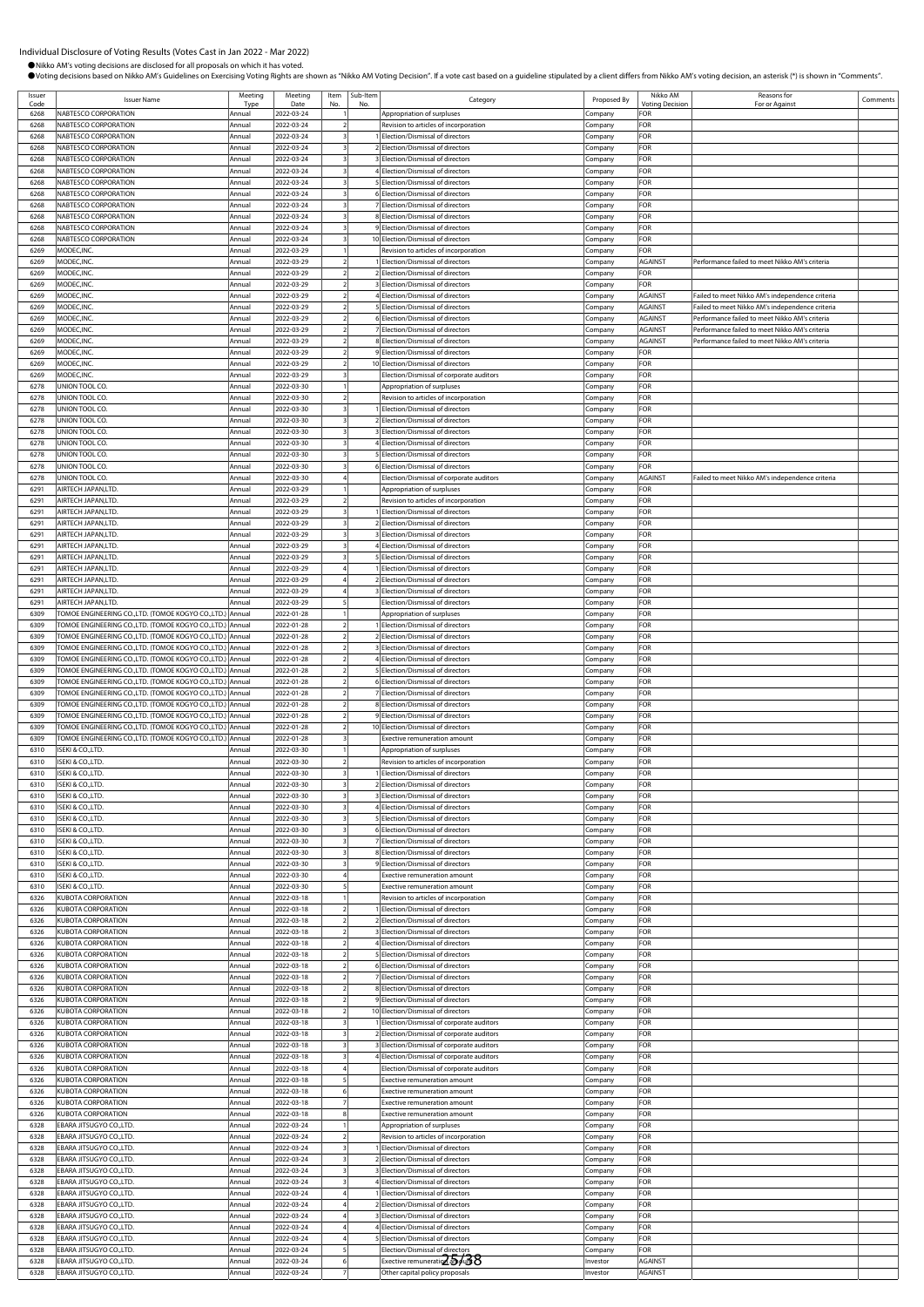●Nikko AM's voting decisions are disclosed for all proposals on which it has voted.<br>●Voting decisions based on Nikko AM's Guidelines on Exercising Voting Rights are shown as "Nikko AM Voting Decision". If a vote cast base

Sub-Item

| Issuer       | <b>Issuer Name</b>                                    | Meeting          | Meeting                  | Item<br>No               | Sub-Item<br>No | Category                                                               | Proposed By        | Nikko AM                   | Reasons for                                            | Comments |
|--------------|-------------------------------------------------------|------------------|--------------------------|--------------------------|----------------|------------------------------------------------------------------------|--------------------|----------------------------|--------------------------------------------------------|----------|
| 6328         | EBARA JITSUGYO CO.,LTD.                               | Type<br>Annual   | Date<br>2022-03-24       |                          |                | Election/Dismissal of directors                                        | Investor           | Votina Decision<br>AGAINST | For or Agains                                          |          |
| 6361         | <b>EBARA CORPORATION</b>                              | Annual           | 2022-03-29               |                          |                | Appropriation of surpluses                                             |                    | OR-                        |                                                        |          |
|              |                                                       |                  |                          |                          |                |                                                                        | Company            |                            |                                                        |          |
| 6361         | <b>EBARA CORPORATION</b>                              | Annual           | 2022-03-29               |                          |                | Revision to articles of incorporation                                  | Company            | FOR                        |                                                        |          |
| 6361         | <b>EBARA CORPORATION</b>                              | Annual           | 2022-03-29               |                          |                | Election/Dismissal of directors                                        | Company            | FOR                        |                                                        |          |
| 6361         | <b>EBARA CORPORATION</b>                              | Annual           | 2022-03-29               |                          |                | Election/Dismissal of directors                                        | Company            | FOR                        |                                                        |          |
| 6361         | <b>EBARA CORPORATION</b>                              | Annual           | 2022-03-29               |                          |                | Election/Dismissal of directors                                        | Company            | FOR                        |                                                        |          |
| 6361         | <b>EBARA CORPORATION</b>                              | Annual           | 2022-03-29               |                          |                | 4 Election/Dismissal of directors                                      | Company            | FOR                        |                                                        |          |
| 6361         | <b>EBARA CORPORATION</b>                              | Annual           | 2022-03-29               |                          |                | 5 Election/Dismissal of directors                                      | company.           | FOR                        |                                                        |          |
| 6361         | <b>EBARA CORPORATION</b>                              | Annual           | 2022-03-29               |                          |                | 6 Election/Dismissal of directors                                      | Company            | FOR                        |                                                        |          |
| 6361         | <b>EBARA CORPORATION</b>                              | Annual           | 2022-03-29               |                          |                | 7 Election/Dismissal of directors                                      | Company            | FOR                        |                                                        |          |
| 6361         | <b>EBARA CORPORATION</b>                              | Annual           | 2022-03-29               |                          |                | 8 Election/Dismissal of directors                                      | Company            | OR-                        |                                                        |          |
| 6361         | <b>EBARA CORPORATION</b>                              | Annual           | 2022-03-29               |                          |                | 9 Election/Dismissal of directors                                      | Company            | FOR                        |                                                        |          |
| 6361         | <b>EBARA CORPORATION</b>                              | Annual           | 2022-03-29               |                          |                | 10 Election/Dismissal of directors                                     | Company            | FOR                        |                                                        |          |
| 6376         | NIKKISO CO.,LTD.                                      | Annual           | 2022-03-30               |                          |                | Revision to articles of incorporation                                  | Company            | FOR                        |                                                        |          |
| 6376         | NIKKISO CO.,LTD.                                      | Annual           | 2022-03-30               |                          |                | Election/Dismissal of directors                                        | Company            | FOR                        |                                                        |          |
| 6376         | NIKKISO CO., LTD.                                     | Annual           | 2022-03-30               |                          |                | 2 Election/Dismissal of directors                                      | Company            | OR-                        |                                                        |          |
| 6376         | NIKKISO CO.,LTD.                                      | Annual           | 2022-03-30               |                          |                | 3 Election/Dismissal of directors                                      | .ompany            | FOR                        |                                                        |          |
| 6376         | NIKKISO CO., LTD.                                     | Annual           | 2022-03-30               |                          |                | Election/Dismissal of directors                                        | Company            | FOR                        |                                                        |          |
| 6376         | NIKKISO CO., LTD.                                     | Annual           | 2022-03-30               |                          |                | Election/Dismissal of directors                                        | Company            | FOR<br>OR                  |                                                        |          |
| 6376<br>6376 | <b>NIKKISO CO.,LTD.</b><br><b>NIKKISO CO.,LTD.</b>    | Annual<br>Annual | 2022-03-30<br>2022-03-30 | $\overline{\phantom{a}}$ |                | 6 Election/Dismissal of directors<br>7 Election/Dismissal of directors | Company            | FOR                        |                                                        |          |
| 6376         | NIKKISO CO.,LTD.                                      | Annual           | 2022-03-30               |                          |                | 8 Election/Dismissal of directors                                      | Company<br>Company | FOR                        |                                                        |          |
| 6376         | NIKKISO CO.,LTD.                                      | Annual           | 2022-03-30               |                          |                | Election/Dismissal of corporate auditors                               | Company            | FOR                        |                                                        |          |
| 6376         | NIKKISO CO.,LTD.                                      | Annual           | 2022-03-30               |                          |                | 2 Election/Dismissal of corporate auditors                             | Company            | FOR                        |                                                        |          |
| 6376         | NIKKISO CO.,LTD.                                      | Annual           | 2022-03-30               |                          |                | Election/Dismissal of corporate auditors                               | Company            | FOR                        |                                                        |          |
| 6376         | NIKKISO CO.,LTD.                                      | Annual           | 2022-03-30               |                          |                | Exective remuneration amount                                           | Company            | FOR                        |                                                        |          |
| 6440         | <b>JUKI CORPORATION</b>                               | Annual           | 2022-03-28               |                          |                | Appropriation of surpluses                                             | Company            | FOR                        |                                                        |          |
| 6440         | <b>JUKI CORPORATION</b>                               | Annual           | 2022-03-28               |                          |                | Revision to articles of incorporation                                  | Company            | OR-                        |                                                        |          |
| 6440         | <b>JUKI CORPORATION</b>                               | Annual           | 2022-03-28               |                          |                | Election/Dismissal of directors                                        | Company            | <b>OR</b>                  |                                                        |          |
| 6440         | <b>JUKI CORPORATION</b>                               | Annual           | 2022-03-28               | 3                        |                | 2 Election/Dismissal of directors                                      | Company            | FOR                        |                                                        |          |
| 6440         | <b>JUKI CORPORATION</b>                               | Annual           | 2022-03-28               |                          |                | 3 Election/Dismissal of directors                                      | Company            | FOR                        |                                                        |          |
| 6440         | <b>JUKI CORPORATION</b>                               | Annual           | 2022-03-28               |                          |                | Election/Dismissal of directors                                        | Company            | FOR                        |                                                        |          |
| 6440         | <b>JUKI CORPORATION</b>                               | Annual           | 2022-03-28               |                          |                | 5 Election/Dismissal of directors                                      | Company            | FOR                        |                                                        |          |
| 6440         | <b>JUKI CORPORATION</b>                               | Annual           | 2022-03-28               |                          |                | Election/Dismissal of corporate auditors                               | Company            | FOR                        |                                                        |          |
| 6440         | <b>JUKI CORPORATION</b>                               | Annual           | 2022-03-28               |                          |                | 2 Election/Dismissal of corporate auditors                             | Company            | FOR                        |                                                        |          |
| 6440         | <b>JUKI CORPORATION</b>                               | Annual           | 2022-03-28               |                          |                | <b>Exective remuneration amount</b>                                    | Company            | FOR                        |                                                        |          |
| 6444         | <b>SANDEN CORPORATION</b>                             | Annual           | 2022-03-30               |                          |                | Revision to articles of incorporation                                  | Company            | OR-                        |                                                        |          |
| 6444         | <b>SANDEN CORPORATION</b>                             | Annual           | 2022-03-30               |                          |                | Election/Dismissal of directors                                        | Company            | OR                         |                                                        |          |
| 6444         | <b>SANDEN CORPORATION</b>                             | Annual           | 2022-03-30               |                          |                | 2 Election/Dismissal of directors                                      | Company            | FOR                        |                                                        |          |
| 6444         | <b>SANDEN CORPORATION</b>                             | Annual           | 2022-03-30               |                          |                | Election/Dismissal of directors                                        | Company            | FOR                        |                                                        |          |
| 6444         | <b>SANDEN CORPORATION</b>                             | Annual           | 2022-03-30               |                          |                | Election/Dismissal of directors                                        | Company            | FOR                        |                                                        |          |
| 6444         | <b>SANDEN CORPORATION</b>                             | Annual           | 2022-03-30               |                          |                | 5 Election/Dismissal of directors                                      | Company            | FOR                        |                                                        |          |
| 6444         |                                                       |                  |                          |                          |                |                                                                        |                    |                            | Attendance ratio failed to meet Nikko AM's criteria or |          |
|              | <b>SANDEN CORPORATION</b>                             | Annual           | 2022-03-30               |                          |                | 6 Election/Dismissal of directors                                      | Company            | AGAINST                    | information disclosure was insufficient                |          |
| 6444         | <b>SANDEN CORPORATION</b>                             | Annual           | 2022-03-30               |                          |                | 7 Election/Dismissal of directors                                      | Company            | FOR                        |                                                        |          |
| 6444         | SANDEN CORPORATION                                    | Annual           | 2022-03-30               |                          |                | 8 Election/Dismissal of directors                                      | Company            | FOR                        |                                                        |          |
| 6444         | <b>SANDEN CORPORATION</b>                             | Annual           | 2022-03-30               |                          |                | Appointment/Dismissal of accounting auditors                           | Company            | FOR                        |                                                        |          |
| 6459         | DAIWA INDUSTRIES LTD.                                 | Annual           | 2022-03-30               |                          |                | Revision to articles of incorporation                                  | Company            | FOR                        |                                                        |          |
| 6459         | DAIWA INDUSTRIES LTD.                                 | Annual           | 2022-03-30               |                          |                | Election/Dismissal of directors                                        | .<br>ompany        | FOR                        |                                                        |          |
| 6459         | DAIWA INDUSTRIES LTD.                                 | Annual           | 2022-03-30               |                          |                | Election/Dismissal of directors                                        | Company            | OR-                        |                                                        |          |
| 6459         | DAIWA INDUSTRIES LTD                                  | Annual           | 2022-03-30               |                          |                | Election/Dismissal of directors                                        | Company            | FOR                        |                                                        |          |
| 6459         | DAIWA INDUSTRIES LTD.                                 | Annual           | 2022-03-30               |                          |                | Election/Dismissal of directors                                        | Company            | <b>OR</b>                  |                                                        |          |
| 6459         | DAIWA INDUSTRIES LTD.                                 | Annual           | 2022-03-30               |                          |                | 5 Election/Dismissal of directors                                      | Company            | FOR                        |                                                        |          |
| 6459         | DAIWA INDUSTRIES LTD.                                 | Annual           | 2022-03-30               |                          |                | 6 Election/Dismissal of directors                                      | Company            | FOR                        |                                                        |          |
| 6459         | DAIWA INDUSTRIES LTD.                                 | Annual           | 2022-03-30               |                          |                | 7 Election/Dismissal of directors                                      | Company            | FOR                        |                                                        |          |
| 6459         | DAIWA INDUSTRIES LTD.                                 | Annual           | 2022-03-30               |                          |                | 8 Election/Dismissal of directors                                      | :ompany            | FOR                        |                                                        |          |
| 6459         | DAIWA INDUSTRIES LTD.                                 | Annual           | 2022-03-30               |                          |                | 9 Election/Dismissal of directors                                      | Company            | FOR                        | Unable to recognize it as initiative to help enhance   |          |
| 6459         | DAIWA INDUSTRIES LTD.                                 | Annual           | 2022-03-30               |                          |                | Retirement benefit payments                                            | Company            | AGAINST                    | shareholder value                                      |          |
| 6464         | TSUBAKI NAKASHIMA CO.,LTD.                            | Annual           | 2022-03-24               |                          |                | Appropriation of surpluses                                             | Company            | FOR                        |                                                        |          |
| 6464         | TSUBAKI NAKASHIMA CO.,LTD.                            | Annual           | 2022-03-24               | $\overline{2}$           |                | Revision to articles of incorporation                                  | Company            | FOR                        |                                                        |          |
| 6464         | TSUBAKI NAKASHIMA CO.,LTD.                            | Annual           | 2022-03-24               | 3                        |                | 1 Election/Dismissal of directors                                      | Company            | FOR                        |                                                        |          |
| 6464         | TSUBAKI NAKASHIMA CO.,LTD.                            | Annual           | 2022-03-24               |                          |                | 2 Election/Dismissal of directors                                      | Company            | FOR                        |                                                        |          |
| 6464         | TSUBAKI NAKASHIMA CO.,LTD.                            | Annual           | 2022-03-24               |                          |                | 3 Election/Dismissal of directors                                      | Company            | FOR                        |                                                        |          |
| 6464         | TSUBAKI NAKASHIMA CO.,LTD.                            | Annual           | 2022-03-24               |                          |                | 4 Election/Dismissal of directors                                      | .cmpany            | FOR                        |                                                        |          |
| 6464         | TSUBAKI NAKASHIMA CO.,LTD.                            | Annual           | 2022-03-24               |                          |                | 5 Election/Dismissal of directors                                      | Company            | FOR                        |                                                        |          |
| 6464         | TSUBAKI NAKASHIMA CO.,LTD.                            | Annual           | 2022-03-24               |                          |                | 6 Election/Dismissal of directors                                      | Company            | FOR                        |                                                        |          |
| 6464         | TSUBAKI NAKASHIMA CO.,LTD.                            | Annual           | 2022-03-24               |                          |                | 7 Election/Dismissal of directors                                      | Company            | FOR                        |                                                        |          |
| 6465         | HOSHIZAKI CORPORATION                                 | Annual           | 2022-03-23               |                          |                | Revision to articles of incorporation                                  | Company            | FOR                        |                                                        |          |
| 6465         | <b>IOSHIZAKI CORPORATION</b>                          | Annual           | 2022-03-23               |                          |                | 1 Election/Dismissal of directors                                      | Company            | FOR                        |                                                        |          |
| 6465         | HOSHIZAKI CORPORATION                                 | Annual           | 2022-03-23               |                          |                | 2 Election/Dismissal of directors                                      | Company            | FOR                        |                                                        |          |
| 6465         | HOSHIZAKI CORPORATION                                 | Annual           | 2022-03-23               |                          |                | 3 Election/Dismissal of directors                                      | .cmpany            | FOR                        |                                                        |          |
| 6465         | HOSHIZAKI CORPORATION                                 | Annual           | 2022-03-23               |                          |                | 4 Election/Dismissal of directors                                      | Company            | FOR                        |                                                        |          |
| 6465         | HOSHIZAKI CORPORATION                                 | Annual           | 2022-03-23               |                          |                | 5 Election/Dismissal of directors                                      | Company            | FOR                        |                                                        |          |
| 6465         | HOSHIZAKI CORPORATION                                 | Annual           | 2022-03-23               | $\overline{\phantom{a}}$ |                | 6 Election/Dismissal of directors                                      | Company            | <b>OR</b>                  |                                                        |          |
| 6465<br>6465 | HOSHIZAKI CORPORATION<br><b>IOSHIZAKI CORPORATION</b> | Annual<br>Annual | 2022-03-23<br>2022-03-23 |                          |                | 7 Election/Dismissal of directors<br>8 Election/Dismissal of directors | Company<br>Company | FOR<br>FOR                 |                                                        |          |
| 6465         | HOSHIZAKI CORPORATION                                 | Annual           | 2022-03-23               | 3                        |                | 1 Election/Dismissal of directors                                      | Company            | FOR                        |                                                        |          |
| 6465         | <b>HOSHIZAKI CORPORATION</b>                          | Annual           | 2022-03-23               |                          |                | 2 Election/Dismissal of directors                                      | Company            | FOR                        |                                                        |          |
| 6465         | HOSHIZAKI CORPORATION                                 | Annual           | 2022-03-23               |                          |                | 1 Election/Dismissal of directors                                      | Company            | FOR                        |                                                        |          |
| 6465         | HOSHIZAKI CORPORATION                                 | Annual           | 2022-03-23               |                          |                | 2 Election/Dismissal of directors                                      | Company            | FOR                        |                                                        |          |
| 6474         | NACHI-FUJIKOSHI CORP.                                 | Annual           | 2022-02-22               |                          |                | Appropriation of surpluses                                             | Company            | FOR                        |                                                        |          |
| 6474         | NACHI-FUJIKOSHI CORP.                                 | Annual           | 2022-02-22               |                          |                | 1 Election/Dismissal of directors                                      | Company            | FOR                        |                                                        |          |
| 6474         | NACHI-FUJIKOSHI CORP.                                 | Annual           | 2022-02-22               |                          |                | 2 Election/Dismissal of directors                                      | Company            | FOR                        |                                                        |          |
| 6481         | THK CO., LTD.                                         | Annual           | 2022-03-19               |                          |                | Appropriation of surpluses                                             | Company            | FOR                        |                                                        |          |
| 6481         | THK CO.,LTD.                                          | Annual           | 2022-03-19               |                          |                | Revision to articles of incorporation                                  | Company            | FOR                        |                                                        |          |
| 6481         | THK CO., LTD.                                         | Annual           | 2022-03-19               | 3                        |                | 1 Election/Dismissal of directors                                      | Company            | FOR                        |                                                        |          |
| 6481         | THK CO.,LTD.                                          | Annual           | 2022-03-19               |                          |                | 2 Election/Dismissal of directors                                      | Company            | FOR                        |                                                        |          |
| 6481         | THK CO.,LTD.                                          | Annual           | 2022-03-19               | 3                        |                | 3 Election/Dismissal of directors                                      | Company            | FOR                        |                                                        |          |
| 6481         | THK CO., LTD.                                         | Annual           | 2022-03-19               |                          |                | 4 Election/Dismissal of directors                                      | Company            | FOR                        |                                                        |          |
| 6481         | THK CO., LTD.                                         | Annual           | 2022-03-19               | 3                        |                | 5 Election/Dismissal of directors                                      | Company            | FOR                        |                                                        |          |
| 6481         | THK CO.,LTD.                                          | Annual           | 2022-03-19               | 3                        |                | 6 Election/Dismissal of directors                                      | Company            | FOR                        |                                                        |          |
| 6481         | THK CO., LTD.                                         | Annual           | 2022-03-19               |                          |                | 7 Election/Dismissal of directors                                      | Company            | <b>OR</b>                  |                                                        |          |
| 6481         | THK CO., LTD.                                         | Annual           | 2022-03-19               | $\overline{\mathbf{3}}$  |                | 8 Election/Dismissal of directors                                      | Company            | FOR                        |                                                        |          |
| 6481         | THK CO.,LTD.                                          | Annual           | 2022-03-19               |                          |                | 9 Election/Dismissal of directors                                      | Company            | FOR                        |                                                        |          |
| 6481         | THK CO., LTD.                                         | Annual           | 2022-03-19               |                          |                | 1 Election/Dismissal of directors                                      | Company            | FOR                        |                                                        |          |
| 6481         | THK CO.,LTD.                                          | Annual           | 2022-03-19               |                          |                | 2 Election/Dismissal of directors                                      | Company            | FOR                        |                                                        |          |
| 6481         | THK CO., LTD.                                         | Annual           | 2022-03-19               |                          |                | 3 Election/Dismissal of directors                                      | Company            | FOR                        |                                                        |          |
| 6481         | THK CO., LTD.                                         | Annual           | 2022-03-19               |                          |                | Election/Dismissal of directors                                        | Company            | FOR                        |                                                        |          |
| 6481         | THK CO., LTD.                                         | Annual           | 2022-03-19               |                          |                | <b>Exective remuneration amount</b>                                    | Company            | FOR                        |                                                        |          |
| 6498         | <b>KITZ CORPORATION</b>                               | Annual           | 2022-03-29               |                          |                | Revision to articles of incorporation                                  | Company            | FOR                        |                                                        |          |

6498 KITZ CORPORATION Annual 2022-03-29 2 1 Election/Dismissal of directors Company FOR 6498 KITZ CORPORATION Annual 2022-03-29 2 2 Election/Dismissal of directors Company FOR 26/386498 KITZ CORPORATION Annual 2022-03-29 2 3 Election/Dismissal of directors Company FOR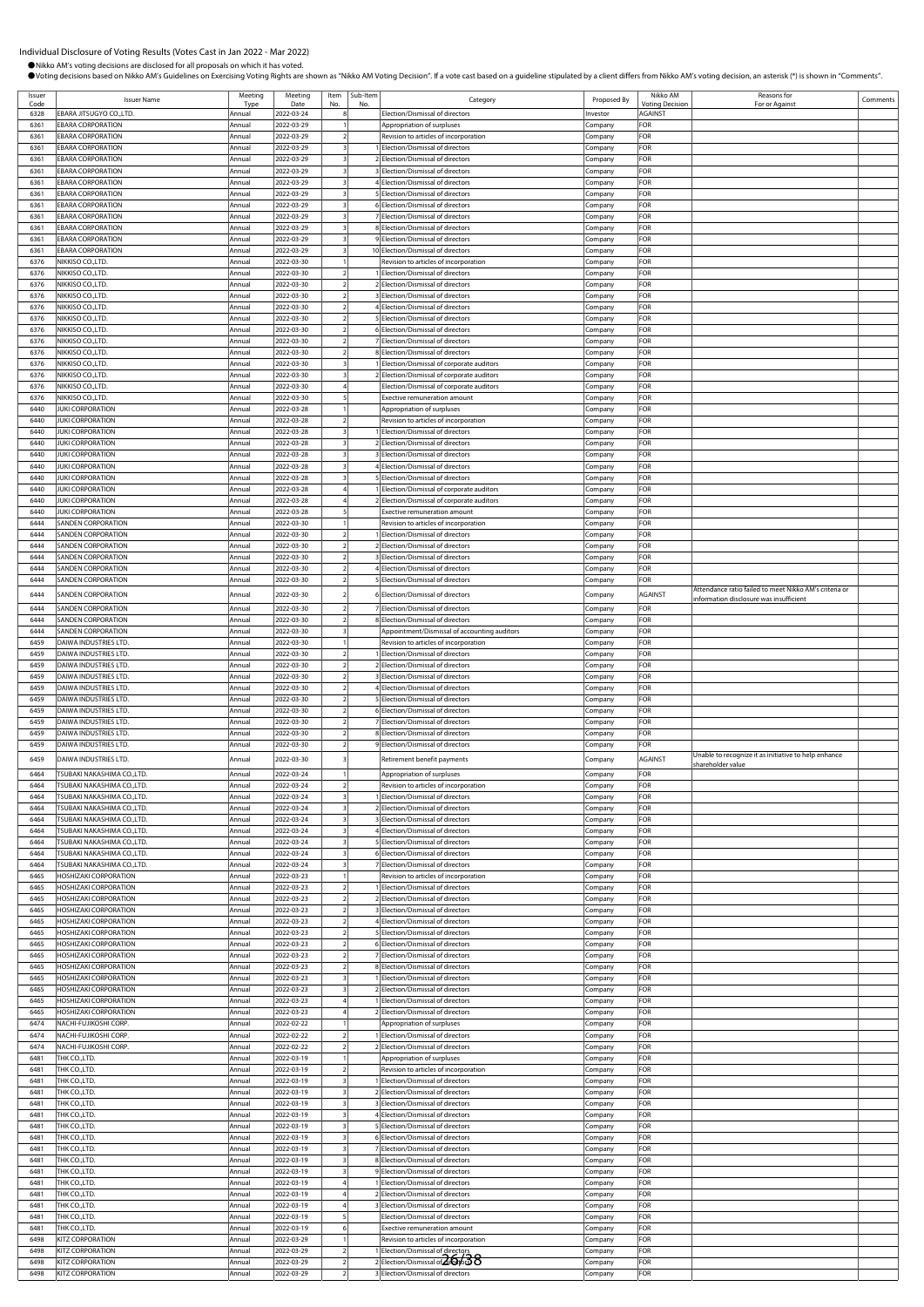Issuer

Issuer<br>
Code ISSuer Name<br>
Code ISTE CORPORATION

OVoting decisions based on Nikko AM's Guidelines on Exercising Voting Rights are shown as "Nikko AM Voting Decision". If a vote cast based on a guideline stipulated by a client differs from Nikko AM's voting decision, an a

b-Item<br>No. No. Regory Category Proposed By Nikko AM

oting Deci

Reasons for

Reasons for<br>For or Against Comment

●Nikko AM's voting decisions are disclosed for all proposals on which it has voted.

ing

Item No. Sub-Ite<br>No.

Date

Type

6498 KITZ CORPORATION Annual 2022-03-29 2 4 Election/Dismissal of directors Company FOR 5 Election/Dismissal of director 6498 KITZ CORPORATION Annual 2022-03-29 2 6 Election/Dismissal of directors Company FOR 6498 KITZ CORPORATION **Annual 2022-03-29 2** 7 Election/Dismissal of directors **Company FOR** 6498 KITZ CORPORATION Annual 2022-03-29 3 Exective remuneration amount Company FOR 6502 TOSHIBA CORPORATION **Special** Special 2022-03-24 1 Restructuring Company Company FOR Spin-offs of businesses with different characteristics, such as business risks and cycles, help to enhance corporate value by improving management efficiency and reducing or eliminating information asymmetries. Furthermore, maintaining public listings ensures that current shareholders still have the opportunity to benefit from medium- to long-term corporate value nhancements. We therefore vote in favor of this shareholder proposal. If the company is taken private, competitive bidding 6502 TOSHIBA CORPORATION Special 2022-03-24 3 Revision to articles of incorporation Investor AGAINST will be insufficient due to restrictions in consideration of economic security and foreign exchange law, and the purchase price is expected to be less than the mid- to ong-term corporate value that would be realized if the company were to be split up and kept listed. We erefore oppose this shareholder proposed 6524 KOHOKU KOGYO CO.,LTD. Annual 2022-03-30 1 Appropriation of surpluses Company FOR 6524 KOHOKU KOGYO CO.,LTD. Annual 2022-03-30 2 Revision to articles of incorporation Company FOR 6524 KOHOKU KOGYO CO.,LTD. Annual 2022-03-30 3 1 Election/Dismissal of directors Company FOR 6524 KOHOKU KOGYO CO.,LTD. **Annual 2022-03-30** 3 2 Election/Dismissal of directors Company FOR 6524 KOHOKU KOGYO CO.,LTD. Annual 2022-03-30 3 Election/Dismissal of directors Company 6524 KOHOKU KOGYO CO.,LTD. Annual 2022-03-30 3 4 Election/Dismissal of directors Company FOR 6524 KOHOKU KOGYO CO.,LTD. Annual 2022-03-30 3 5 Election/Dismissal of directors Company 6524 KOHOKU KOGYO CO.,LTD. Annual 2022-03-30 3 6 Election/Dismissal of directors Company FOR 6524 KOHOKU KOGYO CO.,LTD. **Annual 2022-03-30** 3 7 Election/Dismissal of directors Company FOR 6524 KOHOKU KOGYO CO.,LTD. Annual 2022-03-30 3 8 Election/Dismissal of directors Company FOR 6524 KOHOKU KOGYO CO.,LTD. Annual 2022-03-30 3 9 Election/Dismissal of directors Company FOR 6533 ORCHESTRA HOLDINGS INC. Annual 2022-03-29 1 Appropriation of surpluses Company AGAINST Shareholder returns failed to meet Nikko AM's criteria 6533 ORCHESTRA HOLDINGS INC. Annual 2022-03-29 2 Revision to articles of incorporation Company FOR Example of the State of Annual 2022-03-29 3 1 Election/Dismissal of directors Company AGAINST Shareholder returns failed to meet Nikko AM's criteria<br>Annual 2022-03-29 3 2 Election/Dismissal of directors Company AGAINST Sha ns failed to meet Nikko AM's crit 6533 ORCHESTRA HOLDINGS INC. Annual 2022-03-29 3 3 Election/Dismissal of directors Company AGAINST Shareholder returns failed to meet Nikko AM's criteria 6533 ORCHESTRA HOLDINGS INC. Annual 2022-03-29 3 4 Election/Dismissal of directors Company AGAINST Shareholder returns failed to meet Nikko AM's criteria 6533 ORCHESTRA HOLDINGS INC. Annual 2022-03-29 3 5 Election/Dismissal of directors Company AGAINST Shareholder returns failed to meet Nikko AM's criteria 6533 ORCHESTRA HOLDINGS INC. **Annual 2022-03-29** 3 6 Election/Dismissal of directors Company FOR 6533 ORCHESTRA HOLDINGS INC. **Annual 2022-03-29** 4 Exective remuneration amount Company 6540 SEMBA CORPORATION Annual 2022-03-24 1 Revision to articles of incorporation Company FOR 6540 SEMBA CORPORATION Annual 2022-03-24 2 1 Election/Dismissal of directors Company FOR 6540 SEMBA CORPORATION **Annual 2022-03-24 2** 2 2 2 2 2 2 2 2 2 2 2 2 2 Election/Dismissal of directors **Company** FOR 6540 SEMBA CORPORATION Annual 2022-03-24 2 3 Election/Dismissal of directors Company FOR ection/Dismissal of directors **Company** FOR 6540 SEMBA CORPORATION **Annual** 2022-03-24 3 Election/Dismissal of directors Company FOR 6546 FULLTECH CO.LTD. **Annual 2022-03-30** 1 1 Appropriation of surpluses Company FOR 6546 FULLTECH CO.LTD. Annual 2022-03-30 2 Revision to articles of incorporation Company FOR 6546 FULLTECH CO.LTD. Annual 2022-03-30 3 1 Election/Dismissal of directors Company FOR 6546 FULLTECH CO.LTD. Company Company Annual 2022-03-30 3 2 Election/Dismissal of directors Company 6546 FULLTECH CO.LTD. Annual 2022-03-30 3 3 Election/Dismissal of directors Company FOR 6546 FULLTECH CO.LTD. Annual 2022-03-30 3 4 Election/Dismissal of directors Company FOR 6546 FULLTECH CO.LTD. Annual 2022-03-30 4 1 Election/Dismissal of directors Company FOR 6546 FULLTECH CO.LTD. Annual 2022-03-30 4 2 Election/Dismissal of directors Company FOR 6553 SOLDOUT,INC. **Annual 2022-03-30** 1 Revision to articles of incorporation Company 6553 SOLDOUT,INC. Annual 2022-03-30 2 1 Election/Dismissal of directors Company FOR 6553 SOLDOUT,INC. Annual 2022-03-30 2 2 Election/Dismissal of directors Company FOR 6553 SOLDOUT, INC. COMPANY Annual 2022-03-30 2 3 Election/Dismissal of directors Company 6553 SOLDOUT,INC. Annual 2022-03-30 2 4 Election/Dismissal of directors Company FOR 6553 SOLDOUT,INC. Annual 2022-03-30 2 5 Election/Dismissal of directors Company FOR 6553 SOLDOUT, INC. COMPANY COMPANY COMPANY Annual 2022-03-30 2 6 Election/Dismissal of directors Company FOR 6560 LTS,INC. COMPANY COMPANY COMPANY COMPANY COMPANY COMPANY COMPANY COMPANY COMPANY COMPANY COMPANY FOR COMPANY COMPANY FOR ANNUAL 2002-03-16 2 1 Election/Dismissal of directors Company FOR **Election/Dismissal of directors** 6560 LTS,INC. Charles Company Company Annual 2022-03-16 2 2 Election/Dismissal of directors Company FOR Example 1.15, NC. Company FOR Annual 2022-03-16 2 3 Election/Dismissal of directors Company FOR Company FOR Company FOR Annual 2022-03-16 2 4 Election/Dismissal of directors Company FOR Annual 2022-03-16 2 4<br>Company 6560 LTS,INC. COMPANY COMPANY COMPANY COMPANY Annual 2022-03-16 2 5 Election/Dismissal of directors Company FOR 6560 LTS,INC. Annual 2022-03-16 2 6 Election/Dismissal of directors Company FOR 6560 LTS,INC. Annual 2022-03-16 3 Exective remuneration amount Company FOR 6560 LTS,INC. Company FOR Annual 2022-03-16 4 Exective remuneration amount Company FOR<br>6592 MABUCHI MOTOR CO.LTD. Annual 2022-03-30 1 Appropriation of surpluses Company FOR MABUCHI MOTOR CO.,LTD. **Annual 2022-03-30** 1 **Appropriation of surpluses** Company 6592 MABUCHI MOTOR CO.,LTD. Annual 2022-03-30 2 Revision to articles of inc 6592 MABUCHI MOTOR CO.,LTD. **Annual 2022-03-30** 3 1 Election/Dismissal of directors Company 6592 MABUCHI MOTOR CO.,LTD. Annual 2022-03-30 3 2 Election/Dismissal of directors Company FOR 6592 MABUCHI MOTOR CO.,LTD. **Annual 2022-03-30** 3 3 **3** Election/Dismissal of directors Company **FOR** 6592 MABUCHI MOTOR CO.,LTD. **Annual 2022-03-30** 3 4 Election/Dismissal of directors Company FOR 6592 MABUCHI MOTOR CO.,LTD. Annual 2022-03-30 3 5 Election/Dismissal of directors Company FOR 6592 MABUCHI MOTOR CO.,LTD. Annual 2022-03-30 3 6 Election/Dismissal of directors Company FOR 6592 MABUCHI MOTOR CO.,LTD. **Annual 2022-03-30** 3 7 Election/Dismissal of directors Company FOR 6592 MABUCHI MOTOR CO.,LTD. Annual 2022-03-30 3 8 Election/Dismissal of directors Company FOR 9 Election/Dismissal of directors 6619 W-SCOPE CORPORATION Annual 2022-03-30 1 Revision to articles of incorporation Company FOR 6619 W-SCOPE CORPORATION Annual 2022-03-30 2 Revision to articles of incorporation Company FOR 1661 | Sie et in the corporation of directors Company AGAINST Performance failed to meet Nikko AM's criterial 2023-03-30 | Company AGAINST Performance failed to meet Nikko AM's crit 6619 W-SCOPE CORPORATION Annual 2022-03-30 3 2 Election/Dismissal of directors Company AGAINST Performance failed to meet Nikko AM's criteria FIFE CORPORATION COMPANY Annual 2022-03-30 3 Belection/Dismissal of directors Company 6619 W-SCOPE CORPORATION Annual 2022-03-30 3 4 Election/Dismissal of directors Company FOR 6619 W-SCOPE CORPORATION **Annual 2022-03-30** 4 1 Election/Dismissal of directors Company FOR 6619 W-SCOPE CORPORATION Annual 2022-03-30 4 2 Election/Dismissal of directors Company FOR 6619 W-SCOPE CORPORATION Annual 2022-03-30 4 3 Election/Dismissal of directors Company FOR 6619 W-SCOPE CORPORATION **Annual** 2022-03-30 5 Exective remuneration amount Company FOR 6619 W-SCOPE CORPORATION **Annual 2022-03-30** 6 Exective remuneration amount **Company** FOR 6619 W-SCOPE CORPORATION Annual 2022-03-30 7 Appointment/Dismissal of accounting auditors Company FOR 6619 W-SCOPE CORPORATION Annual 2022-03-30 8 Exective remuneration amount Company FOR 6627 TERA PROBE,INC. Annual 2022-03-24 1 Revision to articles of incorporation Company FOR 6627 TERA PROBE,INC. Annual 2022-03-24 2 1 Election/Dismissal of directors Company FOR 6627 TERA PROBE,INC. Annual 2022-03-24 2 2 Election/Dismissal of directors Company FOR 6627 TERA PROBE,INC. Annual 2022-03-24 2 3 Election/Dismissal of directors Company FOR 6627 TERA PROBE,INC. Annual 2022-03-24 2 4 Election/Dismissal of directors Company FOR 6627 TERA PROBE,INC. **Annual 2022-03-24** 2 5 Election/Dismissal of directors **Company** FOR 6627 TERA PROBE,INC. Annual 2022-03-24 2 6 Election/Dismissal of directors Company FOR 6627 TERA PROBE, INC. **Annual 2022-03-24** 2 7 Election/Dismissal of directors Company FOR 6627 TERA PROBE,INC. Annual 2022-03-24 2 8 Election/Dismissal of directors Company FOR 6640 I-PEX INC. Annual 2022-03-29 1 Appropriation of surpluses Company FOR 6640 I-PEX INC. Annual 2022-03-29 2 Revision to articles of incorporation Company FOR 27/38

6640 I-PEX INC. Annual 2022-03-29 3 Exective remuneration amount Company FOR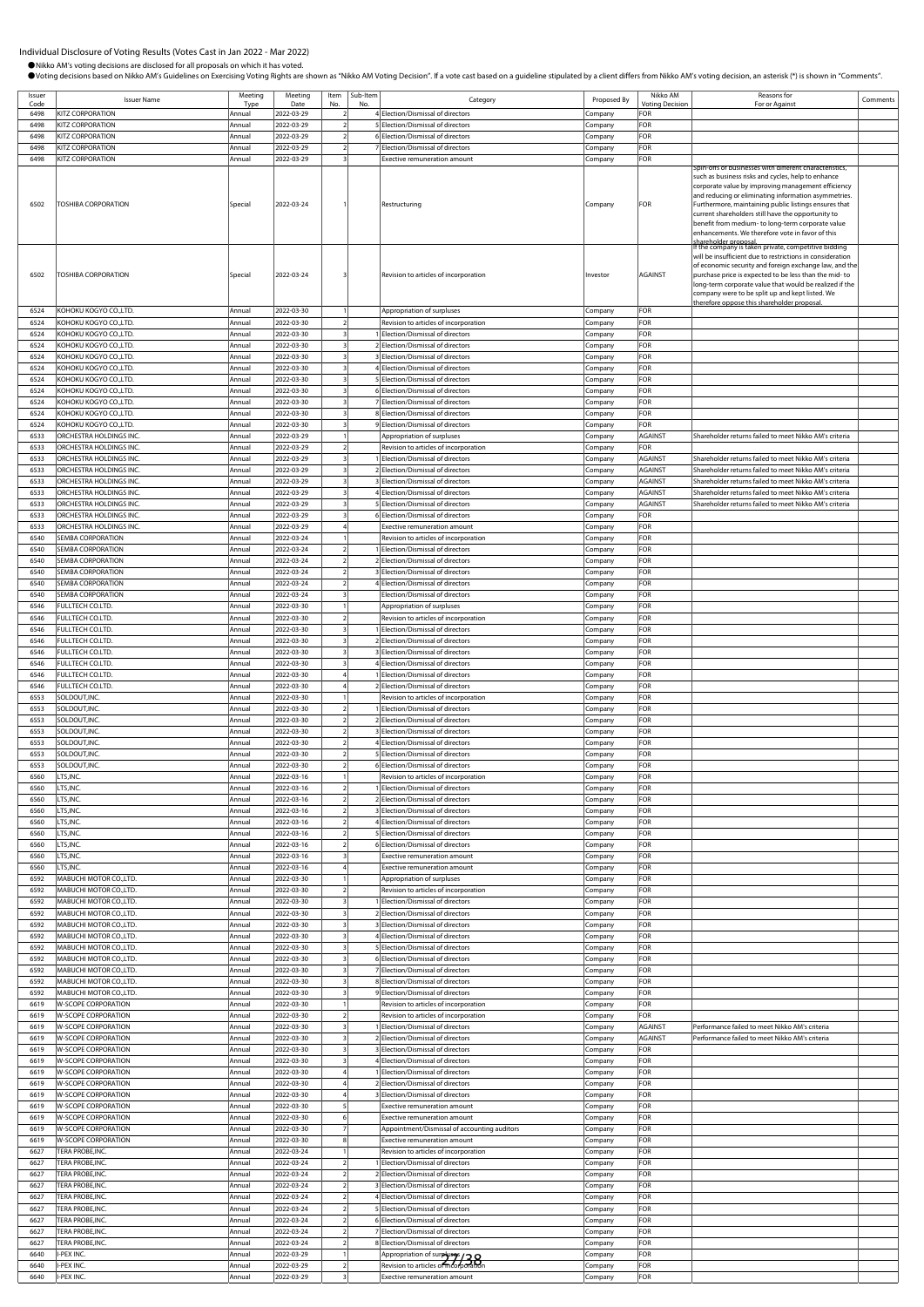●Nikko AM's voting decisions are disclosed for all proposals on which it has voted.

OVoting decisions based on Nikko AM's Guidelines on Exercising Voting Rights are shown as "Nikko AM Voting Decision". If a vote cast based on a guideline stipulated by a client differs from Nikko AM's voting decision, an a

Issuer Issuer<br>
Code ISsuer Name<br>
1990 - II-PEX INC.<br>
1990 - II-PEX INC. Type ing Date Item No. Sub-Ite<br>No. b-Item<br>No. No. Regory Category Proposed By Nikko AM oting Deci Reasons for Reasons for<br>For or Against Comments 6640 I-PEX INC. Annual 2022-03-29 4 1 Election/Dismissal of directors Company FOR 2<br>Election/Dismissal of directors Company 6640 I-PEX INC. Annual 2022-03-29 4 3 Election/Dismissal of directors Company FOR 6640 I-PEX INC. Annual 2022-03-29 4 4 Election/Dismissal of directors Company FOR 6653 SEIKO ELECTRIC CO.,LTD. Annual 2022-03-29 1 Revision to articles of incorporation Company FOR 6653 SEIKO ELECTRIC CO.,LTD. Annual 2022-03-29 2 1 Election/Dismissal of directors Company FOR FRIC CO.,LTD. **Annual 2022-03-29 2** 2 Election/Dismissal of directors Company FOR 6653 SEIKO ELECTRIC CO.,LTD. Annual 2022-03-29 2 3 Election/Dismissal of directors Company FOR 6653 SEIKO ELECTRIC CO.,LTD. Annual 2022-03-29 2 4 Election/Dismissal of directors Company FOR 6653 SEIKO ELECTRIC CO.,LTD. Annual 2022-03-29 2 5 Election/Dismissal of directors Company FOR 6653 SEIKO ELECTRIC CO.,LTD. Annual 2022-03-29 2 6 Election/Dismissal of directors Company AGAINST Failed to meet Nikko AM's independence criteria 6653 SEIKO ELECTRIC CO.,LTD. Annual 2022-03-29 2 7 Election/Dismissal of directors Company AGAINST Failed to meet Nikko AM's independence criteria 6653 SEIKO ELECTRIC CO.,LTD. Annual 2022-03-29 2 8 Election/Dismissal of directors Company FOR 6653 SEIKO ELECTRIC CO.,LTD. Annual 2022-03-29 2 9 Election/Dismissal of directors Company FOR 6723 RENESAS ELECTRONICS CORPORATION Annual 2022-03-30 1 Revision to articles of incorporation Company FOR 6723 RENESAS ELECTRONICS CORPORATION Annual 2022-03-30 2 Revision to articles of incorporation Company FOR 6723 RENESAS ELECTRONICS CORPORATION Annual 2022-03-30 3 1 Election/Dismissal of directors Company FOR 6723 RENESAS ELECTRONICS CORPORATION Annual 2022-03-30 3 2 Election/Dismissal of directors Company FOR 6723 RENESAS ELECTRONICS CORPORATION Annual 2022-03-30 3 3 Election/Dismissal of directors Company FOR Annual 2022-03-30 3 4 Election/Dismissal of directors Company FOR 6723 RENESAS ELECTRONICS CORPORATION Annual 2022-03-30 3 5 Election/Dismissal of directors Company FOR 6723 RENESAS ELECTRONICS CORPORATION Annual 2022-03-30 4 1 Election/Dismissal of corporate auditors Company FOR 6723 RENESAS ELECTRONICS CORPORATION Annual 2022-03-30 4 2 Election/Dismissal of corporate auditors Company FOR 6740 JAPAN DISPLAY INC. Special 2022-03-26 1 Other capital policy proposals Company FOR 6748 SEIWA ELECTRIC MFG.CO.,LTD. Annual 2022-03-29 1 Revision to articles of incorporation Company FOR 6748 SEIWA ELECTRIC MFG.CO.,LTD. **Annual** 2022-03-29 2 1 Election/Dismissal of directors 6748 SEIWA ELECTRIC MFG.CO.,LTD. Annual 2022-03-29 2 2 Election/Dismissal of directors Company FOR 6748 SEIWA ELECTRIC MFG.CO.,LTD. Annual 2022-03-29 2 3 Election/Dismissal of directors Company FOR 6748 SEIWA ELECTRIC MFG.CO.,LTD. **Annual 2022-03-29** 2 4 Election/Dismissal of directors Company Company FOR 6748 SEIWA ELECTRIC MFG.CO.,LTD. Annual 2022-03-29 2 5 Election/Dismissal of directors Company FOR 6748 SEIWA ELECTRIC MFG.CO.,LTD. Annual 2022-03-29 2 6 Election/Dismissal of directors Company FOR 7<br>Felection/Dismissal of directors **Company** FOR 6748 SEIWA ELECTRIC MFG.CO.,LTD. **Annual 2022-03-29** 3 Exective remuneration amount Company FOR 6748 SEIWA ELECTRIC MFG.CO.,LTD. Annual 2022-03-29 4 Exective remuneration amount Company FOR Example of Surpluses and Company Formula 2022-03-24 1 Appropriation of surpluses Company FOR 6789 ROLAND DG CORPORATION Annual 2022-03-24 2 Revision to articles of incorporation Company FOR 6789 ROLAND DG CORPORATION **Annual 2022-03-24** 3 1 Election/Dismissal of directors Company 6789 ROLAND DG CORPORATION Annual 2022-03-24 3 2 Election/Dismissal of directors Company FOR 6789 ROLAND DG CORPORATION **Annual 2022-03-24** 3 3 3 Election/Dismissal of directors Company FOR 6789 ROLAND DG CORPORATION Annual 2022-03-24 3 4 Election/Dismissal of directors Company FOR 6789 ROLAND DG CORPORATION Annual 2022-03-24 3 5 Election/Dismissal of directors Company FOR 6789 ROLAND DG CORPORATION **Annual** 2022-03-24 3 6 Election/Dismissal of directors Company AGAINST Failed to meet Nikko AM's in 6789 ROLAND DG CORPORATION Annual 2022-03-24 4 Election/Dismissal of corporate auditors Company FOR 6817 SUMIDA CORPORATION Annual 2022-03-25 1 Revision to articles of incorporation Company FOR 6817 SUMIDA CORPORATION **Annual 2022-03-25** 2 1 Election/Dismissal of directors Company FOR 6817 SUMIDA CORPORATION **Annual 2022-03-25 2** 2 2 2 2 2 2 2 2 2 Election/Dismissal of directors Company FOR 6817 SUMIDA CORPORATION Annual 2022-03-25 2 3 Election/Dismissal of directors Company FOR 6817 SUMIDA CORPORATION **Annual** 2022-03-25 2 4 Election/Dismissal of directors Company FOR FREE SUMIDA CORPORATION COMPORATION COMPANY Annual 2022-03-25 2 5 Election/Dismissal of directors Company FOR<br>
6817 SUMIDA CORPORATION COMPANY Annual 2022-03-25 2 6 Election/Dismissal of directors Company FOR 6817 SUMIDA CORPORATION **Annual 2022-03-25 2** 6 FLection/Dismissal of directors **Company** FOR 6817 SUMIDA CORPORATION Annual 2022-03-25 2 7 Election/Dismissal of directors Company FOR 6817 SUMIDA CORPORATION Annual 2022-03-25 2 8 Election/Dismissal of directors Company FOR 6817 SUMIDA CORPORATION Annual 2022-03-25 2 9 Election/Dismissal of directors Company FOR 6853 KYOWA ELECTRONIC INSTRUMENTS CO.,LTD. Annual 2022-03-30 1 Appropriation of surpluses Company FOR 6853 KYOWA ELECTRONIC INSTRUMENTS CO.,LTD. | Annual 2022-03-30 2 | Revision to articles of incorporation Company FOR 6853 KYOWA ELECTRONIC INSTRUMENTS CO.,LTD. Annual 2022-03-30 3 1 Election/Dismissal of directors Company FOR 6853 KYOWA ELECTRONIC INSTRUMENTS CO.,LTD. Annual 2022-03-30 3 2 Election/Dismissal of directors Company FOR 6853 KYOWA ELECTRONIC INSTRUMENTS CO.,LTD. Annual 2022-03-30 3 3 Election/Dismissal of directors Company 6853 KYOWA ELECTRONIC INSTRUMENTS CO.,LTD. Annual 2022-03-30 3 4 Election/Dismissal of directors Company FOR 6853 KYOWA ELECTRONIC INSTRUMENTS CO.,LTD. Annual 2022-03-30 3 5 Election/Dismissal of directors Company 6853 KYOWA ELECTRONIC INSTRUMENTS CO.,LTD. Annual 2022-03-30 3 6 Election/Dismissal of directors Company FOR 6853 KYOWA ELECTRONIC INSTRUMENTS CO.,LTD. Annual 2022-03-30 3 7 Election/Dismissal of directors Company FOR 6853 KYOWA ELECTRONIC INSTRUMENTS CO.,LTD. Annual 2022-03-30 3 8 Election/Dismissal of directors Company 6853 KYOWA ELECTRONIC INSTRUMENTS CO.,LTD. Annual 2022-03-30 4 1 Election/Dismissal of directors Company FOR 6853 KYOWA ELECTRONIC INSTRUMENTS CO.,LTD. Annual 2022-03-30 4 2 Election/Dismissal of directors Company FOR 6853 KYOWA ELECTRONIC INSTRUMENTS CO.,LTD. Annual 2022-03-30 4 3 Election/Dismissal of directors Company FOR 6853 KYOWA ELECTRONIC INSTRUMENTS CO.,LTD. Annual 2022-03-30 4 4 Election/Dismissal of directors Company FOR Revision to articles of incorpo 6856 HORIBA,LTD. Annual 2022-03-26 2 1 Election/Dismissal of directors Company FOR 6856 HORIBA,LTD. Annual 2022-03-26 2 2 Election/Dismissal of directors Company FOR 6856 HORIBA,LTD. Annual 2022-03-26 2 3 Election/Dismissal of directors Company FOR 6856 HORIBA,LTD. Annual 2022-03-26 2 4 Election/Dismissal of directors Company FOR 6856 HORIBA,LTD. **Annual 2022-03-26 2** 5 Election/Dismissal of directors Company 6856 HORIBA,LTD. Annual 2022-03-26 2 6 Election/Dismissal of directors Company FOR 6856 HORIBA,LTD. **Annual 2022-03-26** 2 7 Election/Dismissal of directors Company Company **FOR** 6856 HORIBA,LTD. Annual 2022-03-26 2 8 Election/Dismissal of directors Company FOR 6856 HORIBA,LTD. Annual 2022-03-26 2 9 Election/Dismissal of directors Company FOR 6856 HORIBA,LTD. Annual 2022-03-26 3 1 Election/Dismissal of corporate auditors Company FOR 6856 HORIBA,LTD. Annual 2022-03-26 3 2 Election/Dismissal of corporate auditors Company FOR For the music of the music of the music of the music of the term of the term of the music of the company FOR<br>For the season of the music of the company for the company from a company from the company from the company from 6856 HORIBA,LTD. Annual 2022-03-26 5 Exective remuneration amount Company FOR ERRES ONO SOKKI CO.,LTD. TO Annual 2022-03-18 1 Revision to articles of incorporation Company FOR<br>
6858 ONO SOKKI CO.,LTD. Annual 2022-03-18 2 1 Election/Dismissal of directors Company AGA 6858 ONO SOKKI CO.,LTD. Annual 2022-03-18 2 1 Election/Dismissal of directors Company AGAINST Performance failed to meet Nikko AM's criteria 6858 ONO SOKKI CO.,LTD. Annual 2022-03-18 2 2 Election/Dismissal of directors Company AGAINST Performance failed to meet Nikko AM's criteria ESS ONO SOKKI CO.,LTD. Annual 2022-03-18 2 3 Election/Dismissal of directors Company AGAINST Performance failed to meet Nikko AM's criterial enter Nikko AM's criterial and the company AGAINST Performance failed to meet Nik es Company AGAINST Performance failed to meet Nikko AM's criterial and the Company AGAINST Performance failed to meet Nikko AM's criterial and the Company AGAINST Performance failed to meet Nikko AM's criterial and the Com 6858 ONO SOKKI CO.,LTD. **Annual 2022-03-18** 2 5 Election/Dismissal of directors Company FOR ence failed to meet Nikko AM's criterial and 2023-03-18 2 6 Election 6858 ONO SOKKI CO.,LTD. Annual 2022-03-18 2 7 Election/Dismissal of directors Company FOR ESS ONO SOKKI CO.,LTD. Annual 2022-03-18 3 Election/Dismissal of corporate auditors Company AGAINST Failed to meet Nikko AM's independence criteria annual 2022-02-25 1 Appropriation of surpluses Company FOR Failed to meet ERRET HIOKI E.E. CORPORATION **Annual 2022-02-25** 1 Appropriation of surpluses Company Company<br>1996 HIOKI E.E. CORPORATION Annual 2022-02-25 2 Revision to articles of incorporation Company 6866 HIOKI E.E. CORPORATION **Annual 2022-02-25 2** Revision to articles of incorporation **Company FOR** 6866 HIOKI E.E. CORPORATION **Annual 2022-02-25** 3 Election/Dismissal of corporate auditors Company 6871 MICRONICS JAPAN CO.,LTD. Annual 2022-03-25 1 Appropriation of surpluses Company FOR 6871 MICRONICS JAPAN CO.,LTD. Annual 2022-03-25 2 Revision to articles of incorporation Company FOR ICRONICS JAPAN CO.,LTD. **Annual** 2022-03-25 3 1 Election/Dismissal of directors Company 6871 MICRONICS JAPAN CO.,LTD. Annual 2022-03-25 3 2 Election/Dismissal of directors Company FOR 6871 MICRONICS JAPAN CO.,LTD. **Annual 2022-03-25** 3 3 Blection/Dismissal of directors Company FOR 6871 MICRONICS JAPAN CO.,LTD. Annual 2022-03-25 3 4 Election/Dismissal of directors Company FOR 6871 MICRONICS JAPAN CO.,LTD. Annual 2022-03-25 3 5 Election/Dismissal of directors Company FOR 6871 MICRONICS JAPAN CO.,LTD. Annual 2022-03-25 3 6 Election/Dismissal of directors Company FOR For the contract of the company Formula and the company Formula contract of the company Formula contract of directors of the company FOR (Company FOR 6871 MICRONICS JAPAN CO.,LTD. **Annual 2022-03-25** 3 8 Election/Dismissal of directors Company FOR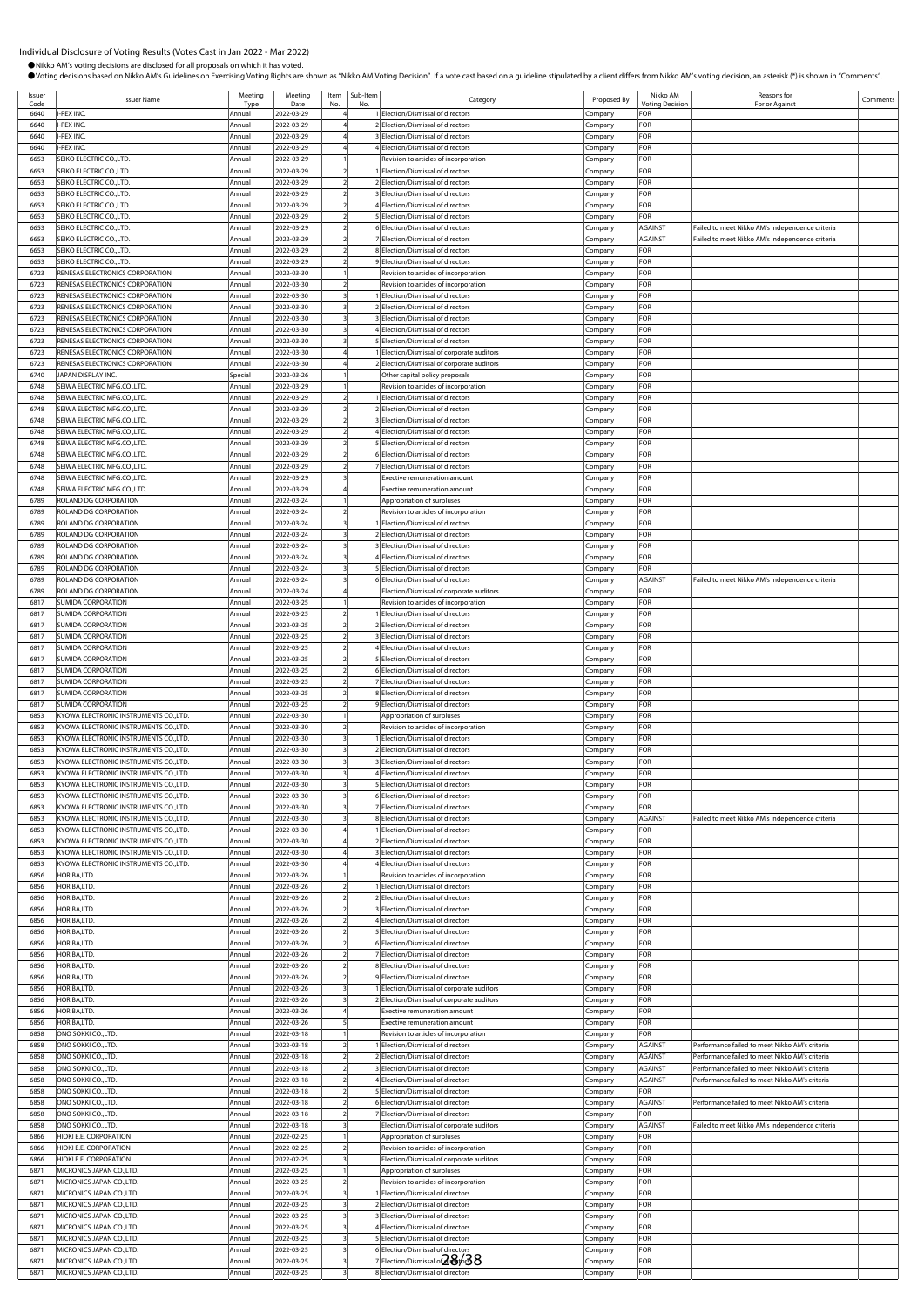●Nikko AM's voting decisions are disclosed for all proposals on which it has voted.

OVoting decisions based on Nikko AM's Guidelines on Exercising Voting Rights are shown as "Nikko AM Voting Decision". If a vote cast based on a guideline stipulated by a client differs from Nikko AM's voting decision, an a

Issuer Issuer<br>Code Issuer Name Type Meeting Date Item No. Sub-Ite<br>No. b-Item<br>No. No. Regory Category Proposed By Nikko AM oting Dec Reasons for Reasons for<br>For or Against Comments 6871 MICRONICS JAPAN CO.,LTD.<br>6871 MICRONICS JAPAN CO.,LTD. Annual 2022-03-25 3 9 Election/Dismissal of directors Company Company 10 Election/Dismissal of directors Company FOR 6871 MICRONICS JAPAN CO.,LTD. **Annual 2022-03-25** 4 Exective remuneration amount Company FOR<br>6871 MICRONICS JAPAN CO.,LTD. Annual 2022-03-25 5 Exective remuneration amount Company FOR 6871 |MICRONICS JAPAN CO.,LTD. |Annual |2022-03-25 | 5| Exective remuneration amount | Company |FOR 6914 OPTEX GROUP COMPANY,LIMITED Annual 2022-03-25 1 Appropriation of surpluses Company FOR 6914 OPTEX GROUP COMPANY,LIMITED **Annual 2022-03-25** 2 Revision to articles of incorporation Company FOR<br>6914 OPTEX GROUP COMPANY,LIMITED Annual 2022-03-25 3 1 Election/Dismissal of directors Company FOR FIEX GROUP COMPANY,LIMITED Annual 2022-03-25 3 1 Election/Dismissal of directors Company FOR 6914 OPTEX GROUP COMPANY,LIMITED Annual 2022-03-25 3 2 Election/Dismissal of directors Company FOR 6914 |OPTEX GROUP COMPANY,LIMITED | Annual |2022-03-25 | 3| 3|Election/Dismissal of directors | Company |FOR 6914 OPTEX GROUP COMPANY,LIMITED Annual 2022-03-25 3 4 Election/Dismissal of directors Company FOR 6914 OPTEX GROUP COMPANY,LIMITED **Annual** 2022-03-25 3 5 Flection/Dismissal of directors Company FOR 6914 OPTEX GROUP COMPANY,LIMITED Annual 2022-03-25 3 6 Election/Dismissal of directors Company FOR 6914 OPTEX GROUP COMPANY, LIMITED Annual 2022-03-25 3 7 Election/Dismissal of director<br>6914 OPTEX GROUP COMPANY, LIMITED Annual 2022-03-25 3 8 Election/Dismissal of director extra contract the company of the company of the company of the company of the company of the company of the company of the company of the company of the company of the company of the company of the company of the company 6914 OPTEX GROUP COMPANY,LIMITED Annual 2022-03-25 4 1 Election/Dismissal of directors Company FOR 6914 OPTEX GROUP COMPANY,LIMITED Annual 2022-03-25 4 2 Election/Dismissal of directors Company FOR 6915 CHIYODA INTEGRE CO.,LTD. **Annual 2022-03-30** 1 1 Appropriation of surpluses Company FOR 6915 CHIYODA INTEGRE CO.,LTD. Annual 2022-03-30 2 Revision to articles of incorporation Company FOR 6915 CHIYODA INTEGRE CO.,LTD. Annual 2022-03-30 3 Exective remuneration amount Investor AGAINST Annual 2022-03-30 4 Other capital policy proposals Investor AGAINST 6929 NIPPON CERAMIC CO.,LTD. Annual 2022-03-25 1 Revision to articles of incorporation Company FOR 6929 NIPPON CERAMIC CO.,LTD. Annual 2022-03-25 2 1 Election/Dismissal of directors Company FOR 6929 NIPPON CERAMIC CO.,LTD. Annual 2022-03-25 2 2 Election/Dismissal of directors Company FOR 6929 NIPPON CERAMIC CO.,LTD. Annual 2022-03-25 2 3 Election/Dismissal of directors Company FOR 6929 NIPPON CERAMIC CO.,LTD. Annual 2022-03-25 3 1 Election/Dismissal of directors Company FOR 6929 NIPPON CERAMIC CO.,LTD. Annual 2022-03-25 3 2 Election/Dismissal of directors Company FOR 6929 NIPPON CERAMIC CO.,LTD. Annual 2022-03-25 3 3 3 Election/Dismissal of directors Company FOR 6929 NIPPON CERAMIC CO.,LTD. Annual 2022-03-25 3 4 Election/Dismissal of directors Company FOR 7033 MANAGEMENT SOLUTIONS CO.,LTD. Annual 2022-01-28 1 1 Election/Dismissal of directors Company FOR 7033 MANAGEMENT SOLUTIONS CO.,LTD. Annual 2022-01-28 1 2 Election/Dismissal of directors Company FOR 7033 MANAGEMENT SOLUTIONS CO.,LTD. Annual 2022-01-28 1 3 Election/Dismissal of directors Company FOR ANAGEMENT SOLUTIONS CO.,LTD. Annual 2022-01-28 1 4 Election/Dismissal of directors Company FOR 7033 MANAGEMENT SOLUTIONS CO.,LTD. Annual 2022-01-28 1 5 Election/Dismissal of directors Company FOR 7033 MANAGEMENT SOLUTIONS CO.,LTD. Annual 2022-01-28 2 1 Election/Dismissal of corporate auditors Company FOR 7<br>2 Election/Dismissal of corporate auditors Company FOR 7033 MANAGEMENT SOLUTIONS CO.,LTD. Annual 2022-01-28 2 3 Election/Dismissal of corporate auditors Company FOR 7033 MANAGEMENT SOLUTIONS CO.,LTD. Annual 2022-01-28 3 Exective remuneration amount Company 7034 PRORED PARTNERS CO.,LTD. Annual 2022-01-25 1 Revision to articles of incorporation Company FOR 7034 PRORED PARTNERS CO.,LTD. **Annual 2022-01-25** 2 1 Election/Dismissal of directors **Company** FOR 7034 PRORED PARTNERS CO.,LTD. Annual 2022-01-25 2 2 Election/Dismissal of directors Company FOR 7034 PRORED PARTNERS CO.,LTD. Annual 2022-01-25 2 3 Election/Dismissal of directors Company FOR 22-01-25  $\begin{array}{|c|c|c|c|c|}\n\hline\n2 & 4 \end{array}$  Election/Dismissal of directors  $\begin{array}{|c|c|c|c|c|}\n\hline\n\end{array}$  Company 7034 PRORED PARTNERS CO.,LTD. Annual 2022-01-25 2 5 Election/Dismissal of directors Company FOR 7034 PRORED PARTNERS CO.,LTD. Annual 2022-01-25 3 1 Election/Dismissal of corporate auditors Company FOR 7034 PRORED PARTNERS CO.,LTD. Annual 2022-01-25 3 2 Election/Dismissal of corporate auditors Company FOR 7034 PRORED PARTNERS CO.,LTD. Annual 2022-01-25 3 3 Election/Dismissal of corporate auditors Company FOR 7036 EMNET JAPAN.CO.LTD. Annual 2022-03-24 1 Appropriation of surpluses Company FOR 7036 EMNET JAPAN.CO.LTD. Annual 2022-03-24 2 1 Election/Dismissal of directors Company FOR 7036 EMNET JAPAN.CO.LTD. Annual 2022-03-24 2 2 Election/Dismissal of directors Company FOR 7036 EMNET JAPAN.CO.LTD. Annual 2022-03-24 2 3 Election/Dismissal of directors Company FOR 7036 EMNET JAPAN.CO.LTD. Annual 2022-03-24 2 4 Election/Dismissal of directors Company FOR 7036 EMNET JAPAN.CO.LTD. Annual 2022-03-24 2 5 Election/Dismissal of directors Company FOR  $\begin{tabular}{l|c|c|c} \textbf{Revision to articles of incorporation} & \textbf{Comparison} & \textbf{FOR} & \textbf{FOR} \\ \hline \textbf{Approximation} & \textbf{Comparison} & \textbf{FOR} & \textbf{FOR} \\ \hline \end{tabular}$ 7037 TENO.HOLDINGS COMPANY LIMITED Annual 2022-03-24 1 Appropriation of surpluses Company FOR 7037 TENO.HOLDINGS COMPANY LIMITED **Annual 2022-03-24 2** Revision to articles of incorporation **Company FOR** 7037 TENO.HOLDINGS COMPANY LIMITED Annual 2022-03-24 3 1 Election/Dismissal of directors Company FOR 7037 TENO.HOLDINGS COMPANY LIMITED Annual 2022-03-24 3 2 Election/Dismissal of directors Company FOR 7037 TENO.HOLDINGS COMPANY LIMITED Annual 2022-03-24 3 3 Election/Dismissal of directors Company 7037 TENO HOLDINGS COMPANY LIMIT 7037 TENO.HOLDINGS COMPANY LIMITED Annual 2022-03-24 3 5 Election/Dismissal of directors Company 7037 TENO.HOLDINGS COMPANY LIMITED Annual 2022-03-24 4 1 Election/Dismissal of corporate auditors Company FOR 7037 TENO.HOLDINGS COMPANY LIMITED Annual 2022-03-24 4 2 Election/Dismissal of corporate auditors Company FOR 7037 TENO.HOLDINGS COMPANY LIMITED Annual 2022-03-24 4 3 Election/Dismissal of corporate auditors Company FOR 7038 FRONTIER MANAGEMENT INC. Annual 2022-03-24 1 Appropriation of surpluses Company FOR 7038 FRONTIER MANAGEMENT INC. Annual 2022-03-24 2 Revision to articles of incorporation Company FOR 7038 FRONTIER MANAGEMENT INC. Annual 2022-03-24 3 1 Election/Dismissal of directors Company FOR TO38 FRONTIER MANAGEMENT INC.<br>2023 FRONTIER MANAGEMENT INC. Annual 2022-03-24 3 3 3 Election/Dismissal of directors Company FORD 3 2 Election/Dismissal of directors Company **7**<br>**7** Election/Dismissal of directors **Annual 2023-03-24 3** Company FOR 7038 FRONTIER MANAGEMENT INC. **Annual 2022-03-24** 3 4 Election/Dismissal of directors Company FOR 7038 FRONTIER MANAGEMENT INC. Annual 2022-03-24 3 5 Election/Dismissal of directors Company FOR 1<br>2038 Fection/Dismissal of corporate auditors Company Formany Formany Formany Formany Formany Formany Formany F 7038 FRONTIER MANAGEMENT INC. Annual 2022-03-24 4 2 Election/Dismissal of corporate auditors Company FOR 7038 FRONTIER MANAGEMENT INC. Annual 2022-03-24 4 3 Election/Dismissal of corporate auditors Company 7038 FRONTIER MANAGEMENT INC. |Annual |2022-03-24 | 5| Exective remuneration amount |Company |FOR 7039 BRIDGE INTERNATIONAL CORP. **Annual 2022-03-29** 1 Revision to articles of incorporation Company FOR 7039 BRIDGE INTERNATIONAL CORP. Annual 2022-03-29 2 1 Election/Dismissal of directors Company AGAINST Number of outside directors failed to meet Nikko AM's criteria 7039 BRIDGE INTERNATIONAL CORP. Annual 2022-03-29 2 2 Election/Dismissal of directors Company FOR 7039 BRIDGE INTERNATIONAL CORP. Annual 2022-03-29 2 3 Election/Dismissal of director 7039 BRIDGE INTERNATIONAL CORP. **Annual** 2022-03-29 2 4 Election/Dismissal of directors Company 7039 BRIDGE INTERNATIONAL CORP. Annual 2022-03-29 2 5 Election/Dismissal of directors Company FOR 7039 BRIDGE INTERNATIONAL CORP. Annual 2022-03-29 2 6 Election/Dismissal of directors Company FOR FRIDGE INTERNATIONAL CORP. **Annual** 2022-03-29 3 Election/Dismissal of corporate auditors Company FOR 7044 PIALA INC. Annual 2022-03-29 1 Appropriation of surpluses Company FOR 7044 PIALA INC. Annual 2022-03-29 2 Revision to articles of incorporation Company FOR 7044 PIALA INC. Annual 2022-03-29 3 1 Election/Dismissal of directors Company FOR 7044 PIALA INC. Annual 2022-03-29 3 2 Election/Dismissal of directors Company FOR 1044 PIALA INC. 2022-03-29 3 3 Election/Dismissal of directors Company FOR 7044 PIALA INC. Annual 2022-03-29 3 4 Election/Dismissal of directors Company FOR 7044 PIALA INC. Annual 2022-03-29 3 5 Election/Dismissal of directors Company FOR 7044 PIALA INC. Annual 2022-03-29 3 6 Election/Dismissal of directors Company FOR 7044 PIALA INC. Annual 2022-03-29 4 1 Election/Dismissal of corporate auditors Company FOR 7044 PIALA INC. COMPANY COMPANY RELATED Annual 2022-03-29 4 2 Election/Dismissal of corporate auditors Company FOR 7044 PIALA INC. Annual 2022-03-29 4 3 Election/Dismissal of corporate auditors Company FOR 7082 JIMOTY,INC. Annual 2022-03-29 1 Revision to articles of incorporation Company FOR 7082 JIMOTY,INC. Annual 2022-03-29 2 1 Election/Dismissal of directors Company FOR 7082 JIMOTY,INC. Annual 2022-03-29 2 2 Election/Dismissal of directors Company FOR Annual 2022-03-29 2 3 Election/Dismissal of directors Company 7082 JIMOTY,INC. Annual 2022-03-29 2 4 Election/Dismissal of directors Company AGAINST Failed to meet Nikko AM's independence criteria 7082 JIMOTY,INC. Annual 2022-03-29 2 5 Election/Dismissal of directors Company FOR

Annual 2022-03-29 2 6 Election/Dismissal of directors Company FOR

7128 MARUKA FURUSATO CORPORATION Annual 2022-03-30 1 Appropriation of surpluses Company FOR 7128 MARUKA FURUSATO CORPORATION Annual 2022-03-30 2 Revision to articles of incorporation Company FOR 29/387128 MARUKA FURUSATO CORPORATION Annual 2022-03-30 3 1 Election/Dismissal of corporate auditors Company FOR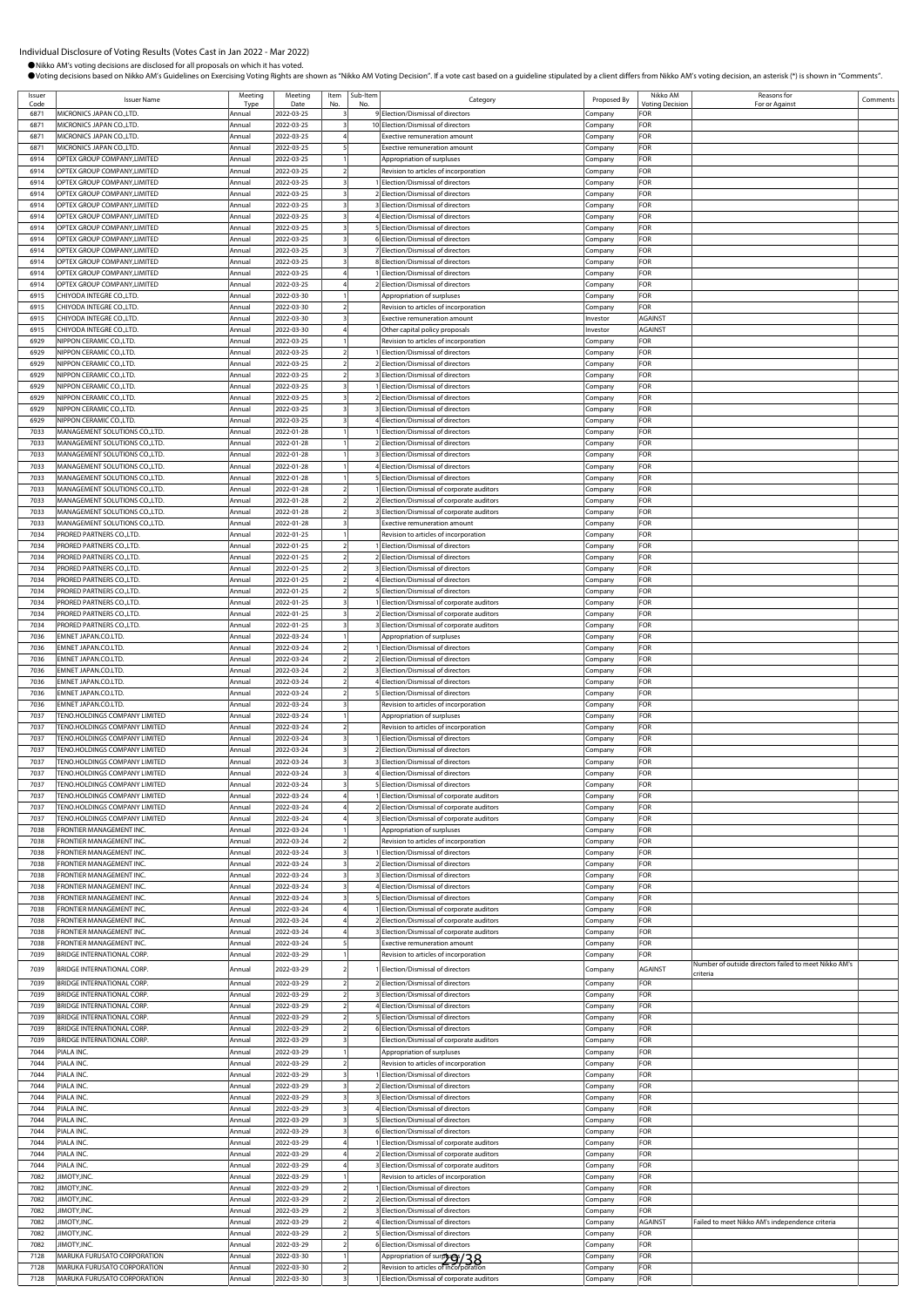Comments

|              |                                                                                      |                  |                          |                |          | OVoting decisions based on Nikko AM's Guidelines on Exercising Voting Rights are shown as "Nikko AM Voting Decision". If a vote cast based on a guideline stipulated by a client differs from Nikko AM's voting decision, an a |                     |                               |                                                                   |
|--------------|--------------------------------------------------------------------------------------|------------------|--------------------------|----------------|----------|--------------------------------------------------------------------------------------------------------------------------------------------------------------------------------------------------------------------------------|---------------------|-------------------------------|-------------------------------------------------------------------|
| Issuer       | <b>Issuer Name</b>                                                                   | Meeting          | Meeting                  | Item           | Sub-Item | Category                                                                                                                                                                                                                       | Proposed By         | Nikko AM                      | Reasons for                                                       |
| Code<br>7128 | <b>MARUKA FURUSATO CORPORATION</b>                                                   | Type<br>Annual   | Date<br>2022-03-30       | No.            | No       | Election/Dismissal of corporate auditors                                                                                                                                                                                       | Company             | <b>Voting Decision</b><br>FOR | For or Against                                                    |
| 7128         | MARUKA FURUSATO CORPORATION                                                          | Annual           | 2022-03-30               |                |          | <b>Exective remuneration amount</b>                                                                                                                                                                                            | Company             | FOR                           |                                                                   |
| 7128         | MARUKA FURUSATO CORPORATION                                                          | Annual           | 2022-03-30               |                |          | <b>Exective remuneration amount</b>                                                                                                                                                                                            | Company             | FOR                           |                                                                   |
| 7128         | MARUKA FURUSATO CORPORATION                                                          | Annual           | 2022-03-30               | $\epsilon$     |          | <b>Exective remuneration amount</b>                                                                                                                                                                                            | Company             | FOR                           |                                                                   |
| 7172         | <b>JAPAN INVESTMENT ADVISER CO.,LTD.</b>                                             | Annual           | 2022-03-29               |                |          | Appropriation of surpluses                                                                                                                                                                                                     | Company             | FOR                           |                                                                   |
| 7172         | JAPAN INVESTMENT ADVISER CO.,LTD.<br>APAN INVESTMENT ADVISER CO.,LTD.                | Annual<br>Annual | 2022-03-29               |                |          | Revision to articles of incorporation<br>Election/Dismissal of directors                                                                                                                                                       | Company             | FOR<br>FOR                    |                                                                   |
| 7172<br>7172 | JAPAN INVESTMENT ADVISER CO.,LTD.                                                    | Annual           | 2022-03-29<br>2022-03-29 |                |          | 2 Election/Dismissal of directors                                                                                                                                                                                              | Company<br>Company  | FOR                           |                                                                   |
| 7172         | <b>JAPAN INVESTMENT ADVISER CO.,LTD.</b>                                             | Annual           | 2022-03-29               |                |          | 3 Election/Dismissal of directors                                                                                                                                                                                              | Company             | FOR                           |                                                                   |
| 7172         | JAPAN INVESTMENT ADVISER CO.,LTD.                                                    | Annual           | 2022-03-29               |                |          | 4 Election/Dismissal of directors                                                                                                                                                                                              | Company             | FOR                           |                                                                   |
| 7172         | JAPAN INVESTMENT ADVISER CO.,LTD.                                                    | Annual           | 2022-03-29               |                |          | 5 Election/Dismissal of directors                                                                                                                                                                                              | Company             | FOR                           |                                                                   |
| 7172         | <b>JAPAN INVESTMENT ADVISER CO.,LTD.</b>                                             | Annual           | 2022-03-29               |                |          | 6 Election/Dismissal of directors                                                                                                                                                                                              | Company             | FOR                           |                                                                   |
| 7172         | APAN INVESTMENT ADVISER CO.,LTD.                                                     | Annual           | 2022-03-29               | 3              |          | 7 Election/Dismissal of directors                                                                                                                                                                                              | Company             | FOR                           |                                                                   |
| 7172<br>7172 | <b>JAPAN INVESTMENT ADVISER CO.,LTD.</b><br><b>JAPAN INVESTMENT ADVISER CO.,LTD.</b> | Annual<br>Annual | 2022-03-29<br>2022-03-29 |                |          | 8 Election/Dismissal of directors<br>1 Election/Dismissal of corporate auditors                                                                                                                                                | Company<br>Company  | FOR<br>FOR                    |                                                                   |
| 7172         | <b>JAPAN INVESTMENT ADVISER CO.,LTD.</b>                                             | Annual           | 2022-03-29               |                |          | 2 Election/Dismissal of corporate auditors                                                                                                                                                                                     | Company             | FOR                           |                                                                   |
| 7172         | JAPAN INVESTMENT ADVISER CO.,LTD.                                                    | Annual           | 2022-03-29               |                |          | 3 Election/Dismissal of corporate auditors                                                                                                                                                                                     | Company             | <b>AGAINST</b>                | Failed to meet Nikko AM's independence criteria                   |
| 7172         | JAPAN INVESTMENT ADVISER CO.,LTD.                                                    | Annual           | 2022-03-29               |                |          | Election/Dismissal of corporate auditors                                                                                                                                                                                       | Company             | FOR                           |                                                                   |
| 7177         | GMO FINANCIAL HOLDINGS, INC.                                                         | Annual           | 2022-03-20               |                |          | Revision to articles of incorporation                                                                                                                                                                                          | Company             | FOR                           |                                                                   |
| 7177         | <b>GMO FINANCIAL HOLDINGS.INC</b>                                                    | Annual           | 2022-03-20               |                |          | 1 Election/Dismissal of directors                                                                                                                                                                                              | Company             | FOR                           |                                                                   |
| 7177         | <b>GMO FINANCIAL HOLDINGS.INC</b>                                                    | Annual           | 2022-03-20               |                |          | 2 Election/Dismissal of directors                                                                                                                                                                                              | Company             | FOR                           |                                                                   |
| 7177         | GMO FINANCIAL HOLDINGS.INC<br><b>GMO FINANCIAL HOLDINGS.INC</b>                      | Annual           | 2022-03-20               | $\overline{2}$ |          | 3 Election/Dismissal of directors                                                                                                                                                                                              | Company             | FOR                           |                                                                   |
| 7177<br>7177 | GMO FINANCIAL HOLDINGS, INC.                                                         | Annual<br>Annual | 2022-03-20<br>2022-03-20 |                |          | 4 Election/Dismissal of directors<br>5 Election/Dismissal of directors                                                                                                                                                         | Company<br>Company  | FOR<br>FOR                    |                                                                   |
| 7177         | GMO FINANCIAL HOLDINGS, INC                                                          | Annual           | 2022-03-20               |                |          | 6 Election/Dismissal of directors                                                                                                                                                                                              | Company             | FOR                           |                                                                   |
| 7177         | GMO FINANCIAL HOLDINGS, INC                                                          | Annual           | 2022-03-20               |                |          | 7 Election/Dismissal of directors                                                                                                                                                                                              | Company             | FOR                           |                                                                   |
| 7177         | GMO FINANCIAL HOLDINGS, INC                                                          | Annual           | 2022-03-20               |                |          | 8 Election/Dismissal of directors                                                                                                                                                                                              | Company             | FOR                           |                                                                   |
| 7177         | GMO FINANCIAL HOLDINGS.INC.                                                          | Annual           | 2022-03-20               |                |          | 9 Election/Dismissal of directors                                                                                                                                                                                              | Company             | FOR                           |                                                                   |
| 7177         | <b>GMO FINANCIAL HOLDINGS.INC</b>                                                    | Annual           | 2022-03-20               |                |          | Appointment/Dismissal of accounting auditors                                                                                                                                                                                   | Company             | FOR                           |                                                                   |
| 7177         | <b>GMO FINANCIAL HOLDINGS.INC</b>                                                    | Annual           | 2022-03-20               |                |          | Revision to articles of incorporation                                                                                                                                                                                          | Investor            | AGAINST                       |                                                                   |
| 7177<br>7244 | <b>GMO FINANCIAL HOLDINGS, INC</b><br>CHIKOH INDUSTRIES,LTD.                         | Annual<br>Annual | 2022-03-20<br>2022-03-25 | 5              |          | Revision to articles of incorporation<br>Appropriation of surpluses                                                                                                                                                            | Investor<br>Company | <b>AGAINST</b><br>FOR         |                                                                   |
| 7244         | <b>CHIKOH INDUSTRIES,LTD.</b>                                                        | Annual           | 2022-03-25               |                |          | Revision to articles of incorporation                                                                                                                                                                                          | Company             | FOR                           |                                                                   |
| 7244         | CHIKOH INDUSTRIES,LTD.                                                               | Annual           | 2022-03-25               |                |          | Election/Dismissal of directors                                                                                                                                                                                                | Company             | AGAINST                       | Number of outside directors failed to meet Nikko AM'.<br>criteria |
| 7244         | CHIKOH INDUSTRIES,LTD.                                                               | Annual           | 2022-03-25               |                |          | 2 Election/Dismissal of directors                                                                                                                                                                                              | Company             | AGAINST                       | Number of outside directors failed to meet Nikko AM'<br>criteria  |
| 7244         | <b>ICHIKOH INDUSTRIES.LTD.</b>                                                       | Annual           | 2022-03-25               |                |          | 3 Election/Dismissal of directors                                                                                                                                                                                              | Company             | FOR                           |                                                                   |
| 7244         | CHIKOH INDUSTRIES,LTD.                                                               | Annual           | 2022-03-25               |                |          | 4 Election/Dismissal of directors                                                                                                                                                                                              | Company             | FOR                           |                                                                   |
| 7244         | <b>CHIKOH INDUSTRIES,LTD.</b>                                                        | Annual           | 2022-03-25               |                |          | 5 Election/Dismissal of directors                                                                                                                                                                                              | Company             | FOR                           |                                                                   |
| 7244         | <b>CHIKOH INDUSTRIES,LTD.</b>                                                        | Annual           | 2022-03-25               |                |          | 6 Election/Dismissal of directors                                                                                                                                                                                              | Company             | FOR                           |                                                                   |
| 7244<br>7244 | CHIKOH INDUSTRIES,LTD.<br>CHIKOH INDUSTRIES,LTD.                                     | Annual<br>Annual | 2022-03-25<br>2022-03-25 | 3              |          | 7 Election/Dismissal of directors<br>8 Election/Dismissal of directors                                                                                                                                                         | Company<br>Company  | FOR<br>FOR                    |                                                                   |
| 7244         | CHIKOH INDUSTRIES,LTD.                                                               | Annual           | 2022-03-25               |                |          | 9 Election/Dismissal of directors                                                                                                                                                                                              | Company             | FOR                           |                                                                   |
| 7244         | <b>CHIKOH INDUSTRIES,LTD.</b>                                                        | Annual           | 2022-03-25               |                |          | Election/Dismissal of corporate auditors                                                                                                                                                                                       | Company             | FOR                           |                                                                   |
| 7244         | <b>CHIKOH INDUSTRIES,LTD.</b>                                                        | Annual           | 2022-03-25               |                |          | <b>Exective remuneration amount</b>                                                                                                                                                                                            | Company             | FOR                           |                                                                   |
| 7272         | YAMAHA MOTOR CO.,LTD.                                                                | Annual           | 2022-03-23               |                |          | Appropriation of surpluses                                                                                                                                                                                                     | Company             | FOR                           |                                                                   |
| 7272         | YAMAHA MOTOR CO.,LTD.                                                                | Annual           | 2022-03-23               |                |          | Revision to articles of incorporation                                                                                                                                                                                          | Company             | FOR                           |                                                                   |
| 7272         | YAMAHA MOTOR CO.,LTD.<br><b>AMAHA MOTOR CO.,LTD.</b>                                 | Annual           | 2022-03-23               |                |          | I Flection/Dismissal of directors                                                                                                                                                                                              | Company             | FOR                           |                                                                   |
| 7272<br>7272 | AMAHA MOTOR CO.,LTD.                                                                 | Annual<br>Annual | 2022-03-23<br>2022-03-23 |                |          | 2 Election/Dismissal of directors<br>3 Election/Dismissal of directors                                                                                                                                                         | Company<br>Company  | FOR<br><b>OR</b>              |                                                                   |
| 7272         | AMAHA MOTOR CO.,LTD.                                                                 | Annual           | 2022-03-23               | 3              |          | 4 Election/Dismissal of directors                                                                                                                                                                                              | Company             | FOR                           |                                                                   |
| 7272         | YAMAHA MOTOR CO.,LTD.                                                                | Annual           | 2022-03-23               |                |          | 5 Election/Dismissal of directors                                                                                                                                                                                              | Company             | FOR                           |                                                                   |
| 7272         | YAMAHA MOTOR CO.,LTD                                                                 | Annual           | 2022-03-23               |                |          | 6 Election/Dismissal of directors                                                                                                                                                                                              | Company             | FOR                           |                                                                   |
| 7272         | YAMAHA MOTOR CO.,LTD.                                                                | Annual           | 2022-03-23               |                |          | 7 Election/Dismissal of directors                                                                                                                                                                                              | Company             | FOR                           |                                                                   |
| 7272         | YAMAHA MOTOR CO.,LTD.                                                                | Annual           | 2022-03-23               |                |          | 8 Election/Dismissal of directors                                                                                                                                                                                              | Company             | FOR                           |                                                                   |
| 7272         | YAMAHA MOTOR CO.,LTD.                                                                | Annual           | 2022-03-23               |                |          | 9 Election/Dismissal of directors                                                                                                                                                                                              | Company             | FOR                           |                                                                   |
| 7272         | YAMAHA MOTOR CO.,LTD.                                                                | Annual           | 2022-03-23               |                |          | 10 Election/Dismissal of directors                                                                                                                                                                                             | Company             | FOR                           |                                                                   |
| 7272<br>7272 | YAMAHA MOTOR CO.,LTD.<br>YAMAHA MOTOR CO.,LTD.                                       | Annual<br>Annual | 2022-03-23<br>2022-03-23 |                |          | Election/Dismissal of corporate auditors<br>Exective remuneration amount                                                                                                                                                       | Company             | FOR<br>FOR                    |                                                                   |
| 7272         | YAMAHA MOTOR CO.,LTD.                                                                | Annual           | 2022-03-23               | 6              |          | Exective remuneration amount                                                                                                                                                                                                   | Company<br>Company  | FOR                           |                                                                   |
| 7309         | SHIMANO INC.                                                                         | Annual           | 2022-03-30               |                |          | Appropriation of surpluses                                                                                                                                                                                                     | Company             | FOR                           |                                                                   |
| 7309         | SHIMANO INC.                                                                         | Annual           | 2022-03-30               |                |          | Election/Dismissal of directors                                                                                                                                                                                                | Company             | FOR                           |                                                                   |
| 7309         | SHIMANO INC.                                                                         | Annual           | 2022-03-30               |                |          | 2 Election/Dismissal of directors                                                                                                                                                                                              | Company             | FOR                           |                                                                   |
| 7309         | SHIMANO INC.                                                                         | Annual           | 2022-03-30               |                |          | 3 Flection/Dismissal of directors                                                                                                                                                                                              | Company             | FOR                           |                                                                   |
|              | SHIMANO INC.                                                                         | Annual           | 2022-03-30               |                |          | 4 Election/Dismissal of directors                                                                                                                                                                                              | Company             | FOR                           |                                                                   |
| 7309<br>7309 | SHIMANO INC.                                                                         | Annual           | 2022-03-30               |                |          | 1 Election/Dismissal of corporate auditors                                                                                                                                                                                     | Company             | FOR                           |                                                                   |

Annual 2022-03-30 3 1 Election/Dismissal of corporate auditors 7309 SHIMANO INC. Annual 2022-03-30 3 2 Election/Dismissal of corporate auditors Company FOR

7342 WEALTHNAVI INC. Annual 2022-03-24 1 Revision to articles of incorporation Company FOR 7342 WEALTHNAVI INC. Annual 2022-03-24 2 1 Election/Dismissal of directors Company FOR 7342 WEALTHNAVI INC. Annual 2022-03-24 2 2 Election/Dismissal of directors Company FOR 7342 WEALTHNAVI INC. Annual 2022-03-24 2 3 Election/Dismissal of directors Company FOR 7342 WEALTHNAVI INC. Annual 2022-03-24 2 4 Election/Dismissal of directors Company FOR

7342 WEALTHNAVI INC. Annual 2022-03-24 3 2 Election/Dismissal of directors Company FOR

7342 WEALTHNAVI INC. Annual 2022-03-24 4 Exective remuneration amount Company FOR 7342 WEALTHNAVINC. Annual 2022-03-24 5 Exective remuneration amount Company FOR 7342 WEALTHNAVI INC. Annual 2022-03-24 6 Exective remuneration amount Company FOR 7347 MERCURIA HOLDINGS CO.,LTD. Annual 2022-03-29 1 Appropriation of surpluses Company FOR 1947 MERCURIA HOLDINGS CO.,LTD. Annual 2022-03-29 2 Revision to articles of incorporation Company FOR<br>1947 MERCURIA HOLDINGS CO.,LTD. Annual 2022-03-29 3 1 Election/Dismissal of directors Company FOR<br>1947 MERCURIA HOLDINGS MERCURIA HOLDINGS CO.,LTD. **Annual 2022-03-29** 3 1 Election/Dismissal of directors Company FOR<br>MERCURIA HOLDINGS CO.,LTD. Annual 2022-03-29 3 2 Election/Dismissal of directors Company FOR

7347 MERCURIA HOLDINGS CO.,LTD. Annual 2022-03-29 3 3 Election/Dismissal of directors Company FOR

7347 MERCURIA HOLDINGS CO.,LTD. Annual 2022-03-29 3 7 Election/Dismissal of directors Company FOR

7347 MERCURIA HOLDINGS CO.,LTD. Annual 2022-03-29 5 Exective remuneration amount Company FOR 7347 MERCURIA HOLDINGS CO.,LTD. Annual 2022-03-29 6 Exective remuneration amount Company FOR 7353 KIYO LEARNING CO.,LTD. Annual 2022-03-24 1 Revision to articles of incorporation Company FOR 7353 KIYO LEARNING CO.,LTD. Annual 2022-03-24 2 1 Election/Dismissal of directors Company FOR 7353 KIYO LEARNING CO.,LTD. Annual 2022-03-24 2 2 Election/Dismissal of directors Company FOR 7353 KIYO LEARNING CO.,LTD. Annual 2022-03-24 2 3 Election/Dismissal of directors Company FOR 7353 KIYO LEARNING CO.,LTD. Annual 2022-03-24 2 4 Election/Dismissal of directors Company FOR 7354 DIRECT MARKETING MIX INC. Annual 2022-03-25 1 Revision to articles of incorporation Company FOR 7354 DIRECT MARKETING MIX INC. Annual 2022-03-25 2 1 Election/Dismissal of directors Company FOR

7354 DIRECT MARKETING MIX INC. Annual 2022-03-25 2 3 Election/Dismissal of directors Company FOR

7354 DIRECT MARKETING MIX INC. **Annual 2022-03-25** 2 6 Election/Dismissal of directors Company FOR

Annual 2022-03-30 3 3 Blection/Dismissal of corporate auditors Company FOR

nnual 2022-03-24 3 3 Election/Dismissal of directors Company FOR

1947 MERCURIA HOLDINGS CO.,LTD. Annual 2022-03-29 3 4 Election/Dismissal of directors Company AGAINST Failed to meet Nikko AM's independence criteria.<br>1947 MERCURIA HOLDINGS CO.,LTD. Annual 2022-03-29 3 5 Election/Dismissa 1947 MERCURIA HOLDINGS CO.,LTD. Annual 2022-03-29 3 5 Election/Dismissal of directors Company AGAINST Failed to meet Nikko AM's in<br>1947 MERCURIA HOLDINGS CO.,LTD. Annual 2022-03-29 3 6 Election/Dismissal of directors Compa 6 Election/Dismissal of directors

Annual 2022-03-25 2 2 Election/Dismissal of directors Company

7354 DIRECT MARKETING MIX INC. Annual 2022-03-25 2 4 Election/Dismissal of directors Company FOR 7354 DIRECT MARKETING MIX INC. Annual 2022-03-25 2 5 Election/Dismissal of directors Company AGAINST Failed to meet Nikko AM's independence criteria 30/38

4**747 MERCURIA HOLDINGS CO., LTD. Annual 2023-03-29 Exective remuneration amount** 

73<br>2 **Election/Dismissal of directors** Company **FOR** 

3 1 Election/Dismissal of directors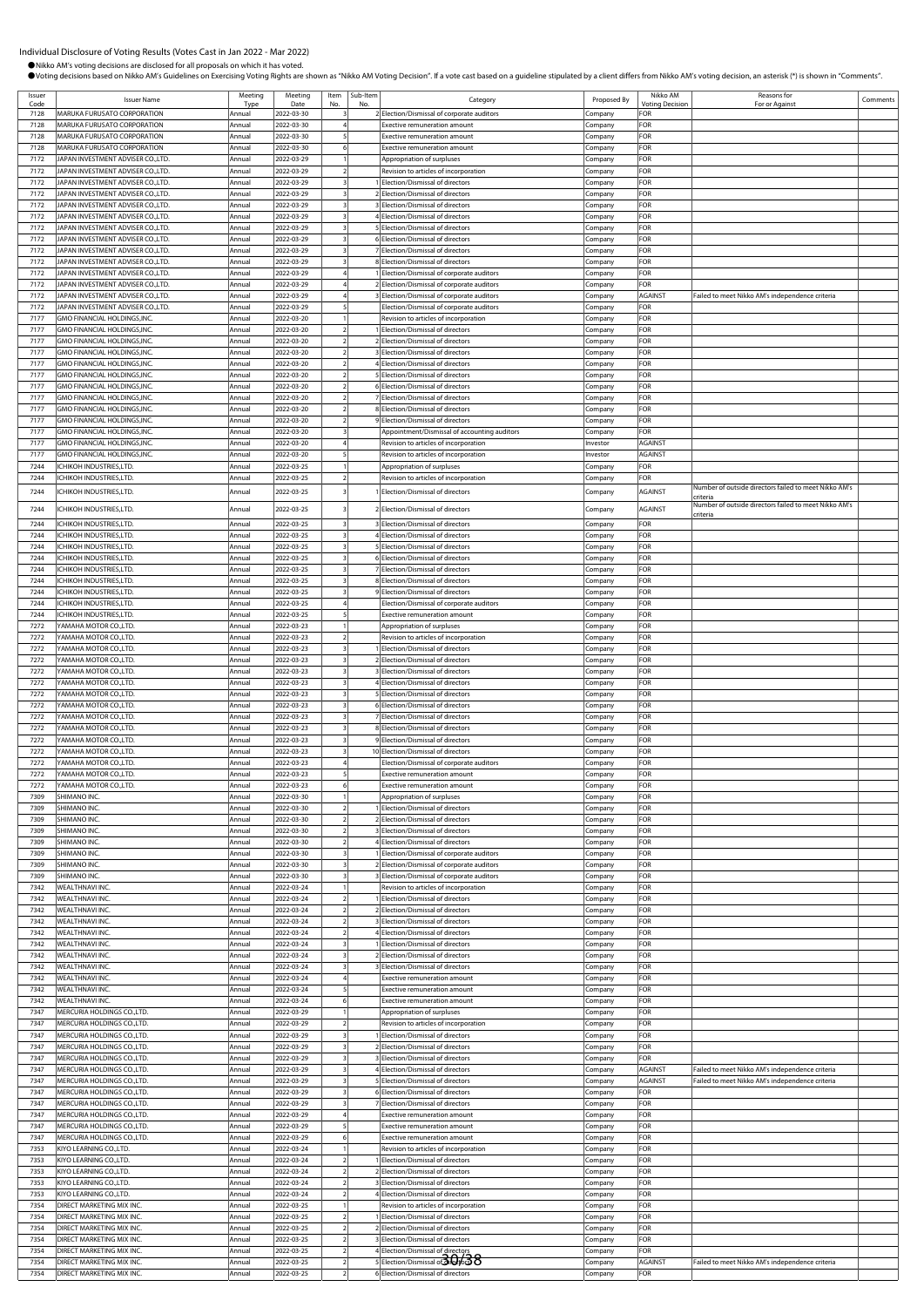Comments

|              | Individual Disclosure of Voting Results (Votes Cast in Jan 2022 - Mar 2022)<br>Nikko AM's voting decisions are disclosed for all proposals on which it has voted. |                  |                          |                          |                 |                                                                                                                                                                                                                                |                    |                        |                                                          |
|--------------|-------------------------------------------------------------------------------------------------------------------------------------------------------------------|------------------|--------------------------|--------------------------|-----------------|--------------------------------------------------------------------------------------------------------------------------------------------------------------------------------------------------------------------------------|--------------------|------------------------|----------------------------------------------------------|
| Issuer       |                                                                                                                                                                   | Meeting          | Meeting                  |                          | Item   Sub-Item | OVoting decisions based on Nikko AM's Guidelines on Exercising Voting Rights are shown as "Nikko AM Voting Decision". If a vote cast based on a guideline stipulated by a client differs from Nikko AM's voting decision, an a |                    | Nikko AM               | Reasons for                                              |
| Code         | <b>Issuer Name</b>                                                                                                                                                | Tvp <sub>t</sub> | Date                     |                          | No              | Category                                                                                                                                                                                                                       | Proposed By        | <b>Voting Decision</b> | For or Against                                           |
| 7354         | DIRECT MARKETING MIX INC.                                                                                                                                         | Annual           | 2022-03-25               |                          |                 | 7 Election/Dismissal of directors                                                                                                                                                                                              | Company            | FOR                    |                                                          |
| 7354         | DIRECT MARKETING MIX INC.<br>DIRECT MARKETING MIX INC.                                                                                                            | Annual           | 2022-03-25               | $\overline{z}$           |                 | 8 Election/Dismissal of directors                                                                                                                                                                                              | Company            | FOR                    |                                                          |
| 7354<br>7354 | DIRECT MARKETING MIX INC.                                                                                                                                         | Annual<br>Annual | 2022-03-25<br>2022-03-25 | $\overline{\phantom{0}}$ |                 | 9 Election/Dismissal of directors<br>10 Election/Dismissal of directors                                                                                                                                                        | Company<br>Company | FOR<br>FOR             |                                                          |
| 7358         | POPPINS HOLDINGS INC.                                                                                                                                             | Annual           | 2022-03-30               |                          |                 | Revision to articles of incorporation                                                                                                                                                                                          | Company            | FOR                    |                                                          |
| 7358         | POPPINS HOLDINGS INC.                                                                                                                                             | Annual           | 2022-03-30               |                          |                 | Election/Dismissal of directors                                                                                                                                                                                                | Company            | FOR                    |                                                          |
| 7358         | POPPINS HOLDINGS INC.                                                                                                                                             | Annual           | 2022-03-30               |                          |                 | 2 Election/Dismissal of directors                                                                                                                                                                                              | .cmpany            | FOR                    |                                                          |
| 7358         | POPPINS HOLDINGS INC.                                                                                                                                             | Annual           | 2022-03-30               |                          |                 | 3 Election/Dismissal of directors                                                                                                                                                                                              | Company            | <b>FOR</b>             |                                                          |
| 7358         | POPPINS HOLDINGS INC.                                                                                                                                             | Annual           | 2022-03-30               |                          |                 | 4 Election/Dismissal of directors                                                                                                                                                                                              | Company            | <b>FOR</b>             |                                                          |
| 7358         | POPPINS HOLDINGS INC.                                                                                                                                             | Annual           | 2022-03-30               | $\overline{z}$           |                 | 5 Election/Dismissal of directors                                                                                                                                                                                              | Company            | FOR<br>FOR             |                                                          |
| 7358<br>7358 | POPPINS HOLDINGS INC.<br>POPPINS HOLDINGS INC.                                                                                                                    | Annual<br>Annual | 2022-03-30<br>2022-03-30 |                          |                 | 6 Election/Dismissal of directors<br>7 Election/Dismissal of directors                                                                                                                                                         | Company<br>Company | FOR                    |                                                          |
| 7358         | POPPINS HOLDINGS INC.                                                                                                                                             | Annual           | 2022-03-30               |                          |                 | 8 Election/Dismissal of directors                                                                                                                                                                                              | Company            | FOR                    |                                                          |
| 7358         | POPPINS HOLDINGS INC.                                                                                                                                             | Annual           | 2022-03-30               |                          |                 | 1 Election/Dismissal of directors                                                                                                                                                                                              | Company            | FOR                    |                                                          |
| 7358         | POPPINS HOLDINGS INC.                                                                                                                                             | Annual           | 2022-03-30               |                          |                 | 2 Election/Dismissal of directors                                                                                                                                                                                              | Company            | FOR                    |                                                          |
| 7358         | POPPINS HOLDINGS INC.                                                                                                                                             | Annual           | 2022-03-30               |                          |                 | 3 Election/Dismissal of directors                                                                                                                                                                                              | Company            | FOR                    |                                                          |
| 7358         | POPPINS HOLDINGS INC.                                                                                                                                             | Annual           | 2022-03-30               |                          |                 | Election/Dismissal of directors                                                                                                                                                                                                | Company            | <b>FOR</b>             |                                                          |
| 7378         | ASIRO INC.                                                                                                                                                        | Annual           | 2022-01-28               | $\overline{z}$           |                 | Other capital policy proposals<br>I Election/Dismissal of directors                                                                                                                                                            | Company            | FOR                    |                                                          |
| 7378<br>7378 | ASIRO INC.<br>ASIRO INC.                                                                                                                                          | Annual<br>Annual | 2022-01-28<br>2022-01-28 | $\overline{2}$           |                 | 2 Election/Dismissal of directors                                                                                                                                                                                              | Company<br>Company | FOR<br>FOR             |                                                          |
| 7378         | ASIRO INC.                                                                                                                                                        | Annual           | 2022-01-28               |                          |                 | 3 Election/Dismissal of directors                                                                                                                                                                                              | Company            | FOR                    |                                                          |
| 7378         | ASIRO INC.                                                                                                                                                        | Annual           | 2022-01-28               |                          |                 | 4 Election/Dismissal of directors                                                                                                                                                                                              | Company            | FOR                    |                                                          |
| 7378         | ASIRO INC.                                                                                                                                                        | Annual           | 2022-01-28               |                          |                 | Exective remuneration amount                                                                                                                                                                                                   | Company            | AGAINST                | Dilution and transfer restriction period, etc. failed to |
| 7605         | <b>FUJI CORPORATION</b>                                                                                                                                           | Annual           | 2022-01-28               |                          |                 | Appropriation of surpluses                                                                                                                                                                                                     | Company            | FOR                    | meet Nikko AM's criteria                                 |
| 7605         | <b>FUJI CORPORATION</b>                                                                                                                                           | Annual           | 2022-01-28               |                          |                 | Revision to articles of incorporation                                                                                                                                                                                          | Company            | FOR                    |                                                          |
| 7605         | <b>FUJI CORPORATION</b>                                                                                                                                           | Annual           | 2022-01-28               | 3                        |                 | 1 Election/Dismissal of directors                                                                                                                                                                                              | Company            | FOR                    |                                                          |
| 7605         | <b>FUJI CORPORATION</b>                                                                                                                                           | Annual           | 2022-01-28               |                          |                 | 2 Election/Dismissal of directors                                                                                                                                                                                              | Company            | FOR                    |                                                          |
| 7605         | <b>FUJI CORPORATION</b>                                                                                                                                           | Annual           | 2022-01-28               |                          |                 | 3 Election/Dismissal of directors                                                                                                                                                                                              | Company            | FOR                    |                                                          |
| 7605         | <b>FUJI CORPORATION</b>                                                                                                                                           | Annual           | 2022-01-28               |                          |                 | 4 Election/Dismissal of directors                                                                                                                                                                                              | .cmpany            | FOR                    |                                                          |
| 7605<br>7605 | <b>FUJI CORPORATION</b><br><b>FUJI CORPORATION</b>                                                                                                                | Annual<br>Annual | 2022-01-28<br>2022-01-28 |                          |                 | 5 Election/Dismissal of directors<br>6 Election/Dismissal of directors                                                                                                                                                         | Company            | <b>FOR</b><br>FOR      |                                                          |
| 7605         | <b>FUJI CORPORATION</b>                                                                                                                                           | Annual           | 2022-01-28               |                          |                 | 7 Election/Dismissal of directors                                                                                                                                                                                              | Company<br>Company | FOR                    |                                                          |
| 7605         | <b>FUJI CORPORATION</b>                                                                                                                                           | Annual           | 2022-01-28               | 3                        |                 | 8 Election/Dismissal of directors                                                                                                                                                                                              | Company            | FOR                    |                                                          |
| 7605         | <b>FUJI CORPORATION</b>                                                                                                                                           | Annual           | 2022-01-28               |                          |                 | 9 Election/Dismissal of directors                                                                                                                                                                                              | Company            | FOR                    |                                                          |
| 7605         | <b>FUJI CORPORATION</b>                                                                                                                                           | Annual           | 2022-01-28               |                          |                 | Election/Dismissal of corporate auditors                                                                                                                                                                                       | Company            | FOR                    |                                                          |
| 7609         | DAITRON CO., LTD.                                                                                                                                                 | Annual           | 2022-03-30               |                          |                 | Appropriation of surpluses                                                                                                                                                                                                     | Company            | FOR                    |                                                          |
| 7609         | DAITRON CO.,LTD.                                                                                                                                                  | Annual           | 2022-03-30               |                          |                 | Revision to articles of incorporation                                                                                                                                                                                          | Company            | FOR                    |                                                          |
| 7609<br>7609 | DAITRON CO., LTD.<br>DAITRON CO., LTD.                                                                                                                            | Annual<br>Annual | 2022-03-30<br>2022-03-30 |                          |                 | Election/Dismissal of corporate auditors<br>2 Election/Dismissal of corporate auditors                                                                                                                                         | Company            | FOR<br><b>FOR</b>      |                                                          |
| 7613         | <b>SIIX CORPORATION</b>                                                                                                                                           | Annual           | 2022-03-30               |                          |                 | Appropriation of surpluses                                                                                                                                                                                                     | Company<br>Company | FOR                    |                                                          |
| 7613         | <b>SIIX CORPORATION</b>                                                                                                                                           | Annual           | 2022-03-30               |                          |                 | Revision to articles of incorporation                                                                                                                                                                                          | Company            | FOR                    |                                                          |
| 7613         | SIIX CORPORATION                                                                                                                                                  | Annual           | 2022-03-30               | $\overline{\mathbf{3}}$  |                 | 1 Election/Dismissal of directors                                                                                                                                                                                              | Company            | FOR                    |                                                          |
| 7613         | <b>SIIX CORPORATION</b>                                                                                                                                           | Annual           | 2022-03-30               |                          |                 | 2 Election/Dismissal of directors                                                                                                                                                                                              | Company            | FOR                    |                                                          |
| 7613         | SIIX CORPORATION                                                                                                                                                  | Annual           | 2022-03-30               |                          |                 | 3 Election/Dismissal of directors                                                                                                                                                                                              | Company            | FOR                    |                                                          |
| 7613         | <b>SIIX CORPORATION</b>                                                                                                                                           | Annual           | 2022-03-30               |                          |                 | 4 Election/Dismissal of directors                                                                                                                                                                                              | Company            | FOR                    |                                                          |
| 7613<br>7613 | <b>SIIX CORPORATION</b><br><b>SIIX CORPORATION</b>                                                                                                                | Annual<br>Annual | 2022-03-30<br>2022-03-30 |                          |                 | 5 Election/Dismissal of directors<br>6 Flection/Dismissal of directors                                                                                                                                                         | Company            | FOR<br>FOR             |                                                          |
| 7613         | <b>SIIX CORPORATION</b>                                                                                                                                           | Annual           | 2022-03-30               |                          |                 | 7 Election/Dismissal of directors                                                                                                                                                                                              | Company<br>Company | <b>FOR</b>             |                                                          |
| 7613         | <b>SIIX CORPORATION</b>                                                                                                                                           | Annual           | 2022-03-30               |                          |                 | 8 Election/Dismissal of directors                                                                                                                                                                                              | Company            | FOR                    |                                                          |
| 7613         | <b>SIIX CORPORATION</b>                                                                                                                                           | Annual           | 2022-03-30               | $\overline{4}$           |                 | Election/Dismissal of corporate auditors                                                                                                                                                                                       | Company            | FOR                    |                                                          |
| 7613         | <b>SIIX CORPORATION</b>                                                                                                                                           | Annual           | 2022-03-30               | 51                       |                 | <b>Exective remuneration amount</b>                                                                                                                                                                                            | Company            | FOR                    |                                                          |
| 7640         | TOP CULTURE CO.,LTD.                                                                                                                                              | Annual           | 2022-01-14               |                          |                 | Other capital policy proposals                                                                                                                                                                                                 | Company            | FOR                    |                                                          |
| 7640         | TOP CULTURE CO., LTD.                                                                                                                                             | Annual           | 2022-01-14               |                          |                 | Election/Dismissal of directors                                                                                                                                                                                                | Company            | FOR                    |                                                          |
| 7640         | TOP CULTURE CO., LTD.                                                                                                                                             | Annual           | 2022-01-14               |                          |                 | 2 Election/Dismissal of directors                                                                                                                                                                                              | Company            | FOR<br><b>FOR</b>      |                                                          |
| 7640<br>7640 | TOP CULTURE CO., LTD.<br>TOP CULTURE CO., LTD.                                                                                                                    | Annual<br>Annual | 2022-01-14<br>2022-01-14 |                          |                 | 3 Election/Dismissal of directors<br>4 Election/Dismissal of directors                                                                                                                                                         | Company            | FOR                    |                                                          |
| 7640         | TOP CULTURE CO.,LTD.                                                                                                                                              | Annual           | 2022-01-14               |                          |                 | 5 Election/Dismissal of directors                                                                                                                                                                                              | Company<br>Company | FOR                    |                                                          |
| 7640         | TOP CULTURE CO., LTD.                                                                                                                                             | Annual           | 2022-01-14               | $\overline{2}$           |                 | 6 Election/Dismissal of directors                                                                                                                                                                                              | Company            | FOR                    |                                                          |
| 7640         | TOP CULTURE CO., LTD.                                                                                                                                             | Annual           | 2022-01-14               |                          |                 | 7 Election/Dismissal of directors                                                                                                                                                                                              | Company            | FOR                    |                                                          |
| 7640         | TOP CULTURE CO.,LTD.                                                                                                                                              | Annual           | 2022-01-14               | $\overline{\phantom{0}}$ |                 | 8 Election/Dismissal of directors                                                                                                                                                                                              | Company            | AGAINST                | Failed to meet Nikko AM's independence criteria          |
| 7640         | TOP CULTURE CO., LTD.                                                                                                                                             | Annual           | 2022-01-14               |                          |                 | 9 Election/Dismissal of directors                                                                                                                                                                                              | Company            | FOR                    |                                                          |
| 7640         | TOP CULTURE CO., LTD.                                                                                                                                             | Annual           | 2022-01-14               |                          |                 | 10 Election/Dismissal of directors                                                                                                                                                                                             | Company            | FOR                    |                                                          |
| 7640         | TOP CULTURE CO.,LTD.<br>BUYSELL TECHNOLOGIES CO.,LTD.                                                                                                             | Annual           | 2022-01-14               |                          |                 | Election/Dismissal of corporate auditors                                                                                                                                                                                       | Company            | FOR<br><b>FOR</b>      |                                                          |
| 7685<br>7685 | BUYSELL TECHNOLOGIES CO.,LTD.                                                                                                                                     | Annual<br>Annual | 2022-03-23<br>2022-03-23 |                          |                 | Appropriation of surpluses<br>Revision to articles of incorporation                                                                                                                                                            | Company<br>Company | FOR                    |                                                          |
| 7685         | BUYSELL TECHNOLOGIES CO.,LTD.                                                                                                                                     | Annual           | 2022-03-23               |                          |                 | Election/Dismissal of directors                                                                                                                                                                                                | Company            | FOR                    |                                                          |
| 7685         | BUYSELL TECHNOLOGIES CO.,LTD.                                                                                                                                     | Annual           | 2022-03-23               | $\overline{\mathbf{3}}$  |                 | 2 Election/Dismissal of directors                                                                                                                                                                                              | Company            | FOR                    |                                                          |
| 7685         | BUYSELL TECHNOLOGIES CO.,LTD.                                                                                                                                     | Annual           | 2022-03-23               |                          |                 | 3 Election/Dismissal of directors                                                                                                                                                                                              | Company            | FOR                    |                                                          |
| 7685         | BUYSELL TECHNOLOGIES CO., LTD.                                                                                                                                    | Annual           | 2022-03-23               |                          |                 | 4 Election/Dismissal of directors                                                                                                                                                                                              | Company            | FOR                    |                                                          |
| 7685         | BUYSELL TECHNOLOGIES CO.,LTD.                                                                                                                                     | Annual           | 2022-03-23               |                          |                 | 5 Election/Dismissal of directors                                                                                                                                                                                              | Company            | FOR                    |                                                          |
|              | BUYSELL TECHNOLOGIES CO.,LTD.                                                                                                                                     | Annual           | 2022-03-23               | 3                        |                 | 6 Election/Dismissal of directors                                                                                                                                                                                              | Company            | FOR                    |                                                          |
| 7685<br>7685 | BUYSELL TECHNOLOGIES CO.,LTD.                                                                                                                                     | Annual           | 2022-03-23               |                          |                 | 7 Election/Dismissal of directors                                                                                                                                                                                              | Company            | FOR                    |                                                          |

7685 BUYSELL TECHNOLOGIES CO.,LTD. Annual 2022-03-23 3 8 Election/Dismissal of directors Company FOR **RUYSELL TECHNOLOGIES CO.,LTD.** Annual 2022-03-23 4 1 Election/Dismissal of directors Company Company 7685 BUYSELL TECHNOLOGIES CO.,LTD. Annual 2022-03-23 4 2 Election/Dismissal of directors Company FOR 7685 BUYSELL TECHNOLOGIES CO.,LTD. Annual 2022-03-23 4 3 Election/Dismissal of directors Company FOR 7685 BUYSELL TECHNOLOGIES CO.,LTD. Annual 2022-03-23 5 Exective remuneration amount Company FOR 7685 BUYSELL TECHNOLOGIES CO.,LTD. Annual 2022-03-23 6 Exective remuneration amount Company FOR 7685 BUYSELL TECHNOLOGIES CO.,LTD. Annual 2022-03-23 7 Exective remuneration amount Company FOR

7716 NAKANISHI INC. Annual 2022-03-30 3 1 Election/Dismissal of directors Company FOR \* 7716 NAKANISHI INC. Annual 2022-03-30 3 2 Election/Dismissal of directors Company FOR 7716 NAKANISHI INC. Annual 2022-03-30 3 3 Election/Dismissal of directors Company FOR 7716 NAKANISHI INC. Annual 2022-03-30 3 4 Election/Dismissal of directors Company FOR 7716 NAKANISHI INC. Annual 2022-03-30 3 5 Election/Dismissal of directors Company FOR

7718 STAR MICRONICS CO.,LTD. Annual 2022-03-24 1 Revision to articles of incorporation Company FOR 7718 STAR MICRONICS CO.,LTD. Annual 2022-03-24 2 1 Election/Dismissal of directors Company FOR 7718 STAR MICRONICS CO.,LTD. Annual 2022-03-24 2 2 Election/Dismissal of directors Company FOR 7718 STAR MICRONICS CO.,LTD. Annual 2022-03-24 2 3 Election/Dismissal of directors Company FOR 7718 STAR MICRONICS CO.,LTD. Annual 2022-03-24 2 4 Election/Dismissal of directors Company FOR 7718 STAR MICRONICS CO.,LTD. Annual 2022-03-24 3 1 Election/Dismissal of directors Company FOR 7718 STAR MICRONICS CO.,LTD. Annual 2022-03-24 3 2 Election/Dismissal of directors Company FOR 7718 STAR MICRONICS CO.,LTD. Annual 2022-03-24 3 3 Election/Dismissal of directors Company FOR 7739 CANON ELECTRONICS INC. Annual 2022-03-29 1 Appropriation of surpluses Company FOR

7739 CANON ELECTRONICS INC. Annual 2022-03-29 3 1 Election/Dismissal of directors Company FOR 7739 CANON ELECTRONICS INC. Annual 2022-03-29 3 2 Election/Dismissal of directors Company FOR

7739 CANON ELECTRONICS INC. Annual 2022-03-29 3 4 Election/Dismissal of directors Company FOR 7739 CANON ELECTRONICS INC. Annual 2022-03-29 3 5 Election/Dismissal of directors Company FOR 31/387739 CANON ELECTRONICS INC. Annual 2022-03-29 3 6 Election/Dismissal of directors Company FOR

Annual 2022-03-30 1 Appropriation of surpluses Company Annual 2022-03-30 2 Revision to articles of incorporation Company FOR

The Company Company of Company For Company For Company For Company For Company For Company For Company For Company For Company For Company For Company For Company For Company For Company For Company For Company For Company

Annual 2022-03-29 2 Revision to articles of incorporation Company

3 Election/Dismissal of directors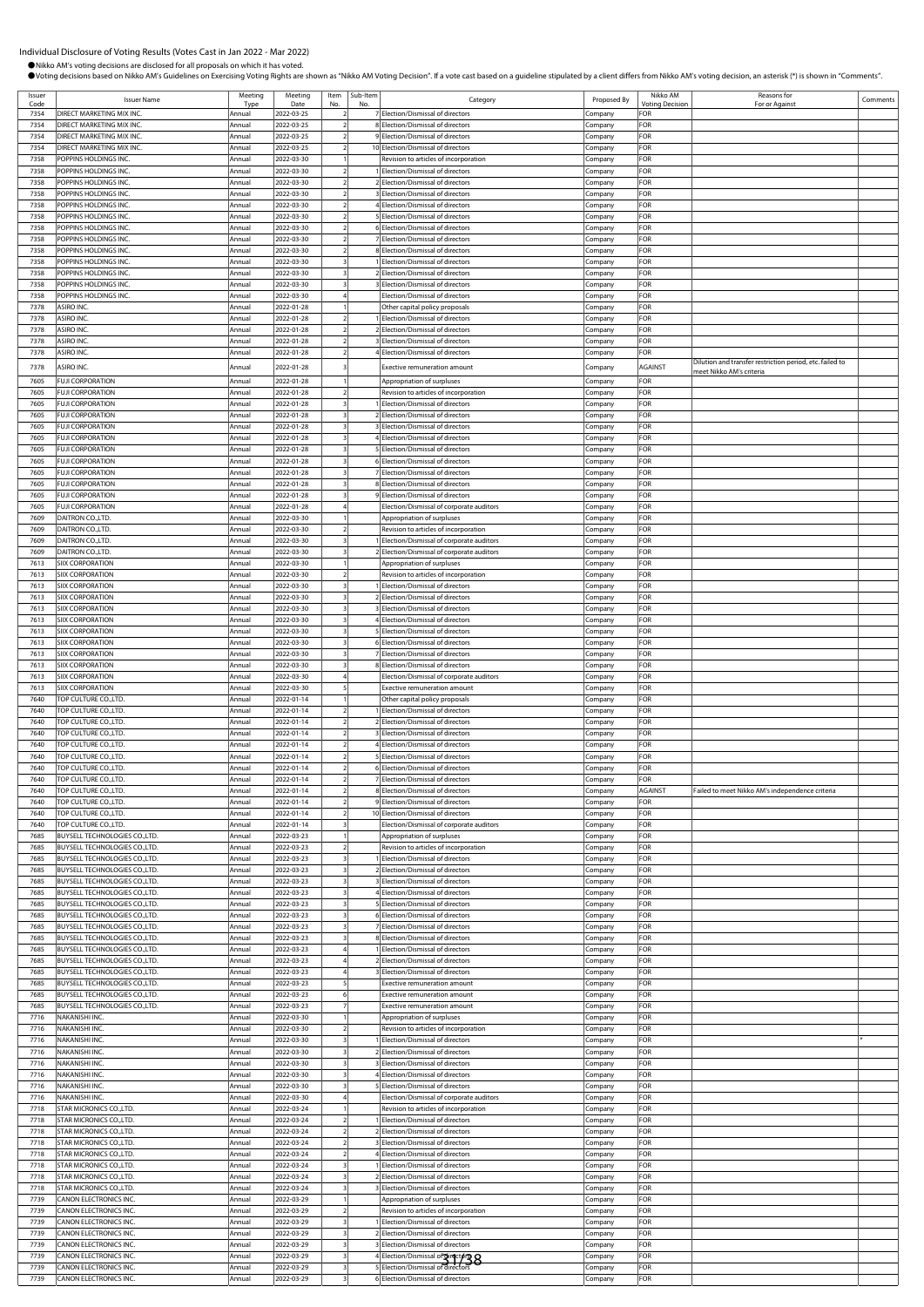Comments

| Proposed By<br>Company<br>Company<br>Company<br>Company<br>Company<br>Company<br>Company | Nikko AM<br><b>Voting Decision</b><br>FOR<br>FOR<br>FOR<br>FOR<br>FOR                                                                       | Reasons for<br>For or Against                                                                             |
|------------------------------------------------------------------------------------------|---------------------------------------------------------------------------------------------------------------------------------------------|-----------------------------------------------------------------------------------------------------------|
|                                                                                          |                                                                                                                                             |                                                                                                           |
|                                                                                          |                                                                                                                                             |                                                                                                           |
|                                                                                          |                                                                                                                                             |                                                                                                           |
|                                                                                          |                                                                                                                                             |                                                                                                           |
|                                                                                          |                                                                                                                                             |                                                                                                           |
|                                                                                          | FOR                                                                                                                                         |                                                                                                           |
|                                                                                          | FOR                                                                                                                                         |                                                                                                           |
| Company                                                                                  | FOR                                                                                                                                         |                                                                                                           |
| Company                                                                                  | FOR                                                                                                                                         |                                                                                                           |
| Company                                                                                  | FOR                                                                                                                                         |                                                                                                           |
| Company                                                                                  | FOR                                                                                                                                         |                                                                                                           |
| Company<br>Company                                                                       | FOR<br>FOR                                                                                                                                  |                                                                                                           |
| Company                                                                                  | FOR                                                                                                                                         |                                                                                                           |
| Company                                                                                  | FOR                                                                                                                                         |                                                                                                           |
| Company                                                                                  | FOR                                                                                                                                         |                                                                                                           |
| Company                                                                                  | FOR                                                                                                                                         |                                                                                                           |
| Company                                                                                  | FOR                                                                                                                                         |                                                                                                           |
| Company                                                                                  | FOR                                                                                                                                         |                                                                                                           |
| Company                                                                                  | FOR<br>FOR                                                                                                                                  |                                                                                                           |
| Company<br>Company                                                                       | FOR                                                                                                                                         |                                                                                                           |
| Company                                                                                  | FOR                                                                                                                                         |                                                                                                           |
| Company                                                                                  | FOR                                                                                                                                         |                                                                                                           |
| Company                                                                                  | FOR                                                                                                                                         |                                                                                                           |
| Company                                                                                  | AGAINST                                                                                                                                     | Failed to meet Nikko AM's independence criteria                                                           |
| Company                                                                                  | AGAINST                                                                                                                                     | Unable to recognize it as initiative to help enhance<br>shareholder value                                 |
| Company                                                                                  | AGAINST                                                                                                                                     | Unable to recognize it as initiative to help enhance<br>shareholder value                                 |
| Company                                                                                  | <b>AGAINST</b>                                                                                                                              | Unable to recognize it as initiative to help enhance<br>hareholder value                                  |
| Company                                                                                  | FOR                                                                                                                                         |                                                                                                           |
| Company                                                                                  | FOR                                                                                                                                         |                                                                                                           |
| Company                                                                                  | FOR                                                                                                                                         |                                                                                                           |
| Company                                                                                  | FOR<br>FOR                                                                                                                                  |                                                                                                           |
| Company<br>Company                                                                       | FOR                                                                                                                                         |                                                                                                           |
| Company                                                                                  | FOR                                                                                                                                         |                                                                                                           |
| Company                                                                                  | FOR                                                                                                                                         |                                                                                                           |
| Company                                                                                  | FOR                                                                                                                                         |                                                                                                           |
| Company                                                                                  | FOR                                                                                                                                         |                                                                                                           |
| Company                                                                                  |                                                                                                                                             |                                                                                                           |
| Company                                                                                  | AGAINST                                                                                                                                     | Unable to recognize it as initiative to help enhance<br>shareholder value                                 |
| Company                                                                                  | FOR                                                                                                                                         |                                                                                                           |
| Company                                                                                  | FOR                                                                                                                                         |                                                                                                           |
| Company                                                                                  |                                                                                                                                             |                                                                                                           |
|                                                                                          |                                                                                                                                             |                                                                                                           |
|                                                                                          |                                                                                                                                             |                                                                                                           |
| Company                                                                                  | FOR                                                                                                                                         |                                                                                                           |
| Company                                                                                  | FOR                                                                                                                                         |                                                                                                           |
| Company                                                                                  | FOR                                                                                                                                         |                                                                                                           |
| ompany                                                                                   | FOR                                                                                                                                         |                                                                                                           |
|                                                                                          |                                                                                                                                             |                                                                                                           |
|                                                                                          |                                                                                                                                             |                                                                                                           |
|                                                                                          |                                                                                                                                             |                                                                                                           |
|                                                                                          | FOR                                                                                                                                         |                                                                                                           |
| Company                                                                                  | FOR                                                                                                                                         |                                                                                                           |
| Company                                                                                  | FOR                                                                                                                                         |                                                                                                           |
| Company                                                                                  | FOR                                                                                                                                         |                                                                                                           |
| Company                                                                                  | AGAINST                                                                                                                                     | Failed to meet Nikko AM's independence criteria                                                           |
| Company                                                                                  |                                                                                                                                             |                                                                                                           |
|                                                                                          |                                                                                                                                             |                                                                                                           |
|                                                                                          |                                                                                                                                             |                                                                                                           |
|                                                                                          | FOR                                                                                                                                         |                                                                                                           |
|                                                                                          | FOR                                                                                                                                         |                                                                                                           |
|                                                                                          |                                                                                                                                             |                                                                                                           |
|                                                                                          | Company<br>Company<br>.cmpany<br>Company<br>Company<br>Company<br>Company<br>Company<br>Company<br>Company<br>Company<br>Company<br>Company | FOR<br>FOR<br>FOR<br>FOR<br>FOR<br>FOR<br>FOR<br>FOR<br>FOR<br>FOR<br>FOR<br>FOR<br>FOR<br>FOR<br>Company |

7833 IFIS JAPAN LTD. Annual 2022-03-25 3 1 Election/Dismissal of directors Company FOR 7833 IFIS JAPAN LTD. Annual 2022-03-25 3 2 Election/Dismissal of directors Company FOR

7846 PILOT CORPORATION Annual 2022-03-30 1 Revision to articles of incorporation Company FOR \*

7846 PILOT CORPORATION Annual 2022-03-30 2 3 Election/Dismissal of directors Company FOR

7846 PILOT CORPORATION Annual 2022-03-30 2 5 Election/Dismissal of directors Company FOR

7846 PILOT CORPORATION Annual 2022-03-30 2 7 Election/Dismissal of directors Company FOR

7846 PILOT CORPORATION Annual 2022-03-30 3 1 Election/Dismissal of directors Company FOR

7846 PILOT CORPORATION Annual 2022-03-30 3 4 Election/Dismissal of directors Company FOR

7846 PILOT CORPORATION Annual 2022-03-30 4 Exective remuneration amount Company FOR 7846 PILOT CORPORATION **Annual 2022-03-30** | 5 | Exective remuneration amount **Company** | FOR 7846 PILOT CORPORATION Annual 2022-03-30 6 Exective remuneration amount Company FOR 7856 HAGIHARA INDUSTRIES INC. Annual 2022-01-25 1 Appropriation of surpluses Company FOR 7915 NISSHA CO.,LTD. Annual 2022-03-23 1 Revision to articles of incorporation Company FOR 7915 NISSHA CO.,LTD. Annual 2022-03-23 2 1 Election/Dismissal of directors Company FOR 7915 NISSHA CO.,LTD. Annual 2022-03-23 2 2 Election/Dismissal of directors Company FOR 7915 NISSHA CO.,LTD. Annual 2022-03-23 2 3 Election/Dismissal of directors Company FOR 7915 NISSHA CO.,LTD. Annual 2022-03-23 2 4 Election/Dismissal of directors Company FOR 7915 NISSHA CO.,LTD. Annual 2022-03-23 2 5 Election/Dismissal of directors Company FOR 7915 NISSHA CO.,LTD. Annual 2022-03-23 2 6 Election/Dismissal of directors Company FOR

7915 NISSHA CO.,LTD. **Annual 2022-03-23** 2 8 Election/Dismissal of directors Company FOR 7915 NISSHA CO.,LTD. Annual 2022-03-23 2 9 Election/Dismissal of directors Company FOR 7915 NISSHA CO.,LTD. Annual 2022-03-23 3 Election/Dismissal of corporate auditors Company FOR 32/387936 ASICS CORPORATION Annual 2022-03-25 1 Appropriation of surpluses Company FOR

3 Election/Dismissal of directors

**7846** PILOT CORPORATION **Annual** 2022-03-30 2 2 Election/Dismissal of directors Company AGAINST Shareholder returns failed to meet Nikko AM's criteria

Annual 2022-03-30 2 6 Election/Dismissal of directors Company FOR

1946 PILOT CORPORATION Annual 2022-03-30 2 8 Election/Dismissal of directors Company AGAINST Shareholder returns failed to meet Nikko AM's criteria<br>19 2022-03-30 2 9 Election/Dismissal of directors Company AGAINST Shareh PILOT CORPORATION **Annual 2022-03-30 2** 9 Election/Dismissal of directors Company AGAINST Shareholder returns failed to meet Nikko AM's criterial company and the company and the company of the company FOR<br>PILOT CORPORATION

Annual 2022-03-30 3 2 Election/Dismissal of directors Company FOR 7846 PILOT CORPORATION Annual 2022-03-30 3 3 Election/Dismissal of directors Company AGAINST Shareholder returns failed to meet Nikko AM's criteria

5<br>Election/Dismissal of directors

Annual 2022-03-23 2 7 Election/Dismissal of directors Company Company

2 1 Election/Dismissal of directors **Company AGAINST** Shareholder returns failed to meet Nikko AM's criteria and annual AGAINST Shareholder returns failed to meet Nikko AM's criteria and annual AGAINST Shareholder returns

**Shareholder returns failed to meet Nikko AM's criteria**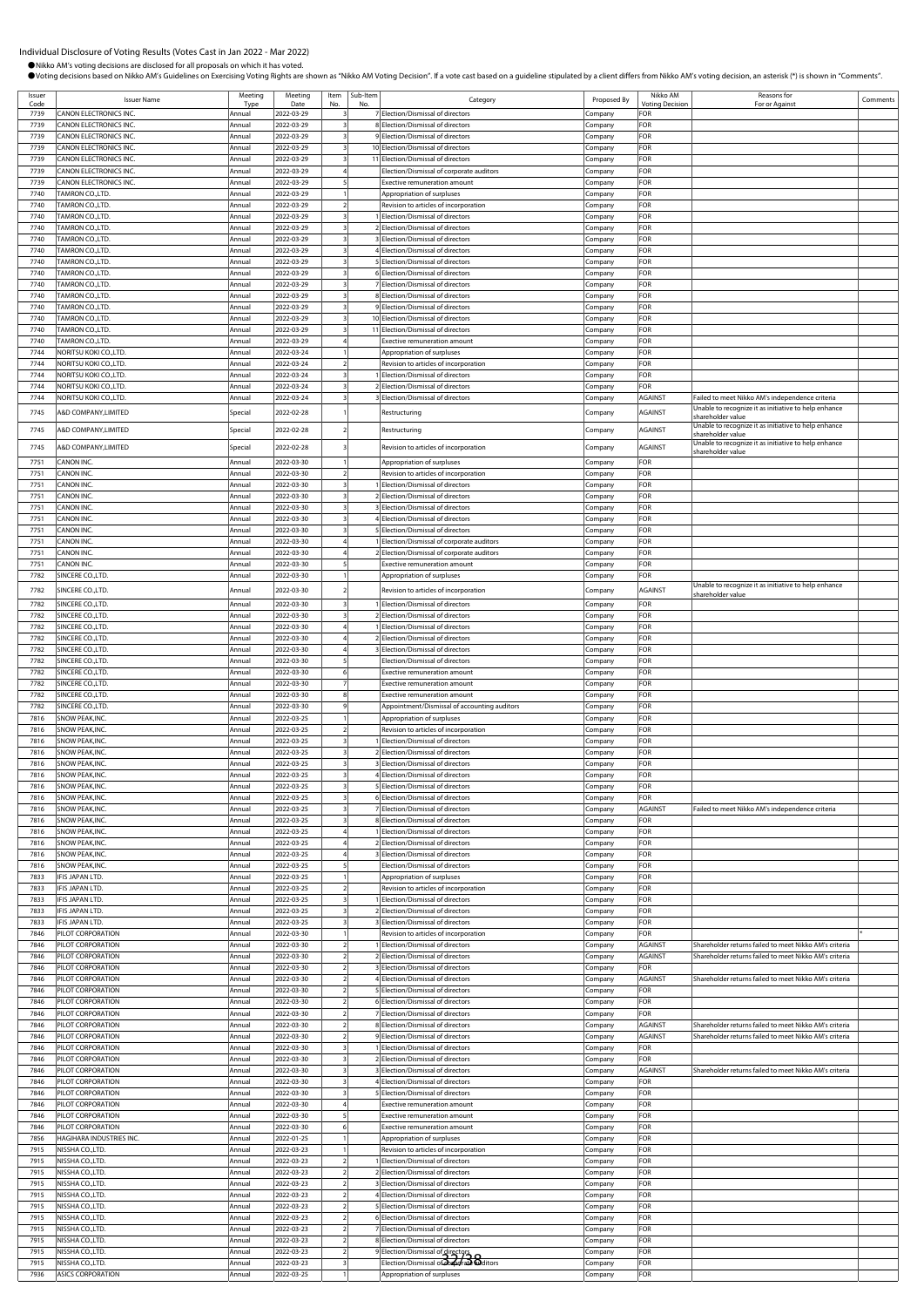●Nikko AM's voting decisions are disclosed for all proposals on which it has voted.

OVoting decisions based on Nikko AM's Guidelines on Exercising Voting Rights are shown as "Nikko AM Voting Decision". If a vote cast based on a guideline stipulated by a client differs from Nikko AM's voting decision, an a

Issuer Issuer<br>
Code Issuer Name<br>
7936 ASICS CORPORATION Type ing Date Item No. Sub-Ite<br>No. b-Item<br>No. No. Regory Category Proposed By Nikko AM oting Deci Reasons for Reasons for<br>For or Against Comments 7936 ASICS CORPORATION Annual 2022-03-25 2 Revision to articles of incorporation Company FOR 1<br>Telection/Dismissal of directors Company 7936 ASICS CORPORATION Annual 2022-03-25 3 2 Election/Dismissal of directors Company FOR 7936 ASICS CORPORATION Annual 2022-03-25 3 3 Election/Dismissal of directors Company FOR 7936 ASICS CORPORATION Annual 2022-03-25 3 4 Election/Dismissal of directors Company FOR 7936 ASICS CORPORATION Annual 2022-03-25 3 5 Election/Dismissal of directors Company FOR ASICS CORPORATION **Annual 2022-03-25** 4 1 Election/Dismissal of directors Company FOR 7936 ASICS CORPORATION Annual 2022-03-25 4 2 Election/Dismissal of directors Company FOR 7936 ASICS CORPORATION Annual 2022-03-25 4 3 Election/Dismissal of directors Company FOR 7936 ASICS CORPORATION Annual 2022-03-25 5 Election/Dismissal of directors Company FOR 7944 ROLAND CORPORATION **Annual 2022-03-30** 1 Appropriation of surpluses Company Company **FOR** 7944 ROLAND CORPORATION Annual 2022-03-30 2 Revision to articles of incorporation Company FOR 7944 ROLAND CORPORATION Annual 2022-03-30 3 1 Election/Dismissal of directors Company FOR 7944 ROLAND CORPORATION Annual 2022-03-30 3 2 Election/Dismissal of directors Company FOR 7944 ROLAND CORPORATION Annual 2022-03-30 3 3 Election/Dismissal of directors Company FOR 7944 ROLAND CORPORATION Annual 2022-03-30 3 4 Election/Dismissal of directors Company FOR Annual 2022-03-30 3 5 Election/Dismissal of directors Company FOR 7944 ROLAND CORPORATION Annual 2022-03-30 3 6 Election/Dismissal of directors Company FOR 1944 ROLAND CORPORATION CORPORATION Annual 2022-03-30 3 7 Election/Dismissal of directors Company AGAINST Failed to meet Nikko AM's independence company Failed to meet Nikko AM's independence company For Failed to meet Nik Annual 2022-03-30 4 Exective remuneration amount Company FOR 7956 PIGEON CORPORATION **Annual 2022-03-30** 1 Appropriation of surpluses Company FOR 7956 PIGEON CORPORATION Annual 2022-03-30 2 Revision to articles of incorporation Company FOR 7956 PIGEON CORPORATION Annual 2022-03-30 3 1 Election/Dismissal of directors Company FOR 7956 PIGEON CORPORATION Annual 2022-03-30 3 2 Election/Dismissal of directors Company FOR 7956 PIGEON CORPORATION Annual 2022-03-30 3 3 Election/Dismissal of directors Company FOR 7956 PIGEON CORPORATION Annual 2022-03-30 3 4 Election/Dismissal of directors Company FOR 7956 PIGEON CORPORATION Annual 2022-03-30 3 5 Election/Dismissal of directors Company FOR 7956 PIGEON CORPORATION Annual 2022-03-30 3 6 Election/Dismissal of directors Company FOR 7956 PIGEON CORPORATION CORPORATION Annual 2022-03-30 3 7 Election/Dismissal of directors Company Company FOR 7956 PIGEON CORPORATION Annual 2022-03-30 3 8 Election/Dismissal of directors Company FOR 7956 PIGEON CORPORATION Annual 2022-03-30 3 9 Election/Dismissal of directors Company FOR IGEON CORPORATION COMPANY Annual 2022-03-30 3 10 Election/Dismissal of directors Company FOR 7956 PIGEON CORPORATION Annual 2022-03-30 4 Election/Dismissal of corporate auditors Company FOR 7965 ZOJIRUSHI CORPORATION Annual 2022-02-17 1 Appropriation of surpluses Company FOR 7965 ZOJIRUSHI CORPORATION Annual 2022-02-17 2 1 Election/Dismissal of directors Company FOR 7965 ZOJIRUSHI CORPORATION Annual 2022-02-17 2 2 Election/Dismissal of directors Company FOR 7965 ZOJIRUSHI CORPORATION Annual 2022-02-17 2 3 Election/Dismissal of directors Company FOR 7965 ZOJIRUSHI CORPORATION Annual 2022-02-17 2 4 Election/Dismissal of directors Company FOR 7965 ZOJIRUSHI CORPORATION **Annual 2022-02-17** 2 5 Election/Dismissal of directors **Company** FOR 7965 ZOJIRUSHI CORPORATION **Annual** 2022-02-17 2 6 Election/Dismissal of directors Company 7965 ZOJIRUSHI CORPORATION Annual 2022-02-17 2 7 Election/Dismissal of directors Company FOR RUSHI CORPORATION **Annual** 2022-02-17 2 8 Election/Dismissal of directors Company 7965 ZOJIRUSHI CORPORATION Annual 2022-02-17 2 9 Election/Dismissal of directors Company FOR 7965 ZOJIRUSHI CORPORATION Annual 2022-02-17 2 10 Election/Dismissal of directors Company FOR 7965 ZOJIRUSHI CORPORATION Annual 2022-02-17 3 1 Election/Dismissal of directors Company FOR 7965 ZOJIRUSHI CORPORATION Annual 2022-02-17 3 2 Election/Dismissal of directors Company FOR 7965 ZOJIRUSHI CORPORATION Annual 2022-02-17 3 3 Election/Dismissal of directors Company FOR 7965 ZOJIRUSHI CORPORATION **Annual** 2022-02-17 4 Election/Dismissal of directors Company FOR 7965 ZOJIRUSHI CORPORATION 1999 AGAINST Annual 2022-02-17 5 Introduction/Renewal/Abolishment of anti-takeover measures Company AGAINST Unable to recognize it as initiative to help enhance shareholder value 7965 ZOJIRUSHI CORPORATION Annual 2022-02-17 6 1 Election/Dismissal of directors Investor AGAINST 7965 ZOJIRUSHI CORPORATION Annual 2022-02-17 6 2 Election/Dismissal of directors Investor AGAINST 7972 ITOKI CORPORATION Annual 2022-03-24 1 Appropriation of surpluses Company FOR 7972 ITOKI CORPORATION Annual 2022-03-24 2 Revision to articles of incorporation Company FOR 2022-03-24 3 1 Election/Dismissal of directors Company Company 7972 ITOKI CORPORATION Annual 2022-03-24 3 2 Election/Dismissal of directors Company FOR ance failed to meet Nikko AM's cr 7972 ITOKI CORPORATION Annual 2022-03-24 3 4 Election/Dismissal of directors Company FOR 7972 ITOKI CORPORATION Annual 2022-03-24 3 5 Election/Dismissal of directors Company FOR 7972 ITOKI CORPORATION Annual 2022-03-24 3 6 Election/Dismissal of directors Company AGAINST Performance failed to meet Nikko AM's criteria 7972 ITOKI CORPORATION Annual 2022-03-24 3 7 Election/Dismissal of directors Company FOR 7972 |ITOKI CORPORATION | COMPANY | Annual | 2022-03-24 | 4 | Election/Dismissal of corporate auditors | Company 7976 MITSUBISHI PENCIL COMPANY,LIMITED Annual 2022-03-30 1 Appropriation of surpluses Company AGAINST Judged that insufficient action for allocation of funds had been taken 7976 MITSUBISHI PENCIL COMPANY,LIMITED Annual 2022-03-30 2 Revision to articles of incorp 2020 MITSUBISHI ENCLUSION ANNUAL ANNUAL ANNUAL ANNUAL ANNUAL ANNUAL ANNUAL ANNUAL ANNUAL ANNUAL ANNUAL ANNUAL A<br>2022-03-30 3 1 Election/Dismissal of directors Company AGAINST Judged that insufficient action for allocation had been taken Annual 2022-03-30 3 2 Election/Dismissal of directors Company AGAINST Judged that insufficient action for allocation of the company AGAINST Judged that insufficient action for allocation for allocation for allocation for a had been taken 7976 MITSUBISHI PENCIL COMPANY,LIMITED Annual 2022-03-30 3 3 Election/Dismissal of directors Company FOR TTSUBISHI PENCIL COMPANY, LIMITED Annual 2022-03-30 3 4 Election/Dismissal of directors Company FOR 7976 MITSUBISHI PENCIL COMPANY,LIMITED Annual 2022-03-30 3 5 Election/Dismissal of directors Company FOR 7976 MITSUBISHI PENCIL COMPANY,LIMITED Annual 2022-03-30 3 6 Election/Dismissal of directors Company FOR 7976 MITSUBISHI PENCIL COMPANY,LIMITED Annual 2022-03-30 3 7 Election/Dismissal of directors Company AGAINST Judged that insufficient action for allocation of funds had been take<br>Indoed that in 7976 MITSUBISHI PENCIL COMPANY,LIMITED Annual 2022-03-30 3 8 Election/Dismissal of directors Company AGAINST Judged that insufficient action for allocation of funds had been take 7976 MITSUBISHI PENCIL COMPANY,LIMITED Annual 2022-03-30 3 9 Election/Dismissal of directors Company FOR 7976 MITSUBISHI PENCIL COMPANY,LIMITED Annual 2022-03-30 4 1 Election/Dismissal of corporate auditors Company FOR 7976 MITSUBISHI PENCIL COMPANY,LIMITED Annual 2022-03-30 4 2 Election/Dismissal of corporate auditors Company FOR 7976 MITSUBISHI PENCIL COMPANY,LIMITED Annual 2022-03-30 5 Election/Dismissal of corporate auditors Company FOR 7976 MITSUBISHI PENCIL COMPANY,LIMITED | Annual 2022-03-30 6 | Introduction/Renewal/Abolishment of anti-takeover measures | Company | AGAINST hareholder valu 7984 KOKUYO CO.,LTD. **Annual 2022-03-30** 1 Appropriation of surpluses Company Company FOR 7984 KOKUYO CO.,LTD. Annual 2022-03-30 2 Revision to articles of incorporation Company FOR 7984 KOKUYO CO.,LTD. Annual 2022-03-30 3 1 Election/Dismissal of directors Company FOR 7984 KOKUYO CO.,LTD. Annual 2022-03-30 3 2 Election/Dismissal of directors Company FOR 7984 KOKUYO CO.,LTD. Annual 2022-03-30 3 3 Election/Dismissal of directors Company FOR 7984 KOKUYO CO.,LTD. COMPANY CO., Annual 2022-03-30 3 4 Election/Dismissal of directors Company FOR 7984 KOKUYO CO.,LTD. Company Company Annual 2022-03-30 3 5 Election/Dismissal of directors Company 7984 KOKUYO CO.,LTD. Annual 2022-03-30 3 6 Election/Dismissal of directors Company FOR 7984 KOKUYO CO.,LTD. Annual 2022-03-30 4 Election/Dismissal of corporate auditors Company FOR 7989 TACHIKAWA CORPORATION **Annual 2022-03-30** 1 Appropriation of surpluses Company AGAINST Shareholder returns failed to meet Nikko AM's 7989 TACHIKAWA CORPORATION Annual 2022-03-30 2 1 Election/Dismissal of directors Company FOR 2 Election/Dismissal of directors 7989 TACHIKAWA CORPORATION Annual 2022-03-30 3 Election/Dismissal of corporate auditors Company FOR 7989 TACHIKAWA CORPORATION CORPORATION Annual 2022-03-30 4 Retirement benefit payments Company Company AGAINST Unable to recognize it as initiative to help enhance shareholder value 8029 LOOK HOLDINGS INCORPORATED Annual 2022-03-30 1 Appropriation of surpluses Company FOR<br>8029 LOOK HOLDINGS INCORPORATED Annual 2022-03-30 2 Revision to articles of incorporation Company FOR 8029 DOK HOLDINGS INCORPORATED Annual 2022-03-30 2 Revision to articles of incorporation 8029 LOOK HOLDINGS INCORPORATED **Annual 2022-03-30** 3 1 Election/Dismissal of directors Company FOR 8029 LOOK HOLDINGS INCORPORATED Annual 2022-03-30 3 2 Election/Dismissal of directors Company FOR 8029 LOOK HOLDINGS INCORPORATED Annual 2022-03-30 3 3 3 3 3 3 3 3 3 3 Election/Dismissal of directors Company FOR 8029 LOOK HOLDINGS INCORPORATED **Annual** 2022-03-30 3 4 Election/Dismissal of directors Company FOR 8029 LOOK HOLDINGS INCORPORATED Annual 2022-03-30 3 5 Election/Dismissal of directors Company 8029 LOOK HOLDINGS INCORPORATED Annual 2022-03-30 3 5 Election/Dismissal of dinectors Company FOR<br>3029 LOOK HOLDINGS INCORPORATED Annual 2022-03-30 4 Exective remuneration amount Company Company FOR n to articles of incorporati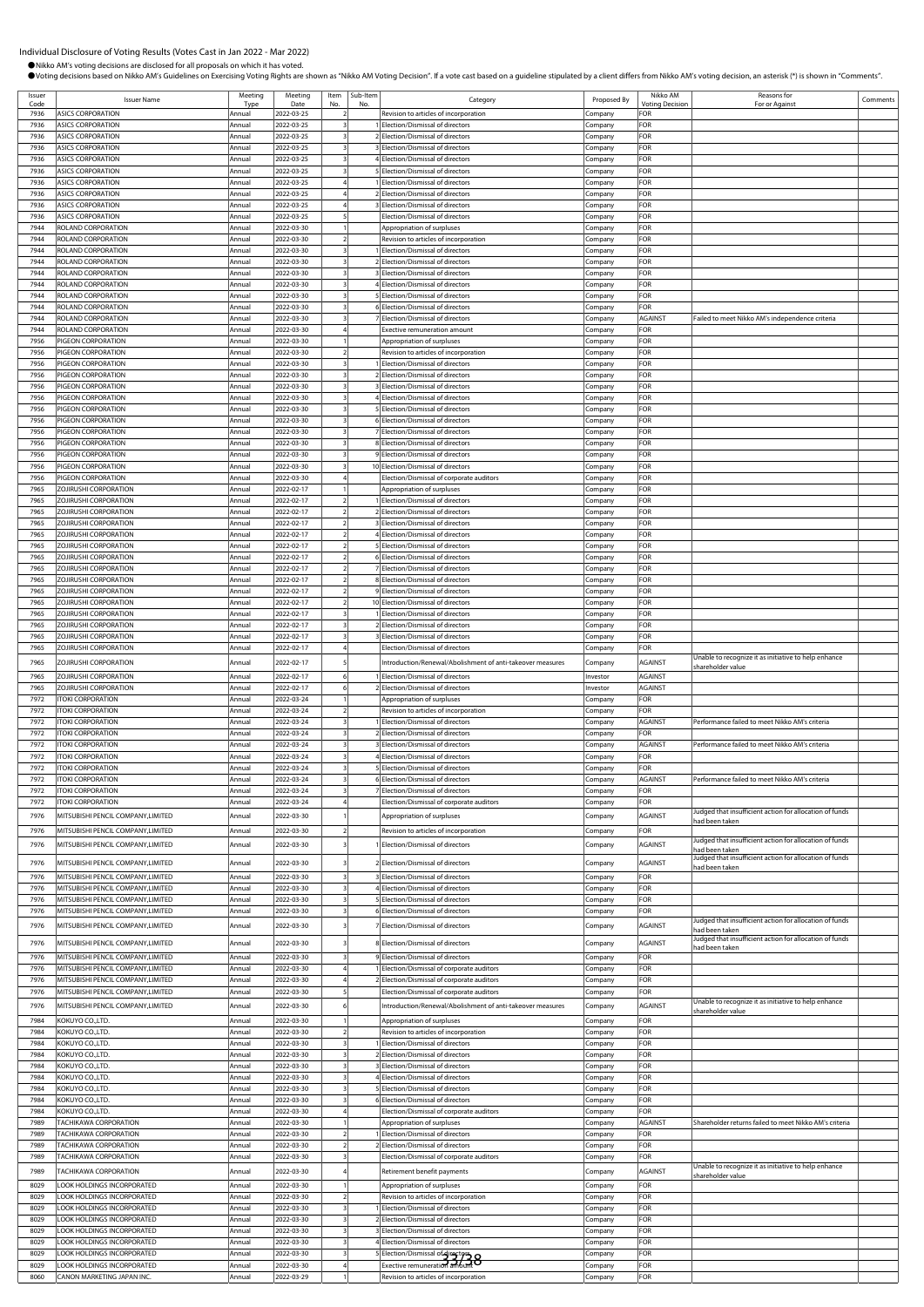●Nikko AM's voting decisions are disclosed for all proposals on which it has voted.

OVoting decisions based on Nikko AM's Guidelines on Exercising Voting Rights are shown as "Nikko AM Voting Decision". If a vote cast based on a guideline stipulated by a client differs from Nikko AM's voting decision, an a

Issuer Ssuer **ISSUER ISSUER ISSUER ISSUER ISSUER ISSUER ISSUER ISSUER ISSUER ISSUER ISSUER ISSUER ISSUER ISSUER ISSUER**<br>Code **ISSUER ISSUER ISSUER ISSUER ISSUER ISSUER ISSUER ISSUER ISSUER ISSUER ISSUER ISSUER ISSUER ISSUER ISSUE** Type ing Date Item No. Sub-Ite<br>No. b-Item<br>No. No. Regory Category Proposed By Nikko AM oting Deci Reasons for Reasons for<br>For or Against Comments 8060 CANON MARKETING JAPAN INC.<br>8060 CANON MARKETING JAPAN INC. Annual 2022-03-29 2 1 Election/Dismissal of directors Company FOR 1 Election/Dismissal of directors 8060 CANON MARKETING JAPAN INC. Annual 2022-03-29 3 2 Election/Dismissal of directors Company FOR 8060 CANON MARKETING JAPAN INC. Annual 2022-03-29 3 3 Election/Dismissal of directors Company FOR 8060 CANON MARKETING JAPAN INC. Annual 2022-03-29 3 4 Election/Dismissal of directors Company FOR 8060 CANON MARKETING JAPAN INC. Annual 2022-03-29 3 5 Election/Dismissal of directors Company FOR Annual 2022-03-29 3 6 Election/Dismissal of directors Company FOR 8060 CANON MARKETING JAPAN INC. Annual 2022-03-29 3 7 Election/Dismissal of directors Company FOR lection/Dismissal of corporate auditors **Inc. Annual 2023-04 1 Election** Company 8060 CANON MARKETING JAPAN INC. Annual 2022-03-29 4 2 Election/Dismissal of corporate auditors Company Company 8060 CANON MARKETING JAPAN INC. Annual 2022-03-29 5 Exective remuneration amount Company FOR 8060 CANON MARKETING JAPAN INC. <br>
Annual 2022-03-29 6 Exective remuneration amount Company FOR 8077 TORQ INC. Annual 2022-01-25 1 Appropriation of surpluses Company FOR er is a construction of the construction of the construction of the construction of the company and the company and the company and the company and the company and the company and the company and the company and the compan 8077 TORQ INC. COMPONIC. COMPONITIES Annual 2022-01-25 2 2 Election/Dismissal of directors Company AGAINST Performance failed to meet Nikko AM's criteria 8077 TORQ INC. No. 2002-01-25 2 3 Election/Dismissal of directors Company AGAINST Performance failed to meet Nikko AM's criteria and the company and the criteria and the criteria and the criteria and the criteria and the c  $\frac{1}{2022-01-25}$  2 4 Election/Dismissal of directors 8077 TORQ INC. Annual 2022-01-25 2 5 Election/Dismissal of directors Company FOR 8077 TORQ INC. COMPANY COMPANY COMPANY Annual 2022-01-25 3 Election/Dismissal of corporate auditors Company 1997 TORQ INC.<br>1997 TORQ INC. TORQ INC. THE MELTING AND LOTER Annual 2022-01-25 4 Exective remuneration amount Company AGAINST Preet Nikko AM's criteria meet Nikko AM's criteria (Company AGAINST Pilution and transfer restr meet Nikko AM's criteria 8079 SHOEI FOODS CORPORATION Annual 2022-01-28 1 Appropriation of surpluses Company FOR 8079 SHOEI FOODS CORPORATION **Annual** 2022-01-28 2 1 Election/Dismissal of directors Company FOR 8079 SHOEI FOODS CORPORATION Annual 2022-01-28 2 2 Election/Dismissal of directors Company FOR 8079 SHOEI FOODS CORPORATION Annual 2022-01-28 2 3 Election/Dismissal of directors Company FOR 8079 SHOEI FOODS CORPORATION **Annual** 2022-01-28 2 4 Election/Dismissal of directors Company Company FOR 8079 SHOEI FOODS CORPORATION Annual 2022-01-28 2 5 Election/Dismissal of directors Company 8079 SHOEI FOODS CORPORATION Annual 2022-01-28 2 6 Election/Dismissal of directors Company FOR 8079 SHOEI FOODS CORPORATION **Annual 2022-01-28** 2 7 Election/Dismissal of directors Company FOR 8079 SHOEI FOODS CORPORATION Annual 2022-01-28 2 8 Election/Dismissal of directors Company FOR 8079 SHOEI FOODS CORPORATION **Annual 2022-01-28** 2 9 Election/Dismissal of directors Company Company 8079 SHOEI FOODS CORPORATION Annual 2022-01-28 2 10 Election/Dismissal of directors Company FOR 8079 SHOEI FOODS CORPORATION Annual 2022-01-28 2 11 Election/Dismissal of directors Company FOR ROEI FOODS CORPORATION **Annual 2022-01-28** 2 12 Election/Dismissal of directors Company Company 8095 ASTENA HOLDINGS CO.,LTD. **Annual 2022-02-25** 1 Appropriation of surpluses Company FOR 8095 ASTENA HOLDINGS CO.,LTD. Annual 2022-02-25 2 Revision to articles of incorporation Company FOR 8095 ASTENA HOLDINGS CO.,LTD. Annual 2022-02-25 3 1 Election/Dismissal of directors Company FOR 8095 ASTENA HOLDINGS CO.,LTD. **Annual 2022-02-25** 3 2 Election/Dismissal of directors **Company** FOR 8095 ASTENA HOLDINGS CO.,LTD. Annual 2022-02-25 3 3 Election/Dismissal of directors Company FOR 8<br>8095 Al Flection/Dismissal of directors Company Formany Formany Formany Formany Formany Formany Formany Forman<br>The Company Formany Formany Formany Formany Formany Formany Formany Formany Formany Formany Formany Formany F 8095 ASTENA HOLDINGS CO.,LTD. **Annual 2022-02-25** 3 5 Election/Dismissal of directors Company FOR 8095 ASTENA HOLDINGS CO.,LTD. Annual 2022-02-25 3 6 Election/Dismissal of directors Company 8095 ASTENA HOLDINGS CO.,LTD. Annual 2022-02-25 3 7 Election/Dismissal of directors Company FOR STENA HOLDINGS CO.,LTD. **Annual 2022-02-25** 3 8 Election/Dismissal of directors Company Company 8095 ASTENA HOLDINGS CO.,LTD. Annual 2022-02-25 4 Election/Dismissal of corporate auditors Company FOR 8095 ASTENA HOLDINGS CO.,LTD. **Annual 2022-02-25** 5 Exective remuneration amount Company FOR 8113 UNICHARM CORPORATION Annual 2022-03-25 1 Revision to articles of incorporation Company FOR 8113 UNICHARM CORPORATION Annual 2022-03-25 2 1 Election/Dismissal of directors Company FOR 8113 UNICHARM CORPORATION Annual 2022-03-25 2 2 Election/Dismissal of directors Company FOR 8113 UNICHARM CORPORATION **Annual** 2022-03-25 2 3 Election/Dismissal of directors Company FOR 8165 SENSHUKAI CO.,LTD. Annual 2022-03-30 1 Appropriation of surpluses Company FOR 8165 SENSHUKAI CO.,LTD. Annual 2022-03-30 2 Revision to articles of incorporation Company FOR 8165 SENSHUKAI CO.,LTD. Annual 2022-03-30 3 1 Election/Dismissal of directors Company FOR 8165 SENSHUKAI CO.,LTD. Annual 2022-03-30 3 2 Election/Dismissal of directors Company FOR Annual 2022-03-30 3 3 Blection/Dismissal of directors Company FOR 8165 SENSHUKAI CO.,LTD. **Annual 2022-03-30** 3 4 Election/Dismissal of directors Company FOR 8165 SENSHUKAI CO.,LTD. Annual 2022-03-30 3 5 Election/Dismissal of directors Company FOR 8165 SENSHUKAI CO.,LTD. Annual 2022-03-30 3 6 Election/Dismissal of directors Company FOR 8165 SENSHUKAI CO.,LTD. Annual 2022-03-30 3 7 Election/Dismissal of directors Company FOR 8165 SENSHUKAI CO.,LTD. Annual 2022-03-30 3 8 Election/Dismissal of directors Company 8165 SENSHUKAI CO.,LTD. Annual 2022-03-30 4 1 Election/Dismissal of corporate auditors Company FOR 8165 SENSHUKAI CO.,LTD. **Annual** 2022-03-30 4 2 Election/Dismissal of corporate auditors Company 8165 SENSHUKAI CO.,LTD. Annual 2022-03-30 5 Election/Dismissal of corporate auditors Company FOR 8179 ROYAL HOLDINGS CO., LTD. **Annual 2022-03-29** 1 Appropriation of surpluses Company FOR<br>8179 ROYAL HOLDINGS CO., LTD. Annual 2022-03-29 2 Revision to articles of incorporation Company FOR 8179 ROYAL HOLDINGS CO., LTD. Annual 2022-03-29 2 Revision to articles of incorporation Company FOR 8179 ROYAL HOLDINGS CO., LTD. Annual 2022-03-29 3 1 Election/Dismissal of directors Company FOR 8179 ROYAL HOLDINGS CO., LTD. **Annual 2022-03-29** 3 2 Election/Dismissal of directors Company FOR<br>8179 ROYAL HOLDINGS CO., LTD. Annual 2022-03-29 3 3 Election/Dismissal of directors Company FOR 8179 ROYAL HOLDINGS CO., LTD. **Annual 2022-03-29** 3 3 Election/Dismissal of directors Company FOR 8179 ROYAL HOLDINGS CO., LTD. Annual 2022-03-29 3 4 Election/Dismissal of directors Company FOR 8179 ROYAL HOLDINGS CO., LTD. Annual 2022-03-29 3 5 Election/Dismissal of directors Company FOR 8179 ROYAL HOLDINGS CO., LTD. **Annual 2022-03-29** 4 1 Election/Dismissal of directors **Company** FOR 8179 ROYAL HOLDINGS CO., LTD. Annual 2022-03-29 4 2 Election/Dismissal of directors Company FOR ROYAL HOLDINGS CO., LTD. **Annual** 2022-03-29 4 3 Election/Dismissal of directors Company FOR 8179 ROYAL HOLDINGS CO., LTD. Annual 2022-03-29 4 4 Election/Dismissal of directors 8278 FUJI CO.,LTD. Special Special 2022-01-26 1 1 Restructuring Special Company FOR 8278 FUJI CO.,LTD. Special Special 2022-01-26 2 Restructuring Special Company FOR 8278 FUJI CO.,LTD. Special Special 2022-01-26 3 Revision to articles of incorporation Company FOR 8278 FUJI CO.,LTD. Special Special 2022-01-26 4 1 Election/Dismissal of directors Company FOR Company FOR 8278 FUJI CO.,LTD. Special 2022-01-26 4 2 Election/Dismissal of directors Company FOR 8278 FUJI CO.,LTD. Special 2022-01-26 4 3 Election/Dismissal of directors Company 8278 FUJI CO.,LTD. Special 2022-01-26 4 4 Election/Dismissal of directors Company FOR 8278 FUJI CO.,LTD. Special 2022-01-26 4 5 Election/Dismissal of directors Company FOR 8278 FUJI CO.,LTD. Special 2022-01-26 4 6 Election/Dismissal of directors Company FOR 8278 FUJI CO<sub>v</sub>LTD. Special 2022-01-26 4 7 Election/Dismissal of directors Company FOR<br>8278 FUJI CO<sub>v</sub>LTD. Special 2022-01-26 4 8 Election/Dismissal of directors Company FOR 8278 FUJI CO.,LTD. Special 2022-01-26 4 8 Election/Dismissal of directors Company FOR 8278 FUJI CO.,LTD. Special 2022-01-26 4 9 Election/Dismissal of directors Company FOR 8278 FUJI CO.,LTD. Special Special 2022-01-26 5 1 Election/Dismissal of corporate auditors Company Company<br>8278 FUJI CO.,LTD. Special 2022-01-26 5 2 Election/Dismissal of corporate auditors Company exand and according to the special special company in the special company FOR<br>Decial 2022-01-26 5 2 Election/Dismissal of corporate auditors Company FOR 8278 FUJI CO.,LTD. Special 2022-01-26 5 3 Election/Dismissal of corporate auditors Company AGAINST Failed to meet Nikko AM's independence criteria 8278 FUJI CO.,LTD. Special Special 2022-01-26 | 5 4 Election/Dismissal of corporate auditors Company FOR 8303 SHINSEI BANK,LIMITED Special 2022-02-08 1 1 Election/Dismissal of directors Company FOR 8303 SHINSEI BANK,LIMITED Special 2022-02-08 1 2 Election/Dismissal of directors Company FOR 8303 SHINSEI BANK,LIMITED Special 2022-02-08 1 3 Election/Dismissal of directors Company FOR 8303 SHINSEI BANK,LIMITED Special 2022-02-08 1 4 Election/Dismissal of directors Company FOR EXAMPLE SPECIAL SPECIAL SPECIAL SPECIAL SELECTION/Dismissal of directors Company Company Company Selection Special 2022-02-08 1 5 Election/Dismissal of directors Company Company Company FOR Special 2022-02-08 1 6 Election/ 8303 SHINSEI BANK,LIMITED Special 2022-02-08 1 6 Election/Dismissal of directors Company FOR 8303 SHINSEI BANK,LIMITED Special 2022-02-08 1 7 Election/Dismissal of directors Company FOR<br>8342 THE AOMORI BANK,LTD. Special 2022-01-26 1 Restructuring Restructuring Company FOR HE AOMORI BANK,LTD. Special 2022-01-26 1 Restructuring Company Company 8342 THE AOMORI BANK,LTD. Special 2022-01-26 2 Revision to articles of incorporation Company FOR 8350 THE MICHINOKU BANK,LTD. Special 2022-01-26 1 Restructuring Company FOR<br>8350 THE MICHINOKU BANK,LTD. Special 2022-01-26 2 Revision to articles **37 App 28** 8350 THE MICHINOKU BANK,LTD. **Special 2022-01-26** 3 Restructuring **Company** FOR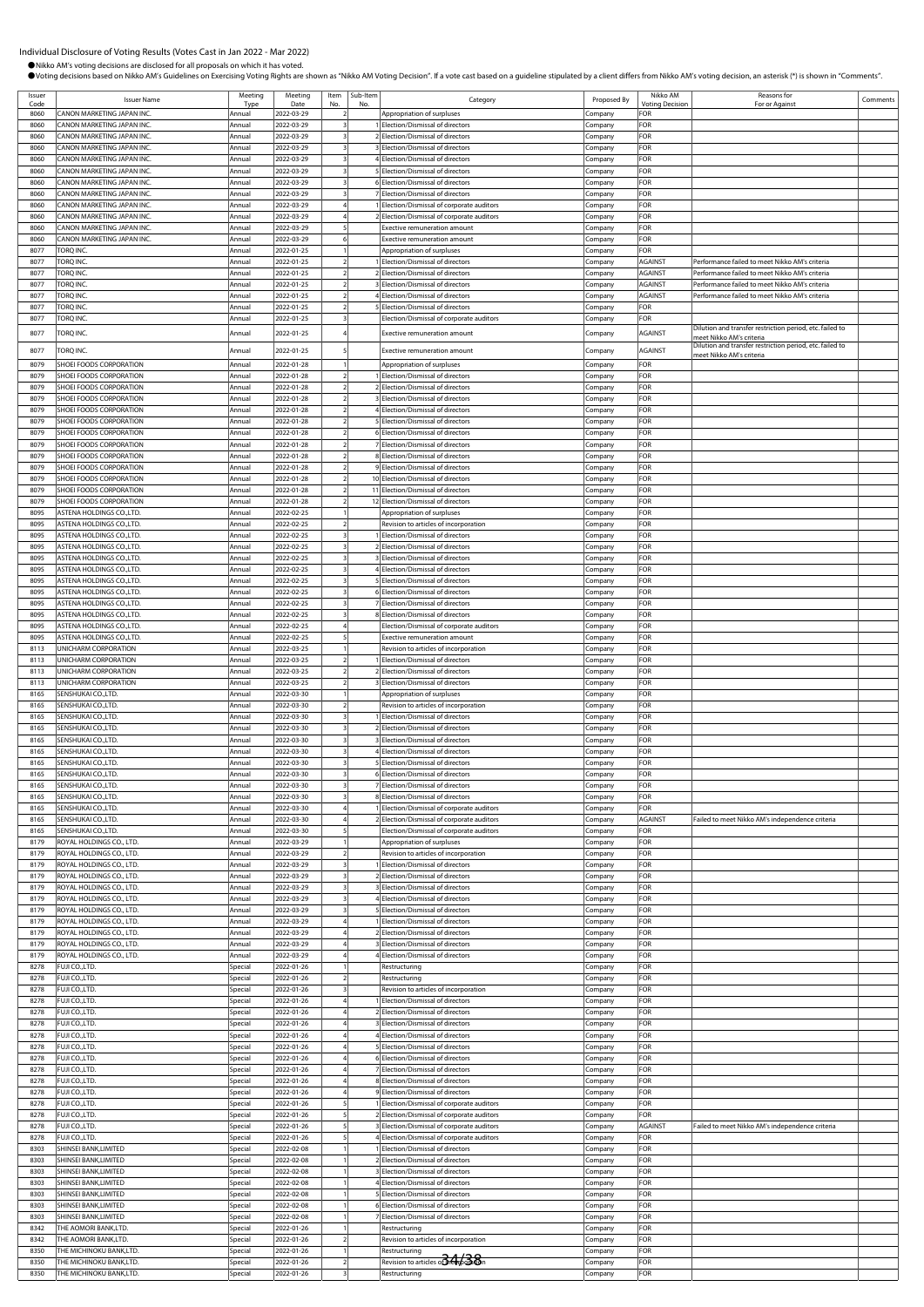●Nikko AM's voting decisions are disclosed for all proposals on which it has voted.<br>●Voting decisions based on Nikko AM's Guidelines on Exercising Voting Rights are shown as "Nikko AM Voting Decision". If a vote cast base

Category **Proposed By Nikko AM**<br>Proposed By Noting Decision

**Voting Decis** 

Reasons for<br>
For or Against Comments

Type

Meeting Date

Item No.  $\frac{3}{10}$ 

Issuer Name

Issuer

| 8742         | KOBAYASHI YOKO CO.,LTD.                                                        | Special          | 2022-01-19               |                | Restructuring                                                        | Company            | FOR        |                                                       |  |
|--------------|--------------------------------------------------------------------------------|------------------|--------------------------|----------------|----------------------------------------------------------------------|--------------------|------------|-------------------------------------------------------|--|
| 8804         | <b>FOKYO TATEMONO CO.,LTD.</b>                                                 | Annual           | 2022-03-29               |                | Appropriation of surpluses                                           | Company            | FOR        |                                                       |  |
| 8804         | TOKYO TATEMONO CO.,LTD.                                                        | Annual           | 2022-03-29               |                | Revision to articles of incorporation                                | Company            | FOR        |                                                       |  |
| 8806         | DAIBIRU CORPORATION                                                            | Special          | 2022-03-29               |                | Restructuring                                                        | :ompany            | FOR        |                                                       |  |
| 8806         | DAIBIRU CORPORATION                                                            | Special          | 2022-03-29               |                | Revision to articles of incorporation                                | Company            | FOR        |                                                       |  |
| 8892         | ES-CON JAPAN LTD.                                                              | Annual           | 2022-03-25               |                | Appropriation of surpluses                                           | Company            | FOR        |                                                       |  |
| 8892         | ES-CON JAPAN LTD.                                                              | Annual           | 2022-03-25               |                | Revision to articles of incorporation                                | Company            | FOR        |                                                       |  |
| 8892         | ES-CON JAPAN LTD.                                                              | Annual           | 2022-03-25               |                | Election/Dismissal of directors                                      | Company            | FOR        |                                                       |  |
| 8892         | ES-CON JAPAN LTD.                                                              | Annual           | 2022-03-25               |                | Election/Dismissal of directors                                      | Company            | FOR        |                                                       |  |
| 8892         | ES-CON JAPAN LTD.                                                              | Annual           | 2022-03-25               |                | Election/Dismissal of directors                                      | Company            | FOR        |                                                       |  |
| 8892         | ES-CON JAPAN LTD.                                                              | Annual           | 2022-03-25               |                | Election/Dismissal of directors                                      | Company            | FOR        |                                                       |  |
| 8892         | ES-CON JAPAN LTD.                                                              | Annual           | 2022-03-25               |                | Election/Dismissal of directors                                      | ompany.            | FOR        |                                                       |  |
| 8892         | ES-CON JAPAN LTD.                                                              | Annual           | 2022-03-25               |                | Election/Dismissal of directors                                      | .<br>ompany        | FOR        |                                                       |  |
| 8892         | ES-CON JAPAN LTD.                                                              | Annual           | 2022-03-25               |                | Election/Dismissal of directors                                      | Company            | FOR        |                                                       |  |
| 8892         | ES-CON JAPAN LTD.                                                              | Annual           | 2022-03-25               |                | Election/Dismissal of directors                                      |                    | FOR        |                                                       |  |
| 8892         | ES-CON JAPAN LTD.                                                              | Annual           | 2022-03-25               |                | Election/Dismissal of directors                                      | Company            | FOR        |                                                       |  |
|              |                                                                                |                  |                          |                |                                                                      | Company            |            |                                                       |  |
| 8909         | SHINOKEN GROUP CO., LTD.                                                       | Annual           | 2022-03-30               |                | Appropriation of surpluses                                           | .cmpany            | FOR        |                                                       |  |
| 8909         | SHINOKEN GROUP CO.,LTD.                                                        | Annual           | 2022-03-30               |                | Revision to articles of incorporation                                | Company            | FOR        |                                                       |  |
| 8909         | SHINOKEN GROUP CO.,LTD.                                                        | Annual           | 2022-03-30               |                | Election/Dismissal of directors                                      | Company            | FOR        |                                                       |  |
| 8909         | SHINOKEN GROUP CO.,LTD.                                                        | Annual           | 2022-03-30               |                | Election/Dismissal of directors                                      | ompany.            | FOR        |                                                       |  |
| 8909         | SHINOKEN GROUP CO.,LTD.                                                        | Annual           | 2022-03-30               |                | Election/Dismissal of directors                                      | .cmpany            | FOR        |                                                       |  |
| 8909         | SHINOKEN GROUP CO., LTD.                                                       | Annual           | 2022-03-30               |                | Election/Dismissal of directors                                      | Company            | FOR        |                                                       |  |
| 8909         | SHINOKEN GROUP CO., LTD.                                                       | Annual           | 2022-03-30               |                | Election/Dismissal of directors                                      | Company            | AGAINST    | Failed to meet Nikko AM's independence criteria       |  |
| 8917         | FIRST JUKEN CO.,LTD                                                            | Annual           | 2022-01-27               |                | Revision to articles of incorporation                                | Company            | FOR        |                                                       |  |
| 8917         | FIRST JUKEN CO., LTD.                                                          | Annual           | 2022-01-27               |                | Election/Dismissal of directors                                      | .cmpany            | FOR        |                                                       |  |
| 8917         | FIRST JUKEN CO.,LTD                                                            | Annual           | 2022-01-27               |                | Election/Dismissal of directors                                      | Company            | FOR        |                                                       |  |
| 8917         | FIRST JUKEN CO., LTD.                                                          | Annual           | 2022-01-27               |                | Election/Dismissal of directors                                      | Company            | FOR        |                                                       |  |
| 8917         | FIRST JUKEN CO.,LTD.                                                           | Annual           | 2022-01-27               |                | Election/Dismissal of directors                                      | .cmpany            | FOR        |                                                       |  |
| 8917         | <b>IRST JUKEN CO.,LTD</b>                                                      | Annual           | 2022-01-27               |                | Election/Dismissal of directors                                      | ompany.            | FOR        |                                                       |  |
| 8917         | <b>FIRST JUKEN CO., LTD</b>                                                    | Annual           | 2022-01-27               |                | Election/Dismissal of directors                                      | ompany.            | FOR        |                                                       |  |
| 8917         | FIRST JUKEN CO., LTD                                                           | Annual           | 2022-01-27               |                | Election/Dismissal of directors                                      | Company            | FOR        |                                                       |  |
| 8923         | <b>TOSEI CORPORATION</b>                                                       | Annual           | 2022-02-25               |                | Appropriation of surpluses                                           | Company            | FOR        |                                                       |  |
| 8923         | <b>TOSEI CORPORATION</b>                                                       | Annual           | 2022-02-25               |                | Election/Dismissal of directors                                      | Company            | FOR        |                                                       |  |
| 8923         | <b>TOSEI CORPORATION</b>                                                       | Annual           | 2022-02-25               |                | Election/Dismissal of directors                                      |                    | FOR        |                                                       |  |
| 8923         | <b>TOSEI CORPORATION</b>                                                       | Annual           | 2022-02-25               |                | Election/Dismissal of directors                                      | Company<br>Company | FOR        |                                                       |  |
| 8923         | <b>TOSEI CORPORATION</b>                                                       | Annual           | 2022-02-25               |                | Election/Dismissal of directors                                      | Company            | FOR        |                                                       |  |
|              |                                                                                |                  |                          |                |                                                                      |                    |            |                                                       |  |
| 8923         | <b>TOSEI CORPORATION</b>                                                       | Annual           | 2022-02-25               |                | Election/Dismissal of directors                                      | ompany.            | FOR        |                                                       |  |
| 8923         | <b>TOSEI CORPORATION</b>                                                       | Annual           | 2022-02-25               |                | Election/Dismissal of directors                                      | ompany             | FOR        |                                                       |  |
| 8923         | <b>TOSEI CORPORATION</b>                                                       | Annual           | 2022-02-25               |                | Election/Dismissal of directors                                      | Company            | FOR        |                                                       |  |
| 8923         | <b>TOSEI CORPORATION</b>                                                       | Annual           | 2022-02-25               |                | Election/Dismissal of directors                                      | Company            | FOR        |                                                       |  |
| 8923         | <b>TOSEI CORPORATION</b>                                                       | Annual           | 2022-02-25               |                | Election/Dismissal of directors                                      | Company            | FOR        |                                                       |  |
| 8964         | RONTIER REAL ESTATE INVESTMENT CORPORATION                                     | Special          | 2022-03-25               |                | Revision to articles of incorporation                                | .cmpany            | FOR        |                                                       |  |
| 8964         | FRONTIER REAL ESTATE INVESTMENT CORPORATION                                    | Special          | 2022-03-25               |                | Election/Dismissal of directors                                      | lompany            | FOR        |                                                       |  |
| 8964         | FRONTIER REAL ESTATE INVESTMENT CORPORATION                                    | Special          | 2022-03-25               |                | Election/Dismissal of directors                                      | Company            | FOR        |                                                       |  |
| 8964         | RONTIER REAL ESTATE INVESTMENT CORPORATION                                     | Special          | 2022-03-25               |                | Election/Dismissal of directors                                      | ompany.            | FOR        |                                                       |  |
| 8964         | RONTIER REAL ESTATE INVESTMENT CORPORATION                                     | Special          | 2022-03-25               |                | Election/Dismissal of directors                                      | ompany.            | FOR        |                                                       |  |
| 8964         | FRONTIER REAL ESTATE INVESTMENT CORPORATION                                    | Special          | 2022-03-25               |                | Election/Dismissal of directors                                      | Company            | FOR        |                                                       |  |
| 8964         | FRONTIER REAL ESTATE INVESTMENT CORPORATION                                    | Special          | 2022-03-25               |                | Election/Dismissal of directors                                      | Company            | FOR        |                                                       |  |
| 8972         | KENEDIX OFFICE INVESTMENT CORPORATION                                          | Special          | 2022-01-28               |                | Revision to articles of incorporation                                | Company            | FOR        |                                                       |  |
|              |                                                                                |                  |                          |                |                                                                      |                    |            |                                                       |  |
| 8972         | KENEDIX OFFICE INVESTMENT CORPORATION                                          | Special          | 2022-01-28               |                | Election/Dismissal of directors                                      | .cmpany            | <b>OR</b>  |                                                       |  |
| 8972         |                                                                                | Special          |                          |                | Election/Dismissal of directors                                      |                    | FOR        |                                                       |  |
| 8972         | KENEDIX OFFICE INVESTMENT CORPORATION<br>KENEDIX OFFICE INVESTMENT CORPORATION | Special          | 2022-01-28<br>2022-01-28 |                | Election/Dismissal of directors                                      | Company            | FOR        |                                                       |  |
|              |                                                                                |                  |                          |                |                                                                      | Company            |            |                                                       |  |
| 8972         | KENEDIX OFFICE INVESTMENT CORPORATION                                          | Special          | 2022-01-28               |                | Election/Dismissal of directors                                      | Company            | FOR        |                                                       |  |
| 8972         | KENEDIX OFFICE INVESTMENT CORPORATION                                          | Special          | 2022-01-28               |                | Election/Dismissal of directors                                      | .<br>ompany        | FOR        |                                                       |  |
| 9250         | GRCS INC.                                                                      | Annual           | 2022-02-25               |                | Election/Dismissal of directors                                      | Company            | FOR        |                                                       |  |
| 9250         | <b>GRCS INC</b>                                                                | Annual           | 2022-02-25               |                | Election/Dismissal of directors                                      | Company            | FOR        |                                                       |  |
| 9250         | GRCS INC.                                                                      | Annual           | 2022-02-25               |                | Election/Dismissal of directors                                      | Company            | FOR        |                                                       |  |
| 9250         | GRCS INC.                                                                      | Annual           | 2022-02-25               |                | Election/Dismissal of directors                                      | Company            | FOR        |                                                       |  |
| 9250         | GRCS INC.                                                                      | Annual           | 2022-02-25               |                | Election/Dismissal of directors                                      | Company            | FOR        |                                                       |  |
| 9252         | LAST ONE MILE CO., LTD.                                                        | Annual           | 2022-02-28               |                | Other proposals                                                      | Company            | FOR        |                                                       |  |
| 9252         | LAST ONE MILE CO., LTD.                                                        | Annual           | 2022-02-28               |                | Revision to articles of incorporation                                | Company            | FOR        |                                                       |  |
| 9252         | LAST ONE MILE CO., LTD.                                                        | Annual           | 2022-02-28               |                | 1 Election/Dismissal of directors                                    | Company            | AGAINST    | Number of outside directors failed to meet Nikko AM's |  |
| 9252         | LAST ONE MILE CO., LTD.                                                        | Annual           | 2022-02-28               |                | Election/Dismissal of directors                                      | Company            | FOR        | criteria                                              |  |
| 9252         | LAST ONE MILE CO., LTD.                                                        | Annual           | 2022-02-28               |                | Election/Dismissal of directors                                      |                    | FOR        |                                                       |  |
| 9252         | LAST ONE MILE CO., LTD.                                                        | Annual           | 2022-02-28               |                | 4 Election/Dismissal of directors                                    | Company<br>Company | FOR        |                                                       |  |
| 9252         |                                                                                |                  |                          |                | Election/Dismissal of directors                                      | Company            |            |                                                       |  |
| 9252         | LAST ONE MILE CO., LTD.<br>LAST ONE MILE CO., LTD.                             | Annual<br>Annual | 2022-02-28<br>2022-02-28 |                | Election/Dismissal of directors                                      |                    | FOR<br>FOR |                                                       |  |
|              |                                                                                |                  |                          |                |                                                                      | .cmpany            |            |                                                       |  |
| 9252<br>9252 | LAST ONE MILE CO.,LTD.                                                         | Annual           | 2022-02-28               |                | Election/Dismissal of directors                                      | ompany.            | FOR        |                                                       |  |
|              | LAST ONE MILE CO., LTD.                                                        | Annual<br>Annual | 2022-02-28               |                | 8 Election/Dismissal of directors                                    | Company            | FOR        |                                                       |  |
| 9252         | LAST ONE MILE CO., LTD.                                                        |                  | 2022-02-28               |                | Election/Dismissal of corporate auditors                             | Company            | FOR        |                                                       |  |
| 9260         | NISHIMOTO CO.,LTD.                                                             | Annual           | 2022-03-30               |                | Revision to articles of incorporation                                | Company            | FOR        |                                                       |  |
| 9260         | NISHIMOTO CO.,LTD.                                                             | Annual           | 2022-03-30               |                | Election/Dismissal of directors                                      | Company            | FOR        |                                                       |  |
| 9260         | NISHIMOTO CO.,LTD.                                                             | Annual           | 2022-03-30               | $\overline{z}$ | 2 Election/Dismissal of directors                                    | Company            | FOR        |                                                       |  |
| 9260         | NISHIMOTO CO., LTD.                                                            | Annual           | 2022-03-30               |                | Election/Dismissal of directors                                      | Company            | FOR        |                                                       |  |
| 9260         | NISHIMOTO CO.,LTD.                                                             | Annual           | 2022-03-30               |                | Election/Dismissal of directors                                      | Company            | FOR        |                                                       |  |
| 9260         | NISHIMOTO CO.,LTD.                                                             | Annual           | 2022-03-30               |                | Election/Dismissal of directors                                      | ompany.            | FOR        |                                                       |  |
| 9260         | NISHIMOTO CO.,LTD.                                                             | Annual           | 2022-03-30               |                | Election/Dismissal of directors                                      | .cmpany            | FOR        |                                                       |  |
| 9260         | NISHIMOTO CO., LTD.                                                            | Annual           | 2022-03-30               |                | Election/Dismissal of directors                                      | Company            | FOR        |                                                       |  |
| 9279         | GIFT HOLDINGS INC.                                                             | Annual           | 2022-01-27               |                | Appropriation of surpluses                                           | Company            | FOR        |                                                       |  |
| 9279         | GIFT HOLDINGS INC.                                                             | Annual           | 2022-01-27               |                | Revision to articles of incorporation                                | Company            | FOR        |                                                       |  |
| 9279         | <b>GIFT HOLDINGS INC.</b>                                                      | Annual           | 2022-01-27               |                | Election/Dismissal of directors                                      | Company            | FOR        |                                                       |  |
| 9279         | GIFT HOLDINGS INC.                                                             | Annual           | 2022-01-27               |                | Election/Dismissal of directors                                      | Company            | FOR        |                                                       |  |
| 9279         | GIFT HOLDINGS INC.                                                             | Annual           | 2022-01-27               |                | Election/Dismissal of directors                                      | Company            | FOR        |                                                       |  |
| 9279         | GIFT HOLDINGS INC.                                                             | Annual           | 2022-01-27               |                | Election/Dismissal of directors                                      | Company            | FOR        |                                                       |  |
| 9279         | GIFT HOLDINGS INC.                                                             | Annual           | 2022-01-27               |                | Election/Dismissal of directors                                      | ompany.            | FOR        |                                                       |  |
| 9279         | GIFT HOLDINGS INC.                                                             | Annual           | 2022-01-27               |                | Election/Dismissal of directors                                      | Company            | FOR        |                                                       |  |
| 9279         | GIFT HOLDINGS INC.                                                             | Annual           | 2022-01-27               |                | Appointment/Dismissal of accounting auditors                         | Company            | FOR        |                                                       |  |
| 9369         | K. R. S. CORPORATION                                                           | Annual           | 2022-02-22               |                | Appropriation of surpluses                                           | Company            | FOR        |                                                       |  |
| 9369         | K. R. S. CORPORATION                                                           | Annual           | 2022-02-22               |                | Election/Dismissal of directors                                      | Company            | FOR        |                                                       |  |
| 9369         | K. R. S. CORPORATION                                                           | Annual           | 2022-02-22               |                | Election/Dismissal of directors                                      | Company            | FOR        |                                                       |  |
| 9369         |                                                                                |                  |                          | $\overline{z}$ |                                                                      |                    |            |                                                       |  |
|              | K. R. S. CORPORATION                                                           | Annual           | 2022-02-22               |                | Election/Dismissal of directors                                      | Company            | FOR        |                                                       |  |
| 9369         | K. R. S. CORPORATION                                                           | Annual           | 2022-02-22               |                | Election/Dismissal of directors                                      | Company            | FOR        |                                                       |  |
| 9369         | K. R. S. CORPORATION                                                           | Annual           | 2022-02-22               |                | Election/Dismissal of directors                                      | .cmpany            | FOR        |                                                       |  |
| 9369         | K. R. S. CORPORATION                                                           | Annual           | 2022-02-22               |                | Election/Dismissal of directors                                      | .ompany            | FOR        |                                                       |  |
| 9369         | K. R. S. CORPORATION                                                           | Annual           | 2022-02-22               |                | Election/Dismissal of directors                                      | Company            | FOR        |                                                       |  |
| 9369<br>9369 | K. R. S. CORPORATION<br>K. R. S. CORPORATION                                   | Annual<br>Annual | 2022-02-22<br>2022-02-22 |                | 8 Election/Dismissal of directors<br>Election/Dismissal of directors | Company<br>Company | FOR<br>FOR |                                                       |  |

external transfer of incorporation to articles of incorp

9369 K. R. S. CORPORATION COMPANY CONTROL COMPANY COMPANY COMPANY COMPANY COMPANY COMPANY COMPANY FOR ANNUAL 2022-02-22 3 Election/Dismissal of corporate auditors Company FOR<br>9384 NAIGAI TRANSLINE LTD. Annual 2022-03-25 1 9384 NAIGAI TRANS LINE LTD.<br>9384 NAIGAI TRANS LINE LTD. Annual 2022-03-25 2 Revision to articles of incorporation Company FOR

9384 NAIGAI TRANS LINE LTD. Annual 2022-03-25 3 1 Election/Dismissal of directors Company FOR 9384 NAIGAI TRANS LINE LTD. Annual 2022-03-25 3 2 Election/Dismissal of directors Company FOR 35/389384 NAIGAI TRANS LINE LTD. **Annual 2022-03-25** 3 3 Blection/Dismissal of directors Company FOR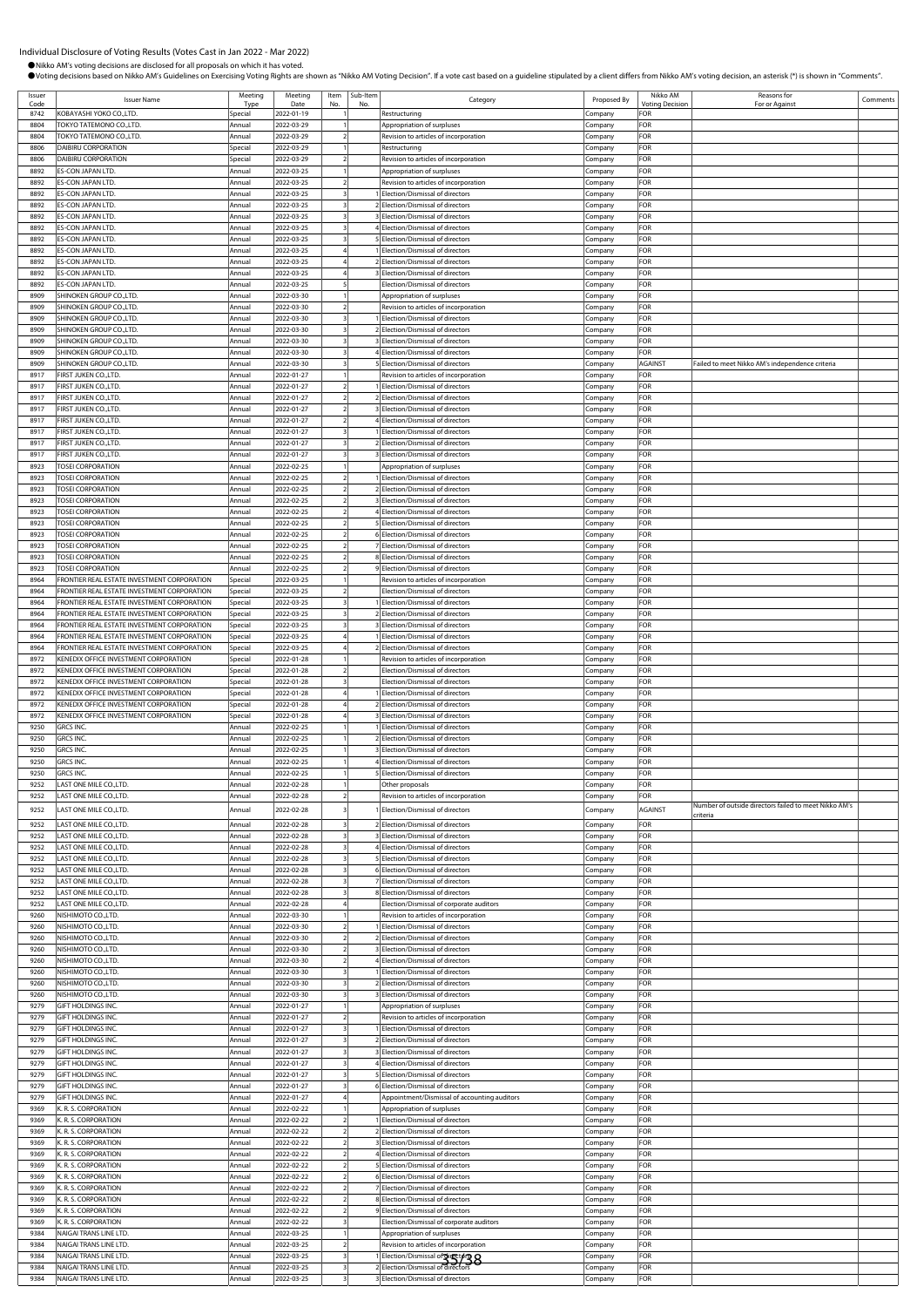$\vert$  Comments

**Shareholder returns failed to meet Nikko AM's critering** 

| Issuer       | Individual Disclosure of Voting Results (Votes Cast in Jan 2022 - Mar 2022)<br>Nikko AM's voting decisions are disclosed for all proposals on which it has voted. | Meeting          | Meeting                  | Item   Sub-Item | Ovoting decisions based on Nikko AM's Guidelines on Exercising Voting Rights are shown as "Nikko AM Voting Decision". If a vote cast based on a guideline stipulated by a client differs from Nikko AM's voting decision, an a |                    | Nikko AM               | <b>Reasons for</b>                                                                                  |
|--------------|-------------------------------------------------------------------------------------------------------------------------------------------------------------------|------------------|--------------------------|-----------------|--------------------------------------------------------------------------------------------------------------------------------------------------------------------------------------------------------------------------------|--------------------|------------------------|-----------------------------------------------------------------------------------------------------|
| Code         | <b>Issuer Name</b>                                                                                                                                                | Typ              | Date                     |                 | Category                                                                                                                                                                                                                       | Proposed By        | <b>Votina Decision</b> | For or Against                                                                                      |
| 9384         | NAIGAI TRANS LINE LTD.                                                                                                                                            | Annual           | 2022-03-25               |                 | 4 Election/Dismissal of directors                                                                                                                                                                                              | Company            | FOR                    |                                                                                                     |
| 9384<br>9384 | NAIGAI TRANS LINE LTD.<br>NAIGAI TRANS LINE LTD.                                                                                                                  | Annual<br>Annua  | 2022-03-25<br>2022-03-25 |                 | 5 Election/Dismissal of directors<br>6 Election/Dismissal of directors                                                                                                                                                         | ompany             | FOR<br>FOR             |                                                                                                     |
| 9384         | NAIGAI TRANS LINE LTD.                                                                                                                                            | Annua            | 2022-03-25               |                 | 8 Election/Dismissal of directors                                                                                                                                                                                              | Company<br>Company | FOR                    |                                                                                                     |
| 9384         | NAIGAI TRANS LINE LTD.                                                                                                                                            | Annua            | 2022-03-25               |                 | <b>Election/Dismissal of directors</b>                                                                                                                                                                                         | .cmpany            | FOR                    |                                                                                                     |
| 9384         | NAIGAI TRANS LINE LTD.                                                                                                                                            | Annual           | 2022-03-25               |                 | 2 Election/Dismissal of directors                                                                                                                                                                                              | ompany.            | FOR                    |                                                                                                     |
| 9384         | NAIGAI TRANS LINE LTD.                                                                                                                                            | Annua            | 2022-03-25               |                 | Election/Dismissal of directors                                                                                                                                                                                                | ompany             | FOR                    |                                                                                                     |
| 9384         | NAIGAI TRANS LINE LTD.                                                                                                                                            | Annua            | 2022-03-25               |                 | Election/Dismissal of directors                                                                                                                                                                                                | .ompany            | FOR                    |                                                                                                     |
| 9384         | NAIGAI TRANS LINE LTD.                                                                                                                                            | Annua            | 2022-03-25               |                 | Exective remuneration amount                                                                                                                                                                                                   | Company            | FOR                    |                                                                                                     |
| 9384         | NAIGAI TRANS LINE LTD.                                                                                                                                            | Annual           | 2022-03-25               |                 | Exective remuneration amount                                                                                                                                                                                                   | Company            | FOR                    |                                                                                                     |
| 9384<br>9386 | NAIGAI TRANS LINE LTD.<br>NIPPON CONCEPT CORPORATION                                                                                                              | Annua<br>Annua   | 2022-03-25<br>2022-03-30 |                 | <b>Exective remuneration amount</b><br>Appropriation of surpluses                                                                                                                                                              | Company<br>Company | FOR<br>FOR             |                                                                                                     |
| 9386         | NIPPON CONCEPT CORPORATION                                                                                                                                        | Annual           | 2022-03-30               |                 | Revision to articles of incorporation                                                                                                                                                                                          | company.           | FOR                    |                                                                                                     |
| 9386         | NIPPON CONCEPT CORPORATION                                                                                                                                        | Annual           | 2022-03-30               |                 | Election/Dismissal of directors                                                                                                                                                                                                | ompany             | FOR                    |                                                                                                     |
| 9386         | NIPPON CONCEPT CORPORATION                                                                                                                                        | Annual           | 2022-03-30               |                 | 2 Election/Dismissal of directors                                                                                                                                                                                              | ompany             | FOR                    |                                                                                                     |
| 9386         | NIPPON CONCEPT CORPORATION                                                                                                                                        | Annual           | 2022-03-30               |                 | Election/Dismissal of directors                                                                                                                                                                                                | ompany             | <b>OR</b>              |                                                                                                     |
| 9386         | NIPPON CONCEPT CORPORATION                                                                                                                                        | Annual           | 2022-03-30               |                 | 4 Election/Dismissal of directors                                                                                                                                                                                              | :ompany            | FOR                    |                                                                                                     |
| 9386         | NIPPON CONCEPT CORPORATION                                                                                                                                        | Annual           | 2022-03-30               |                 | 5 Election/Dismissal of directors                                                                                                                                                                                              | Company            | FOR                    |                                                                                                     |
| 9386         | NIPPON CONCEPT CORPORATION                                                                                                                                        | Annual           | 2022-03-30               |                 | 6 Election/Dismissal of directors                                                                                                                                                                                              | Company            | <b>AGAINST</b>         | Failed to meet Nikko AM's independence criteria                                                     |
| 9386<br>9386 | NIPPON CONCEPT CORPORATION<br>NIPPON CONCEPT CORPORATION                                                                                                          | Annual           | 2022-03-30<br>2022-03-30 |                 | 1 Election/Dismissal of directors<br>2 Election/Dismissal of directors                                                                                                                                                         | Company            | FOR<br>FOR             |                                                                                                     |
| 9386         | NIPPON CONCEPT CORPORATION                                                                                                                                        | Annual<br>Annual | 2022-03-30               |                 | 3 Election/Dismissal of directors                                                                                                                                                                                              | ompany.<br>Company | FOR                    |                                                                                                     |
| 9386         | NIPPON CONCEPT CORPORATION                                                                                                                                        | Annual           | 2022-03-30               |                 | Election/Dismissal of directors                                                                                                                                                                                                | ompany             | AGAINST                | ailed to meet Nikko AM's independence criteria                                                      |
| 9386         | NIPPON CONCEPT CORPORATION                                                                                                                                        | Annual           | 2022-03-30               |                 | Appointment/Dismissal of accounting auditors                                                                                                                                                                                   | ompany             | FOR                    |                                                                                                     |
| 9416         | VISION INC                                                                                                                                                        | Annual           | 2022-03-30               |                 | Revision to articles of incorporation                                                                                                                                                                                          | ompany.            | FOR                    |                                                                                                     |
| 9419         | WIRELESSGATE.INC                                                                                                                                                  | Annual           | 2022-03-24               |                 | Revision to articles of incorporation                                                                                                                                                                                          | Company            | <b>FOR</b>             |                                                                                                     |
| 9419         | WIRELESSGATE, INC.                                                                                                                                                | Annua            | 2022-03-24               |                 | Election/Dismissal of directors                                                                                                                                                                                                | Company            | FOR                    |                                                                                                     |
| 9419         | WIRELESSGATE.INC                                                                                                                                                  | Annual           | 2022-03-24               |                 | 2 Election/Dismissal of directors                                                                                                                                                                                              | Company            | FOR                    |                                                                                                     |
| 9419         | WIRELESSGATE, INC.                                                                                                                                                | Annual           | 2022-03-24               |                 | 3 Flection/Dismissal of directors                                                                                                                                                                                              | `ompany            | FOR                    |                                                                                                     |
| 9419<br>9419 | WIRELESSGATE, INC<br>WIRELESSGATE, INC.                                                                                                                           | Annual<br>Annua  | 2022-03-24<br>2022-03-24 |                 | Election/Dismissal of directors<br>2 Election/Dismissal of directors                                                                                                                                                           | ompany<br>ompany   | FOR<br>FOR             |                                                                                                     |
| 9419         | WIRELESSGATE, INC.                                                                                                                                                | Annual           | 2022-03-24               |                 | <b>Election/Dismissal of directors</b>                                                                                                                                                                                         | ompany             | <b>OR</b>              |                                                                                                     |
| 9449         | <b>GMO INTERNET INC</b>                                                                                                                                           | Annual           | 2022-03-20               |                 | Revision to articles of incorporation                                                                                                                                                                                          | .company           | OR:                    |                                                                                                     |
| 9449         | <b>GMO INTERNET INC.</b>                                                                                                                                          | Annual           | 2022-03-20               |                 | Election/Dismissal of directors                                                                                                                                                                                                | ompany             | AGAINST                | akeover defense was not submitted to general<br>meeting of shareholders                             |
| 9449         | GMO INTERNET INC.                                                                                                                                                 | Annual           | 2022-03-20               |                 | Election/Dismissal of directors                                                                                                                                                                                                | Company            | AGAINST                | Takeover defense was not submitted to general<br>meeting of shareholders                            |
| 9449         | GMO INTERNET INC.                                                                                                                                                 | Annua            | 2022-03-20               |                 | Election/Dismissal of directors                                                                                                                                                                                                | Company            | AGAINST                | Takeover defense was not submitted to general                                                       |
| 9449         | <b>GMO INTERNET INC.</b>                                                                                                                                          | Annua            | 2022-03-20               |                 | 4 Election/Dismissal of directors                                                                                                                                                                                              | Company            | AGAINST                | meeting of shareholders<br>Takeover defense was not submitted to general                            |
| 9449         | GMO INTERNET INC.                                                                                                                                                 | Annual           | 2022-03-20               |                 | Election/Dismissal of directors                                                                                                                                                                                                | Company            | <b>AGAINST</b>         | meeting of shareholders<br>Takeover defense was not submitted to general                            |
| 9449         | <b>GMO INTERNET INC</b>                                                                                                                                           | Annua            | 2022-03-20               |                 | Election/Dismissal of directors                                                                                                                                                                                                | Company            | AGAINST                | meeting of shareholders<br>Takeover defense was not submitted to general<br>meeting of shareholders |
| 9449         | <b>GMO INTERNET INC</b>                                                                                                                                           | Annua            | 2022-03-20               |                 | 2 Election/Dismissal of directors                                                                                                                                                                                              | Company            | AGAINST                | Takeover defense was not submitted to general<br>meeting of shareholders                            |
| 9449         | <b>GMO INTERNET INC</b>                                                                                                                                           | Annua            | 2022-03-20               |                 | Election/Dismissal of directors                                                                                                                                                                                                | Company            | <b>AGAINST</b>         | akeover defense was not submitted to general<br>meeting of shareholders                             |
| 9449         | GMO INTERNET INC.                                                                                                                                                 | Annual           | 2022-03-20               |                 | Election/Dismissal of directors                                                                                                                                                                                                | Company            | AGAINST                | Takeover defense was not submitted to general<br>neeting of shareholders                            |
| 9449         | <b>GMO INTERNET INC</b>                                                                                                                                           | Annua            | 2022-03-20               |                 | <b>Exective remuneration amount</b>                                                                                                                                                                                            | Company            | FOR                    |                                                                                                     |
| 9449         | <b>GMO INTERNET INC</b>                                                                                                                                           | Annua            | 2022-03-20               |                 | Appointment/Dismissal of accounting auditors                                                                                                                                                                                   | ompany             | FOR                    |                                                                                                     |
| 9543         | SHIZUOKA GAS CO.,LTD.                                                                                                                                             | Annua            | 2022-03-23               |                 | Appropriation of surpluses                                                                                                                                                                                                     | ompany             | FOR                    |                                                                                                     |
| 9543<br>9543 | SHIZUOKA GAS CO.,LTD.<br>SHIZUOKA GAS CO.,LTD.                                                                                                                    | Annual<br>Annual | 2022-03-23<br>2022-03-23 |                 | Revision to articles of incorporation<br>Election/Dismissal of directors                                                                                                                                                       | ompany.            | FOR<br>FOR             |                                                                                                     |
| 9543         | SHIZUOKA GAS CO., LTD.                                                                                                                                            | Annual           | 2022-03-23               |                 | 2 Election/Dismissal of directors                                                                                                                                                                                              | Company<br>Company | FOR                    |                                                                                                     |
| 9543         | SHIZUOKA GAS CO.,LTD                                                                                                                                              | Annual           | 2022-03-23               |                 | 3 Election/Dismissal of directors                                                                                                                                                                                              | Company            | FOR                    |                                                                                                     |
| 9543         | SHIZUOKA GAS CO.,LTD.                                                                                                                                             | Annua            | 2022-03-23               |                 | 4 Election/Dismissal of directors                                                                                                                                                                                              | Company            | FOR                    |                                                                                                     |
| 9543         | SHIZUOKA GAS CO.,LTD.                                                                                                                                             | Annual           | 2022-03-23               |                 | 5 Election/Dismissal of directors                                                                                                                                                                                              | Company            | AGAINST                | Failed to meet Nikko AM's independence criteria                                                     |
| 9543         | SHIZUOKA GAS CO., LTD.                                                                                                                                            | Annua            | 2022-03-23               |                 | 6 Election/Dismissal of directors                                                                                                                                                                                              | Company            | <b>AGAINST</b>         | Failed to meet Nikko AM's independence criteria                                                     |
| 9543         | SHIZUOKA GAS CO.,LTD.                                                                                                                                             | Annua            | 2022-03-23               |                 | 7 Election/Dismissal of directors                                                                                                                                                                                              | ompany             | FOR                    |                                                                                                     |
| 9543         | SHIZUOKA GAS CO.,LTD.                                                                                                                                             | Annual           | 2022-03-23               |                 | 8 Election/Dismissal of directors                                                                                                                                                                                              | company            | OR-                    |                                                                                                     |
| 9603         | H.I.S.CO.,LTD.                                                                                                                                                    | Annual           | 2022-01-27               |                 | Other capital policy proposals                                                                                                                                                                                                 | Company            | FOR                    |                                                                                                     |

1 Election/Dismissal of directors

extending the 12022-03-30 3 3 4 Election/Dismissal of directors Company Company

2 Election/Dismissal of directors

9612 LUCKLAND CO.,LTD. Annual 2022-03-30 4 4 Election/Dismissal of directors Company AGAINST Failed to meet Nikko AM's independence criteria

erich CTI ENGINEERING CO.,LTD. Annual 2022-03-24 3 1 Election/Dismissal of directors Company AGAINST Shareholder returns failed to meet Nikko AM's criterial company and the Company AGAINST Shareholder returns failed to mee of the Shareholder returns failed to meet Nikko AM's criterial annual 2022-03-24 3 2 Election/Dismissal of directors Company AGAINST Shareholder returns failed to meet Nikko AM's criterial annual 2022-03-24 3 2 Election/Di

9621 CTI ENGINEERING CO.,LTD. Annual 2022-03-24 3 4 Election/Dismissal of directors Company AGAINST Shareholder returns failed to meet Nikko AM's criteria 9621 CTI ENGINEERING CO.,LTD. Annual 2022-03-24 3 5 Election/Dismissal of directors Company AGAINST Shareholder returns failed to meet Nikko AM's criteria 9621 CTI ENGINEERING CO.,LTD. Annual 2022-03-24 3 6 Election/Dismissal of directors Company AGAINST Shareholder returns failed to meet Nikko AM's criteria on 19621 CTI ENGINEERING CO.,LTD. Annual 2022-03-24 3 7 Election/Dismissal of directors Company AGAINST Shareholder returns failed to meet Nikko AM's criterial company Company AGAINST Shareholder returns failed to meet Nik

9621 CTI ENGINEERING CO.,LTD. Annual 2022-03-24 3 10 Election/Dismissal of directors Company AGAINST Shareholder returns failed to meet Nikko AM's criteria 9621 CTI ENGINEERING CO.,LTD. Annual 2022-03-24 3 11 Election/Dismissal of directors Company AGAINST Shareholder returns failed to meet Nikko AM's criteria

Appropriation of surpluses

8000093 Hection/Dismissal of directors Company Formula 2022-01-27 3 6 Election/Dismissal of directors Company

ering and the set of the Section Company and Company AGAINST Shareholder returns failed to meet Nikko AM's criteria

3 **4** Election/Dismissal of directors

9603 H.I.S.CO.,LTD. Annual 2022-01-27 2 Revision to articles of incorporation Company FOR

9603 H.I.S.CO.,LTD. **Annual 2022-01-27** 3 2 Election/Dismissal of directors Company FOR 9603 H.I.S.CO.,LTD. Annual 2022-01-27 3 3 Election/Dismissal of directors Company FOR

9603 H.I.S.CO.,LTD. Annual 2022-01-27 3 5 Election/Dismissal of directors Company FOR

9603 H.I.S.CO.,LTD. Annual 2022-01-27 3 7 Election/Dismissal of directors Company FOR 9603 H.I.S.CO.,LTD. Annual 2022-01-27 4 1 Election/Dismissal of directors Company FOR 9603 H.I.S.CO.,LTD. Annual 2022-01-27 4 2 Election/Dismissal of directors Company FOR 9603 H.I.S.CO.,LTD. Annual 2022-01-27 4 3 Election/Dismissal of directors Company FOR 9612 LUCKLAND CO.,LTD. Annual 2022-03-30 1 Revision to articles of incorporation Company FOR 9612 LUCKLAND CO.,LTD. Annual 2022-03-30 2 Appropriation of surpluses Company FOR 9612 LUCKLAND CO.,LTD. Annual 2022-03-30 3 1 Election/Dismissal of directors Company FOR 9612 LUCKLAND CO.,LTD. **Annual 2022-03-30** 3 2 Election/Dismissal of directors Company FOR 9612 LUCKLAND CO.,LTD. Annual 2022-03-30 3 3 Election/Dismissal of directors Company FOR

9612 LUCKLAND CO.,LTD. Annual 2022-03-30 3 5 Election/Dismissal of directors Company FOR 9612 LUCKLAND CO.,LTD. Annual 2022-03-30 4 1 Election/Dismissal of directors Company FOR

9612 LUCKLAND CO.,LTD. Annual 2022-03-30 4 3 Election/Dismissal of directors Company FOR

9621 CTI ENGINEERING CO.,LTD. **Annual** 2022-03-24 2 Revision to articles of incorporation Company FOR

9621 CTI ENGINEERING CO.,LTD. **Annual 2022-03-24** 3 12 Election/Dismissal of directors Company FOR 9621 CTI ENGINEERING CO.,LTD. Annual 2022-03-24 4 Exective remuneration amount Company FOR<br>9622 SPACE CO.,LTD. Annual 2022-03-29 1 Appropriation of surpluses Company FOR

9622 SPACE CO.,LTD. Annual 2022-03-29 2 Revision to articles of incorporation Company FOR 9622 SPACE CO.,LTD. Annual 2022-03-29 3 1 Election/Dismissal of directors Company FOR 9622 SPACE CO.,LTD. Annual 2022-03-29 3 2 Election/Dismissal of directors Company FOR 9622 SPACE CO.,LTD. **Annual 2022-03-29** 3 3 Election/Dismissal of **4 directors** Company FOR 9622 SPACE CO.,LTD. Annual 2022-03-29 3 4 Election/Dismissal of directors Company FOR

external company company company annual 2022-03-24 3 8 Election/Dismissal of directors Company Company 9621 CTI ENGINEERING CO.,LTD. Annual 2022-03-24 3 9 Election/Dismissal of directors Company FOR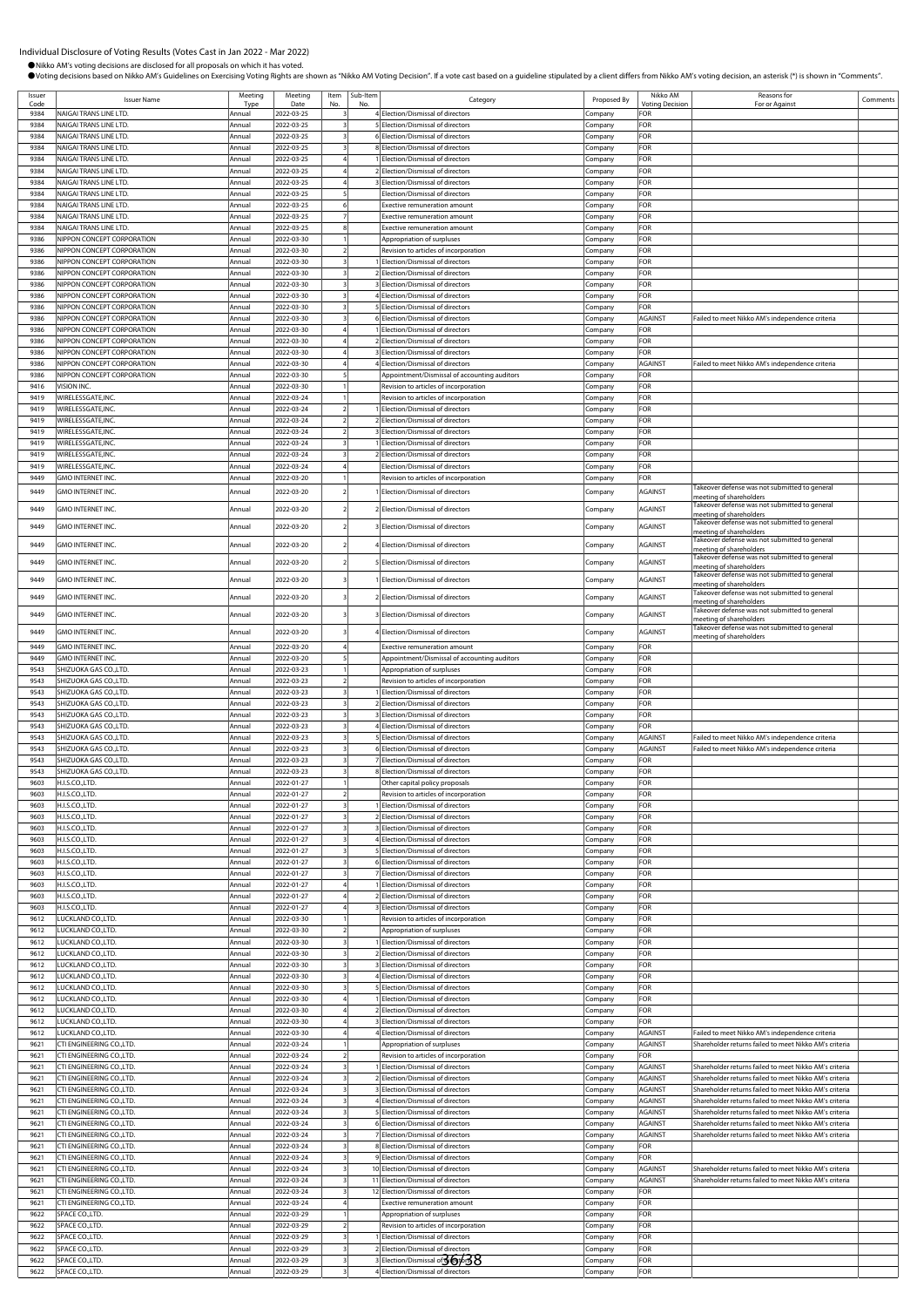Comments

|                | Individual Disclosure of Voting Results (Votes Cast in Jan 2022 - Mar 2022)          |                  |                          |                                  |                |                                                                                                                                                                                                                                |                    |                                    |                                                                                                    |
|----------------|--------------------------------------------------------------------------------------|------------------|--------------------------|----------------------------------|----------------|--------------------------------------------------------------------------------------------------------------------------------------------------------------------------------------------------------------------------------|--------------------|------------------------------------|----------------------------------------------------------------------------------------------------|
|                | ● Nikko AM's voting decisions are disclosed for all proposals on which it has voted. |                  |                          |                                  |                | OVoting decisions based on Nikko AM's Guidelines on Exercising Voting Rights are shown as "Nikko AM Voting Decision". If a vote cast based on a guideline stipulated by a client differs from Nikko AM's voting decision, an a |                    |                                    |                                                                                                    |
| Issuer<br>Code | <b>Issuer Name</b>                                                                   | Meeting<br>Type  | Meeting<br>Date          | Item<br>No.                      | Sub-Item<br>No | Category                                                                                                                                                                                                                       | Proposed By        | Nikko AM<br><b>Voting Decision</b> | Reasons for<br>For or Against                                                                      |
| 9622           | SPACE CO., LTD.                                                                      | Annual           | 2022-03-29               |                                  |                | 5 Election/Dismissal of directors                                                                                                                                                                                              | Company            | FOR                                |                                                                                                    |
| 9622           | SPACE CO., LTD.                                                                      | Annual           | 2022-03-29               |                                  |                | 1 Election/Dismissal of directors                                                                                                                                                                                              | Company            | FOR                                |                                                                                                    |
| 9622<br>9622   | SPACE CO., LTD.<br>SPACE CO., LTD.                                                   | Annual<br>Annual | 2022-03-29<br>2022-03-29 | $\overline{4}$                   |                | 2 Election/Dismissal of directors<br>3 Election/Dismissal of directors                                                                                                                                                         | Company            | FOR<br>FOR                         |                                                                                                    |
| 9672           | TOKYOTOKEIBA CO.,LTD.                                                                | Annual           | 2022-03-29               |                                  |                | Appropriation of surpluses                                                                                                                                                                                                     | Company<br>Company | FOR                                |                                                                                                    |
| 9672           | TOKYOTOKEIBA CO.,LTD.                                                                | Annual           | 2022-03-29               | $\overline{2}$                   |                | Revision to articles of incorporation                                                                                                                                                                                          | Company            | FOR                                |                                                                                                    |
| 9672           | TOKYOTOKEIBA CO.,LTD.                                                                | Annual           | 2022-03-29               | $\overline{\mathbf{3}}$          |                | 1 Election/Dismissal of directors                                                                                                                                                                                              | Company            | FOR                                |                                                                                                    |
| 9672           | TOKYOTOKEIBA CO.,LTD.                                                                | Annual           | 2022-03-29               | 3                                |                | 2 Election/Dismissal of directors                                                                                                                                                                                              | Company            | AGAINST                            | Failed to meet Nikko AM's independence criteria                                                    |
| 9672<br>9672   | TOKYOTOKEIBA CO.,LTD.<br>TOKYOTOKEIBA CO.,LTD.                                       | Annual<br>Annual | 2022-03-29<br>2022-03-29 |                                  |                | <b>BElection/Dismissal of directors</b><br>4 Election/Dismissal of directors                                                                                                                                                   | Company            | FOR<br>FOR                         |                                                                                                    |
| 9672           | TOKYOTOKEIBA CO., LTD.                                                               | Annual           | 2022-03-29               |                                  |                | Election/Dismissal of corporate auditors                                                                                                                                                                                       | Company<br>Company | FOR                                |                                                                                                    |
| 9678           | KANAMOTO CO.,LTD.                                                                    | Annual           | 2022-01-27               |                                  |                | Election/Dismissal of directors                                                                                                                                                                                                | Company            | FOR                                |                                                                                                    |
| 9678           | KANAMOTO CO.,LTD.                                                                    | Annual           | 2022-01-27               | $\overline{1}$                   |                | 2 Election/Dismissal of directors                                                                                                                                                                                              | Company            | FOR                                |                                                                                                    |
| 9678           | KANAMOTO CO.,LTD.                                                                    | Annual           | 2022-01-27               |                                  |                | 3 Election/Dismissal of directors                                                                                                                                                                                              | Company            | FOR                                |                                                                                                    |
| 9678           | KANAMOTO CO.,LTD.                                                                    | Annual           | 2022-01-27               |                                  |                | 4 Election/Dismissal of directors                                                                                                                                                                                              | Company            | FOR                                |                                                                                                    |
| 9678<br>9678   | KANAMOTO CO.,LTD.<br>KANAMOTO CO.,LTD.                                               | Annual<br>Annual | 2022-01-27<br>2022-01-27 |                                  |                | 5 Election/Dismissal of directors<br>6 Election/Dismissal of directors                                                                                                                                                         | .cmpany<br>Company | FOR<br>FOR                         |                                                                                                    |
| 9678           | KANAMOTO CO.,LTD.                                                                    | Annual           | 2022-01-27               |                                  |                | 7 Election/Dismissal of directors                                                                                                                                                                                              | Company            | FOR                                |                                                                                                    |
| 9678           | KANAMOTO CO.,LTD.                                                                    | Annual           | 2022-01-27               |                                  |                | 8 Election/Dismissal of directors                                                                                                                                                                                              | Company            | FOR                                |                                                                                                    |
| 9678           | KANAMOTO CO.,LTD.                                                                    | Annual           | 2022-01-27               |                                  |                | 9 Election/Dismissal of directors                                                                                                                                                                                              | Company            | FOR                                |                                                                                                    |
| 9678           | KANAMOTO CO.,LTD.                                                                    | Annual           | 2022-01-27               |                                  |                | 10 Election/Dismissal of directors                                                                                                                                                                                             | Company            | AGAINST                            | Failed to meet Nikko AM's independence criteria                                                    |
| 9678<br>9678   | KANAMOTO CO.,LTD.<br>KANAMOTO CO.,LTD.                                               | Annual<br>Annual | 2022-01-27<br>2022-01-27 | $\overline{1}$                   |                | 11 Election/Dismissal of directors<br>12 Election/Dismissal of directors                                                                                                                                                       | Company            | AGAINST<br>FOR                     | Failed to meet Nikko AM's independence criteria                                                    |
| 9678           | KANAMOTO CO.,LTD.                                                                    | Annual           | 2022-01-27               |                                  |                | 13 Election/Dismissal of directors                                                                                                                                                                                             | Company<br>Company | FOR                                |                                                                                                    |
| 9678           | KANAMOTO CO.,LTD.                                                                    | Annual           | 2022-01-27               |                                  |                | 14 Election/Dismissal of directors                                                                                                                                                                                             | Company            | AGAINST                            | Failed to meet Nikko AM's independence criteria                                                    |
| 9702           | <b>ISB CORPORATION</b>                                                               | Annual           | 2022-03-25               |                                  |                | Appropriation of surpluses                                                                                                                                                                                                     | Company            | FOR                                |                                                                                                    |
| 9702           | <b>ISB CORPORATION</b>                                                               | Annual           | 2022-03-25               |                                  |                | Revision to articles of incorporation                                                                                                                                                                                          | Company            | FOR                                |                                                                                                    |
| 9702           | <b>ISB CORPORATION</b>                                                               | Annual           | 2022-03-25               | 3                                |                | 1 Election/Dismissal of directors                                                                                                                                                                                              | Company            | FOR<br>FOR                         |                                                                                                    |
| 9702<br>9702   | <b>ISB CORPORATION</b><br><b>ISB CORPORATION</b>                                     | Annual<br>Annual | 2022-03-25<br>2022-03-25 | 3                                |                | 2 Election/Dismissal of directors<br>3 Election/Dismissal of directors                                                                                                                                                         | Company<br>Company | FOR                                |                                                                                                    |
| 9702           | <b>ISB CORPORATION</b>                                                               | Annual           | 2022-03-25               | $\overline{\mathbf{3}}$          |                | 4 Election/Dismissal of directors                                                                                                                                                                                              | Company            | FOR                                |                                                                                                    |
| 9702           | <b>ISB CORPORATION</b>                                                               | Annual           | 2022-03-25               |                                  |                | 5 Election/Dismissal of directors                                                                                                                                                                                              | Company            | FOR                                |                                                                                                    |
| 9702           | <b>ISB CORPORATION</b>                                                               | Annual           | 2022-03-25               | 3                                |                | 6 Election/Dismissal of directors                                                                                                                                                                                              | Company            | FOR                                |                                                                                                    |
| 9702           | <b>ISB CORPORATION</b>                                                               | Annual           | 2022-03-25               |                                  |                | Election/Dismissal of directors                                                                                                                                                                                                | Company            | FOR                                |                                                                                                    |
| 9702<br>9702   | <b>ISB CORPORATION</b><br><b>ISB CORPORATION</b>                                     | Annual<br>Annual | 2022-03-25<br>2022-03-25 |                                  |                | 2 Election/Dismissal of directors<br><b>BElection/Dismissal of directors</b>                                                                                                                                                   | Company            | FOR<br>FOR                         |                                                                                                    |
| 9702           | <b>ISB CORPORATION</b>                                                               | Annual           | 2022-03-25               |                                  |                | 4 Election/Dismissal of directors                                                                                                                                                                                              | Company<br>Company | FOR                                |                                                                                                    |
| 9702           | <b>ISB CORPORATION</b>                                                               | Annual           | 2022-03-25               | $\overline{4}$                   |                | 5 Election/Dismissal of directors                                                                                                                                                                                              | Company            | FOR                                |                                                                                                    |
| 9704           | AGORA HOSPITALITY GROUP CO.,LTD                                                      | Annual           | 2022-03-29               |                                  |                | Revision to articles of incorporation                                                                                                                                                                                          | Company            | FOR                                |                                                                                                    |
| 9704           | AGORA HOSPITALITY GROUP CO., LTD.                                                    | Annual           | 2022-03-29               | $\overline{2}$                   |                | 1 Election/Dismissal of directors                                                                                                                                                                                              | Company            | AGAINST                            | Performance failed to meet Nikko AM's criteria                                                     |
| 9704           | AGORA HOSPITALITY GROUP CO., LTD.                                                    | Annual           | 2022-03-29               | $\overline{z}$<br>$\overline{2}$ |                | 2 Election/Dismissal of directors                                                                                                                                                                                              | Company            | AGAINST                            | Performance failed to meet Nikko AM's criteria                                                     |
| 9704<br>9704   | AGORA HOSPITALITY GROUP CO.,LTD.<br>AGORA HOSPITALITY GROUP CO.,LTD.                 | Annual<br>Annual | 2022-03-29<br>2022-03-29 | $\overline{z}$                   |                | <b>B</b> Election/Dismissal of directors<br>4 Election/Dismissal of directors                                                                                                                                                  | Company<br>Company | FOR<br>AGAINST                     | Performance failed to meet Nikko AM's criteria                                                     |
|                |                                                                                      |                  |                          |                                  |                |                                                                                                                                                                                                                                |                    |                                    | Performance failed to meet Nikko AM's criteria;                                                    |
| 9704           | AGORA HOSPITALITY GROUP CO.,LTD.                                                     | Annual           | 2022-03-29               | 2                                |                | 5 Election/Dismissal of directors                                                                                                                                                                                              | Company            | AGAINST                            | Attendance ratio failed to meet Nikko AM's criteria or<br>information disclosure was insufficient  |
| 9704           | AGORA HOSPITALITY GROUP CO.,LTD.                                                     | Annual           | 2022-03-29               |                                  |                | 6 Election/Dismissal of directors                                                                                                                                                                                              | Company            | AGAINST                            | Performance failed to meet Nikko AM's criteria; Failed<br>to meet Nikko AM's independence criteria |
| 9704           | AGORA HOSPITALITY GROUP CO., LTD.                                                    | Annual           | 2022-03-29               | $\overline{z}$                   |                | 7 Election/Dismissal of directors                                                                                                                                                                                              | Company            | AGAINST                            | Performance failed to meet Nikko AM's criteria                                                     |
| 9704           | AGORA HOSPITALITY GROUP CO.,LTD.                                                     | Annual           | 2022-03-29               | 3                                |                | Election/Dismissal of corporate auditors                                                                                                                                                                                       | Company            | <b>AGAINST</b>                     | Failed to meet Nikko AM's independence criteria                                                    |
| 9717           | JASTEC CO., LTD.                                                                     | Annual           | 2022-02-25               |                                  |                | Appropriation of surpluses                                                                                                                                                                                                     | Company            | FOR                                |                                                                                                    |
| 9717           | JASTEC CO., LTD.<br>JASTEC CO., LTD.                                                 | Annual           | 2022-02-25               | $\overline{2}$                   |                | 1 Election/Dismissal of directors<br>2 Election/Dismissal of directors                                                                                                                                                         | Company            | FOR                                |                                                                                                    |
| 9717<br>9717   | JASTEC CO., LTD.                                                                     | Annual<br>Annual | 2022-02-25<br>2022-02-25 | $\overline{2}$<br>$\overline{2}$ |                | <b>BElection/Dismissal of directors</b>                                                                                                                                                                                        | Company<br>Company | FOR<br>FOR                         |                                                                                                    |
| 9717           | JASTEC CO., LTD.                                                                     | Annual           | 2022-02-25               | $\overline{2}$                   |                | 4 Election/Dismissal of directors                                                                                                                                                                                              | Company            | <b>FOR</b>                         |                                                                                                    |
| 9717           | JASTEC CO., LTD.                                                                     | Annual           | 2022-02-25               | $\overline{z}$                   |                | 5 Election/Dismissal of directors                                                                                                                                                                                              | Company            | FOR                                |                                                                                                    |
| 9717           | JASTEC CO., LTD.                                                                     | Annual           | 2022-02-25               | $\overline{2}$                   |                | 6 Election/Dismissal of directors                                                                                                                                                                                              | Company            | FOR                                |                                                                                                    |
| 9717           | JASTEC CO., LTD.                                                                     | Annual           | 2022-02-25               | $\overline{2}$                   |                | 7 Election/Dismissal of directors                                                                                                                                                                                              | Company            | FOR                                |                                                                                                    |
| 9717           | JASTEC CO.,LTD.                                                                      | Annual           | 2022-02-25               | 3                                |                | 1 Election/Dismissal of directors                                                                                                                                                                                              | Company            | FOR                                |                                                                                                    |
| 9717<br>9717   | JASTEC CO., LTD.<br>JASTEC CO., LTD.                                                 | Annual<br>Annual | 2022-02-25<br>2022-02-25 | $\overline{\mathbf{3}}$<br>3     |                | 2 Election/Dismissal of directors<br><b>BElection/Dismissal of directors</b>                                                                                                                                                   | Company            | FOR<br>FOR                         |                                                                                                    |
| 9717           | JASTEC CO.,LTD.                                                                      | Annual           | 2022-02-25               | $\overline{4}$                   |                | Election/Dismissal of directors                                                                                                                                                                                                | Company<br>Company | FOR                                |                                                                                                    |
| 9717           | JASTEC CO.,LTD.                                                                      | Annual           | 2022-02-25               |                                  |                | Retirement benefit payments                                                                                                                                                                                                    | Company            | AGAINST                            | Unable to recognize it as initiative to help enhance                                               |
| 9722           | FUJITA KANKO INC.                                                                    | Annual           | 2022-03-29               | $\overline{1}$                   |                | Appropriation of surpluses                                                                                                                                                                                                     | Company            | FOR                                | shareholder value                                                                                  |
| 9722           | FUJITA KANKO INC.                                                                    | Annual           | 2022-03-29               | $\overline{2}$                   |                | Revision to articles of incorporation                                                                                                                                                                                          | Company            | FOR                                |                                                                                                    |
| 9722           | FUJITA KANKO INC.                                                                    | Annual           | 2022-03-29               | $\overline{\mathbf{3}}$          |                | 1 Election/Dismissal of directors                                                                                                                                                                                              | Company            | FOR                                |                                                                                                    |
| 9722           | FUJITA KANKO INC.                                                                    | Annual           | 2022-03-29               |                                  |                | 2 Election/Dismissal of directors                                                                                                                                                                                              | Company            | FOR                                |                                                                                                    |
| 9722           | FUJITA KANKO INC.                                                                    | Annual           | 2022-03-29               | 3                                |                | 3 Election/Dismissal of directors                                                                                                                                                                                              | Company            | FOR                                |                                                                                                    |
|                | FUJITA KANKO INC.                                                                    | Annual           | 2022-03-29               |                                  |                | 4 Election/Dismissal of directors                                                                                                                                                                                              | Company            | FOR                                |                                                                                                    |
| 9722<br>9722   | FUJITA KANKO INC.                                                                    | Annual           | 2022-03-29               | 3                                |                | 5 Election/Dismissal of directors                                                                                                                                                                                              | Company            | FOR                                |                                                                                                    |

9722 FUJITA KANKO INC. Annual 2022-03-29 3 7 Election/Dismissal of directors Company FOR

9722 FUJITA KANKO INC. **Annual 2022-03-29 4** 1 Election/Dismissal of corporate auditors Company FOR 9722 FUJITA KANKO INC. Annual 2022-03-29 4 2 Election/Dismissal of corporate auditors Company FOR

9731 HAKUYOSHA COMPANY,LTD. Annual 2022-03-24 1 Revision to articles of incorporation Company FOR

9731 HAKUYOSHA COMPANY,LTD. <br>9749 FUJI SOFT INCORPORATED Annual 2022-03-11 1 Revision to articles of incorporation Company FOR 9749 FUJI SOFT INCORPORATED Annual 2022-03-11 1 Revision to articles of incorporation Company FOR

9749 FUJI SOFT INCORPORATED Annual 2022-03-11 2 6 Election/Dismissal of directors Company FOR<br>9749 FUJI SOFT INCORPORATED Annual 2022-03-11 2 7 Election/Dismissal of directors Company FOR 9749 FUJI SOFT INCORPORATED Annual 2022-03-11 2 7 Election/Dismissal of directors Company 9749 FUJI SOFT INCORPORATED Annual 2022-03-11 2 8 Election/Dismissal of directors Company FOR 9749 FUJI SOFT INCORPORATED Annual 2022-03-11 2 9 Election/Dismissal of directors Company FOR 9749 FUJI SOFT INCORPORATED Annual 2022-03-11 3 Retirement benefit payments Company FOR 9749 FUJI SOFT INCORPORATED **Annual** 2022-03-11 4 Retirement benefit payments Company FOR

PUJI SOFT INCORPORATED Annual 2022-03-11 6

9722 FUJITA KANKO INC. **COMPANY ANNUAL 2022-03-29** 3 8 Election/Dismissal of directors Company AGAINST Failed to meet Nikko AM's independence criteria

om Bany Demond annual 2022-03-24 2 1 Election/Dismissal of directors Company AGAINST Performance failed to meet Nikko AM's criteria annual 2022-03-24 2 Election/Dismissal of directors Company AGAINST Performance failed to

9731 HAKUYOSHA COMPANY,LTD. Annual 2022-03-24 2 3 Election/Dismissal of directors Company AGAINST Performance failed to meet Nikko AM's criteria om the HAKUYOSHA COMPANY,LTD. Annual 2022-03-24 2 4 Election/Dismissal of directors Company AGAINST Performance failed to meet Nikko AM's criteria annual 2022-03-24 2 5 Election/Dismissal of directors Company AGAINST Perfo

9731 HAKUYOSHA COMPANY,LTD. Annual 2022-03-24 2 6 Election/Dismissal of directors Company AGAINST Performance failed to meet Nikko AM's criteria 9731 HAKUYOSHA COMPANY,LTD. Annual 2022-03-24 2 7 Election/Dismissal of directors Company AGAINST Performance failed to meet Nikko AM's criteria; Failed

9749 FUJI SOFT INCORPORATED Annual 2022-03-11 2 1 Election/Dismissal of directors Company AGAINST Shareholder returns failed to meet Nikko AM's criteria 9749 FUJI SOFT INCORPORATED Annual 2022-03-11 2 2 Election/Dismissal of directors Company AGAINST Shareholder returns failed to meet Nikko AM's crit 9749 FUJI SOFT INCORPORATED Annual 2022-03-11 2 3 Election/Dismissal of directors Company AGAINST Shareholder returns failed to meet Nikko AM's criteria 9749 FUJI SOFT INCORPORATED Annual 2022-03-11 2 4 Election/Dismissal of directors Company AGAINST Shareholder returns failed to meet Nikko AM's criteria 9749 FUJI SOFT INCORPORATED Annual 2022-03-11 2 5 Election/Dismissal of directors Company AGAINST Shareholder returns failed to meet Nikko AM's criteria

entity of the May of the May annual 2022-03-24 2 8 Election/Dismissal of directors Company AGAINST Failed to meet Nikko AM's independence criteria<br>19731 HAKUYOSHA COMPANY,LTD. Annual 2022-03-24 3 1 Election/Dismissal of co 8<br>1 Election/Dismissal of directors<br>1 Election/Dismissal of corporate auditors

ersion and the Election/Dismissal of corporate auditors Company FOR Company FOR Company FOR Company FOR Company FOR THE SECTION  $\overline{\phantom{a}}$ 

9731 HAKUYOSHA COMPANY,LTD. Annual 2022-03-24 2 2 Election/Dismissal of directors Company AGAINST Performance failed to meet Nikko AM's criteria

2<br>2 S Election/Dismissal of directors Company AGAINST Performance failed to meet Nikko AM's criteria

to meet Nikko AM's independence criteria